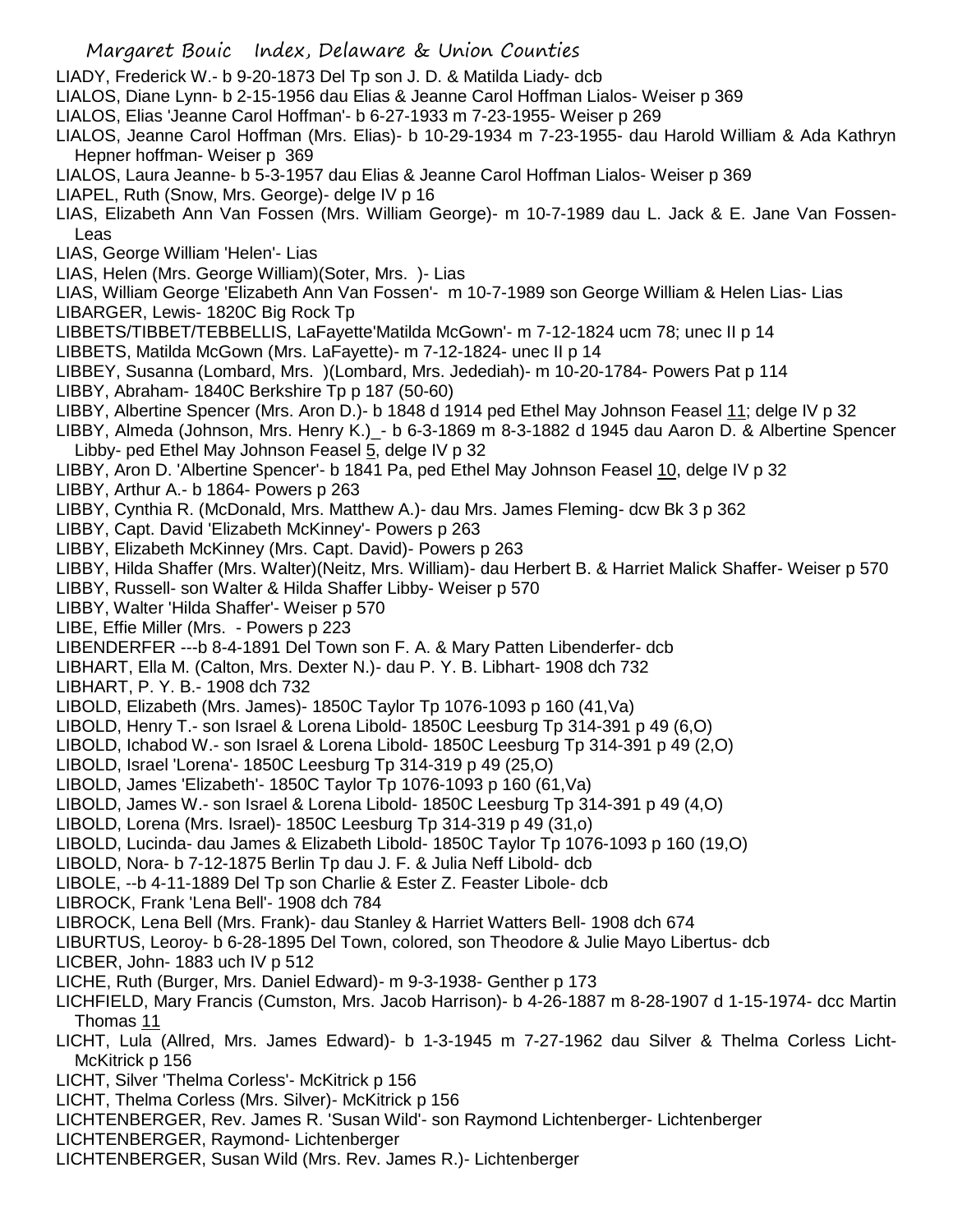- Margaret Bouic Index, Delaware & Union Counties LICHTER ---1880 dch p 474 LICHTI, Alfred M.- b 2-1897 son Herman B. & Anna Lichti- 1900C Richwood 253-367 p 9B (3,O,O,O) LICHTI, Anna (Mrs. Herman B.)- b 8-1870 1900C Richwood 253-267 p 9B (29,O,O,O) m 6 y, 2 ch LICHTI, Helen A.- b 4-1895 dau Herman B. & Anna Lichti- 1900C Richwood 253-267 p 9B (5,O,O,O) LICHTI, Herman B. 'Anna'- b 10-1870 1900C Richwood 253-267 p 9B (29,)O,O,O) m 6y LICHTY, Dr. Milton Jay- 1908 dch 234 LICHTY, Peter- Pabst 2 p 64 LICKENBUL, infant- 2-18-1873 Del Town dau J. W. & Mary Hella Lickenbul- dcb LICKLIDER, Sarah Lou (Mrs. Dr. William L.)- d 2-7-1979 (45)- Licklider LICKLIDER, Dr. William L. 'Sarah Lou'- Licklider LICKLITER, Jane- 1870C Liberty Tp De. Co 394 (16) LICKNOR, John- b 3-20-1874 Harlem Tp son Ira & S. Licknor- dcb LIDDEL, Fredolf A.'Mary Martha'- d 6-10-1973 (68) bur Cambridge- Liddel LIDDEL, Mary Martha (Mrs. Fredolf)- d 9-23-1972 (67) bur Cambridge- Liddel LIDDEL, Sherman- son Fredolf A. & Mary Martha Liddel- Liddel LIDDICK, Andrew- son Richard Calder & Faye Matter Liddick- Weiser p 327 LIDDICK, Anna Frances (Shelly, Mrs. John William)(Baker, Mrs. Titus Franklin)- b 6-27-1918 m(1) 12-4-1934 (2) 6-26-1952 dau Calder Raymond & Verna Salome Lenker Liddick- Weiser p 327 LIDDICK, Calder Raymond 'Verna Salome Lenker'- b 1-5-1890 m 6-1-1911 d 2-7-1953- Weiser p 327 LIDDICK, David Raymond- b 6-19-1954 son Oscar Edward & Miriam Marie Danner Liddick- Weiser p 327 LIDDICK, Elton Edwin 'Margaret Elizabeth Hiner'- b 12-23-1919 m 9-18-1955 son Calder Raymond & Verna Salome Lenker Liddick- Weiser p 327 LIDDICK, Ernest- b 4-20-1925 son Calder Raymond & Verna Salome Lenker Liddick- Weiser p 327 LIDDICK, Evelyn Catharine (Sterner, Mrs. Maynard Eugene)- b 12-20-1914 m 6-16-1934 dau Calder Raymond & Verna Salome Lenker Liddick- Weiser p 327 LIDDICK, Faye Matter (Mrs. Richard Calder)- Weiser p 327 LIDDICK, Frederick- son Richard Calder & Faye Matter Liddick- Weiser p 327 LIDDICK, Margaret Elizabeth Hiner (Mrs. Elton Edwin)- b 3-28-1919 m 9-18-1955- Weiser p 327 LIDDICK, Mark Edward- b 10-28-1946 son Oscar Edward & Miriam Marie Danner Liddick- Weiser p 327 LIDDICK, Michael- son Richard Calder & Faye Matter Liddick- Weiser p 327 LIDDICK, Miriam Marie Danner (Mrs. Oscar Edward)- b 3-3-1916 m 4-4-1942- Weiser p 327 LIDDICK, Oscar Edward 'Miriam Marie Danner'- b 3-27-1922 m 4-4-1942 son Calder Rraymond & Verna Salome Lenker Liddick- Weiser p 327 LIDDICK, Pearl (Walters, Mrs. Bernard)- b 11-14-1926 dau Calder Raymond & Verna Salome Lenker Liddick-Weiser p 328 LIDDICK, Raymond- son Calder Raymond & Verna Salome Lenker Liddick- Weiser p 327 LIDDICK, Richard Calder 'Faye Matter'- b 9-3-1923 son Calder Raymond & Verna Salome Lenker Liddick-Weiser p 327 LIDDICK, Verna Salome Lenker (Mrs. Calder Raymond)- b 12-15-1892 m 6-1-1911 dau Clayton Jonathan & Ebbie Jane Koppenheffer Lenker- Weiser p 327 LIDDLE, ----McKitrick p 15 LIDDLE, Barbara (Mrs. Clyde)- Liddle LIDDLE, Carol G. (Mrs. Walter F.)- 1969, 1980 dcd LIDDLE, Clyde "Bert"'Barbara'- son Clyde & Mattie L. Liddle- Liddle LIDDLE, Clyde 'Mattie L. '- Liddle LIDDLE, Dan 'Katherine'- son Clyde & Mattie L. Liddle- Liddle LIDDLE, Elden E.'Marjorie M.'- b 3-1-1912 d 8-13-1962 WWII- Milford Cem, Un Al p 49 LIDDLE, Katherine (Mrs. Dan)- Liddle LIDDLE, Kevin- b 1965 son Walter F. & Carol G. Liddle- 1969, 1980 dcd LIDDLE, Kurt- b 1968 son Walter F. & Carol G. Liddle- 1969, 1980 dcd LIDDLE, Marjorie M. (Mrs. Elden E.)- b 1911 d 1970 Milford Cem, Un Al p 49
- LIDDLE, Mattie L. (Mrs. Clyde)- b 10-23-1904, Va- d 5-18-1994 (89) bur Akron- Liddle
- LIDDLE, Rhonda- b 1963- dau Walter F. & Carol G. Liddle- 1969, 1980 dcd LIDDLE, Shelley- b 1962 dau Walter F. & Carol G. Liddle- 1969, 1980 dcd
- 
- LIDDLE, Walter F. 'Carol G.'- son Clyde & Mattie L. Liddle- Liddle; 1969, 1980 dcd
- LIDE, Allison- b 1966 dau Jerry S. & Sydney M. Lide- Lide; 1980 dcd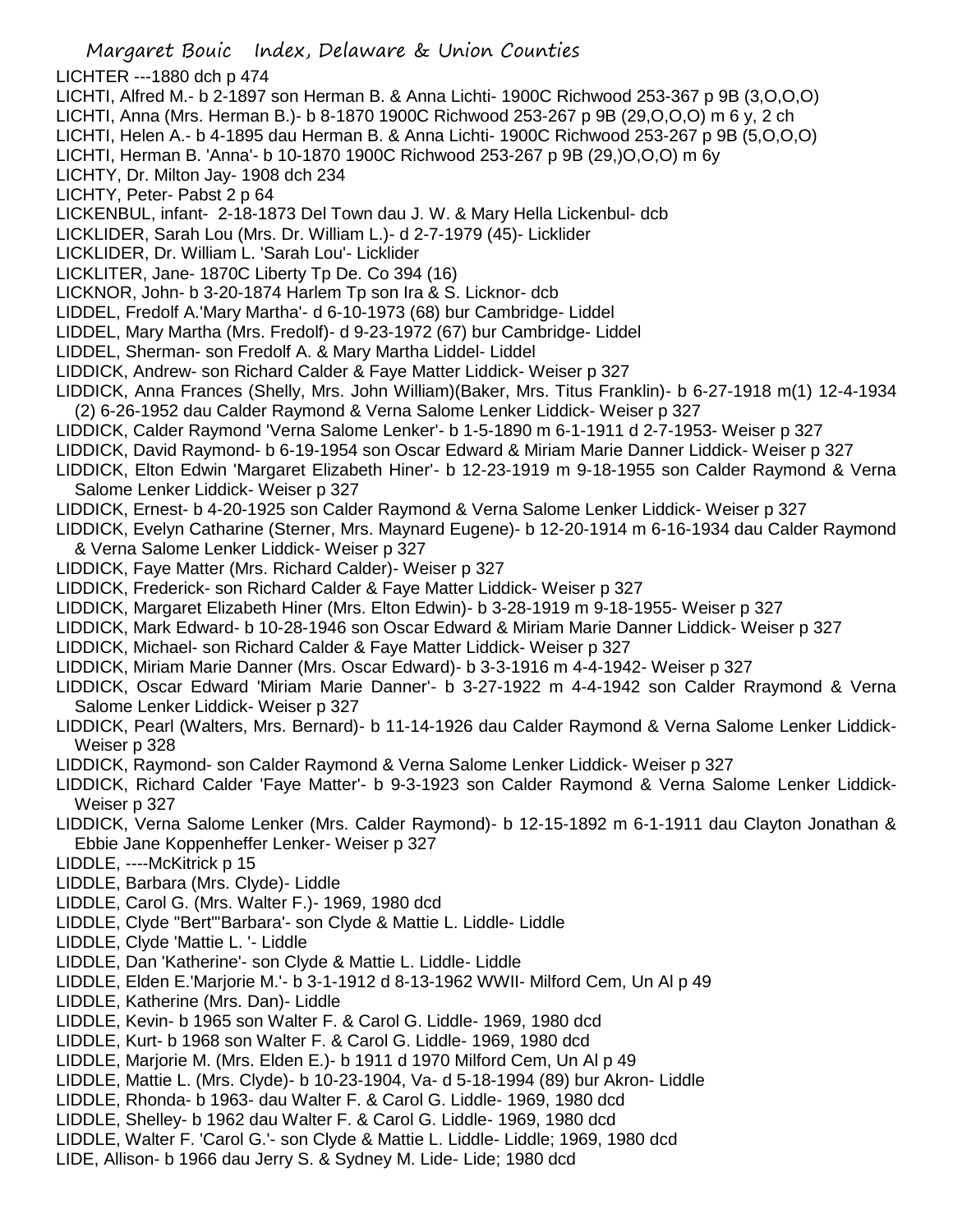- Margaret Bouic Index, Delaware & Union Counties LIDE, Casey- b 1972 dau Jerry S. & Sydney M. Lide- 1980 dcd LIDE, Jerry S.'Sydney M.'- Lide; 1980 dcd LIDE, Sydney M. (Mrs. Jerry S,)- Lide; 1980 dcd LIDICK, Emily- dau Jonathan & Milla Lidick- 1850C Troy Tp 2569 p 136 (5,O) LIDICK, George- son Jonathan & Milla Lidick- 1850C Troy Tp 2569 p 136 (23, Pa) LIDICK, Hannah (Dixon, Mrs. Franklin)- m 9-6-1855 dcm- dau Jonathan & Milla Lidick- 1850C Troy Tp 2569 p 136 (13,O) LIDICK, Hiram- son Jonathan & Milla Lidick- 1850C Troy Tp 2569 p 136 (2,O) LIDICK, Jacob- son Jonathan & Milla Lidick- 1850C Troy Tp 2569 p 136 (25,Pa) LIDICK, Jonathan 'Milla'- 1840C Marlborough Tp (30-40); 1850C Troy Tp 2569 p 136 (45,Pa) LIDICK, Joseph- son Jonathan & Milla Lidick- 1850C Troy Tp 2569 p 136 (18,O) LIDICK, Levi 'Mary Ann Corbin'- m 3-4-1856 dcm- son Jonathan & Milla Lidick- 1850C Troy Tp 2569 p 136 (15,O); 1880C Troy Tp p 263C LIDICK, Mary Ann Corbin (Mrs. Levi)- m 3-4-1856 dcm LIDICK, Milla (Mrs. Jonathan)- 1850C Troy Tp 2569 p 136 (44, Pa) LIDICK, Pamela- dau Jonathan & Milla Lidick- 1850C Troy Tp 2569 p 136 (7,O) LIDICK, Rachel- dau Jonathan & Milla Lidick- 1850C Troy Tp 2569 p 136 (19,O) LIDICK, Samuel- son Jonathan & Milla Lidick- 1850C Troy Tp 2569 p 136 (12,O) LIDICK, William- son Jonathan & Milla Lidick- 1850C Troy Tp 2569 p 136 (21,Pa) LIDKA, Frederick W.- from Prussia- Nat. 8-23-1876, delge IX p 58 LIDWELL, Esther- 1880C Marysville 463-510 p 35 (72,Can,Md,Can) LIEB, ---Delaware Mausoleum- delge III p 58 LIEB, Amos D.- mt 3 p 8 LIEB, Jeanne Ann Maynard (Mrs. Ronald)- b 3-29-1949 m 9-27-1966 dau Harold Eugene & Mary Lou Winkler Maynard- Freshwater p 212 LIEB, Kimberly Ann- b 7-19-1968 twin dau Ronald & Jeanne Ann Maynard Lieb- Freshwater 212 LIEB, Pamela Marie- b 7-19-1968 twin dau Ronald & Jeanne Ann Maynard Lieb- Freshwater 212 LIEB, Valerie Jean- b 5-15-1971 dau Ronald & Jeanne Ann Maynard Lieb- Freshwater 212 LIEB, Ronald 'Jeanne Ann Maynard'- m 9-27-1966- Freshwater p 212 LIEFENDERFER, Anna- 1870C Delaware Town 286 (3) LIEBENDERFER, Annette D. (Mrs. William M.) (20-1936) dcb late (Jacquline) LIEBENDORFER, Carrie (Gordon, Mrs. )- b 6-12-1888 dau Charles & Elizabeth Klein Liebendorfer- dcb late LIEBENDORFER, Charles 'Elizabeth Klein'- (34-1888) dcb late (Carrie) LIEBENDERFER, Charles- b 3-30-1891 Del Town son William & Lizzie Strauser Liebenderfer- dcb LIEBENDORFER, Christinea (Shuck, Mrs. Gotfried)- m 10-25-1855 dcm LIEBENDORFER, Clarence C. 'Mabel'- d 5-31-1987 (89) Oak Grove Cem- brother Sampson Liebendorfer-Liebendorfer LIEBENDORFER, Darlene (Galluzzo, Mrs. )- dau Grace E. Liebenerfer- Liebenderfer LIEFENDERFER, Edward- 1870C Delaware Town 286 (1) LIEBENDORFER, Elizabeth Klein (Mrs. Charles)- d Tues (89) dg 10-28-1947 (30-1888) dcb late (Carrie) LIEBENDERFER, Elizabeth Louise (Raines, Mrs. )- b 3-20-1891 dau William & Elizabeth L. Strawser Liebenderfer- dcb late LIEBENDERFER, Elizabeth L. Strawser (Mrs. William)- dcb late (Elizabeth Louise)(Frank B.) LIEBENDORFER, Florence (Currier, Mrs. Jesse)- dau Fred & Olive B. Liebendorfer- Liebendorfer LIEFENDERFER, Frank- 1870C Delaware Town 286 (5) LIEBENDERFER, Frank B. 'Grace'- b 10-22-1828 d 7-2-1964 (75)- Marlborough Cem p 188- son William & Elizabeth Strawser Liebenderfer- Liebenderfer; dcb late Frank LIEBENDERFER, Frank 'Mary'- dg 12-18- 1901, dg 1-18-1901, Cry Ab p 48, 57 LIEBENDORFER, Fred C. 'Olive B.'- d 1964- lpc- son Elizabeth Liebendorfer- dg 10-28-1947; Liebendorfer LIEBENDORFER, Grace (Mrs. Frank B.)- b 1893 d 2-19-1974 Marlborough Cem p 188 LIEBENDORFER, Hazel- Pabst 7 p 22 LIEBENDORFER, Inez F. Miller (Mrs.Sampson)- b 11-29-1901 d 3-2-1992 (90) Oak Grove Cem- dau Jacob Martin & Sophia Straub Miller- Liebendorfer LIEBENDERFER, Jacqwelynn Regina (Holly, Mrs. )- b 4-28-1936 dau William W. & Annette D. Bargdill Liebenderfer- dcb late; Liebenderfer
- LIEBENDORFER, James- son Inez F. Liebendorfer- Liebendorfer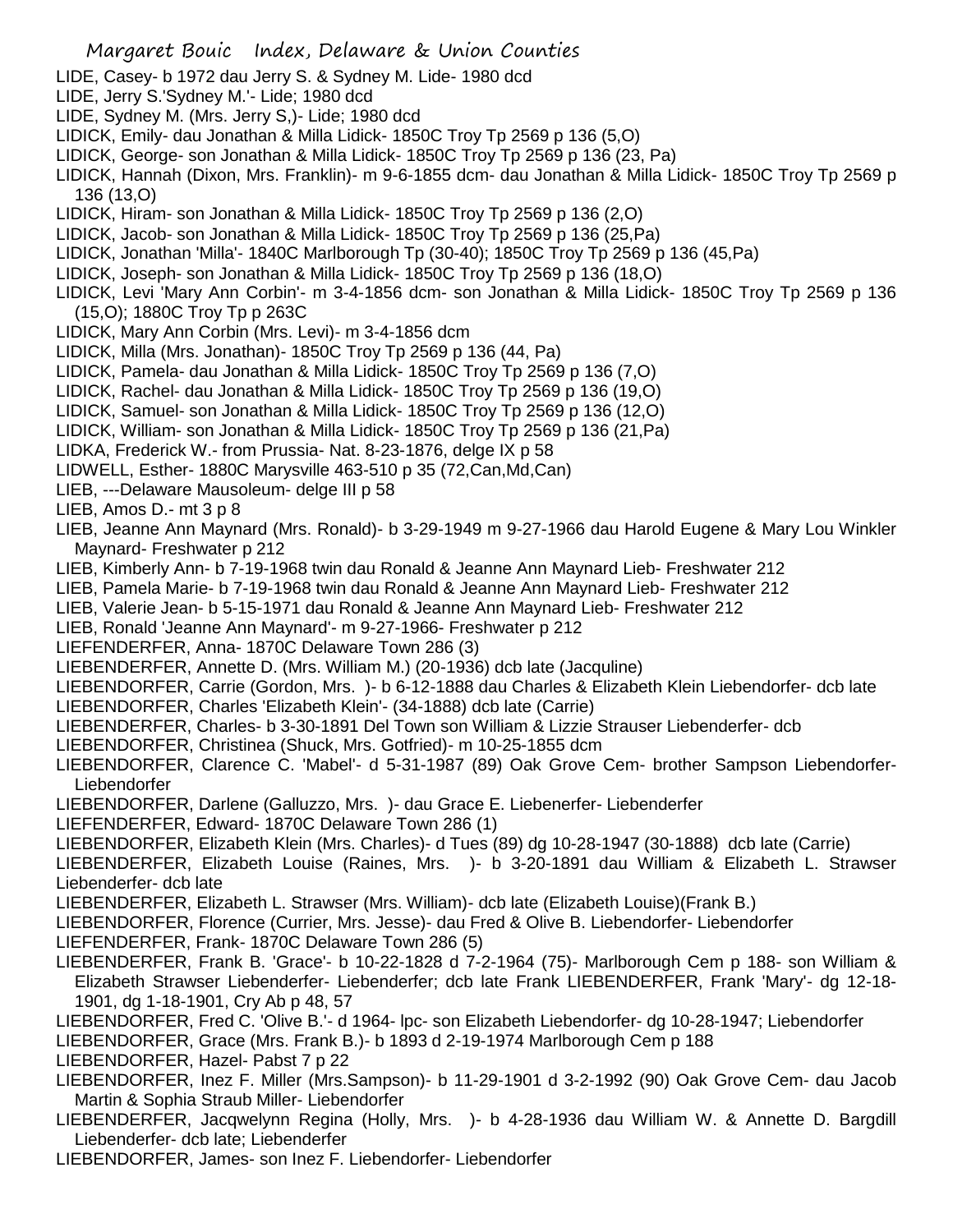- Margaret Bouic Index, Delaware & Union Counties LIEBENDORFER, John 'Mary A. Wotring'- m 9-13-1864 dcm; Liebendorfer; 1870C Del Twon 286 \*) LIEBENDORFER, Kathryn (O'Hern, Mrs. '- dau Inez F. Liebendorfer- Liebendorfer LIEBENDORFER, Mabel M. (Mrs. Clarence C.)- d 4-28-1981 (80) Oak Grove Cem- Liebendorfer LIEBENDORFER, Mabel McKim (Mrs. )- dau Chalres & Laura Hays Mckim- Gabriel 4 LIEBENDORFER, Mary A. Wotring (Mrs. John)- m 9-13-1864 dcm; 1870C Del Town 286 (26) LIEBENDERFER, Mary (Mrs. Frank)- sister Wesley G. Patton- dg 12-18-1900 p 48; dg 3-22-1901 Cry Ab p 73 LIEBENDERFER, Minnie- b 6-12-1886 Del Town dau Charles & Lizzie Kline Liebenderfer- dcb LIEBENDORFER, Olive B. (Mrs. Fred)- d 10-22-1975 (90) Oak Grove Cem- Liebendorfer LIEBENDORFER, Pauline (Maloney, Mrs. )- dau Grace E. Liebendorfer- Liebendorfer LIEBENDORFOR, Ralph- b 10-17-1895 Del Town son Frank & Mary Patton Liebendorfor- dcb LIEBENDERFER, Rebecca- b 2-26-1885 Del Town dau William & Lizzie Santes Liebenderfer- dcb LIEBENDERFER, Rika- 1880C Delaware Town p 550A LIEBENDERFER, R. J.- dg 12-1931- Liebenderfer LIEBENDERFER, Robert- b 11-23-1889 Del Town son Frank & Mary Patton Liebenderfer- dcb LIEBENDORFER, Sampson 'Inez F. Miller'- d 8-30-1982 (83) Oak Grove Cem- brother Clarence Liebendorfer-Liebendorfer LEIBENDERFER, Sidney Moore- d 12-3-1900 (7m3d) Oak Grove Cem- son Frank & Mary Liebenderfer- dg 12-18-1900 Cry Ab p 48. dg 1-18-1901 Cyr Ab p 57 LIEBENDORFER, Twila (Zerbe, Mrs. Donald)- dau Clarence C. & Mabel M. Liebendorfer- Liebendorfer LIEBENDERFER, Walter- b 1-15-1898 Del Town son Frank & Mary Patton Liebenderfer- dcb LIEBENDORFER, William "Bus"'Annette D. Bargdill'- d 1-12-1968 (54) son Frank & Grace E. Liebendorfer-Liebendrfer; dcb late (Jacqweline Regina) LIEBENDERFER, William 'Elizabeth L. Strawser'- dcb late (Elizabeth L)(Frank B.) LIEBENDERFER, William W.- b 9-7-1890 son Charles & Lizzie A. Kline Liebenderver- dcb LIEBENDORFER- William- dg 10-28-1947 LIEBER, Francis X. J.- d 1-29-1867 (10-6-25) Plain City Cem, unec VIII p 8 son J. M. LIEBER, J. M.- unec VIII p 8 LIEBER, Philip N.- 1880C Delaware Town p 512C LIEBERMAN, Charles A. 'Ethel DeVore'- Lieberman LIEBERMAN, Ethel De Vore (Mrs. Charles A.)- b 3-1954 (70) bur Georgetown- Lieberman LIEBERMAN, Dr. C. Russell- son Charles A. & Ethel DeVore Lieberman= Lieberman LIEBERT, Evelyn (Mrs. Ralph C.)- Liebert LIEBERT, Joshua- son Larry & Pamela Liebert- Liebert LIEBERT, Joyce- dau Ralph C. & Evelyn Liebert- Liebert LIEBERT, Larry 'Pamela'- son Ralph C. & Evelyn Liebert- Liebert LIEBERT, Lynette Marie (Martin, Mrs. William)- m 8-9-1986 dau Larry & Pamela Liebert- Liebert LIEBERT, Pamela (Mrs. Larry)- Liebert LIEBERT, Ralph C. 'Evelyn'- d 2-15-1984 (65)- Liebert LIEBERT, Robert A.- son Ralph C. & Evelyn Liebert- Liebert; 1980 dcd LIEBHART, Alleyene (Isch, Mrs. Harold)- dau Daniel & Cora Eckard Liebhart- Liebhart LIEBHART, Amy- b 1975 dau Richard & Mary L. Liebhard- 1983 ucd LIEBHART, Audrey E. Kisamore (Mrs. George W.)- b 12-10-1929 m 6-1-1947 Raymond Cem, lptw p 44; Liebhart; 1949, 1959, 1962, 1967, 1971, 1973, 1975, 1977, 1979, 1981, 1983, 1991 ucd LIEBHART, Bertha (McLaughlin, Mrs. Artis)- dau Daniel & Cora Eckard Liebhart- Liebhart LIEBHART, Brenda K. Simpson (Mrs. Donald James)- Liebhart; 1977 ucd LIEBHART, Brenda S. McClure (Mrs. William E.)- m 4-7-1985 dau Pearly D. Bradley & Martha Keeton-Liebhart LIEBHART, Charles- son Vincent W. Liebhart- Liebhart LIEBHART, Cora Eckard (Mrs. Daniel)- Liebhart LIEBHART, Daniel 'Cora Eckard'- Liebhart LIEBHART, Donald James 'Brenda K. Simpson'- b 8-16-1952 d 7-31-1983 (30) son George & Audrey Kisamore Liebhart- Liebhart; 1977, 1981, 1983 ucd
- LIEBHART, Elza- son Daniel & Cora Eckard Liebhart- Liebhart
- LIEBHART, Frank- son Daniel & Cora Eckard Liebhart- Liebhart
- LIEBHART, George- son Vincent W. Liebhart- Liebhart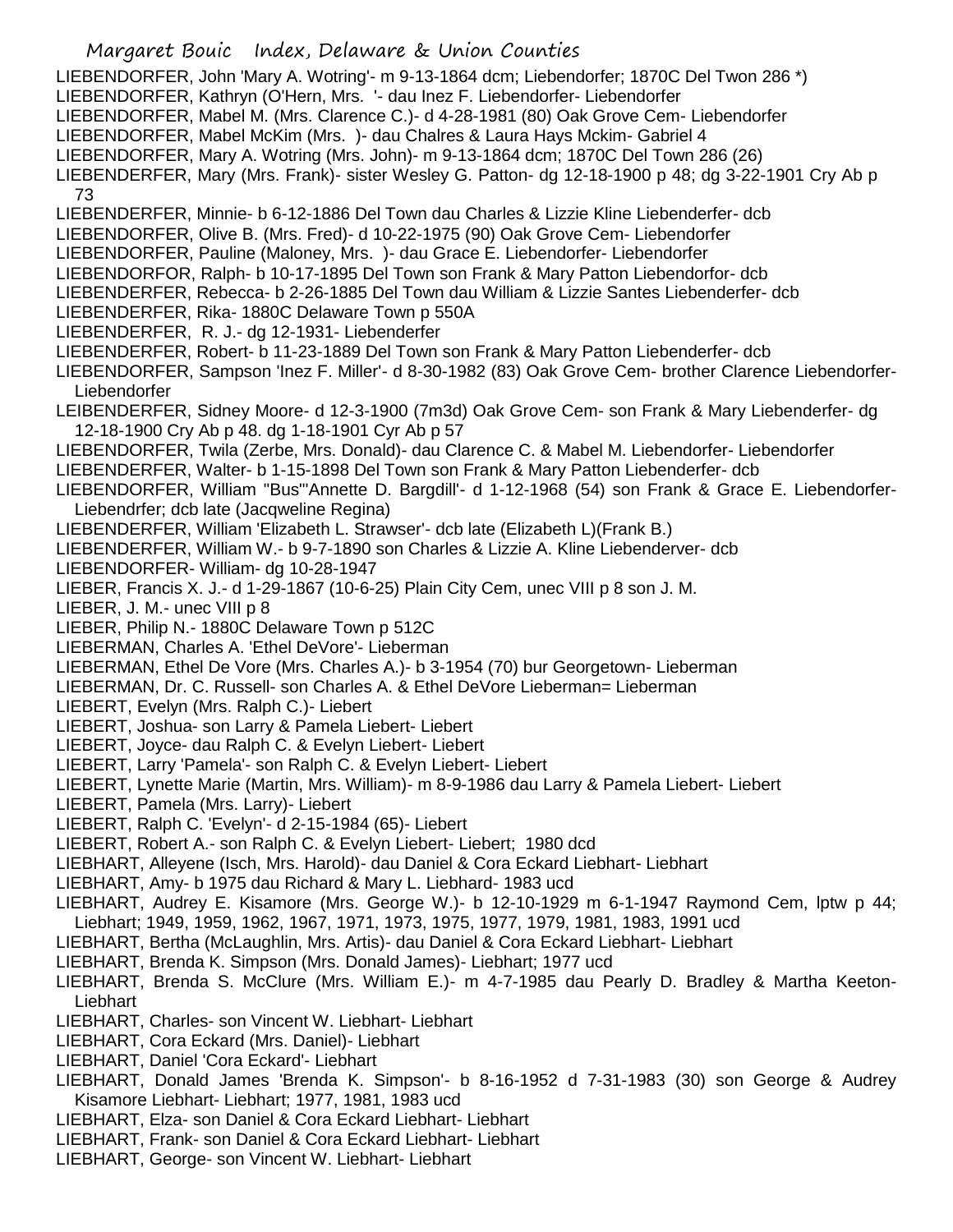LIEBHART, George W. 'Audrey E.'- b 3-25-1921 m 6-1-1947 Raymond Cem, lptw p 44; 1949, 1959, 1962, 1967, 1971, 1973, 1975, 1977, 1979, 1981, 1983, 1991 ucd

- LIEBHART, Harry- son Daniel & Cora Eckard Liebhart- Liebhart
- LIEBHART, Helen (Lovett, Mrs. )- dau Vincent W. Liebhart- Liebhart
- LIEBHART, Helen (Mrs. William E.)- 1975, 1977, 1979 ucd
- LIEBHART, Herbert- son Vincent W. Liebhart- Liebhart
- LIEBHART, James- b 1976 son Donald J. & Brenda K. Liebhart- 1977 ucd
- LIEBHART, D. James- b 8-16-1952 d 7-31-1983 Raymond Cem, lptw p 44; 1959, 1962, 1967, 1971 ucd
- LIEBHART, Jason- b 1977 son Donald J. & Brenda K. Liebhart- 1977 ucd
- LIEBHART, John- b 1971 son Donald J. & Brenda K. Liebhart- 1977 ucd
- LIEBHART, Linda(McKinney, Mrs. ) b 1950 dau George & Audrey Kisamore Liebhart- Liebhart; lptw p 44; 1967 ucd
- LIEBHART, Marie (Taylor, Mrs. )- b 1954 dau George & Audrey Kisamore Liebhart- Liebhart; lptw p 44; 1959, 1962, 1967, 1971 ucd
- LIEBHART, Mary L. (Mrs. Rick A.)- 1979, 1981, 1983 ucd
- LIEBHART, Patricia Ann (Copley, Mrs. )- b 1955 dau George & Audrey Kisamore Liebhart- Liebhart; lptw p 44; 1959, 1962, 1967, 1971, 1973 ucd
- LIEBHART, Rick A. 'Mary L.'- 1979, 1981, 1983 ucd
- LIEBHART, Robert- son Vincent W. Liebhart- Liebhart
- LIEBHART, Robert E.- b 9-11-1951 d 9-12-1951 son George William & Audrey E. Liebhart- Raymond Cem, lptw p 44
- LIEBHART, Rodney- b 1956 son George & Audrey Kisamore Liebhart- Liebhart; lptw p 44; 1959, 1962, 1967, 1971, 1973, 1975, 1977 ucd
- LIEBHART, Ruth (Beard, Mrs. Robert)- dau Vincent W. Liebhart- Liebhart
- LIEBHART, Tereasa- b 1970 dau Donald J. & Brenda K. Liebhart- 1977 ucd
- LIEBHART, Vertie Beard (Moore, Mrs. Emmet)(Kisamore, Gabriel) (Mrs. Vincent W.)- b 1-11-1902 m 1946 d 1983 Raymond Cem, lptw p 29; dau Willis & Laura Flannigan Beard- Liebhart; 1949. 1959, 1962, 1967, 1973, 1975, 1977, 1979 ucd
- LIEBHART, Vincent W. 'Bertie Beard Kisamore'- b 3-4-1898 m 1946 d 8-18-1971 Raymond Cem, lptw p 29 son Daniel & Cora Eckard Liebhart- Liebhart; 1949, 1959, 1962, 1967 ucd
- LIEBHART, William- son Daniel & Cora Eckard Liebhart- Liebhart
- LIEBHART, William E. 'Helen''Brenda S. McClure'- m 4-7-1985 son George W. & Audrey E. Kisamore Liebhart-Liebhart; lptw p 44; 1959, 1962 1967, 1971, 1977, 1979, 1981, 1983, 1991 ucd
- LIEBINDUSFER, Eddy- d 1-8-1894 (0-7-7) son Wm. & Lisie Liebindusfer- dcdeaths
- LIEBLING, Estelle- Genther p 192, music teacher
- LIEBOLD, Charles L.- b 5-4-1871 Liberty Tp Del Co son Jacob F. & Julia Neff Lieblold- dcb
- LIEBOLD, Daniel- CCC Brown Tp
- LIEBOLD, Eliza- 1870C Delaware Town 330 (27\*)
- LIEBORD, Ida Emma- d 10-21-1893 (27-0-27) Liberty Tp dau J. F. Liebold- dcdeaths
- LIEBOLE, A. E.- 1971, 1973 ucd
- LIEBROK, Elizabeth Christ (Mrs. )- d Wed, dg 3-3-1903 Cry Ab p 172, dau Jonathon Christ
- LIEDAKER, Edward L.- b 12-13-1877 Brown Tp son G. L. & Sarah A. Humes Liedaker- dcb
- LIEDER, Dorothy (Curry, Mrs. John Blair)- m 8-4-1934- Lieder
- LIEDTKE, Aaron Michael- b 5-11-1979 son Richard Leonard & Sandy Kay Howard- Liedtke; 1981, 1983 ucd
- LIEDTKE, April Yvonne- b 1973 dau Richard Leonard & Sandy Kay Howard Liedtke- Liedtke; 1981, 1983 ucdengaged to Jeff Calhoun
- LIEDTKE, August 'Theresa Kalish'- Liedtke
- LIEDTKE, Candice Ann Morley (Mrs. David Michael)- m 10-14-1989 dau Roger Morley- Liedtke
- LIEDTKE, Carolyn (Knapp, Mrs. Steven)- m 3-27-1993 dau Leonard & Rose Marie Berendt Liedtke- Liedtke
- LIEDTKE, David Michael 'Candice Ann Morley'- m 10-14-1989 son Leonard C. & Rose Marie Berendt Liedtke-Liedtke; 1962 1991 ucd
- LIEDTKE, Leonard C. 'Rose Marie Berendt'- b 11-9-1927 m 5-10-1952 d 9-9-1995 967) Our Lady of Lourdes Cem- son August & THeresa Kalish Liedtke- Liedtke; Howard; 1959, 1962 ucd
- LIEDTKE, Lyn (Mrs. Mark)- Liedtke
- LIEDTKE, Mark 'Lyn'- son Leonard & Rose Marie Berendt Liedtke- Liedtke; 1959(5), 1962 ucd
- LIEDTKE, Michael- son Leonard & Rose Marie Berendt Liedtke- Liedtke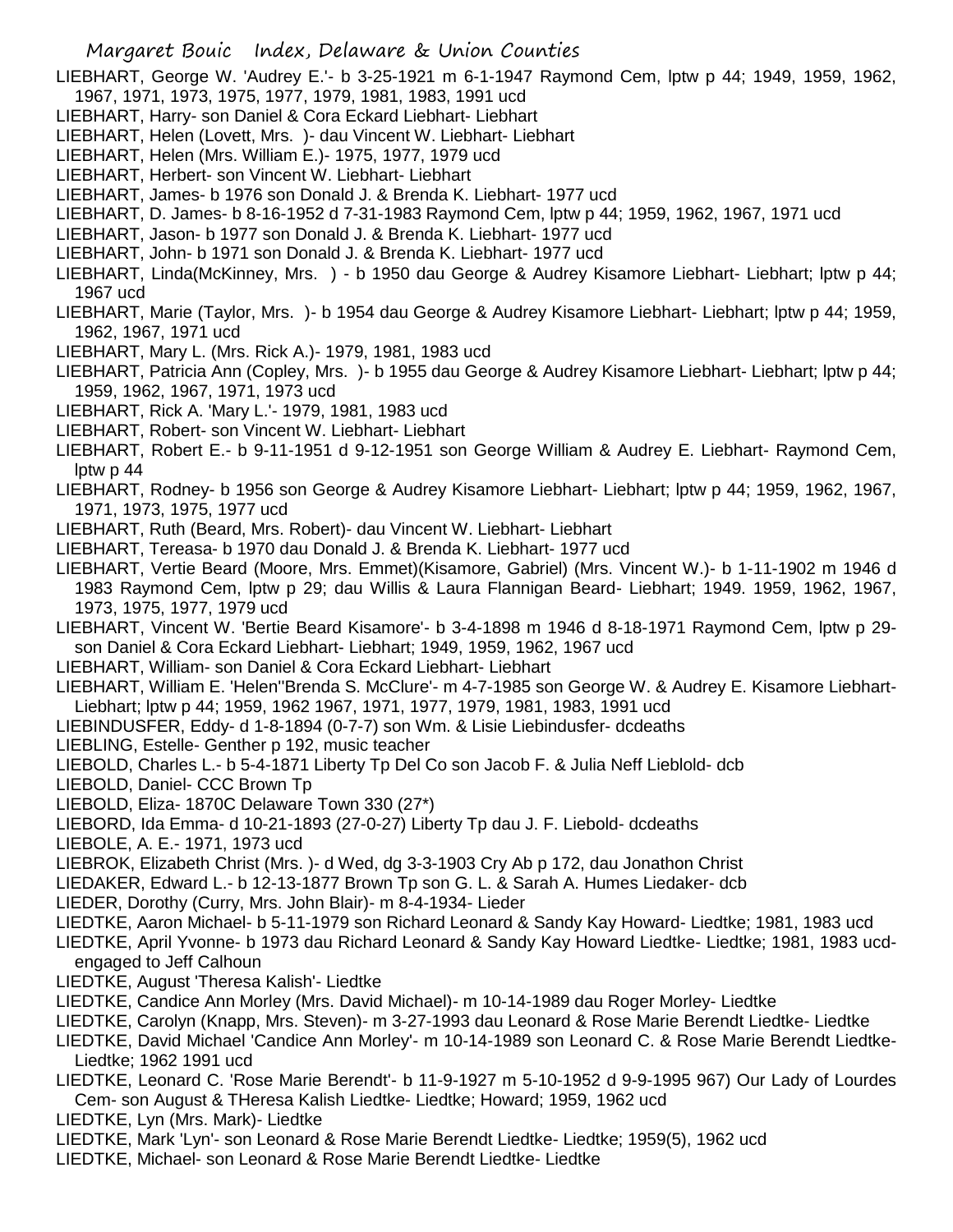- LIEDTKE, Pat (Blasko, Mrs. Mike)- dau August & Theresa Kalish Liedtke- Liedtke
- LIEDTKE, Patricia Sue Cullman (Mrs. Thomas Joseph)- m 8-20-1977 dau Donald L. Cullman- Liedtke; 1981, 1983 ucd
- LIEDTKE, Paul- b 1978 son Thomas J. & Patricai J. Liedtke- 1981, 1983 ucd
- LIEDTKE, Richard Leonard 'Sandra Kay Howard'- m 12-16-1972 son Leonard & Rose Marie Berendt Liedtke-Howard; Liedtke; 1959(4), 1962, 1981, 1983, 1991 ucd
- LIEDTKE, Robert "Bob"- son August & Theresa Kalish Liedtke- Liedtke
- LIEDTKE, Rose Marie Berendt (Mrs. Leonard)- m 5-10-1952- Liedtke; 1959, 1962 ucd
- LIEDTKE, Sandra Kay Howard (Mrs. Richard Leonard)- m 12-16-1972 dau Donald M. Howard- Howard; 1981, 1983, 1991 ucd
- LIEDTKE, Sarah- b 1979 dau Thomas J. & Patricia S. Liedtke- 1981, 1983 ucd
- LIEDTKE, Theresa Kalish (Mrs. August)- Liedtke
- LIEDTKE, Thomas Joseph 'Patricia Sue Cullman'- m 8-20-1977- son Leonard & Rose Marie Berendt Liedtke-Liedtke; 1959(3), 1962, 1981, 1983 ucd
- LIEFENDER, infant- b 3-22-1879 Del Town son John & Mary Wottring Liefender- dcb
- LIEHTY, Harriet (Ballget, Mrs. Henry)- m -20-1844 Olen Gaz 4-20-1844, Wight II p 13
- LIEN, John- Genther p 123, 1793, witness
- LIENFENDERFER, Catherine (Ousey Mrs. James)- m 1880; 1908 dch 549
- LIENHARDT, Frances- d 6-5-1988 bur Biloxi, Miss.- Lienhardt
- LIENS, Gregg- son Richard & Louise Liggett Liens- Carr 11411221
- LIENS, Louise Liggett (Mrs. Richard)- dau George Eugene & Myrtle Liggett-Carr 1141122
- LIENS, Richard 'Louise Liggett'- Carr (1141122)
- LIESER, Dana Neitz (Mrs. Peter)- m 10-16-1993 dau Patricia Green- Lieser
- LIESER, Greta (Mrs. James)- Lieser
- LIESER, James 'Greta'- Lieser
- LIESER, Peter 'Dana Neitz'- m 10-16-1993- son James & Greta Lieser- Lieser
- LIESKE, Kathy- Lieske- policewoman
- LIEURANCE, Mr.- 1883 uch V p 297
- LIEURANCE, Amy- b 1962 dau Mark H. & Novella Lieurance- Lieurance; 1964, 1969, 1971 dcd
- LIEURANCE, John- b 1961 son Mark H. & Novella Lieurance- Lieurance; 1964, 1969, 1981 ucd LIEURANCE, Kimberly (Mrs. Paul)- Lieurance
- LIEURANCE, -- d 6-17-1993, infant dau of Paul & Kimberly Lieurance- Lieurance
- LIEURANCE, Mark H. 'Novella'- 1964, 1969, 1971, 1980 dcd
- LIEURANCE, Novella (Mrs. Mark H.)- 1964, 1969, 1971, 1980 dcd
- LIEURANCE, Paul 'Kimberly'- b 1966 son Mark H. & Novella Lieurance- 1971 dcd
- LIFE, Mary H. Gatlock (Mrs. William)- m 10-12-1851 dcm; Olen Gaz 12-5-1851 Wight II p 71
- LIFE, William- d 7-12-1892 (73-0-0) Concord Tp, dcdeaths
- LIFE, William 'Mary H. Gatlock'- m 10-12-1851 dcm- Olentangy Gazette 12-5-1851 Wight II p 71
- LIFFENDOFER, --b 12-18-1868 Del Town dau John Liffendofer- dcb
- LIGGENS, Susan (Toles, Mrs. John)- m 4-2-1862 ucm 3309
- LIGGETT, ---(Evans, Mrs. Clement)- hjt p 38
- LIGGETT, --- unec XI p 4
- LIGGETT, HAYES &- unec VIII p 40
- LIGGETT, Rev.- dg 4-25-1905, Cry Ab p 22
- LIGGETT, Mrs. Rev.- sister Henrietta Cooper- dg 12-7-1906, Cry Ab p 137
- LIGGETT, A heirs- Lincoln Tp- delge V p 300
- LIGGETT, A. uca p 22, 49, 53; Millcreek, Dover Tp
- LIGGETT, ---infant dau A. & S. d 8-23-1848 Devenport Cem, Powell p 329
- LIGGETT, Abner A. 'Beatrice Simmons'- b 7-3-1883 New Millcreek Cem p 34; son William & Mahala Carr Liggett- Carr 1143115; Bean 5,6; Rittenhouse 4,5; Maugans Anc p 108
- LIGGETT, A. A.- dau William & Jane Henderson Liggett- 1860C Jerome Tp 134 p 19 (14,O)
- LIGGETT, Abner A.- b 7-1883 son Henry Hamilton & Elizabeth Ellen Ferris Liggett- 1900C Dover Tp 71-73 p 3B (16,O,O,O)
- LIGGETT, Abner 'Cassie Swank'- b 4-17-1850 m 4-7-1870 ucm 4711 d 11-16-1893 Oakdale Cem 975 I p 159 (C-9)- son James & Sarah Richardson Liggett- Carr 11487; Freshwater p 194; 1883 uch V p 347, 348, 371; unec XV p 8; 1880 dch p 729; 1850C Millcreek Tp 1996-2017 p 291 (5/12); 1860C Mil Tp (10,O); 1870C Mil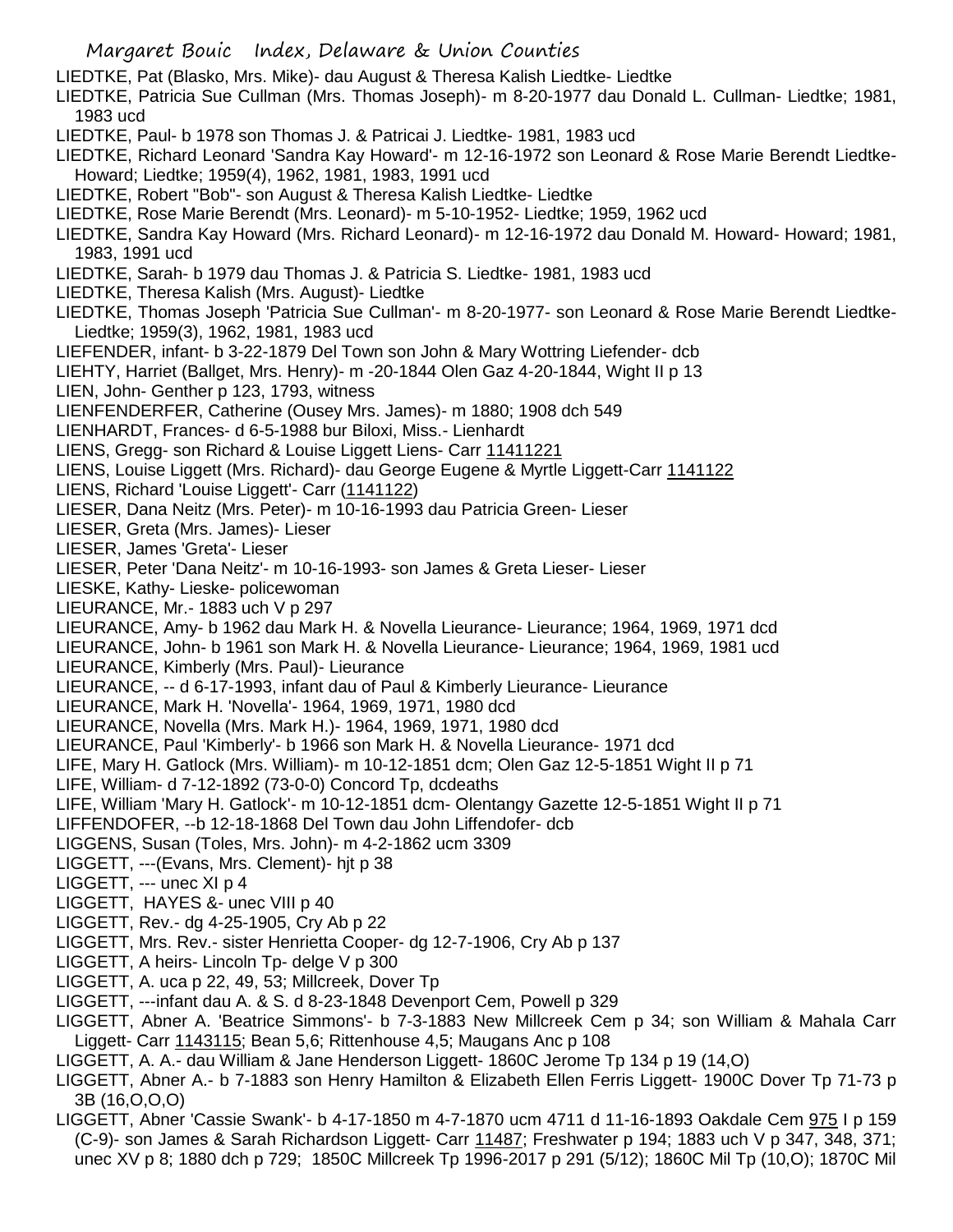Tp 23 (18,O); 1880C Mil Tp 28 (30,O)

- LIGGETT, Abner 'Catherine Eubanks'- b 6-4/22-1808 m 9-3-1829 d 11-25/18-1888 (80-8-16) New Millcreek Cem p 17; obit, mlib; Powell 251, 258; son James & Susan Carr Liggett- Carr 1143; 1880 dch p 729; dumch p 103; 1915 uch p 437; 1908 dch 554; 1883 uch V p 347, 361, 436; hadc p 50; Maugans Anc p 84; dg 11- 20-1888 \, Cry Ab p 208; 1830C Millcreek Tp 364 p 289 (20-30);1840C Dover Tp 1420 (30-40); 1850C Dover Tp 746 (42,O)); 1860C Dover Tp 278 (52,O); 1870C Dover 50-51 p 6 (61,Va); 1880C Dover Tp 26-27 p 21 (71,Va,Pa,Va); unec XIV p 65; u ca p 22, 53, 75; dg 11-20-1888, Cry Ab p 208
- LIGGETT, Abner J.- b 7-3-1912 son Abner A. & Rebecca Simmons Liggett- Carr 114321152; Bean 6; Rittenhouse 5; Maugans Anc p 208
- LIGGETT, Absalom 'Mildred Amanda Rittenhouse'- b 4-24-1830 m 6-21-1849 ucm 1429 d 4-22-1892 New Millcreek Cem p 17, Powell p 251; son Abner & Catherine Eubanks Liggett- Carr 11431; 1883 uch V p 361; Maugans Anc p 107; unec XIII p 19, XIV p 65; dcc Guy Anderson 6; 1840C Dover Tp 1422 (10-15); 1870C Scioto Tp 246 (41,O); 1880C Sc Tp 224-240 (50,O,Va,Ky); obit Abner, mlib
- LIGGETT, Absalom 'Millie Carr'- b 10-9-1810 m 1833 d 5-22-1862 New Millcreek Cem p 14, Powell p 256- son James & Susan Carr Liggett- Carr 1144; dumch p 103; 1915 uch p 584; 1883 uch V p 326; Maugans Anc p 84, 85; 1840C Millcreek Tp 1292 (40-50); 1850C Mil Tp 2018-2039 (44,O); 1860C Mil Tp 110 (49,O);
- LIGGETT, Ada- dau Gideon & Mary Thompson Liggett- Carr 11445; Thompson 17(11)5
- LIGGETT, Adalin L. Butts (Mrs. Walter C.)- m 11-19-1960 Carr (11431232) Butts; 1961, 1964, 1969, 1981, 1980 dcd
- LIGGETT, Adelaide- dau Clifton Liggett- Carr 1441612
- LIGGETT, Aifah M.- d 8-25-1870 (10m) Oakdale Cem I p 171 (C-45)- dau Gideon & Mary Thompson Liggett-
- LIGGETT, Albert- brother Inez Liggett- Liggett
- LIGGETT, Alex- d 1-24-1847 (20-2-29) son Samuel & Phebe Peak Cem, Powell 355
- LIGGETT, Alexander- 1880 dch p 689; hadc p 36 (1849 Lincoln Tp)
- LIGGETT, Alexander- 1835 men p 66 #127 p 123 Westfield Tp
- LIGGETT, Alfred P.- d 9-15-1864 hjt p 197, 205 son William Liggett- 1883 uch IV p 500; 1850C Jerome Tp 1754-1774 p 258 (12,O); 1860C Jer. Tp 134 p 19 (22,O)
- LIGGETT, Alice (Bacom, Mrs. Vernor)- sister Inez Liggett- Liggett
- LIGGETT, Alice (Mrs. Gary)- 1971, 1973, 1979, 1981, 1983, 1991 ucd
- LIGGETT, Allen- son Henry & Jane Liggett- 1850C Jerome Tp 1786-1807 p 261 (11,O)
- LIGGETT, Allen- d 3-28-1931 son Orville & Nellie Bice Liggett- Carr 11431611; Thompson 5; Rittenhouse 5
- LIGGETT, Alma Smart (Mrs. Gideon Miles)- b 1864 m 9-25-1884 dcm d 10-25-1956 New Millcreek Cem p 27; dau Henry Clinton & Martha Martin Smart- Carr 114(10)3' Cowles 4.5; J. Smart 1511; Hayes 2,3; 1880C Allen Tp 17-19 p 2 (16,O,O,O)
- LIGGETT, J. Almeda/Allcy- dau Abner & Catharine Eubanks Liggett- 1850C Dover Tp 746-762 p 114 (14,O)
- LIGGETT, Amelia A.- dau John & Martha Jane Manuel Liggett- Liggett 114141, 1146
- LIGGETT, Amelia (Honeter, Mrs. Henry n.)- m 12-5-1867 ucm 4298 d 6-25-1873 (26-5-28) New Millcreek Cem p 4- dau James & Sarah A. Richardson Liggett- Carr 11486, 114851; Bean (11243); 1880 dch p 729; 1883 uch V p 347; Freshwater p 194; 1850C Millcreek Tp 1996-2017 p 291 (2,O); 1860C Mil Tp (13,O)
- LIGGETT, Amelia (Said, Mrs. Presley)- b 4-6-1813 d 12-27-1852 New Millcreek Cem p 11, V p 254- dau James & Susan Carr Liggett- Carr 1146; 1880 dch p 735; 1908 dch 554; dumch p 103; Maugans Anc p 84; 1850C Dover 741
- LIGGETT, Amos 'Arminta Foreman'-m 11-10-1858 ucm 2800 son Absalom & Millie Carr Liggett- Carr 11443; 1915 uch p 584; unec XII p 30; Maugans Anc p 85; 1850C Millcreek Tp 2048-2039 p 239 (9); 1860C Mil Tp 120 (19); 1870C Mil Tp 110 (29,O)
- LIGGETT, Andrew Burns'Sarah Jones'- b 12-8-1838 m 12-31-1861 dcm d 11-16-1880 New Millcreek Cem p 1. Powell p 257- son William & Mahala Carr Liggett- Carr 11451; Bean; Maugans Anc p 38, 87, 94; 1850C Scioto Tp 2346 (12); 1870C Sc Tp 31p 479 (31,O); 1880C Sc Tp 219 (41); dcdeaths
- LIGGETT, Ann A.- dau William & Jane Henderson Liggett- 1850C Jerome Tp 1754-1774 p 258 (5,O)
- LIGGETT, Ann- dau Henry Clifton & Jennie Bowersmith Liggett- Carr 114163
- LIGGETT, Ann (Weiser, Mrs. John Conrad)- b 1-1-1929 m 5-31-1951- Weiser p 267
- LIGGETT, Anna Carr (Mrs. Milton)- b 4-23-1840 m 7-3-1856 dcm d 2-9-1907 New Millcreek Cem p 39- 1908 dch 554; Carr 11422; Bean; 1870C Scioto Tp 491 (30); 1880C Sc Tp 222 (40); dg 2-15-1907 Cry Ab p 14; dcc Cinda Howey 19
- LIGGETT, Anna Gibson (Mrs. Newton E.)- b 1868 m 9-10-1890 d 5-4-1929 Oakdale Cem II p 70 (H-R5-20) dau George & Angeline Gibson- dumch p 305; Carr (114411); 1900C Marysville 340-356 p 15A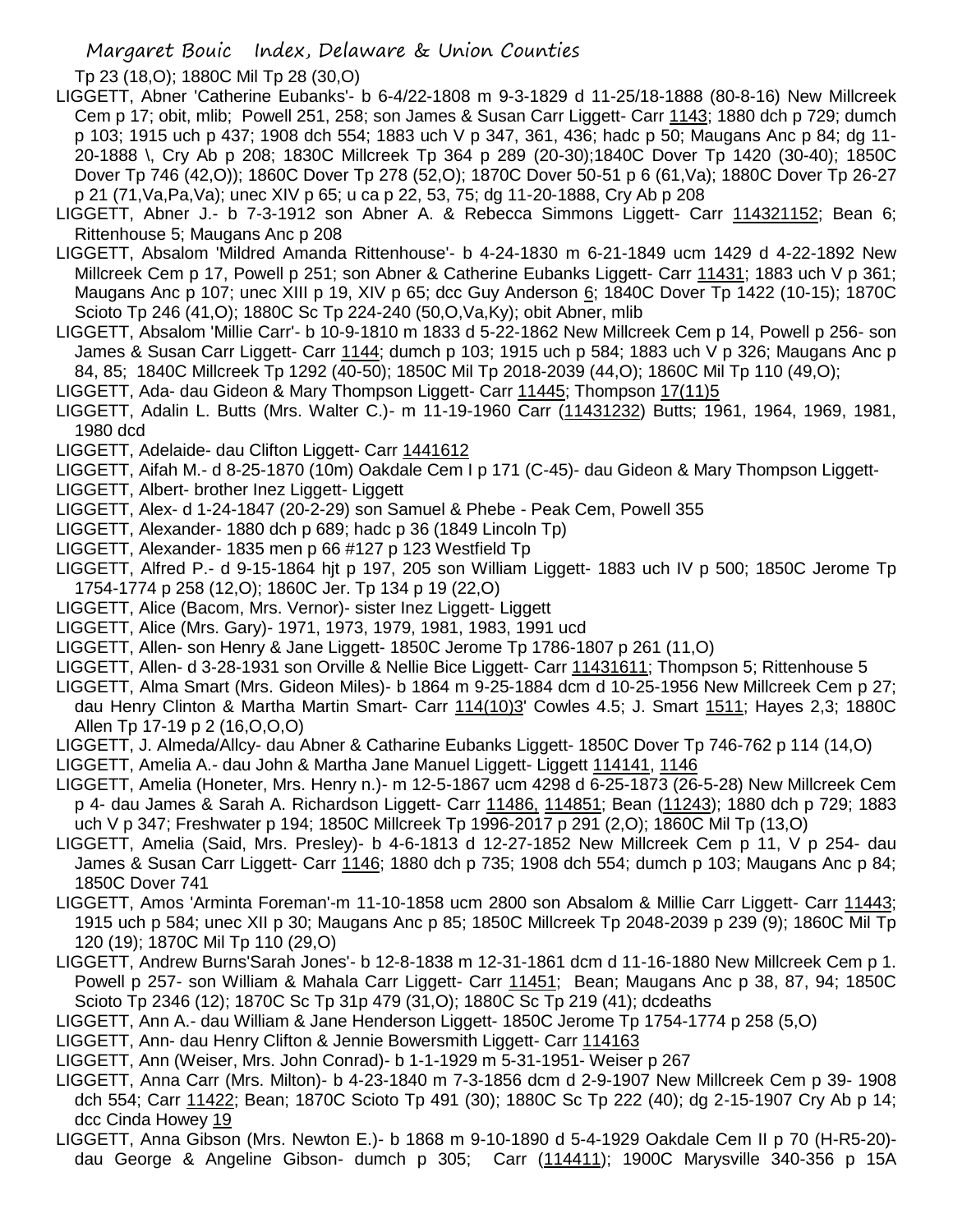(31,O,WVa,O) m 10y, 2 ch

- LIGGETT, Anna Jean (Scott, Mrs. John)- b 5-14-1925 m 7-8-1945 dau Lawrence & Lucille Ayres Liggett- Carr 11431643; Ayres 4,5; Thompson 171(10)43; Rhoades 4,5; Rittenhouse 5,6; Scott
- LIGGETT, Anna Kennedy (Mrs. Frank)- Carr (114441); Thompson (17(11)1)
- LIGGETT, Anna McKirgan (Mrs. William L.)- b 1868 d 1920 New Millcreek Cem p 39; dau William & Hulda Baughman McKirgan- Carr (114222); opc 300; 1908 dch 554; Hutchisson p 44, 46, 50; McKirgan 2,3; 1870C Scioto Tp 13 (1); 1880C Sc tp 318 (11)
- LIGGETT, Arena Marie (Henderson, Mrs. Robert)- b 5-10-1896 m 6-23-1921 dau Charles & Mary Kennedy Liggett- Carr 114421; Thompson 17(11)21
- LIGGETT, June Arminta Foreman (Mrs. Amos)- m 11-10-1858 ucm 2800- Carr (11443); unec XII p 30; 1860C Millcreek Tp 120 (19); 1870C Mil Tp 110 (29,O)
- LIGGETT, Arthur 'Clarinda Freshwater'- b 12-12-1839 m 8-26-1860 dcm d 6-25-1926 son James & Sarah Richardson Liggett- Carr 11481; Freshwater p 182, 183, 184, 194; Hayes 2,3; 1880 dch p 729; 1883 uch V p 347, 372, 374; uca p 53; mt 3 p 8; 1850C Millcreek Tp 1996-2017 p 290 (10); 1860C Mil Tp 104 (20,O); 1870C Dover Tp 138-140 p 17 (29,O); 1880C Dover Tp 69-74 p 26 (39,O,O,NY); 1900C Dover Tp 10-112 p 15B (66,O,O,O) m 39y
- LIGGETT, Arthur- d Thurs. dg 9-2-1902 (50) father of Mrs. Thomas- Cry Ab p 150
- LIGGETT, Barton L.- b 5-8-1878 d 1-12-1901 son Henry Hamilton & Elizabeth Ellen Ferris Liggett- Carr 1143113; Bean 5; Rittenhouse 4; 1880C Leesburg Tp 244 p 24 (2,O,O,O); 1900C Dover Tp 71-73 p 3B  $(22, 0, 0, 0)$
- LIGGETT, Beatrice Simmons (Mrs. Abner A.)- Carr 1143115; Bean 5,6; Rittenhouse 4,5; Maugans Anc p 108
- LIGGETT, Belva Long (Mrs. Odell)- b 8-31-1885 m 8-7-1907 d 8-8-1979 Oakdale Cem II p 151 (M-R18-5) dau Stephen & Lou M. White Long- Carr 114461; Farnum 4,5; Long 4,5; 1964, 1969, 1971 dcd
- LIGGETT, Belvadell (Sindlinger, Mrs. Charles)- dauOdell & Belva Long Liggett- Carr 1144612; Farnum 5; Long 5
- LIGGETT, Bessie Cook (Mrs. Charles)- Sbc p 40; Carr (114312224); Joel Smith 5,6; Rittnehouse 5; 1949, 1959 ucd
- LIGGETT, Bessie May Weber (Mrs. Don N. P.) m 9-8-1926- Carr (1143117); Bean 114237; Rittenhouse 4,5; Maugans Anc p 108
- LIGGETT, Betty (Cuthbert, Mrs. Robb)- dau Luther & Tressie Peppard Liggett- Carr 1441112
- LIGGETT, Betty Lou Wright (Mrs. Guy F.)- m 6-18-19687 dau William L. Wright- Carr (114312321); 1969 dcd
- LIGGETT, Blanche (Lowe, mrs. Walter)- m 4-7-1922 dau Carson A. & Matilda Parilee Frazier Liggett- Carr 1143192; Rittenhouse 4,5; Lowe
- LIGGETT, Bonna Gene (Blackson, Mrs. Stephen)- b 4-15-1923 m 6-4-1949 d 2-25-1996 71) bur Northlawn Mem. Gard.- dau Frank & Fern Gabriel Liggett- Carr 11422222; Bean 7,8; Gabriel 4,5; Maugans Anc p 93
- LIGGETT, Breta Marie (Arnold, Mrs. Harry)- b 10-4-1900 dcb- dau Elmer & Ella Rhoades Liggett- Carr 1145121; Maugans Anc p 95; Bean 6
- LIGGETT, Calvin 'Mary Berger'- b 7-18-1863 m 11-21-1883 d 8-4-1952 (89) son Arthur & Clarinda Freshwater Liggett- Carr 114812; 1915 uch p 916; 1883 uch V p 374; Freshwater p 194; 1870C Dover Tp 138-140 (6,O); 1880C Dover Tp 6974 p 26 (16,O,O,O); 1900C Jerome Tp 68-73 p 3B (36,O,O,O) m 16y; dg 8-4- 1952
- LIGGETT, Carleton 'Ida Van Voorhis'- m 1-22-1927 d 2-9-1988 son William Daniel & Sarah Gearey Liggett-Carr 1148533
- LIGGETT, Carol Sue- dau Owen Wayne & Freda Lodell Hickok Liggett- Carr 114312234; Joel Smith 6; Weaver 1259324; Rittenbhouse 6; 1959 (6), 1962 ucd
- LIGGETT, Carr 'Hazel Eldora Bovey'- b 11-9-1886 m 8-18-1909 d 1950 New Millcreek Cem p 27- son Henry Hamilton & Elizabeth Ellen Ferris Liggett- Carr 1143116; Bean 5,6; Bovey 3,4; Maugans Anc p 51, 108; Rittenhouse 4,5; 1900C Dover Tp 71-73 p 3B (13,O,O,O); 1949 ucd
- LIGGETT, Carson A. 'Matilda Parilee/Pearl Frazier'- 10-16-1866 m 3-24-1897 d 3-14-1954 New Millcreek Cem p 2- son Absalom & Mildred Amanda Rittenhouse Liggett- Carr 114319; 1880 dch p 729; Rittenhouse 3,4; 1870C Scioto Tp 489 (3); 1880C Sc Tp 224 (13); dg 2-13-1907 Cry Ab p 88; (38-1904)
- LIGGETT, Cassie Swank (Mrs. Abner)(Hanks, Mrs. Samuel T.)- b 6-17-1851 m 4-7-1870 ucm 4711 d 4-30- 1933 dau George & Margaret Moore Swank- Carr (11487); Freshwater p 194; 1883 uch V p 348; 1880C Millcreek Tp 25-28 p 3 (28,O,Va,O)l 1900C Marysville 305-314 p 12B (48,O,O,O) 3 ch, 2 living
- LIGGETT, Catharine Eubanks (Mrs. Abner)- m 9-3-1829 d 9-3-1883 (75-5-28) New Millcreek Cem p 17, Powell 251, 258; 1880 dch p 729; 1883 uch V p 361, 436; Carr (1143); dcq Guy Anderson 13; unec XIV p 65;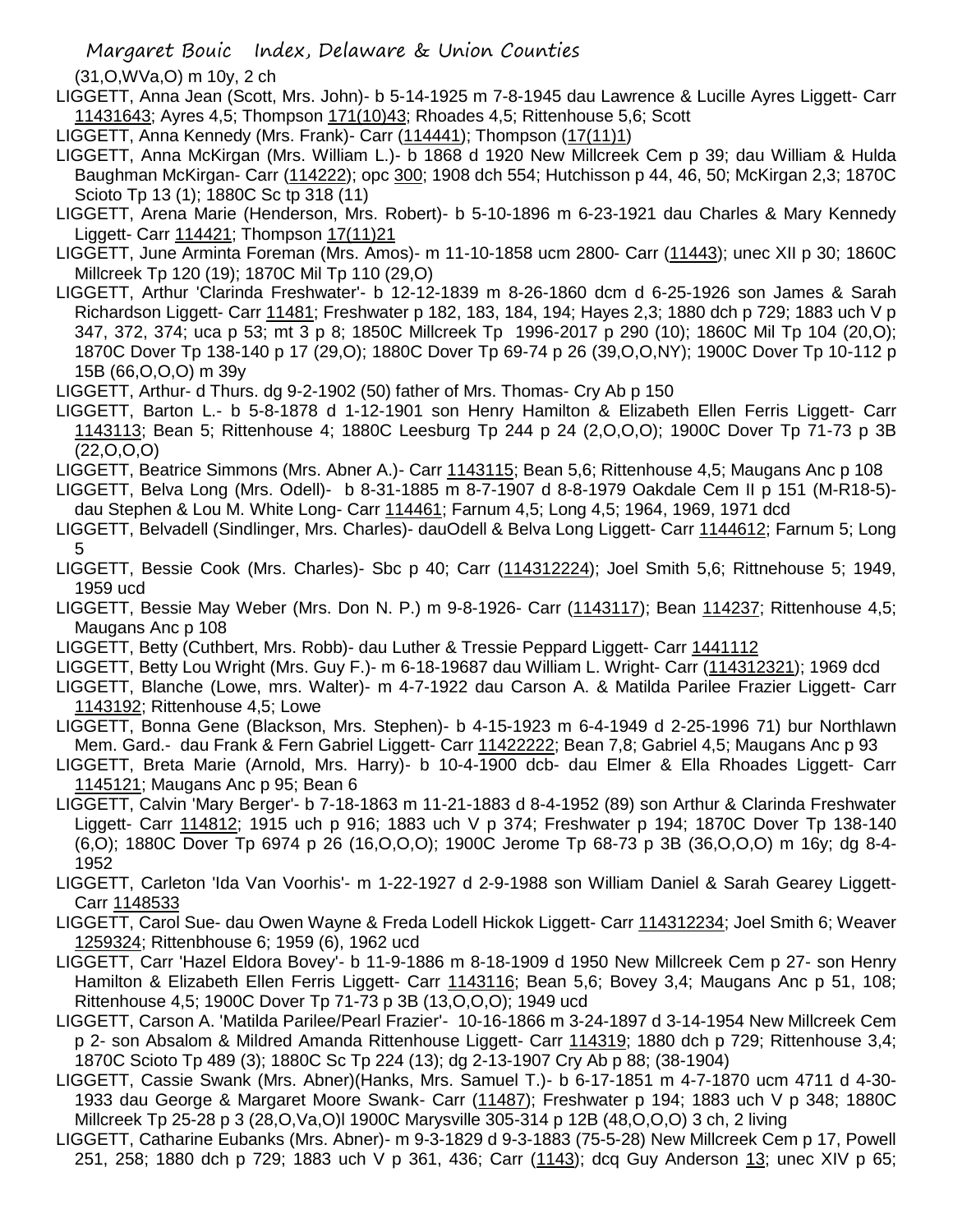1840C Dover Tp 1433 (30-40); 1850C Dover Tp 746 p 114 (41,Ky); 1860C Dover Tp 278 (52,Ky); 1870C Dover Tp 50-51 p 6 (61,Va); 1880C Dover Tp 226-27 p 21 (71,Ky,Del,Del); obit Abner, mlib

- LIGGETT, Carrie Cecil (Noelp, Mrs. John)- b 5-20-1893 m 10-9-1918 dau David Elmer & Nane Loveless Liggett- Carr 1148132; Longbrake 4; Loveless 5; Richey 6; 1900C Dover Tp 111-113 p 5B (7,O,O,O)
- LIGGETT, Celina (Evans, Mrs. Clement L.)- b 1855 d 1923 N. Calif. Cem, DJ Cm p 89- dau Templeton & Rebecca Patterson Liggett- 1883 uch V p 118; 1870C Jerome Tp 181-173 p 24 (14,O): 1880C Marysville 205-209 (22,O,O,O)
- LIGGETT, Charles- Marysville p 23, policeman
- LIGGETT, Charles A.- d 10-25-1852 (1-1-1) son J. & T. Devenport Cem, Powell p 329
- LIGGETT, Charles A. 'Mary Kennedy'- son Gideon & Mary Thompson Liggett- Carr 1144442; Thompson 17(11)2; 1870C Millcreek Tp 135 (4,O); 1880C Mil Tp 80-84 p 9 (15,O,O,O); 1900C Marysville 4th ward 262- 268 p 11B (34,O,O,O) m 8y
- LIGGETT, Charles B.- d 2-4-1930 (52) Oakdale Cem 4216 (F-159) I p 135 (F-R10-10); Sbc p 26, 39
- LIGGETT, Charles 'Bessie Cook'- b 4-24-1913 d 8-27-1966 Maple Dell Cem, djlm p 96; Sbc p 39 son Charles & Utha James Liggett- Carr 11431224; 1949, 1959, 1962 ucd; Joel Smith 5,6; Rittenbouse 5,6; uninf p 25
- LIGGETT, Charles G.- b 5-29-1907 son Charles & Mary Kennedy Liggett- Carr 1144422; Thompson 17(11)22
- LIGGETT, Charles J. 'Sarah E. Strickler'- son James & Eliza Jones Liggett- Carr 114112; 1880 dch p 728 LIGGETT, Mrs. Charles- 1915 uch p 239 (Catholic)
- LIGGETT, Charles 'Utha James'- b 2-1878 son James William & Elizabeth Thomas Liggett- 1908 dch 744; Carr 1143122; Joel Smith 4,5; Rittenhouse 4,5; 1880C Dover Tp 27-28 p 21 (2,O,O,O); 1900C Dover Tp 92- 94 (22,O,O,O) m 1y
- LIGGETT, Charlie F.- d 2-19-1866 (3-9-16) N Calif. Cem, DJ p 92- 1883 uch V p 317; 1860C Jerome Tp 9-8- p 2 (4,O)
- LIGGETT, Charlotte Elizabeth (Burgess, Mrs. William )(Taylor, Mrs. William Whitehead)- dau Conrad & Louisa Thomas Liggett- Carr 111471; Thomas 112; dcq Viva Taylor 5
- LIGGETT, Cindy Lou- dau George & Darlene Henson Liggett- Carr 114316451; Rhoades 5; Ayres 5; Thompson 17(10)51; Rittenhouse 6
- LIGGETT, Clara E.- dau Leroy & Sarah Miller Liggett- Carr 114(10)22; 1880C Millcreek Tp 21 (3,O,O,O)
- LIGGETT, Clara C. (Mrs. J ames R.)- b 1879 d 1967 Oakdale Cem I p 132 (F-R9-11)
- LIGGETT, Clara Maud (Wolgamot, Mrs. William Martin)- b 11-26-1875/4 d 12-2-1937 Oakdale Cem II p 81 (H-R15-8)- dau Luther & Maria Wilkinson Liggett- Carr 11415; dumch p 103; 1915 uch p 584; 1883 uch V p 347; Marysville p 69; 1880C Millcreek Tp 8; 1900C Marysville 4th ward 288-297 p 12A (23,O,O,O)
- LIGGETT, Clarinda Freshwater (Mrs. Arthur)- b 1021-1841/2 m 8-26-1860 dcm d 4-16-1917 New Millcreek Cem p 22-dau George & Sarah Freshwater - Carr 11481; 1883 uch V p 347, 374; Freshwater p 182, 183, 184, 194; 1880 dch p 729; 1870C Dover Tp 138-140 p 17 (27,O); 1880C Dover Tp 69-74 p 26 (38,O,O,O) 1900C Dover Tp 110-112 p 5B (57,O,O,O) m 39y, 4 ch, 2 living
- LIGGETT, Clarence- b 3-1883 son Abner & Cassie Swank Liggett- Carr 1114873; 1900C Marysville 305-314 p 12B (17,O,O,O)
- LIGGETT, Clement V. 'Jessie Graham'- b 2-11-1864 d 6-20-1950 Fairview Cem p 15- son Absalom & Mildred Amanda Rittennouse Liggett- Carr 114318; Rittenhouse 3,4; 1880 dch p 487, 729; Ost p 2; dg 1-21-1908 p 2; dg 12-13-1907 Cry Ab p 88; delge VIII p 14; 1880C Scioto Tp 224 (16); 1900C Magnetic Springs 327-330 p 13B (37,O,O,Va) m 11y; dg 6-20-1950
- LIGGETT, Clifton- son Henry Clifton & Jennie Bowersmith Liggett- Carr 114161; obit James A., mlib
- LIGGETT, Conrad 'Louisa Thomas'- b 12-28-1815 m 2-28-1837 dcm d 4-21-1838 New Millcreek Cem p 16 son James & Susan Carr Liggett- Carr 1147; dcq Viva Taylor 10; Thomas (11); dumch p 103; 1883 uch V p 347; Maugans Anc p 84
- LIGGETT, Constance Lee (Miller, Mrs. Charles)- dau Owen Wayne & Freda Lodell Hickok Liggett- Carr 114312231; Weaver 1259321; Joel Smith 6,7; Rittenhouse 6,7
- LIGGETT, Constance "Connie" Meisse (Mrs. Walter)- d 8-18-1959 (40) Liggett (11431232); Joel Smith 5,6; Rittenhouse 5,6
- LIGGETT, Daisy (Herd, Mrs. Frank)- b 4-19-1876/5 m 10-4-1899 d 5-11-1914 New Millcreek Cem p 33- dau Henry Hamilton & Elizabeth Ellen Ferris Liggett- Carr 1143111; Bean 5,6; Rittenhouse 6,7; Maugans Anc p 107; Sbc p 37
- LIGGETT, Danny- b 1954 son Newton & Hazel Liggett- Carr 114411211
- LIGGETT, Darlene Henson (Mrs. George)- div- Carr (11431645); Rhoades 4,5; Ayres 4,5; Thompson (171(10)5); Rittenhouse 5,6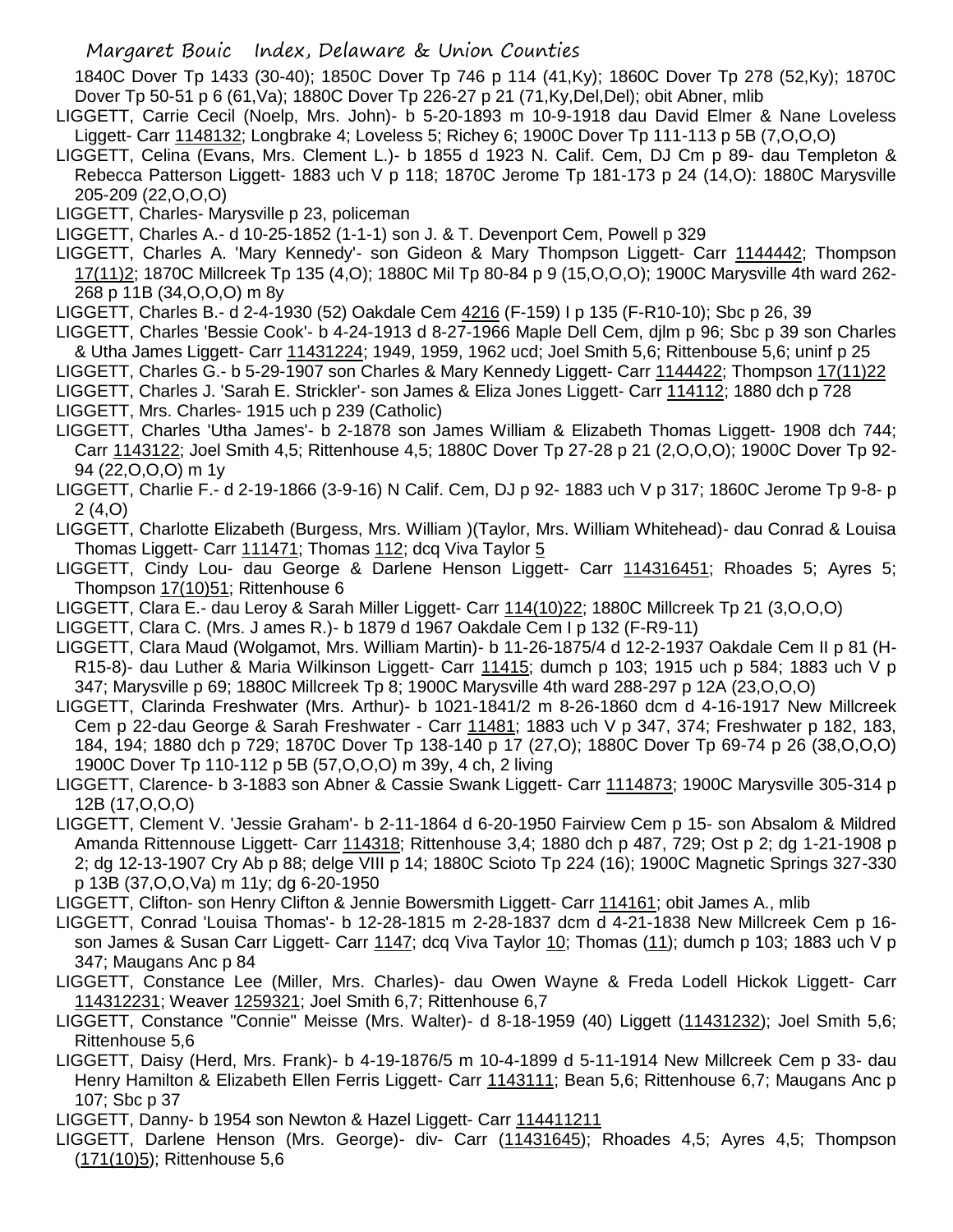- LIGGETT, David A. 'Mary DeBolt'- m 9-29-1881 d 11-26-1881 (24-4-4) New Millcreek Cem p 18, Powell p 251 son Absalom & Mildred Amanda Rittenhouse Liggett- Carr 114315; 1880 dch p 729; 1870C Scioto Tp (11); 1880C Dover Tp 27-28 p 21 (22,O,O,Va); dcdeaths
- LIGGETT, David Elmer 'Nane Loveless'- b 10-26-1867/5 d 1948 Oakdale Cem II p 71 (H-R6-15)- son Arthur & Clarinda Freshwater Liggett- Carr 1114813; Richey 5,6; Longbrake 3,4; Loveless 4; 1915 uch p 986; 1883 uch V p 374; 1880C Dover Tp 69-74 p 26 (14,O,O,O); 1900C Dover Tp 111-113 p 5B (34,O,O,O) m 10y
- LIGGETT, David- d 5-2-1844 son Samuel & Phebe Liggett- Peak Cem, Powell p 355
- LIGGETT, Delores O'Keefe (Mrs. Dwight)- m 10-27-1915 dau Thomas & Margaret Ryan O'Keefer- Carr (114446)
- LIGGETT, Donn P. 'Bessie May Webber'- b 9-13-1888 New Millcreek Cem p 34-son Henry Hamilton & Elizabeth Ellen Ferris Liggett- Carr 1143117; Bean 5,6; rittenhsoue 4,5; Maugans Anc p 108; 1900C Dover Tp 71-73 p 3B (11,O,O,O)
- LIGGETT, Donna Marjorie (Karnesall, Mrs. )- dau Donn P. & Bessie May Webber Liggett- Carr 11431173; Bean 6; Rittenhouse 5; Maugans Anc p 108
- LIGGETT, Dora- d 1-23-1875 (18d) dau Joab & Rebecca Rose Honeter Liggett- New Millcreek Cem- Carr 114813; Maugans Anc p 104; Bean
- LIGGETT, Doris Virginia (Coker, Mrs.)- dau Donn P. & Bessie May Weber Liggett- Carr 11431172; Bean 6; Rittenhouse 5; Maugans Anc p 108
- LIGGETT, Dorothy Kathryn (Pelanda, Mrs. Kevin Lee)- b 1956 m 8-8-1981 div dau Luther & Kathryn Obravac Liggett- Carr 114411112; 1962, 1967, 1973, 1977, 1979
- LIGGETT, Drusilla I. Kinkade (Mrs. William Kelsey)- dau James & Hannah Cassil Kinkade- dumch p 394; 1915 uch p 562
- LIGGETT, Dwight 'Delores O'Keefe'- b 8-2-1892 m 10-27-1915 son Gideon & Martha Jennings Liggett- Carr 114446; 1900C Millcreek Tp 100-103 p 5B (6,O,O,O)
- LIGGETT, Dwight W.- b 4-1890 son John W. & Etta M. Liggett- 1900C Jerome Tp 239-248 p 11A (10,O,O,O)
- LIGGETT, Mrs. E.- dau Geoerge McClure Gibson- unec XIV p 65
- LIGGETT, E. A.- dau William & Jane Henderson Liggett- 1860C Jerome Tp 134 p 19 (9,O)
- LIGGETT, Earl- b 1890 d 1908 New Millcreek Cem p 39- son Elmer & Ella Rhoades Liggett- Carr 145122; Bean 6; Maugans Anc p 95
- LIGGETT, Edith- dau Charles & Utha James Liggett- d 1918 (18) Carr 1431221; Sbc p 40; Rittenhouse 5
- LIGGETT, Edith Wollam (Mrs Edwin)- m 10-26-1920 Carr (11431222); Joel Smith 5,6; Rittenhouse 5,6; obit Lemuel Edwin, mlib
- LIGGETT, Edna (Rodgers, Mrs. William D.)- b 12-7-1888 m 3-22-1911 d 11-225-1968 dau George A. & Jennie Thompson Liggett- Carr 1143162; Thompson 4,5; Bean; Calhoun 3,4; Rittenhouse 4,5; 1900C Millcreek Tp 11 p 1B (1,O,O,O)
- LIGGETT, Edward- son Charles & Bessie Cook Liggett- Carr 1143122242; Sbc p 26; Joel Smith 6; 1949, 1959(12) ucd
- LIGGETT, Edward G.'Fannie S.'- b 5-1854 son John & Mary Lamme Liggett- 1883 uch V p 317; 1860C Jerome Tp 9-8 p 2 (1,O); 1870C Jer. Tp 2256-246 p 34 (11,O); 1900C Jerome Tp 116-124 p 5A (41,O,O,O) m 17y
- LIGGETT, Lemuel Edwin 'Edith Wollam'- b 8-19-1901 m 10-26-1920 d 6-20-1922 (20-10-1) Oakdale Cem I p 135 (F-R10-10) Carr 11431222; Sbc p 39; Joel Smith 5,6; Rittenhouse 5, 6; obit mlib
- LIGGETT, Effie- b 8-1-1876 dau Joab & Estelle Thompson Liggett- Carr 114883; Bean; opc 356; 1880 dch p 729; Maugans Anc p 104; 1880C Scioto Tp 164 (4); dcb
- LIGGETT, E. L.- hjt p 533, 54; 1915 uch p 246; 1883 uch V p 277
- LIGGETT, Eliza A. (Thompson, Mrs. Nelson P.)- m 1859, unec IV p 53
- LIGGETT, Eliza Jones (Mrs. James)- b 6-25-1836 m 5-9-1854 d 11-19-1884- 1880 dch p 728; Carr (11411); opc 244; 1870C Scioto Tp 475 Z(40); 1880C Sc Tp 301 (43)
- LIGGETT, Elizabeth- dau Abner & Catherine Eubanks Liggett- unec XIV p 65; 1840C Dover Tp 1420 (-5); 1850C Dover Tp 746-762 p 114 (14,O)
- LIGGETT, Elizabeth Doris Troutman (Mrs. Paul Jennings)- Carr (1143195); Rittenhouse 4,5; 1973, 1975, 1977, 1979, 1981 ucd
- LIGGETT, Elizabeth Ellen Ferris (Mrs. Henry Hamilton)- b 1856 m 3-27/29-1874 ucm 5468 d 1938 New Millcreek Cem p 33; dau Henry Carr & Margaret Ann Ferris- Carr 114311; 1880C Leesburg Tp 244 p 24 (24,O,O,O); 1900C Dover Tp 7173 p 3B (44,O,O,O) m 26y, 9 ch
- LIGGETT, Elizabeth Ferris (Mrs. )- d 1903, Sbc p 39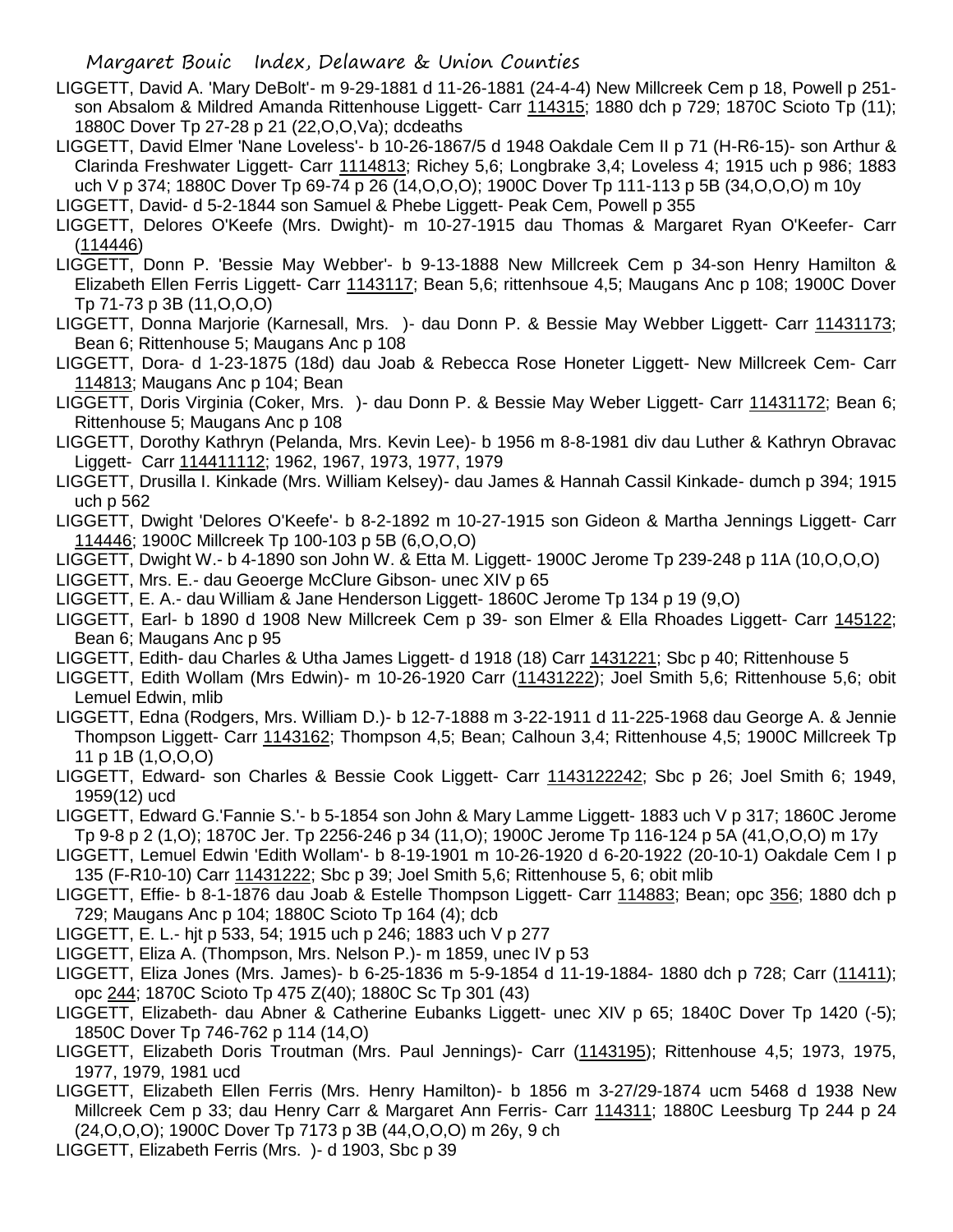- LIGGETT, Elizabeth Hays (Mrs. Gideon)(Said, Mrs. Presley)- m 12-27-1846 ucm 1187 (2) 10-14-1866 ucm 4058 dau William Hays- Carr (114(10)) dcq Dick Ekelberry 29; unec VI p 69; Hayes 2,3
- LIGGETT, Elizabeth Miller (Mrs. William Arthur)- b 7-28-1852 m 1-13-1870/1 ucm 4675 d 5-6-1899 dau William Miller- Carr (114(10)1); Hayes 2,3; dcc Dick Thomas Ekelberry 15; ; 1870C Millcreek Tp 55 (18,O); 1880C Concord Tp 158 (28)
- LIGGETT, Elizabeth Thomas (Mrs. James William)- b 1853 m 11-2-1875 ucm 5778 d 1903 New Millcreek Cem p 34- dau Timothy & Jane Triphenia Gates Thomas- Carr (114312); Joel Smith 3,4; Rittenhouse 3,4; mt 3 p 17; 1880C Dover Tp 27-28 p 21 (24,O,O,O); 1900C Leesburg Tp 228-231 p 10A (46,O,O,O) m 24y, 3 ch
- LIGGETT, Ella Rhoades (Mrs. Elmer)- b 1865 d 1944 New Millcreek Cem p 39- dau William & Sarah J. Rhoades- Carr (1114512); Bean (22); Maugans Anc p 95
- LIGGETT, Ellwood 'Helen Hamilton'- b 6-30-1919 m 1-1-1942 son Lawrence & Lucille Ayers Liggett- Carr 11431641; Grad Watkins HS 1937, unec VIII p 29; Ayres 4,5; Thompson 171(10)41; Hamilton 4,5; Rhoades 4,5; Rittenhouse 5,6
- LIGGETT, Elmer 'Ella Rhoades'- b 1864 m 10-1-1884 d 1917 son Andrew B. & Sarah Jones Liggett- Carr 114512; Bean 200; 1880 dch p 728; Maugans Anc p 94, 95; 1870C Scioto Tp 81; 1880C Sc Tp 219 (15)
- LIGGETT, Elouise Kimble (Mrs. Rev. Hugh)- unvmec p 24, 26
- LIGGETT, Emma L.- dau John & Mary Lamme Liggett- 1883 uch V p 137; 1860C Jerome Tp 9-8 p 2 (9,O)
- LIGGETT, Emma (Piersol, Mrs. Enoch)- b 6-10-1862 m 8-12-1879 ucm 6514 d 2-1923 New Millcreek Cem-Carr 11448; Maugans Anc p 85; 1915 uch p 584; Piersol (12(10)); 1870C Millcreek Tp 2 (8,O)
- LIGGETT, Emma "Emily" Thomas (Mrs. George P)- b 12-22-1852 d 3-8-1923 New Millcreek Cem p 11; Carr (1145); opc 445; 1880C Millcreek Tp 20 p 3 (26,O,O,O)
- LIGGETT, Emmet- b 1906 New Millcreek Cem p 2; son Carson A. & Matilda Parilee Frazier Liggett- Carr 1143196; Rittenhouse 4; uninf p 23
- LIGGETT, Emory E. 'Tillie Schlegel'- b 5-25-1887 d 11-1956 Oakdale Cem II p 94 (H-R24-11) son James A. & Mila Thompson Liggett- Carr 114122; 1900C Marysville 156 p 7A (13,O,O,O); obit James A. Liggett, mlib
- LIGGETT, Ena (Andrus, Mrs. Earl)- b 8-29-1881 d 1942 New Millcreek Cem p 35; dau William Arthur & Elizabeth Miller Liggett- Carr 114(10)13; Hayes 3
- LIGGETT, Estella Thompson (Mrs. Joab)- m 1878- Carr (11488); opc 266; 1880 dch p 729; 1883 uch V p 347; Freshwater p 194; 1880C Scioto Tp 164 (1)
- LIGGETT, Ethel- dau Joab & Estella Thompson Liggett- Carr 114885; 1880C Scioto Tp 164 (1)
- LIGGETT, Ethel May (Lloyd, Mrs. Frederick S.)- m 4-1928 dau Clarence Liggett, granddau of Mrs. Hanks-Liggett
- LIGGETT, Etta Marie- b 1892 dau Calvin & Mina Berger Liggett- Freshwater p 194
- LIGGETT, Etta M. (Mrs. John W.)- b 4-1854; 1900C Jerome Tp 239-248 p 11A (46,O,O,O) m 18y, 4 ch
- LIGGETT, Ettie A. (Maugans, Mrs. Frank)- b 10-28-1862 m 11-26-1879 d 3-14-1903 dau Andrew Burns & Sarah Jones Liggett- Carr 114511; Bean 199; Maugans Anc p 38, 44; 1880 dch p 728; 1870C Scioto Tp 81p 479 (7,O)
- LIGGETT, George Eugene 'Murtle (pehaps Elliott)- b 1-1894 son Newton E. & Anna gibson Liggett- Carr 114112; dumch p 105; 1915 uch p 585; 1900C Marysville 340-356 p 15A (6,O,O,O)
- LIGGETT, Eva- dau Newell Ernest & Josie Montgomery Liggett- see Marie
- LIGGETT, Ezma L.- son John & Mary Lamme Liggett- b 8-11-1850 d 6-20-1873 New Calif. Cam, DJ p 92; 1870C Jerome Tp 256-266 p 34 (19,O)
- LIGGETT, Ezra 'Minnie Ouren'- b 1-31-1873 m 1891son George P. & Emma Thomas Liggett- Carr 114472; unec IV p 65; 1880C Millcreek Tp 20 p 3 (7,O,O,O)
- LIGGETT, Ezra- d 4-8-1837 (14m22d) son Samuel & Phebe Liggett- Peak Cem- Powell p 355
- LIGGETT, Fannie S. (Mrs. Edward G.)- b 5-1858; 1900C Jerome Tp 116-124 p 5A (42,Pa,Pa,Pa) m 17y 1 ch
- LIGGETT, Fern Gabriel (Mrs. Frank)- b 2-25-1894 m 11-5-1914 Fairview Cem p 17; Maugans Anc p 93 dau Edward & Emma Fry Gabriel- Carr (11142222); Gabriel 1653' Bean 6,7; opc 508
- LIGGETT, Fernando- son Amos & Jane Arminta Foreman Liggett- 1870C Millcreek Tp 110 p 13 (7,O)
- LIGGETT, F. L.- 1908 dch 428
- LIGGETT, Flora E.- d 10-6-1898 (30-11-24) New Millcreek Cem p 23- dau William & Martha Rittenhouse Liggett- Carr 114852; Rittenhouse 3; Sbc p 39; 1870C Dover Tp 46-47 (3,O); 1880C Dover Tp 40-41 p 23 (12,O,O,O)
- LIGGETT, Florence E.- b 11-1899 d 1-12-1918 Oakdale Cem I p 135 (F-R10-10)- dau Charles B. & Utha James Liggett- 1900C Dover Tp 92-94 (6/12,O,O,O)
- LIGGETT, Frances (Herriott, Mrs. Wilbur)- b 6-6-1901 m 12-24-1921 dau Carson A. & Matilda Parilee Frazier-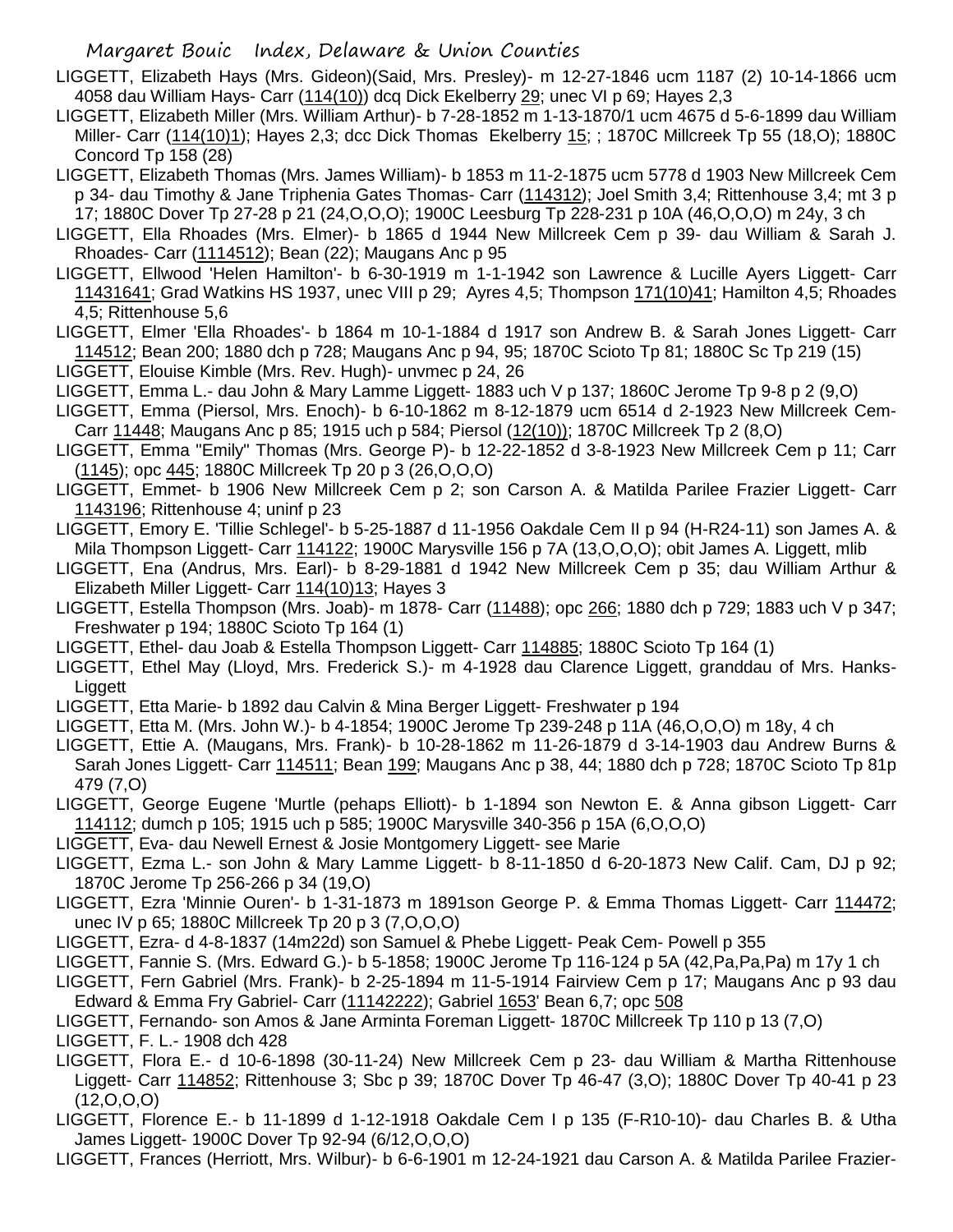Carr 143193; Herriott (11461)

- LIGGETT, Frank 'Fern Gabriel'- b 12-31-1893 m 11-5-1914 d 9-19-1955 Fairview Cem p 17- son William & Anna McKirgan Liggett- Carr 1142222; 1908 dch 554; Maugans Anc p 93; Bean 6, 7; Gabriel (1653); dcb
- LIGGETT, William Frank- b 9-1-1870 son Leroy & Sarah Miller Liggett- Carr 114(10)21; Hayes 3; 1880C Millcreek Tp 21 (9,O,O,O)
- LIGGETT, Frank Merle- b 11-20-1896/7 d 2-12-1928 Oakdale Cem 3993 (H42), II p 71 (H-R6-15)- son David Elmer & Nane loveless Liggett- Carr 1148132; Loveless p 4; Longbrake 4; Freshwater p 194; 1900C Dover Tp 111-113 p 5B (2,O,O,O)
- LIGGETT, Franklin 'Anna Kennedy'- b 12-18-1870 son Gideon & Mary Thompson Liggett- Carr 114441; Thompson 17(11)1; 1880C Millcreek Tp 80-84 p 9 (10)
- LIGGETT, Fred 'Letha Tracy'- b 7-23-1895 d 1973 son Calvin & Mina Berger Liggett- Carr 1148123; Freshwater p 194; 1900C Jerome Tp 68-73 p 3B (4,O,O,O); dg 8-4-1952
- LIGGETT, Freda Lodell Hickok (Mrs. Owen Wayne)- b 6-4-1911 m 4-25-1936 Claibourne p 104- dau George & Allice Cary Hickok- Carr 11431223; Joel Smith 5,6; Rittenhouse 5,6; Weaver 125932; 1949, 1959, 1962, 1973, 1975, 1977, 1979, 1981, 1983, 1991 ucd
- LIGGETT, G.- uca p 31, Darby Tp
- LIGGETT, G. A.- son William & Jane Henderson Liggett- 1860C Jerome Tp 134 p 19 (5,O)
- LIGGETT, Gabriel Lee- b 12-7-1943 son Frank & Fern Gabriel Liggett- Carr 11422223; Gabriel 16533; Bean 7; Maugans Anc p 93, 94
- LIGGETT, Gary 'Alice'- 1971, 1979, 1981, 1983, 1991 ucd
- LIGGETT, Gary Eugene- son Owen Wayne & Freda Lodell Hickok Liggett- Carr 114312233; Joel Smith 6; Weaver 1259323; Rittenhouse 6; 1949, 1959, 1962 ucd
- LIGGETT, Gene Russel- b 10-1-1924 son Carr & Hazel Eldora Bovey Liggett- Carr 1143164; Bean 6; Bovey 4; Maugans Anc p 51, 108
- LIGGETT, George A.'Jennie Thompson'- b 1859 m 2-18-1885 dcm d 3-1-1931 New Millcreek Cem p 29; son Absalom & Mildred Amanda Rittenhouse Liggett- Carr 114316; Thompson (171(10)); Rittenhouse 3,4; uca p 49; 1870C Scioto Tp 489 (9); 1880C Sc Tp 224 (20): 1900C Millcreek Tp 11 p 1B (40,O,O,O) m 15y
- LIGGETT, George Alan- grandson Amos & Tina Loar- Unionville Cem, DJ p 41
- LIGGETT, George 'Darlene Henson'' ' b 7-22-1936 son Lawrence & Lucille Ayres Liggett- Carr 11431645; Thompson 171(10)5; Ayres 4,5; Rhoades 4,5; Rittenhouse 5,6
- LIGGETT, George G.- son Amos & Arminta Foreman Liggett- 1870C Millcreek Tp 110 p 13 (4,O)
- LIGGETT, George P. 'Emma Thomas'- b 3-24-1848 m 8-8-1872 ucm 5124 d 12-23-1926 New Millcreek Cem p 11- son Absalom & Millie Carr Liggett- Carr 11445; 1908 dch 487; 1915 uch p 584; Maugans Anc p 85; unec IV p 65; 1850C Millcreek Tp 2018-2034 p283 (2); 1860C Mil Tp 113 (12); 1870C Mil Tp (22,O); 1880C Mil Tp 20 (32,O,O,O)
- LIGGETT, Gideon 'Elizabeth Hayes'- m 12-27-1846 ucm 1187 d 10-16-1861 (40-0-21) New Millcreek Cem p 13. Powell p 256; son James & Susan Carr Liggett- Carr 114(10); Hayes 1,2; dcq Dick Ekelberry 28; dumch p 103; 1883 uch V p 347; Maugans Anc p 84; unec VI p 69
- LIGGETT, Gideon 'Mary Thompson''Martha Jennings'- b 10-20-1845 m 1-19-1865 ucm 3672 (2) 9-14-1882 d 3-17-1902 (56y5m) Oakdale Cem 1523 (153C) p 171 (C-45)- son Absalom & Millie Carr Liggett- Carr 11444; Thompson (17(11)); Maugans Anc p 85; 1915 uch 584; 1850C Millcreek Tp 2018-2034 (4); 1860C Mil tp (14); 1870C Mil Tp 135 p 17 (24,O); 1880C Mil Tp 80 (36); uca p 23
- LIGGETT, Gideon- son James & Sarah Richardson Liggett- Carr 11483; 1880 dch p 729; 1883 uch V p 338, 347; Freshwater p 194
- LIGGETT, Gladys Fern Rayle (Mrs. Paul)(Smart, Mrs. Clifford)- b 1899 New Millcreek Cem p 24 -dau Elmer Rayle- Carr 114(10)31); Smart (1511), (15132); Cowles 5,6; Hayes 3,4; Cowgill p 61
- LIGGETT, Glenn- b 1968 son Gary E. & Alice G. Liggett- 1971, 1973, 1979 ucd
- LIGGETT, Olga Glenette (Hazelwood, Mrs. Harley)(Hann, Mrs. Frederick)- b 4-9-1920 m 1-14-1944 (2) 2-27- 1947 dau Frank & Fern Gabriel Liggett- Carr 11422221; Bean 7,8; Gabriel 4,5; Maugans Anc p 93
- LIGGETT, Gregg- b 1971 son Gary Eugene & Alice Liggett- Carr 1143122331; Weaver 12593231; 1973, 1979 ucd
- LIGGETT, Guy F. 'Betty Lou Wright'- m 6-18-1968 son Walter & Constance Meisse Liggett- Carr 114312321; 1961(15), 1964, 1969 dcd
- LIGGETT, H.- unec IV p 8, Jerome Tp, 1852
- LIGGETT, Hazel Eldora Bovey (Mrs Carr)- b 12-25-1889 d 12-28-1950 New Millcreek Cem p 27- dau William C. & CLementine Carrier Bovey- Carr (1143116); Bean 5,6; opc 472; Rittenhouse 4,5; Maugans Anc p 51,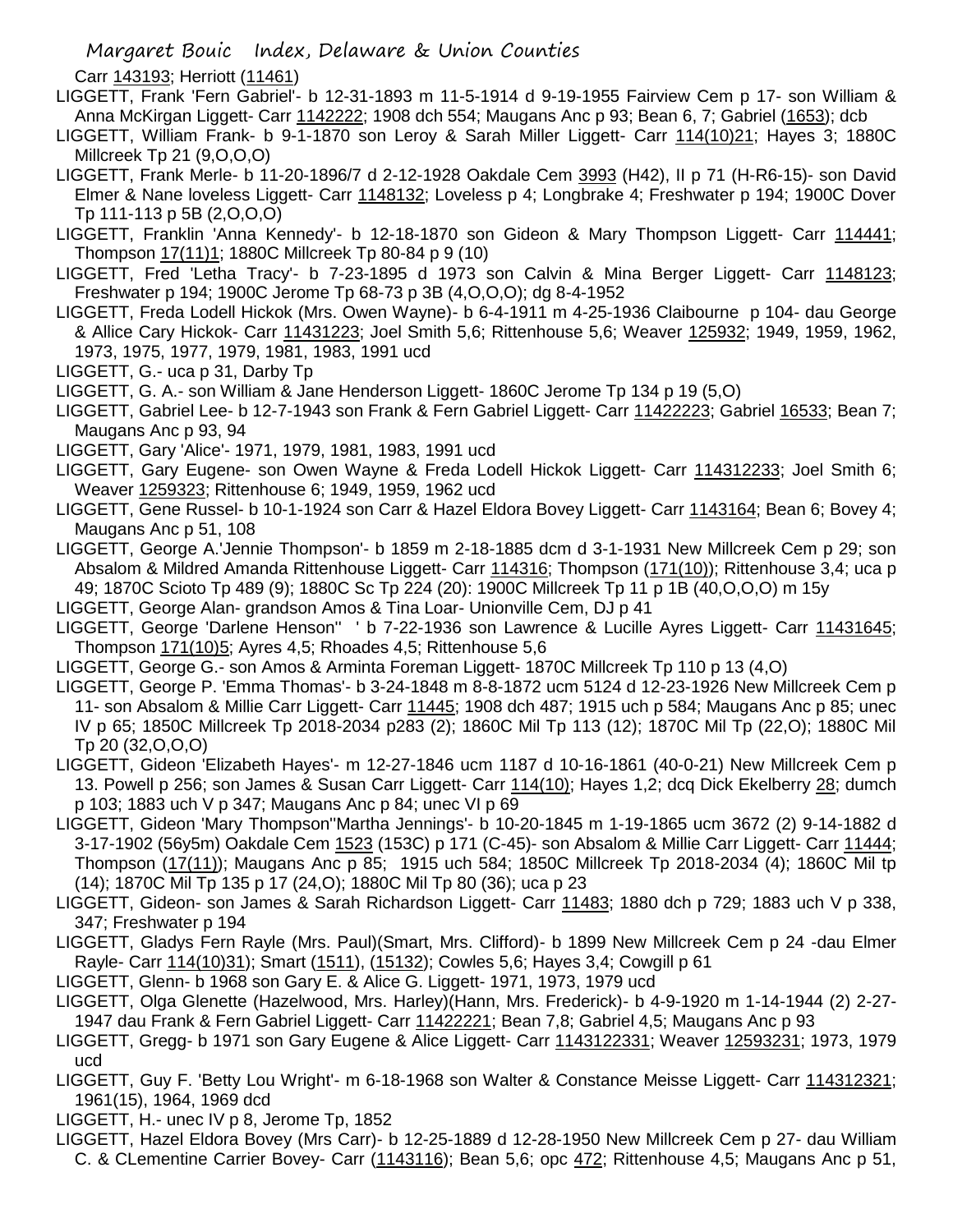108; 1949 ucd; dg

LIGGETT, Hazel (Mrs. Newton)- Carr (11441121)

- LIGGETT, H. B.- dcw Bk 4 p 442 (47) wit
- LIGGETT, Helen Hamilton (Mrs. Elwood)- m 1-1-1942 dau Willard I. & Ethel Shar Hamilton- Carr (11431641); Hamilton 1(11)411; Ayres 4,5; Thompson (17(10)41); Rhoades 4,5; Rittenhouse 4,5
- LIGGETT, Helen (Howison, Mrs. Homer)- b 8-3-19 dau Odell & Belva Long Liggett- Carr 114611; Farnum 5,6; Fish 3,4; Howison (1265); Long 5,6
- LIGGETT, Henry- hjt p 52; 1915 uch p 246; uccp p 41 appr, JB4 p 247
- LIGGETT, Henry Clifton 'Jennie Bowersmith'- b 6-3-1878 m 6-8-1902- Carr 114417; dumch p 103; 1915 uch p 584; 1883 uch V p 347; 1880C Millcreek Tp 8 (2,O,O,O)
- LIGGETT, Henry Hamilton 'Elizabeth Ellen Ferris'- b 5-10-1850 m 3-29-1874 ucm 5468 d 8-6-1941 New Millcreek Cem p 33; son Absalom & Mildred Amanda Rittenhouse Liggett- Carr 114311; Bean 155; Maugans Anc p 51, 107; dg 12-13-1907, Cry Ab p 88; 1880 dch p 424, 729; 1870C Dover Tp 50-51 p 6 (20,O); 1870C Scioto Tp 489 (19); 1880C Leesburg Tp 243 (30,O,O,O); 1900C Dov Tp 71-73 p 3B (50,O,O,O) m 26y
- LIGGETT, Henry 'Jane'- 1840C Jerome Tp 1204 (26-30); 1850C Jerome Tp 1687-1807 p 261 (38,O); uccp p 33 4-15-1846, JB 3 p 399
- LIGGETT, Henry- b 8-23-1839 d 2-23-1841 (1 1/2y) New Millcreek p 14, Powell 256; 1908 dch 554; son Joab & Mary Carr Liggett- Carr 114123; Bean 78; Maugans Anc p 86, 92, 94
- LIGGETT, Henry M.- d 9-10-1847 (4y2d) New Millcreek Cem p 15; ch of A. & A. Liggett; Powell 256
- LIGGETT, Howard- b 8-1898 son Charles A. & Mary Kennedy Liggett- 1900C Marysville 262-268 p 11B (1,O,O,O)
- LIGGETT, Rev. Hugh Alfred 'Elouise Kimble'- b 4-3-1907 son Thomas Waverly & Mollie Kent Liggett- Carr 1143131; Rittenhouse 4; unvmec p 12, 24, 33, 41;dcb late
- LIGGETT, Ida May- d 6-12-1871 Byhalia Cem, lptw p 117
- LIGGETT, Ida (McKitrick, Mrs. Dr. L.)- dau Gideon & Mary Thompson Liggett- Carr 114444; Thompson 17(11)4; 1870C Millcreek Tp 135 93,O); 1880C Mil Tp 80 (13,O,O,O)
- LIGGETT, Ida Van Voorhis (Mrs. Carleton)- m 1-22-1927- Carr (1148533)
- LIGGETT, Imogene Dale (Peters, Mrs. )- b 6-20-1914 dau Carr & Hazel Eldora Bovey Liggett- Carr 11431163; Bean 6; Bovey 4; Rittenhouse 5; Maugans Anc p 51, 108
- LIGGETT, Imo May- b 12-8-1892 d 8-13-1912 New Millcreek Cem p 34- dau Henry Hamilton & Elizabeth Ellen Ferris Liggett- Carr 1143118; Bean 5; opc 541; Rittenhouse 4; Maugans Anc p 108; 1900C Dover Tp 71-73 p 3B (7,O,O,O)
- LIGGETT, Inez- d 10-19-1879 (82) Fulton Cem- sister Albert Liggett- Liggett
- LIGGETT, Irene (Davis, Mrs. William G.)- d 3-20-1980 (75) bur near Marengo- sister Inez Liggett- Liggett
- LIGGETT, Irwin E.- b 12-25-1889 Sc Tp son Elmer & Hallie E. Rhoades Lewis- dcb
- LIGGETT, Rev. J. A.- delge X p 30, 1912
- LIGGETT, J. A. (Mrs. John T.)- 1860C Jerome Tp 135 p 20 (23,Md)
- LIGGETT, James- uca p 23
- LIGGETT, James- d age 65, dg 7-10-1888; Cry Ab p 197
- LIGGETT, James A 'Mila Thompson'- b 1-8-1859 m 3-11-1879 ucm 6449 d 12-20-1921 Oakdale Cem I p 154 (C-7), obit mlib- son Luther & Maria Wilkinson Liggett- Carr 114412; Thompson 3,4; 1883 uch V p 347; 1915 uch p 584; 1860C Millcreek Tp p 71 (1); 1870C Mil Tp 8 (11,O); 1880C mil Tp 22-24 (21,O,O,O); 1900C Marysville 156 p 7A (40,O,O,O); obit mlib
- LIGGETT, James B.- son Henry & Jane Liggett- 1850C Jerome Tp 1786-1807 p 261 (3,O)
- LIGGETT, James B.- b 9-1886 son John W. & Etta M. Liggett- 1900C Jerome Tp 239-248 p 11A (13,O,O,O)
- LIGGETT, U. James- son Charles & Bessie Cook Liggett- Carr 114312241; Joel Smith 6; Rittenhouse 6; Sbc 26; 1949, 1959 ucd
- LIGGETT, James C. -Mr. & Mrs. d 3-31-1948 son Ray Liggett- obit mlib
- LIGGETT, James (17-1948) twin son of James C. Liggett- obit James C
- LIGGETT, James 'Eliza Jones'- b 1828 m 5-9-1854/3 dcm d 7-7-1888 (58-5-20) dcdeaths- son Job & Sarah Hamlin Liggett- Carr 11411; Powell p 258; 1880 dch p 728; dg 7-10-1888 (65), Cry Ab p 197; 1870C Scioto Tp 475(42,O); 1880C Scioto Tp 301
- LIGGETT, James J.- son John & Martha Jane Manuel Liggett- 1880C Leesburg Tp 212- 21 (6,O,O,Va)
- LIGGETT, James 'Kittie Harphan'- b 1891 d 3-9-1942 son George A. & Jennie Thompson Liggett- Carr 11413163; Thompson 171(10)3; Rittenhouse 4,5; 1900C Milcreek Tp 11 p 1A (9,O,O,O)
- LIGGETT, James Ray- b 5-10-1872 son Abner & Cassie Swank Liggett- Carr 1114871; 1883 uch V p 348; uca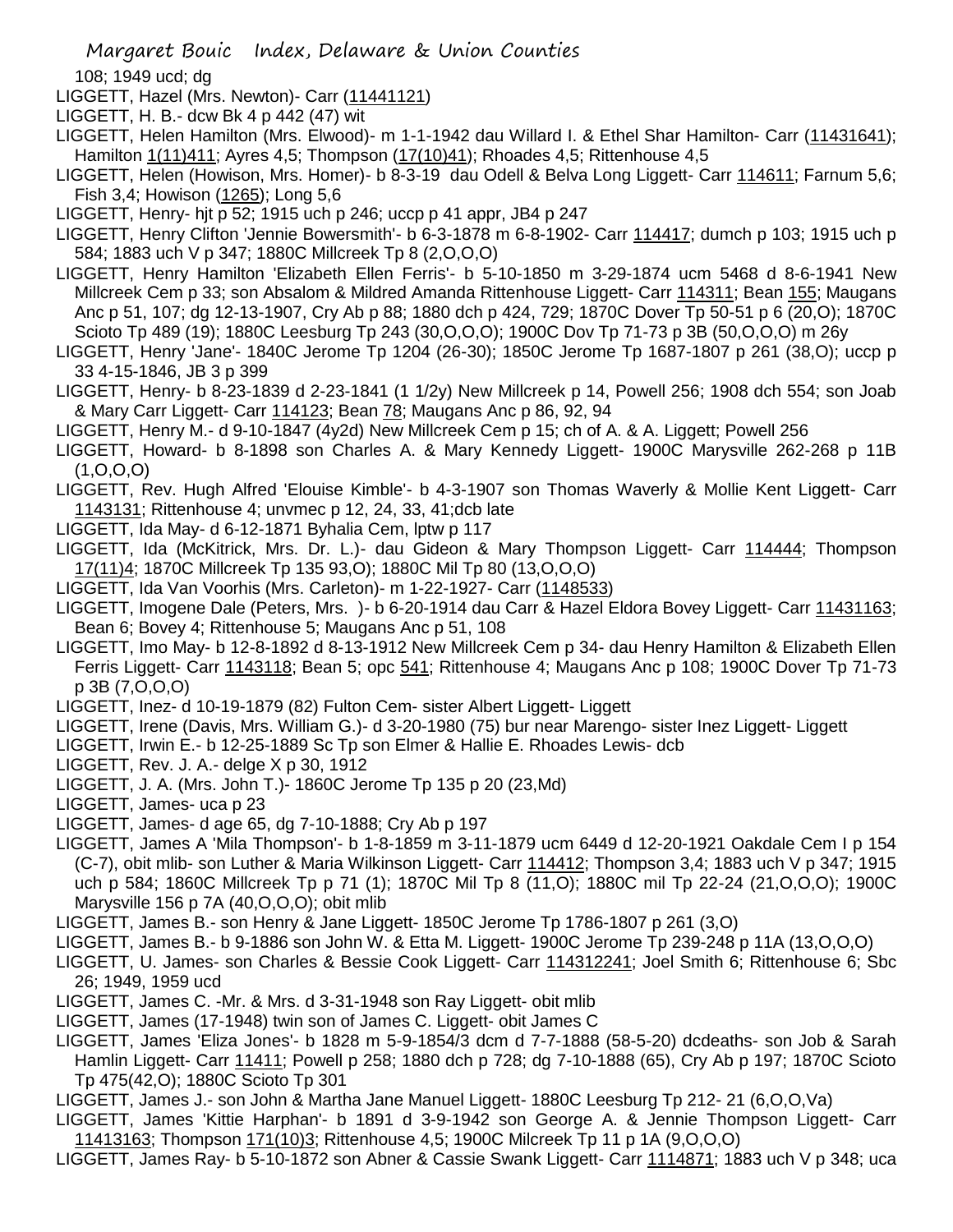p 49; 1880C Millcreek Tp 25-28 p 3

LIGGETT, James R. 'Clara C.'- b 5-10-1872 d 1953 Oakdale Cem I p 132 (F-R9-11)

- LIGGETT, James 'Sarah Ann Richardson''Mahala Carr'- b 11-14-1817 m 10-1-1840 d 8-29-1882 New Millcreek Cem p 3, Powell p 258; 1883 uch V p 345, 347, 374; Bean (30); 1880 dch p 729; 1908 dch 554; dumch p 103; Carr 1148; Freshwater p 194; unec IV p 66; Maugans Anc p 84, 95, 104; dcc Dick Thomas Ekelberry 28; 1850C Millcreek Tp 1996-2017 p 290 932); 1860C Mil Tp 104 (42,O); 1880C Mil Tp 25-28 (62,O,Va,VA); m 9-26-1840 Olen Gaz Wight I p 46; uccp p 36, B 4 p 92
- LIGGETT, James 'Susan Carr'- b 1778 d 7-9-1864 New Millcreek Cem 11, Powell p 255; dcq Guy Anderson 24; Viva Taylor 20; 1883 uch V p 347; 1880 dch p 203, 485, 728; 1908 dch 81, 486, 553, 554, 573, 843; Maugans Anc p 83, 84, 92, 95, 98; ; unec XIV p 65; 1835 men p 54 #7 p 99 Scioto Tp; 1840C Sc Tp; hadc p 50; delge VII p 48, 61
- LIGGETT, James William 'Elizabeth Thomas'- b 4-21-1852 m 11-2-1875 ucm 5778 d 5-5-1914 son Absalom & Mildred Amanda Rittenhouse Liggett- Carr 114312; 1880 dch p 729; Joel Smith 3,4; Rittenhouse 3,4; mt 3 p 17; 1870C Scioto Tp 489 (17); 1880C Dover Tp 27-28 p 21 (28,O,O,Va); 1900C Leesburg Tp 228-231 p 10A (48,O,O,Va) m 24y; uca p 53
- LIGGETT, Jane Almeda (DeGood, Mrs. Nathaniel D.)- b 4-2-1841 m 3-19-1863 dau Abner & Catharine Eubanks Liggett- Carr 11434; 1883 uch V p 361, 436; obit Abner,mlib; unec XIV p 65; 1850C Dover Tp 746- 762 (14,O); 1860C Dover Tp 278 (19,O)
- LIGGETT, Jane Henderson (Mrs. William)- m 9-28-1843 ucm 909 dau John & Anna Jack Henderson-Henderson 3; dumch p 8, 83; unec VI p 4; 1850C Jerome Tp 1754-1774 p 258 (35,Pa); 1860C Jerome Tp 134 p 19 (44,Pa)
- LIGGETT, Jane (Mrs. Henry)- 1850C Jerome Tp 1786-1807 p 261 (34,Scotland)
- LIGGETT, Jane Lamay (Mrs. Joseph)- m 3-9-1874 ucm 5457
- LIGGETT, Jane Neistroth (Mrs. Richard)- Carr (1141113)
- LIGGETT, Jay William 'Margaret Atkins'- son Carleton & Ida Van Vorrhis Liggett- Carr 11485331
- LIGGETT, Jean Annette- b 4-1945 dau Elwood & Helen Hamnilton Liggett- Carr 114316411; Hamilton 1(11)4111; thompson 17(10)411; Rhoades 5; Rittenbhouse 6
- LIGGETT, Jeff- b 1957 son Richard Liggett- Carr 114411133
- LIGGETT, Jeffrey Cody- b 2-26-1963 son Walter E. & Adalin Liggett- Carr 114312322; 1964, 1969, 1980 dcd
- LIGGETT, Jennie Bowersmith (Mrs. Henry Clifton)- b 1-6-1879 m 6-8-1901/2 d 10-29; -1906 (26y11m) Oakdale Cem 2093 (58C); Carr (114417); obit mlib; dg 11-2-1906 Cry Ab p 1129; granddau Mrs. Anna Jackson
- LIGGETT, Jennie- dau Henry Clifton & Jennie Bowersmith Liggett- Carr 11441711
- LIGGETT, Jennie Thompson (Mrs. George A.)- b 1868 m 2-18-1885 dcm d 1945 New Millcreek Cem p 29- dau James C. & Elizabeth Burroughs Thompson- Carr (114316); Thompson 171 (10); Rittenhouse 3,4; 1900C Millcreek Tp 11 p 1B (32,O,O,O)
- LIGGETT, Jennifer Lee- b 9-6-1959 d 6-29-1963 Oakdale Cem II p 72 (H-R6-18)- dau Richard Liggett- Carr 11411134
- LIGGETT, Jessie Graham (Mrs. Clement V.)- b 12-18-1866 m 4-4- dau Robert & Rhoda Guy Graham- Carr (114218); opc 433; Rittenhouse 3,4; Ost p 2,3; 1900C Magnetic Springs 327-330 p 13B (33,O,O,O) m 11y 1 ch
- LIGGETT, Jessie Katherine (Tucker, Mrs. )- b 2-9-1927 dau Willis & Catherine M. Tomkins Liggett- Carr 11431711; Rittenhouse 5; dg 6-20-1950
- LIGGETT, J. J?- d 2-21-1888 (46-2-21) dcdeaths
- LIGGETT, Joab- d Tuesday, dg 8-19-1859 Cry Ab p 8, Concord Tp
- LIGGETT, Joab 'Mary Carr'- b 1806/7 d 8-29-1848 New Millcreek Cem p 11, Powell p 255- son James & Susan Carr Liggett- Carr 11412; Bean (28); 1880 dch p 486, 728; dumch p 103; 1908 dch 554, 691; 1883 uch V p 347; delge VII p 21; Maugans Anc p 84, 86, 92; 1835 men p 201 #97 p 31 Concord Tp
- LIGGETT, Joab 'Rebecca Rose Honeter ''Estelle Thompson'- b 1-19-1852 m 9-5-1872 (2) 1878 son James & Sarah Richardson Liggett- Carr 11488; Bean (11245); opc 305; 1880 dch p 728, 729; 1908 dch 545; 1883 uch V p 347; Freshwater p 194; Maugans Anc p 104; 1860C Millcreek Tp (8,O)
- LIGGETT, Joan (Huston, Mrs. )- b 4-15-1927 dau Carr & Hazel Eldora Bovey Liggett- Carr 11431165; Bean 6; Bovey 4; Maugans Anc p 51, 108; Rittenhouse 5
- LIGGETT, Job- 1870C Scioto Tp 475 (8)
- LIGGETT, Job 'Sarah Hamlin ''Rebecca Foreman'' Rebecca Saulsibury'- b 1-4-1805 m(3) 10-21-1841 dcm d 8- 22/12-1859 New Millcreek Cem p 13; son James & Susan Carr Liggett- Carr 1141; unec VII p 40; Powell p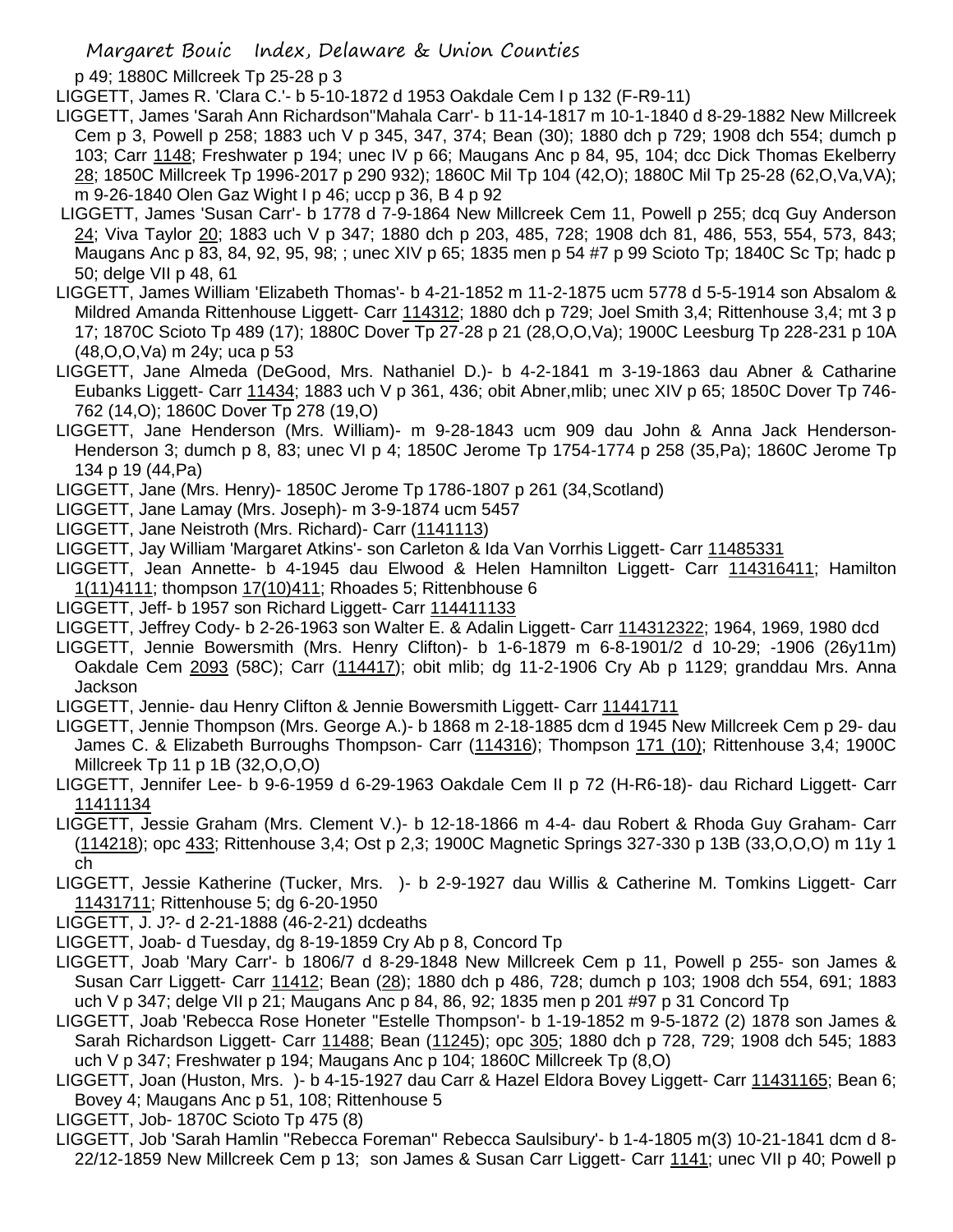251, 256, 258; 1880 dch p 728; 1908 dch 554; 1883 uch V p 347; delge VII p 21, unec VII p 40; 1830C Scioto Tp 1835 men p 20 #98 p 31 Concord Tp

- LIGGETT, Joel- 1908 dch 448; Pabst Pion I p 99
- LIGGETT, John- hjt p 49, 52, 76; 1915 uch p 246, 429; 1883 uch V p 283, 285; ucc0p p 28 Sec. 4-16-1844, JB3 p 195
- LIGGETT, John- son Abner & Catharine Eubanks Liggett- 1850C Dover Tp 746-762 p 114 (3,O); 1860C Dover Tp 278 (14,O)
- LIGGETT, John H.- son Henry & Jane Liggett- 1850C Jerome Tp 1786-1807 p 261 (2,O)
- LIGGETT, John H. d 2-9-1867/8 (1-2-17) New Millcreek Cem p 17, Powell p 251- son Joseph John & Malinda Houtz Liggett- Carr 114131; Maugans Anc p 6; dedeaths
- LIGGETT, John J. 'Martha Jane Manuel'- m 8-18-1868 ucm 4413 son Job & Rebecca Saulisbury Liggett- Carr 11414; mt 9-2-1868, 1850C Dover Tp 745 (3); 1870C Dover Tp 123-124 (25,O)
- LIGGETT, John 'Julia A. Kroh'- m 11-12-1857 ucm 2634; unec XII p 15
- LIGGETT, John 'Mary Lamme'- b 11-12-1813 m 11-12-1841 d 7-18-1888 New Calif. Cem DJ p 91, 92- son John & Mary McCormick Liggett- 1883 uch V p 317; unec IV p 32; uca p 31; 1850C Jerome Tp 1883-1904 p 276 (35,O); 1860C Jer. Tp 9-8- p 2 (46,O); 1880C Jer. Tp 49 p 6 (66,O,Pa,Pa)
- LIGGETT, John 'Mary McCormick'- d 3-19-1862 son William Liggett- 1883 uch V p 118, 317
- LIGGETT, John- adopted son Max & Sally Moltz Liggett- Carr 111471(10)441
- LIGGETT, John 'Rebecca'- b 4-1850 1900C Marysville 134-139 p 5B (5,O,Va,Vt) m 5y
- LIGGETT, John- b 12-1951- son Richard Liggett- Carr 114411131
- LIGGETT, John T.- dg 1-21-1908, delge VIII p 14
- LIGGETT, John T.,Jr.- 1915 uch p 424; mt 3 p 19
- LIGGETT, John T.- son William Liggett- 1850C Jerome Tp 1754-1774 p 258 (14,O); 1860C Jer. Tp 138 p 19 (24,O)
- LIGGETT, John W.- son John & Mary Lamme Liggett- 1883 uch V p 317; 1860C Jerome Tp 9-8 p 2 (6,O); 1870C Jer. Tp 256-246 p 34 (16,O); 1900C Jer Tp 239-248 p 11A (46,O,O,O) m 18y
- LIGGETT, Joseph- d 8-10-1840 (6y) Powell p 252- son Abner & Catherine Eubanks 1880 dch p Liggett- obit Abner, mlib; unec XIV p 65
- LIGGETT, Joseph J. 'Malinda Houtz'- b 1842 m 10-4-1864 dcm d 1888 New Millcreek Cem p 17, Powell 251 son Job & Rebecca Saulisbury Liggett- Carr 114113; Maugans Anc p 6; 1880 dch p 486; 1850C Scioto Tp 2346; 1870C Sc Tp 476 (28\*); 1880C Sc Tp 244 (37,O)
- LIGGETT, Joseph- b 6-11-1842 d 2-28-1847 (4-8-17) New Millcreek Cem p 14 Powell p 256- son Joab & Mary Carr Liggett- Carr 114124; Bean 79; 1908 dch 554; Maugans Anc p 92, 94
- LIGGETT, Joseph Edward 'Patricia Lewis'- m 4-9-1961 son Paul Jennings & Elizabeth Doris Troutman Liggett-Carr 11431851; Rittenhouse 5
- LIGGETT, Joseph E. 'Sarah Thomas'' '- son Absalom & Millie Carr Liggett- Carr 11446; 1915 uch p 584; Maugans Anc p 85; 1860C Millcreek Tp 110 (10); 1870C Mil Tp 12 (19,O)
- LIGGETT, Joseph 'Jane Lamay'- m 3-9-1874 ucm 5457
- LIGGETT, Josie Montgomery (Mrs. Newell Ernest)- b 3-1880, Carr (1143123); Joel Smith 4,5; Sbc p 39; 1900C Dover Tp 66-67 p 3B (20,O,O,O) m 2y, no ch
- LIGGETT, Joy- dau Joab & Estelle Thompson Liggett- Carr 114884
- LIGGETT, Mr. Joy- d last week- dg 9-7-1882, Cry Ab p 70
- LIGGETT, J. R.' Comer'- obit Robert Liggett, mlib
- LIGGETT, Judson- son Charles & Bessie Cook Liggett- Carr 114312243; Sbc p 26; Joel Smith 6; Rittenhouse 6; 1959 ucd (8)
- LIGGETT, Judy Kay (Coons, Mrs. Larry)- m 3-1960 dau Owen Wayne & Freda Lodell Hickock Liggett- Carr 114312232; Weaver 1299322; 1949, 1959 ucd
- LIGGETT, Julia A. Kroh (Mrs. John)- m 11-12-1857 ucm 2634; mt 11-18-1857, unec XII p 15
- LIGGETT, Katherine M. Tomkins (Mrs. Willis)- dau Emmet & Jessie Murfin Tomkins- Carr (11413181; Rittenhouse 4,5
- LIGGETT, Kathleen L.- dau Abner A. & Beatrice E. Simmons Liggett- Carr 111431153; Bean 6; Rittenhoouse 5; Maugans Anc p 108
- LIGGETT, Kathryn Obravac (Mrs. Luther)- Carr (11441111); 1962, 1967, 1971, 1973, 1979, 1981, 1983, 1991 ucd
- LIGGETT, Kathryn (Thomas, Mrs. )- dau Emery E. & Tillie Schlegel Liggett- Carr 1141222
- LIGGETT, Kayser- ch Leroy & Sarah Miller Liggett- Carr 114(1)23; Hayes 3; 1880C Millcreek Tp 21 (7/12,O)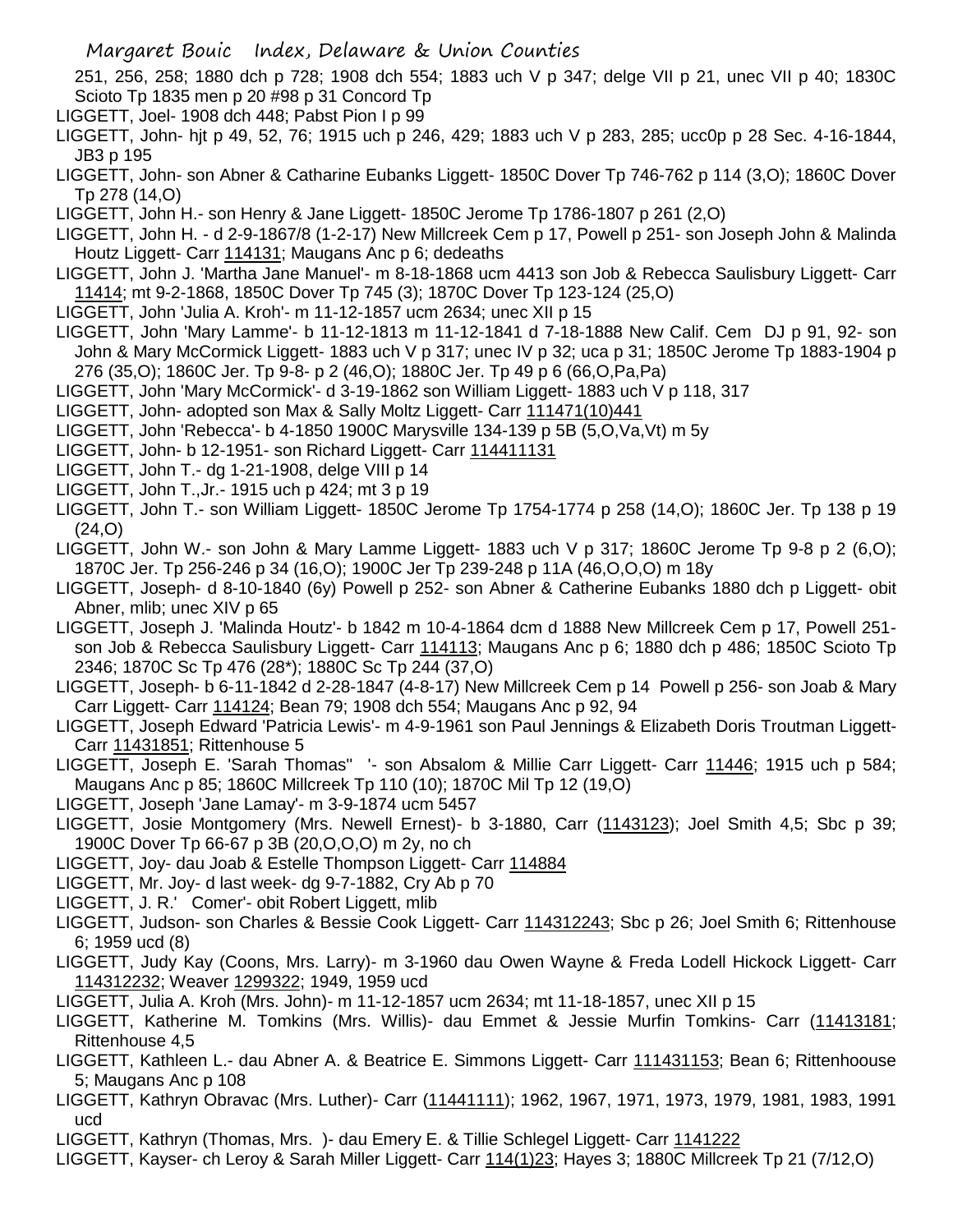- LIGGETT, Kelly Sue- dau George & Darlene Henson Liggett- Carr 114316452; Ayres 5; Thompson 171(10)52; Rittenhouse 5; Rhoades 5
- LIGGETT, Kelsey W.- son Templeton & Rebecca J. Patterson Liggett- 1880C Marysville 205-209 (20,O,O,O) LIGGETT, Kendra- dau Rev. Hugh A. & Elouise Kimble Liggett- unvmec p 12
- LIGGETT, Kittie Harphan (Mrs. James)- Carr (11143163); Thompson (171(10)3; Sbc p 39; Rittenhouse 4,5
- LIGGETT, Laura E.- b 7-16-1870 d 1-16-1871 (6m) New Millcreek Cem p 13, Powell p 256; dau William Arthur & Elizabeth Miller Liggett- Carr 114(10)11
- LIGGETT, Laurila/Louella- dau Templeton & Rebecca Patterson Liggett- 1883 uch V p 1178; 1977, 1979 ucd
- LIGGETT, Lavina V.- dau William & Jane Henderson Liggett- 1850C Jerome Tp 1754-1774 p 258 (1,O)
- LIGGETT, Lawrence 'Lucille Ayres'- b 6-23-1899 d 2-4-1981 New Millcreek Cem- son George A. & Jennie Thompson Liggett- Carr 1143164; Ayres 3,4; Thompson 171(10)5; Rhoades 3,4; Rittenhouse 4,5; unec VIII p 28; 1949, 1959, 1962, 1967, 1971, 1973, 1975; 1900C Millcreek Tp 11 p 1 (11/12,O,O,O)
- LIGGETT, Leroy 'Sarah Miller'- m 6-5-1870 ucm 4728 son Gideon & Elizabeth Hayes Liggett- Carr 114(10)2; Hayes 2,3; 1880C Millcreek Tp 21 p 3 (32,O,O,O)
- LIGGETT, Letha Tracy (Mrs. Fred)- b 1897 d 1939 Claibourne Cem p 19; Freshwater p 194; unec XV p 9
- LIGGETT, Lilly May (Arthur, Mrs. Charles)- b 1-1890 dau James William & Elizabeth Thomas Liggett- Carr 11413121; Rittenhouse 4; 1900C Leesburg Tp 228-231 p 10A (10,O,O,O)
- LIGGETT, Lizzie (Anderson, Mrs. )- dau Absalom & Mildred Amanda Rittenbouse Liggett- dg 12-13-1907, Cry Ab p 88
- LIGGETT, Lizzie- dau Henry Hamilton & ELizabeth Ellen Ferris Liggett- 1880C Leesburg Tp 244 p 24 (8,O,O,O)
- LIGGETT, Lora-b d 1898 New Millcreek Cem p 2; dau Carson A. & Matilda Parilee Frazier Liggett- Carr 111143191; Rittenhouse 4
- LIGGETT, Lorilla A.- dau Templeton & Rebecca J. Patterson Liggett- 1870C Jerome Tp 181-173 p 24 (18,O)
- LIGGETT, Louie McMahill (Mrs. )- b 1861 d 1884 Milford Cem, Un Al p 29
- LIGGETT, Louisa A. (Shields, Mrs. Gamble S.)- b 4-12-1861 m 10-8-1879 ucm 6558 dau Luther & Maria Wilkinson Liggett- Carr 114413; 1915 uch p 584; 1883 uch V p 347, 352; dumch p 103; obit James A., mlib: 1870C Millcreek Tp 8 (8,O)
- LIGGETT, Louisa Ann (Thompson, Mrs. Nelson)- m 2-8-1859 ucm 2827 d 1-13-1871 931) New Millcreek Cem p 14- dau Absalom & Millie Carr Liggett- Carr 14142; Thompson 1324; 1915 uch p 584; 1883 uch V p 347; Maugans Anc p 85; mt 1-19-1859; 1850C Millcreek Tp 2018-2039 p 243 (11,O)
- LIGGETT, Louisa Thomas (Beackley, Mrs. Absalom)(Mrs. Conrad)(Cook, Mrs. Aaron)- b 5-25-184- m 4-28- 1841 92) 2-28-1837 dcm- dau James & Elizabeth Stevens Thomas- Carr (1147); Thomas 11; dcq Vivan Taylor 11;
- LIGGETT, Louise (Liens, Mrs. Richard)- dau George Eugene & Myrtle Liggett- Carr 11441121
- LIGGETT, Lovina (Stall, Mrs. I. G.)- dau John & Mary Lamme Liggett- hjt p 187; 1883 uch V p 317; 1850C Jerome Tp 1883-1904 p 276 (7,O); 1860C Jer. Tp 10-9 p 2 (17,O)
- LIGGETT, Lucille Ayres (Mrs. Lawrence)- b 1-13-1900 d 2-18-1978 New Millcreek Cem dau John J. & Ann Mccombs Ayres- Carr (143164); Ayres 1313; Rhoades 3,4; opc 596
- Thompson (17(10)4); Rittenhouse 4,5; 1908 dch 670; 1949, 1959, 1962, 1967, 1971, 1973, 1975, 1977 ucd
- LIGGETT, Lucille (Scheiderer, Mrs. August)- dau Charles A. & Mary Kennedy Donahue- Carr 1144424; Thompson 17(11)2; 1900C Marysville 262-268 p 11B (6,O,O,O)
- LIGGETT, Lulu Viana (Pinney, Mrs. Thomas Bert) b 11/12-19-1871/2 m 6-7-1892 d 2-19-1924 New Millcreek Cem p 5- dau William Arthur & Elizabeth Miller Donahue- Carr 114(10)12; Hayes 3,4; dcq, dcc Dick Ekelberry 7; 1880C Concord Tp 158 (8,O)
- LIGGETT, Luther C.- son Absalom & Mildred Amanda Rittenhouse Liggett- 1880 dch p 729; Carr 114317; Rittenhouse 3; 1870C Scioto Tp 246 p 489 (7,O) d 5-21-1871 (12-5-1871 (12-5-20) New Millcreek Cem p 18, Powell p 251
- LIGGETT, Luther L. 'Kathryn Obravac'- son Luther & Tressie Peppard Donahue- Carr 11441111; Marysville p 57; 1985 uch p 141; 1967, 1975, 1977, 1979, 1981 ucd
- LIGGETT, Luther L.- b 1956 son Luther & Kathryn Obravac Donahue- Carr 114411111; 1962, 1967, 1971, 1973, 1975, 1977, 1979 ucd
- LIGGETT, Luther 'Maria Wilkinson'- b 10-22-1836 m 4-23-1857 ucm 2553 d 8-2-1892 (55y9m) Oakdale Cem 739 (66C) I p 154 (C-7) son Absalom & Millie Carr Liggett- Maugans Anc p 85; Carr 11441; dumch p 103; 1915 uch p 120, 133, 584; 1985 uch p 103; 1883 uch III p 323, 331, 372 V p 343. 347; mt 4-29-1857; uca p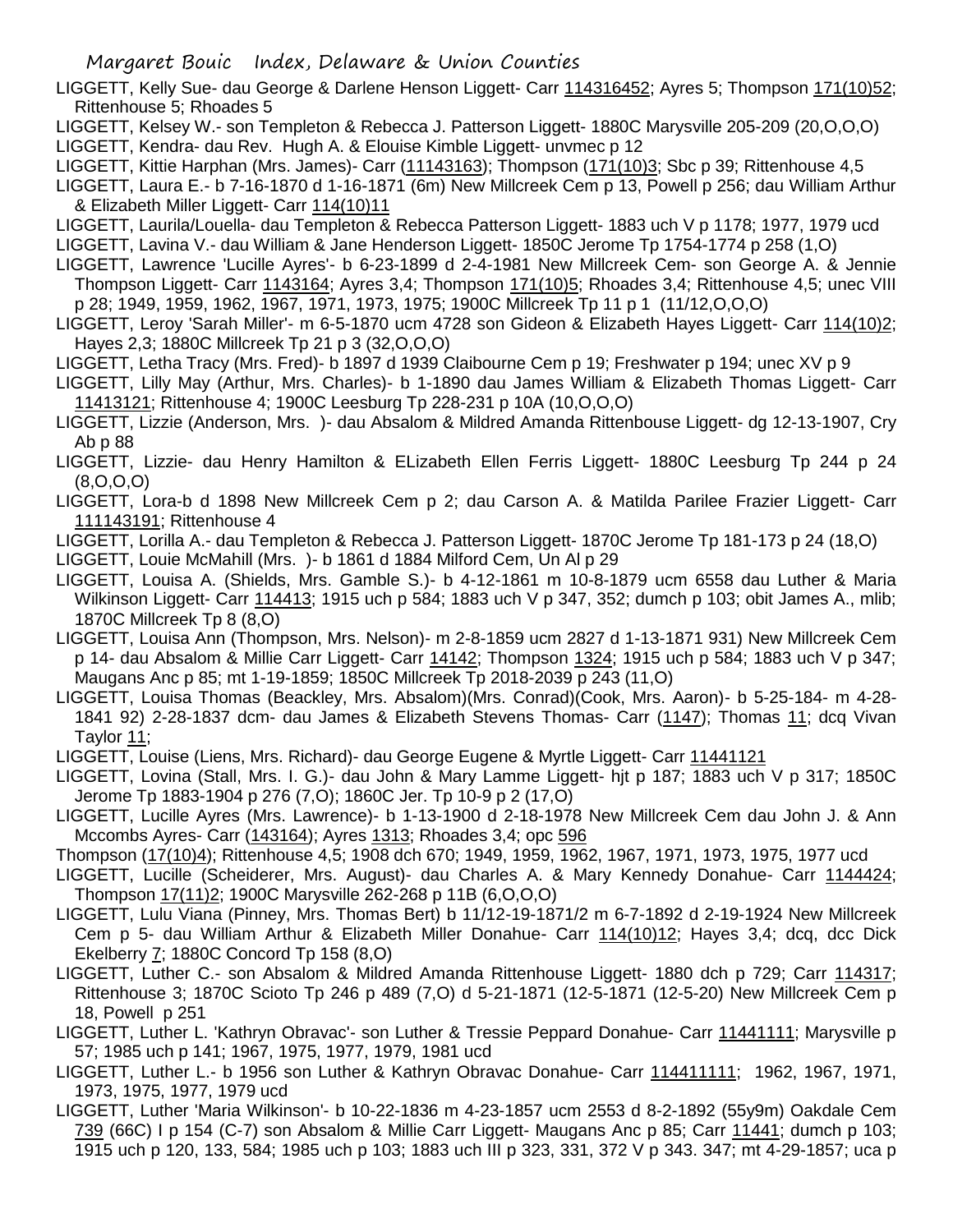49, 53; unec V p 10; uca p 23; mt 12-30-1868; 1850C Millcreek Tp 2018-2039 (12,O); 1860C Mil Tp 71 (23,O); 1870C Mil Tp 8 p 1 (33,O); 1880C Mil Tp 8 (43,O,Va,O); obit James A., mlib

- LIGGETT, Luther M.- son Luther & Maria S. Wilkinson Liggett- 1915 uch p 584
- LIGGETT, Luther 'Tressie Peppard'- b 11-1891 m 6-15-1915 d 1954 Oakdale Cem II p 72 (H-R6-18)- son Newton E. & Anna Gibson Donahue- Carr 1144111; dumch p 105; 1915 uch p 585; 1900C Marysville 340- 356 p 15A (8,O,O,O)
- LIGGETT, Lynn- adopted dau Max & Sally Moltz Liggett- Carr 114316442; Thompson 171(10)42
- LIGGETT, Mrs. M.- uca p 49, Millcreek Tp
- LIGGETT, Madaline- b 7-1879 dau William M. & Matilda R. Brown Liggett- 1883 uch V p 121; 1880C Paris Tp 134-138 p 14 (10/12,O,O,O)
- LIGGETT, Mahala Carr (Mrs. William)(Mrs. James)- b 9-4-1813 m 1) 11-27-1836 dcm d 10-14-1888 New Millcreek Cem p 1, Powell p 257 dau Solomon & Priscilla Bean Carr- Carr (11415), (11418); Bean; 1880 dch p 728; 1850C Scioto Tp 2358 p 142 (36,Va); 1870C Sc Tp 81 p 479 (56)
- LIGGETT, Malinda Houtz (Mrs. Joseph J.)(Bonner, Mrs. )- b 1847 m 10-4-1864 dcm d 1928 New Millcreek Cem p 17, Powell p 251 dau David & Malinda Maugans Houtz- Carr (11413); 1880 dch p 726; Maugans Anc p 6; 1870C Scioto Tp 476 (23,O); 1880C Sc Tp 244 (34)
- LIGGETT, Marc- b 10-1953 son Richard Liggett- Carr 114411132
- LIGGETT, Marco B. 'Margaret Cody'- b 1-11-1876 m 5-13-1903 d 1-1-1908 New Milldreek Cem p 33- son Henry Hamilton & Elizabeth Ellen Ferris Liggett- Maugans Anc p 107; Carr 1143112; Bean 5; Rittenbouse 4; 1880C Leesburg Tp 244 p 24 (4,O,O,O); 1900C Dover Tp 71-73 p 3B (23,O,O,O)
- LIGGETT, Margaret- 1971 dcd, Berlin tp
- LIGGETT, Margaret Atkins (Mrs. Jay William)- Carr (11485331)
- LIGGETT, Margaret Cody (Mrs. Marco B.)(Mrs. Newell Ernest)- m 5-13-1903 (2) 1-4-1909 d 8-1-1975 (93) St. Mary's Cem,- dau William & Anna Grady Cody- Carr (114312
- Joel Smith 4,5; Rittenbouse 4,5; Maugans Anc p 107; 1961, 1964, 1969 dcd
- LIGGETT, Maria- dau Henry Clifton & Jennie Bowersmith Liggett- Carr 1144172
- LIGGETT, Maria N.- b 1958 dau Luther L. & Kathryn Obravac Liggett- 1962, 1967, 1971, 1973, 195, 1977, 1979 ucd
- LIGGETT, Maria S.- d 11-24-1881 (1y1m) Oakdale Cem 984 (89C)
- LIGGETT, Maria S. Wilkinson (Mrs. Luther)- b 12-17-1836 lic 4-23-1857 ucm 2553 d 7-7-1918 Oakdale Cem I p 154 (C-7) dau James W. & Laura R. Kinney Wilkinson; Carr (11441); dumch p 103; 1915 uch p 584; 1883 uch V p 342, 343, 3437; 1860C Millcreek Tp 71 (22,O); 1870C mil Tp 88 (33,O); 1880C Mil Tp 8 p 2 (43,O,Pa,NY); 1900C Marysville 4th ward 288-297 p 12A (63,O,Pa,NY) 7 ch, 6 living; unec V p 10
- LIGGETT, Marianna (Buck, Mrs. Charles)- dau Carleton & Ida Van Voorhis Liggett- Carr 11485332
- LIGGETT, Marie- d 4-10-1898 (2d) New Millcreek Cem p 34- dau Newell Ernest & Josie D. Montgomery Liggett- Carr 11431231
- LIGGETT, Marilyn Moe (Mrs. Richard)- m 2-1963 d 6-29-1963- Carr (11441113)
- LIGGETT, Marietta (Beach, Mrs. Thomas M.)- div- b 6-19-1891 dau Calvin & Mary Berger Liggett- Carr 1148122;1900C Jerome Tp 68-73 p 3B (7,O,O,O); dg 8-4-1952
- LIGGETT, Marietta (Howey, Mrs. Milo L.)- b 5-31-1857 d 9-9-1888 New Millcreek Cem p 31 dau Milton & Anna Carr Liggett- Carr 114221; 1908 dch 554; 1880 dch p 728; Maugans Anc p 93; dcc Cinda Howey 9; 1870C Scioto Tp 491 (12,O)
- LIGGETT, Marinda (Felkner, Mrs. Calvin)- b 2-19-1845 m 4-12-1862 ucm 3313 d 6-15-1926 dau James & Sarah Richardson Liggett- Carr 11484; Felkner 3,4; 1883 uch V p 346, 347; 1880 dch p 729; Hutchisson p 23; unec IV p 53; Freshwater p 194; 1850C Millcreek Tp 1996-2017 p 291 (6); 1860C Mil Tp 104 (15,O)
- LIGGETT, Marrie- b 1896 dau Charles A. & Mary Kennedy Liggett- 1900C Marysville 262-268 p 11B (4,O,O,O)
- LIGGETT, Martha E. Jennings (Mrs. Gideon)- b 1851 m 9-14-1882 d 11-28-1926 Oakdale Cem I p 171 (C-45) dau Sylvester Tharp & Angeline Carr Jennings- Carr (11444); 1908 dch 734; opc 188; 1908 dch 734; 1900C Millcreek Tp 100-103 p 5B (42,O,O,Va) m 18y, 1 ch
- LIGGETT, Martha Rittenhouse (Mrs. William)(Mackan, Mrs. Peter)- m 6-13-1867 ucm 4196 (2) 3-27-1873 ucm 5241 dau Thomas Rittenhouse- Carr (11485); 1870C Dover Tp 46-47 p 6 (23,0)
- LIGGETT, Martha Jane Manuel (Mrs. John J.)- m 8-18-1868 ucm 4413 d 1-7-1881 (34-6-24) New Millcreek Cem p 13, Powell p 256; mt 9-2-1868; 1870C Dover Tp 123-125 p 15 (25,O); 1880C Leesburg Tp 212 p 21  $(35, 0, 0, 0)$
- LIGGETT, Martha (Mosher, Mrs. Dr. Edward Buck)- dau Alexander & Sarah Liggett- 1880 dch p 689; Fowler p 98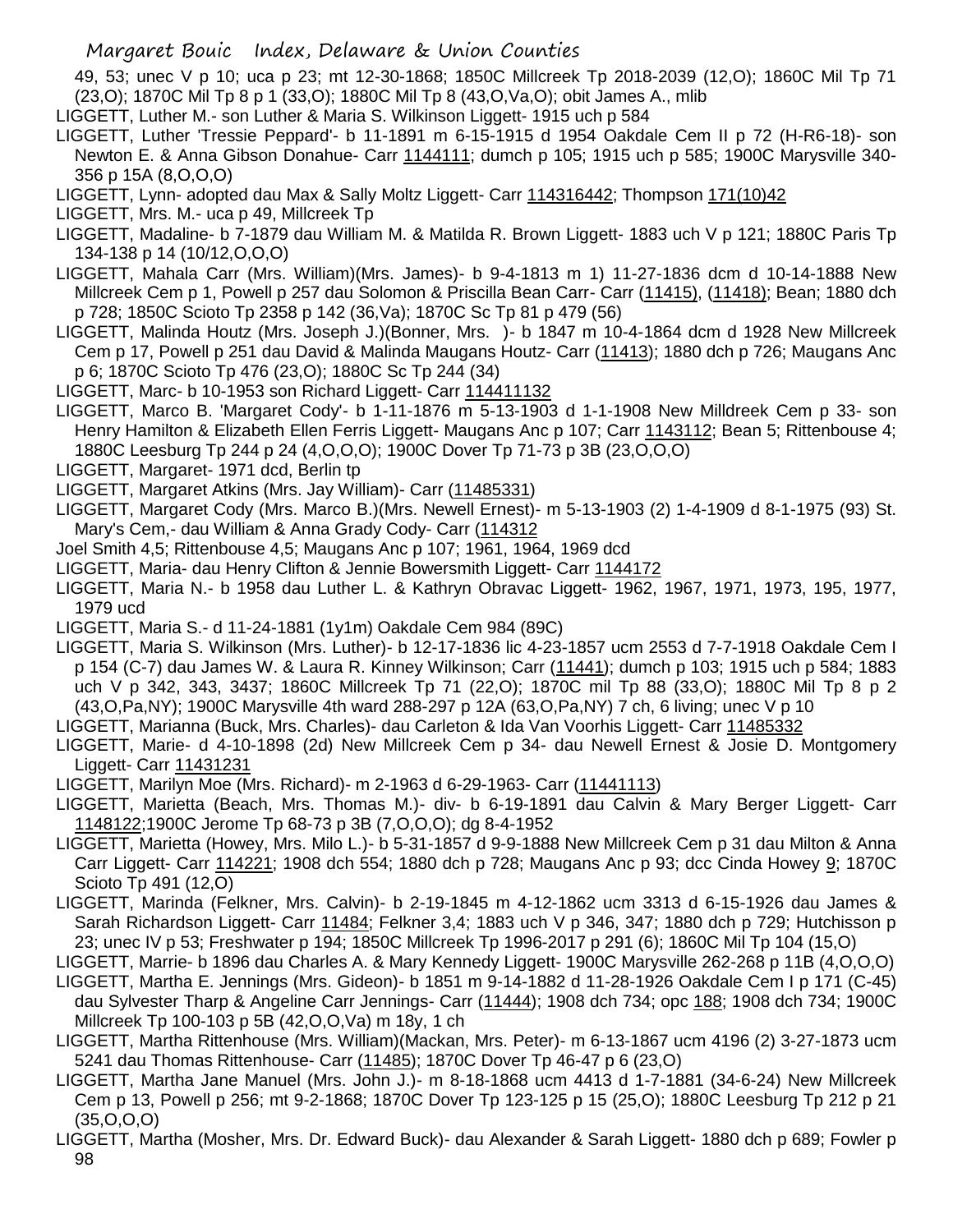- LIGGETT, Martha- d 11-28-1926 (69) Oakdale Cem 3868 (C158) dau Templeton & Rebecca J. Patterson Liggett- 1870C Jerome Tp 181-173 p 24 (7,O)
- LIGGETT, Mary- lptw p 117
- LIGGETT, Mary A. (Fay, Mrs. D. C.) b 4-25-1846 m 1-31-1871 d 8-9-1932 Oakdale Cem II p 73 (H-R7-14) dau Joab & Mary Carr Liggett- Carr 114126; Bean 81; 1908 dch 375, 545, 554; dumch p 123; Fowler p 111
- LIGGETT, Mary "Maitie" Berger (Mrs. Calvin)- b 1864 m 11-21-1883 d 6-3-1949 Oakdale Cem I p 175 (C-8) dau Samuel R. & Rebecca Scheip Berger- Carr (1114812); 1915 uch p 916; Freshwater p 194; 1900C Jerome Tp 68-73 p 3B (36,O,O,O)
- LIGGETT, Mary DeBolt (Mrs. David A.)(Thompson, Mrs. Charles A.)- Carr (114215); Rittenhouse 3; Thompson (1718)
- LIGGETT, Mary Carr (Mrs.Joab)(Said, Mrs. Presley)- b 6-9-1809 d 10-17-1864/5 New Millcreek Cem p 11, Powell p 255- dau Solomon & Priscilla Bean Carr- 1880 dch p 728; 1908 dch 553, 691; Bean 28; Carr (1142); Maugans Anc p 86, 92, 94
- LIGGETT, Mary E. Brown (Mrs. Orville)- m 7-6-1925 New Millcreek Cem p 29- dau John W. & Ida Morey Brown- Carr (1143161 Rittenhouse 4,5; Thompson (17(10)1)
- LIGGETT, Mary E.- d 9-6-1861 (1) dau T. A. & O. S. Devenport Cem- Powell p 329
- LIGGETT, Mary E.- dau Joab & Estelle Thompson Liggett- Carr 114886; 1880 dch p 729
- LIGGETT, Mary Elizabeth- b 2-20-1911 dau Abner A. & Beatrice E. Simmons Liggett- Carr 11431151; Rittenhouse 5; Maugans Anc p 108
- LIGGETT, Mary Elizabeth (Perkins, Mrs. James H.)- m 9-1-1856 ucm 2455 d 1-20-1876 (39) dau Abner & Catharine Eubanks Liggett- Carr 11433; Rittenhouse 3; unec IV p 53, VIII p 65; 1850C Dover Tp 746
- LIGGETT, Mary Ethel (Coe, Mrs. Frank)- b 1-13-1904 d 2-3-1977 dau David Elmer & Nane Loveless Liggett-Carr 1148133; Richey 6; Freshwater p 194; Longbrake 4; Loveless 4
- LIGGETT, Mary Jewell Norris- b 1885 d 1951 Oakdale Cem II p 94 (H-R25-8) Carr (1144121)
- LIGGETT, Mary J.- dau Henry & Jane Liggett- 1850C Jerome Tp 1786-1807 p 261 (7,O)
- LIGGETT, Mary- sister John Liggett- 1880C Jerome Tp 50 (64,O,O,O)
- LIGGETT, Mary Kennedy (Mrs. Charles A.)- Carr 114442; Thompson (17(11)2); 1900C Marysville 262-268 p 11B (31,O,Irel,Irel) m 8y, 3 ch
- LIGGETT, Mary Lamme (Mrs. John)- b 11-24-1819 m 11-12-1841 d 3-28-1896 New Calif. Cem, DJ p 91, 92; 1883 uch V p 317; 1850C Jerome Tp 1883-1904 p 275 (30,O); 1860C Jer. Tp 9-8- p 2 (40,O); 1870C Jer. Tp 256-246 p 34 (50,O)
- LIGGETT, Mary L- dau Amos & Arminta Foreman Liggett- Carr 114432
- LIGGETT, Mary McCormick (Mrs. John)- d 12-5-1852- 1883 uch V p 118, 317
- LIGGETT, Mary (Thompson, Mrs. Charles A.)- m 12-22-1883 dcm
- LIGGETT, Mary Thompson (Mrs. Gideon)- m 1-19-1865 ucm 3672 dau William & Sarah Sherman Thompson-Carr (11444) Thompson 17(11); 1870C Millcreek Tp 135 (24,O); 1880C Mil Tp 80-84 (34,O,Va,O)
- LIGGETT, Matilda Frazier (Mrs. Carson A.)- m 3-24-1897- Carr (114319); Rittenhouse 3,4
- LIGGETT, Matilda R. Brown (Mrs. willim am.)- m 7-3-1876 ucm 5900 dau Judge Thomas & Mary E. Root Brown- 1883 uch V p 83, 121; mt 3 p 27, 30; 1880C Paris Tp 134-138 p 14 (27,O,Irel,O)
- LIGGETT, Mattie E. (Perkins, Mrs. Floran D.)- b 2-15-1874 or 1-17-1869 d 1936 dau Andrew B. & Sarah Jones Liggett- Carr 114513; Rittenhbuouse 4,5; Bean 201; 1880 dch p 729; Maugans Anc p 94, 95; 1880C Scioto Tp 219 (6,O)
- LIGGETT, Mattie- dau Templeton & Rebecca Patterson Liggett- 1883 uch V p 118; 1880C Marysville 205-209 (17,O,O,O)
- LIGGETT, Maud- dau Thomas Waverly & Mollie Liggett- Carr 1143133
- LIGGETT, Max 'Sally'- b9-1-1927 d 4-8-1975 son Lawrence & Lucille Ayres Liggett- Carr 11431644; Ayres 4,5; Thompson 171(10)44; Rhoades 4,5; Rittenhouse 5,6
- LIGGETT, Maxine (Fraser, Mrs. Chester)- dau Edwin & Edith Wollam Liggett- Carr 114312221; Joel Smith 6; Rittenhouse 6
- LIGGETT, Mayne L.- son Luther & Maria S. Wilkinson Liggett- 1880C Millcreek Tp 8 p 2 (11,O,O,O); obit James A. Liggett, mlib
- LIGGETT, M. G.- dau William & Jane Henderson Liggett- 1860C Jerome Tp 134 p 19 (2,O)
- LIGGETT, Mila Celestia Thompson (Mrs. James A.)- m 3-11-1879 ucm 6449 dau Robert & Phebe McIntire Thompson- Thompson 13431; 1880C Milcreek Tp 22-24 p 3 (19,O,O,O); 1900C Marysville 156 p 7A (39,O,O,O) m 21y, 3 ch, 2 living
- LIGGETT, Mildred Amanda Rittenhouse (Mrs. Absalom)- b 1828 m 6-21-1849 ucm 1429 d 1907 (79) New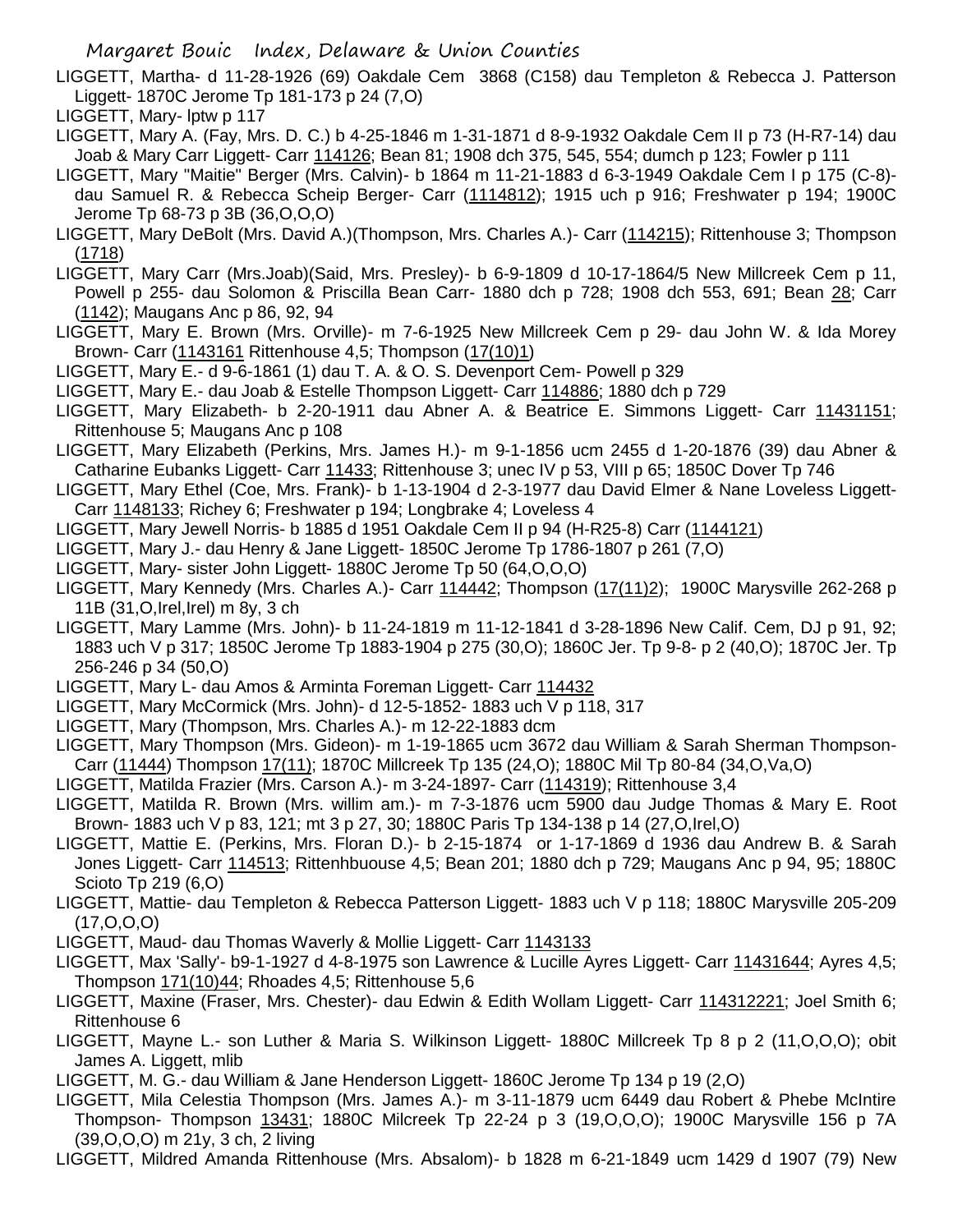Millcreek Cem p 17, Powell p 251- dau Henry & Martha Turner Rittenhouse- Carr (11441); 1880 dch p 729; Maugans Anc p 107; unec XIII p 19; dg 12-13-1907; dcq Guy Anderson 7; 1870C Scioto Tp 489 (41); 1880C Sc Tp 224 (51)

LIGGETT, Mildred (Nouffer, Mrs. Cloyce)- dau James & Kittie Harphan Liggett- Carr 11431531' Thompson 5,6; Rittenhouse 5,6

LIGGETT, Gideon Miles 'Alma Smart'- b 1862 m 9-25-1884 dcm d 1934 New Millcreek Cem p 27, son Gideon & ELizabeth Hayes Liggett- Carr 114(10)3; J. Smart 3,4; Cowles 4,5; Hayes 2,3

- LIGGETT, Millie Carr (Mrs. Absalom)- m 1833 d 10-17-1888 New Millcreek Cem p 14, Powell p 256- dau Amos & Margaret Jackson Carr- Carr (1144); dumch p 103; 1915 uch p 584; 1883 uch V p 347; 1850C Millcreek Tp (32); 1860C Mil Tp 113 (42); 1870C Mil Tp 12 (51)
- LIGGETT, Millie- dau William & Martha Rittenhouse Liggett- Carr 114851; Sbc p 39; 1870C Dover Tp 46-47 (2,O); 1880C Dover Tp 40-41 p 23 (11,O,O,O)
- LIGGETT, Milton 'Anna Carr'- b 8-28-1835 m 7-3-1856 dcm d 1914 New Millcreek Cem p 39- son Joab & Mary Carr Liggett- Carr 1422; Bean 77; 1880 dch p 728; Maugans Anc p 86, 92, 93; dcc Cinda Howey 18; 1870C Scioto Tp 49 (35\*); 1880C Scioto Tp 222 (44)
- LIGGETT, Minerva (Burk, Mrs. George)- m 9-21-1843 dcm
- LIGGETT, Minerva (Pinney, Mrs. Hiram)- m 11-18-1858 ucm 2804 d 8-26-1863 (21-11-26) dau James & Sarah Richardson Liggett- 1880 dch p 729; Freshwater p 194; unec XII p 30; 1883 uch V p 347; 1850C Millcreek Tp 1996-2017 p 291 (9)
- LIGGETT, Minnie Owen (Mrs. Ezra L.)- m 1891, unec IV p 65
- LIGGETT, Miriam- b d 1913 New Millcreek Cem p 27dau Carr & Hazel Eldora Bovey Liggett- Carr 11431162; Bovey 4; Bean 6; Maugans Anc p 51
- LIGGETT, Miriam (Dagger, Mrs. Carl)- b 1-24-1921 m 7-22-1940 dau Lawrence & Lucille Ayres Liggett- Carr 1431642; Thompson 171(10)42; Ayres 4,5; Rhoades 4,5; Rittenbhouse 4,5
- LIGGETT, Mollie E. Kent (Mrs. Thomas Waverly)- b 1877 New Millcreek Cem p 25; unvmec p 12; Carr (114313); Rittenhouse 3,4; dcb late (Hugh Waverly)
- LIGGETT, Mona S.- b 10-5-1880 d 11-24-1881 Oakdale Cem I p 159 (C-9) dau Abner & Cassie Swank Liggett- Carr 114872
- LIGGETT, Morey C. 'Mary Jewell Norris'- b 7-29-1884 m 4-12-1911 d 11-27-1967 Oakdale Cem II p 94 (H-R25-8) son James A. & Mila Thompson Liggett- Carr 1144121; 1915 uch p 540; obit James A.,mlib; 1900C Marysville 156 p 7A (15,O,O,O); obit Mary M. Norris, mlib
- LIGGETT, Myrtle G.- b 4-12-1883 d 3-13-1886 New Millcreek Cem p 22 dau Arthur & Clarinda Freshwater Berger Liggett- Freshwater p 194
- LIGGETT, Myrtle (Mrs. George Eugene)- Carr (1144112)
- LIGGETT, Myrtle (Smith, Mrs. Fred)- b 10-27-1877 m 1-11-1905 dau Gideon & Mary Thompson Liggett- Carr 114443; Thompson 17(11)3; 1880C Millcreek Tp 80-84 93,O,O,O); 1900C Mil Tp 100-103 p 5B (22,O,O,O)
- LIGGETT, Nane Loveless (Mrs. David Elmer)- b 6-12-1868/7 d 5-24-1929 Oakdale Cem 4134 (H42) II p 71 (H-R6-15)- dau William H. & Mary Richey Loveless- Carr 114813; Richey 5,6; Longbrake 3,4; Loveless p 4; Freshwater p 194; 1915 uch p 986; unec XIV p 69; 1870C Dover Tp 33-34 p 4 (2,O); 1900C Dover Tp 111- 113 p 5B (32,O,O,O) m 10y 2 ch
- LIGGETT, Nellie- dg 1-3-1902, delge VII p 24
- LIGGETT, Nellie Bice (Mrs. Orville)- m 3-28-1908 dau John & Nina Lamme Bice- Carr (11413161; Thompson 4,5; Rittenhouse 4,5
- LIGGETT, Nellie (Morrison, Mrs. )- opc 455
- LIGGETT, Newell Ernest 'Josie Montgomery''Margaret Cody'- b 8-10-1876 m(2) 1-4-1909 d 4-23-1968 bur St. Mary's Cem- son James William & Elizabeth Thomas Liggett- Carr 1143123; Rittenhouse 4,5; Joel Smith 4,5; Marysville p 48; Sbc p 39; 1880C Dover Tp 27-28 p 21 (3,O,O,O); 1900C Dover Tp 66-67 p 3B (23,O,O,O) m 2y; 1961, 1964 dcd
- LIGGETT, Newton E. 'Anna Gibson'- b 6-21-1857 m 9-10-1890 d 9-11-1921 Oakdale Cem II p 70 (H-R5-20) son Luther & Maria Wilkinson Liggett- Carr 114411; dumch p 103, 470; 1915 uch p 261, 584 picture, 585, 629; 1883 uch V p 347; 1860C Millcreek Tp 71 (3,O); 1870C Mil Tp (15,O); 1880C Marysville 526-515 p 42 (23,O,O,O); 1900C Marysville 340-356 p 15A (42,O,O,O); obit James A. Liggett, mlib

LIGGETT, Newton 'Hazel'- son George Eugene & Myrtle Liggett- Carr 11441121

- LIGGETT, Nina Pearl (Randall, Mrs. Ed)- b 10-12/11-1902 m 5-6-1932 d 11-27-1994 (92) Oakdale Cem dau Carson & Parilee Frazier Liggett- Carr 1143194; Rittenhouse 4; dcb
- LIGGETT, Odell 'Belva Long'- b 8-28-1873 m 8-7-1907 d 9-5-1961 Oakdale Cem II p 151 (M-R18-5) son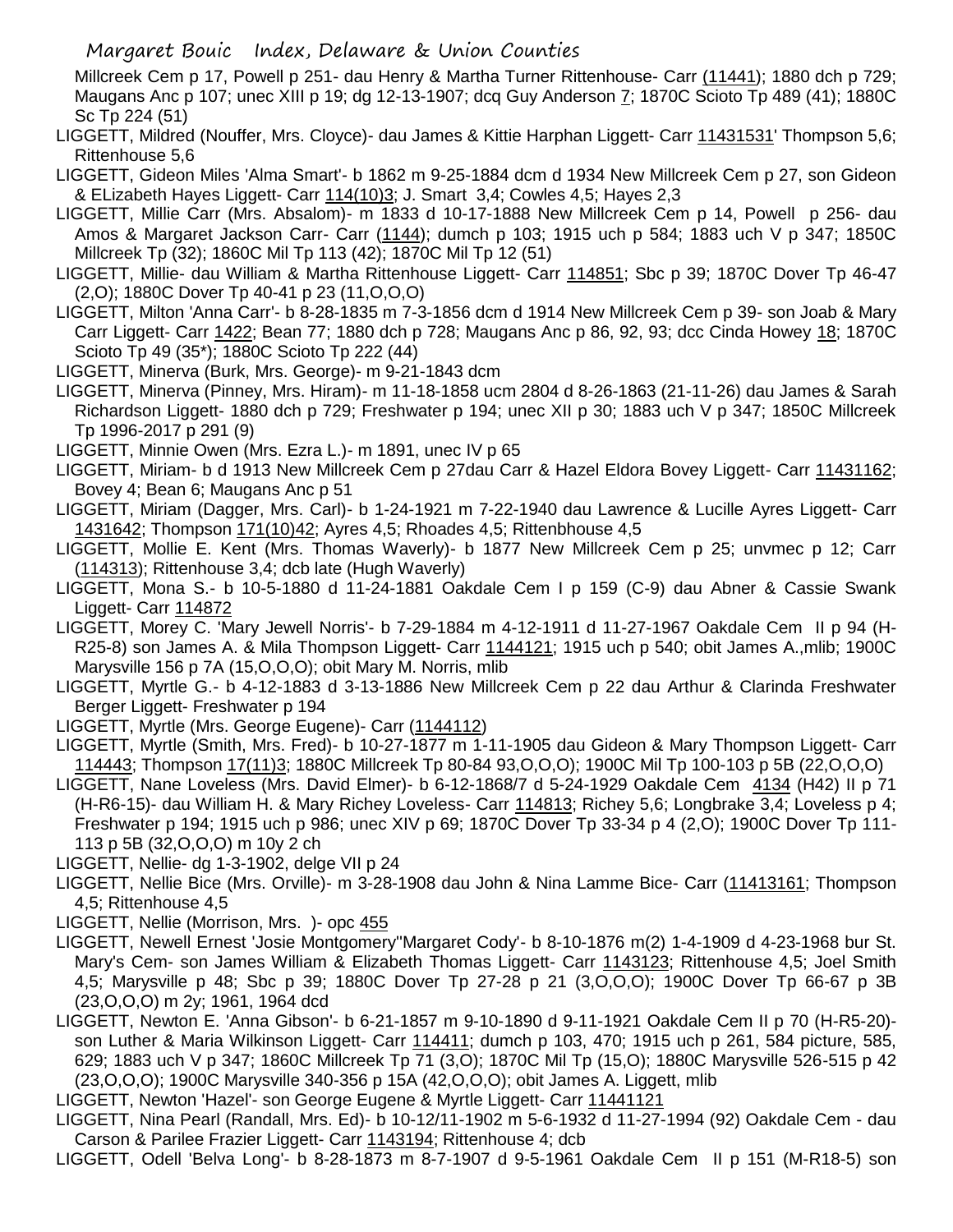Joseph & Sarah Thomas Liggett- Carr 114461; Farnum 4,5; Long 4,5; Pabst 7 p 24; Ost p 3

- LIGGETT, Olga Ina (Reisterer, Mrs. John)- b 4-24-1888 d 7-1-1957 dau William & Anna McKirgan Liggett- Carr 11422221; 1908 dch 554; Maugans Anc p 93; dcb
- LIGGETT, Oren- b 9-13-1861 d 9-28-1863 New Millcreek Cem p 22- ch Arthur & Clarinda Freshwater Liggett-Carr 114811; Freshwater p 194
- LIGGETT, Orville 'Nellie Bice''Mary E. Brown'- b 12-9-1887 m 3-28-1908 (2) 7-6-1925 d 8-27-1944 New Millcreek Cem p 29- son George A. & Jennie Thompson Liggett- Carr 1143161; Thompson 17(10)1; Rittenbouse 4,5; 1900C Millcreek Tp 11 p b1 (13,O,O,O)
- LIGGETT, Pansy Gabriel (Mrs. Willis H.)- d 2-10-1984 dau Otis Cochran & Mary Dunn Gabriel- opc 499; Gabriel 1673; Carr (1143181); Newhouse p 58; 1985 uch p 55; Richey 6
- LIGGETT, Patricia Ann (Reed, Mrs. Philip E.)- b 3-15-1929 m 6-28- dau Paul & Gladys Rayle Liggett- Carr 114(10)312; J. Smart 5; Hayes 4; Cowles 6; Cowgill p 61
- LIGGETT, Patricia Lewis (Mrs. Joseph E.)- m 4-9-1961 dau Thomas E. & Irene Lewis- Carr (11431851)
- LIGGETT, Paul D. 'Gladys Rayle'- b 1892 d 1948 New Millcreek Cem p 24- son Gideon Miles & Alma Smart Liggett- Carr 114(10)31; Cowles 5,6; Smart 4,5; hayes 3,4; Cowgill p 61
- LIGGETT, Paul- son Emory & Tillie Schlegel Liggett- Carr 11441221
- LIGGETT, Paul Jennings 'Elizabeth Doris Troutman'- b 8-7-1904 m 8-31-1941 son Carson & Matilda Parilee/Pearl Frazier Liggett- Carr 1143195; Rittenhouse 4,5; 1973, 1975, 1977, 1979, 1981 ucd; dcb late LIGGETT, Peter- son Luther & Maria Wilkins Liggett- 1870C Millcreek Tp 8 (1,O)
- LIGGETT, Phebe (Mrs. Samuel)- Powell p 355
- LIGGETT, Polly (Mrs. John)- 1880C Jerome Tp 49 p 6 (61,O,-,NY)
- LIGGETT, Priscilla- b 6-20-1845 d 2-26-1846 (8m6d) New Millcreek Cem p 14, Powell p 256- dau Joab & Mary Carr Liggett- Maugans Anc p 86, 92, 94; Bean 80; 1908 dch 554
- LIGGETT, Raymond- b 10-1882 son John W. & Etta M. Liggett- 1900C Jerome Tp 239-248 p 11A (17,O,O,O)
- LIGGETT, Rebecca A. J. (Peck, Mrs. John J.)- b 9-11-1836 m 3-18-1858 dcm dau Job & Rebecca Foreman Liggett- Carr 11412
- LIGGETT, Rebecca Foreman (Mrs. Job)-d 9-1836 New Millcreek Cem p 16; Carr (1141)
- LIGGETT, Rebecca Jane Patterson (Mrs. Templeton)- b 8-26-1828 m 12-21-1850 or 12-31-1849 ucm 1615 d 1-19-1911 (82-4-23) Jerome Cem, DJ p 100- dau Alex Patterson 1883 uch V p 118, 283; unec VIII p 4; 1870C Jerome Tp 181-173 p 24 (42,O); 1880c Marysville 205-209 (51,O,Pa,O); 1900C Marysville 4th ward 296-305 p 12A (70,O,O,O) wid, 4 ch
- LIGGETT, Rebecca (Mrs. John)- b 7-1862, 1900C Marysville 3rd ward 134=139 p 5B (37,O,Pa,O) no ch
- LIGGETT, Rebecca Salsbury (Mrs. Job)- m 10-21-1841 dcm, Maugans Anc p 6; Carr (1141)
- LIGGETT, Reuben- brother Inez Liggett- Liggett
- LIGGETT, Richard Franklin 'Jane Neistroth''Marilyn Moe'- b 12-16-1926 m(2) 2-1963 d 6-20-1968 Oakdale Cem II p 70, 72 (H-R6-18) son Luther & Tressie Peppard Liggett- Carr 1144113
- LIGGETT, ---d 5-26-1958 infant son Richard & Jane Neistroth Liggett- Marlborough II p 70 (H-R5-20)
- LIGGETT, Rilla (Hulick, Mrs. James S.)- m 3-7-1874 ucm 5455
- LIGGETT, Rita- dau Henry Clifton & Jennie Bowersmith Liggett- Carr 1144174
- LIGGETT, Robert Arthur- son Fred Liggett- dg 8-4-1952 ; obit Calvin, mlib
- LIGGETT, Robert A.- son John & Mary Lamme Liggett- picture hjt p 56, 76, 184, 196; mt 3 p 19; uca p 104; 1883 uch IV p 500, V p 285, 317; 1850C Jerome Tp 1883-1904 p 276 (5,O); 1860C Jer. Tp 98 p 2 (15,O); unec XV p 21
- LIGGETT, Robert C. b 1899 d 9-2-1912 (12y11m) Oakdale Cem 2481 (148F) I p 132 (F-R9-11) son J. R. Liggett, grandson of John P.Conner, obit, mlib
- LIGGETT, Robert- (17-1948)- twin son James C. Liggett-, obit James C.,mlib
- LIGGETT, Robert T.- d 9-30-1849 (7-8-110 New California Cem, DJ p 91
- LIGGETT, Robert- son William M. & Matilda H. Brown Liggett- 1883 uch V p 121
- LIGGETT, Robert- son Fred & Letha Tracy Liggett- Carr 11481231; Freshwater p 194
- LIGGETT, Robert S.- son William & Jane Henderson Liggett- 1850C Jerome Tp 1754-1774 p 258 (3,O)
- LIGGETT, Rollin- son Rev. Hugh A. & Elouise Kimble Liggett- unvmec p 12
- LIGGETT, Rebecca Rose Honeter (Mrs. Joab)- b 1856 m 9-5-1872 d 4-14-1877 dau William & Mary Bean Honeter- Carr (11488); Bean 11245; 1883 uch V p 347; Maugans Anc p 104; Freshwater 94; 1860C Scioto Tp 945
- LIGGETT, Ruphemia- dau Amos & Arminta Foreman Liggett- 1870C Millcreek Tp 110 p 13 (9,O)
- LIGGETT, Ruth L.- b 1918 d 1923 New Millcreek Cem p 24 dau Paul & Gladys Rayle Liggett- Carr 114(10)311;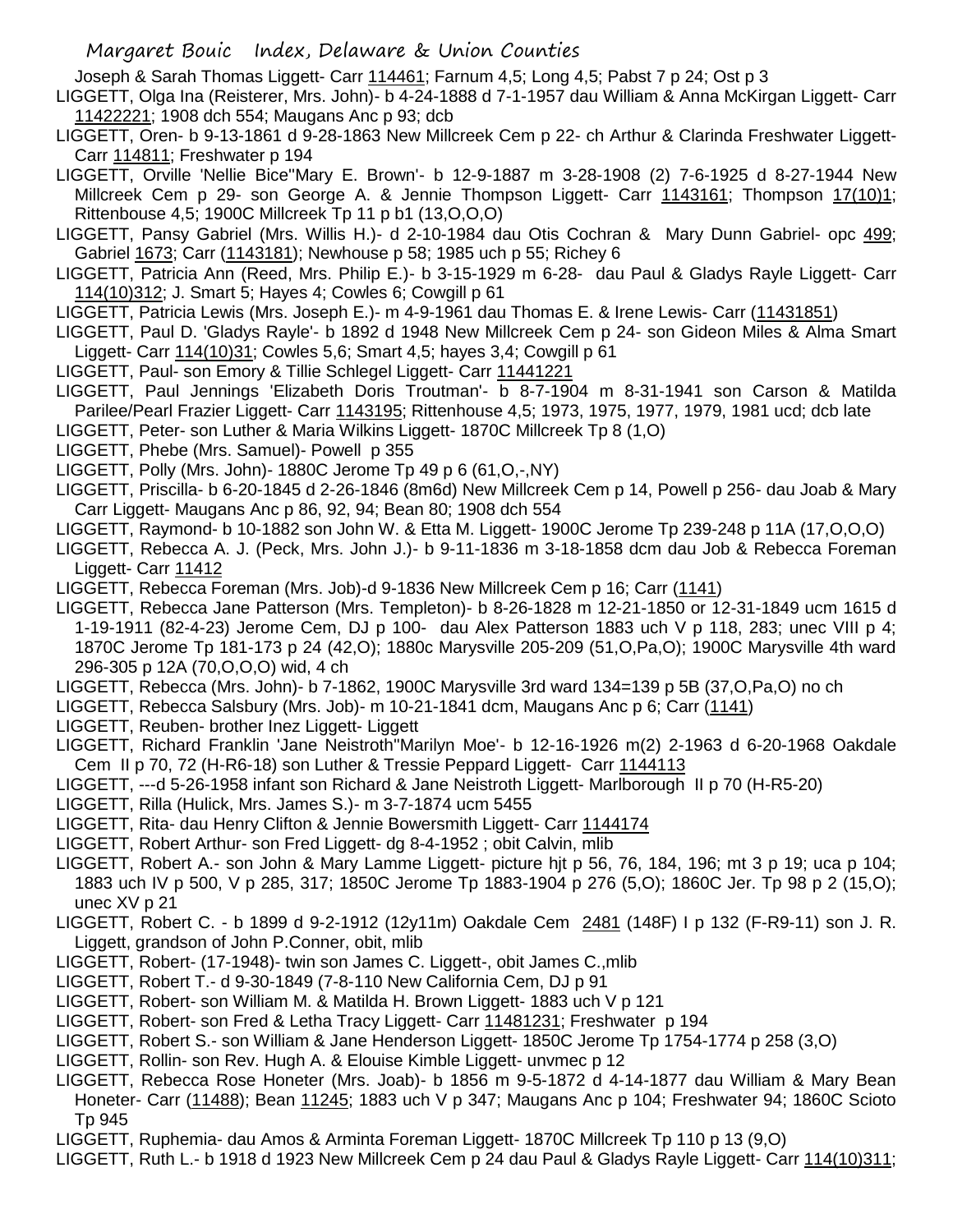J. Smart 5

- LIGGETT, Ruth (Sheehan, Mrs. Daniel W.)- b 12-15-1884 m 10-1-1905 div, restored to maiden name- d 11-17- 1970 dau Calvin & Mary Berger Liggett- Carr 114812; 1900C Jerome Tp 68-73 p 3B (15,O,O,O); dg 8-4- 1952
- LIGGETT, Sally Moltz (Mrs. Max)- Carr (11431644); Thompson (17(10)44); Ayres 4,5; Rhoades 4,5; Rittenhouse 4,5
- LIGGETT, Samuel- hadc p 58; 1835 men p 66 #128 p 123, Westfield Tp
- LIGGETT, Samuel 'Phebe'- Powell p 355
- LIGGETT, Sarah (Mrs. Alexander)- 1880 dch p 689
- LIGGETT, Sarah Ann Richardson (Mrs. James)- b 4-20-1819 m 10-1-1840 d 3-28-1870 New Millcreek Cem p 3, Powell 258; 1880 dch p 729; Carr (1148); Freshwater p 194; Maugans Anc p 104; 1850C Millcreek Tp 1996-2017 (31,O); 1860C Mil Tp 104 (41,O)
- LIGGETT, Sarah Carr (Schmalenberger, Mrs. David J.)- b 1962 m 6-23-1984 dau Luther & Kathryn Obravac Liggett- Carr 114411113; 19967, 1971, 1973, 1975, 1977, 1979, 1981, 1983 ucd
- LIGGETT, Sarah (David, Mrs. C. H.)- dau James & Eliza Jones Liggett- Carr 114111; 1880 dch p 728; 1870C Scioto Tp 20 (15)
- LIGGETT, Sarah Elizabeth (Anderson, Mrs. Andrew/Virgil)- b 9-29-1856 d 3-1-1926 New Millcreek Cem p 42 dau Absalom & Mildred Amanda Rittenhouse Liggett- Carr 114314; Anderson 2,3; 1880 dch p 729; dcq Guy Anderson 3; Rittenhouse 3,4 ; dg 12-13-1907 Cry Ab p 88; 1870C Scioto Tp 489 (13)
- LIGGETT, Sarah E. Strickler (Mrs. Charles J.)- m 12-19-1880- Carr (114112)
- LIGGETT, Sarah Hamlin (Mrs. Job)\_- d 8-15-1830 (36) New Millcreek Cem p 16; 1880 dch p 728; Powell p 251, 258; Carr (1141)
- LIGGETT, Sarah Howard (Mrs. T. A.)- b 1-14-1833 m 1856 Lincoln Tp, Morrow co, Powell p 333
- LIGGETT, Sarah Jane (Rittenhouse, Mrs. Hamilton)- b 1834 m 2-7-1856 dcm d 3-23-1858 dau Joab & Mary Carr Liggett- Carr 1144121; Rittenhouse 2,3; Bean 76; 1908 dch 554; Maugans Anc p 86, 92, 93
- LIGGETT, Sarah Jones (Mrs. Andrew Burns)- m 12-31-1861 dcm New Millcreek Cem p 1; dau John & Mary Shoup Jones- Carr (11451); Bean 82; Maugans Anc p 38, 94; 1870C Scioto Tp 81; 1880C Sc Tp 219 (36)
- LIGGETT, Sarah Mary- dau William Liggett- hjt p 187; 1850C Jerome Tp 1754-1774 p 258 (10,O); 1860C Jerome Tp 134 p 19 (19,O)
- LIGGETT, Sarah Miller (Mrs. LeRoy)- m 6-5-1870 ucm 4728- Carr (114(10)2); Hayes 2,3; 1880C Millcreek Tp 21 (30,O,Pa,Pa)
- LIGGETT, Sarah R. (Calhoun, Mrs. W. J.)- m 11-29-1884 d 112-2-1885 dau Joseph H. & Malinda Houtz Liggett- Carr 114132; Maugans Anc p 6; 1870C Scioto Tp 476 (5); 1880C Sc Tp 244 (14)
- LIGGETT, Sarah Richardson (Mrs. James)- b 4-20-1819 m 9-26-1840 Olen Gaz d 3-28-1870 new Millcreek Cem p 3- Carr (1148); dcc Dick Thomas Ekelberry 29; Wight p 46
- LIGGETT, Sarah Thomas (Mrs. Joseph)- dau Griffith Thomas- Carr (11446)
- LIGGETT, Sharon- b 6-1957 dau Newton & Hazel Liggett- Carr 114411212
- LIGGETT, Spencer- 1883 uch V p 103
- LIGGETT, S. R.- son William & Jane Henderson Liggett- 1860C Jerome Tp 134 p 19 (13,O)
- LIGGETT, Stephen- son Clifton Liggett- Carr 11141713
- LIGGETT, Susan Marie- b 3-20-1954 dau Elwood & Helen Hamilton Liggett- Carr 114316412; Ayres 5; Thompson 171(10)412; Hamilton 5; Rhoades 5; Rittenhouse 6
- LIGGETT, Susan (Perkins, Mrs. William)- m 1-16-1852 ucm 1757 d 10-19-1870 (38-9-7) New Millcreek Cem p 17- dau Abner & Catherine Eubanks Liggett- Carr 11432; 1883 uch V p 361, 366; unec VII p 58, XIV p 65, 66; obit Abner, mlib; 1840C Dover Tp 1420 (5-10); 1850C Dover Tp 746 p 114 (18,O)
- LIGGETT, Susan (Piersol, Mrs. John) m 10-2-1870 ucm 4787 dau Absalom & Millie Carr Liggett- Carr 11447; Piersol 2,3; 1915 uch p 584; Maugans Anc p 85; 1985 uch p 137; 1860C Millcreek Tp 110 (7); 1870C Mil Tp 12 (17,O)
- LIGGETT, Susan (Said, Mrs. Samuel)- m 9-19-1839 dcm d 11-24-1871 (52-0-14) dau James & Susan Carr Liggett- Carr 1149; dumch p 103; 1883 uch V p 347; Maugans Anc p 84; unec XI p 14
- LIGGETT, Susan Virginia (Anderson, Mrs. John)- b 2-28-1872 m 2-9-1889 New Milcreek Cem p 27- dau Absalom & Mildred Amanda Rittenbouse Liggett- Carr 11431(10); Rittenhouse 3,4; 1880 dch p 729; 1880C Scioto Tp 224 (8)
- LIGGETT, Susanna Carr (Mrs. James)- b 5-29-1782 d 10-15-1856 New Millcreek Cem p 11; dau Conrad & Magdalene Shobe Carr- Maugans Anc p 83, 84, 92, 94, 95; Carr 114; dcq Guy Anderson 25, Viva Taylor 21; Powell p 255, 258; unec XIV p 65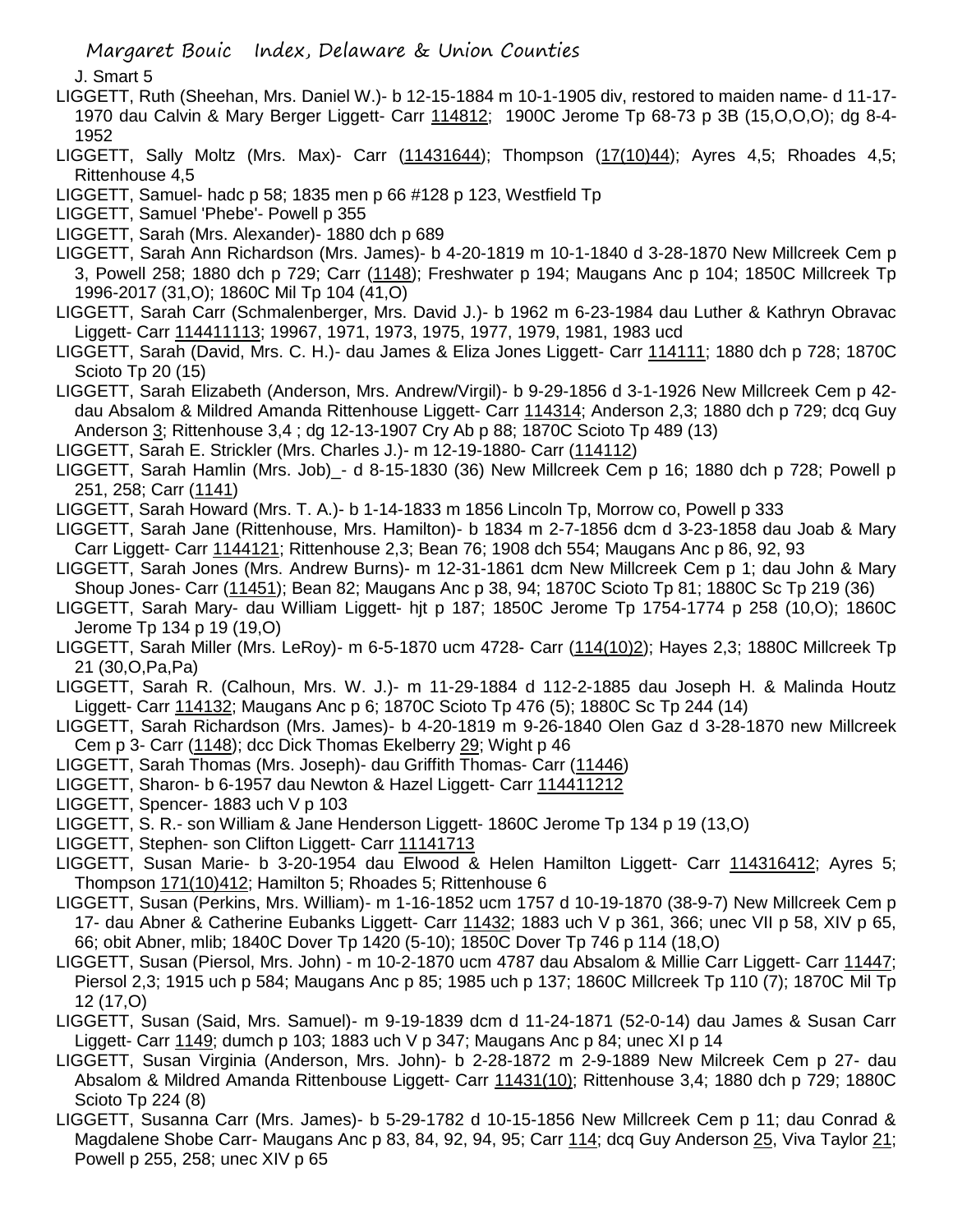LIGGETT, Sylvia- b 8-1892 dau Edward & Fannie S. Liggett- 1900C Jerome Tp 116-124 p 5A (7,O,O,Pa) LIGGETT, T. A. 'Sarah Howard'- b 9-4-1832 Muskingum Co m 1856- Powell p 333

- LIGGETT, Templeton 'Rebecca Jane Patterson'- b 12-6-1818 m 12-21-1850 ucm 1615 d 7-21-1888 (69-7-5) Jerome Cem, DJ p 100- son John & Mary McCormick Liggett- 1883 uch V p 41, 118 (m12-31-1849) 283, 286; unec VIII p 4, XIV p 47, XV p 35; 1915 uch p 246, 429; 1870C Jerome Tp 181-173 p 24 (51,O); 1880C Marysville 205-209 (61,O,Va,Va)
- LIGGETT, Thomas- son Henry & Jane Liggett- 1850C Jerome Tp 1786-1807 p 261 (9,O)
- LIGGETT, Thomas Waverly 'Mollie E.'- b 1853 d 1926 son Absalom & Mildred Amanda Rittenhouse Liggett-Carr 114313; Rittenhouse 3,4; 1880 dch p 729; uvmec p 12; 1870C Scioto Tp 489 (15); 1880C Millcreek Tp 9 p 2 (25,O,O,O); uca p 64, 70
- LIGGETT, Tillie Schlegel (Mrs. Emery E.)- b 8-16-1889 d 5-13-1980/79 Oakdale Cem II p 94 (H-R24-11)- dau George & Lizzetta Gulcher Schlegel- Carr (1144122)
- LIGGETT, Tressie Peppard (Mrs. Luther)- b 4-14-1890 m 6-15-1915 d 12-11-1979 dau William E. & Lillian Gardner Pappard- Carr (1144111) Oakdale Cem II p 72 (H-R6-18)
- LIGGETT, Uthe/Youtha James (Mrs. Charles)(Stephens, Mrs. )(Gump, Mrs. )(Hoffman, Mrs. )- b 1881 Oakdale Cem I p 135 (F-R10-10)- dau Lemuel & Sarah Fogle James- James; Carr (1143112); Joel Smith 4,5; Rittenhouse 4,5; 1908 dch 744; 1900C Dover Tp 92-94 p 5A (18,O,O,O) m 1 y, 1 ch
- LIGGETT, Vine (Stull, Mrs. Isaac G.)- m 6-8-1870 ucm 4732
- LIGGETT, Vinetta- d 9-5-1840 (18d) dau Samuel & Phebe Liggett- Peak Cem, Powell p 355
- LIGGETT, Viola Maxine- b 6-20-1921 dau Lemuel Edwin & Edith M. Woillam Liggett- obit Lemuel Edwin, mlib
- LIGGETT, V. L.- dau William & Jane Henderson Liggett- 1860C Jerome Tp 134 p 19 (11,O)
- LIGGETT, W. A.- d 8-27-1902 (56-0-0) dcdeaths
- LIGGETT, Walter 'Constance Miesse''Adeline Butts'- m(2) 11-19-1960 d 4-2-1976 (55)- son Newell Ernest & Margaret Cody Liggett- Carr 111431232; Joel Smith 5,6; Rittenhouse 5,6; 1961, 19964, 1971 dcd
- LIGGETT, Waverly T.- son Absalom & Mildred Amanda Rittenbouse Liggett- dg 12-13-1907, Cry Ab p 88; 1880C Millcreek Tp 9 p 2 (25,O,O,Va)
- LIGGETT, Peter Wayne/Mayne- b 4-18-1869 son Luther & Maria Wilkinson Liggett- carr 114415; dumch p 103; Maugans Anc p 347: 1870C Millcreek Tp 8 (1)
- LIGGETT, Owen Wayne 'Freda Lodell Hickok'- b 12-8-1910 m 4-25-1936 d 10-14-1980 Claibourne Cem p 104 son Charles & Utha James Liggett- Carr 1431223; Joel Smith 5,6; Weaver (125932); Rittenbouse 5,6; Sbc p 26; 1949, 1959, 1973, 1975, 1977, 1979, 1981 ucd
- LIGGETT, Widow-uca p 16
- LIGGETT, William- 1915 uch p 429; Marysville p 38
- LIGGETT, William- 1840C Jerome Tp 1263 (30-40); uccp p 28 sec 4-16-1844, JB 3 p 195; uccp p 44 sec 11- 20-1850 JB 4 p 370
- LIGGETT, William- son Absalom & Mildred Amanda Rittenhouse Liggett- dg 12-13-1907
- LIKENS, William- son Amos & Jane Arminta Foreman Liggett- 1870C Millcreek Tp 110 p 13 (11,O)
- LIGGETT, William Arthur 'Elizabeth Miller'- m 1-13-1870 ucm 4675 son Gideon & Elizabeth Hayes Liggett-Carr 114(10)1; Hayes 2,3; unec IV p 21; 1850C Millcreek Tp 104 (10), 1860C Mil Tp (20); 1870C Mil Tp 55 p 7 (23,O)
- LIGGETT, William- d 11-3-1954 (21) son Donn P. & Bessie May Webber Liggett- Carr 111431171; Bean 6; Rittenhouse 5; Maugans Anc p 108
- LIGGETT, William Henry- b 9-15-1910 son Carr & Hazel Eldora Bovey Liggett- Carr 114431161; Bean 6; Bovey 4; Rittenhouse 5; Maugans Anc p 51, 108
- LIGGETT, William 'Jane Henderson'- m 9-28-1843 ucm 909; unec VI p 4; 1850C Jerome Tp 1754-1774 p 258 (42,O); 1860C Jerome Tp
- 134 (52,O)
- LIGGETT, William Jay- b 112-6-1880 Scioto Tp son Joab & Estella Thompson Liggett- dcb
- LIGGETT, William Kelsey 'Drusilla I. Kinkade'- dumch p 394; 1915 uch p 562
- LIGGETT, William K.- son Templeton & Rebecca Jane Patterson Liggett- 1883 uch IV p 557, V p 118, 283; 1870C Jerome Tp 181-173 p 24 (10,O)
- LIGGETT, William L- 1915 uch p 134, 246; Marysville p 51
- LIGGETT, William L. 'Anna McKirgan'- b 9-4-1862 d 1-14-1929 New Millcreek Cem p 38- son Milton & Anna Carr Liggett- Carr 114222; 1908 dch 554; Bean 197; Maugans Anc p 93; 1870C Scioto Tp 491 (7); 1880C Sc Tp 222 (17)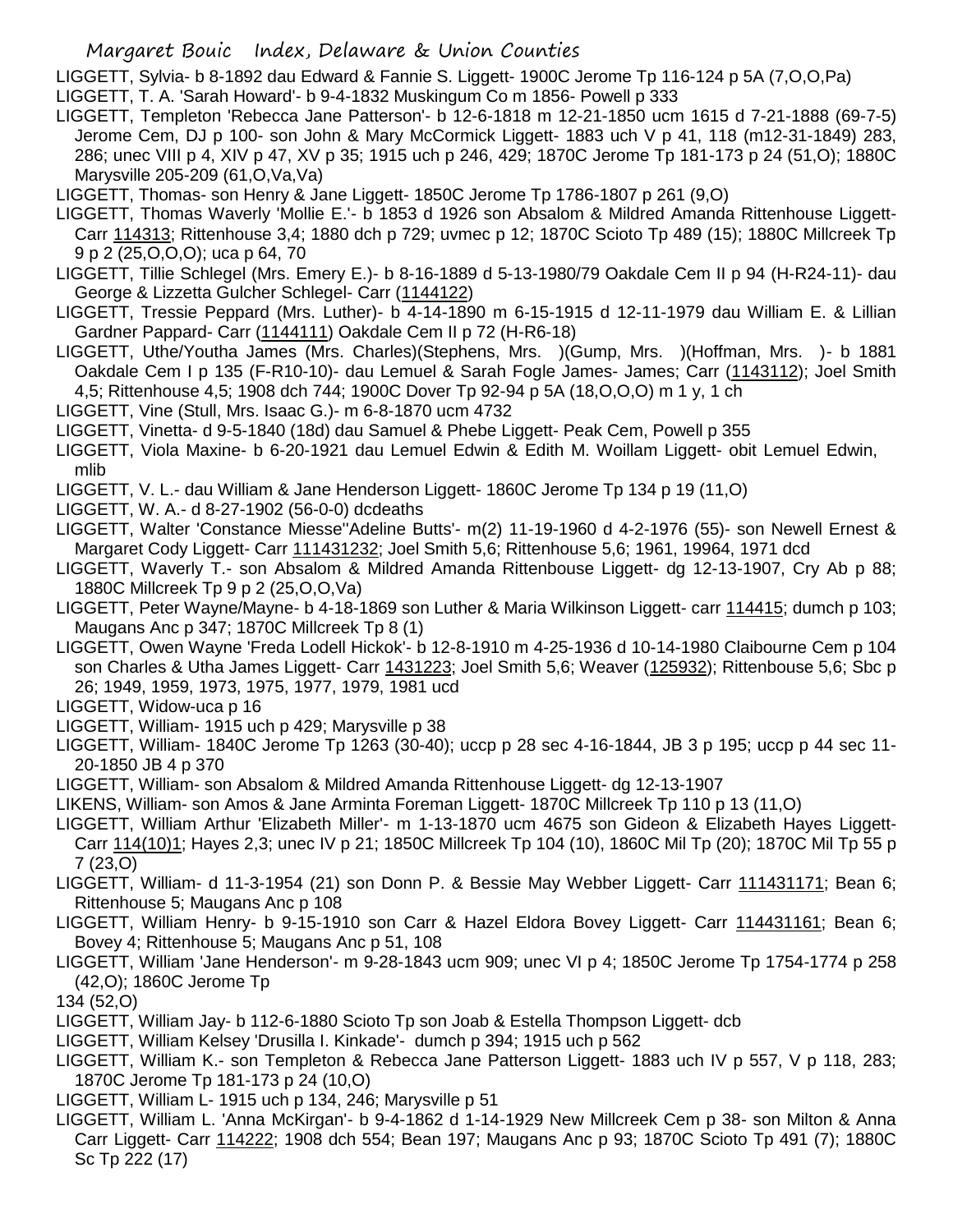- LIGGETT, William 'Mahala Carr'- b 4-6-1813 m 11-27-1836 dcm d 5-30-1869 (56-1-2) New Millcreek Cem p 1, Powell p 257- son James & Susan Carr Liggett- Carr 1145; Bean 30; 1880 dch p 728; dumch p 103; 1883 uch V p 347; hadc p 50; Maugans Anc p 84, 94; 1835 men p 54 #8 p 99 Scioto Tp; 1840C Concord Tp p 118 (20-300; 1850C Sc Tp 2358 (37,Va); dcdeaths (5-1-1869) (Leggett)
- LIGGETT, William M. 'Martha Rittenhouse'- m 6-13-1867 ucm 4196 d 4-11-1870 (23-3-12) New Millcreek Cem p 3; son James & Sarah Richardson Liggett- Carr 11485; 1880 dch p 729; 1883 uch V p 347; Freshwater p 194; mt 3 p 27, 30; unec IV p 66; 1850C Millcreek Tp (3,O); 1860C Mil Tp (13,O); uca p 24
- LIGGETT, Col William M. 'Matilda R. Brown'- b 11-4-1846 m 7-3-1876 ucm 5900 son John & Mary Lamme Liggett- hmt p 52, picture 56, 58, 165, 184, 197; 1915 uch p 315, 316, 317, 318, 328, 537; 1883 uch III p 372, IV p 555, 556, 557, V p 61, 83, 118, 317; uca p 104; 1850C Jerome Tp 1883-1904 p 276 (4,O); 1860C Jer 9-8- p 2 (13,O); 1870C Jer. 256-246 p 34 (23,O); 1880C Paris Tp 134-138 p 14 (33,O,O,O)
- LIGGETT, William O.- son Amos & Arminta Foreman Liggett- Carr 114431; 1860C Millcreek Tp 120 (6/12,O); 1870C Mil Tp 110 (11,O)
- LIGGETT, William- lived with Paul E. & Jeanne Askins- 1961 dcd (16)
- LIGGETT, Will- son William & Martha Rittenhouse Liggett- Carr 114853; Rittenhouse 4; 1880C Dover Tp 40-41 p 23 (9,O,O,O)
- LIGGETT, Willis 'Katherine M. Tomkins''Pansy Gabriel'- b 4-11-1892 m 4-1-1926 (2) d 8-18-1973 Fairview Cem- son Clement V. & Jessie Graham Liggett- Carr 1143181; Rittenhouse 4,5; opc 522; Graham; dg 6-20- 1950; 1900C Magnetic 327-330 p 13B (9,O,O,O)

LIGGETT, Wilma (Wright, Mrs. Lawrence)- d 11-18-1980 (75) bur Fairview Cem- dau Charles & Utha James Liggett- Carr 11431225; Rittenhouse 5,6; Joel Smith 5,6; Sbc p 48

- LIKENS, Wilson- son John & Polly Liggett- 1880C Jerome Tp 49 p 6 (27,O,O,O)
- LIGGETT, W. L.- son John T. & J. A. Liggett- 1860C Jerome Tp 135 p 20 (1,O
- LIGGETT, W. T.- son William & Jane Henderson Liggett- 1860C Jerome Tp 134 p 19 (7,O)
- LIGGETT, Zelma E.- b 9-13-1881 d 3-22-1902 New Milcreek Cem p 33- dau Henry Hamilton & Elizabeth Ellen Ferris Liggett- Carr 1143114; Bean 5; Rittenbouse 4; Maugans Anc p 107; 1900C Dover Tp 71-73 p 3B (18,O,O,O)
- LIGGINS, Martha (Lucus, Mrs. John)- unec XII p 15
- LIGGINS, Mary Slade (Mrs. Rev. Thomas E.)- Liggins
- LIGGINS, Rev. Thomas E. 'Mary Slade'- Liggins; see Lygens, 1840C Jerome Tp 1157 (16-24); 1880C Jerome Tp 151-164 p 18 (60,Va,Va,Va)
- LIGHT, Anne Marie Devine (Mrs. Michael Edward)- m 4-4-1992- dau Paul & Betty Devine- Light
- LIGHT, Archie 'Bertha Burger'- Light
- LIGHT, Bertha Burger (Mrs. Archie)- Light
- LIGHT, Blanch Indiana Ash (Mrs. Mortimer Allen)- b 8-6-1897 m 1-2-1915 d 5-9-1982 dau Alonzo Blair & Etta Doty Ash- ped Eva Blanch Light Goeken 3, delge IV p 52
- LIGHT, Colin Michael- b 7-8-1995 son Michael Edward & Anne Marie Devine Light- Light
- LIKENS, Collin P.- 1880C Marlborough Tp p 342C
- LIGHT, Dixie D. (Mrs. Walter E.)- b 1939 m 9-14-1976 Jerome IOOF Cem, DJ p 110
- LIGHT, Edward- Light
- LIGHT, Emma Clara (Arnold, Mrs. George W.)- b 3-6-1847 d 2-7-1916- Weiser p 746
- LIGHT, Eva Blanche (Goeken, Mrs. )- b 8-8-1935 NE m 1-22-1955 Col. dau Mortimer Allen & Blanch Indiana Ash Light- ped Eva Blanche Goeken 1, delge IV p 52
- LIGHT, Florence R.- b 10-13-1880 Marlbo. Tp dau C. P. & Mary V. Avlis Light, dcb
- LIGHT, Isobel Sophia )(Maugans, Mrs. Abraham)- Maugans Anc p 33
- LIGHT, Jennie Mortimore (Mrs. Samuel Alln)- b 11-14-1876 d 4-19-1956 dau Daniel Thomas & Mary Etta Shelburne Mortimer- ped Eva Blanche Light Goeken 5, elge IV p 52
- LIGHT, John- heir of Magdalen Harmon- dcw Bk 1 p 84
- LIGHT, Kimberly Sue Carrel (Mrs. Mark David)- m 8-12-1995- dau Gary & Linda Carrel- Light
- LIGHT, Leah (Wollam, Mrs. Daniel)- 1880 dch p 876
- LIGHT, Margart M. (Beasecker, George C.)- b 2-14-1896 d 10-11-1982 Oakdale Cem II p 155 (M-R21-9)- dau Archie & Bertha Burger Light- Light
- LIGHT, Mark David 'Kimberly Sue Carrel'- m 8-12-1995 son Dan & Bonnie Light- Light
- LIGHT, Mary Catherine Scott (Mrs. Lynn)- dau Charles Scott- Light
- LIGHT, Michael Edward 'Anne Marie Devine'- m 4-4-1992 son Edward Light- Light
- LIGHT, Minnie- 1880C Delaware Town p 490C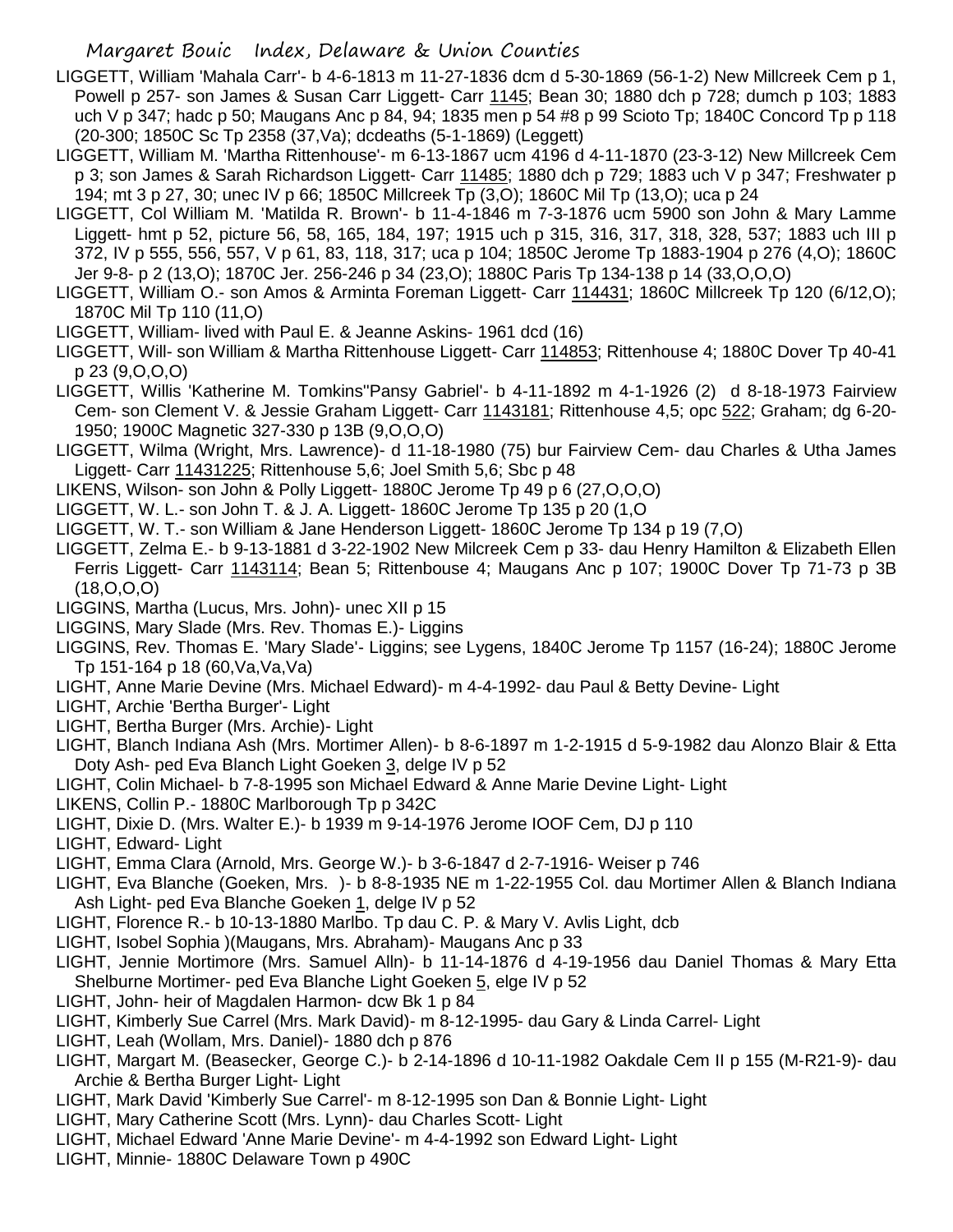LIGHT, Mortimer Allen 'Blanch Indiana Ash'- b 2-4-1895 m 1-2-1915 d 6-23-1964 son Samuel Allen & Jennie Mortimer Light- ped Eva Blanch Light Goeken 2, delge IV p 52

- LIGHT, Pam- dau lynn & Mary Catherine Scott Light- Light
- LIGHT, Samuel Allen 'Jennie Mortimore'- b 11-18-1868 d 4-4-1948 son Gideon & Mary Walker Like- ped Eva Blanch Light Goeken 4; delge IV p 52
- LIGHT, Walter E. 'Dixie D.'- b 1934 m 9-14-1976 d 1979 Jerome IOOF Cem, Dj p 110
- LIGHTER, Rosanna (Foesig, Mrs. Andrew G.)- m 8-1940- Weiser p 145
- LIGHTFOOT, Albert- obit Meredith H.- mlib
- LIGHTFOOT, Alice (Dix, Mrs. John Norman)- m 12-7-1940- Light; Dix
- LIGHTFOOT, Ella- Pabst 2 p 100
- LiGHTFOOT, John- bur Tues. infirmary, dg 5-4-1888, Cry Ab p 192, 193
- LIGHTFOOT, Louise (Mrs. Meredith H.)- obit Meredith H.- obit mlib
- LIGHTFOOT, Meredith H. 'Louise'- d 3-27-1943 bur Mt. Sterling- son Albert Lightfoot- obit mlib
- LIGHTFOOT, Myron- son Meredith H. & Louise Lightfoot- obit Meredith, mlib
- LIGHTFOOT, R, Miss- unec VIII p 44
- LIGHTFOOT, Ruth (Williams, Mrs. )- dau Meredith H. & Louise Lightfoot- obit Meredith, mlib
- LIGHTFOOT, ---(Baughn, Mrs. Meredith)- dau Meredith H. & Louise Lightfoot- obit Meredith, mlib
- LIGHTFOOT, ---(Kellett, Mrs. Edward)- dau Albert Lightfoot- obit Meredith, mlib
- LIGHTFOOT, Warden- son Meredith H. & Louise Lightfoot- obit Meredith, mlib
- LIGHTLE, Lavon (Roberts, Mrs. Russell)- 1985 uch p 77
- LIGHTNER, Catharine- 1870C Delaware Town 335 (50)
- LIGHTNER, Clara E. Hine (Mrs. Emerold)(Mrs. Harold C.)- m(2) 8-28-1969 d 6-12-1985 Oak Grove Cem-**Lightner**
- LIGHTNER, Clara Elizabeth Freshwater b 3-16-1904 dau Lawrence Allen & Elizabeth Gilbrist Freshwater Freshwater p 147
- LIGHTNER, Donna Flowers (Mrs. Roy)- Cowgill p 36
- LIGHTNER, Dorothy (Katich, Mrs. )- dau Lotta Lee Lightner- Lightner
- LIGHTNER, Ed- dg 1-3-1902, delge VII p 24
- LIGHTNER, Edda- son Presley T. & Mary Lightner- 1880C Richwood 27-283 p 203A (8,O,Md,Md)
- LIGHTNER, Edward Hayes 'Glenna'-d Thurs. (76) dg 8-22-1946 Thompson Cem- son H. L. & Margaret Lightner- 1880C Claibourne Tp 169-181 p 16 (3,O,Pa,Md)
- LIGHTNER, Edward W.- b 8-17-1876 Thompson Tp son H. S. & Margaret M.cNeal Lightner- dcb
- LIGHTNER, Elmer- b 9-1879 son H. L. & Margaret Lightner- 1880C Claibourne Tp 169-181 p 16 (3/12,O,Pa,Md)
- LIGHTNER, Eloise (Carnes, Mrs.Ralph)- dau Clara E. Lightner- Lightner
- LIGHTNER, Emerald- son Edward Hayes & Glenna McKitrick Lightner- Lightner; McKitrick p 268; dg 8-22- 1946
- LIGHTNER, Flora D.- d 10-8-1868 (1-10-110 dau P. T. & M. J. Claibourne Cem p 9
- LIGHTNER, George- 1840C Scioto Tp (20-30)
- LIGHTNER, Georgianna (Eikelberner, Mrs. George Jabetz Weiser)- m 1871- Weiser p 166
- LIGHTNER, Glenna McKitrick (Mrs. Edward Hayes)- dauJohn W. & Sarah J. McKitrick McKitrick p 268; dg 8-22-1946 dg 6-27-1948 d Sunday
- LIGHTNER, Grant- son Presley T. & Mary Lightner- 1880C Richwood 267-283 p 203A (15,Md,Md,Md)
- LIGHTNER, Harold C. 'Clara E. Hine'- b 6-19-1899 Thompson Tp m 8-28-1969 d 12-15-1975 (76) bur Fla.- son Edward Hayes & Glenna McKitrick Lightner- Lightner; McKitrick p 268; dcb
- LIGHTNER, Hesekiah D.- d 3-6-1896 (50-7-29) son John & Rachel Weeks Lightner- dcdeaths
- LIGHTNER, H. L. 'Margaret'- 1880C Claibourne Tp 269-181 p 16 (33,Md,Md,Md)
- LIGHTNER, Irene Flowers (Mrs. Roy)- b 9-11-1920 m 9-11-1936 d 6-24-1990 bur Kenton- dau Harry & Ida Beltz Flowers- Lightner; 1971, 1973, 1975, 1977, 1979, 1981, 1983 ucd
- LIGHTNER, John E.- son Harold C. & Clara E. Hine Lightner- Lightner
- LIGHTNER, John Calven 'Sandra Lee Wornstaff'- b 9-21-1945 m 5-6-1982 son Roy & Irene Flowers Lightner-Lightner; Cowgill p 36; 1983, 1991 u cd
- LIGHTNER, Joshua G.- son Presley T. & Mary Lightner- 1870C Claibourne Tp 75-71 (5,Md)
- LIGHTNER, Lotta Lee (Mrs. )- b 10-1-1885 d 11-24-1960 Oakdale Cem I p 129 (F-R8-13) dau John & Mary Crist Lee
- LIGHTNER, Margaret (Mrs. H. L.)- 1880C Claibourne Tp 169-181 p 16 (30,O,Pa,Md)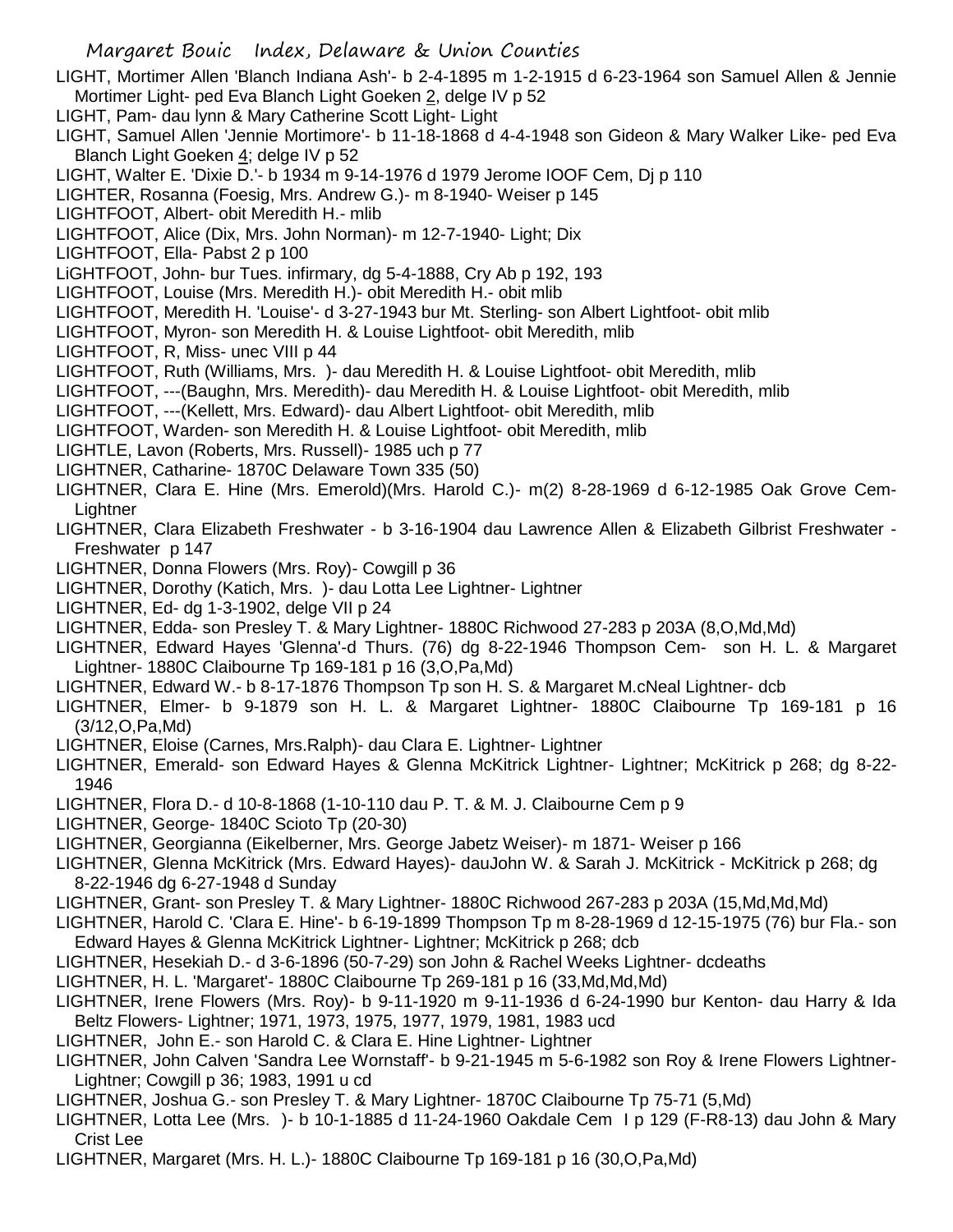LIGHTNER, Marion (Clobes, Mrs. )- dau Lotta Lee Lightner- Lightner

- LIGHTNER, Mary J. (Mrs. Presley T.)- Claibourne Cem p 9; 1870C Claibourne Tp 75-71 (29,Md); 1880C Richwood 267-283 p 203A (39,Md,Md,Md)
- LIGHTNER, Mary- dau Presley T. & Mary Lightner- 1880C Richwood 267-283 p 203A (11,O,Md,Md)
- LIGHTNER, Maryland M.- dau Presley T. & Mary Lightner- 1870C CTp 75-71 (2,O)
- LIGHTNER, Michael- 1870C Delaware Town 335 (55)
- LIGHTNER, Olla- dau Presley T. & Mary Lightner- 1880C Richwood 267-283 p 203A (6,O,Md,Md)
- LIGHTNER, Otto- son Lotta Lee Lightner- Lightner
- LIGHTNER, Patsy (Miller, Mrs.Harold)- dau Roy & Irene Flowers Lightner- Lightner
- LIGHTNER, Paul Wayne,Jr 'Ruth Ellen Flemming'- b 3-22-1923 m 2-27-1943- Weiser p 489
- LIGHTNER, Pauline (Carpenter, Mrs. )(Falkenstein, Mrs. )- dau Edward Hayes & Glenna McKitrick Lightner-Lightner; McKitrick p 268; dg 6-27-1948
- LIGHTNER, Presley T. 'Mary J.'- Claibourne Cem p 9; 1883 uch V p 591, 592; 1870C Claibourne Tp 75-71 p 8 (35,Md)- 1880C Richwood 267-283 p 203A; uca p 92
- LIGHTNER, Roy 'Irene Flowers'- m 9-11-1936- Lightner; Cowgill p p 36; 19971, 1973, 1975, 1977, 1979, 1981, 1983, 1991 ucd
- LIGHTNER, Roy,Jr.- son Roy & Irene Flowers Lightner- Lightner
- LIGHTNER, Ruth Ellen Flemming (Mrs. Paul Wayne,Jr.)- b 8-15-1924 m 2-27-1943 dau Eugene & Esther Elizabeth Mader Flemming- Weiser p 489
- LIGHTNER, Samuel- son H. L. & Margaret Lightner- 1880C Claibourne Tp 1169-181 p 16 (7,O,Pa,Md)
- LIGHTNER, Sandra Lee- b 9-8-1946 dau Paul Wayne,Jr. & Ruth Ellen Flemming Lightner- Weiser p 489
- LIGHTNER, Sandra Lee Wornstaff (Monroe, Mrs. Larry Robert)(Poole, Mrs. Junior)(Carroll, Mrs. Carmel)(Streeter, Mrs. Charles)(Jaccaud, Mrs. Ronald Eugene)(Mrs. John Calven)- b 3-18-1943 m(1) 2-24- 1961 (5) 11-28-1975 (6) 5-6-1982 dau Wibert Levi & Evelyn Mae Ayres Wornstaff- Cowgill p 35, 36; 1983, 1991 ucd
- LIGHTNER, Willie- son Presley T. & Mary Lightner- 1880C Richwood 267-283 p 203A (2,O,Md,Md)
- LIGNEN, Edward 'Christian Nichole'- m 8-2-1833 Madison Co, unec VII p 16LIGTLE, Eugene- d Sat, about 60 dg 5-13-1902 bur Waverly- Cry Ab p 137
- LIKE, Abraham- ped Eva Blanch Light Goeken 16, delge IV p 52
- LIKE, Elizabeth- hmp 13
- LIKE, Gidean 'Mary Walker'- son Abraham Like- ped Eva Blanch Light Goeken 8, delge VI p 52
- LIKE, Mabel D. (Sheppard, Mrs. Earl R.)- m 4-3-1942 d 2-25-1985 -Like; Sheppard
- LIKE, Mary Walker (Mrs. Gidean)- b 1838 d 1872 ped Eva Blanch Light Goeken 9); delge IV p 52
- LIKEN, John R. 'Ruth L.'- 1975 ucd
- LIKEN, Ruth L. (Mrs. John R.)- 1975 ucd
- LIKENS, Barbara A. (Mrs. Charles E.)- 1961, 1964, 1969, 1971, 1980 dcd
- LIKENS, Bonnie (Mrs. Dennie)- Likens
- LIKENS, Cecil- Likens
- LIKENS, Charles E. 'Barbara A.'- 1961, 1964, 1969, 1971, 1980 dcd
- LIKENS, Charles- b 1960 son Charles E. & Barbara A. Likens- 1961, 1964, 1969, 1971, 1980 dcd
- LIKENS, Charles 'Sue Anderson'- Likens
- LIKENS, Christi- b 1958 dau Charles E. & Barbara A. Likens- 1961, 1964, 1969, 1971 dcd
- LIKENS, Dennie 'Bonnie'- Likens
- LIKENS, Diane- b 1955 dau Charles E. & Barbara A. Likens- 1961, 1964, 1969, 1981 dcd
- LIKENS, Gary 'Wendy Hunt'- son Dennie & Bonnie Likens- Likens
- LIKENS, Gary (4-1987) son Gary & Wendy Hunt Likens- Likens
- LIKENS, George- b 1966 son James Russell & Peggy Juanita Logan Likens- Likens; 1971 dcd
- LIKENS, James Russell 'Peggy Juanita Logan'- son Cecil Likens- Likens; 1971 dcd
- LIKENS, Jamie L. -b 3-3-1979 d 12-9-1991 (21) Radnor Cem- son James Russell & Peggy Juanita Logan Likens- Likens; 1971 dcd
- LIKENS, Jeremy (1 1/2- 1987) son Gary & Wendy Hunt Likens- Likens
- LIKENS, Karen- b 1954 dau Charles E. & Barbara A. Likens- 1961, 1964, 1969, 1981 dcd
- LIKENS, Leo- 1969 dcd
- LIKENS, Mary- b 1971 dau James Russell & Peggy Juanita Logan Likens- Likens; 1971 dcd
- LIKENS, Peggy Juanita Logan (Mrs. James Russell)- Likens; 1971 dcd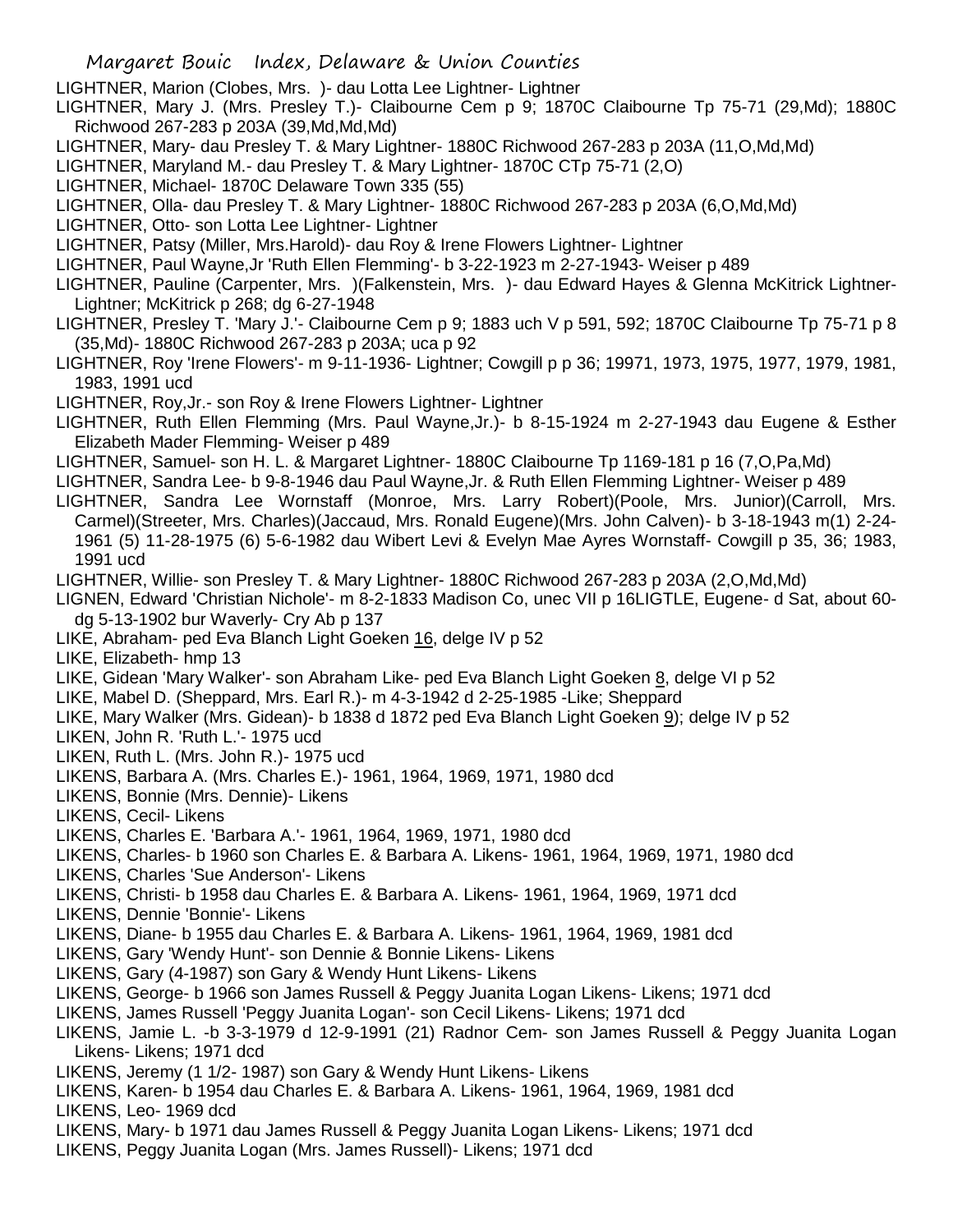LIKENS, Roy- b 1968 son James Russell & Peggy Juanita Logan Likens- Likens; 1971 dcd

- LIKENS, Russell- b 1963 son James Russell & Peggy Juanita Logan Likens- Likens; 1971 dcd
- LIKENS, Scott Charles- 4-8-1981 son Charles & Sue Anderson Likens- Likens
- LIKENS, Steven- b 1964 son Charles E. & Barbara A. Likens- 1964, 1969, 1971 dcd
- LIKENS, Sue Anderson (Mrs. Charles)- Likens
- LIKENS, Theresa- b 1957 dau Charles E. & Barbara A. Likens- 1961, 1964, 1969, 1971 dcd
- LIKENS, Timothy- b 1963 son Charles E. & Barbara A. Likens- 1964, 1969, 1971 dcd
- LIKENS, Tina- b 1967 dau James Russell & Peggy Juanita Logan Likens- Likens; 1971 dcd
- LIKENS, Tony- b 1965 son James Russell & Peggy Juanita Logan Likens- Likens; 1971 dcd
- LIKENS, Wendy Hunt (Mrs. Gary)- dau Ed & Charlene Hunt -Likens
- LIKENS, Wesley Elliot- b 2-9-1987 son Gary & Wendy Hunt Likens- Likens
- LIKENS, Zachary- (3-1987) son Gary & Wendy Hunt Likens- Likens
- LIKES, Benjamin F.- son J. W. & Delilah Borton Likes- 1880 dch p 687; Pabst 6 p 18; 1880C Berkshire Tp p 420C
- LIKES, Buel- ch William & Sophia Likes- 1850C Delaware Town 1067 p 83 (3,O)
- LIKES, Clarissa (Mrs. William)- d Sunday dau Calvin Covell, Olen Gaz 6-23-1848, Wight II p 35
- LIKES, Delilah Borton (Mrs. J. W.)- dau Benjamin Borton- 1880 dch p 687; 1870C Berkshire Tp 217 (46)
- LIKES, John W. 'Delilah Borton'- b 7-25-1822 d 10-3-1890 (68-2-13) Galena Cem, Powell p 27, 45- son Samuel & Sarah Likes- 1880 dch p 687; Pabst 6 p 18; delge IX p 19; 1870C Berkshire Tp 217 (48); 1880C Berk. Tp p 420C
- LIKES, Leta M.- b 1871 d 1937- Galena Cem, Powell p 27
- LIKES, Luellan D.- Pabst 2 p 19, 33; 1880C Delaware Town p 488C
- LIKES, Maggie- 1880C Brown Tp p 38C (23,O,O,O); insane, delge X p 71
- LIKES, Mary A. d 12-23-1853 (61y1m) Stark Cem, Powell p 202; dau John W. & Delilah Borton Likes- 1880 dch p 687
- LIKES, Mary Margart (Sheets, Mrs. Solomon)- b 2-4-1812 d 11-6-1884- delge IV p 30
- LIKES, Samuel 'Sarah Baxter'- 1880 dch p 687
- LIKES, Sarah Baxter (Mrs. Samuel)- dau William Baxter- 1880 dch p 687
- LIKES, Sophia Herbert (Mrs. William)- m 1-3-1850 Olen Gaz 1-4-1850 Wight II p 51; 1850C Delaware Town 1067 p 83 (25,O)
- LIKES, William 'Clarissa'- Wight II p 35
- LIKES, William 'Sophia'- 1850C Delaware Town 1067 p 83 (27,va); delge VII p 22, 43
- LIKINER, Catharine- b Ger d 10-12-1873 (62y3m) dcdeaths
- LIKINS, Dean (Mrs. John R.)- 1977 ucd
- LIKINS, John R. 'Dean'- 1977 ucd
- LIKINS, Sonya- b 1965 dau John R. & Dean Likins- 1977 ucd
- LIKIS, Mary- b 11-20-1867 Del Tp dau William & Sophia Semour Likis- dcb
- LILES, Brenda- 1980 dcd, Harlem Tp
- LILES, Carolyn (Mrs. Hall,Jr.)- Liles
- LILES, Deborah D. dau Hall & Carolyn Liles,Jr.- Liles- engaged to David Y. Miller
- LILES, Donald- b 1969 son Thomas A. & Judith A. Liles- 1971 dcd
- LILES, Donna Jean Smith (Mrs. )(Williams, Mrs. )- b 2-20-1929 dau Lauck & Mary Belle Howell Smith-Cowgill p p 71
- LILES, Edgar 'Mary Daisy Spencer'- Liles
- LILES, Hall,Jr. 'Carolyn'- Liles
- LILES, Harold L. 'B. Joanne'- 1959 ucd
- LILES, Harriett E. (Thomson, Mrs. Russell O.)- b 6-5-1906 d 3-30-1991 (84) Oakdale Cem dau Edgar C. & Mary Daisy Spencer Liles- Liles
- LILES, B. Joanne (Mrs. Harold L.)- 1959 ucd
- LILES, Judith A. (Mrs. Thomas A.)- 1971 dcd
- LILES, Laura- dau Harold L. & B. Joanne Liles- 1959 ucd (1)
- LILES, Leota F. (Thomas, Mrs. Lohren W.)- b 8-6-1903 d 10-9-1992 (89) Oakdale Cem II p 97 (H-RC-6)- dau Edgar & Mary Daisy Spencer Liles- Liles
- LILES, Mary Daisy Spencer (Mrs. Edgar)- Liles
- LILES, Robin Lynn (Arnold, Mrs. Merv)- b 12-3-1946 dau -- & Donna Jean smith Likes- Cowgill p 71
- LILES, Russell- son Harold L. & B. Joanne Liles- 1959 ucd (4)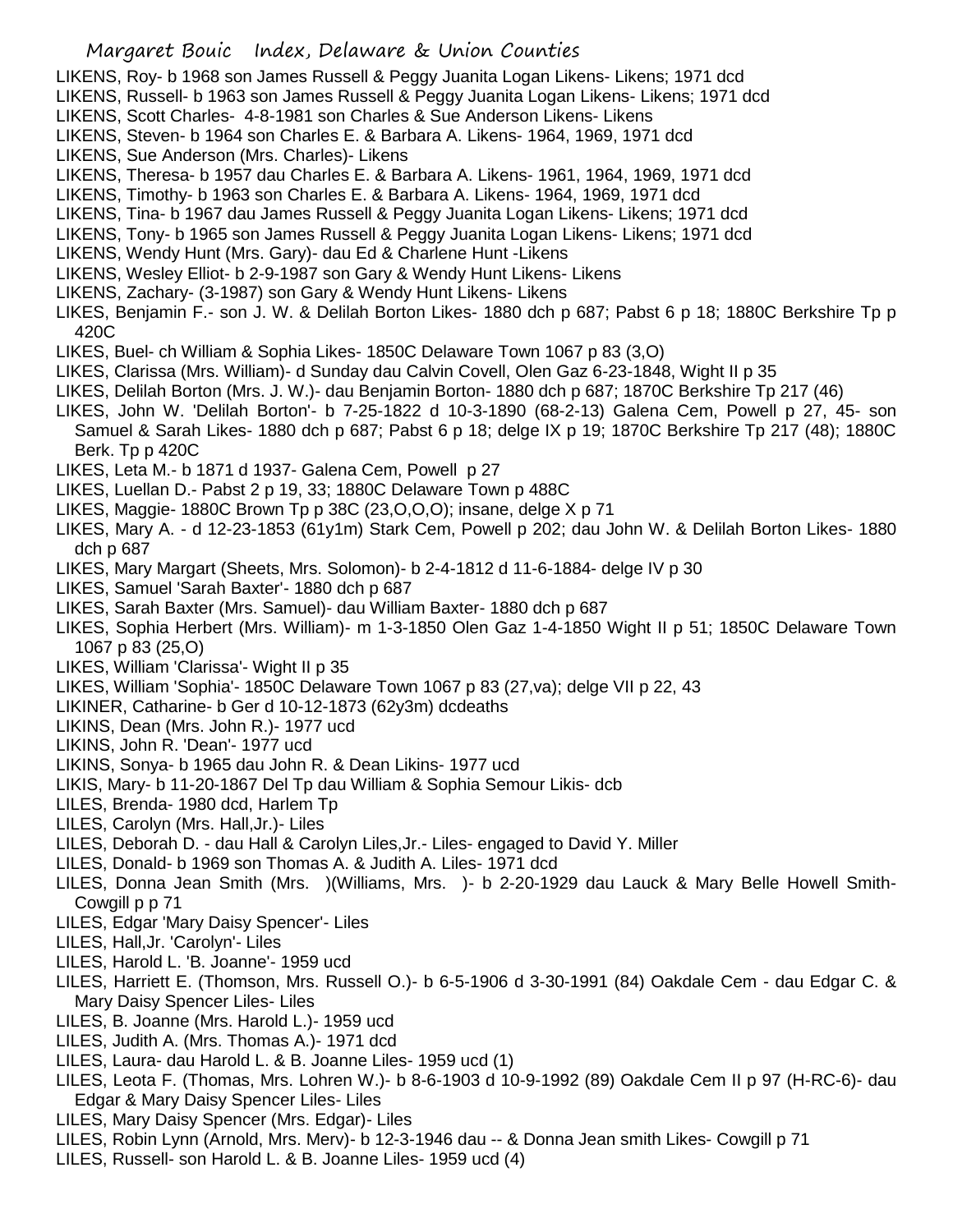- LILES, Sheryl- dau Harold L. & B. Joanne Liles- 1959 ucd (5)
- LILES, Thomas A. 'Judith A.'- 1971 dcd
- LILJA, Mary Ann (Rausch, Mrs. Leon David)- b 1-30-1937 m 1961, Rausch (14636)
- LILJA, Judith Lynn (Hill, mrs. James Russell)- b 3-4-1945 m 6-20-1970 dau Oscar William & May Marjorie Bretzius Lilja- dcc Judith Lilja Hill 1
- LILJA, Mary Elizabeth Johnson (Mrs. Oscar Ferdinand)- b 12-3-1886 m 12-15-1919 d 8-20-1973 dau Stephen Aaron Johnson- dcc Judith lilja Hill 5
- LILJA, Mary Marjorie Bretzius (Mrs. Oscar William)- b 8-21-1924 m 9-10-1943 dau Milo Ortello & Mary Agnes Duffy Bretzius- dcc Judith Lilja Hill 3
- LILJA, (Anderson) Oscar Ferdinand 'Mary Elizabeth Johnson'- b 6-18-1880 m 121-15-1919 d 11-1952 son Andrew & Kristina Eriksdotter Karlson- dcc Judith Lilja Hill 4
- LILJA, Oscar William 'Mary Marjorie Bretzius'- b 9-22-1921 m 9-10-1943 son Oscar Ferdinand & Mary elizabeth Johnson Lilja- dcc Judith Lilja Hill 2
- LILL, Blanche Kirk (Mrs. Paul B.)- m 9-1915, obit Paul B., mlib
- LILL, Jack D.- son Paul B. & Blanche Kirk Lill- obit paul B., mlib
- LILL, Mary Margaret (Blessing, Mrs. Harry)- dau Paul B. & Blanche Kirk Lill- obit Paul B., mlib
- LILL, Paul B. 'Blanche Kirk'- m 9-1915 d Fri 10-3-1981 (89) Marion Cem obit, mlib
- LILL, Rosella (Neighbors, Mrs. )- sister Paul B. Lill- obit Paul, mlib
- LILLARD, Benjamin H.- 1883 uch V p 197
- LILLARS, John- uccp p 17 appr (1-16-1839) JB2 p 76
- LILLER, Arlene (Vonehuevel, Mrs. )- dau Clarence & Emma Allenbaugh Liller- Liller
- LILLER, Chester Alvin 'Dorothy Jones'- b 1-18-1906 d 1-30-1963 Oakdale Cem II p 135 (M-R2-1) son Clarence & Emma Allenbaugh Liller- Liller; Freshwater p 94; 1949, 1959, 1962 ucd
- LILLER, Clarence 'Emma Allenbaugh'- Liller
- LILLER, Clarence- son Clarence & Emma Allenbaugh Liller- Liller
- LILLER, Dorothy Marie Jones (Mrs. Chester Alvin)(Coleman, Mrs. Leo)- b 2-17-1908 m(1) 7-28-1929- Freshwater p 94; 1949, 1959, 1962 ucd
- LILLER, Elizabeth Ann (Cramer, Mrs. Clyde Raymond)- Cowgill p 60
- LILLER, Emma Allenbaugh (Mrs. Clarence)- Liller
- LILLER, George 'Lina'- unec VIII p 30
- LILLER, Hugh- son Clarence & Emma Allenbaugh Liller- Liller
- LILLER, Lina (Mrs. George)- unec VIII p 30 moved to Appleton City, Mo
- LILLER, Margaret- dau Clarence & Emma Allenbaugh Liller- Liller
- LILLER, Marie (Schrock, Mrs. )- dau Clarence & Emma Allenbaugh Liller- Liller
- LILLER, Norma Jean (Robson, Mrs. John H.)- b 9-4-1943 m 9-6-1964 dau Chester & Dorothy Jones Liller-Liller; Freshwater p 94; 1949, 1962 ucd
- LILLER, Tereasa- 1967 ucd
- LILLEY and Lilly seem to be interchangeable
- LILLEY, Abraham Jefferson- son Arthur Franklin & Dorothy M. Lilley- Lilley; 1961 (9), 1964 dcd
- LILLEY, Alexander Glenn 'Clara Mae Hemminger'- b 1867 d 1950 Price Cem, djlm p 38- son John Smith & Amelia Jane Glenn Lilley- 1985 uch p 129
- LILLEY, Alma Fields (Mrs. Colwell Grier)- b 1882 d 1937 Byhalia Cem, lptw p 133- dau Comely & Seba Whittley Fields- 1985 uch p 129
- LILLEY, Amelia Jane Glenn (Mrs. John Smith)- b 2-18-1829 d 10-9-1893 (64-7-21) dau Alexander & Martha Bair Glenn- 1985 uch p 56, 128; Lilley; obit mlib
- LILLEY, Arthur Franklin 'Dorothy''Josephine C. Dreves'- d 9-27-1984 (70) Marengo Cem- Lilley; 1961 dcd
- LILLEY, Audrey- 1959 ucd
- LILLEY, Beatrice Oliva (Thompson, Mrs. Ernest)- dau Arthur Franklin Lilley- Lilley
- LILLEY, Betty (Simmons, Mrs. Ed)- dau Frank Preston & Mary E. Wood Lilley- Lilley
- LILLEY, Colwell Grier 'Alma'- son John Smith & Amelia Jane glenn Lilley- 1985 uch p 129 1949 ucd
- LILLEY, Clara Mae Hemminger (Mrs. Alexander Glenn)- b 1878 d 1932 Price Cem, djlm p 38; 1985 uch p 129
- LILLEY, Cynthia (McDaniel, Mrs. Matthew)- m 1844 dg 12-27-1889, Cry Ab p 254
- LILLEY, Danny- son Audrey Lilley- 1959 ucd (2)
- LILLEY, Delores Imogene (Rooker, Mrs. Frederick)- dau Arthur Franklin & Dorothy M. Lilley- Lilley; 1961 (14), 1964 dcd
- LILLEY, Donna Mae(Ross, Mrs. Ben)- dau Frank Preston & Mary E Wood Lilley- Lilley; 1949 ucd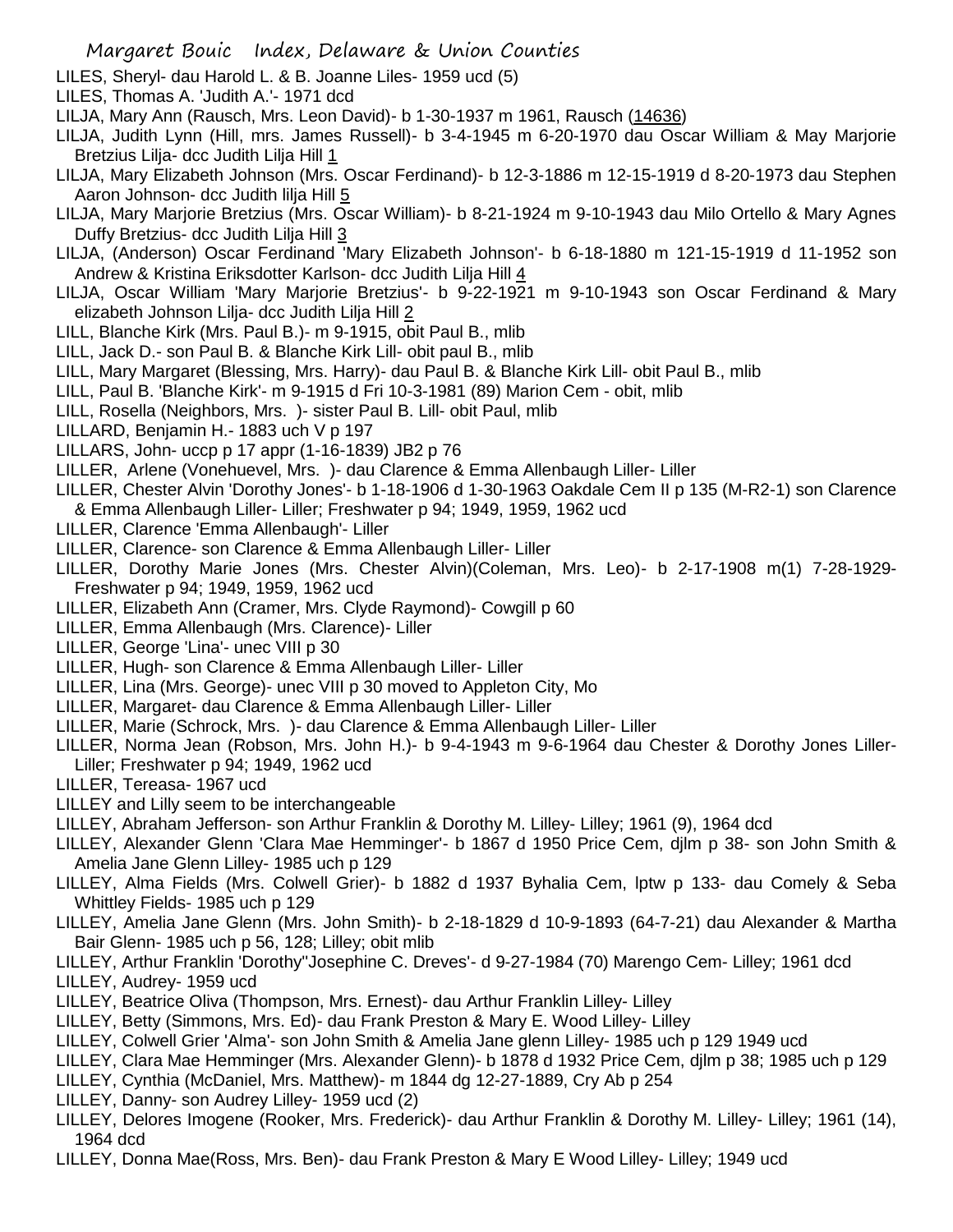LILLEY, Dorothy M. (Mrs. Arthur F.)- 1961, 1964, 1971 dcd

- LILLEY, Eleanor Bruce (Rogers, mrs.James)- b 11-10-1861 m 6-2-1884 dau John Smith & Amelia Jane Glenn Lilley- 1985 uch p 14, 56, 129
- LILLEY, Elijah 'Nancy Cullumber'- m 12-11-1836 Madison Co, unec VIII p 68
- LILLEY, Floyd LeRoy- son Arthur Franklin & Dorothy M. Lilley- Lilley; 1961 dcd
- LILLEY, Frank Preston 'Mary E. Wood'- b 1-29-1906 d 6-30-1987 (81) Maple Grove Cem- son Walter G. & Mary Boulton Lilley- Lilley; 1949 ucd
- LILLEY, Gary Weber- son Arthur F. & Dorothy M. Lilley- 1961 dcd (10)
- LILLEY, Glen Franklin- son Arthur Franklin & Dorothy M. Lilley- Lilley; 1961(10), 1964 dcd
- LILLEY, Grace Loucenda "Lucy" Williams (Mrs. Harry Howard)- 1985 uch p 16
- LILLEY, Grier- b 11-1873/1 d 7-2-1959 Byhalia Cem, lptw p 133- son John Smith & Amelia Jane Glenn Lilley-1900C Washington Tp 162 p 7B (26,O,Pa,O); uninf p 31
- LILLEY, Howard Harry 'Gracie Loucenda"Lucy" Williams'- d 1974- Lilley; 1985 uch p 16
- LILLEY, Howard 'Lucy Wright'- b 4-24-1900 d 8-13-1972 Maple Grove Cem, Lilley
- LILLEY, Dr. Jack- son Howard H. & Lucy Wright Lilley- Lilley; 1985 uch p 42
- LILLEY, James 'Matilda Anderson'- m 1-11-1844 Madison Co, unec X p 7
- LILLEY, Jennie Gipon (Sinift, Mrs. James Watson)- b 10-7-1865 dau John Smith Lilley- 1985 uch p 128; 1900C Washington Tp 162 p 7B (32,O,Pa,O)
- LILLEY, Jennie (Sinift, Mrs. )- dau Walter & Mary Boulton Lilley Lilley
- LILLEY, John- b 2-12-1879, unec X p 24
- LILLEY, John Harvey- son John Smith & Amelia Jane Glen Lilley- 1985 uch p 129; 1900C Washington Tp 162 p 7B (34,O,Pa,O)
- LILLEY, John Smith 'Amelia Jane Glenn'- b 8-11-1822 son Margart Smith Lilley- 1985 uch p 55, 128, 129; 1900C Washington Tp 162 p 7B (77,Pa,Va,Pa) wid
- LILLEY, Josephine C. Dreves (Mrs. Arthur Franklin)- Lilley
- LILLEY, Kenneth- son Howard H. & Lucy Wright Lilley- Lilley
- LILLEY, Lucy Williams (Wright, Mrs. John)(Mrs. Howard H.)- b 9-5-1904 d 10-31-1987 (83) Maple Grove Cemdau Frank & Dolly Forkum Williams- Lilley; 1983 ucd
- LILLEY, Margaret Smith (Mrs. )(Bicking, Mrs. Samuel)- 1985 uch p 129
- LILLEY, Mary Amelia- b 5-31-1902 dau Alexander Glenn & Clara Mae Hemminger Lilley- 1985 uch p 129
- LILLEY, Mary Boulton (Mrs. Walter G.)- Lilley
- LILLEY, Mary E. Wood (Mrs. Frank Preston)- Lilley; 1964 dcd
- LILLY, Mary Lee (Brady, Mrs. Donald)- dau Howard & Lucy Wright Lilly- Lilly; 1985 uch p 16
- LILLEY, Matilda Anderson (Mrs. James)- m 1-11-1844 Madison Co, unec X p 7
- LILLEY, Capt. M. C- dg 3-9-1901 Cry Ab p 70
- LILLEY, Nancy Cullumber (Mrs. Elijah)- m 12-11-1836 Madison Co, unec VIII p 68
- LILLEY, Phyllis Catherine (Spears, Mrs. William)- dau Arthur Franklin Lilley- Lilley
- LILLEY, Robert M.- 1980 dcd
- LILLEY, Ruth Ellen (Weber, Mrs. )- dau Arthur Franklin Lilley- Lilley
- LILLEY, Sherill- dau Audrey Lilley-1959 ucd (9m)
- LILLEY, Thomas Arthur- son Arthur Franklin Lilley- Lilley
- LILLEY, Walter G. 'Mary Boulton'- Lilley
- LILLIBRIDGE, Alancon- son Minnie Faust Lillibridge- Weiser p 534
- LILLIBRIDGE, George- son Minnie Faust Lillibridge- Weiser p 534
- LILLIBRIDGE, Minnie Faust (Mrs. )- dau Eli & Sarah Kehl Faust- Weiser p 534
- LILLIBRIDGE, Minnie (Groff, Mrs. ) dau Minnie Faust Lillibridge- Weiser p 534
- LILLIBRIDGE, Rofen- son Minnie Faust Lillibridge- Weiser p 534
- LILLIBRIDGE, Rose (Heast, Mrs. )- dau Minnie Faust Lillibridge- Weiser p 534
- LILLIBRIDGE, Ruth (Tinkey, Mrs. )- dau Minnie Faust Lillibridge- Weiser p 534
- LILLIE, Annah- 1880C Delaware Town p 545A
- LILLIE, Cathrine- b 9-1874 dau Mary J. Lillie- 1900C Allen Tp 63-66 p 3B (25,O,O,Va)
- LILLIE, Harry/Hal G.- b 8-7-1872 d 1947 Oakdale Cem II p 84 (M-18-4) son Albert & Mary J. Davidson Lillie-Lillie; obit Mary, mlib; 1900C Allen Tp 63-66 p 3B (27,O,O,Va)
- LILLIE, Kate M. (Poling, Mrs. Lawrence)- 1915 uch p 1014
- LILLIE, Laura (Poling, Mrs. Lawrence)- dau Albert G. & Mary J. Davidson Lillie- obit Mary J.,mlib
- LILLIE, Lucy- 1973, 1975, 1977 ucd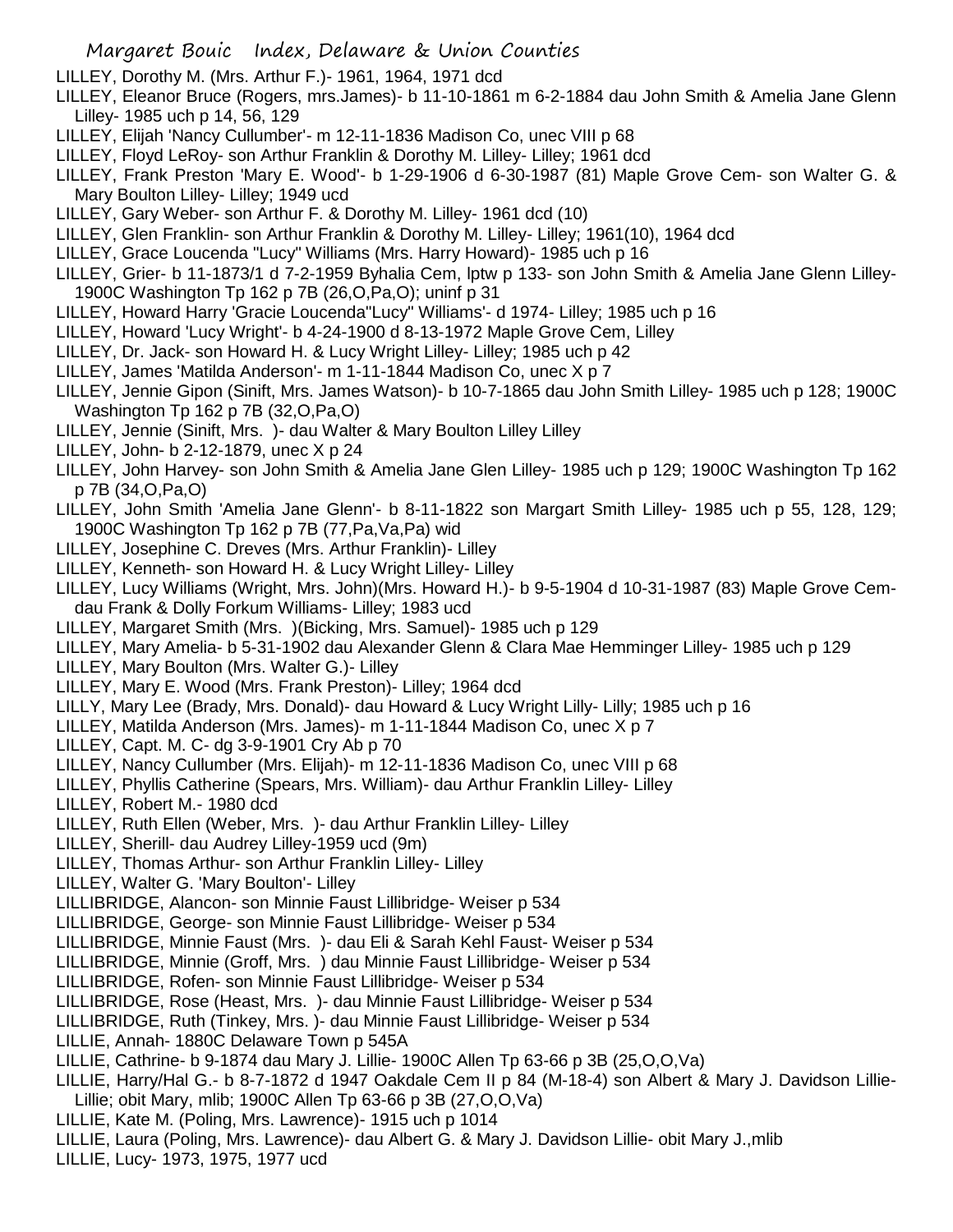LILLIE, Marguerite E. (Mrs. )- d 2-20-1970 (66)- Oak Grove Cem- Lillie

- LILLIE, Mary J. Davidson (Mrs. Albert G.)- b 1-11-1845 m 4-7-1869 d Thurs 1-13-1921 dau Robert & Elizabeth Cochenour Davidson- 1900c Allen Tp 63-66 p 3B (55,Va,Va,Md) 2 ch; 1910 Allen Tp 3 p 1 (66,Va,Va,Va) wid 3 ch, 2 living; obit mlib; obit Harry, mlib
- LILLIE, Sarah (Hombos, Mrs. Richard)- m 11-10-1831 Madison Co, unec V p 48
- LILLIEBRIDGE, M. G.- performed marriage, unec V p 23
- LILLY, Bertha Elizabeth (Smith, Mrs. Neil)- b 9-17-1909 m 1-29-1928- Weiser p 634
- LILLY, Billy- 1967 son Floyd & Patricia Lilly- 1969 dcd
- LILLY, Carol Jean (Mrs. Garland)- d 3-28-1971 (28) Oak Grove cem- Lilly
- LILLY, Caroline Veronia- dau W. P. & Harriet McDougall Lilly- 1880 dch p 666
- LILLY, Carroll L.- dau Clarance G. & Annie May Lewis Lilly- Lilly
- LILLY, Clarence G. 'Annie May Lewis'- d 1-7-1971 (56) Oak Grove- Lilly
- LILLY, Dorothy- 1964, 1971 dcd
- LILLY, Dorothy (Mrs. )- d Springfield Sat (67) Madison Co Democrat 12-10-1879, unec XII p 9
- LILLY, Elizabeth Rollins (Mrs. Dr. William Pierce)- Fowler p 116
- LILLY, Emma (Young, Mrs. J. B.)- moved to Lexington IA- unec VIII p 31
- LILLY, Eugene A.- moved to Ann Arbor MI, unec VIII p 30
- LILLY, Floyd 'Patricia'- 1969 dcd
- LILLY, Francis- son Dorothy Lilly- unec XII p 9
- LILLY, Garland W. 'Carol Jean'- son Clarence G. & Annis May Lewis Lilly- Lilly
- LILLY, H.- delge III p 4i, Liberty Tp
- LILLY, Harriet McDougall (Mrs. W. P.)- dau Redhard & Mary Atherton McDougall- 1880 dch p 666; Fowler p 116
- LILLY, Henry 'Marier Parker'- m 11-15-1839 Madison Co, unec IX p 18
- LILLY, James E.- son Clarence G. & Annis May Lewis Lilly- Lilly
- LILLY, James- son Dorothy Lilly- unec XII p 9
- LILLY, Janet (Clements, Mrs. )- dau Ray & Ruth D. Denley Lilly- Lilly
- LILLY, John- brother Clarence G. Lilly- Lilly
- LILLY, John- son Dorothy Lilly- unec XII p 9
- LILLY, John B.- son Clarence G. & Annis May Lewis Lilly- Lilly
- LILLY, Laura (Crews, Mrs. )- sister Clarence G. Lilly- Lilly
- LILLY, Leann (Chopin, Mrs. )- dau Ray & Ruth D. Denley Lilly -Lilly
- LILLY, Lemuel Dye- 1908 dch 233
- LILLY, Lewes C.- dau Clarence G. & Annis May Lewis Lilly- Lilly
- LILLY, Linda Kay- dau Robert A. Lilly- Lilly
- LILLY, Loretta- dau Clarence G. & Annis May Lewis Lilly- Lilly
- LILLY, Lorraine Lea- dau Robert A. Lilly- Lilly
- LILLY, Lucinda Ruth- dau Clarence G. & Annis May Lewis Lilly- Lilly
- LILLY, Ludy- 1979, 1981 ucd, Claibourne T0
- LILLY, Lydia (Fleming, Mrs. James)- dumch p 396
- LILLY, Maggie- (8-1985) dau Ed Lilly- granddau Robert Henault- Lilly
- LILLY, Marier Parker (Mrs. Henry)- m 11-15-1839 Madison Co, unec IX p 18
- LILLY, Mary Boulton (Mrs. Walter G.)- d 1959- Lilly; 1949 ucd
- LILLY, Mary (Durflinger, Mrs. Philip)- m 7-16-1835 Madison Co, unec VII p 23-
- LILLY, Mary Kathleen- dau Clarence G. & Annis May Lewis Lilly- Lilly
- LILLY, M. C.- 1883 uch IV p 438
- LILLY, Millisa- b 1961 dau Floyd & Patricia Lilly- 1969 dcd
- LILLY, Patrica (Mrs. Floyd)- 1969 dcd
- LILLY, Peggy- b 1966 dau Floyd & Patricia Lilly- 1969 dcd
- LILLY, Ray 'Ruth D. Denley'- Lilly
- LILLY, Ray II- son Ray & Ruth D. Denley Lilly- Lilly
- LILLY, Robert A. suicide 11-5-1979 (47) -cremated, Oak Grove- Lilly
- LILLY, Robert- son Garland & ACarol Jean Lilly- Lilly
- LILLY, Ruth D. Denley (Mrs. Ray)- b 11-25-1935 d 5-22-1994 (59) Claibourne Cem- dau Lelean & Annie Denley- Lilly
- LILLY, Dr. Samuel D.- 1908 dch 666; Fowler p 116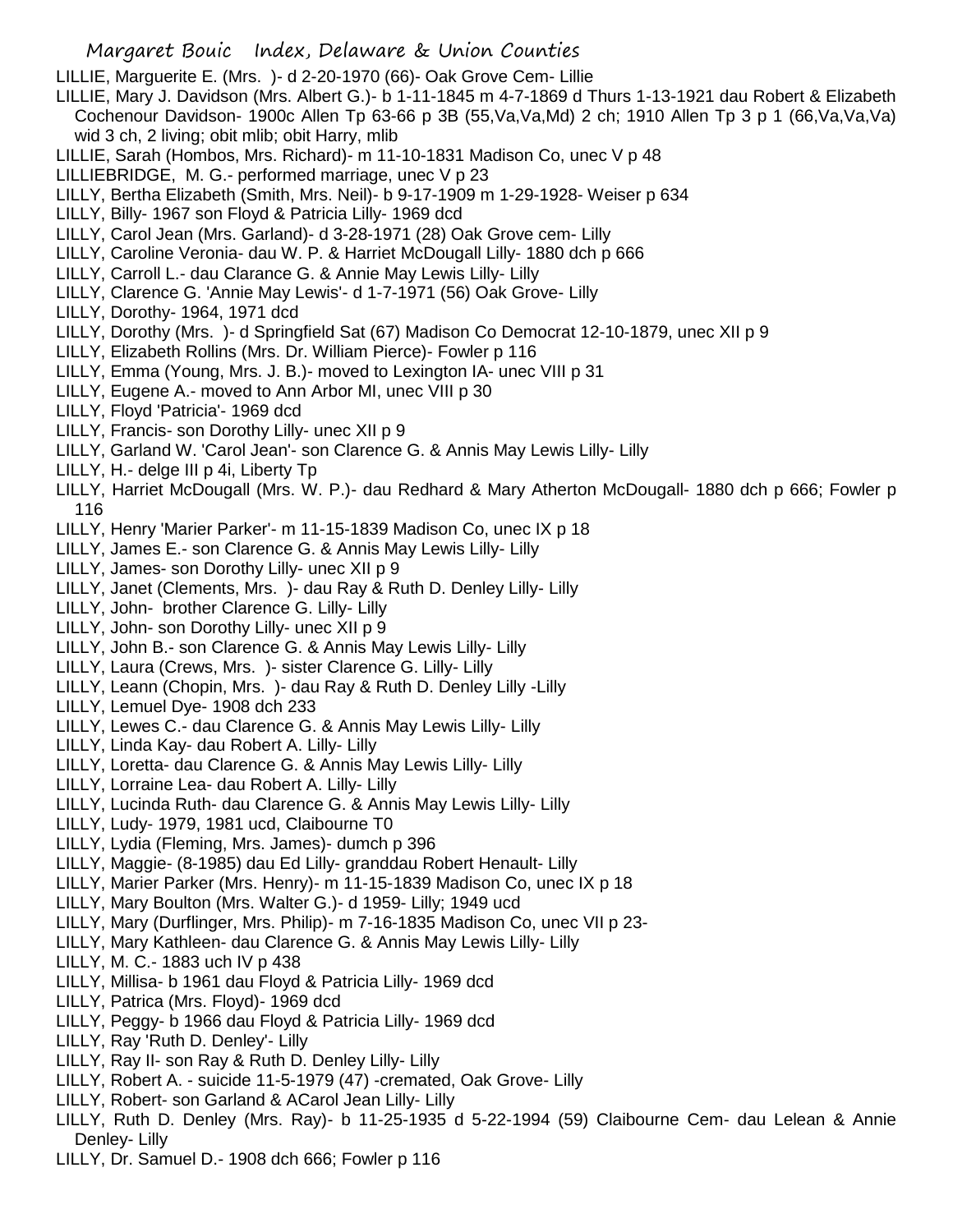- LILLY, Sarah (Keeran, Mrs. Samuel)- Maugans Anc p 441
- LILLY, Sharon (Slack, Mrs. David)- dau Robert A. Lilly- Lilly
- LILLY, Sidral- b 1960 ch Floyd & Patricia Lilly- 1969 dcd
- LILLY, Steven- son Ray & Ruth D. Denley Lilly- Lilly
- LILLY, Sue Lynn- dau Clarence G. & Annis May Lilly- Lilly
- LILLY, Veronica- dau Dr. William Pierce & Harriet McDougall Lilly- Fowler p 116; 1880C Radnor Tp p 468A
- LILLY, Walter G. 'Mary Boulton'- b 2-6-1867 d 1-27-1963 Maple Grove Cem- son A. B. & Adell Brown Lilly-Lilly; 1949 ucd
- LILLY, Westby 'Mary Durflinger'- m 9-20-1829 Madison Co- unec V p 40
- LILLY, William Pierce 'Harriet McDougall''Elizabeth Rollins'- son B. D. Lilly- 1880 dch p 666; 1880C Liberty Tp Delaware Co p 304
- LIMBACH, Rev. T.- Pabst 2 p 87
- LIMBARD, A. 'H.'- unec VIII p 8
- LIMBARD, Emdine W.- d 7-14-1846 (23-9-1) Plain City Cem, unec VIII p 8
- LIMBARD, Henry Clay- d 11-10-1845 (1-4-13) son A. & H. -Plain City Cem, unec VIII p 8
- LIMBARD, H. (Mrs. A.)- unec VIII p 8
- LIMBARD, Mary (Mrs. Albert)- d 6-12-1843 (26-11-7) Plain City Cem, unec VIII p 8
- LIMBERGER, Laura (Woolridge, Mrs. Charles Theodore)- b 4-29-1896 m 6-18-1918- Weiser p 109
- LIMBIE, Ola (Arnold, Mrs. George Albert)- m 9-10-1935- Weiser p 74
- LIMES, Barbara Jean- dau E. M. Limes- Limes
- LIMES, Barbara (Miller, Mrs. Ronald)- b 4-8-1946 m 6-11-1967 St. Paul p 126- dau Bill Monford & Ruth Nicol Limes- Limes
- LIMES, Benjamin- b 6-17-1987 son Douglas & Kathryn Moore Limes- St. Paul p 126
- LIMES, Bill Monford 'Ruth Nicol'- b 6-29-1923 m 9-30-1944- son Ernie & Mary C. Limes- Limes; St. Paul p 126 LIMES, Bonnie (Mrs. Ernie)- Limes
- LIMES, Bruce Alan 'Mary Michaela Twigg'- b 2-11-1953 m 7-5-1975 son Bill Monford & Ruth Limes- Limes; St. Paul p 126; 1983 ucd
- LIMES, Daniel Twigg- b 4-4-1985 son Bruce & Mary Twigg Limes- Limes; St. paul p 126
- LIMES, Dorothy (Hannahs, Mrs. James)- dau Ernie & Mary C. Limes- Limes
- LIMES, Douglas 'Kathryn Moore'- b 9-23-1951 m 12-1-1984 son Bill Monford & Ruth Nicol Limes- Limes; St. Paul p 126
- LIMES, E. M.- Limes
- LIMES, Ernie 'Mary C.'- Limes
- LIMES, Ernie 'Bonnie'- son Ernie & Mary C. Limes- Limes
- LIMES, Jerry (Mrs. Ralph)- Limes
- LIMES, Joel Shannon- son Richard LeRoy & Ruth Ellen Griffith Limes- Limes; St. Paul p 126
- LIMES, John E. 'Virginia'- 1961, 1964, 1969 dcd
- LIMES, Margaret (Fink, Mrs. James)- dau Ernie & Mary C. Limes- Limes
- LIMES, Mary C. "Polly" (Mrs. Ernie)- d 12-9-1985 (88) Eastlawn Cem- Limes
- LIMES, Mary Michaela Twigg (Mrs. Bruce Alan)- b 3-7-1955 m 7-5-1975 dau Marvin Twigg- Limes; St. Paul p 126
- LIMES, Melissa Twigg- b 12-13-1981 dau Bruce & Twigg Limes- Limes
- LIMES, Michael Alan- b 8-7-1979 son Bruce & Mary Twigg Limes- Limes; St. paul p 126
- LIMES, Ralph 'Jerry'- son Ernie & Mary C. Limes- Limes
- LIMES, Richard LeRoy 'Ruth Ellen Griffith'- b 7-12-1948 m 6-21-1970 son Bill & Ruth Limes- Limes; St. Paul p 126
- LIMES, Ruth Nicol (Mrs. Bill Monford)- b 2-10-1921 m 9-30-1944- dau Conrad Frederick & Emma A. M. Thiergartner Nicol- Limes; St. Paul p 126
- LIMES, Ruth Ellen Griffith (Mrs. Richard LeRoy)- b 10-15-1948 m 6-21-1970 dau Walter Griffith- Limes; St. Paul p 126
- LIMES, Ryan- b 5-5-1976 son Richard LeRoy & Ruth Ellen Griffith Limes- St. Paul p 126
- LIMES, Sarah- b 7-24-1985 dau Douglas & Kathryn Moore Limes- St. Paul p 126
- LIMES, Shawn Kristin- b 3-27-1975 son Richard LeRoy & Ruth Ellen Griffith Limes- Limes; St. Paul p 126
- LIMES, Virginia (Mrs. John E.)- 1961, 1964, 1969, 1981 dcd
- LIMING, Alice- b 1951 lived with Curtis & Flo Gallion- 1969 dcd
- LIMING, Barbara L. (Mrs. William C.)- 1969, 1971 dcd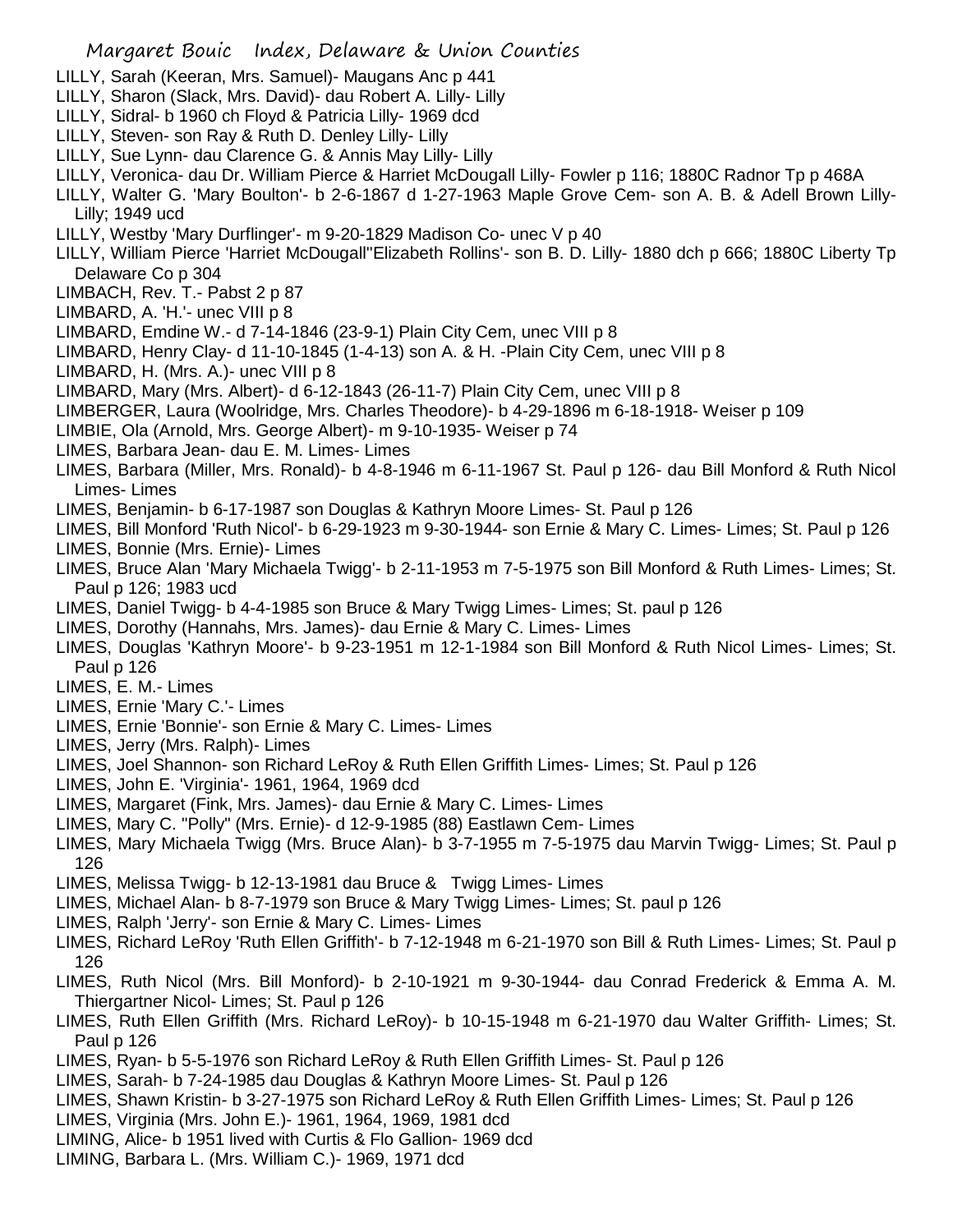- LIMING, Bonnie- dau Michael & Tracey Liming- Liming
- LIMING, Chloie (Davis, Mrs. )- sister Clarence Liming- Liming
- LIMING, Clarence 'Naomi Lee'- b 12-9-1921 d 2-25-1990 (67) Sunbury Mem. pk- Liming; 19964, 1969, 1971, 1980 dcd
- LIMING, Clyde 'Pauline'- brother Clarence Liming- Liming; Sunbury p 138; 1961, 1964, 1969, 1971, 1980 dcd
- LIMING, Colleen P. (Mrs. William C.)- 1964 dcd
- LIMING, Darrel David- son Clarence & Naomi Lee Liming- Liming; 1964 dcd (14)
- LIMING, Dorothy L. (Mrs. Harold L.)- 1961, 1964, 1969, 1971 dcd
- LIMING, Harold/Harry L. 'Dorothy L.'- 1961, 1964, 1969, 1971, 1980 dcd
- LIMING, Harry- son Harry L. & Dorothy L. Liming- 1961 dcd
- LIMING, James H.- brother Clarence Liming- Liming
- LIMING, Jason- b 1972 son Joe E. & Nancy L. Liming- 1980 dcd
- LIMING, Joe E. 'Nancy E.'- 1961, 1964, 1969, 1980 dcd
- LIMING, Karen S. (Mrs. Terry L.)- 1980 dcd
- LIMING, Lidia A. (Boggs, Mrs. )- sister Clarence Liming- Liming
- LIMING, Linda Kay (Reed, Mrs. )- dau Clarence & Naomi Lee Liming- Liming; 1964 dcd (16)
- LIMING, Marie (Ford, Mrs. )- sister Clarence Liming- Liming
- LIMING, Michael 'Tracey'- (23-1984) son William C. & Colleen P Liming- Liming; 1964 dcd
- LIMING, Nancy E. (Mrs. Joe E.)- 1969, 1980 dcd
- LIMING, Naomi Lee (Mrs. Clarence)- d 2-21-1987 (58) Sunbury Mem. Pk- Liming; 1964, 1969, 1971 dcd
- LIMING, Ossie- 1971 dcd; Brown Tp
- LIMING, Pauline (Mrs. Clyde)- 1961, 1964, 1969, 1971, 1980 dcd
- LIMING, Russell D.- brother Clarence Liming- Liming
- LIMING, Steven Allen- b 1953 -son Clarence & Naomi Lee Liming- Liming; 1964, 1969, 1971 dcd
- LIMING, Terry Lee'Karen S.'- b 1957 son Clarence & Naomi Lee Liming- Liming' 1964, 1969, 1971, 1980 dcd LIMING, Tracey (Mrs. Michael)- Liming
- LIMING, William C. 'Barbara L.'- 1969, 1971 dcd
- LIMING, William C. 'Colleen P.'- 1964 dcd
- LIMING, William R.- brother Clarence Liming- Liming
- LIMINGS, Harry L.,Jr. 'Judy A.:- 1971, 1980 dcd
- LIMINGS, Judy A. (Mrs. Harry L.,Jr.)- 1971, 1980 dcd
- LIMINGS, Thomas- b 1969 son Harry L.,Jr. & Judy A. Limings- 1971, 1980 dcd
- LIMINGS, Tracy- b 1965 ch Harry L.Jr & Judy A. Limings- 1971, 1980 dcd
- LIMMEl---1850C Delaware Town 948 p 76 (21,Va)
- LIMOND, Marion Elizabeth (McKittrick, Mrs. William Alexander)- b 1868 d 12-30-1958- McKitrick p 464
- LIMOND, Thomas- McKitrick p 464
- LIMONGI, Catherine (Gasser, Mrs. Milton H.)- b 1-8-1930 m 6-25-1949- Weiser p 54
- LIMPHUS, William- 1840C Claibourne Tp 70 (30-40)
- LIMPKINS, Angeline- 1870C Brown Tp 247 (9m)
- LIMPKINS, Hannah- 1870C Brown Tp 247 (42)
- LIMPKINS, Isaac- 1870C Brown Tp 247 (49\*)
- LIMPKINS, Isabella- 1870C Brown Tp 247 (9)
- LIMPKINS, Limon- 1870C Brown Tp 247 (15)
- LIMPKINS, Mary E.- 1870C Brown Tp 247 (18)
- LIMPKINS, Oscar- 1870C Brown Tp 247 (3)
- LIMPKINS, Phebe- 1870C Brown Tp 247 (12)
- LIMPKINS, Philip- 1870C Brown Tp 247 (7
- LIMPUS, Martha (Stiffler, Mrs. John W.)- 1880 dch p 821
- LINABARY, Evi- d 7-30-1895 (72-5-3) Galena dau Joseph & A. Cockrell Linabury- dcdeaths
- LINABARY, Massa (Longshore, Mrs. Harlow A.)- m 2-21-1864 dcm
- LINABARY, Sarah- b Licking Co d 12-10-1885 (43-11-22) dcdeaths
- LINABAY, S. L.- d 10-11-1893 (68-5-28) Ch William & Sarah Curtiss Rose- dcdeaths
- LINABERY, Henry,Jr- 1820C Genoa Tp; 1835 men p 31 #109 p 54 Harlem Tp
- LINABERY, Joseph, Jr.- 1820C Genoa Tp see Linnabery
- LINABERY, Nettie- 1880C Trenton Tp p 467C
- LINABERRY, Joseph- d 2-3-1871 (69-2-13) dcdeaths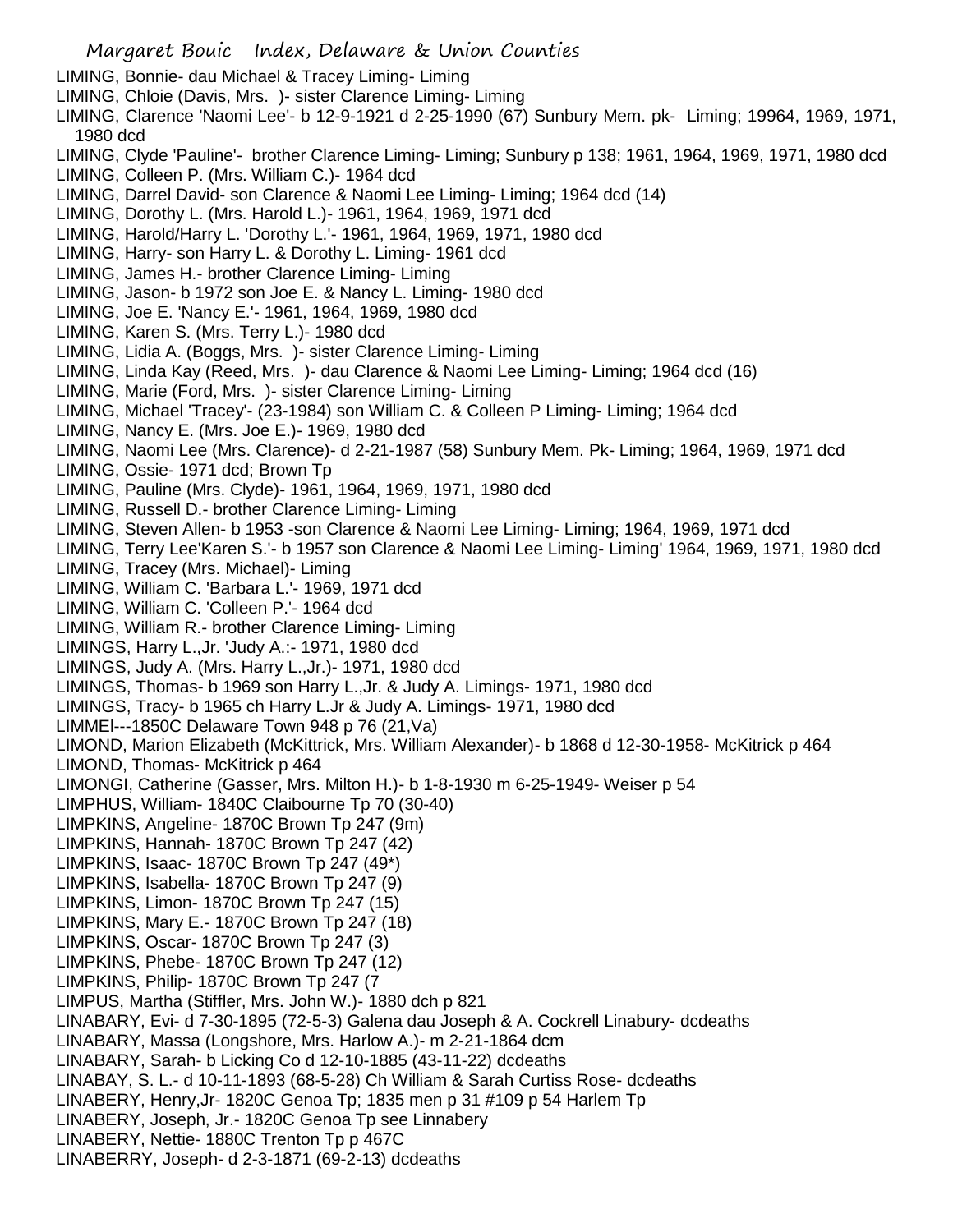Margaret Bouic Index, Delaware & Union Counties LINABERRY, Massey- d 3-29-1879 (79-2-9) Harlem Tp ch Edward & Elizabeth Cockrell dcdeaths LINABERRY, --Smith (Mrs. L.)- dau A. J. Smith- delge IX p 5 LINABURY, Burr 'Elizabeth Morris'- m 3-9-1867- delge X p 75 LINABURY, twins, m, f b 12-114-1872 Genoa Tp ch Burr & Lida Morris Linabury- dcb LINABURY, Dudley R.- b 9-21-1872 Genoa Tp son Lewis C. & Martha Smith Linabury- dcb LINABURY, Elizabeth Morris (Mrs. Burr)- m 3-9-1867- delge X p 75 LINABURY, Wayman- Pabst 6 p 73 LINABURY, Well R.- d 12-28-1871 (8m15d) Harlem Tp dcdeths LINAN, Portaz- b Orange Co d 5-18-1868 (66y) Scioto Tp dcdeaths LINBERGER, Christopher- 1880 dch p 195, see also Lindengerger LINBERGER, Ebenezer- 1880 dch p 195 LINCH, Jeremiah- from Ireland Nat 10-9-1878, delge IX p 58 LINCH, Jeremiah- b 3-27-1880 Del Town son Jeremiah & Mary Ann Level Linch- dcb LINCH, Jerry- b 8-12-1883 Del Town son Jeremiah & Mary A. Doneley Linch- dcb LINCICOME, Brenda (Lindamood, Mrs. )- dau Jay Harold & Dorothy L Lincicome- Lincicome LINCICOME, Carol Lee- dau Jay Harold & Dorothy L. Lincicome- Lincicome LINCICOME, Dorothy (Mrs. Jay Harold)- b 1-10-1927 d 9-8-1988 (61)- Lincicome LINCICOME, Jay Harold 'Dorothy'- d 1967- Lincicome LINCICOME, Kathy (Wammer, Mrs. Mark)- dau Jay Harold & Dorothy L. Lincicome- Lincicome LINCNER, Frederick G.- b Ga d 3-7-1885 (69-10-23) Liberty Tp dcdeaths LINCOLN,  $---$ dumch p 368; btp p  $7,8$ LINCOLN, President Abraham- d 4-14-1865 dg 4-21-1855 Cry Ab p 47; dg 7-21-1871 Cry Ab p 88; dg 5-14- 1884 Cry Ab p 97, dg 4-21-1905 Cry Ab p 21; 1915 uch p 347; Lincoln; 1985 uch p 56; Genther p 54; Powers Pat p 71, 80, 281, 287, 289; delge VI p 23, VIII p 26, IX p 52 LINCOLN, Mrs. Abraham- sister David H. Todd- dg 8-11-1871 Cry Ab p 90 LINCOLN, Ada Allura (Pratt, Mrs. P. N.)- dau Charles & Allure Johnson Lincoln- dumch p 87 LINCOLN, Ada (Schultze, Mrs. )- dau Lewis B. & Louisa Jenkins Lincoln- Lincoln LINCOLN, Alice (Shape, Mrs.Dr. Paul)- dau Philip B. & Mildred Clark Lincoln- Lincoln; 1949 ucd LINCOLN, Allura Johnson (Mrs. Charles)- dau Joseph & Lyda Johnson- dumch p 87, 166 LINCOLN, Alta (Mrs.J. K.)- d 9-1918- Lincoln LINCOLN, Angie/Ancie Howard (Mrs. Dwight)- b 1877 d 4-22-1951 (73) Milford Cem Un Al p 67- dau William & ---McMullen Howard- obit, mlib LINCOLN, Annie- b 1880 dau D. W. & Silva Vanatta Lincoln- dumch p 369 LINCOLN, Judge A. W.- son Thomas & Rachel Kay Lincoln- dumch p 368 LINCOLN, Azaraiah- dumch p 368 LINCOLN, Belle (Lerch, Mrs. J. C.)- dau Thomas & Rachel Kay Lincoln- dumch p 368 LINCOLN, Bertha (Lyons, Mrs. Charrles)- b 1876 dau Olliver Edward & Sarah Coolidge Lincoln- 1915 uch p 651; Coolidge; obit Dwight, mlib; obit, Sarah, mlib; 1900C Allen Tp 112-116 p 6A (24,O,O,O) LINCOLN, Beryl- b 1878 ch D. H. & Silva Vanatta Lincoln- dumch p 369 LINCOLN, Blanche- b 9-4-1892 Genoa Tp dau Lewis & Hattie Roberts Lincoln- dcb LINCOLN, Carl (Reeder, Mrs. Charles)- dau Roy W. & Elnora Manning Lincoln- Lincoln LINCOLN, Chalkley Sherran 'Isabelle Sides'- b 8-2-1866 m 9-4-1895 d 3-1-1942 son James Madison Monroe & Louisa Williams Lincoln- ped Trina Rae Linn Galbraith 14, delge V p 50; 1870C Orange Tp 425 (3) (Chalktip); 1880C Genoa Tp p 409C LINCOLN, Charles- father of Teresa Lincoln- Lincoln LINCOLN, Charles 'Allura Johnson'- b 1809- dumch p 87, 166; 1883 uch V p 478 LINCOLN, Charles B. 'Joann Meehlhause'- son Philip B. & Mildred Clark Lincoln- Lincoln; 1949 ucd LINCOLN, Charles E. 'Kathryn Mae Bush'- b 10-18-1911 d 9-9-1995 (83) bur Johnstown- son Lewis B. & Louisa Jenkins Lincoln- Lincoln; 1961, 1964, 1969, 1971, 1980 dcd LINCOLN, Charles E/B. 'Lula Witter'- b 12-1872 d 3-12-1945 (72) bur Woodstock- son Charles P. & Octavia Inskeep Lincoln- dumch p 167; obit, mlib; 1900C Union Tp 203-210 p 10B (27,O,O,O); uca p 58 LINCOLN, Charles- b 7-19-1870 Orange Tp son J. M. & Lousa Williams Lincoln- dcb

LINCOLN, Charles K.- d 7-18-1943 son George & Marcia Kimball Lincoln- obit, mlib

LINCOLN, Charles P. 'Octavia Inskeep'- b 4-27-1844 m 1-30-1868 son Charles & Allura Johnson Lincolndumch p 86, 87, 165, 166; 1883 uch IV p 511; obit charles B, mlib; uca p 39, 104

LINCOLN, Charlotte S.- d 11-30-1857 (22) sister George Lincoln- mt 12-9-1857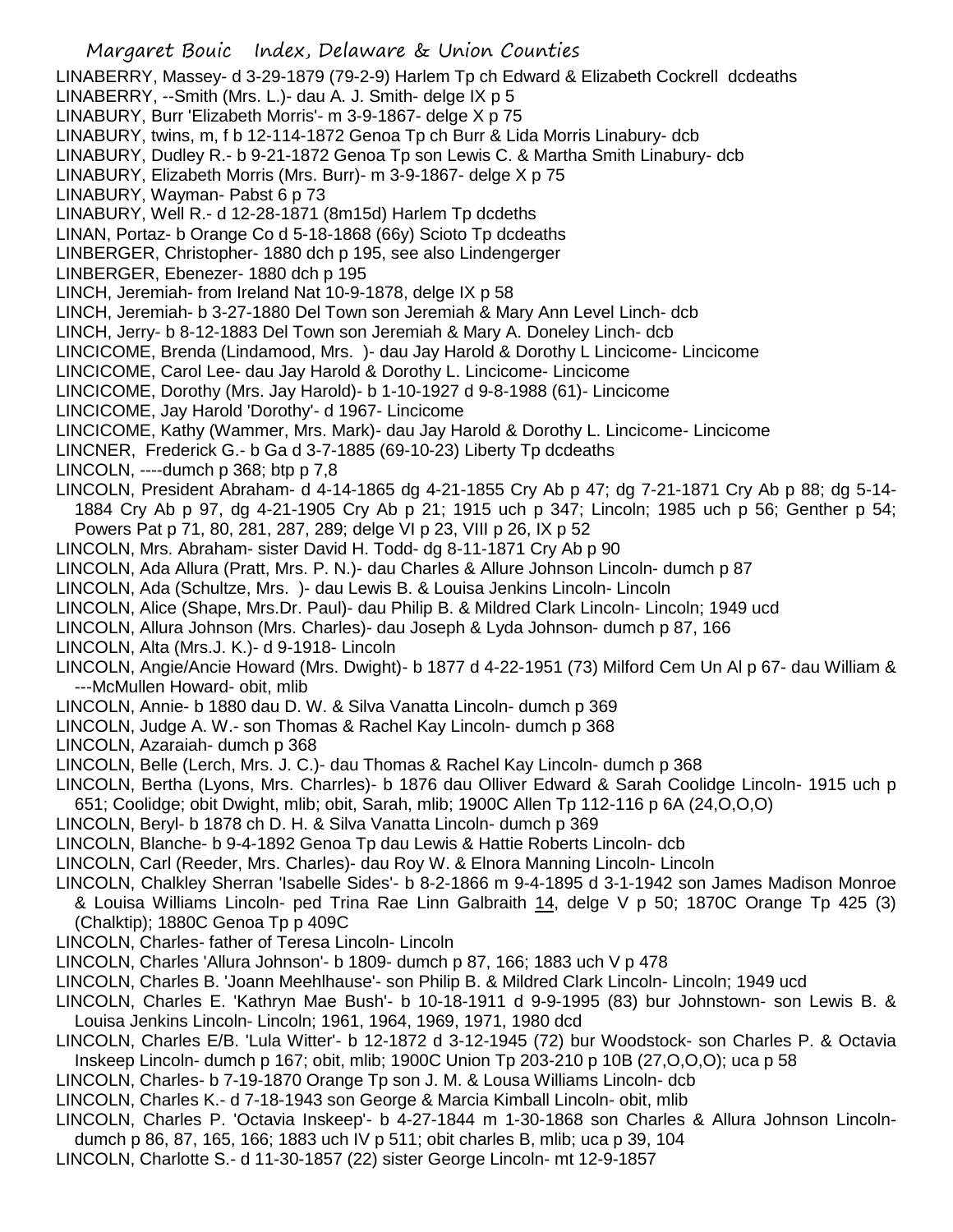- LINCOLN, Mrs. D. A.- delge X p 37, cookbook
- LINCOLN, Delia- 1870C Delaware Tp 303 (24)
- LINCOLN, D. H.'Silva Vanatta'- b 4-28-1855 m 1877 son Thomas & Rachel Kay Lincoln- dumch p 368
- LINCOLN, Dwight- son Charles & Allura Johnson Lincoln- dumch p 87
- LINCOLN, Dwight 'Ancie H.'- b 12-23-1871 m 6-15-1900 d 8-20-1930 (58). Milford Cem, Un Al p 67 son Oliver Edward & Sarah Coolidge Lincoln- dumch p 88; 1883 uch V p 478; Coolidge; Lincoln; 1880C Allen Tp 116- 125 p 13 98,O,O,O); 1900C Allen Tp 112-116 p 6A (28,O,O,O); obit, mlib; obit Ancie, mlib; obit Oliver, mlib
- LINCOLN, Edward- b 1878 son Oliver Edward & Sarah Coolidge Lincoln- Coolidge; obit Dwight, mlib; obit Oliver, mlib
- LINCOLN, Edward 'Harriet Totman'- delge VI p 40
- LINCOLN, Edward- b 11-11-1871 Franklin Co Ble Tp son James & Loona William Lincoln- dcb
- LINCOLN, Edward- son Lewis B. & Louisa Jenkins Lincoln- Lincoln
- LINCOLN, Ora Effa- b 10-10-1873 d 8-13-1959 Milford Cem, Un Al p 40- dau Oliver Edward & Sarah Coolidge Lincoln- 1883 uch V p 478; Lincoln; obit Dwight, Oliver, mlib; 1959 ucd; 1880C Allen Tp 11125 p 13 (6,O,O,O); 1900C Allen Tp 112-116 p 6A (26,O,O,O)
- LINCOLN, Elizabeth (Auperin, Mrs. Gene)- dau Roy & Elnora Manning Lincoln- Lincoln
- LINCOLN, Ella- dau Charles & Allura johnson Lincoln- dumch p 87
- LINCOLN, Elnora Manning (Mrs. Roy W.)- Lincoln
- LINCOLN, Elsie (Bowers, Mrs. )- dau George & Helen Burnham Lincoln- Lincoln
- LINCOLN, Elva- d 5-17-1884 (16) Cry Ab p 97, dg 5-28-1884; 1870C Del. Tp 425 (2)
- LINCOLN, Esther Pickett (Mrs. )- dau Dr. C. H. Pickett- dg 11-19-1874, Cry Ab p 121
- LINCOLN, Flora- 1880C Berlin Tp p 370A
- LINCOLN, Florence (Hawkins, Mrs. Joseph)- dau Lewis B. & Louisa Jenkins Lincoln- Lincoln
- LINCOLN, Florida (Hodgens, Mrs. )- b 2-10-1864 d 1888- delge VI p 40; 1870C Orange Tp 425 (6)
- LINCOLN, George- son Charles & Allura Johnson Lincoln- dumch p 87; 1915 uch p 194; 1883 uch III p 388, V p 74; mt 12-9-1857
- LINCOLN, George 'Harriet McMullen'- m 6-15-1859 ucm 2895; mt 6-22-1859; 1860C Paris Tp 1414-1404 p 187 (35,Conn)
- LINCOLN, George 'Helen Burnham'- d 1939- Lincoln
- LINCOLN, George 'Marcia Kimball'- son Charles K. Lincoln- obit Charles K., mlib
- LINCOLN, George W. 'Louisa Barrows'- m 8-26-1850
- LINCOLN, Gladys Lowka (Beebe, Mrs. William)- b 8-13-1900 m 4-11-1923 d 12-5-1935 dau Chalkley Sherran & Isabelle Sides Lincoln- ped Trina Rae Linn Galbraith,Jr 7; delge V p 50
- LINCOLN, Hannah (Power, Mrs. Thomas)- Powers Pat p 226
- LINCOLN, Harriet- dau Charles & Allura Johnson Lincoln- dumch p 87
- LINCOLN, Harriet Flenniken (Jrs. )- dau James Darrah & Martha Curl Flenniken- Powers p 177
- LINCOLN, Harriet McMullen (Mrs. George)- m 6-15-1859 ucm 2895; mt 6-22-1859; 1860C Paris Tp 1414-1404 p 187 (22,O) (Mattie)
- LINCOLN, Harriet Totman (Mrs. Edward)- delge VI p 40
- LINCOLN, Harriette (West, Mrs. Joseph)- dau George & Helen Burnham Lincoln- Lincoln
- LINCOLN, Hazel Hinderer (Mrs. Nick)- dau Clarence & Esther Fry Hinderer- McKitrick p 286
- LINCOLN, H. D.- 1908 dch 429
- LINCOLN, Helen Burnham (Mrs. George)- b 6-2-1893 d 1-13-1982 (88) Woodstock Cem- dau Lincoln & Sally Chamberlain Burnham- Lincoln
- LINCOLN, Helen L.(Howard, Mrs. Paul)- b 12-24-1893 d 2-21-1988 Woodstock Cem- dau Warren G. & Rena Dix Lincoln- dumch p 167
- LINCOLN, Helen (Mrs. Kenneth H.)- Lincoln
- LINCOLN, Ira- son Charles & Allura Johnson Lincoln- dumch p 87
- LINCOLN, Isabelle Sides (Mrs. Chalkley Sherran)- b 3-29- m 9-4-1895 d 8-27-1948 dau William Nelson & Margaret Kurtz Sides- ped Trna Rae Linn Galbraith 15, delge V p 50
- LINCOLN, James- 1880C Berlin Tp p 360A
- LINCOLN, James C.- son Robert D. & Martha Cheney Lincoln- Lincoln
- LINCOLN, James Madison Monroe 'Louisa Williams'- b 11-18-1840 m 2-26-1863 d 3-30-1908 ped Trina Rae Linn Galbraith 28; delge V p 50; 1870C Orange Tp 425 (29\*)
- LINCOLN, James 'Nancy'- son Charles E. & Kathryn Mae Bush Lincoln- Lincoln
- LINCOLN, Joann Meehlhause (Mrs. Charles B.)- Lincoln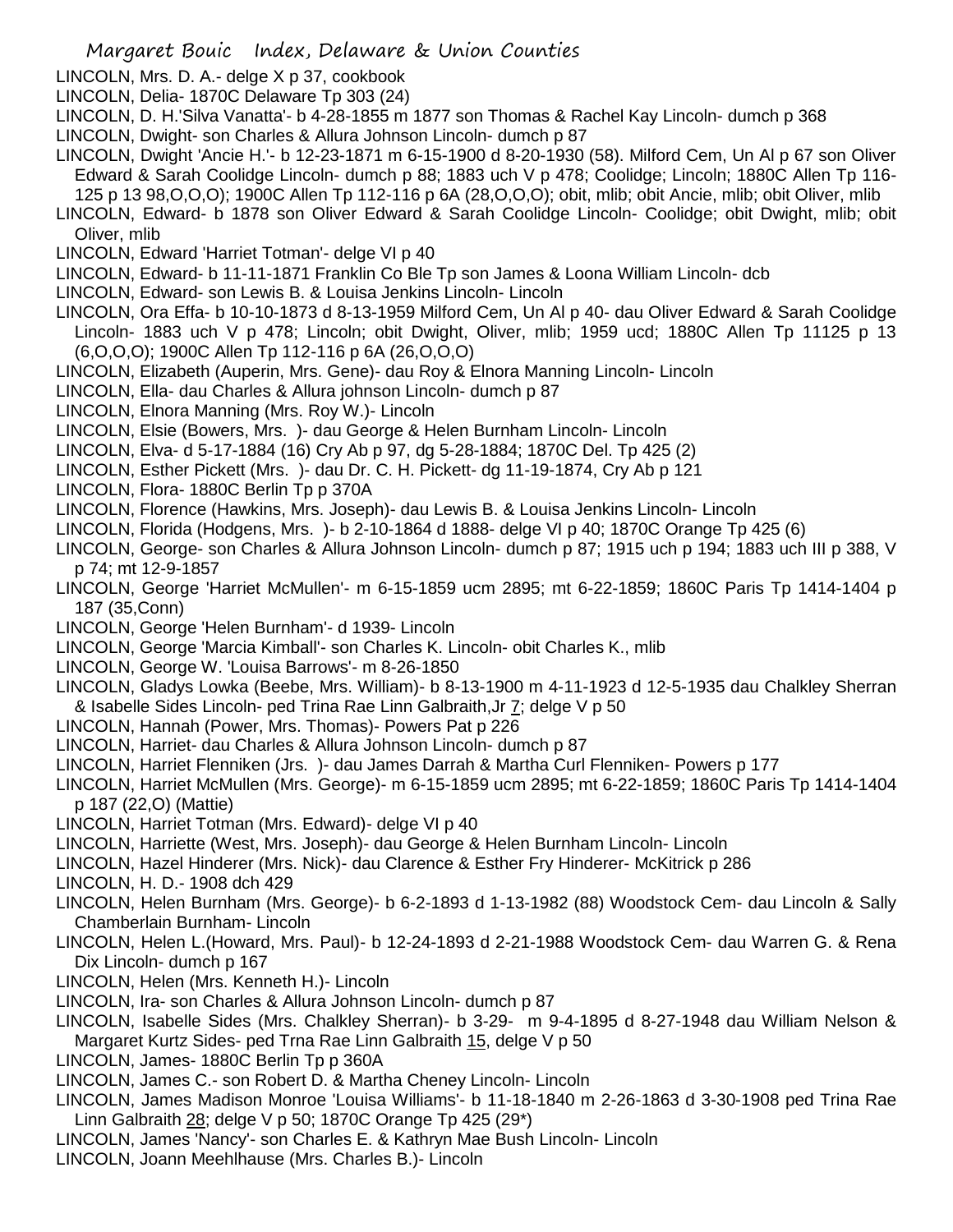- LINCOLN, Joel K.- son Thomas & Rachel Kay Lincoln- dumch p 368
- LINCOLN, John- b 1860 Shawtown Cem- Powell p 360
- LINCOLN, John 'Mary F. Maine'- Asp (1563)
- LINCOLN, Julia Maine (Mrs. Lyman)- b 1798 dau Luther & Deborah Brown Maine- Asp 344
- LINCOLN, Kathryn Mae Bush (Mrs. Charles E.)- Lincoln; 1961, 1964, 1969, 1971 dcd
- LINCOLN, Kenneth H. 'Helen'- b 5-18-1920 d 11-28-1989 (69) bur Mt. Gilead- Lincoln
- LINCOLN, Kent- son Mrs. Grace Lincoln- Lincoln
- LINCOLN, Lavinia (Main, Mrs. Russell)- m 9-15-1822- Asp (823a)
- LINCOLN, L. Augusta (Hull, Mrs. John)- dau Thomas & Rachel Kay Lincoln- dumch p 368
- LINCOLN, Lewis B. 'Louisa Jenkins'- b 8-3-1873 son James M. & Malissa F. Day Lincoln- dcb; Lincoln; delge VI p 40
- LINCOLN, Linda (Stallsmith, Mrs. Philip E.)- m 6-1-1963 dau Dick Lincoln- Lincoln
- LINCOLN, Lorena (Murry, Mrs. )- dau Charles B. & Lula Witter Lincoln- Lincoln; obit Lulu, Charles B., mlib
- LINCOLN, Louisa F.- b 4-12-1877, delge VI p 40
- LINCOLN, Louisa Jenkins (Mrs. Lewis B.)- Lincoln
- LINCOLN, Louisa O. Barrows (Mrs. George W.)- m 8-26-1850 dau Orrin Barrows- dcw Bk 4 p 164(8)
- LINCOLN, Louisa Williams (Mrs. James Madison Monroe)- b 10-2-1840 m 2-26-1863 d 2-26-1872 ped Trina Rae Linn Galbraith 29; delge V p 50; dcdeaths; 1870C Orange Tp 425 (29)
- LINCOLN, Lula Witter (Mrs. Charles B.)- b 10-1878 d 6-25-1944- Lincoln; 1900C Union Tp 203-210 p 10B (21,O,O,O) m 1y, 1 ch; obit Charles B., obit Lula, mlib
- LINCOLN, Lydia (Hudson, Mrs. John)- dau Charles & Allura Johnson Lincoln- dumch p 87
- LINCOLN, Lyman 'Julia Maine'- Asp (344)
- LINCOLN, Lyman W.- 1908 dch 399
- LINCOLN, M.- uca p 58, Allen Tp
- LINCOLN, Madison- Pabst 6 p 23; 1850C Berkshire Tp 260 p 27 (9,Pa)
- LINCOLN, Marcia Kimball (Mrs. George)- obit chalres K., mlib
- LINCOLN, Marcia Louise (Moore, Mrs. Leslie Allen)- m 8-20-1961 dau Mrs. Grace Lincoln- Lincoln
- LINCOLN, Marion (Counts, Mrs. Robert)- dau Robert D. & Martha Cheney Lincoln- Lincoln
- LINCOLN, Martha Cheney (Mrs. Robert D.)- b 8-9-1899 m 1922 d 5-3-1979 Woodstock Cem- dau Milton & Ida Cheney- Lincoln
- LINCOLN, Mary Alice (Thomas, Mrs. John Nathan)- m 7-24-1976 dau Warren M. "Nick" Lincoln- Lincoln
- LINCOLN, Mary Bertha- dau Oliver Edward & Sarah Coolidge Lincoln- dumch p 88; dumch p 478, see Bertha
- LINCOLN, Mary E. (Coles, Mrs. Thomas)- dau Thomas & Rachel Kay Lincoln- dumch p 368
- LINCOLN, Mary F. Maine (Mrs. John)- b 7-10-1845 dau Levant & Melissa Hover Maine- Asp 1563
- LINCOLN, Mary (Thomas, Mrs. )- dau Warren M. "Nick" Lincoln- Lincoln
- LINCOLN, Melissia- d 7-9-1891 (44-0-20) Orange Tp, dcb
- LINCOLN, Mildred Clark (Mrs. Philip)- 1949, 1959, 1962 ucd
- LINCOLN, Murray- 1985 uch p 83
- LINCOLN, Nancy (Mrs. James)- Lincoln
- LINCOLN, Nancy (Rice, Mrs. Gary D.)- m 11-24-1979 dau Warren M. "Nick" Lincoln- Lincoln
- LINCOLN, Naomi (Mrs. Richard)- Lincoln
- LINCOLN, Warren N."Nick" 'Hazel Hinderer'- son Robert B. & Martha Cheney Lincoln- Lincoln; McKitrick p 286
- LINCOLN, Norman H. 'Ramona J.'- 1969, 1971 dcd
- LINCOLN, Octavia Inskeep (Mrs. Charles P.)- dau William & Keturah Warner Lincoln- dumch p 166; obit Charles B.,mlib
- LINCOLN, Oliver Edward,Jr.- b 7-2-1878 d 10-12-1942 Milford Cem, Un Al p 40- son Oliver Edward & Sarah Coolidge Lincoln - dumch p 88; 1880C Allen Tp 116-125 p 13 (1,O,O,O) 1900C Allen Tp 112-116 p 6A (21,O,O,O); obit mlib
- LINCOLN, Oliver Edward 'Sarah Coolidge'- b 7-4-1848/6 m 2-20-1871 ucm 4871 d 4-20/30-1913 son Charles & Allura Johnson Lincoln- dumch p 86, 87; 1883 uch V p 478; Coolidge; 1915 uch p 133; 1985 uch p 46; obit Sarah, mlib; 1880C Allen Tp 116-125 p 12 (33,O,Conn,RI); 1900C Allen Tp 112-116 p 6A (53,O,Ct,RI)
- LINCOLN, Ora E.-dau Oliver E. & Sarah Coolidge Lincoln- obit Oliver, mlib
- LINCOLN, Paul- b 1954 son Norman H. & Ramona J. Lincoln- 1969, 1971 dcd; obit, mlib
- LINCOLN, Philip B. 'Mildred Clark'- b 1-25-1901 m 1935 d 12-3-1961 Woodstock Cem- son Charles B. & Lula Witter Lincoln- Lincoln; 1949, 1959, 1962; obit Charles B.,mlib; obit Lula, mlib
- LINCOLN, Rachel Kay (Mrs. Thomas)- dau William Kay- dumch p 368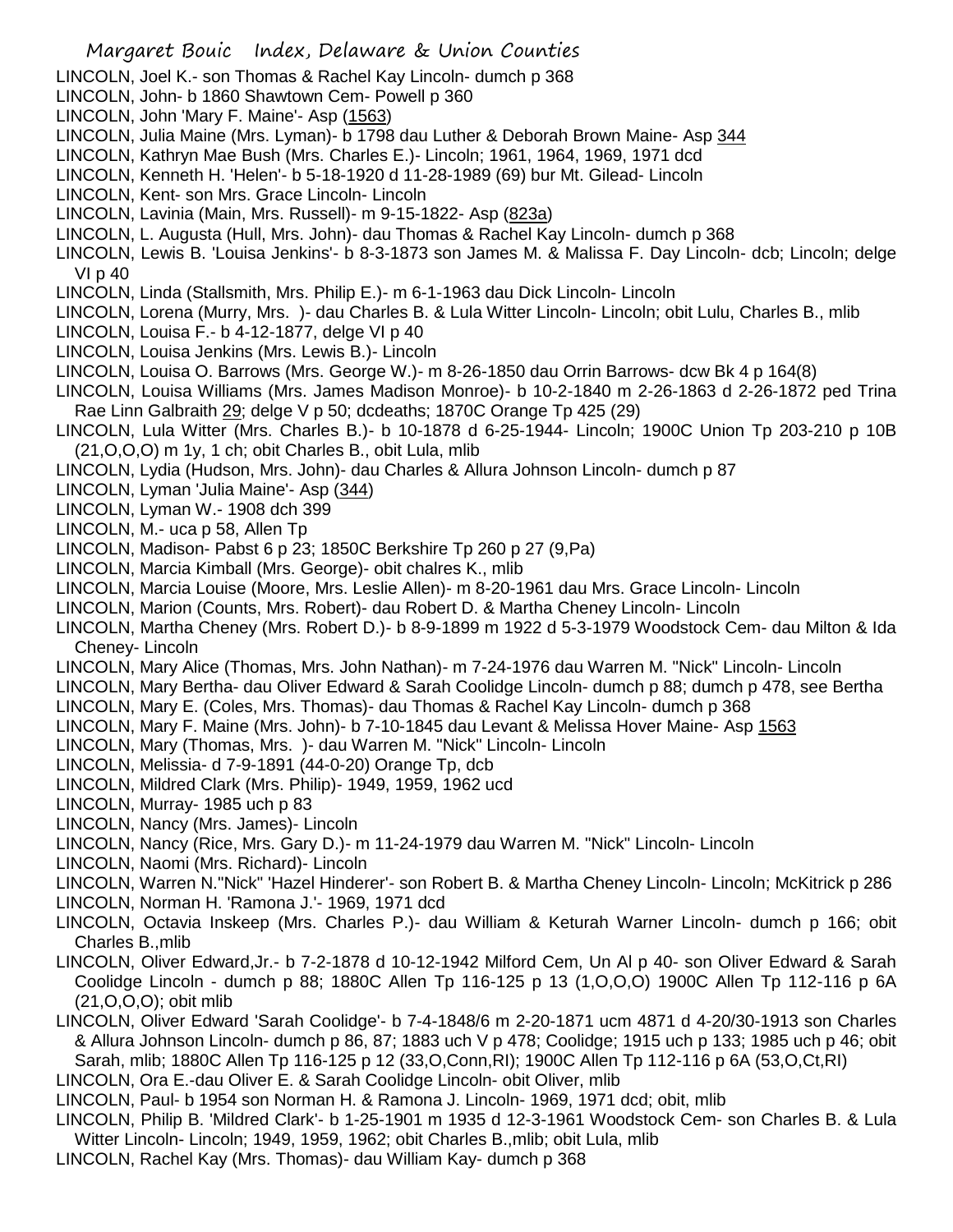- LINCOLN, Ramona J. (Mrs. Norman H.)- 1969, 1971 dcd
- LINCOLN, Rebecca- b 1956 dau Norman H. & Rebecca J. Lincoln- 1969, 1971 dcd
- LINCOLN, Rena Dix (Mrs. Warren G.)- dumch p 166; Lincoln
- LINCOLN, Richard- son George & Helen Burnham Lincoln- Lincoln
- LINCOLN, Richard 'Naomi'- son Charles E. & Kathryn Mae Bush Lincoln- Lincoln
- LINCOLN, Robert D. 'Martha Cheney'- m 3-4-1922 d 10-2-7-1980 (83) son Warren & Rena Dix Lincoln- Lincoln
- LINCOLN, Robert D.,Jr.- son Robert D. & Martha Cheney Lincoln- Lincoln
- LINCOLN, Roy 'Elnora Manning'- b 9-13-1899 d 1-20-1964 son Charles B. & Lula Witter Lincoln- Lincoln; 1900C Union Tp 201-210 p 10B (8/12,O,O,O); obit Charles B., mlib; obit Lula, mlib
- LINCOLN, Sally E. Maine- dau Russell & Keturah Chapman Maine (Mrs. )- Asp 822
- LINCOLN, Sarah A. (Dakan, Mrs. Lee)- dau Thomas & Rachel Kay Lincoln- dumch p 368
- LINCOLN, Sarah E. Coolidge (Mrs. Oliver Edward)- b 1-6-1846/7 m 2-20-1871 ucm 4871 d 2-20-1933 Milford Cem, Un Al p 40-dau George Washington & Pauline Hale Coolidge- dumch p 88; 1883 uch V p 478; Coolidge; 1985 uch p 46; 1880C Allen Tp 116-125 p 12 (33,O,Mass,O); 1900C Allen Tp 112-116 p 6A (53,O,Mass,O); obit Sarah Coolidge, mlib
- LINCOLN, Silva Vanatta (Mrs. D. H.)- m 1877; dumch p 269
- LINCOLN, Spencer D.- 1908 dch 399, 410; 1870C Del Town 303 (34\*); 1880C Berkshire Tp p 424C
- LINCOLN, Susan (Crowder, Mrs. Mark)- m 3-26-1977- dau Warren M. "Nick" Lincoln- Lincoln
- LINCOLN, Tad- son Pres. Lincoln- d Sat 7-21-1871, Cry Ab p 88
- LINCOLN, Teresa Diane (Nichols, Mrs. Jay Wesley)- m 11-8-1986 dau Charles Lincoln- Lincoln
- LINCOLN, Theodore- son Charles & Kathryn Mae Bush Lincoln- Lincoln
- LINCOLN, Thomas 'Rachel Kay'- d 6-1890 son Azariah Lincoln- dumch p 368
- LINCOLN, Walter Washington- b 8-1882 d 6-5-1973 (90) Milford Cem, Un Al p 40- son Oliver Edward & Sarah Coolidge Weiser p - dumch p 88; Lincoln; 1900C Allen Tp 112-116 p 6A (17,O,O,O); obit Dwight, mlib; obit, Oliver, mlib; 1959 ucd
- LINCOLN, Warren C. 'Rena Dix'- son Charles P. & Octavia Inskeep Lincoln- dumch p 166; obit Charles B.,mlib
- LINCOLN, Rev. W. E.- 1915 uch p 225; 1883 uch V p 41; unec XV p 35
- LINCOLN, William- son Charles & Allura Johnson Lincoln- dumch p 87
- LINCOLN, William- son Charles K. Lincoln- obit Charles K, mlib
- LINCOLN, William H.- 1908 dch 419
- LINCONS, Alice M.- bap 9-14-1934 Sparta- delge I p 8
- LIND, Alice (Mrs. )- Niece of Edgar G. Alconr- Alcorn
- LIND, Barbara A. Conklin (Courter) (Mrs. Harold)- b 12-8-1924 d 6-12-1991 dau Carroll & Cynthia Ellen Case Conklin- Lind
- LIND, Caroline (Mrs. Phillip H.)- 1844 d 1910 Maple Dell Cem, djlm p 93; 1900C Magnetic Springs 298-301 p 13A (55,O,Eng,Eng)- m 36y, 2 ch
- LIND, Caroline S. (Hoffman, Mrs. John Andrew)- m 1-21-1871- Weiser p 213
- LIND, Ellen- 1870C Harlen Tp 376 (10)
- LIND, Handy 'Mary Adams'- m 12-27-1827 Madison Co- unec V p 28
- LIND, Hannah- 1870C Harlen Tp 376 (2)
- LIND, Harold 'Barbara Conklin'- d 1966- Lind
- LIND, Laura B.- 1870C Harlen Tp 376 (8)
- LIND, Mary- 1870C Treneton Tp 506 (20)
- LIND, Mary- 1870C Harlen Tp 376 (47)
- LIND, Mary Adams (Mrs. Handy)- m 12-27-1827 Madison Co, unec V p 28
- LIND, Matilda J. (Blamer, Mrs. James W.)- m 10-19-1865 dcm
- LIND, Phillip H.'Caroline'- b 1837 d 1920 Maple Dell Cem, djlm p 93; 1915 uch p 266; 1900C Magnetic Springs 298-301 p 13A (63,O,Va,Va) m 36y
- LIND, Philip S.- 1870C Harlen Tp 376 (6)
- LIND, Robert L.- d 2-21-1979 (59) Lind
- LIND, Rosemay- 1980 dcd, Oxford Tp
- LIND, Seth M.- 1870C Harlen Tp 376 (52\*)
- LIND, Susan- 1870C Harlen Tp 376 (14)
- LIND, William- 1870C Harlem Tp 376 (15)
- LINDABAUER, Janice Kay (Rausch, Mrs. Theodore Kent)- b 7-3-1959 m 7-5-1986 St. Paul p 130
- LINDAMOOD, Brenda S.- 1991 ucd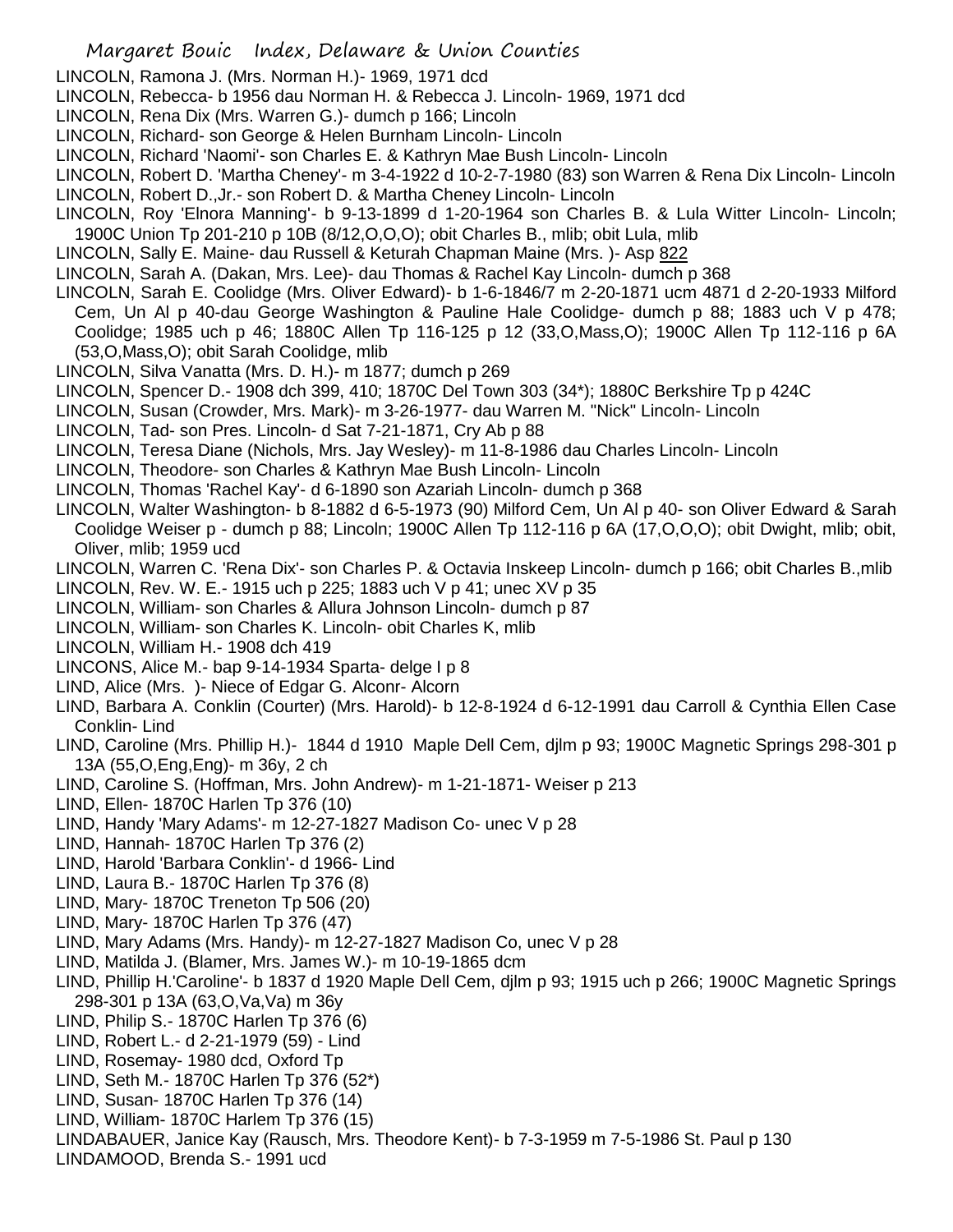Margaret Bouic Index, Delaware & Union Counties LINDAMOOD, Bill- 1980 dcd, Troy Tp LINDAMOOD, Isa- Pabst 7 p 28 LINDAMOOD, William- d 5-7-1987 (37) Lindmood LINDAUSKY, Elizabeth (Linn, Mrs. John)- m 8-27-1812- onwq I LINDBERG, Charisma (Mrs. Harold A.)- 1964, 1969 dcd LINDBERG, Christopher A.- son Harold A. & Charisma Lindberg- 1964, 1969 dcd LINDBERG, Rev. Harold A.'Charisma'- Lindberg; 1964, 1969 dcd LINDBERG, Iola (Mrs Lawson L.)- 1980 dcd LINDBERG, Kari- b 1955 dau Rev. Harold A. & Charisma Lindberg- 1964, 1969 dcd LINDBERG, Lawson L. 'Iola D.'- 1980 dcd, Genoa Tp LINDBERT, Lisa Anne (Work, Mrs. James Duncan)- b 1952 m 11-26-1971 dau Rev. Harold A. & Charisma Lindberg- Lindberg; 1964, 1969 dcd LINDBERG, Nora- b 1954 dau Rev. Harold A. & Charisma Lindberg- 1964, 1969 dcd LINDBERG, Sara- b 1956 dau Rev. Harold A. & Charisma Lindberg- 1964, 1969 dcd LINDEBERGER, Thomas- b 6-4-1879 Porter Tp son L. & Mary E. Crotty Lindenberger- dcb LINDEBOOM, Avery- b 2-4-1993 triplet son Rob & Nicole Winston Lindeboom- Lindeboom LINDEBOOM, Brenda Lee (Putnam, Mrs. ) (Mrs. John W.)- m 9-1-1990 dau Ronald & Marjorie Lee-Lindeboom LINDEBOOM, John W. 'Brenda Lee Putnam'- m 9-1-1990 son Walt & Sally Lindeboom- Lindeboom LINDEBOON, --inf dau, stillborn 4-28-1994 dau John W. & Brenda Lee Lindeboom- Lindeboom LINDBOOM, Jonathan Lee- b 7-126-1995 son John W. & Brenda Lee Lindeboom- Lindeboom LINDEBOOM, Kyle- b 2-4-1993 triplet son Rob & Nicole Winston Lindeboom- Lindeboom LINDEBOOM, Nicole Winston (Mrs. Rob)- dau Barry Winston- Lindeboom LINDEBOOM, Payne- b 2-4-1993 triplet dau Rob & Nicole Winston Lindeboom- Lindeboom LINDEBOOM, Rob 'Nicole Winston'- son Walt & Sally Lindeboom- Lindeboom LINDEBOOM, Sally (Mrs. Walt)- Lindeboom LINDEBOOM, Walter 'Sally'- Lindeboom LINDEMAN, Rev.- 1883 uch V p 235 LINDEMAN, C. A. 'Stella Renn'- Weiser p 551 LINDEMAN, Elizabeth (Engle, Mrs. John)(Schurch, Mrs. Jacob) - dau Jacob & Magdalena Schmeltzer Lindeman- 1985 uch p 123 LINDEMAN, Jacob 'Magdalena Schmeltzer'- 1985 uch p 123 LINDEMAN, Magdalena Schmeltzer (Mrs. Jacob)- 1985 uch p 123 LINDEMAN, Stella Renn (Mrs. C. A.)- Weiser p 551 LINDEMEIER, Susanna (Stoeckle, Mrs. Franz)- dcq Marguerite Hoffman Buxton 23 LINDEN, Alma M. (Davison, Mrs. Allan)- b 3-21-1908 d 6-20-1984 (76) Strongsville Cem- dau Casper & Carrie Wickert Linden- Linden LINDEN, Carrie Wickert (Mrs. Casper)- Linden LINDEN, Casper 'Carrie Wickert'- Linden LINDEN, Charles- 1860C Paris Tp 1197-1207 p 158 (11,O) LINDEN, Esther (Greene, Mrs. )- dau Casper & Carrie Wickert Linden- Linden LINDEN, Isaac- 1840C Scioto Tp (40-50) LINDEN, Julie- dau Lawrence R. & Mary A. Linden- 1980 dcd LINDEN, Karen S. (Mrs. Randall L.)- 1980 dcd LINDEN, Lawrence R. 'Mary A.'- 1980 dcd LINDEN, Louella (Warning, Mrs. )- dau Casper & Carrie Wickert Linden- Linden LINDEN, Margaret (Lynch, Mrs. )- dau Casper & Carrie Wickert Linden- Linden LINDEN, Mark- son Lawrence R. & Mary A. Linden- 1980 dcd LINDEN, Mary A. (Mrs. Lawrence R.)- 1980 dcd LINDEN, Norman- son Casper & Carrie Wickert Linden- Linden LINDEN, Randall L. 'Karen S.'- 1980 dcd LINDEN, Samuel- uca p 75, Leesburg Tp LINDEN, S.- uca p 92, Richwood LINDEN, Virginia (McGannon, Mrs. )- dau Casper & Carrie Wickert Linden- Linden LINDENBERG, Dorsen- 1820C Kingston Tp LINDENBERG, John- 1820C Kingston Tp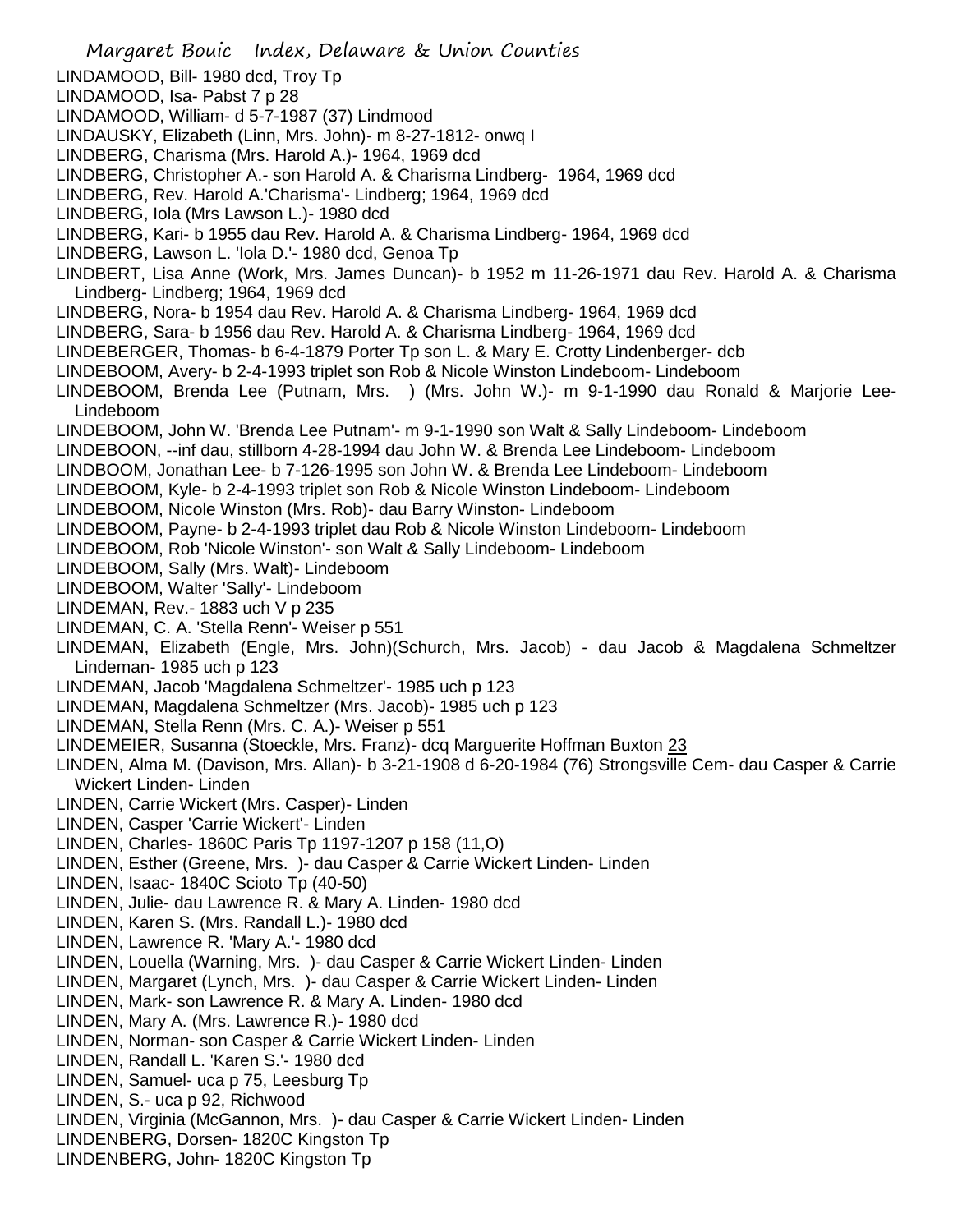- Margaret Bouic Index, Delaware & Union Counties LINDENBERGER, Adina (Mason, Mrs. Lewis T.)- m 11-20-1862 dcm LINDENBERGER, Alice- 1870C Porter Tp 453 (14) LINDENBERGER, Caris- hadc p 46 (1849 Porter Tp) LINDENBERGER, Charity (Mrs. Ebenezer)- d 8-15-1869 (73) Stark Cem- Powell p 200 LINDENBERGER, Christopher- d 5-7-1834 son J. & D. Stark Cem- Powell p 201 LINDENBERGER, Christopher- 1880 dch p 202, 576, 577, 578, 579; 1908 dch 478, 479, 480; delge VI p 38, 39; 1835 men p 51 #75 p 93, Porter Tp see Linberger LINDENBERGER, Dorcas (Mrs. John)- d 4-22-1843 (87) Stark Cem, Powell 201 LINDENBERGER, Ebenezer 'Charity'- delge VI p 38, 39; 1880 dch p 202, 578, 579; 1908 dch 81, 478, 479; Sunbury p 149; 1820C Kingston Tp; 1835 men p 51 #77 p 93, Porter Tp (Linenberger) LINDENBERGER, Mary Emeline (Brown, Mrs. John W.)- m 8-5-1841 paper 8-13-1841 Wight II p 16 LINDENBERGER, Emma- 1880C Porter Tp p 450A LINDENBERGER, Esther- 1870C Porter Tp 453 (11) LINDENBERGER, George- delge VI p 38; Kingston Tp LINDENBERGER, George- d 6-8-1837 (46y11,) Stark Cem Powell 201; son John & Dorcas Lindenberger LINDENBERGER, George- 1870C Porter Tp 453 (10) LINDENBERGER, John- 1820C Genoa Tp; 1880 dch p 579; 1908 dch 479 LINDENBERGER, John 'Rosella'- d 9-11-1869 (47y2m) Stark Cem, Powell p 201- son Christopher & Nora Lindenberger- dcdeaths; delge VI p 38; 1850C Porter Tp 3028 p 165 (28,O); dg 9-17-1869 Cry Ab p 75 LINDENBERGER, Lauren M.- 1870C Porter Tp 453 (20) LINDENBERGER, Lawrence N.- son John & Rozella Lindenberger- 1850C Porter Tp 3028 p 165 (10/12,O); 1880C Porter Tp p 450A LINDENBERGER, Leston- 1870C Porter Tp 453 (17) LINDENBERGER, Lorenza- 1870C Porter Tp 453 (19) LINDENBERGER, Melicent Minier (Mynier, Mrs. Elizur P.)- m 10-1-1840 d 10-18-1877 (58) Stark Cem, Powell 200 -dau Ebenezer & Charity Lindenberger; Olen Gaz 10-2-1840 Wight I p 45 LINDENBERGER, Rozella (Mrs. John)- 1850C Porter Tp 3028 p 165 (23,O); 1870C Porter Tp 453 (43\*) LINDENBILL, john- d 9-11-1869 (47y) son Christ & Neober Lindenbill- dcdeaths LINDENSRUTH, Grace (Hager, Mrs. Willard LeRoy)- m 12-1924- Genther p 172 LINDER, Ann C.- dau Frederick & Susan Linder- 1850C Del Tp 1438 p 100 (8,O) LINDER, Carrie- dau Wallace & Elizabeth Linder- 1880C Richwood 185-198 p 199B (8,O,O,O) LINDER, Charles- 1908 dch 382 LINDER, Charles E.- son Isaac & Elizabeth Linder- 1850C Concord Tp 2132 p 127 (2,O) LINDER, Cyrus R.- son Isaac & Mary Linder- 1880C Leesburg Tp 66 p 178 (22,O,Pa,NY) LINDER, Dixie (Skiles, Mrs. David Andrew)- b 6-16-1939 m 3-24-1958- Maugans Anc p 24 LINDER, Ed- 1980 dcd, Lib Tp LINDER, Elizabeth (Ackerman, Mrs. Jonathan)- m 4-9-1865 dcm LINDER, Elizabeth (Mrs. Isaac)- 1850C Concord Tp 2132 p 127 (30,O) LINDER, Elizabeth (Mrs. Wallace)- 1870C Richwood 29-28 (27,O); 1880C Richwood 185-198 p 199 V (37,O,O,Md) LINDER, Emma- 1880C Concord Tp p 274A LINDER, Frederick 'Susan'- 1850C Delaware Tp 14338 p 100 (35, Ger) LINDER, Hammond- son Frederick & Susan Linder- 1850C Del Tp 1438 p 100 (6/12,O) LINDER, Isaac D.- mt 8-15-1860 (67); 1915 uch p 273; 1883 uch V p 433, 434 bur Claibourne Cem LINDER, Isaac 'Elizabeth'- 1850C Concord Tp 2132 p 127 (30,Pa); delge IX p 60 LINDER, Isaac 'Lavina Weiser'- m 11-24-1835- Weiser p 93 LINDER, Isaac 'Mary'- b 1799 d 1872 (79) Claibourne Cem p 29- ped Doris Wright Tice 26; 1870C Leesburg Tp 242-250 p 31 (76,Pa) LINDER, Jacob- 1908 dch 382 LINDER, James H.- son Isaac & Elizabeth Linder- 1850C Concord Tp 2132 p 127 (2/12,O) LINDER, Jeffrey Scott 'Pamela Lee Bischoff'- m 9-24-1988 son Richard & Joan Linder- Linder LINDER, Joan (Mrs. Richard)- Linder LINDER, John F.- b 9-1-1878 Del Tp son Hermon & Mary E. Roland Linder- dcb
- LINDER, John- son Wallace & Elizabeth Linder- 1870C Richwood 29-28 p 3 (2,O); 1880C Richwood 185-198 p 199B (11,O,O,O)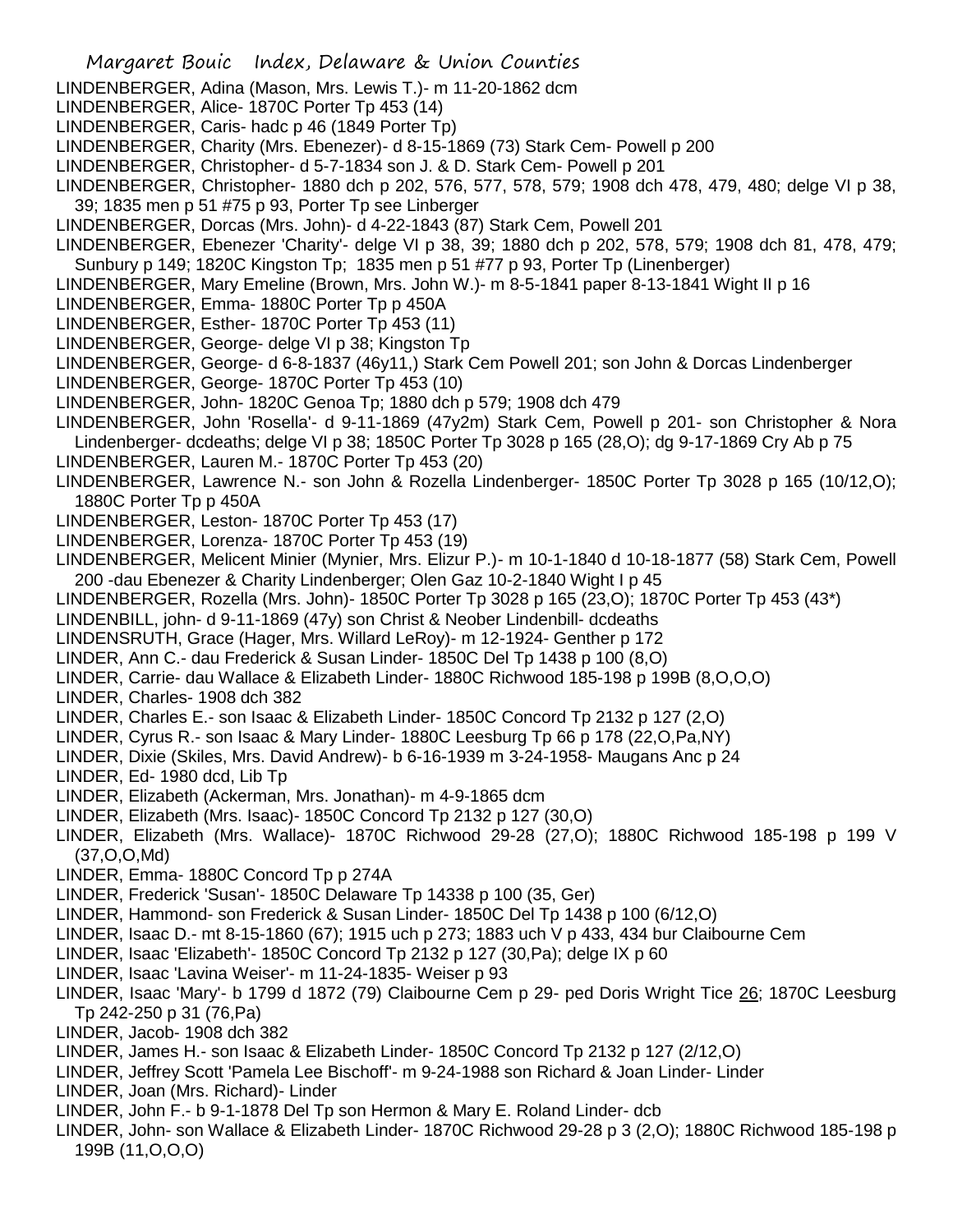- LINDER, Laura E.- dau Samuel & Minerva Metick Linder- 1870C Leesburg Tp 241-249 p 31 (6,O); 1880C Richwood 315-332 p 305A (15,O,O,O)
- LINDER, Lavina Weiser (Mrs. Isaac)- b 9-28-1816 m 11-24-1835 d 10-1-1845 (28-11-2) Newhouse Cem, p 3; Powell p 259 dau John & Catharine Fengel Weiser- Weiser p 93
- LINDER, Martha Helen (Eddy, Mrs. Daniel Henry)- b 4-2-1853 m 10-24-1870 ucm 4803; d 3-1954 Los Angeles- dau Isaac & Mary Linder- ped Doris Wright Tice 13; 1985 uch p 45; 1870C Leesburg Tp 241-249 p 31; 1880C Leesb. Tp 66 p 178 (26,O,Pa,NY)
- LINDER, Mary- b Va d Claibourne Tp (73)- mt 3 p 29
- LINDER, Mary E.- dau Frederick & Susan Linder- 1850C Del Tp 1438 p 100 (4,O)
- LINDER, Mary (Mrs. Isaac)- b 1802 d 3-2-1875/6 (76)- ped Doris Wright Tice 27; ; 1850C Scioto Tp 2444 p 146 (45, Pa); 1870C Leesburg Tp 242-2250 p 31 (68,Va)
- LINDER, Mary Haynes (Mrs. Isaac)- m 12-15-1845 ucm 1087 (or Snider?)
- LINDER, Mary- dau Wallace & Elizabeth Linder- 1870C Richwood 29-28 p 3 (3,O); 1880C Richwood 185-198 p 199B (13,O,O,O)
- LINDER, Minerva Metick (Mrs. Samuel)- b 4-5-1837 m 12-4-1860 ucm 3108 d 3-4-1913 Claibourne Cem p 29;- 1870C Leesburg Tp 241-249 p 20 (33,O); 1880C Richwood 315-332 p 29 (43,O,O,Va); 1900C Richwood 132-140 p 5B (63,O,O,Va,) wid, 1 ch
- LINDER, Miriam (Cooper, Mrs. Charles Edward)- Weiser p 565
- LINDER, Nora (Mrs. Fred)- Pabst 2 p 99
- LINDER, Pamela Lee Bischoff (Mrs. Jeffrey Scott)- m 9-24-1988 dau Ed & Terri Bishchoff- Linder
- LINDER, P. B.- Co A. 149th Inf. Fairview Cem, Powell p 248
- LINDER, Philip- gd for Krantlain heirs- 4-27-1839, uccp p 17 JB2 p 76
- LINDER, Richard 'Joan'- Linder
- LINDER, Robert Bruce- son Isaac & Elizabeth Linder- 1850C Concord Tp 2132 p 127 (3,O)
- LINDER, Samuel- son Isaac & Lavina Weiser Linder- Weiser p 93; 1870C Leesburg Tp 241-249 p 30 (33,O); 1880C Richwood 315-332 p 305A p 29 (43,O,Pa,Pa)
- LINDER, Samuel 'Minerva Metick'- b 1-13-1837 m 12-4-1860 ucm 3108 d 9-27-1881 (44-6-14) Claibourne Cem p 29; 1850C Scioto Tp 2444 p 146 (13,Pa)
- LINDER, Scott W.- 1880C Scioto Tp 208 p 298C
- LINDER, Susan (Mrs. Frederick)- 1850C Delaware Tp 1438 p 100 (28,Md)
- LINDER, Wallace 'Elizabeth' 1883 uch IV p 459, 528; 187C Richwood 29-28 930,O); 1880C Richwood 185-198 p 199B (39,O,Pa,Pa)
- LINDER, Walter- son Isaac & Lavina Weiser Linder- Weiser p 93
- LINDER, William W.- 1883 uch IV p 538
- LINDERMAN, Mary Hestwood (Mrs. )- dau Rev. John & Hannah Ann Griffith Hestwood- Maugans Anc p 163
- LINDERMAN, Sallie (Young, Mrs. Christian)- 1880 dch p 832
- LINDIG, Chris R. 'Leah Stone'-d 9-1968- Lindig
- LINDIG, Edward- son Chris R. & Leah Stone Lindig- Lindig
- LINDIG, Leah Stone (Mrs. Chris R.)- d 2-1963- Lindig
- LINDIG, Lee- son Chris R. & Leah Stone Lindig- Lindig
- LINDIG, Loa Grewell (Mrs. Nelson F.)- Lindig
- LINDIG, Myrtle (Reed, Mrs. )- dau Chris R. & Leah Stone Lindig- Lindig
- LINDIG, Nelson F. 'Loa Grewell'- b 4-17-1912 d 6-1978 (66) Paint Tp Cem- son Chris R. & Leah Stone Lindig-Lindig
- LINDIG, Raymond- son Chris R. & Leah Stone Lindig- Lindig
- LINDIG, William- son Chris T. & Leah Stone Lindig- Lindig
- LINDLER, Diane Louise Davis (Mrs. James D.)- m 4-24-1974 dau Earl Davis- Lindler
- LINDLER, Elmer- Lindler
- LINDLER, James D. 'Diane Louise Davis'- m 4-27-1974 son Elmer Lindler- Lindler
- LINDLEY, Almira M. Greene (Mrs. Jacob)- b 9-29-1831 m 3-4-1855 dau Nathan Gardner & Sarah Maine Grene- Asp 1312f
- LINDLEY, Alvan son Frank Enoch & Blanche Stoner Lindley- Lindley- 1949 ucd
- LINDLEY, Alvan L. 'Maude E. Wood'- Lindley
- LINDLEY, Anna (Wilhelm, Mrs. )- dau Alvan L. & Maude E. Wood Lindley- Lindley
- LINDLEY, Archie 'Lulu Nash'- Nash p 250
- LINDLEY, Bernie- son Frank Enoch & Blanche Stoner Lindley- Lindley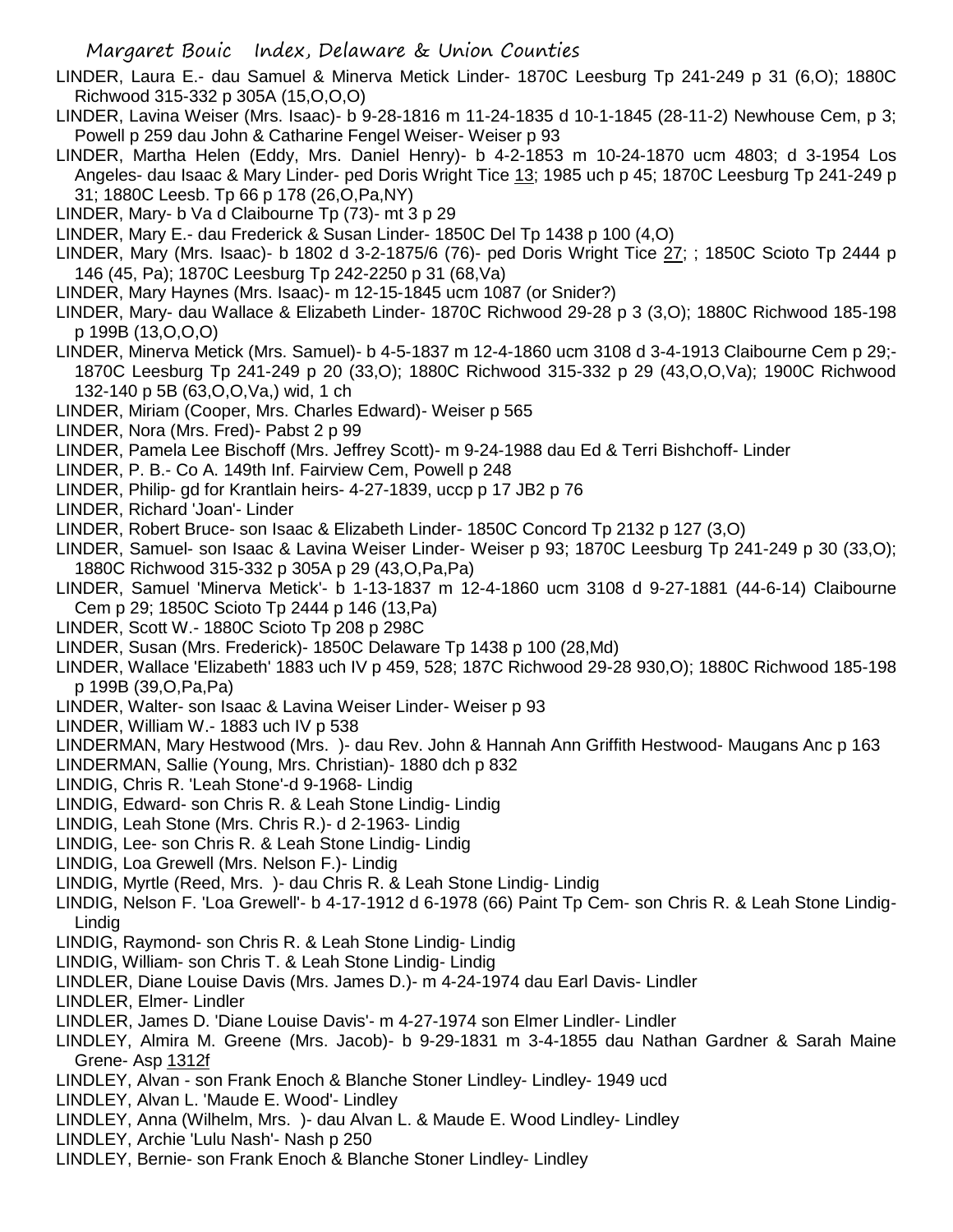- LINDLEY, Blanche Stoner (Mrs. Frank Enoch)- m 3-3-1926- Lindley; 1949, 1959, 1962 ucd
- LINDLEY, Bonnie (Slemmons, Mrs. )- dau Frank Enoch & Blanche Stone Lindley- Lindley
- LINDLEY, Carisa J.- dau William Lindley,Jr.- Lindley- engaged to Dana R. Buell
- LINDLEY, Florida (Kistler, Mrs. Samuel A.)- dau Ziba & Mary Barlett Lindley- 1908 dch 895
- LINDLEY, Florence Ruty (Harvey, Mrs. Dale)- m 1927- Lindley
- LINDLEY, Frank Enoch 'Blanche Stoner'- b 3-15-1902 d 5-13-1962 bur Prospect- son Alvan L. & Maude E. Wood Lindley- Lindley; 1949, 1959, 1962 ucd
- LINDLEY, Gladys (Burton, Mrs. )- dau Alvan L. & Maude E. Wood Lindley- Lindley
- LINDLEY, Grace (Redmon, Mrs. )- dau Alvan L. & Maude E. Wood Lindley- Lindley
- LINDLEY, Irene (Pendleton, Mrs. )- dau Frank Enoch & Blanche Stoner Lindley- Lindley; 1949 ucd
- LINDLEY, Jacob 'Almira M. Greene'- Asp (1312f)
- LINDLEY, Leo- 1959 ucd
- LINDLEY, Leroy- son Alvan L. & Maude E. Woods Lindley- Lindley
- LINDLEY, Linda- dau Maurice B. & Stevie Lindley- Lindley
- LINDLEY, L. M.- delge IX p 16
- LINDLEY, Lois (Baker, Mrs. )- dau Alvan L. & Maude E. Wood Lindley- Lindley
- LINDLEY, Lula Nash (Mrs. Archie)- dau William G. & Rebecca Galloway Nash- Nash p 250
- LINDLEY, Mary Bartlett (Mrs. Ziba)- 1908 dch 895
- LINDLEY, Maude E. Wood (Mrs. Alvan L.)- Lindley
- LINDLEY, Maurice B. 'Stevie'- d 4-23-1980 (61) Lindley
- LINDLEY, Nash- son Archie & Lula Nash Lindley- Nash p 250
- LINDLEY, Pauline (Wallace, Mrs. Gilbert)- sister Maurice B. Lindley- Lindley
- LINDLEY, Rachel (Jameson, Mrs. )- dau Alvan L. & Maude E. Wood Lindley- Lindley
- LINDLEY, Stevie (Mrs. Maurice B.)- Lindley
- LINDLEY, Vernie- ch Frank E. & Blanche Lindley- 1949 ucd
- LINDLEY, Vonie- ch Frank E. & Blanche Lindley- 1949 ucd
- LINDLEY, William,Jr.- Lindley
- LINDLEY, Ziba 'Mary Bartlett'- 1908 dch 895
- LINDLY, Fern Lucille- b 5-1899; 1900C York Tp
- LINDNER, Ann Louise- dau Richard L. & Madelaine June Yeager Lindner- Weiser p 630
- LINDNER, Annabelle Colflesh (Mrs. Edward)- d 12-24-1973 (93) Oak Grove Cem- sister Allen Colflesh-Lindner; 1961, 1964, 1969, 1971 dcd
- LINDNER, Annie- Oak Grove Cem- Powell 435
- LINDNER, Carol Lee- dau Richard L. & Madelaine June Yeager Lindner- Weiser p 630
- LINDNER, Catharine (Keiser, Mrs. Adam)- m 12-25-1864 dcd
- LINDNER, Eddie- Oak Grove Cem, Powell p 436
- LINDNER, Edgar- 1870C Liberty Tp 398 (17)
- LINDNER, Edward 'Annabelle Colflesh'- d 1943- Lindner; hadc p 99 (Del Tp), dg 1-7-1908 p 3, delge VIII p 14
- LINDNER, ---(Dunlap, Mrs. Asa)- dau Edward & Annabelle Colflesh Lindner- Lindner
- LINDNER, Edward ' Rowland'- delge VI p 18
- LINDNER, Frederick G. 'Susan Leady'- b 1815 d 1885 Oak Grove Cem, Powell p 435 dcq Esther Freese Goble Cherington 12; 1908 dch 731; Pabst 2 p 100; 1870C Liberty Tp 398 (55\*)
- LINDNER, Herman'Mary Ann Rowlands'- son Frederick G. & Susan Leady Lindner- dcq Esther Freese Goble Cherington 6; hadc p 99; Harmon- 1880C Del Tp p 330C
- LINDNER, Herman/Hanman/- 1870C Liberty Tp 398 (20)
- LINDNER, Ida Euphrasia (Freese, Mrs. Lewis Mathias)-b 8-2-1875 dcb- dau Herman & Mary Ann Rowlands Lindner- dcq Esther Freese Goble Cherington 3
- LINDNER, Jerry (Dunlap, Mrs. Asa E.)- sister Ralph Lindner- Lindner
- LINDNER, Lenora Colflesh (Mrs. )- d 11-21-1963 (82) bur Forty Foor, Pa- Lindner
- LINDNER, Lewis- Oak Grove Cem- Powell p 436
- LINDNER, Madelaine June Yeager (Mrs. Richard L.)- b 5-2-1925 d 4-1955 dau Alvin Luther & Violet Kathryn Miller Yeager- Weiser p 630
- LINDNER, Mary- 1908 dch 429; Pabst 7 p 40
- LINDNER, Mary Ann Rowlands (Mrs. Herman)- dau John & Margaret Davis Rowlands- dcq Esther Freese Goble Cherington 7; hadc p 99
- LINDNER, Mary Elizabeth (Miller, Mrs. John H.)- dau Frederick G. Lindner- 1908 dch 731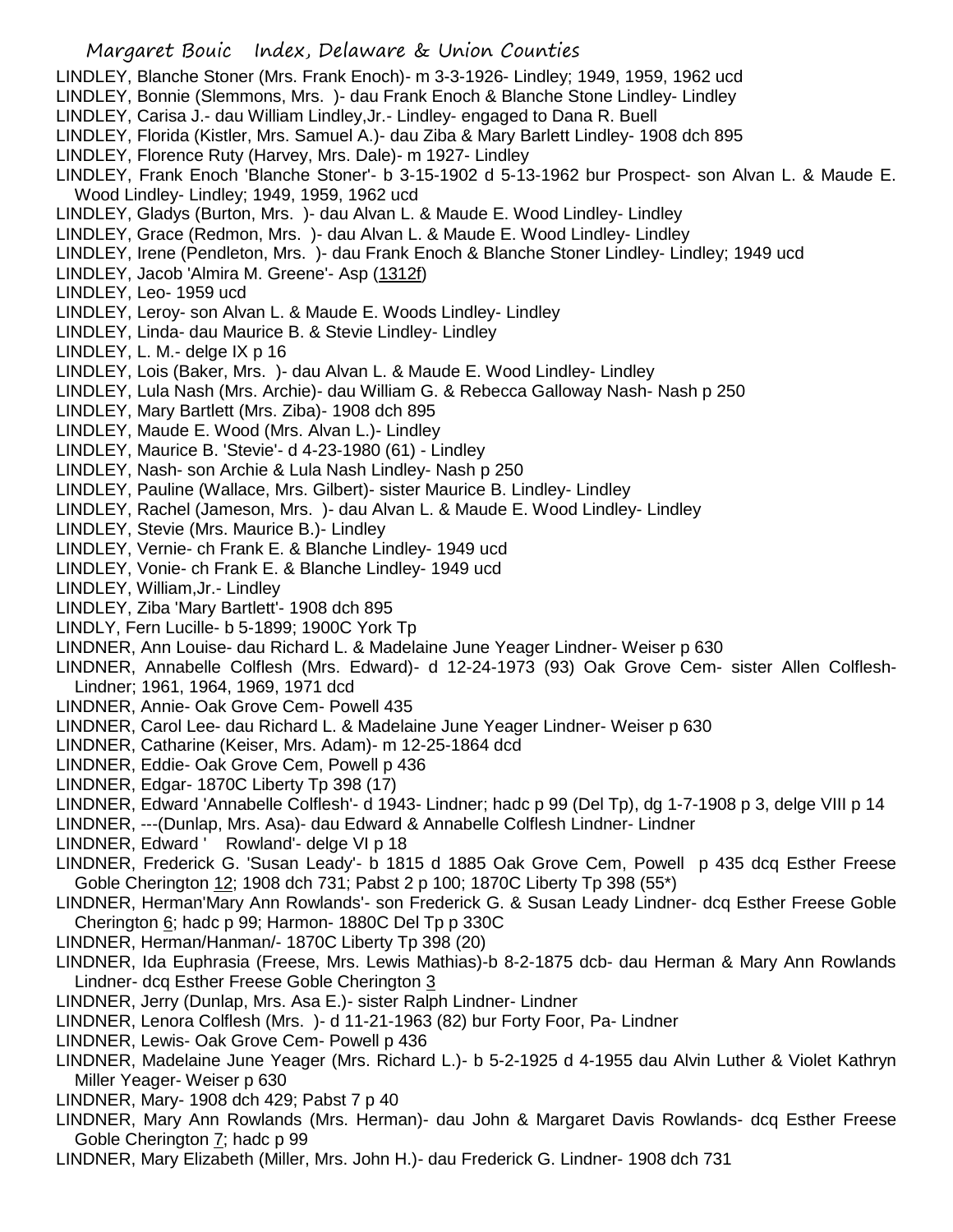Margaret Bouic Index, Delaware & Union Counties LINDNER, Nora Liebold (Mrs. )- d 10-18-1959 (84) Oak Grove Cem- Lindner; Pabst 2 p 99 LINDNER, Rachel J.- d 11-28-1894 (44-5-1) dcdeaths LINDNER, Ralph E.-b 4-24-1906 d 10-22-1989 Oak Grove Cem- son Edward & Annabelle Colflesh Lindner-Lindner; 1961, 1964, 1969, 1971 dcd LINDNER, Richard L. 'Madelaine June Yeager'- Weiser p 630 LINDNER, Stephen- son Richard L. & Madelaine June Yeager Lindner- Weiser p 630 LINDNER, Susan Leady (Mrs. Frederick G.)- dau Joseph Leady- dcq Esther Freese Goble Cherington 13; 1870C Liberty tp 398 (48) LINDNER, Susie- Oak Grove Cem Powell p 435 LINDNER, Susan- b Md d 7-7-1892 (69-10-28) Liberty Tp dcdeaths LINDNER, Terry- ch Richard L. & Madelaine June Yeager Lindner- Weiser p 630 LINDNER, Willie- Oak Grove Cem, Powell p 436 LINDNORE, William A.- b 2-18-1882 Del Town son Harmon & Mary E. Rolands Lindnore- dcb LINDOR, Frank- (31-1915) uninf p 16 LINDOW, Jeanne Marie (Whitman, Mrs. David Richard)- m 9-2-1967 dau John Lindow0 Maugans Anc p 179 LINDOW, John- Maugans Anc p 179 LINDQUIST, Julia J. (Burgess, Mrs. Horace Conrad)- Carr (114711) LINDSENMEYER, Maria (Asman, Mrs. Charles)- 1915 uch p 695, see Linzinmeir LINDSAY, Ada L.- dau Miller E. & Mattie Lindsay- 1880C Claibourne Tp 151-159 p 198C (5,O,O,Pa) LINDSAY, ---delge V p 30 LINDSAY, Anna- d Sat (71) Oak Grove Cem, dg 4-25-1905 Cry Ab p 21 LINDSAY, ---(Highwarden, Mrs. John)- dau Anna Lindsay- ddg 4-25-1905, Cry Ab p 21 LINDSAY, Archibald L. ;Ruth'- 1959, 1962, 1967, 1971, 1973, 1975, 1977, 1979, 1981, 1983, 1991 ucd LINDSAY, Brenda (Deel, Mrs. )- dau John & Vivian Ruth Long Lindsay- Lindsay LINDSAY, Cheryl (Baughman, Mrs. )(5-1964) dau John & Vivian Ruth Long Lindsay- Lindsay LINDSAY, Clark- Lindsay LINDSAY, Clark- son Clark Lindsay- Lindsay LINDSAY, Craig (3-1964)- son John & Vivian Ruth Long Lindsay- Lindsay LINDSAY, Dean- son Archibald L. & Ruth Lindsay- 1959 (12), 1962 ucd LINDSAY, Diane- b 1951 dau Archibald L. & Ruth Lindsay- 1959, 1962, 1967 ucd LINDSAY, Elizabeth (Mrs. Samuel)- 1850C Delaware Town 1180 p 88 (55,Pa) LINDSAY, E. M.- 1883 uch V p 574 LINDSAY, Emily Elvira Bagley (Mrs. James)- b 2-11-1841 dau Larin Lathrop & Mary Emily Mack Bagley-Bagley p 11 LINDSAY, Flora Richardson (Mrs. )- dau Mr. & Mrs. O. E. Richardson- dg 5-22-1906 Cry Ab p 100 LINDSAY, H.- delge X p 35 LINDSAY, Heidi Maxine- b 11-28-1979 dau Robert Lindsay- Lindsay LINDSAY, James 'Emily Elvira Bagley'- Civil War- Bagley p 11 LINDSAY, Jane- 1880c Kingston Tp p 430A LINDSAY, John 'Vivian Long'- Lindsay LINDSAY, Jonathan Baker- tcmc p 6 LINDSAY, Jonas N.- tcmc p 6 LINDSAY, Col. Joseph B.- dg 9-12-1902 Cry Ab p 153 died between 8-22-1901 & 9-10-1902 LINDSAY, Joseph W.- b Pike Co- delge VI p 35; 1880C Del Town p 482C LINDSAY, Kelley Beth- b 1-20-1982 dau Robert & Jenny Kelley Lindsay- Lindsay LINDSAY, Kent- b 1956 son Archibald L. & Ruth Lindsay- 1962, 1967, 1971, 1973, 1975, 1977 ucd LINDSAY, Ladonna (McCafferty, Mrs. Kenneth)- m 1942- Lindsay-LINDSAY, Lucretia (Mrs. Oscar P.)- gd 1-17-1947 LINDSAY, M.--Sand p 3 LINDSAY, Martha E.- dau Samuel & Elizabeth Lindsay- 1850C Delaware Town 1180 p 88 (14,O) LINDSAY, Martha (Finley, mrs. James)- b 5-9-1809 m 8-26-1835 d 6-9-1847 Liberty Cem- sister Nancy Lindsay- Maugans Anc p 147 LINDSAY, Matilda (Bolinger, Mrs. Andrew)- dumch p 415 LINDSAY, Mattie (Mrs. Miller E.)- 1880C Claibourne Tp 151-159 p 198C (33,Pa,Pa,Pa) LINDSAY, Miller E. 'Mattie'- 1880C Claibourne Tp 151-159 p 198C (33,O,O,O) LINDSAY, M. J.- 1883 uch V p 574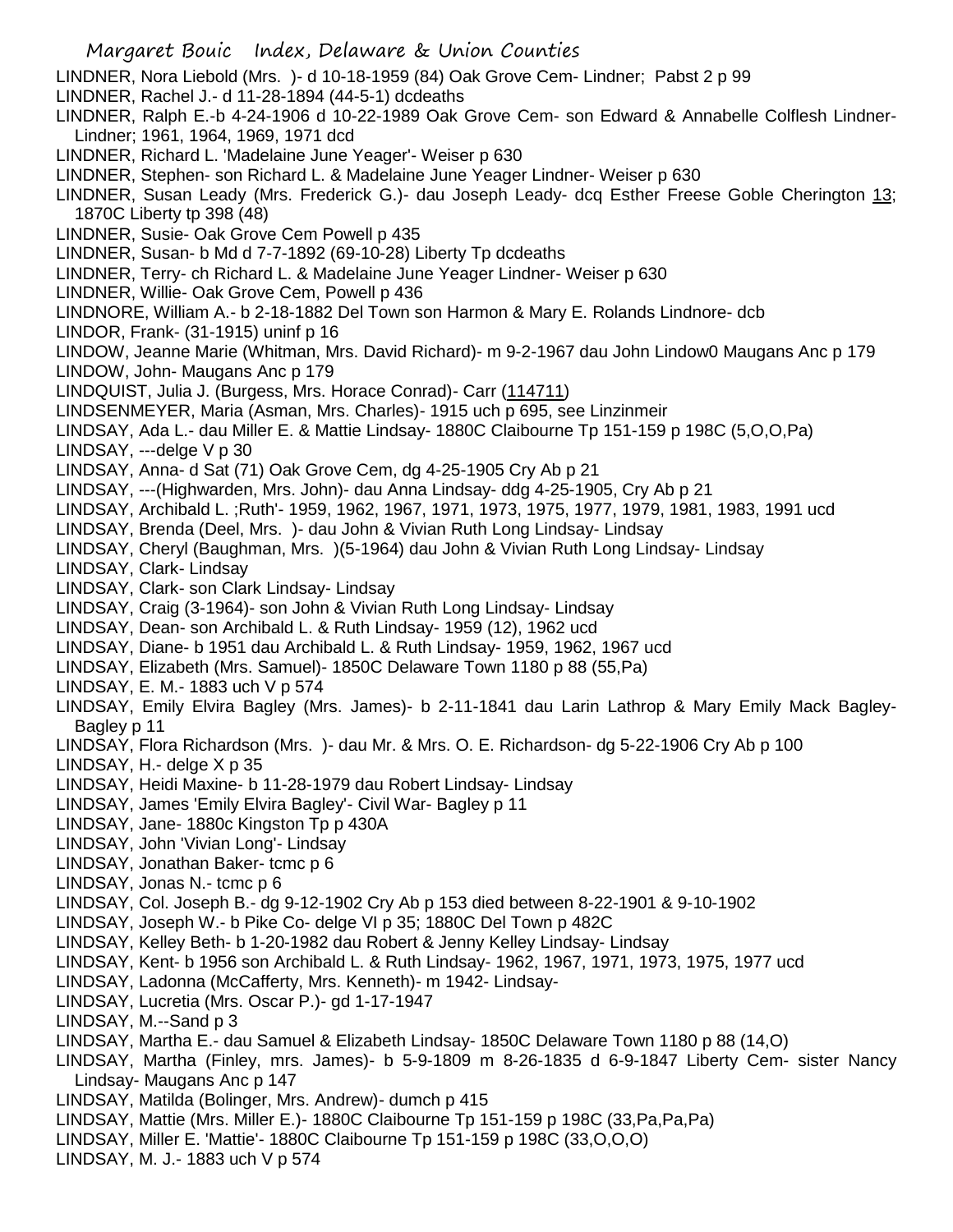- Margaret Bouic Index, Delaware & Union Counties LINDSAY, Nancy (Finley, Mrs. Samuel)- b 1-3-1805 m 10-1-1833 d 1-5-1839- Maugans Anc p 147, 612 LINDSAY, Oscar P. 'Lucretia'- d Friday (72) dg 1-17-1947 Oak Grove Cem LINDSAY, Robert 'Jenny Kelley' (10-1964) son John & Vivian Ruth Long Lindsay- Lindsay LINDSAY, Robert R.- son Mrs. Anna Lindsay- dg 4-25-1905 Cry Ab p 21 LINDSAY, Rodney A.- d 4-2-1968 (3) son Clark Lindsay- Lindsay LINDSAY, Ruth (Mrs. Archibald)- 1959, 1962, 1967, 1971, 1973, 1975, 1977, 1979, 1981, 1983, 1991 ucd LINDSAY, Samuel- tcmc p 6; delge IX p 60, teacher LINDSAY, Samuel 'Elizabeth'- 1850C Delaware Town 1180 p 88 (54,Pa) LINDSAY, Samuel N.- son Samuel & Elizabeth Lindsay- 1850C Delaware Town 1180 p 88 (16,O) LINDSAY, Sarah (Linsay, Mrs. )- dau Anna Lindsay- dg 4-25-1905 Cry Ab p 22 LINDSAY, Scott- son Clark Lindsay- Lindsay LINDSAY, Sheila (Miller, Mrs. ) (8-1964) dau John & Vivian Long Lindsay- Lindsay LINDSAY, Terry Dean- d 2-17-1964 (9) Westfield Cem- son John & Vivian Long Lindsay- Lindsay LINDSAY, Vivian Long (Mrs. John)- d 2-22-1985 (50) Westfield Cem- dau Harold & Flossie Long- Lindsay LINDSAY, Walter R.- son Oscar P. & Lucretia Lindsay- dg 1-17-1947 LINDSAY, W. F.- bur 7-7-1941 Mitchell Cem, DJ Cem p 24 LINDSAY, William J.- d 7-31-1974 (17) Kingwood Mem. Pk- son Clark Lindsay- Lindsay LINDSEY, ---hadc p 56 (1849 Troy Tp)- 1880 dch p 412; Pabst 8 p 9 LINDSEY, ---b 1-30-1899 colored son C. H. & Mabel Swayne Lindsey- dcb LINDSEY, 1st Lt. Abel- Mexican War- delge X p 35 LINDSEY, A. C.- 1880C Troy Tp[ p 335A LINDSEY, Adelia Evans (Mrs. Joseph W.)- m 8-11-1864 dcm; dg 1-28-1902 Cry Ab p 119 LINDSEY, Arthur M.- d 4-17-1849 (3-6-27) son William & Hannah Lindsey- Powell 96; dbg p 16 LINDSEY, Barbara A. (Mrs. Jack W.)- 1964, 1971, 1980 dcd LINDSEY, Belinda- dau Don L. & Juanita Lindsey- 1964 dcd LINDSEY, Bess (Mrs. )- mother George C. Lindsey- Lindseyl 1980 dcd LINDSEY, B. Joanne (Mrs. George C.)- Lindsey LINDSEY, Brad- son Jack W. & Barbara A. Lindsey- 1964 (8), 1971 dcd LINDSEY, Brenda J. (Mrs. Lloyd)- 1980 dcd LINDSEY, Brent- son Jack W. & Barbara A. Lindsey- 1964 (6), 1971 dcd LINDSEY, Charles Foster 'Hazel Kirk Swartz'- Lindsey43 LINDSEY, Cheryle- dau Richard & Marlene Davis Lindsey- Lindsey LINDSEY, Christine- dau Richard & Marlene Davis Lindsey- Lindsey LINDSEY, Cook- Claibourne Cem p 76 LINDSEY, Della (Mrs. J. W.)- dg 1-11-1867 Cry Ab p 60 LINDSEY, Don L,'Juanita'- 1964 dcd LINDSEY, Edmond- Nash p 105 LINDSEY, Eileen Susan- b 8-26-1964 dau Robert Leroy & Ruth Ann Placke Lindsey- Cowgill p 44 LINDSEY, Eleanor- dau Samuel & Elizabeth Lindsey- 1850C Troy Tp 2635 p 138 (14,O) LINDSEY, Elizabeth (Alexander, Mrs. Robert Davidson)- Nash p 136 LINDSEY, Elizabeth (Mrs. Samuel)- Pabst 8 p 5; 1850C Troy Tp 2635 p 138 (54,Pa) LINDSEY, Eugene- b 1865 d 1-5-1867 (18m1w) Oak Grove Cem, Powell p 435; dg 1-11-1867 Cry Abp p 60 LINDSEY, Eugene W. 'Hazel Mildred Smart'- b 4-21-1903 m 6-13-1921 div 3-25-1924 d 1-9-1987- Cowgill p 43 LINDSEY, Freeman- Pabst 8 p 5 LINDSEY, George- Sunbury p 4, 53, 108, 112 LINDSEY, Mr. & Mrs. George Clark,Jr.- Sunbury p 52, 144 LINDSEY, George Clark III- Sunbury p 144 LINDSEY, George C. 'B. Joanne'- d 9-22-1979 (49) son Bess Lindsey- Lindsey LINDSEY, George- b 1956 son George & Nancy Lindsey- 1964, 1969, 1971 dcd LINDSEY, George 'Nancy'- 1964, 1969, 1971 dcd LINDSEY, Hannah (Mrs. William)- dbg p 16 LINDSEY, Harriet- Pabst 2 p 113 LINDSEY, Hazel Kirk Swartz (Mrs. Charles Foster)- Cowgill p 43 LINDSEY, Hazel Mildred Smart (Mrs. Eugene W.)(Harruff, Mrs. Cecil Leroy)- b 3-28-1902 m 6-13-1921 d 6-3-
- 1981 dau Joseph Elmer & Elnora Bowen Smart- Cowgill p 43 LINDSEY, Hubert- b 8-21-1880 Franklin Co Jef. Tp son Chas. & E. J. Lindsey- dcb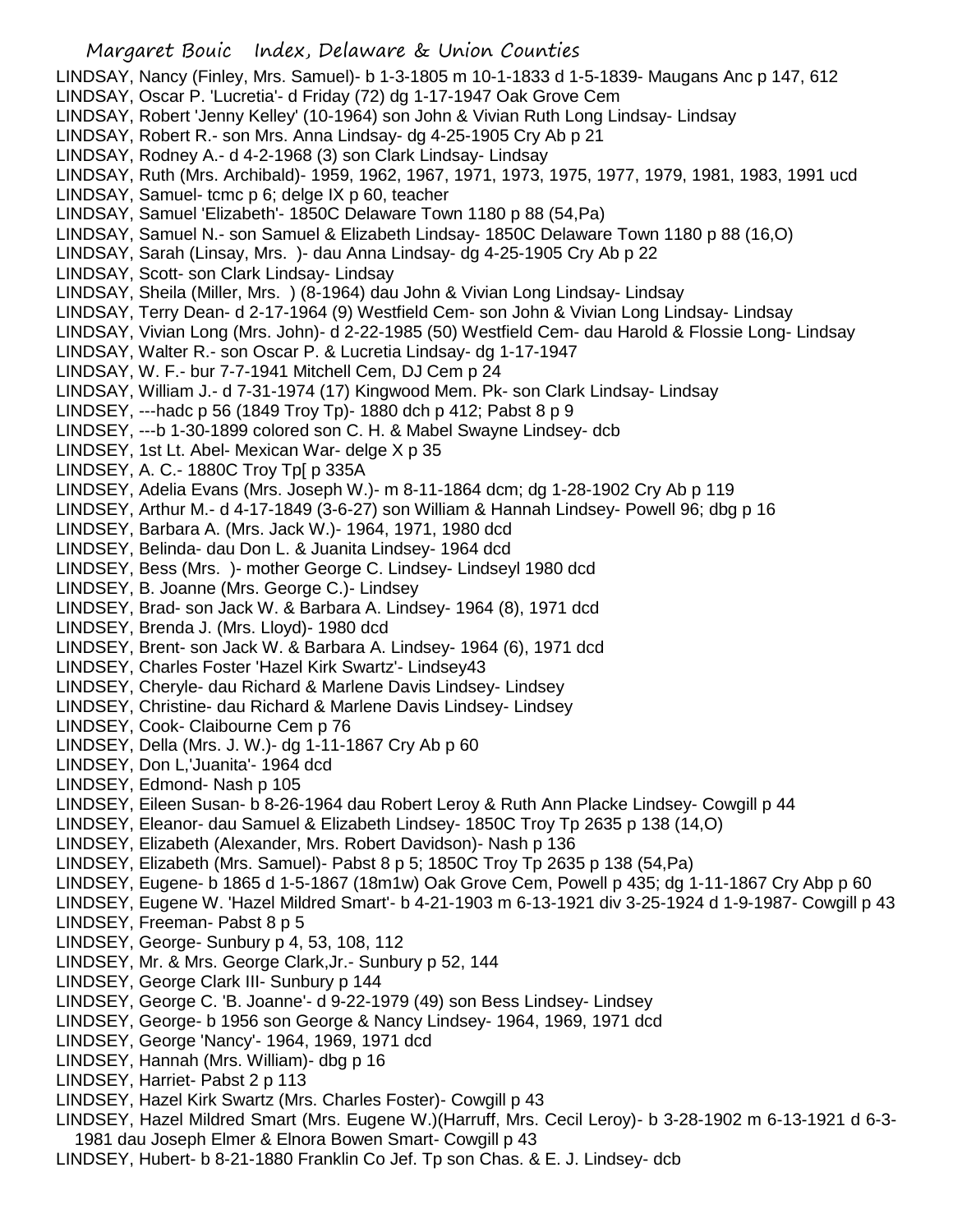LINDSEY, Hugh M. 'Margaret J. Graham'- m 6-2-1841 paper 6-4-1841 Wight II p 4; dbg p 16

- LINDSEY, Irene (Maugans, Mrs. Harvey L.)- Maugans Anc p 67
- LINDSEY, Isaac- 1870C Delaware Town 328 (23\*)
- LINDSEY, Ivan L. 'Wanda G.'- Lindsey; 1964, 1969, 1971, 1980 dcd
- LINDSEY, Jack W. 'Barbara A.'- 1964, 1971, 1980 dcd
- LINDSEY, Jacob- 1870C Delaware Town 327 (49\*)
- LINDSEY, James- Pabst 8 p 5
- LINDSEY, James- Nash p 252, 382, 416
- LINDSEY, Jane- Pabst 8 p 5; 1870C Delaware Town 296 (30)
- LINDSEY, Jane- 1870C Delaware Town 327 (50)
- LINDSEY, Jean Evelyn (Brewster, Mrs. Malcolm Edie)(Young, Mrs. Rev. La Furd Bernard) adopted Harruff- b 4-13-1922 m(1) 2-17-1947 (2) 3-5-1983 dau Eugene W. & Hazel Mildred Smart Lindsey- Cowgill p 43
- LINDSEY, Jeremiah- 1850C Liberty Tp 1527 p 104 (6,Va)
- LINDSEY, J. F.- Tp 1866
- LINDSEY, John- Bible; delge VII p 71
- LINDSEY, John- son-in-law of Richard Nash- Nash p 84
- LINDSEY, John Campbell- Nash p 106
- LINDSEY, Col. Joseph 'Adelia Evans'- b 3-23-1830 m 8-11-1864 dcm d Wed (71y) dg 1-24-1902 Cry Ab p 119, 120; dg 1-28-1902 -1880 dch p 285, 353; 1908 dch 192, 399; dg 12-31-1907, Cry Ab p 94
- LINDSEY, Joseph- 1870C Delaware Town 296 (40\*)
- LINDSEY, Joseph W.- 1880 dch p 202, 293; 1908 dch 399
- LINDSEY, Juanita (Mrs. Don L.)- 1964 dcd
- LINDSEY, J. W. 'Della E.'- dg 1-1-1867 Cry Ab p 60
- LINDSEY, Mrs. J. W.- aunt of Miss Frances E. Thomson- 1908 dch 163, 172, 173, 174, 177, 178; dg 10-4- 1907, Cryder Ab p 73
- LINDSEY, Karen Ruth- b 10-20-1968 dau Robert Leroy & Ruth Ann Placke Lindsey- Cowgill p 44
- LINDSEY, Katherine (Forest, Mrs. David Crawford)- Nash p 104
- LINDSEY, Larson- d 10-1-1871 (4y) Thompson Tp dcdeaths
- LINDSEY, Lee Ellen Faith- b 1957 dau George & Nancy Lindsey- Sunbury p 144; 1964, 1971 dcd
- LINDSEY, Lillian Fern Smart (Mrs. Robert John)- b 2-171910 m 12-29-1934 dau Joseph Elmer & Elnora Bowen Smart- Cowgill p 43
- LINDSEY, Lisa Manor (Mrs. Mark)- m 9-22-1984 dau Roger Manor- Lindsey
- LINDSEY, Lizzie Wood- d 9-24-1869 (19) dg 10-8-1869 Cry Ab p 76
- LINDSEY, Lloyd 'Brenda J.'- 1980 dcd
- LINDSEY, Lloyd- b 1971 son Lloyd & Brenda J. Lindsey- 1980 dcd
- LINDSEY, Louise Cook (Mrs. Charles)- b 10-12-1886 m 1913 Claibourne Cem- dau Robert & Cyrena Ann Cook- Lindsey; uninf p 33 (74-1961)
- LINDSEY, Lula Mae Smith (Mrs. Noah)- dau George Parks & Ida Florilla arthur Smith- Maugans Anc p 3
- LINDSEY, Mannie- 1870C Delaware Town 295 (24\*)
- LINDSEY, Margaret- 1869 wsc; Pabst 8 p 18
- LINDSEY, Margaret J. Graham (Mrs. Hugh M.)- m 6-2-1841 d 4-9-1854 (36) dbg p 16; Powell p 96; paper 6-4- 1841 Wight II p 4
- LINDSEY, Maria Evans (Mrs. Walter)- d 7-24-1939 (67) bur W. Lib. obit, mlib- sister Walter Evans
- LINDSEY, Mariah Washburn (Mrs. Solomon)- b 6/7-1826 Ulster Co, R d 8-20-1901 (75-2-13) Claibourne Cem p 31; 1900C Richw. 112-120 p 5A (73,Ny,NY,NY) m 56y, 6 ch
- LINDSEY, Mark 'Lisa Manor'- b 1963 m 9-22-1984 son Ivan L. & Wanda G. Lindsey- Lindsey; 1964, 1969, 1971, 1980 dcd
- LINDSEY, Marlene Davis (Mrs. Richard)- d 12-2-1961 (17) dau Wilbert Davis- Lindsey
- LINDSEY, Martha (Finley, Mrs. James)- b 5-9-1809 m 8-22-1835 dcm d 6-9-1847, ped Lawrence A. Wenger 27; delge V p 49; Pabst 8 p 5
- LINDSEY, Mary- 1870C Delaware Town 296 (22\*)
- LINDSEY, Mary- 1870C Delaware Town 295 (24\*)
- LINDSEY, Mary- d Monday dg 10-8-1873 Cry Ab p 109
- LINDSEY, Michael- b 1961 son Ivan L. & Wanda G. Lindsey- 1964, 1969, 1971, 1980 dcd
- LINDSEY, Nancy- Pabst 8 p 5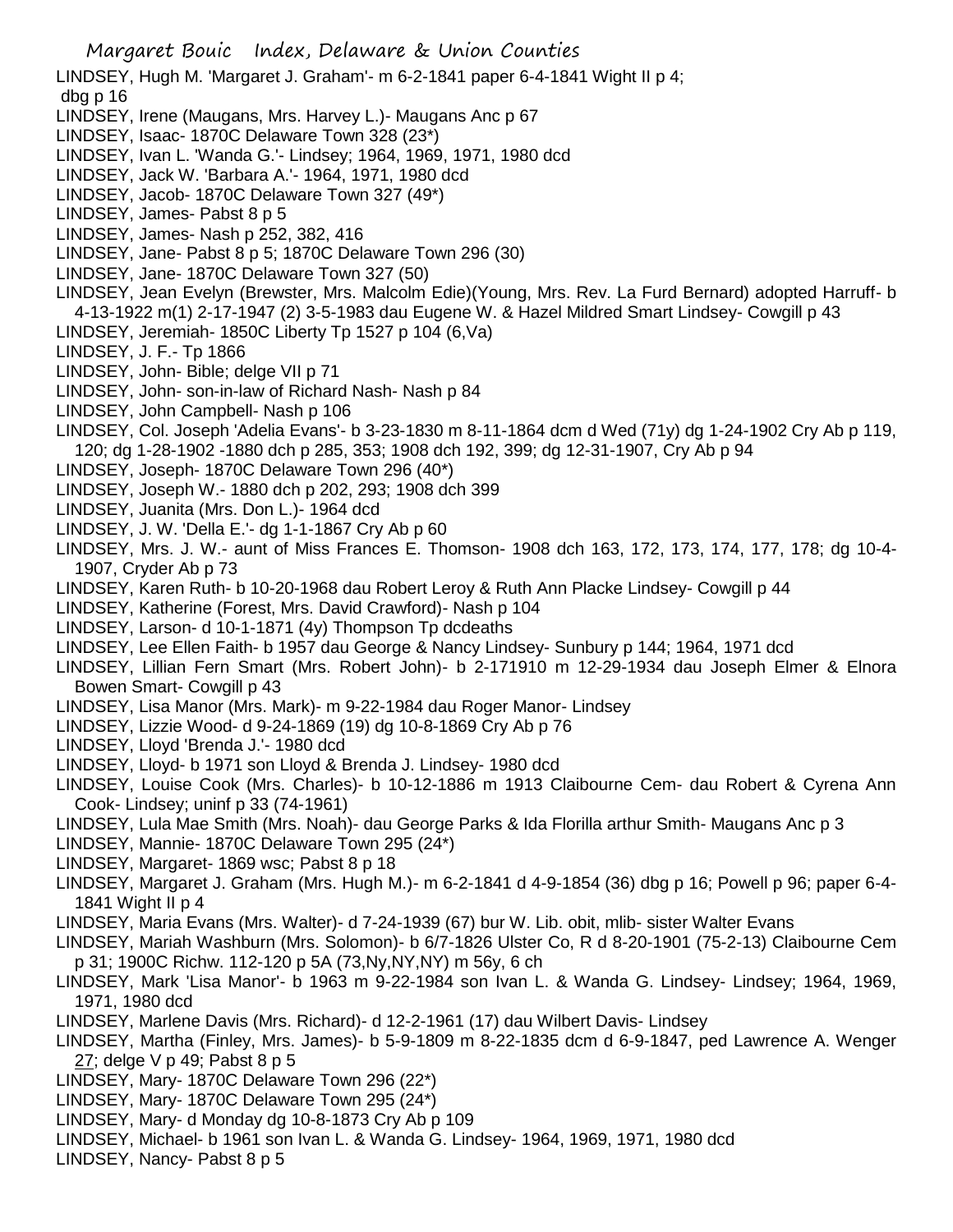- LINDSEY, Nancy (Mrs. George)- 1964 dcd
- LINDSEY, Nancy- dau Samuel & Elizabeth Lindsey- 1850C Troy Tp 2635 p 138 (16,O)
- LINDSEY, Newton- d Wed 3-29-1900 obit, mlib;unec XV p 9, 23
- LINDSEY, Noah 'Lula Mae Smith'- Maugans Anc p 3
- LINDSEY, Oliver 'Sarah Jane Taylor'- Nash p 435
- LINDSEY, Penelope- b 1982 lived with Dean F. & Penelope S. Rushmore- 1983 ucd
- LINDSEY, R.- 1908 dch 430
- LINDSEY, Rebecca (Sherman, Mrs. Augustas)- m 1856, delge VI p 26
- LINDSEY, Rhoda (Foos, Mrs. James H.)- 1985 uch p 52
- LINDSEY, Richard 'Marlene Davis'- Lindsey
- LINDSEY, Robert- 1880C Delaware Town p 498A
- LINDSEY, Robert- pallb. for Mrs. John W. Heimberger- dg 7-12-1901 Cry Ab p 90
- LINDSEY, Robert Gerald- b 9-3-1970 son Robert Leroy & Ruth Ann Placke Lindsey- Cowgill p 44
- LINDSEY, Robert John 'Lillian Fern Smart'- b 6-21-1910 m 12-29-1934 son Charles Foster & Hazel Kirk Swartz Lindsey- Cowgill p 43
- LINDSEY, Robert Leroy 'Ruth Ann Placke'- b 9-19-1935 m 5-26-1962 son Robert John & Lillian Fern Smart Lindsey- Cowgill p 43
- LINDSEY, Robert R/P.Jr. d Sat (21) dg 10-16-1903 Cry Ab p 203 son Robert Lindsey
- LINDSEY, Ruth Ann Placke (Mrs. Robert Leroy)- b 4-26-1940 m 5-26-1962 dau Louis & Milly Sagler Placke-Cowgill p 44
- LINDSEY, Samuel 'Elizabeth'- Pabst 8 p 5; Pabst Pion II p 205; 1850C Troy Tp 2635 p 138 (53,Pa)
- LINDSEY, Samuel Moore- b 12-18-1833 Pabst 3 p 23, 8 p 8,9
- LINDSEY, Sarah Jane Taylor (Mrs. Oliver)- dau Matthew & Nancy Jane Hutchisson Taylor- Nash p 435
- LINDSEY, Simeon- delge VII p 61, 1826 Thompson Tp, Powell p 269
- LINDSEY, Rev. Solomon 'Mariah Washbrun'- b 12-22-1822 d 11-11-1906 (83-10-19) Claibourne Cem p 31; 1900C Richwood 112-120 p 5A (77,O,Pa,Pa) m 56y
- LINDSEY, thomas- 1908 dch 399
- LINDSEY, Walter 'Maria Evans- obit Maria, mlib
- LINDSEY, Wanda G. (Mrs. Ivan L.)- 1964, 1969, 1971, 1980 dcd
- LINDSEY, William Enos- b 1832 d 1869 Oak Grove Cem, Powell p 436; dg 5-28-1869 Cry Ab p 74
- LINDSEY, William 'Hannah'- dbg p 16; 1840C Berkshire Tp p 187 (20-30)
- LINDSLEY/LINSLY, Abel B. 'Ann M. Dillsavor'- unec XV p 74
- LINDSLEY, Abigail (Hurd., Mrs. John)- 1883 uch V p 636
- LINDSLEY, Ann M. Dillsavor (Mrs. Abel B.)-b 12-3-1845, unec XV p 74
- LINDSLEY, ---Lawson (Dillsavor, Mrs. )- sisr Ann M. Dillsavor- unec XV p 74
- LINDSLEY, Chancy- 1880C Thompson Tp p 299A
- LINDSLEY, Clarence 'Ethel Jolliff'- 1915 uch p 1005
- LINDSLEY, Ethel Jolliff (Mrs. Clarence)- dau George W. & Isabel Maskill Jolliff- 1915 uch p 1005
- LINDSLEY, Frank 'Nettie'- 1880C Richwood 269-285 p 203A (25,O,O,O)
- LINDSLEY, Jane Cotrell (Mrs. )- dau Edward & Elizabeth Tyler Cottrell- 1883 uch V p 564
- LINDSLEY, Jane E.- mother-in-law of Ruben & Josephine Cowgill -1900C Jackson Tp 74-75 p 4A (66,O,O,O) wid, 4 ch
- LINDSLEY, John 'Judy Lockwood'- Lockwood
- LINDSLEY, Josephine (Cowgill, Mrs. Ruben)- b 4-1850 dau Jane E. Lindsley- 1900c Jackson Tp 74-75 p 4A (50,O,O,O) m 25y, 1 ch
- LINDSLEY, Judy Lockwood (Mrs. John)- dau Carl C. & Ruth Lockwood- Lockwood
- LINDSLEY, Nettie (Mrs. Frank)- 1880C Richwood 269-285 p 203A (22,O,Pa,O)
- LINDSLEY, P.- uca p 87, Claibourne Tp
- LINDSLEY, Simeon- 1908 dch 490 Simon- 1880 dch p 195, 54
- LINDSLEY, Rev. Solomon- 1915 uch p 219; 1883 uch V p 532
- LINDSLEY, Zarah- 1915 uch p 490, 1883 uch V p 566 see Linsly
- LINDSLY, --family of Michael R. Madden #215, unec IX p 2, XI p 61
- LINDSLY, Ida- dau Joseph B. & Kate Lindsly- 1880C Richwood 281-297 p 203B (16,O,O,O)l 1910 Claibourne Tp North 81 (47,O,O,O) m 25y 2 ch
- LINDSLY, Joseph B. 'Kate'- 1880C Richwood 281-297 p 203B (43,O,Vt,Md)
- LINDSLY, Kate (Mrs. Joseph B.)- 1880C Richwood 281-297 p 203B (40,O,O,O); 1910 Claibourne Tp North 81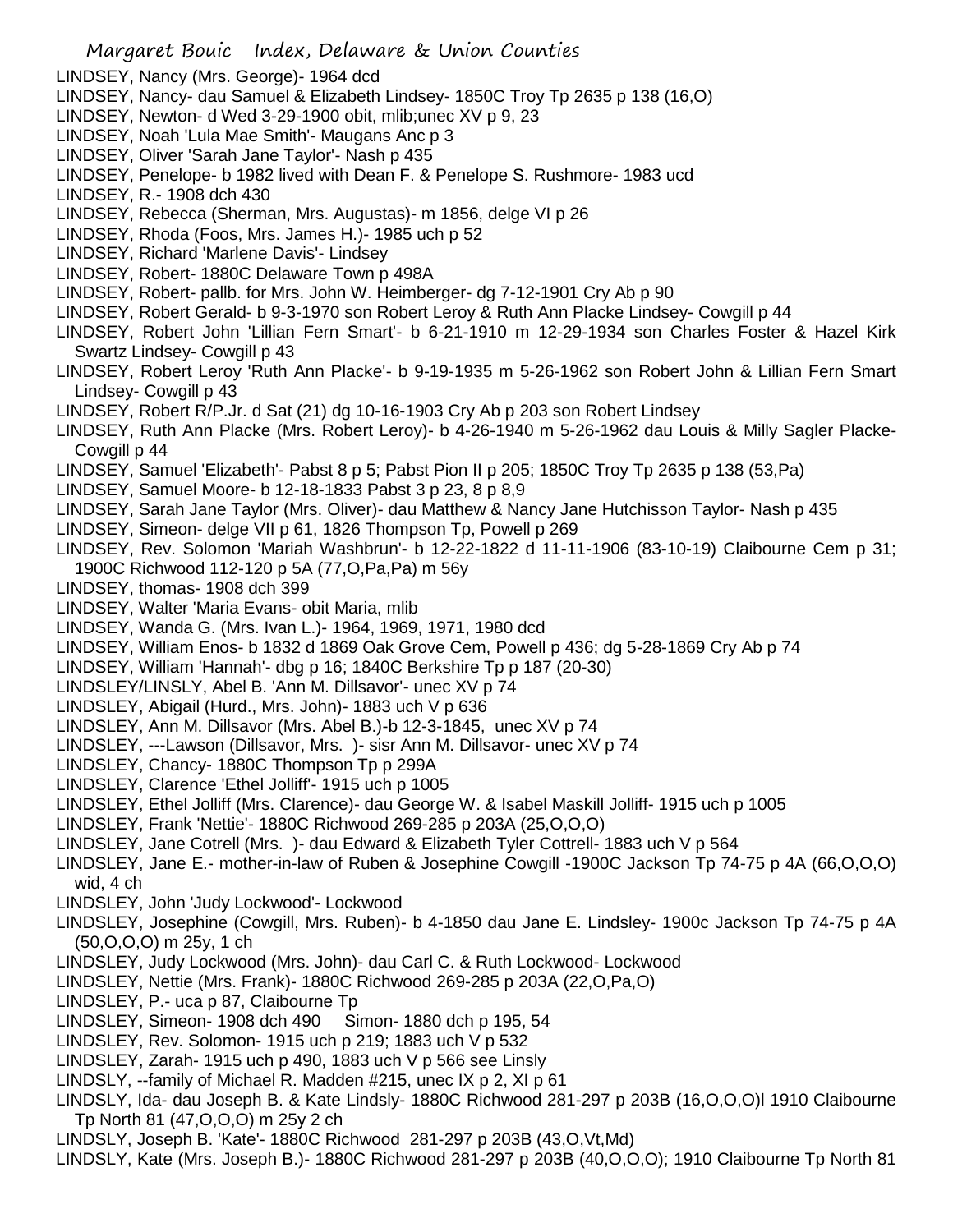Margaret Bouic Index, Delaware & Union Counties p 3B (70,O,O,O) wid LINDSLY, Samuel- hmp p 75 LINDSLY, T. H.- hmp p 105 LINDSY, S.- uca p 92 LINDVILLE, Ellen Matilda (Mrs. )- dau Charles & Bary Bown Parrott- Parrott 3; 1915 uch p 758 LINDY, A. B.- uca p 104 Alexander- 1880c Brown Tp p 385A LINE, Abraham- 1820C Genoa Tp; Pabst 6 p 35 LINE, Ann (Campbell, Mrs. )- sister Carl D. Line- obit Carl D., mlib LINE, Carl C. 'Luella Reed'- b 5-24-1898 m 4-4-1929 d 6-27-1981 (83) bur Lima- obit mlib, Marion Star LINE, Cecil (Hudgens, Mrs. )- sister Carl D. Line- obit Carl D.,mlib LINE, Charles H - d 1-15-1986 (74) bur Galion- cousin Clifford Line- Line LINE, Clifford- cousin Charles H. Lind- Line LINE, Elizabeth d 2-22-1980 bur Galion- sister Charles Line- Line LINE, Ethel (Hanous, Mrs. )- sister Carl d. Line- obit Carl D, mlib LINE, George- 1883 uch V p 465 LINE, Rev. George J.- unec XIII p 19, 20, XIV p 66 LINE, Lamont L.- b 12-1888- 1900C Richwood 134-142 p 5B (11,O,Md,O) LINE, Luella Reed (Mrs. Carl D.)- b 3-19-1905 m 4-4-1929 d 6-29-1981- obit mlib; obit Carl D., mlib LINE, Robert- son Carl D. & Luella Reed Line- obit Carl D.,mlib LINE, Samuel- 1820C Genoa Tp LINE, William- to Logan Co Home 1952, uninf p 30 LINEABERRY, Edson- b 5-17-1870 Genoa Tp son Burr & Eliza Norris Lineaberry- dcb LINEBARY, William- Pabst Pion II p 211 LINEBAUGH, Charles F. 'Clarabelle Rabold'- b 5-4-1930 m 11-22-1957- Weiser p 711 LINEBAUGH, Clarabelle Rabold (Mrs. Charles F.)- b 6-24-1933 m 11-22-1957 dau Russell Marion & Catherine Lucille Fisher Rabold- Weiser p 711 LINEBAUGH, David- son Harry & Elizabeth Linebaugh- Linebaugh LINEBAUGH, David 'Joan'- 1969 dcd LINEBAUGH, Dolores Ann- dau Harry & Elizabeth Linebaugh- Linebaugh LINEBAUGH, Ed- son Harry & Elizabeth Linebaugh- Linebaugh LINEBAUGH, Gloria (Mrs. Timothy Mark)- Linebaugh LINEBAUGH, Holly Ann- dau Timothy Mark & Gloria Linebaugh- Linebaugh LINEBAUGH, Jane (Buhrts, Mrs. )- dau Harry & ELizabeth Linebaugh- Linebaugh LINEBAUGH, Joan (Mrs. David)- 1969 dcd LINEBAUGH, Mary Anna (Regher, Mrs. Peter)- b c 1738 dau Freidrich & Elizabeth Leinbach LINEBAUGH, Mary Ellen (Leatherman, Mrs. Elias Koonty)- Maugans Anc p 80 LINEBAUGH, Mary (Recher, Mrs. Peter)- Maugans Anc p 77 LINEBAUGH, Pamela- dau Timothy Mark & Gloria Linebaugh- Linebaugh LINEBAUGH, Peg (Hoffman, Mrs. )- dau Harry & Elizabeth Linebaugh- Linebaugh LINEBAUGH, Timmy- son Timothy Mark & Gloria Linebaugh- Linebaugh LINEBAUGH, Timothy Mark 'Gloria'- b 3-21-1958 (30) bur Green Mound- son Harry & Elizabeth Linebaugh-Linebaugh LINEBAUGH, Wanda (Macio, Mrs. )- dau Harry & Elizabeth Linebaugh- Linebaugh LINEBURG, Bessie Mabel Shepler (Mrs. Charles William)- b 12-12-1898 dau John Henry & Sarah Cowden Weiser Shepler- Weiser p 504 LINEBURG, Charles William 'Bessie Mabel Shepler'- b 3-26-1905- Weiser p 504 LINEBURG, Charles william- b 8-13-1927 d 9-24-1927 son Charles William & Bessie Mabel Shepler Lineburg-Weiser p 504 LINEBURG, Hazel Louise- b 10-120 1925 d 2-20-1926 dau Charles William & Bessie Mabel Shepler Lineburg-Weiser p 504 LINEBURG, Winifred Marie (Mickey, Mrs. Mervin Earl,Jr.)- b 9-30-1914 m 1-1-1942 dau Charles William & Bessie Mabel Shepler Lineburg- Weiser p 504 LINEHAN, Daniel Joseph- b 11-18-1980 son Joseph & Mary Smith Linehan- Linehan LINEHAN, Joseph M. 'Mary P.'- son L. Patrick Linehan- Linehan; 1977, 1979, 1981, 1983, 1991 ucd LINEHAN, Karen Louise- b 6-10-1965 d 12-15-1984 (19) Lady of Lourdes Cem, lptw p 56- dau Joseph M. &

Mary P. Linehan- Linehan; 1977, 1979, 1981, 1983 ucd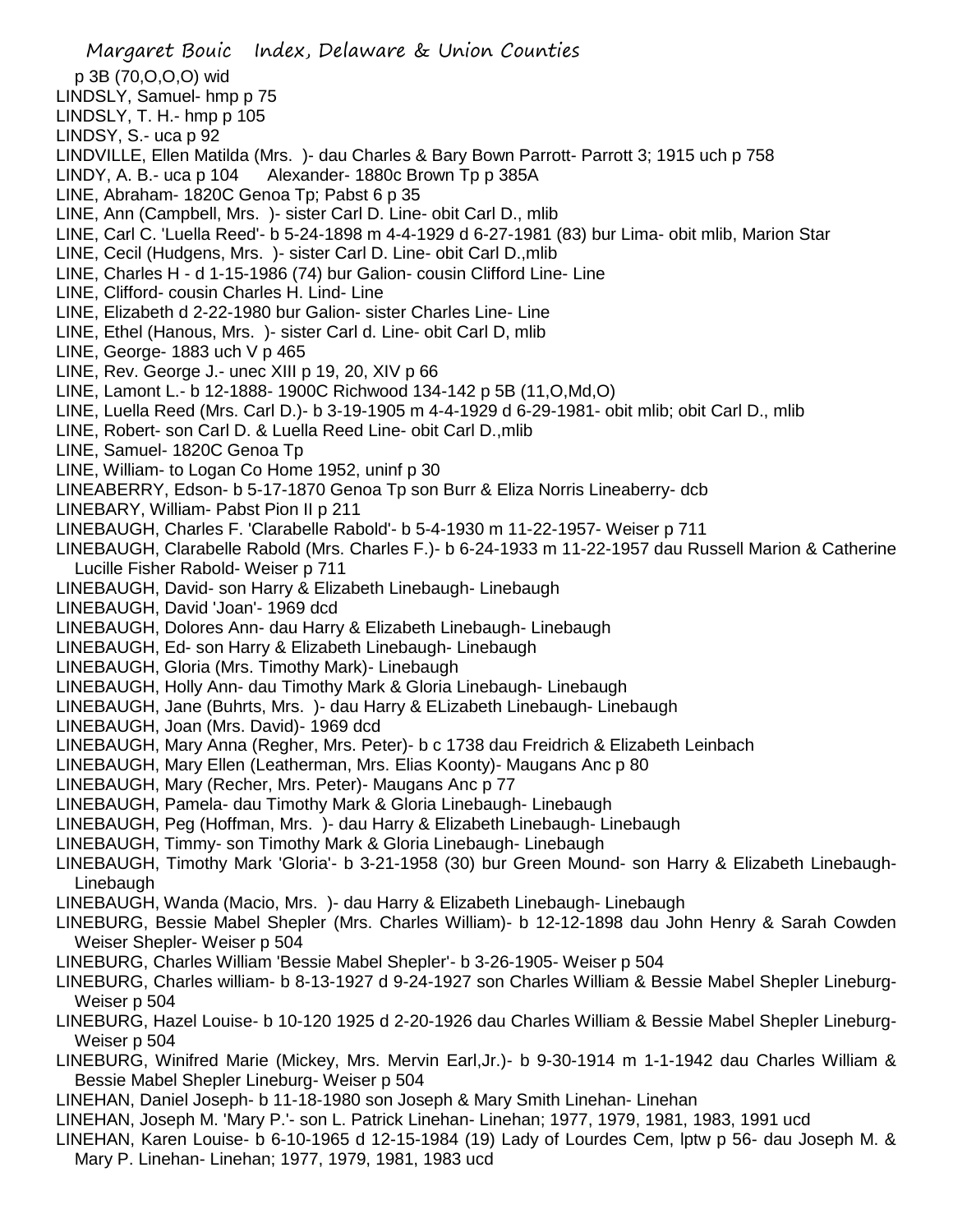- LINEHAN, Katherine Daum- b 8-9-1964 d 12-30-1976 (12) Our Lady of Lourdes- lptw p 8- dau Joseph & Mary Linehan- Linehan
- LINEHAN, Mary P. Smith (Mrs. Joseph M.)- dau Margaret Smith- Linehan; 1977, 1979, 1981, 1983, 1991 ucd
- LINEHAN, L. Patrick- Linehan
- LINEHAN, R.- 1980 dcd, Concord Tp
- LINEMAN, John A.- 1880C Delaware Town p 516C
- LINES, Blanche (Weaver, Mrs. )- dau Harry L. & Laura Shambaugh Lines- Lines
- LINES, Christine- b 1960 dau Harold V. & Janice Lines- 19964, 1969, 1971 dcd
- LINES, Christopher- 1830C Paris Tp 415 p 293 (20-30)
- LINES, Debra- b 1958- dau Harold V. & Janice Lines- 1964, 1969, 1971 dcd
- LINES, Gerald 'Lila Chambers'- b 2-9-1907 d 12-12-1953 bur Calif.- Maugans Anc p 131
- LINES, Harold V. 'Janice'- 1964, 1969, 1971, 1980 dcd
- LINES, Harry George- son William C. & Rose Lines- Lines
- LINES, Harry L. 'Laura Shambaugh'- Lines
- LINES, Hattie (Todd, Mrs. George F.)- Maugans Anc p 206
- LINES, Irma (Mrs. Robert)- Maugans Anc p 131
- LINES, Janet (Poppell, Mrs. )- dau William C. & Rose Lines- Lines
- LINES, Janice/Janet (Mrs. Harold V.)- 1964, 1969, 1971, 1980 dcd
- LINES, Justin Allen- great-grandson of William C. Lines- Lines
- LINES, Kathleen- b 1955- dau Harold V. & Janice Lines- 1964, 1969, 1971 dcd
- LINES, Laura Mae (Davisson, Mrs. )- dau Harry L. & Laura Shambaugh Lines- Lines
- LINES, Laura Shambaugh (Mrs. Harry L.)- Lines
- LINES, Lila Chambers (Mrs. Gerald)- b 4-7-1906 dau William & Mattie Pounds Chambers- Maugans Anc p 131
- LINES, Martha (Davisson, Mrs. ) dau Harry L. & Laura Shambaugh Lines- Lines
- LINES, Robert'Irma'- b 7-29-1929 son Gerald & Lila Chambers Lines- Maugans Anc p 131
- LINES, Rose (Mrs. William C.)- Lines
- LINES, Steven- b 1962 dau Harold V. & Janice Lines- 1964, 1969, 1971, 1980 dcd
- LINES, Susan (Mrs. )- unec IV p 71 (1853)
- LINES, William C.'Rose'- b 9-21-1909 d 10-25-1991 (82) bur Chesterville- son Harry L. & Laura Shambaugh Lines- Lines
- LING, Jo (Mrs. Rev. Stanley)- Ling; 1980 dcd
- LING, Micah Elizabeth- b 1-16-1981 twin dau Stanley & Jo Ling- Ling
- LING, Rev. Stanley 'Jo'- Lingl 1980 dcd; Bellpoint church
- LING, Thomas Blake- b 1-16-1981 twin son Stanley & Jo Ling- Ling
- LINGARD, Dena- b 7-27-1883 Del Town ch Charles & Hester Foster Lingard- dcb
- LINGARD, George- b 6-12-1876 Del Town son Charles & Hester Foster Lingard- dcb
- LINGE, Gertrude (Mrs. Jack)- 1961, 1964, 1969, 1971, 1980 dcd
- LINGE, Jack 'Gertrude'- 1961, 1964, 1969, 1971, 1980 dcd
- LINGENFELTER, Aaron Lyle- b 7-20-1981 son Larry & Teresa Jackson Lingenfelter- Lingenfelter
- LINGENFELTER, Heidi Michelle- b 12-13-1974 dau Larry & Teresa Jackson Lingenfelter- Lingenfelter; 1979, 1981 ucd
- LINGENFELTER, J. W.- dcw Bk 4 p 413 (43) wit
- LINGENFELTER, Larry 'Teresa Jackson'- son Larry Lingenfelter-Lingenfelter; 1979, 1971 ucd
- LINGENFELTER, Laura Lynn- b 8-28-1979 dau Larry & Teresa Jackson Lingenfelter- Lingenfelter
- LINGENFELTER, Lavina (Fenstenmaker, Mrs. Theobold)- 1985 uch p 6
- LINGENFELTER, Tami Sue- b 1973 dau Larry & Teresa Jackson Lingenfelter- Lingenfelter; 1979, 1981 ucd
- LINGENFELTER, Teresa Jackson (Mrs. Larry)- dau Robert R. Jackson- Lingenfelter; 1979, 1981 ucd
- LINGER, Artie 'Lena Freshwater'- m 12-19-1917 Freshwater p 164, 181
- LINGER, Lena Freshwater (Mrs. Artie)- b 8-21-1901 m 1916 dau Cyrus & Ella moore Freshwater Freshwater p 164, 181
- LINGERICH, Dorothy (Conder, Mrs. )- sister Mrs. Harold Rhoades- Lingerich
- LINGERICH, ---(Roades, Mrs. Harold)- Lingerich
- LINGERICH, Harold- brother Mrs. Harold Roades- Lingerich
- LINGERICH, Ida (Counts, Mrs. )- sister Mrs. Harold Rhoades- Lingerich
- LINGERICH, Marvin- brother Mrs. Harold Roades- Lingerich
- LINGERICH, Miller (Anderson, Mrs. )- sister Mrs. Harold Roades- Lingerich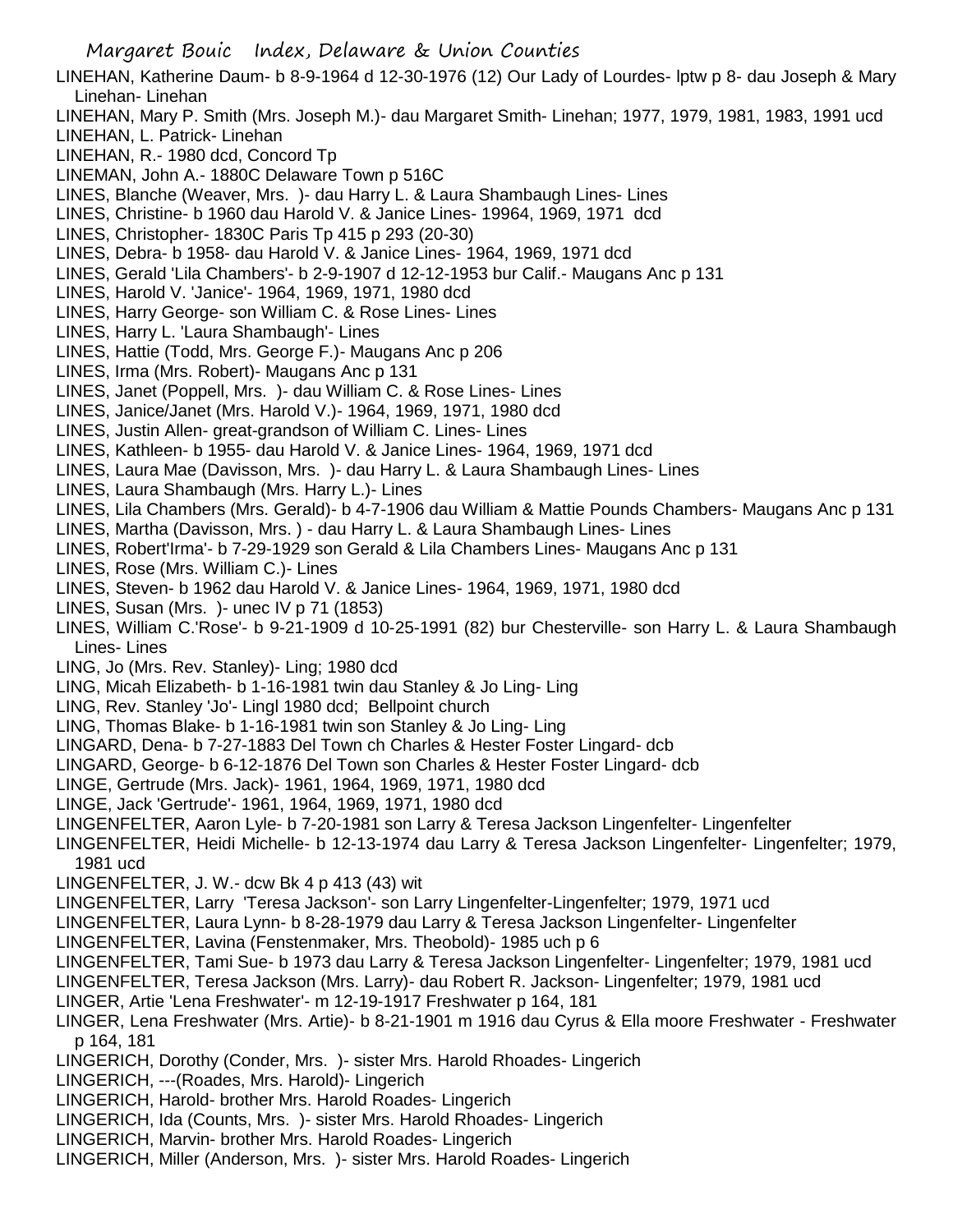- Margaret Bouic Index, Delaware & Union Counties
- LINGERICH, Rita (Housman, Mrs. )- sister Mrs. Harold Roades- Lingerich
- LINGERICH, Virginia (Miller, Mrs. )- sister Mrs. Harold Roades- Lingerich
- LINGLE, Emily Mader (Mrs. John)- dau Daniel & Anna Catharine Weiser Mader- Weiser p 486, 487
- LINGLE, Jerome- son John & Emily Mader Lingle- Weiser p 487
- LINGLE, John 'Emily Mader'- Weiser p 487
- LINGLE, John- son John & Emily Mader Lingle- Weiser p 487
- LINGO, Barbara (Householder, Mrs. Robert)- dau Myron L. & Orabelle Sullivan Lingo- Lingo
- LINGO, Emerson E. 'Janet L.'- 1977 ucd
- LINGO, Emma D. (Brown, Mrs. Augusta)- m 1890 WBrown VI p 764; 1977, 1979 ucd
- LINGO, Emma Del Clapsaddle (Wiley, Mrs. )(Mrs. Ivan R.)- b 11-26-1915 d 7-10-1995 (79) Byhalia Cem, lptw p 120- dau Harley C. & Gertie Mae Moore Clapsaddle; 1967, 1971, 1973, 1975, 1981, 1983 ucd; Lingo
- LINGO, Ivan R. 'Emma Del Clapsaddle'- b 1927 m 10-26-1963 d 6-12-1972 Byhalia Cem, lptw p 120- Lingo; 1967, 1971 ucd
- LINGO, Janet L. (Mrs. Emerson E.)- 1977 ucd
- LINGO, Judy (Fultz, Mrs. Billy)- dau Myron L. & Orabelle Sullivan Lingo- Lingo
- LINGO, Max- son Myron L. & Orabelle Sullivan Lingo- Lingo
- LINGO, Myron L. 'Orabelle Sullivan'- b 11-24-1903 d 3-9-1963 Byhalia Cem, lptw p 125- son Lafayette & Cora Horner Lingo- Lingo; 1959, 1962 ucd
- LINGO, Orabelle Sullivan (Mrs. Myron L.)- b 1907 d 10-1952 Byhalia Cem, lptw p 125- Lingo
- LINGO, Rebecca Jane (Niles, Mrs. Price)- dau Myron L. & Orabelle Sullivan Lingo- Lingo
- LINGO, Sharon (Geho, Mrs. Herman W.)- m 2-5-1960- dau Myron L. & Orabelle Sullivan Lingo- Lingo
- LINGO, Travas- ch Emerson E. & Janet L. Lingo- 1977 ucd
- LINGO, William J.- 1969 dcd
- LINGO-SMITH, Virginia- Lingo
- LINGREL---family of Norma Sothard #333, unec XI p 37, XII p 3; Marquita Reeves #359, unec XII p 2, Janet Payne #274, unec X p 14, XI p 2; Nancy L. White #400, unec XIII p 4
- LINGREL, Ada M.- d 12-8-1892 (2-6-22) Byhalia Cem- dau L. M. & R. M.- lptw p 114
- LINGREL, Alice Archer (Mrs. LaMoyne)- m 7-5-1941- Lingrel; 1977, 1979 ucd
- LINGREL, Alice (Mrs. Preston)- 1949, 1959 ucd
- LINGRELL, Allie (Middleton, Mrs. Prosper F.)- m 7-3-1875 ucm 5710; mt 3 p 14
- LINGREL, Ann M.- dau Jeremiah & Ellen Ragan Lingrel- 1840C Washington Tp 337 (5-10); 1850C Wash Tp 1156-1174 p 172 (18,O)
- LINGREL, Annabell- dau Samuel & Mary J. Lingrel- 1860C Washington Tp 1522-1531 p 206 (1,O)
- LINGREL, J. Blaine 'Icie'- b 1879 d 1935 son Henry C. & Cynthia Thornton Lingrel- ped Janet Cook Payne #274, unec XI p 19; Lingrel; 1880C Washington Tp 95-99 p 10 (1,O,O,O)
- LINGREL, Bonnie Eileen- dau Laruen R & Grace Lingrel- Lingrel; 1949, 1959, 1962, 1967 ucd
- LINGREL, C. (Mrs. M.)- lptw p 118
- LINGREL, Carl- d 3-27-1897 d 8-29-1897 Byhalia Cem, lptw p 108- son M. & Lillian Bird Lingrel
- LINGREL, Carole (Crates, Mrs. James)- dau LaMoyne & Alice Archer Lingrel- Lingrel
- LINGREL, P. Chalmer- b 1899 d 1962 Byhalia Cem- lptw p 111
- LINGREL, Charles- b 1968 son Leroy & Pat Lingrel- 1973, 1975, 1977, 1979, 1981, 1983 ucd
- LINGREL, Chester A.- d 11-26-1892 (8-2-1) son L.M. & R. M.- Byhalia Cem, lptw p 114
- LINGREL, Clarence A.- b 1886 d 1949 Byhalia Cem- lptw p 11o
- LINGREL, Clifford R.- son Matthew & Martha Essex Lingrel- 1880C Washingron Tp 218-226 p 24 (3,O,O,O)
- LINGREL, Clyde- b 10-1896 son Louis M. & Rosa M. Lingrel- 1900C Washington Tp 208 p 9B (3,O,O,O)
- LINGREL, Crystal- b 3-1897 dau Mathew & Lillian Bird Lingrel- 1900C Washington Tp 219 p 10A (3,O,O,O)
- LINGREL, Cynthia Ann Thornton (Mrs. Henry C.)- b 1845 d 1932 Byhalia Cem, lptw p 111- dau Mary Thornton- dumch p 219; ped Janet Cook Payne #274 13, unec XI p 19; 1870C Washington Tp 29-27 p 4 (23,O); 1880C Wash Tp 95-99 p 10 (35,O,O,O); 1900C Wash Tp 265 p 12A (54,O,Irel,O) m 34y, 10ch, 3 living
- LINGREL, Dana Ellen (Bowersmith, Mrs. Michael Alan)- m 3-10-1979 dau Richard Lingrel- Lingrel
- LINGREL, Debbie- b 1955 dau Lauren A. & M. Grace Lingrel- 1962, 1967 ucd
- LINGRAL, Deborah D.- 1991 ucd
- LINGREL, December- b 1969 ch Leroy & Pat Lingrel- 1973, 1975, 1977, 1979, 1981, 1983 ucd
- LINGREL, Delmer E.- b 1913 d 1962 Byhalia Cem- son James B. & Icie D. Lingrel; obit Icie, mlib
- LINGREL, Elbert- d 1875 infant- mt 3 p 30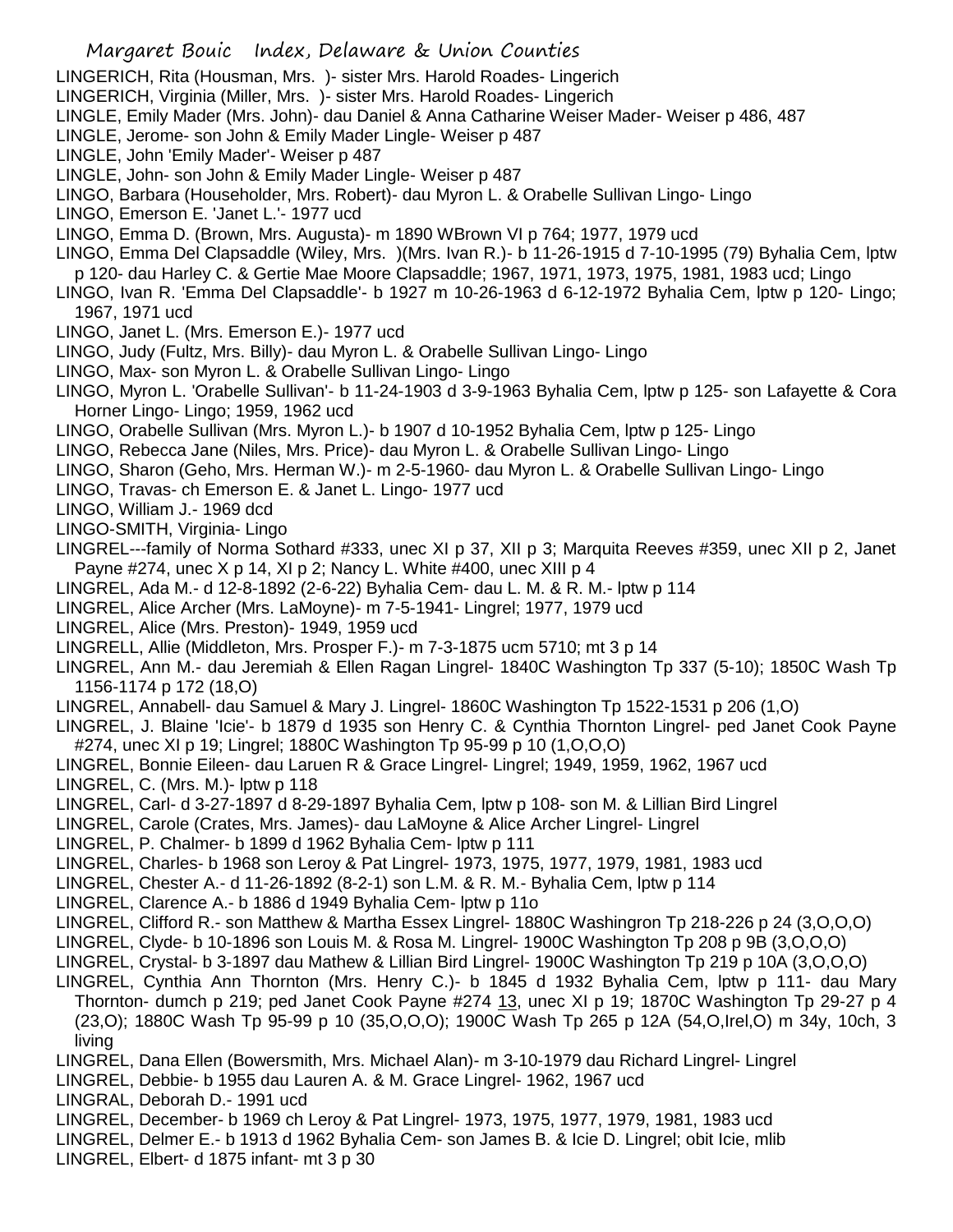- LINGREL, Eleanor Ellen Ragan (Mrs. Jeremiah)- b 1805 d 1886 ped Marquita M. Berry Reeves #359 39, ped Janet Cook Payne #274 25, unec XI p 19; unec IV p 16, XII p 16
- LINGREL, Elisa- dau Jeremiah & Ellen Ragan Lingrel- 1840C Washington Tp 337 (10-15); 1850C Wash Tp 1156-1174 p 172 (20,O)
- LINGREL, Eliza (Titsworth, Mrs. Isaac)- unec VII p 58
- LINGREL, Elizabeth- 1981, 1983 ucd
- LINGREL, Elizabeth Ann Johnson (Mrs. Larry Jon)- m 6-22-1959 d 10-20-1961 bur Ashland- dau Rolland Johnson- Lingrel
- LINGREL, Elizabeth (Southard,Mrs. Wesley)- dau Jeremiah & Ellen Ragan Lingrel-1883 uch V p 553; 1850C Washington Tp 1156-1174 p 172 (3,O); 1860C Wash. Tp 1431-1441 p 193 (13,O); 1870C Wash. Tp 29-27 p 5 (23,O)
- LINGREL, Elizabeth (McDonald, Mrs. Aaron)- m 3-22-1873 ucm 5239
- LINGREL, Elizabeth (Southward, Mrs. William)- b 1798 NY, d 1880/2- unec II p 1
- LINGREL, Ellen (Field, Mrs. Andrew J.)- m 5-8-1858 ucm 2727, 1840C Washington Tp 337 (-5), 1850C Wash Tp 1156-1174 p 172 (11.O); 1860C Wash. Tp 1454-1464 p 197 (31,O)
- LINGREL, Ellen Ragan (Mrs. Jeremiah)- 1883 uch V p 660; 1850C Washington Tp 1156-1174 p 172 (45,O); 1860C Wash Tp 1431-1441 p 194 (58,Irel); 1870C Wash Tp 29-27 p 5 (64,O)
- LINGREL, Elmo- b 9-1892 son Newton A. & Rosa Lingrel- 1900C Washington Tp 220 p 10A (7,O,O,O)
- LINGREL, Nancy Elizabeth Bonham (Mrs. Gaylord)- m 1934- Lingrel; 1949, 1959, 1962, 1967, 1971, 1973, 1975, 1977, 1979 ucd
- LINGREL, Elizabeth (Wright, Mrs. David)- unec VII p 58
- LINGGREL, Ellen (Field, Mrs. Andrew I.)- unec XII p 29
- LINGREL, Elmo d 5-26-1981 (89) bur Ind- son Newton & Ida Rose Wright Lingrel- Lingrel; obit, mlib
- LINGREL, Emma- b 1881 d 1889 Byhalia Cem. lptw p 111- dau Henry C. & Cynthia Ann Thorton Lingrel
- LINGREL, Gaylord 'Nancy Elizabeth Bonham'- b 9-16-1899 m 1934 d 7-7-1980 (80) Byhalia Cem- son Newton
- A. & Ida Rose Wright Lingrel- Lingrel; 1900C Washington Tp 220 p 10B (8/12,O,O,O); 1949, 1959, 1962, 1967, 1973, 1975, 1977, 1979 ucd
- LINGREL, Grace Myrtle (Mrs. Lauren)- 1949, 1959, 1962, 1967, 1971, 1973, 1975, 1977, 1979 ucd
- LINGREL, Harold 'Nora'- d 8-27-1987 (81) Byhalia Cem- son J. Blaine & Icie Lingrel- Lingrel, obit Icie, mlib
- LINGREL, Harriet E.- cousin Jerry Robinson- 1880c Washington Tp 78-74 p 11 93,O)
- LINGREL, Harriet- dau Henry & Cynthia Ann Thornston Lingrel- 1870C Washington Tp 2927 p 4 (3,O)l 1880C Washington Tp 95-99 p 10 (13,O,O,O);
- LINGREL, Harry- b 11-1897 son Louis M. & Rosa M. Lingrel- 1900C Washington Tp 208 p 9B (2,O,O,O)
- LINGREL, Hazel Higbee (Mrs. George Preston)- m 1914- Lingrel
- LINGREL, Henry C.'Cynthia Thornton'- b 6-1843 d 6-20-1900 (60) 1900 Byhalia Cem- son Jeremiah & Eleanor Ragan Lingrel; dumch p 219; 1883 uch IV p 531; ped Janet Cook Payne 12, unec XI p 19, XV p 8; 1850C Washington Tp 1150-1174 p 172 (7,O) ;1870C Wash Tp 2927 p 4 (25,O); 1880C Wash Tp 95-99 p 10 (36,O,O,O); 1900C Wash. Tp 265 p 12A (56,O,O,O) m 34y; GAR; uca p 101
- LINGREL, Howard N.'Mae Jones'- b 10-22-1897/8 d 8-9-1979 (81) Byhalia Cem- son Newton A. & Ida Rose Wright Lingrel- Lingrel; 1900C Washington Tp 220 p 10B (1,O,O,O)
- LINGREL, Icie Dora Lauer (Mrs. James Blaine)- b 3-20-1881 m 1900 d 3-10-1945 (63) Byhalia Cem, lptw p 125- dau James & Mary Wells Lauer- ped Janet Cook Paune #274, unec XI p 19; Lingrel; obit, mlib
- LINGREL, Ida Rose Wright (Mrs. Newton)- b 1871 d 1952 Byhalia Cem, lptw p 111; Lingrel
- LINGREL, Isabella G. (Wright, Mrs. David)- m 10-7-1852 ucm 1861 dau Jeremiah & Ellen Ragan Link- unec XV p 19; 1840C Washington Tp 351 (5-10); 1850C Wash 1156-1174 p 127 (16,O)
- LINGREL, James Blaine 'Icie Dora Lauer'- b 1879 m 1900 d 1935 Byhalia Cem, lptw p 125; Sheriff- obit Icie, mlib
- LINGREL, James D.- b 12-1878 son Henry C. & Cynthia Ann Thornton Lingrel- 1900C Washington Tp 265 p 12A (21,O,O,O)
- LINGREL, James L.- son Lemuel & Mary Lingrel- 1870C Washington Tp 78-74 p 11 (3,O)
- LINGREL, Jane (Conley, Mrs. Martin)- m 3-18-1782 dau Jeremiah & Ellen Ragan Lingrel- unec IV p 53, VII p 58; 1840C Washington Tp 337 (-5); 1850C Wash. Tp 1156-1174 p 172 (14,O)
- LINGREL, Jeremiah 'Eleanor Ellen Ragan'- b ca 1802 Irel d 12-19-1865 (63-3-9) Byhalia Cem, lptw p 118 son Mathew Lingrel- ped Marquita M. Berry Reeves #359 38,; 1915 uch p 506; 1883 uch V p 660, 661, 669; unec IV p 16, 53, XII p 16, XV p 14; ped Janet Cook Payne #274 24, unec XI p 19, XIII p 6; 1840C Washington Tp 337 (30-40); 1850C Wash. Tp 1156-1174 p 172 (48,Va); 1860C Wash Tp 1931-1941 p 193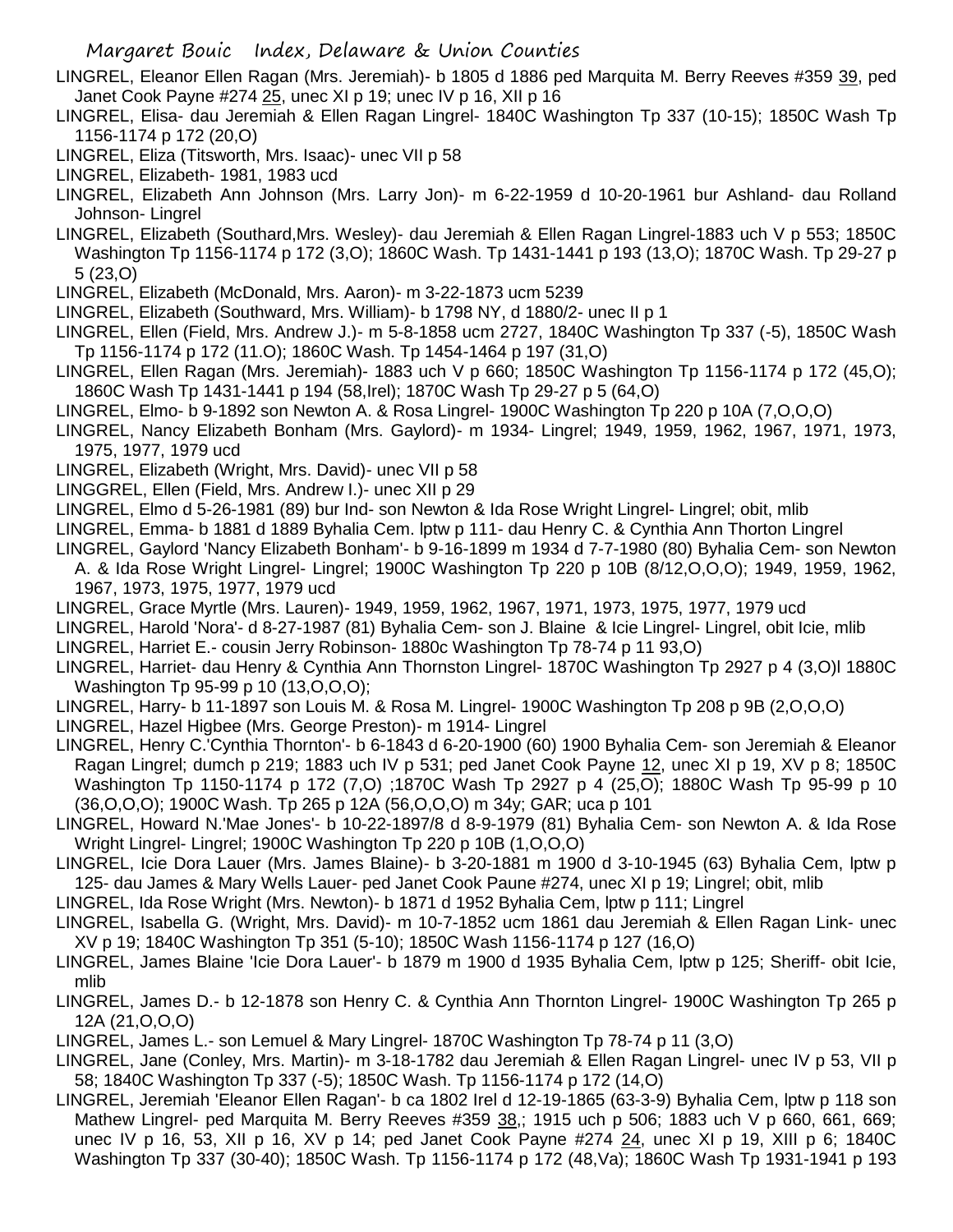(65,O)

- LINGREL, Dr. Jerry B. son Gaylord & Elizabeth Bonham Lingrel- Lingrel; 1949 ucd
- LINGREL, J. & M.- unec XIV p 5
- LINGREL, J. H. 'Nettie'- lptw p 118
- LINGREL, John E.- b 6-1885 son Henry C. & Cynthia Ann Thornton Lingrel- 1900C Washington Tp 265 p 12A (14,O,O,O)
- LINGREL, John- b 5-1893 son Louis M. & Rosa M. Lingrel- 1900C Washington Tp 208 p 9B (7,O,O,O)
- LINGREL, John H.- son Matthew & Martha Essex Lingrel- 1883 uch V p 670; 1870C Washington Tp 110-105 p 15 (99,O); 1880C Wash Tp 218-226 p 24 (18,O,O,O)
- LINGREL, Lamont (Armstrong, Mrs. Bernard W.)- m 8-14-1933- dau Lawrence & Leona Gibson Lingrel- Lingrel LINGREL, LaMoyne "Ace" 'Alice Archer'- m 7-5-1941 - son Vivian L. & Lelah B. Carter Lingrel- Lingrel; 1977,
- 1979, 1981 ucd
- LINGREL, Larry Jon 'Elizabeth Ann Johnson'- m 6-22-1959 d 10-20-1961 bur Ashland Cem- son Gaylord & Nancy Elizabeth Bonham Lingrel- Lingrel; 1949, 1959 ucd
- LINGREL, Lauer- son James Blaine & Icie Lauer Lingrel- obit Icie, mlib
- LINGREL, Lauren/Loren' Grace'- son Vivian L. & Lelah B. Carter Lingrel- Lingrel; 1949, 1959, 1967, 1971, 1973, 1975, 9177, 1979, 1981, 1983, 1991 ucd
- LINGREL, Lawrence 'Leona Gibson'- b 4-12-1893 m 4-11-1914 d 10-3-1969 Byhalia Cem, lptw p 125- son Newton A. & Ida Rosa Wright Lingrel- Lingrel; 1900C Washington Tp 220 p 10A (6,O,O,O); 1959, 1962, 1967 ucd
- LINGREL, Lelah B. Carter (Mrs. Vivian L.)- b 2-24-1894 m 6-23-1912 d 2-18-1989 Byhalia Cem, lptw p 128 dau Asa & Ida Bird Carter- Lingrel; 1949, 1959, 1862, 1967, 1971, 1973, 1975, 1977, 1979, 1981 ucd
- LINGREL, Lemual 'Polly Jane Wright'- m 7-1-1852 ucm 1826- son Jeremiah & Ellen Ragan Lingrel- unec V p 10, VI p 57, XV p 19; 1850C Washington Tp 1156-1174 p 172 (23,O)
- LINGREL, Leon- b 1887 d 1909 Byhalia Cem, lptw p 110
- LINGREL, Leona Gibson (Mrs. Lawrence)- b 5-25-1894 m 4-11-1914 d 5-6-1975 Byhalia Cem, lptw p 125- dau James & Alma Collins Gibson- Lingrel; 1959, 1962, 1967, 1971, 1973 ucd
- LINGREL, Leroy 'Patricia'- son Loren & Grace Lingrel- 1949, 1959, 1962(15), 1967, 1971, 1973, 1975, 1977, 1979, 1981, 1983 ucd
- LINGREL, Lewis M. 'Rosa M. Temple'- m 7-11-1880 ucm 6752; lptw p 114
- LINGREL, Lillian Bird (Mrs. Mathew)- b 1-1867 d 1932 Byhalia Cem, lptw p 108; 1900C Washington Tp 219 p 10A (33,O,O,O) 4 ch, 3 living
- LINGREL, Lillian Juanita (Cook, Mrs. Lewis Eugene)- b 1917 dau Blaine & Icie Dora Lauer Lingrel- ped Janet Cook Payne #274, unec XI p 19; obit Icie, mlib
- LINGREL, ---(Mather, Mrs. )- dau James Blaine & Icie Lauer Lingrel- obit Icie, mlib
- LINGREL, Linda K.- b 1952 dau Lauren A. & Myrtle Grace Lingrel -1962, 1967, 1971, 1973 ucd
- LINGREL, Louis M. son Matthew & Martha Essex Lingrel- 1883 uch V p 670;; 18760C Washington Tp 110-105 p 15 (11,O); 1880C Wash Tp 218-226 p 24 (20,O,O,O); 1900C Wash 20 p 9B (38,O,O,O) m 20y
- LINGREL, Louisa Eliza (Titsworth, Mrs. Isaac)- b 1830 m 3-18-1852 ucm 1781 d 188? dau Jeremiah & Eleanor Ellen Ragan Lingrel- ped Marquista M. Berry Reeves #359- unec XII p 16
- LINGREL, Luella (Mather, Mrs. Dr. E. L.)- b 4-1870 m 8-18-1892 dau Henry & Cynthia Ann Thornton Lingrel-Lingrel; dumch p 219; 1870C Washington Tp 29-27 p 4 (2/12,O)
- LINGREL, M.- unec XIV p 5
- LINGREL, Mae Jones (Mrs. Howard N.)- b 5-21-1894 m 9-3/21-1921 d 3-30-1981 (86) Byhalia Cem. lptw p 127- dau John Clark & Mary Lame Jones- Lingrel; Graham 1272(10); 1949, 1959, 1962, 1967, 1971, 1973, 1975, 1977, 1979 ucd
- LINGREL, Marena Kay (Strapp, Mrs. Paul R.)- m 2-28-1970 dau Robert Lingrel- Lingrel
- LINGREL, Marie (Essex, Mrs. Thomas)- m 1-1-1854 ucm 2059
- LINGREL, Martha Essex (Mrs. Matthew)- m 3-21-1850 dau James & Ellen Essex- 1883 uch V p 669; 1870C Washington Tp 110-105 p 15 (34,O); 1880C Wash Tp 218=226 p 24 (40,O,O,O)
- LINGREL, Mary I.- dau Henry & Cynthia Ann Thornston Lingrel- 1880C Washington Tp 95-99 p 10 (10,O,O,O)
- LINGREL, Mary J. (Mrs. Samuel)- 1860C Washington Tp 1522-1531 p 206 (23,O)
- LINGREL, Mary (Mrs. Lemuel)- 1870C Washington Tp 78-74 p 11 (32,O)
- LINGREL, Mary L.- dau Lemuel & Mary Lingrel- 1870C Washington Tp 78-74 p 11 (8,O)
- LINGREL, Mathew- b ca 1760/79 Ireland Ped Marquita M. Berry Reeves #359 76 unec XII p 16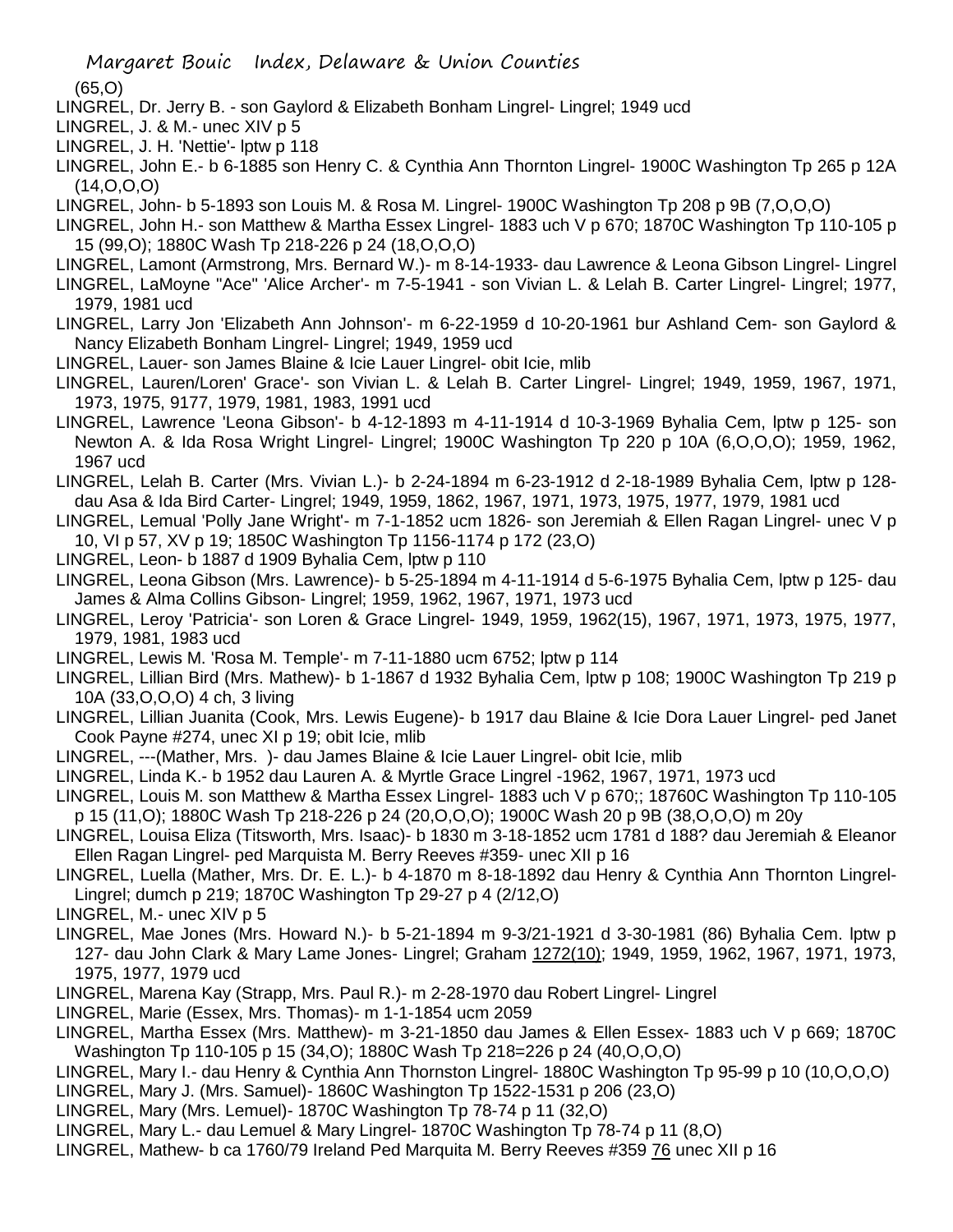- LINGREL, Mathew 'Martha Essex''Lilly'- b 11-25-1825 m 3-21-1850 son Jeremiah & Eleanor Ragan Lingrel-1883 uch V p 400 (Picture)661, 663, 664, 669, 670; 1915 uch p 507 1850C Washington Tp 1156-1174 p 172 (24,O); 1860C Wsah Tp 1509-1519 p 205 (33,O); 1880 Wash Tp 110-105 p 15 (44,O); 1880C Wash Tp 218-226 p 24 (52,O,O,O); 1900C Wash 219 p 10A (74,O,Va,O) m 11y; uca p 101, 103; mt 2-10-1869, 2-3- 1869
- LINGREL, Melvin- son Mathew & Martha Essex Lingrel- 1860C Washington Tp 1509-1519 (2,O)
- LINGREL, Merton- d 2-26-1873 (7m13d) son M. & M. Lingrel- Byhalia Cem, lptw p 118
- LINGREL, Milbern- b 7-8-1901 d 4-21-1907 Byhalia Cem, lptw p 111
- LINGREL, M. 'L'- lptw p 108
- LINGREL, Nancy (Biggs, Mrs. Henry)- m 1-8-1867 ucm 4118- dau Jeremiah & Ellen Ragan Lingrel- unec XIV p 23; 1850C Washington Tp 1156-1174 p 172 (9,O); 1860C Wsah Tp 1431-1441 p 192 (19,O)
- LINGREL, Nancy Elizabeth (Mrs. Gaylord)- b 1911 Byhalia Cem, lptw p 130
- LINGREL, Nellie- d 8-22-1874 (2y1m) dau M. & C. Lingrel- Byhalia Cem, lptw p 118
- LINGREL, Nettie (Mrs. J. H)- d 5-18-1891 (25-5-3) Byhalia Cem, lptw p 118
- LINGREL, Newton H. 'Ida Rosa Wright'- g 1863 d 1938 Byhalia Cem, lptw p 111- son Matthew & Martha Essex Lingrel- 1883 uch V p 670; Lingrel; 1870C Washington Tp 110-105 p 16 (6,O); 1880C Wash Tp 218-226 p 24 (16,O,O,O)
- LINGRAL, Nicholas- b 1978 son Deborah D. Lingral- 1991 ucd
- LINGREL, Nora M. (Mrs. Harold H.)- Lingrel; b 1901 d 1944 Byhalia Cem, lptw p 122
- LINGREL, Okema (Hawkins, Mrs. Edward)- dau George Preston & Hazel Higbee Lingrel- Lingrel
- LINGREL, Patricia (Mrs. Leroy)- 1967, 1971, 1973, 1975, 1977, 1979, 1981, 1983 ucd
- LINGREL, Polly Jane Wright (Mrs. Lemual)- m 7-1-1852 ucm 1826, unec VII p 57
- LINGREL, Preston 'Alice'- b 10-25-1895/6 d 12-6-1968 Byhalia Cem, lptw p 111, WWI; son Newton A. & Rosa Lingrel- unec XV p 19; 1900C Wasington Tp 220 220 p 10A (3,O,O,O); 1949, 1959, 1962, 1967 ucd
- LINGREL, Ralph- son James Blaine & Icie Lauer Lingrel- obit Icie, mlib
- LINGREL, Rebecca Gay (Corner, Mrs. Douglas Sherwood)- m 6-22-1968 dau Gaylord & Elizabeth Bonham Lingrel- Lingrel; 1949, 1959, 1962, 1967 ucd
- LINGREL, Reed C.- d 1-24-1887 son Matthew & Martha Essex Lingrel- Byhalia Cem, lptw p 118; 1883 uch V p 670
- LINGREL, Richard- Lingrel
- LINGREL, Robert- son Vivian L. & Lelah B. Carter Lingrel- Lingrel
- LINGREL, Rosa M. Temple (Mrs. Louis M.)- m 7-11-1880 ucm 6752; 1900C Washington Tp 208 p 9B (35,O,O,O) m 20y 7 ch, 5 living; lptw p 114
- LINGREL, Rosa (Mrs. Newton A.)- 1900C Washington Tp 220 p 10A (28,O,O,O) m 112y, 7 ch, 6 living
- LINGREL, Samuel 'Mary J.'- 1860 Washington Tp 1522-1531 p 206 (30,O)
- LINGREL, Sarah- dau Henry & Cynthia Ann Thornston Lingrel- 1880C Washington Tp 95-99 p 10 (4,O,O,O)
- LINGREL, Sarah- dau Jeremiah & Ellen Ragan Lingrel- 1840C Washington Tp 337 (-5); 1850C Wash. Tp 1156-1174 p 172 (11,O)
- LINGREL, Selina (Robinson, Mrs. Samuel)- m 10-7-1844 ucm 990
- LINGREL, Shannon- b 1979 ch Leroy & Pat Lingrel-1981, 1983 ucd
- LINGREL, Shawnaleygh- b 1972 ch Leroy & Pat Lingrel- 1973, 1975, 1977, 1979, 1981, 1983 ucd
- LINGREL, Tyler- b 1981 son Deborah D. Lingral- 1991 ucd
- LINGREL, Virtinia (Breuning, Mrs. Forest)- dau George Preston & Hazel Higbee Lingrel- Lingrel
- LINGREL, Vivian L. 'Lelah B. Carter'- b 10-1888 m 6-23-1912 d 5-11-1954- Byhalia Cem, lptw p 128 -son Newton A. & Rosa Lingrel- Lingrel; 1900C Washington Tp 220 p 10A (11,O,O,O); 1949 ucd
- LINGREL, Wilbur- d 2-2-1891 (4m14d) son N. H. & I. R.- Byhalia Cem, lptw p 111
- LINGREL, Willie- b 5-1894 son Louis M. & Rosa M. Lingrel- 1900C Washington Tp 208 p 9B (6,O,O,O)
- LININGER, Barbara (Mrs. Ralph)- Lininger
- LININGER, Carl Amos 'Mary'- Lininger
- LININGER, Carol (McCleary, Mrs. Dorian)(Davis, Mrs. John)- dau Carroll Page & Helen Louise Dickey Lininger- Lininger
- LININGER, Carroll Page 'Helen Louise Dickey'- b 1-13-1907 m 7-7-1932 d 8-1-1995 (88) son Moody Clinton & Emma Maude Middleton Lininger- Lininger
- LININGER, Cleon 'Geraldine'- son Carroll Page & Helen Louise Dickey Lininger- Lininger
- LININGER, Connie (Mrs. Wayne)- Lininger
- LININGER, Daniel Lee- son H. Cleon Lininger- Lininger- engaged to Lisa Ann Jordan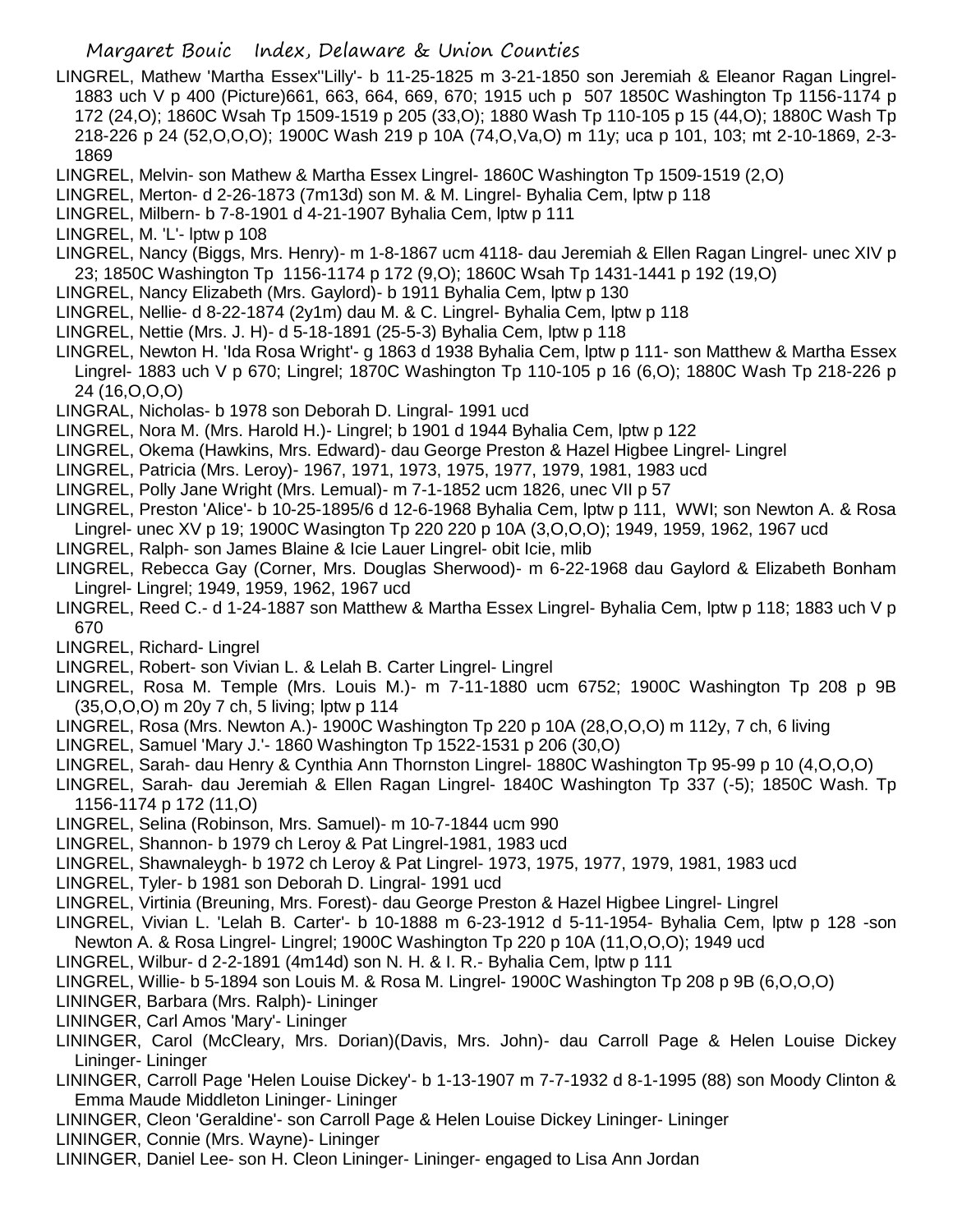Margaret Bouic Index, Delaware & Union Counties LININGER, Dorothy (Chester, Mrs. Lyle)- dau James E. & Frieda Haas Lininger- obit Eula Mae, mlib LININGER, Dorothy (Hanefeld, Mrs. Bill,Sr.)- dau Carroll Page & Helen Louise Dickey Lininger- Lininger LININGER, Emma Maude Middleton (Mrs. Moody Clinton)- Lininger LININGER, Eula Mae- b 6-1-1912 d 11-12-1981 dau James E. & Frieda Haas Lininger- Upper Sandusky; obit mlib LININGER, Frieda Haas (Mrs. James E.)- obit, mlib LININGER, Geraldine (Mrs. Cleon)- Lininger LININGER, Helen Louise Dickey (Mrs. Carroll Page)-b 3-5-1907 m 7-7-1932 d 7-8-1995 (88) bur Mechanicsburg- dau Harry & Laura Horr Dickey- Lininger LININGER, Helen (McGinnis, Mrs. )- dau James E. & Frieda Haas Lininger- obit Elua Mae,mlib LININGER, Homer- son James E. & Frieda Haas Lininger- obit Eula Mae, mlib LININGER, James E. 'Frieda Haas'- obit Eula Mae,mlib LININGER, Keith- d 1933- son Carroll Page & Helen Louise Dickey Lininger- Lininger LININGER, Louise (Kitchen, Mrs. Harold)- dau Carroll Page & Helen Louise Dickey Lininger- Lininger LININGER, Marty (Frazier, Mrs. Jim)- dau Carroll Page & Helen Louise Dickey Lininger- Lininger LININGER, Mary (Mrs. Carl Amos)- Lininger LININGER, Mary (Moore, Mrs. )- dau Moody Clinton & Emma Maude Middleton Lininger- Lininger LININGER, Max Earl- b 1942- son Carroll Page & Helen Louise Dickey Lininger- Lininger LININGER, Miriam (Rupe, Mrs. B. J.)- dau James E. & Frieda Haas Lininger- obit Eula Mae, mlib LININGER, Moody Clinton 'Emma Maude Middleton'- Lininger LININGER, Paul "Butch"- son H. Cleon Lininger- Lininger- engaged to Cheryl Ann Johnson LININGER, Paul- son James E. & Frieda Haas Lininger- obit Eula Mae, mlib LININGER, Paul- son Moody Clinton & Emma Maude Middleton Lininger- Lininger LININGER, Ralph 'Barbara'- son Carroll Page & Helen Louise Dickey Lininger- Lininger LININGER, Richard- son James E. & Frieda Haas Lininger- obit Eula Mae, mlib LININGER, Ruth- dau James E. & Frieda Haas Lininger- obit Eula Mae,mlib LININGER, Susan Ann (Herron, Mrs. Brett Allen)- m 7-23-1983 dau Cleon Lininger- Lininger LININGER, Ursul (Bullard, Mrs. )- dau Moody Clinton & Emma Maude Middleton Lininger- Lininger LININGER, Wayne 'Connie'- son Carroll Page & Helen Louise Dickey Lininger- Lininger LININGER, W. E.- Pabst 2 p 97, 101 Mrs. W. E.- Pabst 2 p 101 LINIV?, Letta E.- b Ind d 3-2-1893 (47-0-0) Ashley, dcdeaths LINK, --family of Susanne Link Allen #630, delge X p 79 LINK, Aaron- b 1971 son John R. & Nancy J. Link- 1980 dcd LINK, Amanda- 1870C Liberty Tp Del Co (25) LINK, Betty E. Postle (Mrs. James F.)- m 6-15-1942- Link; 1961, 1964, 1980 dcd LINK, Billy,Jr.- son William & Jean Arthur Link- Link LINK, Brenda Louise (Wilson, Mrs. Brett William)(Manley, Mrs. Kent)- b 1960 m 9-8-1979 (2) 6-28-1986 dau Robert E. & Luella Link- Link; 1961, 1964, 1971 dcd LINK, Byron- b 1965 son Robert E. & Luella Link- 1969, 1971 dcd LINK, Charles- 1870C Liberty tp Del Co 404 (11m) LINK, Connie- dau Howard & Thelma M. Link- 1961(18), 1964 dcd LINK, Cora- b 1865 d 1898 dau Malanthon & Sarah Maine Link- Asp 2342 LINK, Daisey A.- b 1-1-1890 Kingston Tp dau John A. & Cate Sheets Link- dcb LINK, David- (3-1991) son Kenny & Rorie Luthy Link- Link LINK, Donald 'June'- Link LINK, Donna (Caudill, Mrs. )- dau Vinal T. & Edna Krieger Link- Link; 1961 dcd LINK, Donna K.- 1964 dcd LINK, Dora C.- 1870C Berlin Tp 28 (17) LINK, Dorthy- b 12-16-1904 Kingston Tp dau Frank & Elsie Barton Link- dcb LINK, Edna Krieger (Mrs. Vinal T.)- m 6-15-1940 Link; 1961, 1964, 1969, 1971, 1980 dcd LINK, Edward- son Malaanthon & SarahMaine Link- Asp 2343 LINK, Eliza (Mrs. J.)- d 2-22-1877 (38-6-2) Powell p 67, Old Kilb cem p 1 LINK, Elizabeth- b 1969 dau Richard L. & Mary A. Link- 1971 dcd LINK, Elsie Frances Barton (Mrs. Frank)- b 2-1-1902 dcb late (Zella Irene) (Lucile) LINK, Frank- hadc p 105 (1900 Kingston Tp)

LINK, Frank- b 11-2-1875 Brown Tp son John & Eliza Jane Shafer Link- dcb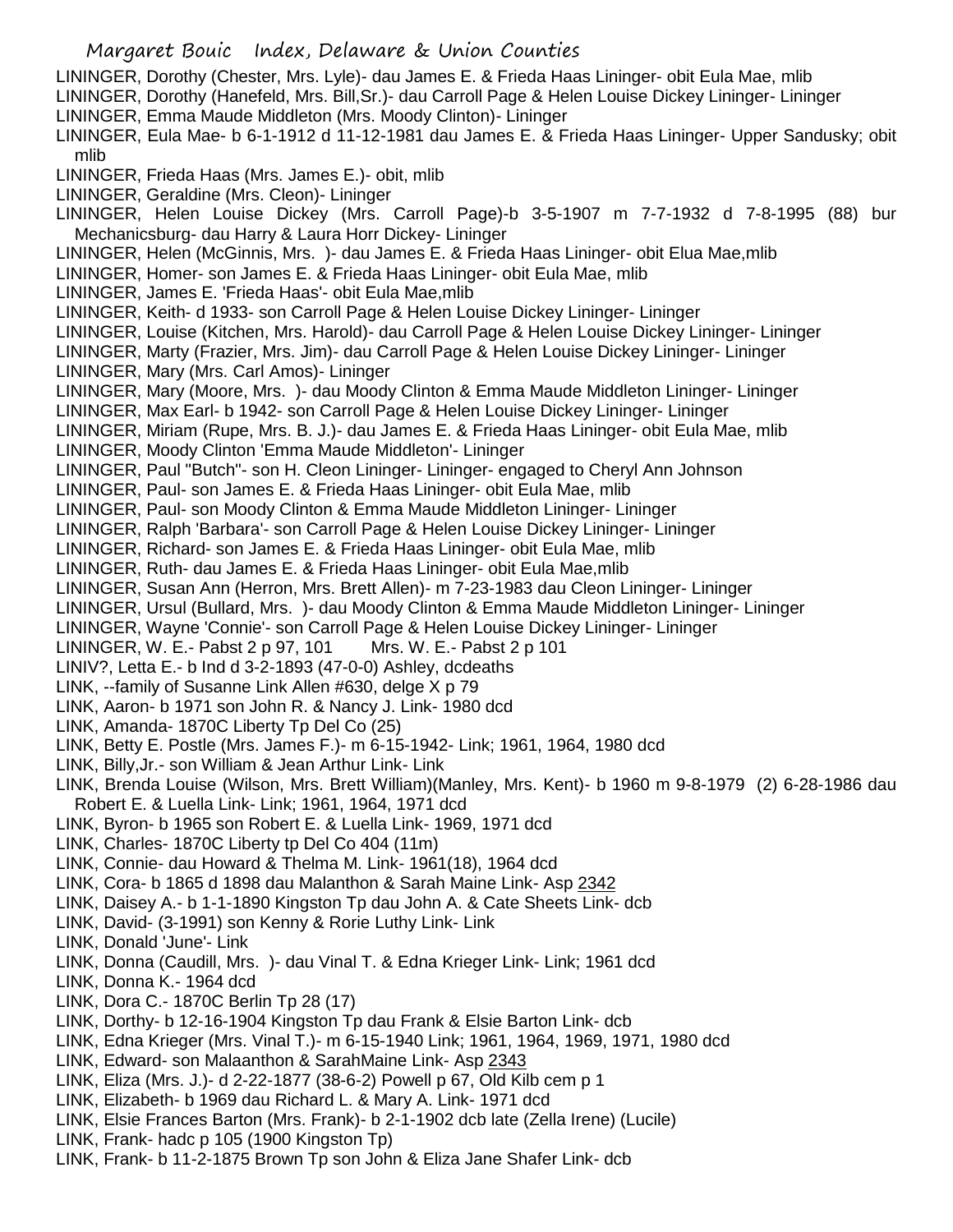Margaret Bouic Index, Delaware & Union Counties LINK, Infant b 11-3-1902 Kingston Tp dau Frank & Elsie Barton Link- dcb LINK, Frank W.'Elsie Frances Barton'- b 8-20-1887 Kingston Tp son John A. & Katie Sheets Link- dcb; (26- 1902) dcb late (Zella Irene)(Lucile) LINK, Gladys (Bowers, Mrs. Fred M.,II) b 5-30-1937- Weiser p 146 LINK, Ha--- hadc p 95 (Brown Tp) LINK, Howard 'Thelma M.'- 1961, 1964, 1980 dcd LINK, Irene (10-1991)- dau Kenny & Rorie Luthy Link- Link LINK, Jacob A.- b 1872 d 1897 son Malanthon & Sarah Maine Link- Asp 2344 LINK, James F. "Jim" ' Betty E. Postle'- m 6-15-1942- brother William Link- Link; 1961, 1964, 1980 dcd LINK, James L.- 1870C Berlin Tp 228 (11) LINK, Jason- b 1988 son Philip M. & Patsy D. Link- 1991 ucd LINK, Jean Arthur (Mrs. William)- m 10-23-1943- Link LINK, Jeanne C. (Mrs. Stephen K.)- 1964 dcd LINK, Jennifer (McGlone, Mrs. Chad William)- m 12-28-1991 St. Paul p 59 LINK, infant b 3-28-1881 Kingston Tp dau John A. & Catherine sheets Link- dcb LINK, John- hmp p 118 LINK, John- 1870c Berlin tp 228 (41\*) LINK, John- 1870C Brown Tp 248 (14) LINK, John A.- 1870C Berlin Tp 228 (13) LINK, John R.'Nancy J.'- 1980 dcd LINK, John R.'Shirley Lowe'- son Mr. & Mrs. Karroll Matlack- Link; 1980 dcd LINK, Joshua- b 1985 son Philip M. & Patsy D. Link- 1991 ucd LINK, Joyce (Mrs. Phillip)- 1964, 1969, 1971, 1980 dcd LINK, Julie Kay Bird (Mrs. Patrick Charles)- m 10-2-199-- Link LINK, June (Mrs. Donald)- Link LINK, Kenneth E.'Maxine C. Perfect'- Link; 1964, 1969, 1971, 1980 dcd LINK, Kenney 'Rorie Luthy'- Link LINK, Kerry Keatley (Mrs. Steve)- m 3-31-19--- dau Robert Keatley- Link LINK, Labella- 1880C Brown Tp p 374A LINK, Lee 'Olive Todd'- Maugans Anc p 207 LINK, Linda (Murray, Mrs. )- dau Kenneth & Maxine C. Perfect Link- Link; 1964 dcd LINK, Lisa- dau Stephen K. & Jeanne C. Link- 1964 dcd (2) LINK, Lizabeth Sue (Jones, Mrs. Mark Alexander)- m 8-14-1993 dau Richard & Mary Link- Link LINK, Louise- dau Howard & Thelam M. Link- 1961(6), 1964 dcd LINK, Louise- b 12-1-1895 Brown Tp dau John & Katie Sheets Link- dcb LINK, Lucile (Welch, Mrs. )- b 12-16-1904 dau Frank & Elsie frances Barton Link- dcb late LINK, Lucille (Mrs. Raymond)- 1961, 1964 dcd LINK, Luella (Mrs. Robert E.)(Powell, Mrs. )- Link; 1961, 1964, 1969, 1971, 1980 dcd LINK, Malanthon 'Sarah Maine'- Asp (1705) LINK, S. Margart- 1870C Berlin tp 228 (20) LINK, Mary A.(Mrs. Richard L.)- Link; 1964, 1969, 1971 dcd LINK, Mary E.- d 12-16-1862 (18) Old Kilb Cem p 1, Powell p 67 dau J. & S. Link LINK, Matthew- b 1968 son John R. & Nancy J. Link- 1980 dcd LINK, Maxine C. Perfect (Mrs. Kenneth)- b 9-15-1914 d 4-20-1992 (77) du Clyde & Blanche Foster Perfect-Link; Sunbury p 32, 36, 150; 1964, 1969, 1971, 1980 dcd LINK, Melissa- b 11-26-1876 Liberty Tp dau Wm. & Amanda Malcomer Link- dcb LINK, Mike- b 1962 son Phillip & Joyce Link- 1964, 1969, 1971, 1980 dcd LINK, Minerva- 1850C Delaware Town 956 p 76 (19,Va) LINK, Nancy A. (Kent, Mrs. Silas)- m 12-31-1848 Madison Co unec XI p 9 LINK, Nancy J. (Mrs. John R.)- 1980 dcd LINK, Nita L.- dau Raymond & Lucille Link- 1961(15), 1964 dcd LINK, Norma- dau Howard & Thelma M. Link- 1961 (8), 1964 dcd LINK, Olive Todd (Mrs. Lee)- dau Charlie & Clara Moran Todd- Maugans Anc p 207 LINK, Pamela (Hillard, Mrs. )- dau James F. & Betty E. Postle Link- Link; 1961 (16), 1964 dcd

- LINK, Patricia Renee (Coe, Mrs. Jeffrey Allen)- m 10-28-1978- 1985 uch p 28
- LINK, Patrick Charles 'Julie Kay Bird'- m 10-2-199- son Donald & June Link- Link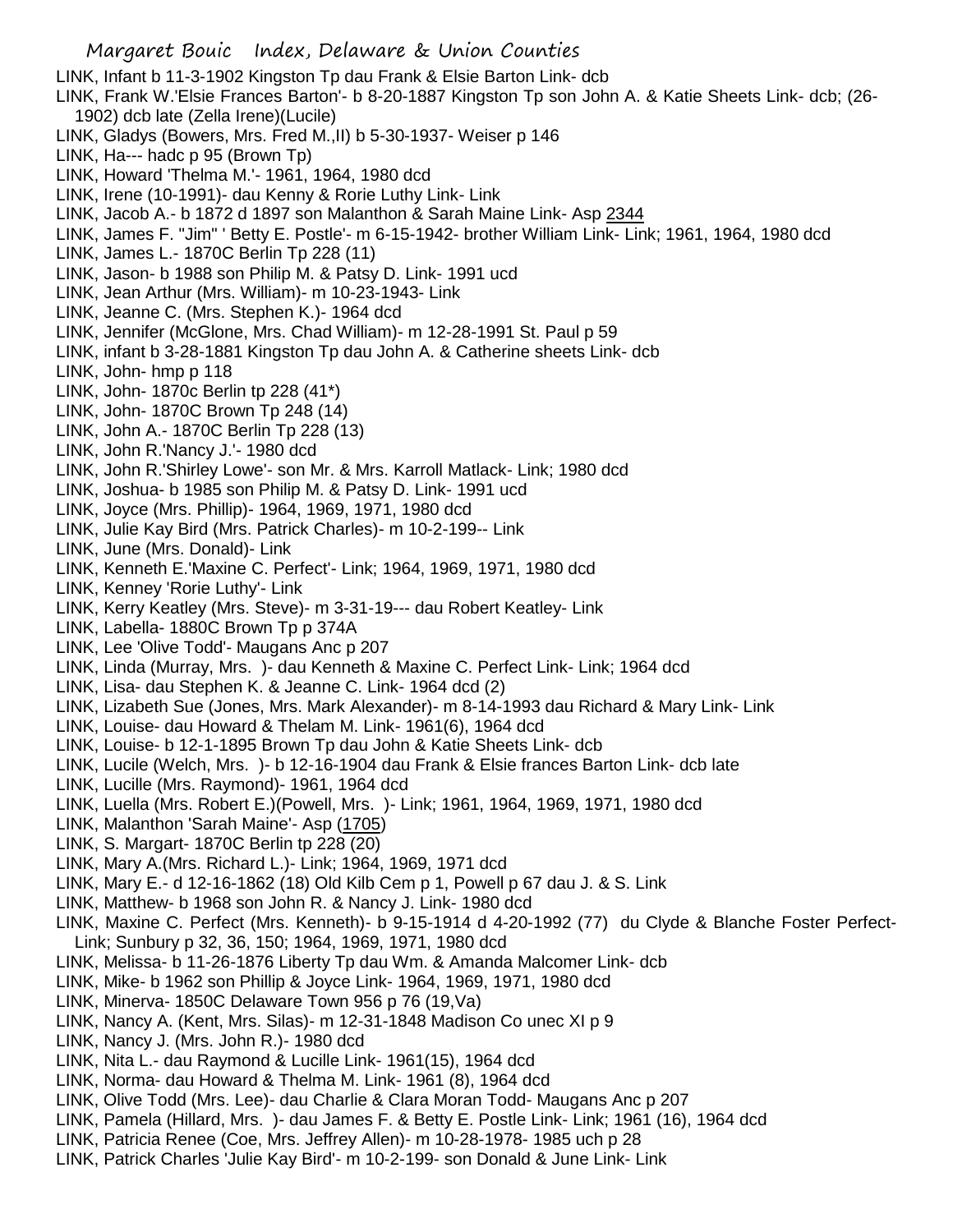- LINK, Patsy Denise Tackett(Mrs. Philip Michael)- m 2-14-1981 dau Sterling Tackett- Link; 1991 ucd
- LINK, Pearl Elizabeth- b 6-3-1900 Kingston Tp dau Frank & Elsie Barton Link- dcb
- LINK, Philip- delge III p 2; 1880C Brown Tp p 374A
- LINK, Philip 'Joyce'- Link; 1964, 1969, 1971, 1980 dcd
- LINK, Philip Michael 'Patsy Denise Tackett'- (16-1978)m 2-14-1981 son Philip & Joyce Link- Link; 1991 ucd
- LINK, Raymond 'Lucille'- 1961, 1964 dcd
- LINK, Richard- son Lee & Olive Todd Link- Maugans Anc p 207
- LINK, Richard L.'Mary A.'- son Vinal T. & Edna Krieger Link- Link; 1961, 1964, 1969, 1971 dcd
- LINK, Robert E. 'Luella'- Link; 1961, 1964, 1969, 1971 dcd
- LINK, Robert- son Lee & Olive Todd Link- Maugans Anc p 207
- LINK, Robert "Bobby"- b 1957 son Robert E. & Luella Link- 1961, 1964, 1969, 1971 dcd
- LINK, Robert W.- 1870C Berlin Tp 228 (15)
- LINK, Rorie Luthy (Mrs. Kenney)- dau Dr. Robert Luthy- Link
- LINK, Rosalie- dau Howard & Thelma M. Link- 1961 (10), 1964 dcd
- LINK, Samuel Henry- b 8-2-1991 son Kenney & Rorie Link- Link
- LINK, Sandy- dau Howard & Thelma M. Link- 1961(14), 1964 dcd
- LINK, Sarah E. (Mrs. John)- d 4-21-1869 (41) Old Kilb Cem p 1, Powell p 67- dau Robert & Rebecca Reiddcdeaths; 1850C Trenton Tp 913 p 74 (22,Va)
- LINK, Sarah Maine (Mrs. Malanthon) div (Marcellus, Mrs. James)- b 1841 m(2) 1895 dau Avery & Laura Baldwin Maine- Asp 1705
- LINK, Scott -b 1971- son Philip A. & Joyce D. Link- Link; 1980 dcd
- LINK, Sherry (Buel, Mrs. Thomas Kay)- m 9-31-1961 dau Kenneth & Maxine C. Perfect Link- Link' Buel
- LINK, Shirley A. Lowe (Mrs. John R.)- 1980 dcd
- LINK, Sorena- 1870C Berlin Tp 228 (5)
- LINK, Stephen- son Kenneth & Maxine C. Perfect Link- Link
- LINK, Stephen K. 'Jeanne C.'- 1964, 1969 dcd
- LINK, Steve 'Kerry Keatley'- b 1966 m 3-31-19--- son Philip A. Link & Joyce D. Link- Link; 1969, 1971, 1980 dcd
- LINK, Suzanne (Allen, Mrs. )- dau Kenneth & Maxine C. Perfect Link- Link
- LINK, Thelma M. (Mrs. Howard)- 1961, 1964, 1980 dcd
- LINK, Thomas M.- 1870C Berlin Tp 228 (7)
- LINK, Vickie (Rife, Mrs. )- dau William & Jean Arthur Link- Link
- LINK, Vinal T. 'Edna Krieger'- m 6-15-1940 Link; 1961, 19964, 1969, 1971, 1980 dcd
- LINK, Vincent (2-1991)- son Kenney & Rorie Luthy Link- Link
- LINK, Wendy (Wilson, Mrs. )- dau James F. & Betty E. Postle Link- Link; 1961(12), 1964 dcd
- LINK, William- 1908 dch 399
- LINK, William- b Vt. d 1-20-1897 (65-8-20) Liberty Tp Del Co, dcdeaths
- LINK, William- 1870C Liberty Tp Del Co 404 (35\*)
- LINK, William "Bill"'Jean Arthur'- m 10-23-1943- brother James Link- Link
- LINK, William "Billy"- b 1959 son Robert E. & Luella Link- 1961, 1964, 1969, 1971 dcd
- LINK, William D.- 1980 dcd, Brown Tp
- LINK, William (12-1991) son Kenney & Rorie Luthy Link- Link
- LINK, Zella Irene (Terry, Mrs. )- b 11-29-1902 dau Frank & Elsie Frances Barton Link- dcb late LINKE, Addie Butcher (Mrs. )- dau Joe & Evaline Kaiser Butcher- Butcher
- 
- LINKER, Beth Ann (Kenrich, Mrs. William Ronald)- b 6-25-1941 m 8-18-1963 St. Paul p 2, 52
- LINKER, Mary R.- dau Ronald & Beverly Linker- Linker- engaged to Charles Lewis
- LINKNER, Lambert- from Ger. Nat 10-10-1876 to US 3-1868, delge IX p 58
- LINKON, Mary L. (Stoffer, Mrs. William)- 5-8-1948, delge I p 7
- LINKOUS, Betty (Gray, Mrs. )- dau Paul E. & Mae Linkous- Linkous
- LINKOUS, Elizabeth- delge I p 8
- LINKOUS, Linda (Sands, Mrs. )- dau Paul E. & Mae Linkous- Linkous
- LINKOUS, Mae (Mrs. Paul E.)- Linkous
- LINKOUS, Mary L.- bap 10-27-1932 Sparta- delge I p 8
- LINKOUS, Michael- son Paul E. & Mae Linkous- Linkous
- LINKOUS, Nancy (Mrs. Robert W.)- Linkous
- LINKOUS, Paul E. 'Mae'- Linkous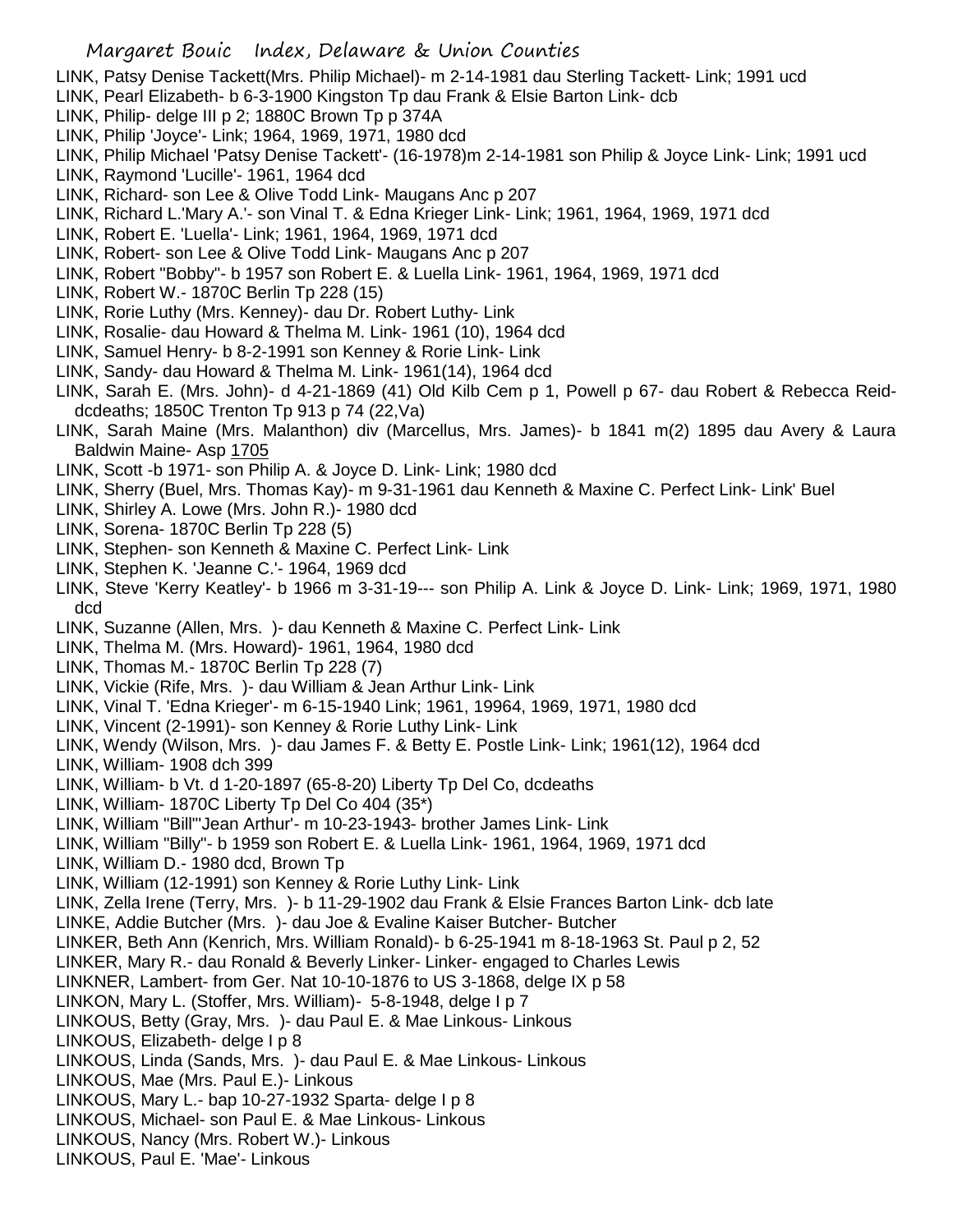- Margaret Bouic Index, Delaware & Union Counties
- LINKOUS, Randall Allen- son son Robert W. & Nancy Linkous- Linkous
- LINKOUS, Robert W. 'Nancy'- d 5-3-1987 (40) Bloomfield Cem- son Paul E. & Mae Linkous- Linkous
- LINKOUS, Robert Wesley,Jr.- son Robert W. & Nancy Linkous- Linkous
- LINKS, John 'Sarah'- 1850C Trenton Tp 913 p 74 (22,Va)
- LINKS, Sarah M. dau John & Sarah Links- 1850C Trenton Tp 913 p 74 (3/12,O)
- LINLEY, Edna Leona Ferryman (Mrs. John Emerson)-(27-1933) dcb late (Joe Lewis)
- LINLEY, Joe Lewis- b 6-1-1933 Clark Co son John Emerson & Eda Leona Ferryman Linley- dcb late
- LINLEY, John Emerson 'Edna Leona Ferryman'- (33-1933 dcb late (Joe Lewis)
- LINMAN, R. B.- 1883 uch IV p 535
- LINN, ---1915 uch p 446
- LINN, A.- delge II p 20, signed affidavit
- LINN, Aaron Hankinson 'Eliza Clark'- b 12-4-1815 son Robert & Elizabeth Linn- 1915 uch p 624; 1985 uch p 91, 92; 1880C Liberty Tp Un Co 100-101 p 11 (69,O,O,Ky)
- LINN, Adell Durban (Mrs. Ralph S.)- Linn; 1971 ucd
- LINN, A. 'Flora L. Hubbard'- b 9-8-1854 m age 22, son Walter & Sarah Hough Linn- dumch p 493; 1908 dch 165; dg 9-4-1900 Cry Ab p 33
- LINN, Albert- 1880C Berkshire Tp p 414
- LINN, Alexander M. 'Emma J. White'- m 5-29-1880 ucm 6729
- LINN, Alison Sue- dau John W. Linn- Linn- engagged to Joseph Michael Mowery
- LINN, Allen- delge IV p 56
- LINN, Almeda (Ballinger, Mrs. John Taylor)- b 1856 m 7-28-1881 d 1922 Forest Grove Cem- Genther p 52
- LINN, Amelia (Bretz, Mrs. )- dau Walter & Sarah Hough Linn- dg 9-4-1900; Cry Ab p 33
- LINN, Anna Mae Lenker (Mrs. John Stover)- b 11-14-1927 m 12-30-1950 dau Homer Jacob & Elva Elizabeth Weaver Lenker- Weiser p 328
- LINN, Anne (Mrs. John)- Linn
- LINN, Cary Beth- dau John W. Linn- Linn
- LINN, Casandra- b Morrow co d 9-17-1874 dcdeaths
- LINN, Catherine Highsaw (Mrs. Robert)- b 7-9-1848 m 1-31-1869 d 1905 ped Trina Rae Linn Galbraith 9, delge V p 50
- LINN, Christina Dilsaver (Mrs. John)- b 1824 m 12-12-1841 d 6-4-1859 dcc Gerald Phillips 27
- LINN, Clarence- son Walter & Sarah Hough Linn- dumch p 493; dg 9-4-1900 Cry Ab p 33
- LINN, Daniel S.- b 4-23-1967 d 4-12-1986 son Robert L. & Wilma J. Young Linn- Linn; 1971 ucd; 1985 uch p 92
- LINN, Edward Stuart'Jennifer Dianne Porter'- m 10-9-1993 son John & Anne Linn- Linn
- LINN, Eliza Clark (Mrs. Aaron Hankinson)- 1985 uch p 91, 92; 1880C Liberty Tp Un Co 100-101 p 11 (60,O,O,O)
- LINN, Elizabeth Blue (Mrs. Robert)- 1915 uch p 624; 1985 uch p 92
- LINN, Elizabeth Lindausky (Mrs. John)- m 8-27-1812 onwq I
- LINN, Elizabeth (Mrs. Patrick)- ped Trina Rae Linn Galbraith 17, delge V p 50
- LINN, Ellen dau Aaron Hankinson & Eliza Clark Linn- 1915 uch p 624; 1985 uch p 92
- LINN, Emma J. White (Mrs. Alexander M.)- m 5-29-1880 ucm 6729
- LINN, Fannie Harshburger (Mrs. Robert A.)- 1985 uch p 91
- LINN, Flora L. Hubbard (Mrs. A.)- dau J. D. Hubbard- dumch p 493
- LINN, Frances R. (Farrington, Mrs. Louis F.)- b 7-17-1903 m 11-11-1923 d 2-15-1991 (87) dau Rollo & Mae Zella Stamates Linn- Linn; 1985 uch p 92, 133
- LINN, Frank 'Virginia Ann Tossey'- Graham (1442311)
- LINN, Fred- son Robert & Wilma Linn- Linn
- LINN, Dr. Frederick William- 1908 dch 235
- LINN, George E.- son Aaron Hankinson & Eliza Clark Linn- 1915 uch p 624; 1985 uch p 92; 1880C Liberty Tp Un Co 100-101 p 11 (21,O,O,O)
- LINN, George- son Walter & Sarah Hough Linn- dg 9-4-1900 Cry Ab p 33
- LINN, Hannah- 1850C Troy Tp 2549 p 135 927,O)
- LINN, Hannah (Rose, Mrs. Seth Curtis)- b 1-4-1849 m 9-7-1870 d 5-12-1915 dau John & Christina Dilsaver Linn- dcc Gerald Phillips 13
- LINN, Harriet- dau Aaron Hankinson & Eliza Clark Linn- 1915 uch p 624; 1985 uch p 92
- LINN, Hazel L.- b 1888 (?) d 1961 York Cem p 97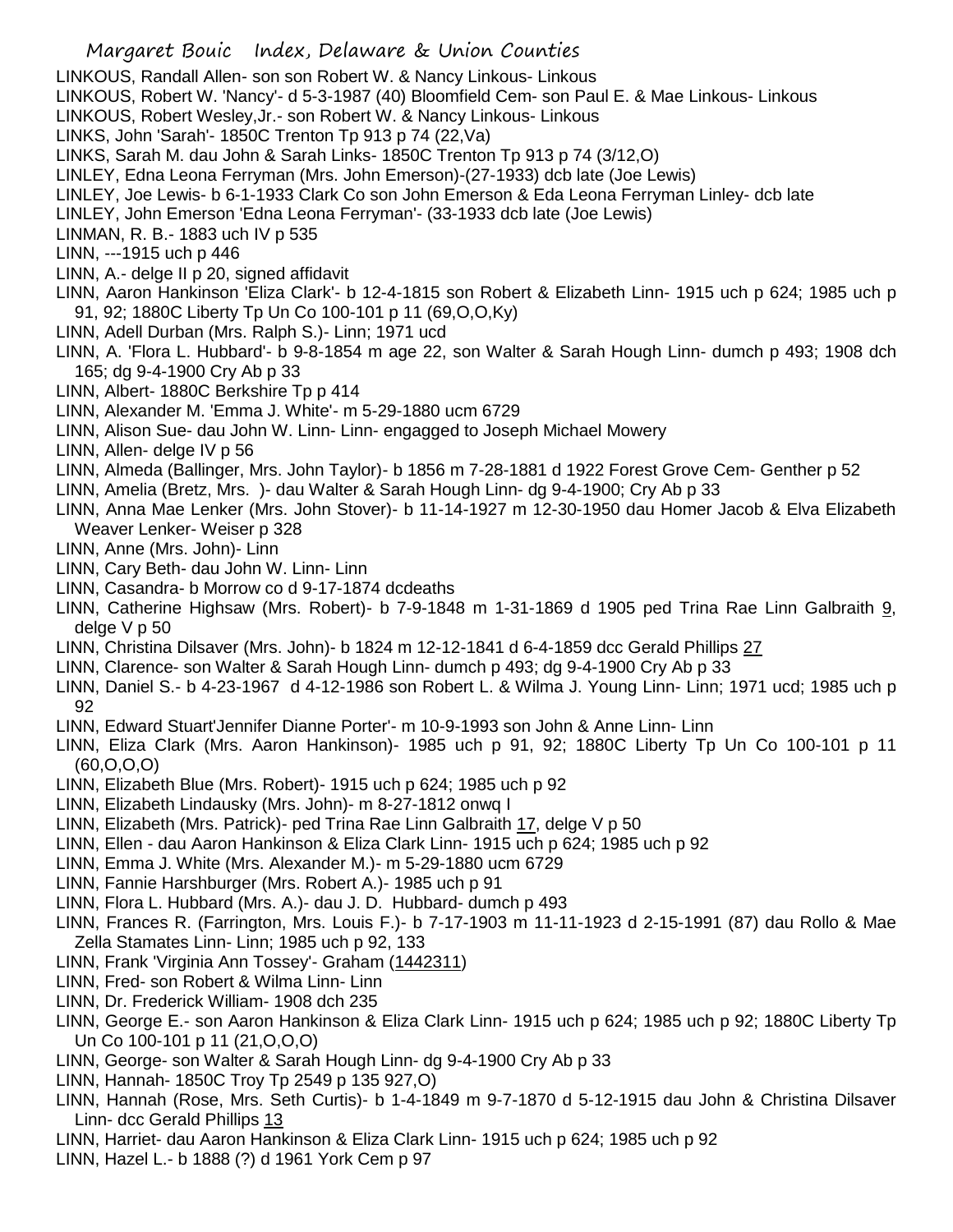- Margaret Bouic Index, Delaware & Union Counties LINN, Hiram- 1908 dch 399; 1850C Troy Tp 2549 p 135 (9,O) LINN, Isabella- dau Aaron Hankinson & Eliza Clark Linn- 1915 uch p 624; 1985 uch p 92 LINN, James- hjt p 45 LINN, James A. II- son Louise Baurereise Linn- Linn LINN, James- son A. & Flora L. Hubbard Weiser p - dumch p 493 LINN, James- son Walter & Sarah Hough Linn- dumch p 493 LINN, Jeffrey- son Frank & VIrginia Ann Tossey Linn- Graham 14423111 LINN, Jennifer Dianne Porter (Mrs. Edward Stuart)- m 10-9-1993 dau William & Betty Porter- Linn LINN, Jerry Lee- b d 1942 York Cem p 97 LINN, Jessie Lee James (Mrs. Robert Benjamin)- b 3-7-1894 m 5-5-1912 d 4-21-1974 dau Samuel Jackson & Minerva Jane Laster James- ped Trina Rae Linn Galbraith 8; delge V p 50 LINN, John- 1908 dch 399 LINN, John 'Anne'- Linn LINN, John 'Christina Dilsaver'- b 6-14-1817 m 12-12-1841 d 8-14-1903- dcc Gerald Phillips 26 LINN, John 'Elizabeth Lindausky'- m 8-27-1812 onwq I LINN, John- son Louise Baurereise Linn- Linn LINN, John R.- 1850C Troy Tp 2549 p 135 (5,O) LINN, John Stover 'Anna Mae Lenker'- b 3-23-1923 m 12-30-1950- Weiser p 328 LINN, John W.- Linn LINN, John Weiser- Pabst 2 p 11 LINN, John William- b 8-27-1957 son John Stover & Anna Mae Lenker- Weiser p 328 LINN, Joseph- 1850C Troy Tp 2549 p 135 (54,Va) LINN, Joshua R.- 1908 dch 399 LINN, Junia Ellabelle Beebe (Mrs. Robert B.,Jr.)- b 10-5-1927 m 7-7-1947 dau William & Gladys Lowka Lincoln Beebe- ped Trina Rae Linn Galbraith 3, delge V p 50 LINN, Kay- dau Ralph & Lois Linn- 1949 ucd LINN, Laura- b 3-5-1882 Berkshire Tp dau Albert & Flora J. Hubbard Linn- dcb LINN, Lena- dau A. & Flora L. Hubbard Linn- dumch p 493 LINN, Linda Kay (Smith, Mrs. )- dau Ralph S. & Adell Durban Linn- Linn; 1949 ucd LINN, Lois (Mrs.Ralph)- Linn; 1949, 1959 ucd LINN, Lori Helen (Murfield, Mrs. Brent William)- b 1969 m 4-17-1993 dau Robert & Wilma Young Linn- Linn; 1985 uch p 92; 1967 ucd LINN, Lottie Lloyd (Evans, Mrs. Harold)- b 7-12-1892 m 7-12-1910 d 1-7-1987 (94) adopted dau Robert A. & Sarah A. Danforth/Dunford Linn- Linn; 1985 uch p 91 LINN, Louise Baurereise- d 3-30-1971 (80) cremated- Linn LINN, Madie- dau Aaron Hankinson & Eliza Clark Linn- 1915 uch p 624; 1985 uch p 92; 1880C Liberty Tp Un Co 100-101 p 11 (24,O,O,O) LINN, Mae Zella Stamates (Mrs. Rollo Robert)- b 1875 d 10-26-1966 York Cem p 97 - dau Cyrus & Margaret Fish Stamats- Fish 3; 1915 uch p 1099; 1985 uch p 92, 93, 133; Linn LINN, Margaret (Wilson, Mrs. Chester)- dau Rollo & Mae Stamates Linn- Linn; 1915 uch p 625; 1985 uch p 92, 133 LINN, Mark 'Monica'- son Robert L. & Wilma J. Linn- Linn; 1971 ucd LINN, Mary H.- b 5-25-1884 Berkshire Tp dau A. & FLora I. Hubbard Linn- dcb LINN, Mary (Hough, Mrs. Leonard Samuel)- b 1847 m 1870- granddau Dr. Daniel Hough- 1880 dch p 684; 1908 dch 712, 713; dg 9-4-1900, 9-7-1900 Cry Ab p 33, 34 dau Walter & Sarah Hugh Linn
- LINN, Mary (Truax, Mrs. )(Chamberlain, Mrs. Christopher H.)- b 4-20-1811 m 4-19-1863- dumch p 184
- LINN, May- dau A. & Flora L. Hubbard Linn- dumch p 493 LINN, J. Michael- son John W. Linn- Linn- engaged to Elizabeth Ann Campagna
- LINN, Michaela- b 8-28-1995 dau Mark & Monica Linn- Linn
- LINN, Monica (Mrs. Mark)- Linn
- LINN, Nancy- dau Aaron Hankinson & ELiza Clark Linn- 1915 uch p 624; 1985 uch p 92
- LINN, Patrick 'Elizabeth- ped Trina Rae Linn Galbraith 16, delge V p 50
- LINN, Ralph S'Lois M. Webster'- m 1934- Linn; 1985 uch p 92 1949, 1959 ucd
- LINN, Ralph S. 'Adell Durban'- b 7-225/12/1914 m 1966 d 10-23-1972 York Cem p 97-son Rolla & Mae Stamats Linn- Linn; 1985 uch p 92, 133; 1915 uch p 625
- LINN, Robert A. 'Fanny Huntsberger/Harshburger''Sarah A. Danforth'-b 1849 d 5-3-1922 York Cem p 69- son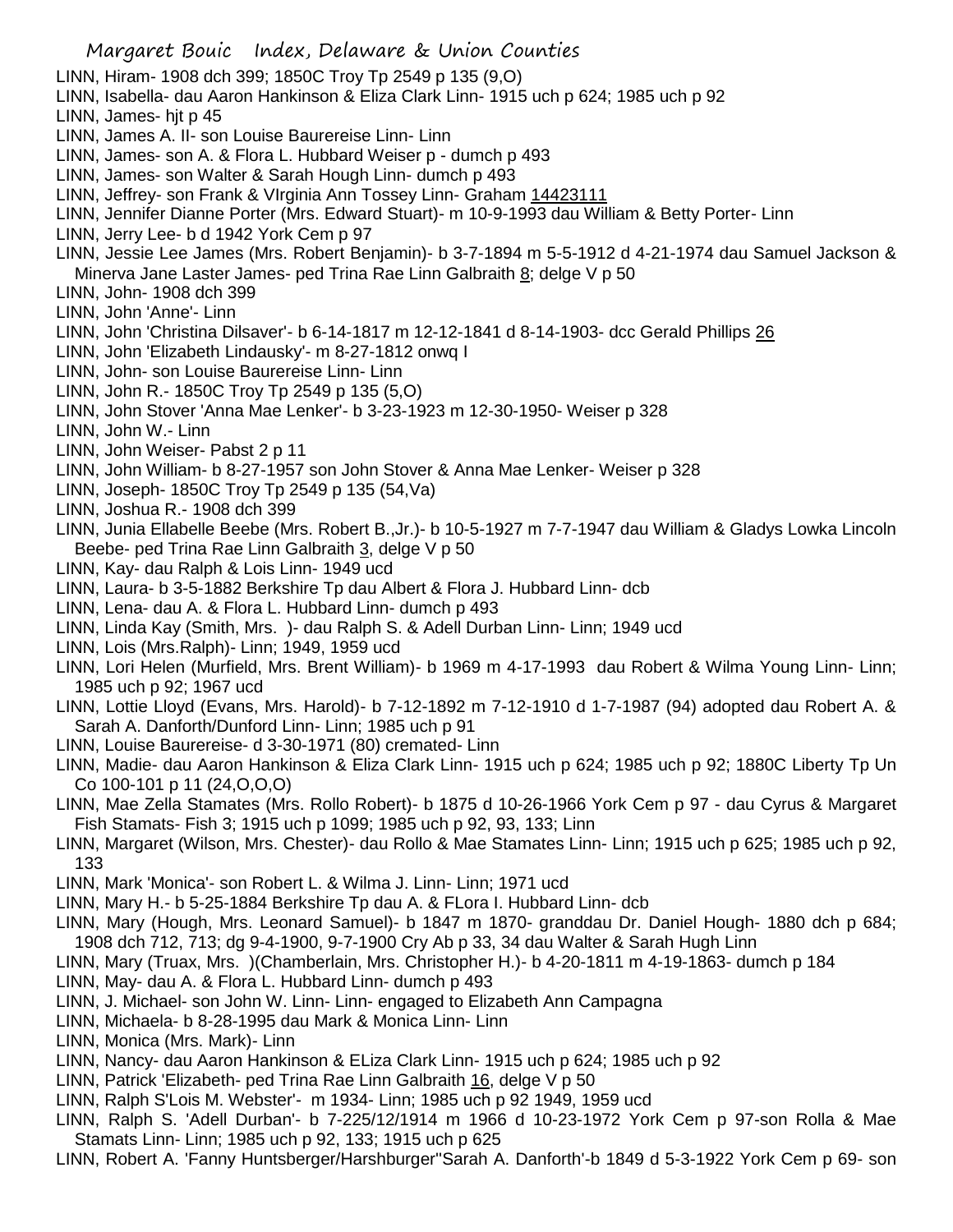Aaron Hankinson & Eliza Clark Linn- 1915 uch p 266, 624, 625 picture; 1985 uch p 91, 92; Linn; 1880C Liberty Tp 100-101 p 11 (26,O,O,O)

- LINN, Robert A.'Wilma'- son Ralph & Lois Linn- Linn; 1949 ucd; 1962 dcd
- LINN, Robert Benjamin 'Jessie Lee James'- b 3-7-1894 m 5-5-1912 d 11-18-1949 Ark. son Robert & Catherine Highsaw Linn- ped Trina Rae Linn Galbraith 4, delge V p 50
- LINN, Robert B.,Jr 'Junia Ellabelle Beebe'- b 5-19-1926 m 7-7-1947 son Robert Benjamin & Jessie Lee James Linn- ped Trina Rae Linn Galbraith, Jr. 2, delge V p 50
- LINN, Robert 'Catherine Highsaw'- b 9-20-1847 m 1-31-1869 d 11-15-1892 Ar, son Patrick & Elizabeth Linnped Trina Rae Linn Galbraith 8, delge V p 50
- LINN, Robert 'Elizabeth'- 1915 uch p 624; 1985 uch p 92
- LINN, Robert F.- son Robert L. & Wilma J. Young Linn- 1985 uch p 92
- LINN, Robert L. 'Wilma J. Young- som Ralph & Lois M. Webster Linn- 1985 uch p 92; 1971 ucd
- LINN, Robert- b 1964 son Robert L. & Wilma J. Young Linn- 1971 ucd
- LINN, Robert- son Walter & Sarah Hough Linn- dg 9-4-1900 Cry Ab p 33
- LINN, Rollo/Roley 'Mae Zella Stamates'- b 10-9-1878 d 9-8-1938 York Cem p 97- son Robert A. & Fanny Huntsberger Linn- 1915 uch p 625, 1099; Fish 3; 1985 uch p 91, 92, 133; Linn
- LINN, Samuel- 1850C Troy Tp 2549 p 135 (7,O)
- LINN, Sarah- dau Aaron Hankinson & Eliza Clark Linn- 1915 uch p 624
- LINN, Sarah A. Danforth (Mrs. Robert A.)- b 1855 m 9-28-1882 d 2-17-1924 York Cem p 69- dau Jeremiah & Mary Smith Danforth- 1915 uch p 624; Linn; 1985 uch p 91, 92
- LINN, Sarah (Davidson, Mrs. Nicholas)- 1883 uch V p 103
- LINN, Sarah Hough (Mrs. Walter)- d 1864- dumch p 293
- LINN, Timothy M.- son Robert L. & Wilma J. Young Linn- 1985 uch p 92
- LINN, Trina Rae (Galbraith, Mrs. William Arthur,Jr.)- b 3-2-1959 m 4-15-1978 dau Robert B.,Jr. & Junia Ellabelle Beebe Linn- ped 1, delge V p 50
- LINN, Virginia Ann Tossey (Mrs. Frank)- dau Harold Boyd & Louise Tossey- Grahm 1442311; Tossey 5,6; unec XV p 74
- LINN, Walter 'Sarah Hough'- 1908 dch 489
- LINN, William- 1850C Delaware Town 1262 p 92 (23,Md)
- LINN, William- son Aaron Hankinson & Eliza Clark Linn- 1915 uch p 624; 1985 uch p 92
- LINN, Wilma J.Yyoung (Mrs. Robert)(Rolfe, Mrs. Irvin)- m 4-22-1958 dau Berlin & Hazel Young- Linn' 1971 ucd
- LINN, Winfield- 1850C Troy Tp 2549 p 135 (2,O)
- LINN, W. T.- 1908 dch 399
- LINNABARY, ---family of Duane I Edwards,Sr.- delge X p 40
- LINNABARY, A.- Powell p 141, Harlem Tp
- LINNABARY, Alma D.- d 10-2-1871 (3-5-21) Curtis Cem Powell p 110; 1870C harlem tp 367 (2)
- LINNABARY, Amirah- d 6-5-1822 (10wks) dau William & Rachel- Curtis Cem, Powell p 113
- LINNABARY, d 1-4-1820 infant son of William & Rachel- Curtis Cem, Powell p 113
- LINNABARY, Anna- d 6-22-1864 (3-2-22) dau J. H. & J. A. Curtis Cem, Powell p 110
- LINNABERRY, Betsey (Dusenbury, Mrs. David)- 1880 dch p 193
- LINNABARY, Brigitta (Mrs. Frank C.)- Linnabary; 1964, 1969 dcd
- LINNABARY, David Burr- b 1959 son Frank C. & Brigitta Linnabary- Linnabary; 1964, 1969, 1980 dcd
- LINNABARY, J. Donald- son Joseph W. & Ersa Claire Linnabary- Linnabary
- LINNABARY, Douglas Drew- b 1962 son Frank C. & Brigitts Linnabary- Linnabary; 1964, 1969, 1980 dcd LINNABARY, E.- 1908 dch 489
- LINNABARY, Edson- 1864 Genoa Tp, delge VI p 50; 1870C Genoa Tp 364 (45\*)
- LINNABARY, Edson- son Walter B. & Minnie Linnabary- Linnabary
- LINNABARY, Edward- 1980 dcd, Harlem Tp
- LINNABARY, Edward Harrison- b 6-22-1901 Trenton Tp son John & Maggie Ginn Linnabary- dcb
- LINABERY, Emma M.- b 1-8-1880 Genoa Tp dau Lewis C. & Jane A. Smith linabery- dcb
- LINNABARY, Ersa Claire Patridge (Mrs. Joseph W.)- m 3-1918 d 3-23-1984 (86) Trenton Cem- Linnabary; 1964, 1969, 1971, 1980 dcd
- LINNABARY, ----(Longshore, Mrs. Russell)- dau Joseph W. & Claire Patridge Linnabary- Linnabary
- LINNABERY, Evi- 1870C Trenton Tp 510 (47\*)
- LINNABERY, Flora- 1870C Harlem Tp 369(19)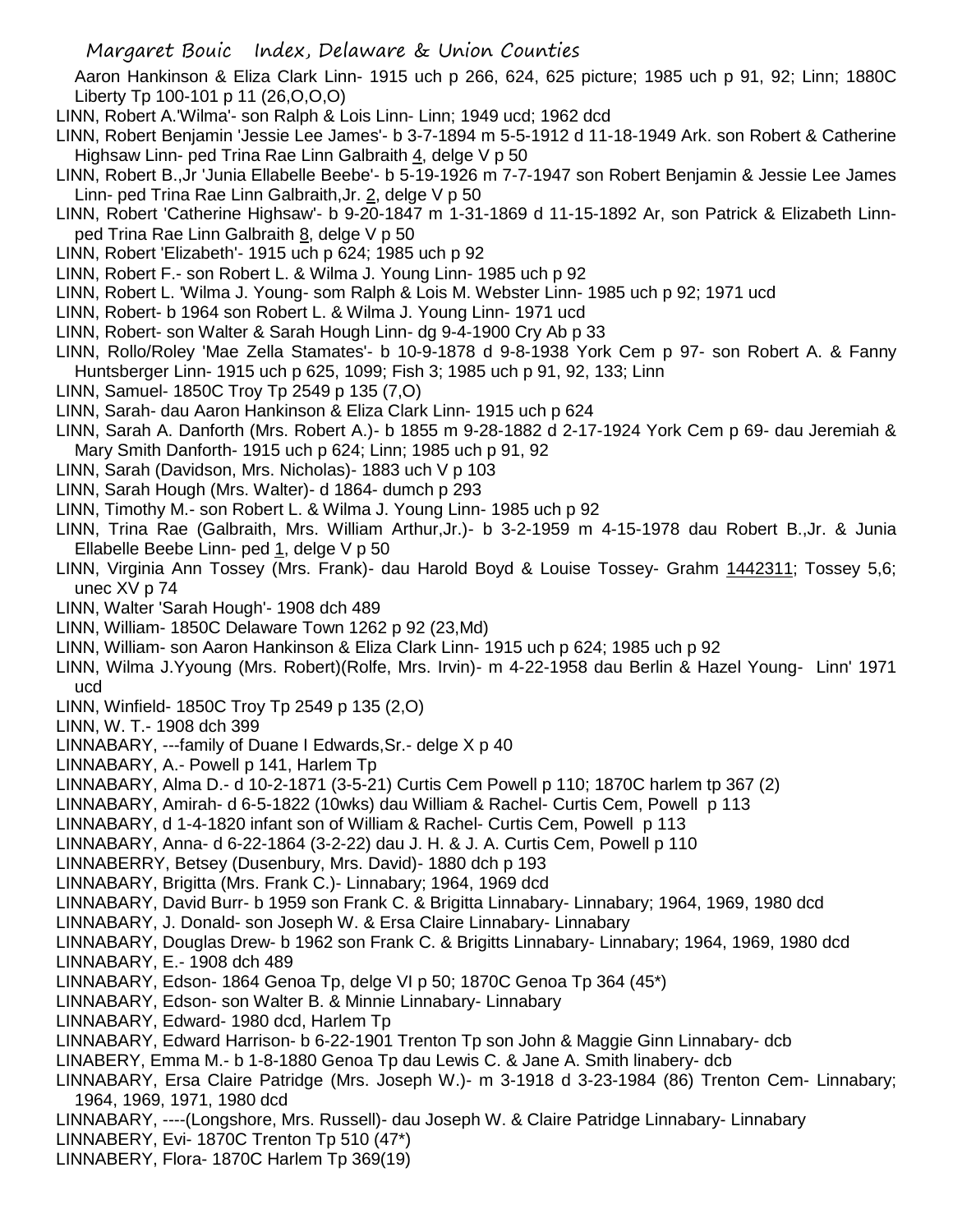- LINNABARY, Frances Mina (Belt, Mrs. Clark)- d 2-19-1980 (92) Trenton Cem- sister Joseph Linnabary-Linnabary
- LINNABARY, Frank C. 'Brigitta'- d 2-19-1979 Galena Cem- son Walter & Minnie Linnabary- Linnabary; 1964, 1969 dcd
- LINNABARY, Henry- 1826 Genoa tp, delge V p 67, VI p 8
- LINNABARY, James B.- d 10-2-1857 (7m16d) son A. & L.- Curtis Cem, Powell p 110
- LINNABARRY, Jane A.Smith (Mrs.Joseph)- dau Andrew J. & Mary Glass Smith- 1880 dch p 854; dg 4-10- 1879 Cry Ab p 37
- LINNABARY, Jessica Ann-granddau Minnie Linnabary- Linnabary
- LINNABARY, Joanna- d 9-15-1851 (19-3-17) sau Joseph & Masa Curtis Cem, Powell p 113
- LINNABARY, John- 1880C Harlem Tp p 447C
- LINNABARY, John W.- d 10-9-1851 (1-1-18) son Anon & Loisa- Curtis Cem, Powell p 113
- LINNABARY, Joseph- d 5-9-1854 Curtis Cem, Powell 113
- LINNABARY, Joseph- b 9-5-1891 Franklin co Ble son Edson,Jr. & COra Vincent Linnabary, dcb d 9-5-1891 (0-2-24) dcdeaths
- LINNABARY, Joseph- Genoa Tp 1826, delge V p 67, VI p 8, 24
- LINNABARY, Joseph J.- 1870C Harlem Tp 367(68\*); 1880C Harlem Tp p 446A
- LINNABARY, Joseph 'Massa'- d 2-3-1871 (69-2-13) Curtis Cem, Powell p 109
- LINNABARY, Joseph W. 'Ersa Claire Patridge'- m 3-1918 d 7-25-1980 (83) Trenton Cem- brother Frances Linnabary Belt- Linnabary; 1964, 1969, 1971, 1980 dcd
- LINNABARY, Joseph William- b 4-22-1897 Trenton Tp son Lyman & Viola Grandstaff Linnabary- dcb
- LINNABARY, D. Keith 'Ruth Ann'- 1969, 1971 dcd
- LINNABARY, Lewis 'Jane A. Smith'- dg 4-10-1879 Cry Ab p 37
- LINNABARY, Lewis C.- 1870C Trenton Tp 510 (21)
- LINNABARY, Lucinda- d 8-8-1863 (45y4m) dau H. & M.0 Curtis Cem, Powell p 110
- LINNABARY, Martha- d 2-13-1898 (57-1-16) Genoa Tp, dcdeaths
- LINNABARY, Massa (Mrs. Joseph)- d 3-29-1879 (78-2-9) Curtin Cem, Powell p 109; 1870C Harlem Tp 367 (68)
- LINNABARY, C. Maxine (Longshore, Mrs. Russell)- dau Jospeh W. & Ersa Claire Patridge Linnabary-Linnabary
- LINNABARY, Minnie H. Williams (Mrs. Walter B.)- b 12-9-1897 d 10-11-1990 (92) Galena Cem- dau Eugene & Ida Wyant Williams- Linnabary; 1964, 1969, 1971 dcd
- LINNABARY, Mollie- d 1-26-1869 (3m2d) dau B. & E. Tussic St. Cem, Genoa Tp, Powell p 118
- LINNABARY, --twin infants of C. & E. d 8-31-1873 and 9-6-1873 Tussic St. Cem, Powell p 118; Genoa Tp
- LINNABARY, Nancy- 1870C Genoa Tp 361 (25\*)
- LINNABARY, Orval- 1870C Harlem Tp 369 (26\*)
- LINNABARY, Polly- d 10-6-828 (1y4m) dau Joseph & Massey, Curtis Cem, Powell p 113
- LINNABARY, Ralph- brotheer Walter B. Linnabary- Linnabary
- LINNABARY, Rasoley- 1870C Genoa Tp 364 (3)
- LINNABARY, Ray- (5-1879) son Lewis Linnabary- dg 4-10-1879 Cry Ab p 37
- LINNABARY, Robert G.- son Joseph W. & Ersa Claire Linnabary- Linnabary
- LINNABARY, Ruth Ann (Mrs. D. Keith)- 1969, 1971 dcd
- LINNABARY, Sarah A.- d 9-21-1876 (23-1-23) dau Evi & Sarah L.- Curtis Cem, Powell p 110; 1870C Trenton Tp 510 (16)
- LINNABARY, Sarah- 1870C Genoa Tp 364 (43)
- LINNABARY, Sarah E. (Mrs. Evi)- 1870C Trenton Tp 510 (44)
- LINNABARY, Walter B 'Minnie'- d 12-3-1974 (7) cremated- Linnabary; 1964, 1969, 1971 dcd
- LINNABARY, William- 1826 Genoa Tp, delge VI p 8
- LINNABARY, William E.- 1870C Trenton Tp 510 (10)
- LINNABARY, William R.- d 12-23-1871 (6y15d) Curtis Cem, Powell p 110
- LINNABARY, William R.- b 6-8-1871 Harlem Tp son Joseph Linabery- dcb
- LINNABAUF, Joseph- 1880 dch p 609
- LINNABERRY, Amanda (Smith, Mrs. William)- m 12-30-1844 dcm
- LINNABERRY, Amos/Enon 'Hannah Kimmell'- b 9-11-1836 d 4-16-1924 son Andrew & Sarah Houng Linnaberry- ped Gertrude Mary Weidner 7, delge III p 7; 1870C Harlem Tp 368 (49\*)
- LINNABERRY, Andrew 'Sarah Young'- b 1813 d 1863- ped Gertrude Mary Weidner 28; 1840C Harlem Tp,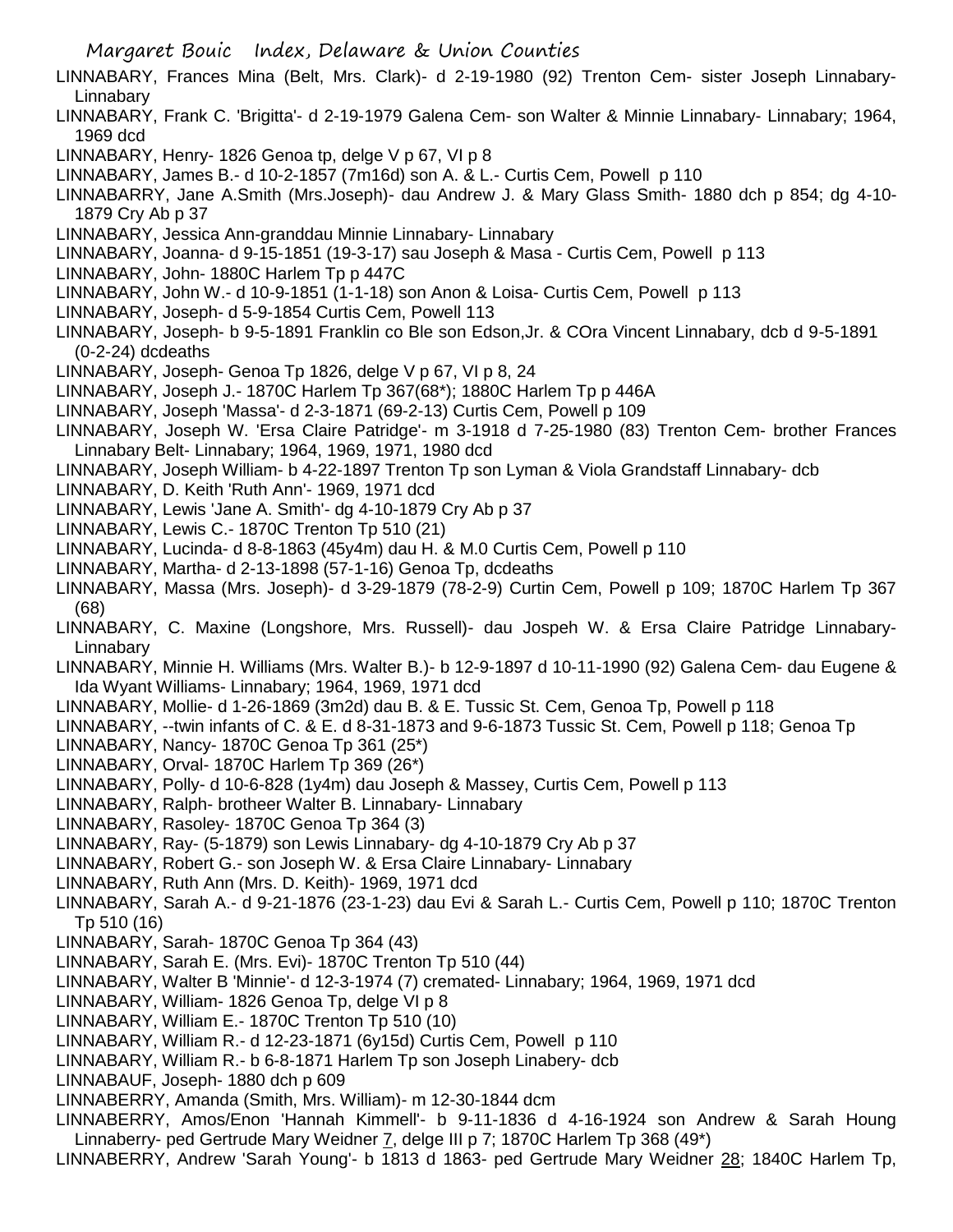- delge II p 30, III p 7
- LINNABERRY, Anon 'Louisa Croop'- m 9-27-1838 dcm Amos- delge II p 30
- LINNABERRY, Diadema (Adams, Mrs. Levi)- dau Joseph & Nancy Linnaberry- 1850C Harlem Tp 614 p 56 (9,O)
- LINNABERRY, Diadema (Feazel, Mrs. David)- m 12-22-1857 dcm
- LINNABERRY, Edgar- 1870C Harlem Tp 368 (1)
- LINNABERRY, Eleanor (Cowell, Mrs. Reuben)- m 1-19-1843 dcm
- LINNABERRY, Elizabeth (Cockrell, Mrs. Peter)- dau Joseph Linnaberry- delge VI p 41
- LINNABERRY, Elizabeth- dau William & Susan Linnaberry- 1850C Harlem Tp 664 p 59 (1/12,O)
- LINNABERRY, Emmarilla- d 8-13-1851 (1-9-21) Curtis Cem, Powell p 113- dau Joseph & Julia Ann Linnaberry- 1850C Harlenm Tp 556 p 52 (7/12,O)
- LINNABERRY, Eva (Mrs. )- b 1822 ped Gertrude Mary Weidner 31. delge III p 7
- LINNABERRY, Evi- 1880C Berkshire Tp p 417A
- LINNABERRY, George- 1908 dch 399
- LINNABERRY, Hannah (Hanville, Mrs. Harrison)- m 5-3-1838 dcm
- LINNABERRY, Hannah Kimmell (Mrs. Amos)- b ca 184- d ca 1869 dau Eva Kimmell- ped Gertrude Mary Weidner 15, delge III p 7; 1870C Harlem Tp 368 (8)
- LINNABERRY, Henry- delge II p 30
- LINNABERRY, Henry 'Margaret Petigrew'- b 4-16-1792 d 1863(71-11-13) Curtis Cem, Powell p 110- son Joseph & Joanna Roberts Linnaberry- ped Howard Feasel 10; delge IV p 12; 1850C Harlem Tp 557 p 52 (58,Pa)
- LINNABERRY, --- b d 11-2-1821 dau Henry & Margaret- Curtis Cem, Powell p 113
- LINNABERRY, --- d 112-31-1832- dau Henry & Margaret- Curtis Cem, Powell p 113
- LINNABERRY, Howard- 1908 dch 399
- LINNABERRY, Joana- dau Joseph & Mercy Linnaberry- 1850C Harlem Tp 614 p 56 (18,O)
- LINNABERRY, Johanna Roberts (Mrs. Joseph)- b 10-12-1767 ped Howard Feasel 21, delge IV p 12, IX p 44
- LINNABERRY, John- son William & Susan Linnaberry- 1850C Harlem Tp 664 p 59 (2,O)
- LINNABERRY, Joseph C/G. 'Sarah Feazel'- m 3-17-1859 dcm d 7-11-1886 (46-11-18) Sunbury Cem, Powell p 42; 1870C Harlem Tp 368 (31\*)
- LINNABERRY, Joseph H.- 1908 dch 399; delge VI p 4
- LINNABERRY, Joseph 'Johanna Roberts'- b 3-10-1761 m 4-11-1784 d 5-9-1854 ped Howard Feasel 20, delge IV p 12, IX p 44
- LINNABERRY, Joseph 'Julia Ann'- 1850C Harlem Tp 556 p 52 (20,O)
- LINNABERRY, Joseph 'Mercy'- 1850C Harlem Tp 614 p 56 (49,Va); delge II p 30, III p 28, 72, 1830C
- LINNABERRY, Josiner J. (Rogers, Mrs. Elisha)- m 11-10-1844 dcm
- LINNABERRY, Julia Ann (Mrs. Joseph)- 1850C Harlem Tp 556 p 52 (24,O)
- LINNABERRY, Julia (Whitney, Mrs. Seely S.)- m 11-19-1856 dcm- dau Joseph & Mercy Linnaberry- 1850C Harlem Tp 614 p 56 (14,O)
- LINNABERRY, Julia- d 2-29-1856 (10m30d) dau W. & S.- Curtis Cem; Powell p 111
- LINNABERRY, L. A.- Pabst 7 p 31
- LINNABERRY, L. C.- 1880C Genoa Tp p 408A
- LINNABERRY, Lottia- 1870C Harlem Tp 368 (18)
- LINNABERRY, Louisa Croop (Mrs. Anon)- m 9-27-1838 dcm d 10-19-1877 (56-5-28) Curtis Cem, Powell p 110; 1870C Harlem Tp 368 (49)
- LINNABERRY, Louisiana/Lussina (Feasel, Mrs. John W.)- b 8-5-1826 m 11-28-1849 dcm d 1-27-1909, dau Henry & Margaret Petigrew Linnaberry; ped Howard Feasel 5, delge IX p 12
- LINNABERRY, Lucerva (Hanville, Mrs. Guernsey)- m 10-7-1840 dcm
- LINNABERRY, Lucinda- 1850C Harlem Tp 557 p 52 (32,O)
- LINNABERRY, Lyman- 1870C Harlem Tp 368 (10)
- LINNABERRY, Margaret Petigrew (Mrs. Henry)- b 1794 d 2-2(8)-1864 (63y3m) Curtis Cem, Powell p 110; ped Howard Feasel 11; delge IV p 12; 1850C Harlem Tp 557 p 52 (56,Pa)
- LINNABERRY, Martha A.- dau Rachel Linnaberry- 1850C Harlem Tp 683 p 60 (14,O)
- LINNABERRY, Mary A.- 1870C Harlem Tp 368 (8)
- LINNABERRY, Mary Ann- b 12-4-1829 (27d) dau William & Rachel Linnaberry- Curtis Cem, Powell p 113 LINNABERRY, Mary (Densmore, Mrs. John Henry)- b 3-21-1863 d 9-17-1924 dau Amos & Hannah Kimmell

Margaret Bouic Index, Delaware & Union Counties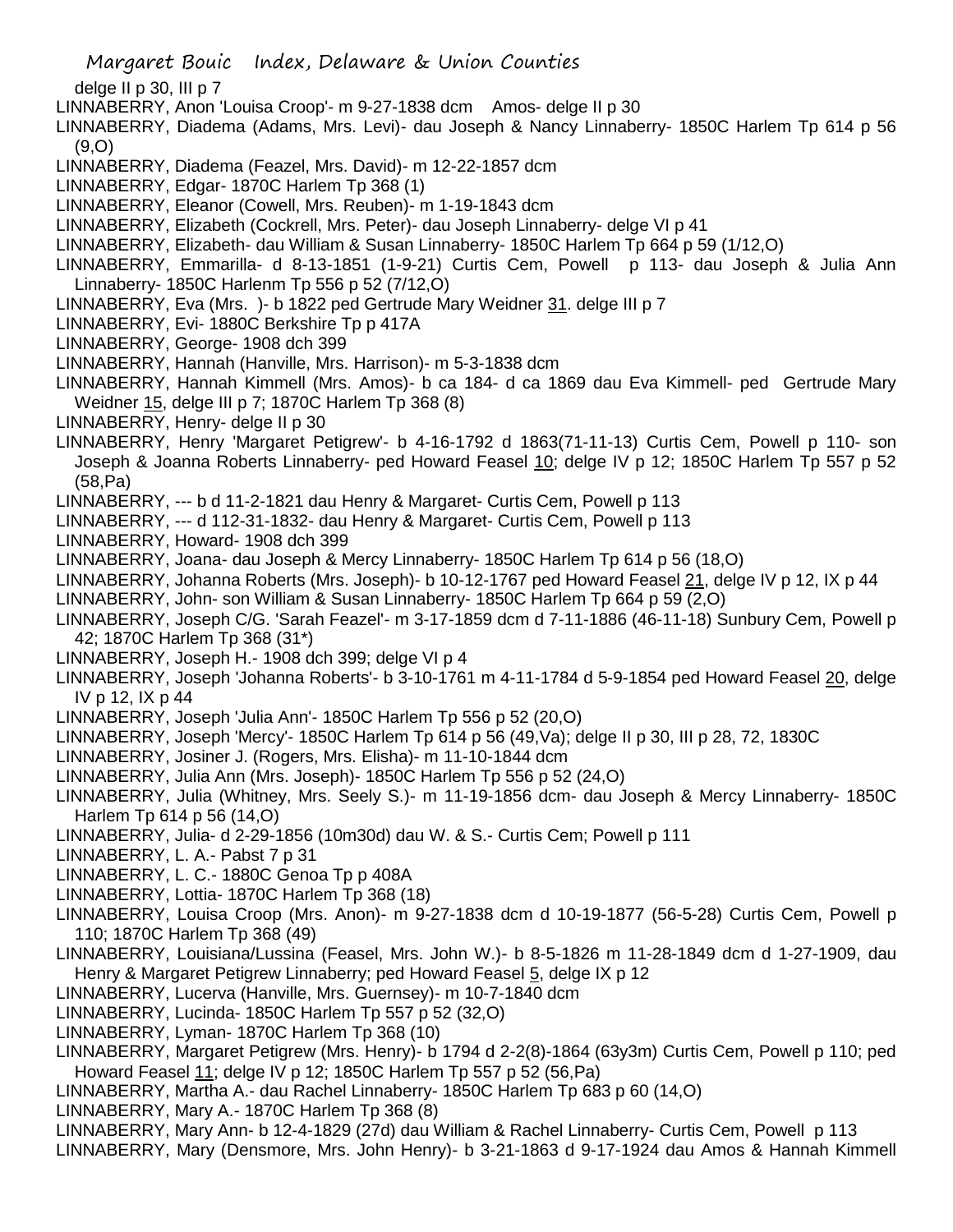Margaret Bouic Index, Delaware & Union Counties Linnaberry- ped Gertrude Mary Weidner 7, delge III p 7; 1870C Harlem Tp 368 (6) LINNABERRY, Mary J. (Hiler, Mrs. Edward P.)- m 4-5-1846 dcm LINNABERRY, Massa- ch William & Susan Linnaberry- 1850C Harlem Tp 664 p 59 (4,O) LINNABERRY, Mercy (Mrs. Joseph)- 1850C Harlem Tp 614 p 56 (49.Va) LINNABERRY, Nancy- 1870C Harlem Tp 368 (23) LINNABERRY, Nancy (Carpenter, Mrs. Eleazer)- m 1-13-1848 dcm LINNABERRY, Nancy (Cochrell, Mrs. James,Sr.)- 1880 dch p 840 LINNABERRY, Ollie- b 8-17-1882 Genoa Tp dau L. C. & Jane A. Smith Linnaberry- dcb LINNABERRY, Rachel- 1850C Harlem Tp 683 p 60 (46,O) LINNABERRY, Ransom 'Lucy E. Edwards'- m 1-7-1866, delge X p 32; 1908 dch 399- son William & Susan Linnaberry- 1850C Harlem Tp 664 p 59 (6,O) LINNABERRY, Rosetta- 1870C Harlem Tp 368 (11) LINNABERRY, Roy- dg 4-10-1879 Cry Ab p 37; son Joseph Linnaberry LINNABERRY, Sally Edwards (Mrs. William)- m 3-16-1837 dcm LINNABERRY, Samantha (Allison, Mrs. Thomas)- m 6-28-1855 dcm; 1850C Harlem Tp 557 p 52 (13,O) LINNABERRY, Sarah- 1870C Harlem Tp 368 (28) LINNABERRY, Sarah Feazel (Mrs. Joseph G.)- m 3-17-1859 dcm d 12-10-1885 (43-11-22) Sunbury Cem, Powell p 42 LINNABERRY, Sarah- granddau Samuel Jones- dcw Bk 3 p 49 LINNABERRY, Sarah Young (Mrs. Andrew)- delge II p 30 LINNABERRY, Susan (Mrs. William)- 1850C Harlem Tp 664 p 59 (26,O) LINNABERRY, Susannah Fritz (Mrs. Warren)- m 1-19-1843 dcm LINNABERRY, William- b 11-24-1829 (27d) dau Wm. & Rachel Linnaberry- Curtis Cem, Powell p 113 LINNABERRY, William- 1820C Genoa Tp; 1840C Genoa Tp, delge IV p 67 LINNABERRY, William (heirs) Harlem Tp, delge IX p 34 LINNABERRY, William- 1880C Berkshire Tp p 427A LINNABERRY, William 'Sally Edwards'- m 3-16-1837 dcm LINNABERRY, William 'Susan'-1850C Harlem Tp 664 p 59 (28,O); delge II p 30 LINNABERY, J. E.- 1880C Genoa Tp p 404B LINNABURY, Burr- hadc p 101 (Genoa Tp) LINNABURY, Nancy- b 6-28-1884 Harlem Tp dau Joseph & Sarah Feasel Linnabury- dcb LINNEBURY, Sarah- d 1-1-1884 (55-10-4) dcdeths LINNBERRY, Ann (Lyman,Mrs.Oliver)- delge VI p 61 LINNEBERGER, Christopher 'Rhulia'- 1850C Porter Tp 3027 p 164 (52,RI) LINNEBERGER, Diana- dau Christopher & Rhulia Linneberger- 1850C Porter Tp 3027 p 164 (13,O) LINNEBERGER, John- son Christopher & Rhulia Linneberger- 1850C Porter Tp 3027 p 164 (23,O) LINNEBERGER, Mary- dau Christopher & Rhulia Linneberger- 1850C Porter Tp 3027 p 164 (15,O) LINNEBERGER, Rhoda- dau Christopher & Rhulia Linneberger- 1850C Porter Tp 3027 p 164 (18,O) LINNEBERGER, Rhulia (Mrs. Christopher)- 1850C Porter Tp 3027 p 164 (52,NY) LINNEBURY, Betsy (Dusenberry, Mrs. David)- Powell p 119, Genoa Tp LINNEL(L), Knowles 'Lucretia'- Pabst Pion I p 27; delge V p 33 (1845) LINNEL, Lucretia (Mrs. Knowles)- Pabst Pion I p 27 LINNELL & CLEMENS- delge V p 52 (1847) LINNELL, Julia/Zaida C. Poppleton (Mrs. Thomas H.)- dau Samuel & Julia A. Smith Poppleton- 1908 dch 315, 871; dumch p 364; unec VIII p 35 LINNELL, Thomas H. 'Zaida Poppleton'- m 12-21-1855 ucm 2368; dumch p 364; unec VIII p 35 LINNEMEIER, Doris (Mader, Mrs. Gerald)- m 10-18-1952- Rausch (16411) III p 298 LINNET, Gideon- 1830C Darby Tp 89 p 283 (20-30) LINNET, Jacob- 1830C Union Tp 114 p 284 (20-30) 1f 30-40; 1f 10-15- 2m 5-10, 2 m -5 LINNEY, James C.- 1880C Millcreek Tp 25-28 p 3 (20,O,O,O) LINNVILLE, Chrissy- dau William D. & Norma J. Linville- 1961 dcd () LINNVILLE, Mary C. (Patch, Mrs. Matthew)- m 10-21-1866- 1883 uch V p 213 LINNVILLE, Michael- son William D. & Norma J. Linnville- 1961 dcd (14) LINNVILLE, Norma J. (Mrs. William D.)- 1961 dcd LINNVILLE, Vicky- dau William D. & Norma J. Linnville- 1961 dcd (10) LINNVILLE, William D. 'Norma J.'- 1961 dcd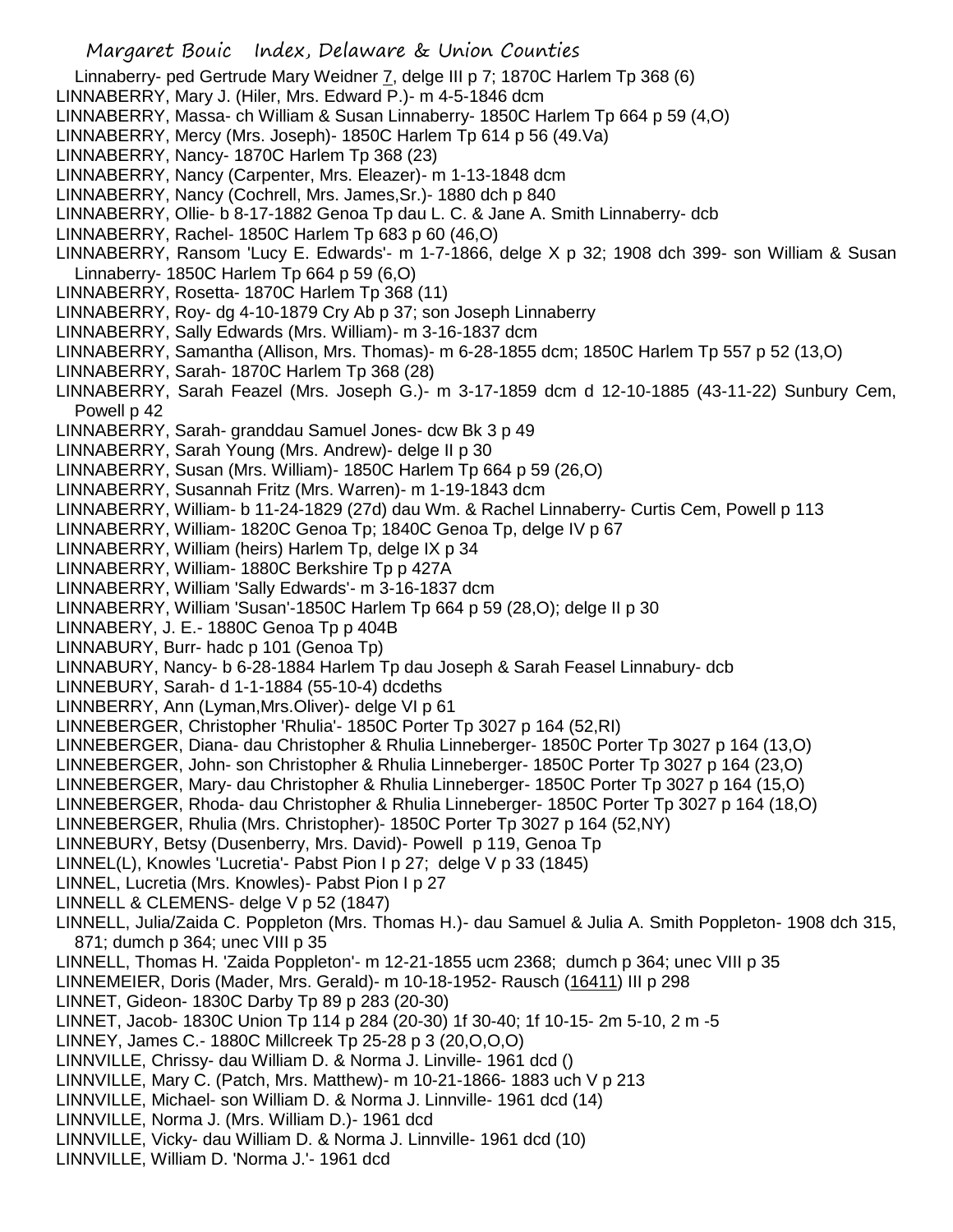- Margaret Bouic Index, Delaware & Union Counties
- LINOSBORSY, Barr- 1870C Genoa Tp 360 (21\*)
- LINOSBORSY, Eliza- 1870C Genoa Tp 360 (19)
- LINSAY, Oscar, colored b 9-24-1877 Delaware Town son Robert & Sarah Helly Linsay- dcb
- LINSCOTT, Alberta (Oberkem Nrs, )(Mrs. Jack M.)- Linscott
- LINSCOTT, Alfahetta V.- d 6-17-1855 (11m10d) dau W. B. & L. A. Mt. Herman Cem- djlm p 13
- LINSCOTT, Arza A. 'Ina'- d 6-8-1978 (81) Fairview Mem.- Linscott
- LINSCOTT, A. J.- 1985 uch p 60 (store)
- LINSCOTT, Barbara (Nibert, Mrs. ) dau Arza A. & Ina Linscott- Linscott
- LINSCOTT, Carlos- brother Arza A. Linscott- Linscott
- LINSCOTT, Carol (Cicolino, Mrs. )- dau Arza A. & Ina Linscott- Linscott
- LINSCOTT, Clifton- son Dow & Hazel Anderson Linscott- Anderson 5
- LINSCOTT, Dow 'Hazel Anderson'- anderson 5
- LINSCOTT, Elizabeth (Mrs. Merle)- Linscott
- LINSCOTT, Eva (Orange, Mrs. )- sister Arza A. Linscott- Linscott
- LINSCOTT, Evelyn (Healy, Mrs. )- dau Arza A. & Ina Linscott- Linscott
- LINSCOTT, Frances (Daff, Mrs. )- dau Arza A. & Ina Linscott- Linscott
- LINSCOTT, Gilda L. Nichols (Oberly, Mrs. )(Mrs. Jack M.)- d 11-24-1981 (57) Union Cem- Linscott
- LINSCOTT, Hazel Anderson (Mrs. Dow)- dau Clifton & Clara Gray Anderson- Anderson 5
- LINSCOTT, Hugh- son Dow & Hazel Anderson Linscott- Anderson 5
- LINSCOTT, Ina (Mrs. Arza A.)- Linscott
- LINSCOTT, Israel 'N. Nulton'- m 12-27-1807 Washington Co Mar.
- LINSCOTT, Jack M. 'Gilda L. Nichols''Alberta'- b 9-17-1925 d 1-9-1989 Union Cem- son Merle & Elizabeth Linscott- Linscott
- LINSCOTT, Jane Elizabeth (Adams, Mrs. John Miles)- b 5-31-1957 m 9-2-1978 dau Dr. John R. & Jesabel M. Linscott- 1985 uch p 5; 1973, 1975 ucd
- LINSCOTT, Jesabel M. (Mrs. Dr. John R.)- Linscott; 1973, 1975, 1977, 1979, 1981, 1983, 1991 ucd
- LINSCOTT, Dr. John R. 'Jezabel'- Linscott; Marysville p 58; 1985 uch p 5, 167; 1973, 1975, 1977, 1979, 1981, 1983, 1991 ucd
- LINSCOTT, John- b 1960 son Dr. John R. & Jesabel M. Linscott- 1973, 1975, 1977, 1979 ucd
- LINSCOTT, Joseph Charles 'Michelle Kay Nicol'- b 10-28-1963 m 7-11-1987 son Dr. John R. & Jesabel Linscott- Linscott; St. Paul p 8; 1973, 1975, 1977, 1979, 1983 ucd
- LINSCOTT, Joyce (Nibert, Mrs. )- dau Arza A. & Ina Linscott- Linscott
- LINSCOTT, L. A. (Mrs. W. B.)- djlm p 13
- LINSCOTT, Lucy Jane (Pierson, Mrs. Albert)- m 3-10-1844 perhpas dau of Samuel & Maria- Steubenrauch letter
- LINSCOTT, Maria (Mrs. Samuel)- Morrow Co 1850
- LINSCOTT, Mary M.- d 6-27-1855 (3-9-3) dau W. B. & L. A.- Mt. Herman Cem, djlm p 13
- LINSCOTT, Merle 'Elizabeth'- Linscott
- LINSCOT, Michelle Kay Nicol (Mrs. Joseph Charles)- b 1-18-1964 m 7-11-1987 dau Marvin & Janis Ruth Burns Nicol- St. Paul p 86
- LINSCOTT, Pattisue Mercer (Mrs. Raymond) m 10-22-1960 dau Harole & Marjorie Mercer Linscott
- LINSCOTT, Raymond L.'Pattisue Mercer'- m 10-22-1960 son Arza A. & Ina Linscott- Linscott
- LINSCOTT, Roger 'Shirley'- son Dow & Hazel Anderson Linscott- Anderson 5
- LINSCOTT, Rosella (Sheldon, Mrs. Judson A.)- perhas dau Thomas & Sarah Andrews Linscott- Linscott
- LINSCOTT, Samuel 'Maria'- d 1849 -Stubenrauch letter- Knox Co 1841
- LINSCOTT, Sharon- dau Dow & Hazel Anderson Linscott- Anderson 5
- LINSCOTT, Shirley (Mrs. Roger)- Anderson 5
- LINSCOTT, Sue- dau Dow & Hazel Anderson Linscott- Anderson 5
- LINSCOTT, Thomas 'Sarah Anderws'- son Samuel & Maria Linscott- Stubenrauch letter
- LINSCOTT, Wm. B. 'Lydia A. Doty'- djlm p 13; Stubenrauch letter
- LINSEY, Hannah S. (Mrs. William)- 1850C Delaware Town 999 p 79 (29,NY)
- LINSEY, Jacob- b NC d 11-12-1871 (54y) dcdeaths
- LINSEY, John- Nash p 114
- LINSEY, Oscar- son William & Hannah S. Linsey- 1850C Delaware Town 999 p 79 (6,O)
- LINSEY, Robert E., colored b 6-9-1879 Delaware Town son Robert R. & Sarah A. Holly Linsey- dcb
- LINSEY, William 'Hannah S.'- 1850C Delaware Town 999 p 79 (31,Pa)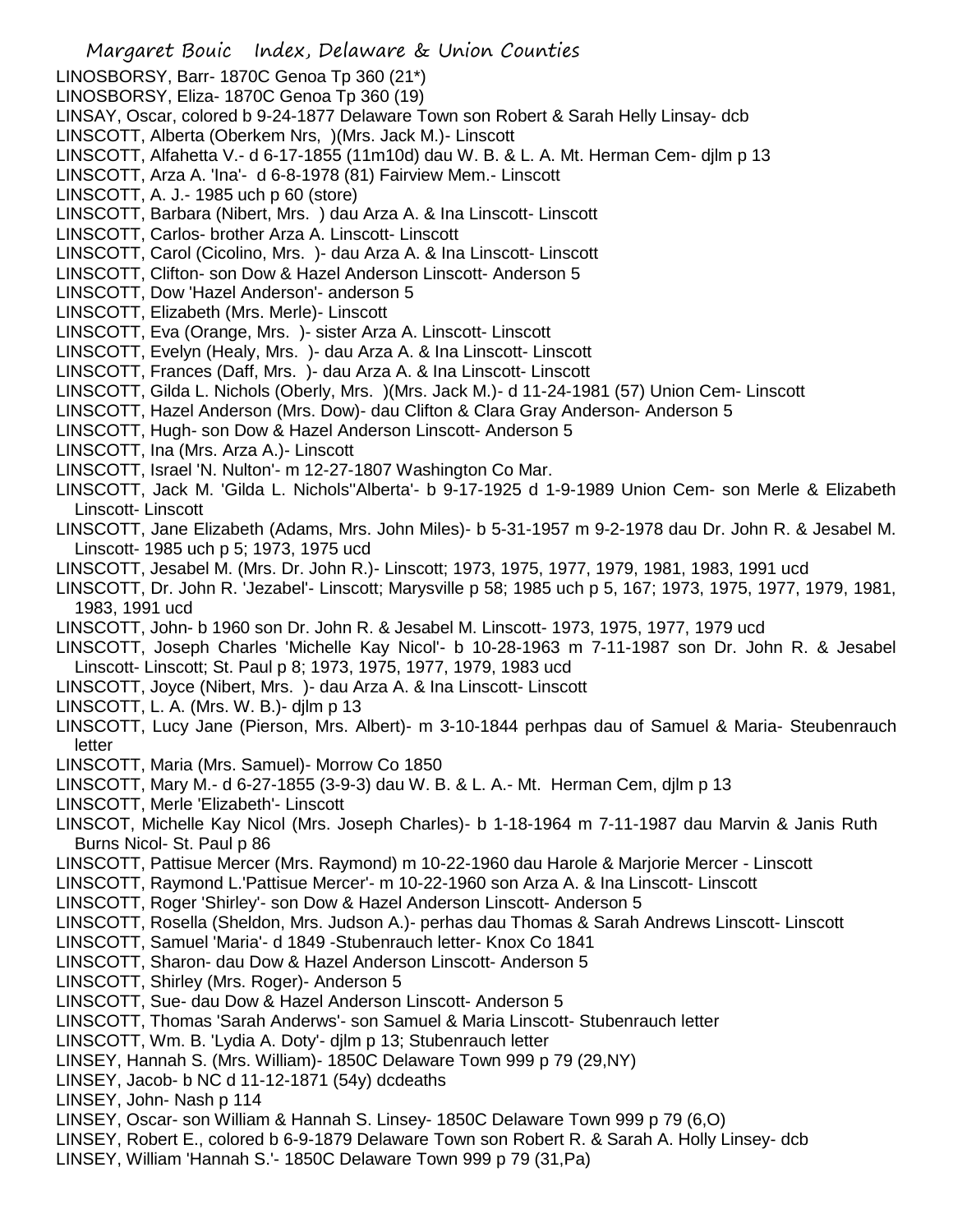- LINSICOME, Jacob- 1883 uch V p 275
- LINSICOME, Mary (Hawn, Mrs. Philip)- b 3-5-1791 dau Jacob Linsicome- 1883 uch V p 275
- LINSLA, Simeon- 1835 men p 56 #27 p 104 Thompson Tp
- LINSLA, Zena- 1835 men p 56 #26 p 104 Thompson Tp
- LINSLEY, --family of Phillip E. Koerper #277, unec X p 25
- LINSLEY, A. B.- 1915 uch p 266; 1883 uch IV p 491; hadc p 52
- LINSLEY, Abby- dau C. B. Linsley- 1860C Claibourne Tp 867-849 (16,O)
- LINSLEY, Abel B.'Ann M. Dilsaver'- b 8-14-1844 d 5-11-1914 son Zarah & Parmelia Linsley- 1850C Thomson Tp 40 p 187 6,O); 1900C Leesburg Tp 162-163 p 7 B (55, O,Va,Ma) m 33y
- LINSLEY, Abel 'Nancy Carr'- b 3-31-1816 or 3-27-1813 m 4-18-1848 dcm (2) 8-17-1873 d 5-13-1887 Shoup Cem, Powell p 264- son Simeon & Utilla Linsley- 1883 uch V p 544; 1850C Thomson Tp 39 p 187 (36, Vt); 1880C York Tp 164 p 16 ((64, Vt, Vt,Vt)
- LINSLY, Abigal A.- dau Chancy & Sarah Linsly- 1850C Thomson Tp 74 p 188 (6,O)
- LINSLY, Abraham- 1883 uch V p 504
- LINSLEY, Albert- son Abel & Nancy Carr Linsley- 1850C Thomson Tp 39 p 187 (8,O)
- LINSLEY, Albert B.- b 8-14-1844 d 5-11-1914 (69) Oakdale Cem 2656 (F84) i p 20 (F-R5-16); 1880C Claibourne Tp 29-31 p 192C (34,O,Vt,Mass)
- LINSLEY, Alice- dau Abel & Nancy Carr Linsley- 1883 uch V p 544
- LINSLEY, Amerett Scofield (Mrs.C. B.)- m 4-3-1859 ucm 2866; 1860C Claibourne Tp 867-849 p 114 (36,NY); unec IV p 66
- LINSLEY, Anna M. Dilsaver (Mrs. Abel B.)- b 12-3-1845 m 6-20-1867 d 2-26-1913 (68y2m) Oakdale Cem 2528 (F84) I p 120 (F-R5-16); unec XV p 74; 1880C Claibourne Tp 29-31 p 192C (35,O,O,O); 1900C Leesburg Tp 162-163 p 7B (54,O,O,O) m 33y, 2 ch, 1 living
- LINSLEY, Annice- dau Zarah & Parmelia Linsley- 1850C Thomson Tp 40 p 187 (12,O)
- LINSLEY, C. B. 'Amerett Scofield'- m 4-3-1859 ucm 2866; 1860C Claibourne Tp 867-849 p 114 (45,NY); unec IV p 66
- LINSLEY, C. E. 'Sara'- 1949 ucd
- LINSLEY, Chauncey B. 'Elizabeth A. Rose'- m 9-2-1875 ucm 5727 d 5-11-1898; mt 3 p 15; uninf p 7,8
- LINSLEY, Chauncey B. 'Sarah Russell'- m 4-9-1839 dcm; 1840C Radnor Tp p 107 (20-30); 1850C Thomson Tp 74 p 188 (39.Vt)
- LINSLEY, Clarence E. 'Ethel V.'- b 6-1877 d 11-6-1952 York Cem p 53; son Hallet B. & Sarah Jane Hedge Linsley- 1880C Claibourne Tp 70-74 p 193B (3,O,O,O); 1900C Marysville 52 p 3A (22,O,O,O); also 1900C York Tp 90 p 4B (22,O,O,O)
- LINSLEY, Clarissa- d 2-27-1843 (55) Shoup Cem, Powell 266
- LINSLEY, Clarissa- d 2-28-1851 (19y2m) Shoup Cem- Powell 266- dau Henry & Rebecca Linsley- 1850C Thomson Tp 73 p 188 (18,O)
- LINSLEY, Elizabeth A.( Rose, Mrs. )(Mrs. Chauncey B.)- m 9-2-1875 ucm 5727, mt 3 p 15
- LINSLEY, Elizabeth- dau Henry & Rebecca Linsley- 1850C Thomson Tp 73 p 188 (
- LINSLEY, Ernest R.- d 9-20-1855 (2y) son C. B. & S.- Shoup Cem, Powell p 264
- LINSLEY, Ethel V. (Mrs. Clarence E.)- b 1887 d 6-16-1944 York Cem p 53
- LINSLEY, Evelin- dau C. B. Linsley- 1860C Claibourne Tp 867-849 (16,O)
- LINSLEY, Hallet B.'Sarah Jane Hedge'- b 184- m 12-10-1868 ucm 4477 d 8-9-1913 York Cem p 13, mt 1-5- 1869- son Zarah & Parmelia Linsley- 1850C Thomson Tp 40 p 187 (9,O); 1870C Claibourne Tp 138-136 (29,O); 1880C Claib. Tp 70-74 p 193C (39,O,Mass,Mass); 1900C York Tp 90 p 4B (59,O,Vt,Vt) m 30y
- LINSLEY, Hannah S. Kelby (Mrs. William)- m 4-12-1843 dcm
- LINSLY, Henry- d 3-24-1865 (66) Shoup Cem, Powell p 264
- LINSLEY, Henry- son Abel & Nancy Carr Linsley- 1883 uch V p 544
- LINSLEY, Henry- 1880 dch p 282; 1830C Scioto Tp; 1835 men 56 #37 p 104 Thomson Tp; 1840C Thomson Tp p 109 (30-40); 1850C Thomson Tp 73 p 188 (48.Vt); delge IV p 31
- LINSLEY, Henry C.- d 10-9-1852 (2-6-8) son Chancy B. & Sarah Linsly- Shoup Cem, Powell p 264; 1850C Thomson Tp 74 p 188 (5/12,O)
- LINSLEY, Jacquilin- dau Robert & Marian Linsley- 1949 ucd
- LINSLEY, James O.- son Chancy B. & Sarah Linsley- 1850C Thomson Tp 74 p 188 (2,O); 1860C Claibourne Tp 867-849 (12,O); 1870C Claib. 138-136 (21,O)
- LINSLY, Jame I.- cousin Hallet B. Linsly- 1880C Claibourne Tp 70-74 p 193B (28,O,Vt,O)
- LINSLEY, Jane (Mrs. Abel)- d 1911 Price Cem, djlm p 63; 1880C York Tp 164 p 16 (47,O,Vt,Va)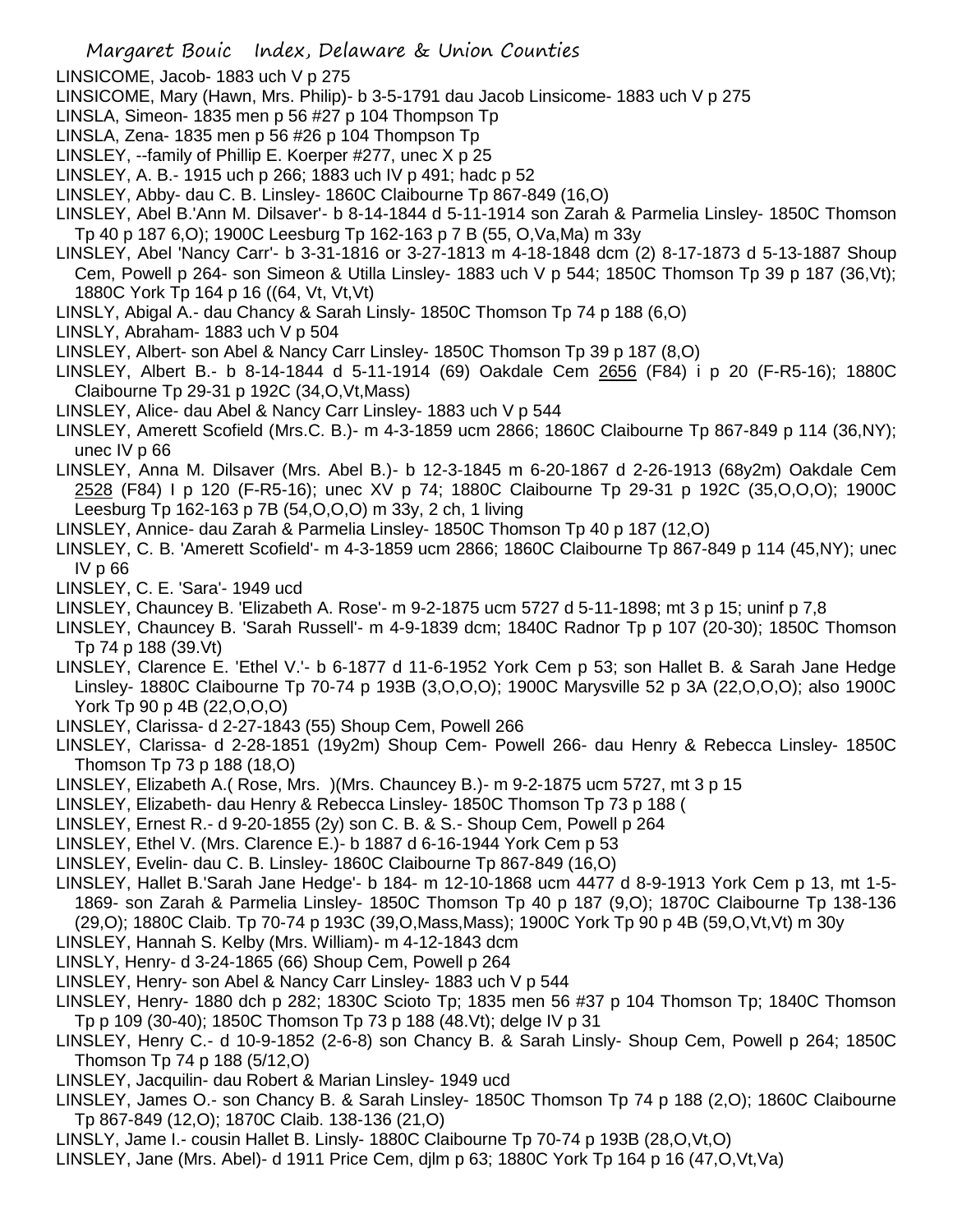LINSLEY, Jane Hedge (Mrs. Hallet B.)- n 12-13-1868 ucm 4477; 1880C Claibourne Tp 70-74 p 193C (29,O,O,O); mt 1-5-1869

- LINSLY, Jane (Hurd, Mrs. William)(Mrs. Abraham)- 1883 uch V p 504
- LINSLY, John- Nash p 84 LINSY, John- Nash p 83
- LINSLEY, Joseph- son Zarah & Parmelia Linsley- 1850C Thomson Tp 40 p 187 (13,O)
- LINSLEY, Julia- dau C. B. Linsley- 1860C Claibourne Tp 867-849 (11,O)
- LINSLEY, Lawson/Lawton- unec XV p 74
- LINSLEY, Lena- b 8-1886 dau Hallet B. & Sarah Jane Hedge Linsley- 1900C York Tp 90 p 4B (13,O,O,O)
- LINSLEY, Lola (Tossey, Mrs. Marvin)- b 4-7-1872 m 1-23-1898 d 9-17-1961 dau Abel B. & Ann Dilsaver Linsly-Graham (14423; 1880C Claibourne Tp 29031 p 3 (8,O,O,O)
- LINSLEY, Margaret- dau Abel & Nancy Carr Linsley- 1850C Thomson Tp 39 p 187 (1,O)
- LINSLEY, Marian (Mrs. Robert)- 1949 ucd
- LINSLY, Mary A. d 4-11-1865 (27-4-23) dau Z. & P. A.- Shoup Cem, Powell p 264
- LINSLEY, Mary J.- dau C. B. Linsley- 1860C Claibourne Tp 867-849 (9,O)
- LINSLEY, Nancy Carr (Mrs. Abel)- m 4-18-1848 dcm, Powell p 264; 1850C Thomson Tp p 187 (34,O)
- LINSLEY, Nancy- dau Henry & Rebecca Linsley- 1850C Thomson Tp 73 p 188
- LINSLEY, Nancy (Milligan, Mrs. Jonas)- m 2-24-1853 dcm
- LINSLEY, Newton- 1880C York Tp 164 p 16 (25,O,Vt,O)
- LINSLY, Ora E.- dau Hallet B. & Sarah Jane Hedge Linsley- 1880C Claibourne Tp 70-74 p 193B (8,O,O,O)
- LINSLEY, Permelia/Parmela Waters (Mrs. Zerah)- m 1828 d 1-11-1872 (63-2-11) Shoup Cem, Powell p 264; 1883 uch V p 641; 1870C Claibourne Tp 138-136 (61,Maine)
- LINSLEY, Phebe (Beem, Mrs. )(Mrs. Zerah)- m 9-4-1879 ucm 6524; 1880C Claibourne Tp 69-72 p 193C (70,O,Pa,Pa)
- LINSLEY, Rebecca (Mrs. Henry)- 1850C Thomson Tp 73 p 188 (39,Va)
- LINSLEY, Robert 'Marian'- 1949 ucd
- LINSLY, Rutilla- d 1-18-1852 dau A. & N. Shoup Cem, Powell p 264
- LINSLY, Rutilla Benedick (Mrs. Simeon)- 1883 uch V p 544, 641
- Powell p 268
- LINSLEY, Samuael- 1835 men p 61 #51 p 114 Troy Tp
- LINSLEY, Sarah A.- dau Zarah & Parmelia Linsley- 1850C Thomson Tp 40 p 187 (19,O)
- LINSLEY, Sarah Ann (Shoup, Mrs. Samuel)- m 4-5-1851 dcm; Cowgill p p 50
- LINSLEY, Sarah (Mrs. C. E.)- 1949 ucd
- LINSLEY, Sarah J.- b 1850 d 1-17-1920 York Cem p 62; 1870C Claibourne Tp 138-136 (20,O) see Jane
- LINSLEY, Sarah Russell (Mrs. Chauncey B.)- m 4-9-1839 dcm d 8-19-1855 (37y6d) Shoup Cem, Powell p 264; 1850C Thomson Tp 74 p 188 (32,Va)
- LINSLEY, Simeon 'Rutilla Benedick'- d 9-22-1844 (84) Shoup Cemn, Powell p 266; Pabst 7 p 4; 1883 uch V p 544, 641; 1820C Thomson Tp ; 1830C Thomson Tp delge III p 71, VII p 61; 1840C Thomson Tp p 109 (70- 80), delge IV p 31
- LINSLEY, Rev. Solomon- 1883 uch V p 665
- LINSLY, Thebe Rose (Beem, Mrs. )(Mrs. Zerah)- m 1878- 1883 uch V p 641
- LINSLEY, Thomas- son C. B. Linsley- 1860C Claibourne Tp 867-849 (13,O)
- LINSLEY, Sophrinia- dau Abel & Nancy Carr Linsley- 1850C Thomson Tp 39 p 187 (1,O)
- LINSLY, Viola M.- dau Hallet B. & Sarah Jane hedge Linsly- 1880C Claibourne Tp 70-74 p 193B (5,O,O,O)
- LINSLEY, William B.- son C. B. & S.- Shoup Cem, Powell p 264
- LINSLEY, William E. 'Hannah S. Kelby'- m 4-12-1843 dcm
- LINSLEY, Zarah 'Parmelia/Parmela Waters''Phebe Rose Beem'- b 1808 m 1828 m (2) 9-4-1879 ucm 6524; son Simeon & Rutilla Benedick Linsly- 1883 uch V p 641; 1830C Thompson Tp, delge III p 71, IV p 31; 1840C Thompson Tp p 111; 1850C Thomson Tp 40 p 187 (42,Mass); 1870C Claibourne Tp 138-136 (64,Vt); 1880C Claib. Tp 69-72 p 193C (71,Vt,Ct,Ct); hadc p 52
- LINSON, Amanda Stockton (Mrs. Edward T.)- m 10-5-1837 Madison Co, unec IX p 5
- LINSON, Catherine (Rhoads, Mrs. Henry)- m 9-23-1842 Madison Co, unec IX p 65
- LINSON, Christ 'Daisy Fisher'- delge IV p 16
- LINSON, Daisy Fisher (Mrs. Christ)- dau John & Ida Sheets Fisher- delge IV p 16
- LINSON, Edward L. 'Elizabeth Slaughter'- m 1-1-1843 Madison Co, unec IX p 5
- LINSON, Edward T. 'Amanda Stockton'- m 10-5-1837 Madison Co unec IX p 5
- LINSON, Elizabeth Slaughter (Mrs. Edward L.)- m 1-1-1843 Madison Co, unec IX p 5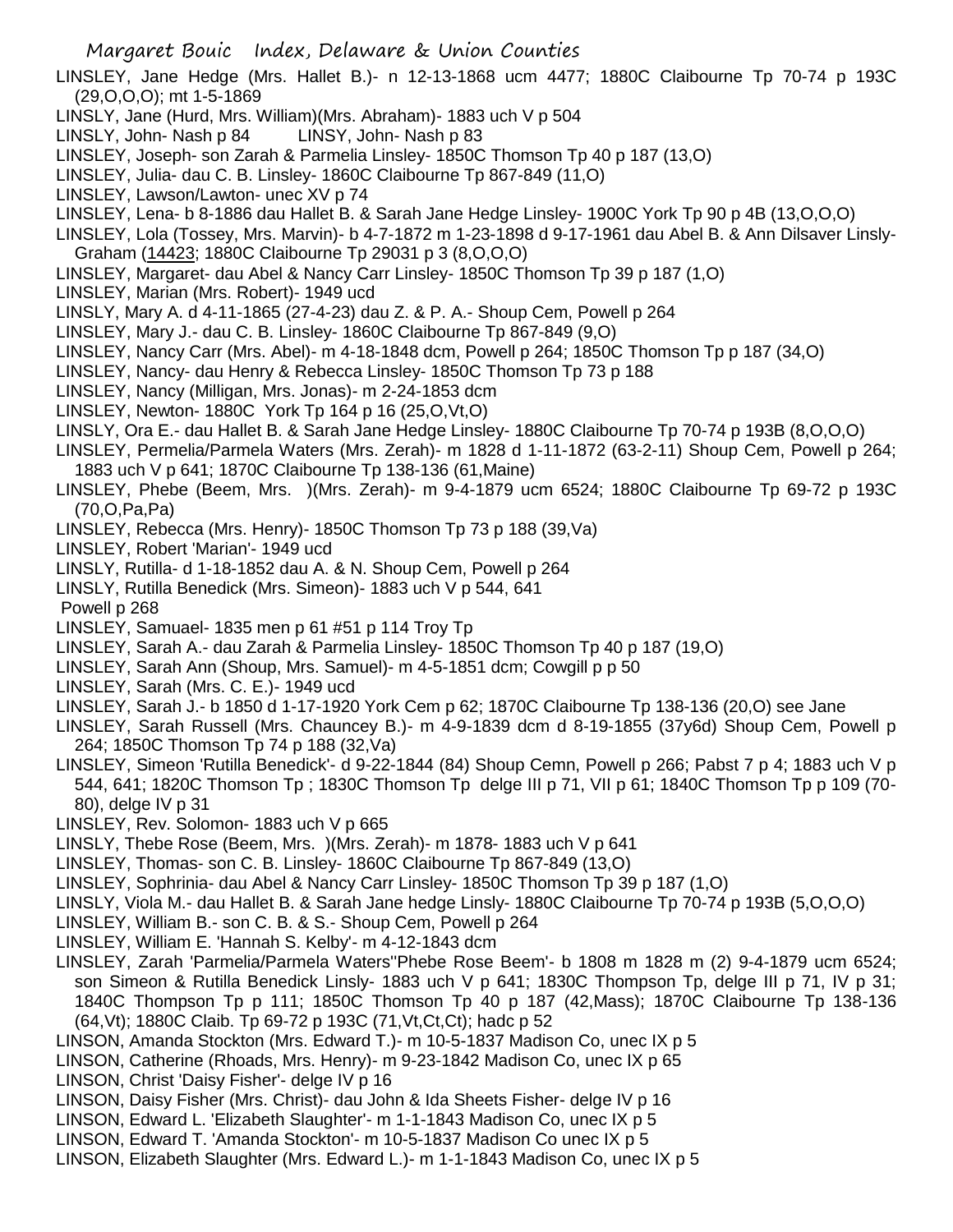## Margaret Bouic Index, Delaware & Union Counties LINSON, Mrs. E. R.- moved to Yellow Springs, O,.- unec VIII p 30 LINSON, Ethel (Milligan, Mrs. )- dau Christ & Daisy Fisher Linson- delge IV p 16 LINSON, Eveline E. Moore (Mrs. Jacob)- m 12-12-1850 Madison Co, unec XI p 46 LINSON, George W. 'Mary Ann Selsor'- m 9-19-1844 Madison Co, uned X p 8 LINSON, Hugh- son Christ & Daisy Fisher Linson- delge IV p 16 LINSON, Jacob- moved to Paulding Co, unec VIII p 30 LINSON, Jacob 'Evaline E. Moore'- m 12-12-1850 Madison Co unec XI p 446 LINSON, Jesse- moved to Fayette Co, unec VIII p 30 LINSON, Jesse M. 'Mary Slaughter'- m 11-21-1850 Madison Co, unec XI p 46 LINSON, John 'Nancy Stroup'- m 1-29-1847 Madison Co, unec X p 28 LINSON, Margaret (Shough, Mrs. Henry C.)- m 7-23-1850 Madison Co, unec XI p 45 LINSON, Mary Ann Selsor (Mrs. Geoerge W.)- m 9-19-1844 Madison Co, unec X p 8 LINSON, Mary Slaughter (Mrs. Jesse M.)- m 11-21-1850 Madison Co, unec XI p 46 LINSON, Marybelle- dau Christ & Daisy Fisher Linson- delge IV p 16 LINSON, Mary (Watkins, Mrs. Reece G.)- m 9-19-1844 Madison Co, unec X p 8 LINSON, Nancy Stroup (Mrs. John)- m 1-29-1847 Madison Co, unec X p 28 LINSON, Sarah McBride (Mrs. Washington)- m 8-14-1845 Madison Co, unec X p 17 LINSON, Washington 'Sarah McBride'- m 8-14-1845 Madison Co, unec X p 17 LINSTADT, Randall D.- 1980 dcd, Brown Tp LINSTEDT, Alice Beckel (Mrs. Henry C.)- Linstedt LINSTEDT, Altha (Kramer, Mrs. )- dau Henry & Alice Beckel Linstedt- Linstedt LINSTEDT, Ashley Alicia- b 4-19-1985 dau Randy & Trudi Linstedt- Linstedt LINSTEDT, ---(Clark, Mrs. Lawrence)- dau Ben C. Linstedt- Linstedt LINSTEDT, Ben C. 'Minnie'- d 4-27-1974 (91)- Linstedt LINSTEDT, Doris (Clark, Mrs. Lawrence A.)- m 6-11-1934- Linstedt LINSTEDT, Earl- son Ben C. Linstedt- Linstedt LINSTEDT, Florence (Walters, Mrs. )- dau Henry C.& Alice Beckel Linstedt- Linstedt LINSTEDT, Frances (Fosnaugh, Mrs. )- dau Henry C. & Alice Beckel Linstedt- Linstedt LINSTEDT, Harold- son Henry c. & Alice Beckel Linstedt- Linstedt LINSTEDT, Henry C.'Alice Beckel'- Linstedt LINSTEDT, Hope D. Robinson (Fitzgibbon, Mrs. )(Mrs. Richard E.)- b 3-16-1938 m 11-23-1984 d 7-24-1994 (56) Prospect Cem- dau Charles Kenneth & Nellie Virginia Thompson Robinson- Linstedt; 1991 ucd LINSTEDT, Kenneth- son Wilbert J. Linstedt- Linstedt LINSTEDT, Larry- son Richard D. Linstedt- Linstedt LINSTEDT, Lula (Levings, Mrs. )- dau Henry & Alice Beckel Linstedt- Linstedt LINSTEDT, Marjorie (Linder, Mrs. Eugene)- dau Wilbert J. Linstedt- Linstedt LINSTEDT, Mary J. (Mrs. Richard D.)- 1973, 1965, 1977, 1979, 1981, 1983 ucd LINSTEDT. Minnie (Mrs. Ben C.)- Linstedt LINSTEDT, Oscar- son Henry & Alice Beckel Linstedt- Linstedt LINSTEDT, Randy 'Trudi'- Linstedt LINSTEDT, Richard D. 'Mary J.''Hope D. Robinson'- b 6-7-1924 m 11-23-1984 d 1-2-1995 (71) Prospect Cemson Henry & Alice Beckel Linstedt- Linstedt; 1973, 1965, 1977, 1979, 1981, 1983, 1991 ucd LINSTEDT, Ruth (Mrs. Wilbert J.)- Linstedt LINSTEDT, Trudi (Mrs. Randy)- Linstedt LINSTEDT, Wilbert J.'Ruth'- b 6-20-1906 d 9-29-1994 (88) Waldo Cem- son Henry C. & Alice Beckel Linstedt-Linstedt LINT, Billy- 1968 son William & Margaret Lint- 1969, 1971 dcd LINT, Eric/Ricky b 1968 son William & Margaret Lint- 1969, 1981 dcd LINT, Gary- son William & Margaret Lint- 1969 dcd LINT, Gayla- b 1953 ch William C. & Margaret Lint- 1961, 1964, 1971 dcd LINT, Margaret (Mrs. William C.)- 1961, 19964, 1969, 1971 dcd LINT, Shari/Sherry- b 1959 dau William C. & Margaret Lint- 1961, 1964, 1971 dcd LINT, Timothy- b 1955 son William C. & Margaret Lint- 1961, 1964, 1971 dcd LINT, William C. 'Margaret'- 1961, 1964, 1969, 1971 dcd LINT, William G.- son William C. & Margaret Lint- 1961 (10), 1964, 1971 dcd

LITEN, Isaac- 1835 men p 22 #81 p 35 Delaware Tp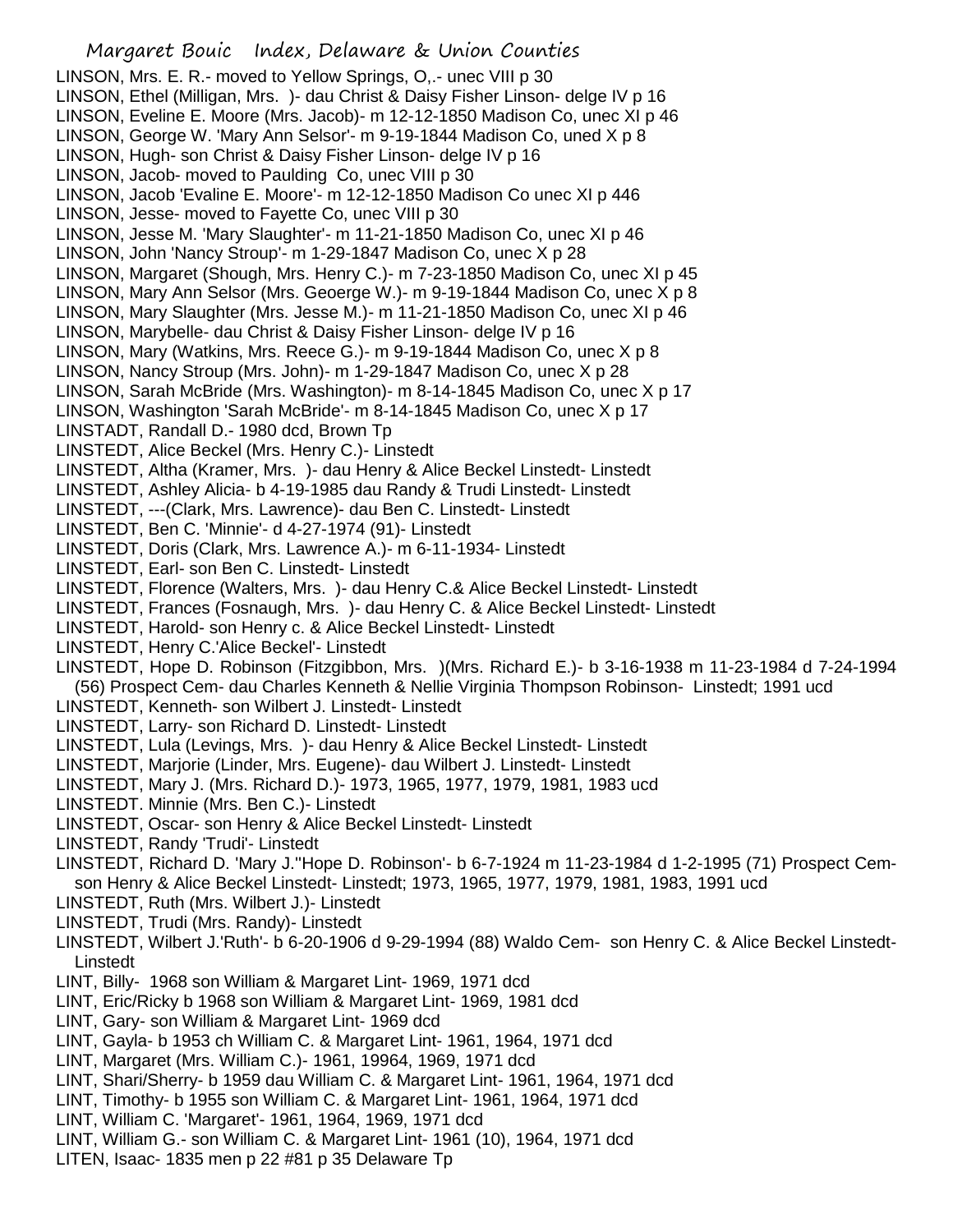- Margaret Bouic Index, Delaware & Union Counties LINTNER, Edward- rtc p 8,9, 10 LINTNER, Elizabeth (Schoedinger, Mrs. Philip)- 1915 uch p 899 LINTNER, Elmer 'Leona'- 1971 dcd LINTNER, Frederic- 1880C Liberty Tp Delaware Co p 305C LINTNER, Harmon- rtc p 8,9 LINTNER, Leona (Mrs. Elmer)- 1971 dcd LINTNER, Mary- rtc p 8,9 LINTNER, Racel- rtc p 8,9, 10 LINTON, Adeline (Mrs. )(Campbell, Mrs.B. C.)- m 8-1830 dcga p 51, Ohio St GazcPabst 8 p 9 LINTON, Albert 'Jula'- b 9-1865 1900C Dover Tp 147-149 p 7A (34,Ill,O,ILL) LINTON, Anna J.- dau Frederick B. & Mayrie A. Cleaver Linton- White II 28 LINTON, Charlene- b 8-6-1939 dau Charles & Frieda Kaufman Linton- St. Paul p 50 LINTON, Charles 'Frieda Kaufman'- m 1936- St. Paul p 50 LINTON, Charles,Jr 'Jo'- b 6-12-1937 son Chrles & Frieda Kaufman Linton- St. Paul p 50 LINTON, Clara Abbott (Mrs. )- dau Julia A. Abbott- Abbott LINTON, Dannie- son Charles,Jr. & Jo Linton- St. Paul p 50 LINTON, Donald- b 1-29-1942 son Charles & Frieda Kaufman Linton- St. Paul p 51 LINTON, E.- in Liberty Tp 1852, Powell 170 LINTON, Elizabeth Cleaver (Mrs. )- dau Amos C. & Amelia Morris Cleaver- 1908 dch 575 LINTON, Elva- b 10-1891 dau Elbert & Jula Linton- 1900C Dover Tp 147-149 p 7A (8,O,ILL,O) LINTON, Estelle Nickell (Mrs Frederick,Jr.)- m 1930; White II (27) LINTON, Francis Isabelle 9Mrs. Isaac H.)- Pabst 5 p 20 LINTON, Frederick B. 'Mayrie A. Cleaver'- b 1879, White II (21) LINTON, Frederick,Jr. 'Estelle Nickell'- m 1930 son Frederick B. & Mayrie A. Cleaver Linton- White II 27 LINTON, Frieda Kaufman (Mrs. Charles)- b 7-9-1919 m 1936 d 12-6-1989 dau Henry & Margaret Catherine Loschky Kaufman- St. Paul p 50 LINTON, Gladys Hart (Mrs. William )- Linton LINTON, Glen W. 'Ruth Alice Bauer'- Cowgill p 76 LINTON, Hannah (Walker, Mrs. Benjamin)- m 10-21-1819 Madison Co, unec IV p 51 LINTON, Isaac H. 'Francis Isabelle'- Pabst 5 p 20; 1880C Trenton Tp p 461C LINTON, James- unclaimed letter 1850, unec V p 32 LINTON, Jeffrey Dean- b c 1974 adopted by grandparents- Cowgill p 76 LINTON, Jo (Mrs. Charles J.)- St. Paul p 50 LINTON, Job- minister Gospel- unec XV p 39 LINTON, Johanna Lewis (Mrs. William)- dau Edward Lewis- Freshwater p 19 LINTON, John William- son Glen W. & Ruth Alice Bauer Linton- Cowgill p 76 LINTON, Jula (Mrs. Elbert)- b 10-1868 1900C Dover Tp 147-149 p 7A (31,O,Ky,Ky) LINTON, Kathleen (Dickerson, Mrs. )- dau Glen W. & Ruth Alice Bauer Linton- Cowgill p 76 LINTON, Kathy- dau Charles Jr. & Jo Linton- St. Paul p 50 LINTON, Mariah (Ward, Mrs. Cyrus)- m 7-18-1837 Madison Co, unec IX p 5 LINTON, Mary Hudson (Freshwater, Mrs. Thomas)(Mrs. William)- m(2) 3-31-1730 Freshwater p 16, 18, 19, 24, 34 LINTON, Mayrie Amelia Cleaver (Mrs. Frederick B.)- b 1879 dau William H. & ANna E. White Cleaver- White II 21 LINTON, Michael Dickerson- b c 1972 son Kathleen Linton adopted by Grandparents- Cowgill p 76 LINTON, Molly (Wertz, Mrs. Rory)- dau Glen W. & Ruth Alice Bauer Linton- Claibourne 76 LINTON, Nancy (Davis, Mrs. William)- m 4-6-1826 Madison Co unec V p 16 LINTOn, Patricia (Minneck, Mrs. Glen)- dau Glen W. & Ruth Alice Bauer Linton- Cowgill p 76 LINTON, Peggy (Biggs, Mrs. Lockhart)- m 7-8-1824 Madison Co, unec V p 15 LINTON, Peggy- b 11-21-1940 dau Charles & Frieda Kaufman Linton- St. Paul p 51 LINTON, Polly- b 6-22-1938 dau Charles & Frieda Kaufman Linton- St. Paul p 50 LINTON, Rose (Wilcox, Mrs. Calvin)- Richard Columber p 98 LINTON, Ruth Alice Bauer (Mrs. Glen W.)- b 12-23-1922 dau Jacob William Joseph & Zelma Ethel Ward Bauer- Cowgill p 76
- LINTON, Scheri- dau Charles Jr. & Jo Linton- St. Paul p 50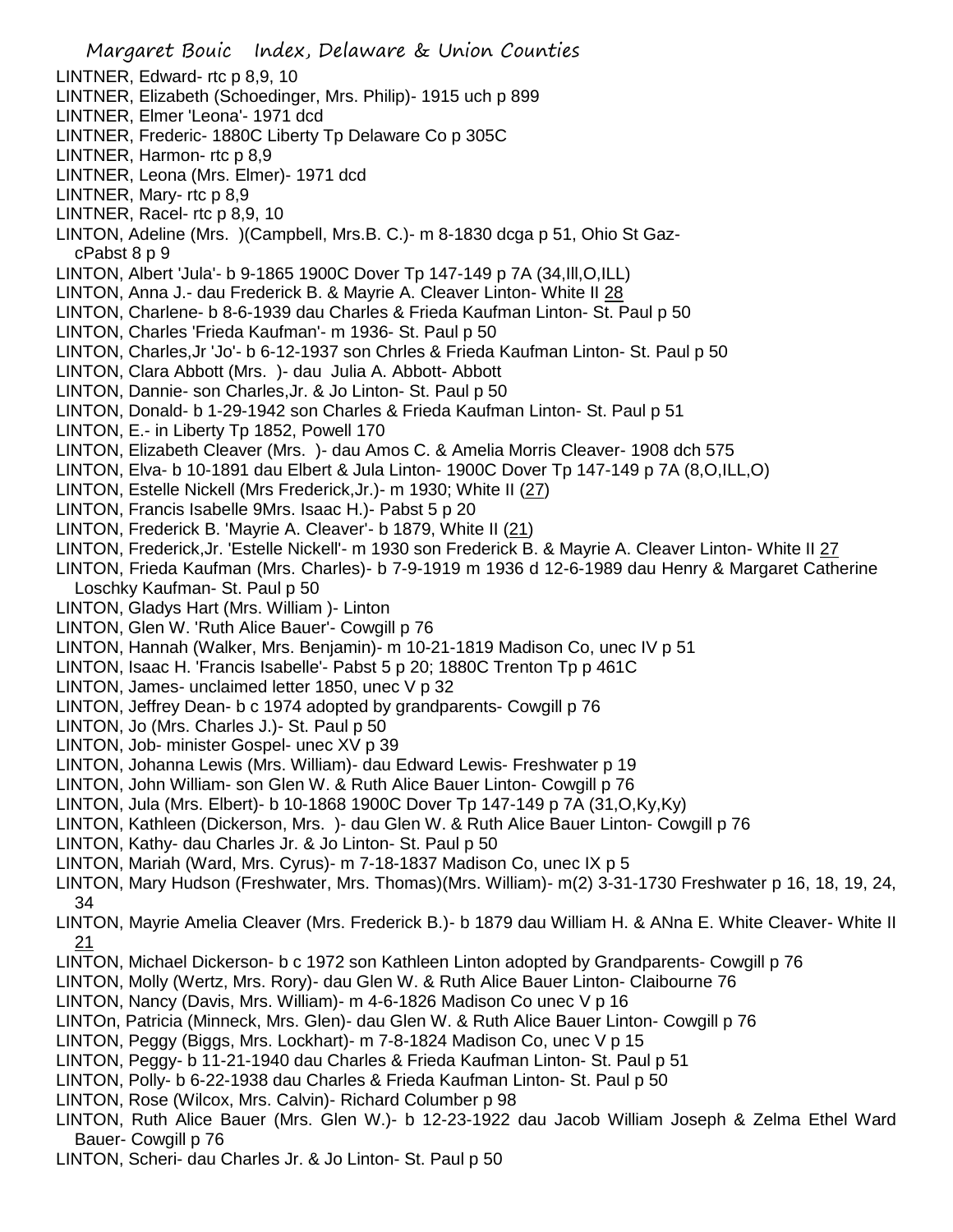- Margaret Bouic Index, Delaware & Union Counties LINTON, William 'Gladys Hart'- d 7-225-1971- Linton LINTON, William- son Frederick B. & Mayrie Amelia Cleaver Linton- White II 29 LINTON, William 'Johanna lewis''Mary Hudson'- Freshwater p 16, 18, 19, 24, 34 LINBELL, Jada C.- dcw Bk 4 p 175 (20) LINVILLE, ---family of Stan Fout- unec XIV p 3 LINVILLE, A. H. 'Matilda Parrott'- 1985 uch p 108 LINVILLE, Allen H. 'Ellen Matilda Parrott'- b 1852 Un Co d 2-18-1936 Oakdale Cem I p 1122 (F-R6-5) LINVILLE, Amanda- dau Mike & Marlene Linville- Linville LINVILLE, Amy Michel (Gellner, Mrs. Steven Reinhard)- m 5-15-1993 dau Mike & Marlene Linville- Linville LINVILLE, Ann Harrod (Grant, Mrs. George)- m 1-7-1847 Madison Co, unec X p 64 LINVILLE, Anne- dau William M. & Marlene Linville- Linville- engaged to David W. Dennis LINVILLE, Ben 'Leona Neer'- Linville LINVILLE, Benjamin P.- son Mary Elizabeth Linville- Linville LINVILLE, Benjamin- son Samuel & Rebecca Linville- 1870C Jerome Tp 218-209 p 28 (18,O) LINVILLE, C. B.- dg 3-3-1905 Cry Ab p 12 LINVILLE, Chris (Acker, Mrs. Tony)- dau William & Norma Kelly Linville- Linville LINVILLE, Cynthia Sue (Herring, Mrs. Thomas)- dau Mary Elizabeth Linville- Linville LINVILLE, David F.- son Samuel & Rebecca Linville- 1870C Jerome Tp 218-209 p 28 (23,O) LINVILLE, Ellen Matilda Parrott- b 1871 d 1953 Oakdale Cem I p 122 (F-R6-5) LINVILLE, E. M. (Ellen)- b 7-15-1871 (79-1950) uninf p 30 LINVILL, Francis (Cowen, Mrs.Samuel)- m 3-8-1832 Madison Co, unec V p 28 LINVILLE, Jack S.- son L. S. Linville- Linville LINVILLE, James- son Nell Sturm Linville- Linville LINVILLE, James L.- son L. S. Linville- Linville LINVILLE, James P.- son Mary Elizabeth Linville- Linville LINVILLE, Leona Neer (Mrs. Ben)- Linville LINVILLE, L. S. "Jim"- d 4-4-1969 (69) bur Bremen- Linville LINVILLE, Marjorie L. (Michael, Mrs. )- b 9-14-1917 d 3-2-1991 (83) Maple Grove Cem- dau Ben & Leona Nerr Linville- Linville LINVILLE, Marlene (Mrs. William M.)- Linville LINVILLE, Martha Caroline (Mary C.)(Patch, Mrs. Mathew)- m 10-20-1866 ucm 4057; unec IV p 53 LINVILLE, Mary C.- dau William Linville- Linville- engaged to Lawrence W. Hines LINVILLE, Mary Elizabeth (Mrs. )- d 1-27-1982 (53) bur Ostrander- Linville LINVILLE, Matilda Parrott (Mrs. A. H.)- dau Charles & Mary Bown Parrott- 1985 uch p p 108. 109 LINVILLE, Mike 'Marlene'- son William & Norma Kelly Linville- Linville LINVILLE, Nell Sturm (Mrs. )- d 8-20-1988 (84) bur Huntsville- sister Wayne Sturm- Linville LINVILLE, Norma Kelly (Mrs. William)- m 9-20-1945- Linville LINVILLE, Rebecca (Mrs. Samuel P.)- d 8-23-1892 (74-9-22) Milford Cem, Un Al p 31; 1870C Jerome Tp 218- 209 p 28 (50,O) LINVILLE, Robert- brother L. S. Linville- Linville LINVILLE, Ruth (McWilliams, Mrs. )- dau Ben & Leona Neer Linville- Linville LINVILLE, Sally (Stutz, Mrs. Don )- dau L. S. & Nell Sturm Linville- Linville LINVILLE, Samuel P. 'Rebecca'- d 12-30-1887 (71-6-19) Milford Cem, Un Al p 31; 1870C Jerome Tp 218-209 p 28 (53,Va); uca p 31 LINVILLE, Sarah M. (Patch, Mrs. Harman)- m 7-4-1866 ucm 3987 LINVILLE, Susan- query- Morrison- unec XV p 75 LINVILLE, Vickie (Houck, Mrs. Bob)- dau William & Norma Kelly Linville- Linville LINVILLE, Victoria Louise- dau William D. Linville- Linville LINVILLE, Wesley Joy- b 1904 d 2-11-1905 (9m) Horseshoe Bapt.Cem- son Mr. & Mrs. C. B. Linville- dg 3-3- 1905 Cry Ab p 12; Powell p 282
- LINVILLE, William D.- son L. S. Linville- Linville
- LINVILLE, William- son Nell Sturm Linville- Linville
- LINVILLE, William M. 'Marlene'- Linville
- LINVILLE, William 'Norma Kelly'- m 9-20-1945- Linville
- LINVILL, William P.- unec X p 53
- LINVILLE, Woody Jo (Jacob, Mrs. Dennis)- dau Mary Elizabeth Linville- Linville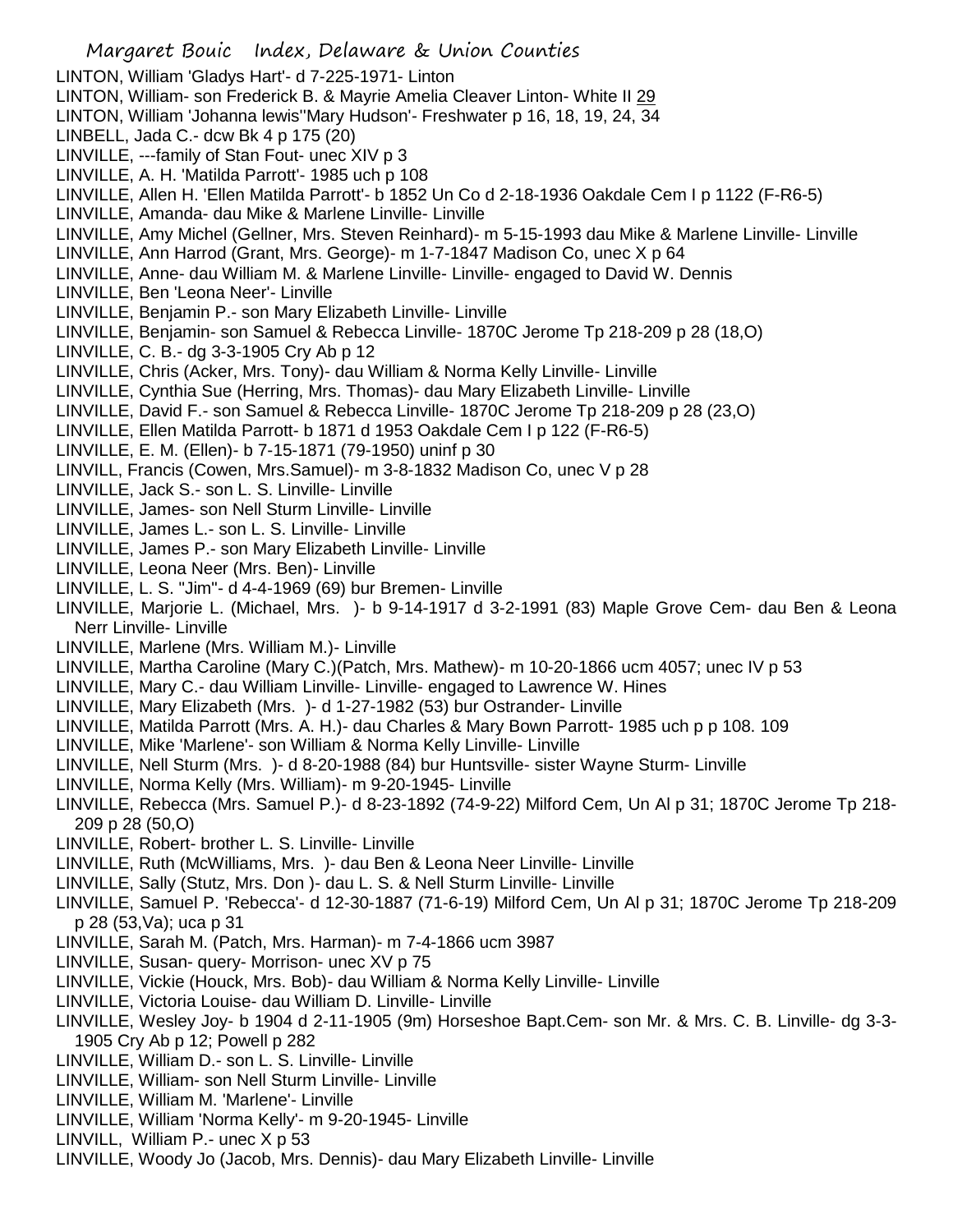- LINZELL, Phila Keen (Mrs. )- 1908 dch 256
- LINZINMEIR CLOTHING- unec III p 17
- LINZINMEIR, Annette Barbara Rausch "Nettie'(Mrs. Frank J.) b 3-30-1881 d 9-28-1927 Oakdale Cem 3967 (G9) II p 27 (G-R1-1) Linzinmeir; 1915 uch p 636; Rausch 177 II p 279
- LINZINMEIR, Barbara Gunderman (Mrs. Louis)- n 1858 m 1-24-1878 ucm 6196 d 8-12-1922 Oakdale Cem I p 176 (C-B)- dau John & Elizabeth Smith Gunderman- 1915 uch p 629, 630, 635- 1880C Marysville 460-506 p 35 (22,O,Ger,Ger); 1900C Marysville 141 p 6B (42,O,Ger,Ger)- m 22y, 2 ch
- LINZINMEIR, Beth (Rausch, Mrs. Reynold)- dau Louis Rausch & Lucille Bishop Linzinmeier- Linzinmeier; 1949 ucd
- LINZINMEIR, Beverly Ann Freshwater (Mrs. John Robert)- b 3-3-1934 m 2-11-1954 dau George W. & Marie Perkins Freshwater- Linzinmeir; Rausch (17714); Freshwater p 197
- LINZINMEIR, Carolyn (Mrs. David)- Linzinmeir
- LINZINMEIR, Dr. Charles B. b 5-2-1910 son Frank & Annette Rausch Linzinmeir- Linzinmeir; 1915 uch p 636; Linzinmeir; Rausch 1772 ; 1959, 1962, 1967, 1971, 1973, 1975, 1981 ucd
- LINZINMEIR, Cynthia Kay- b 8-4-1957 dau John Robert & Beverly Ann Freshwater Linzinmeir- Linzinmeir; Rausch 17714 III p 333; Freshwater p 197
- LINZINMEIR, David L.'Carolyn'- b 2-13-1933 son Louis Rausch & Lucille Bishop Linzinmeir- Linzinmeir; Rausch 17713; 1949 ucd
- LINZINMEIR, Elizabeth Ann (Rausch, Mrs. Reynold)- b 2-2-1931 m 8-29-1954 dau Louis Rausch & Lucille E. Bishop Linzenmeir- Rausch (142111), (16251)
- LINZINMEIR, Elizabeth (Becker, Mrs. William)- b 5-29-1914 m 6-24-1938 dau Frank & Annette Rausch Linzinmeir- Linzinmeir; 1915 uch p 636; Rausch 1773 II p 278
- LINZINMEIR, Frank J. 'Annette Barbara Rausch'- b 3-11-1879 d 10-16-1946 (67) Oakdale Cem II p 27 (G-R1- 1)- son Louis & Barbara Gunderman Linzinmeir- 1915 uch p 630, 635; uninf p 28; 1880C Marysville 460-506 p 35 (1,O,Mass,O); 1900C Marysville 141 p 6B (21,O,Mass,O)
- LINZINMEIR, Frank John 'Ruth Maxine Cook'- b 10-13-1916 m 10-13-1940 d 10-30-1962 Oakdale Cem II p 130 (M-RH-1) son Frank & Annette Barbara Rausch Linzinmeir- Linzinmeir; 1915 uch p 630, 635; Rausch 1774 III p 303
- LINZINMEIR, Frank John 3rd- b 9-7-1943 son Frank John & Ruth Maxine Cook Linzinmeir- Rausch 17742 III p 303
- LINZINMEIR, Frank 'Mary Horst'- 1915 uch p 630, 635
- LINZINMEIR, Jean (Gebhardt, Mrs. Dr. Ralph)- dau Louis Rausch & Lucille Bishop Linzinmeier- Linsinmeier
- LINZINMEIR, Joan (Gilbert, Mrs. Ralph)- dau Louis Rausch & Lucille E. Bishop Linzinmeir- Linzinmeir; Rausch 17711
- LINZINMEIR, John- son Frank John & Ruth Maxine Cook Linzinmeir- Linzinmeir
- LINZINMEIR, John Douglas- b 5-27-1963 son John Robert & Beverly Ann Freshwater Freshwater p 197
- LINZINMEIR, John Robert 'Beverly Ann Freshwater'- b 11-29-1934 m 2-11-1954- son Louis & Lucille Bishop Linzinmeir- Rausch 17714; Freshwater p 197; 1949 ucd
- LINZINMEIR, Louis P.'Barbara Gunderman'- b 7-16-1856 Mass m 1-24-1878 ucm 6196 d 1-20-1936 Oakdale Cem I p 176 (C-13)- son Frank & Mary Horst Linzinmeir- 1915 uch p 1151-629, 630, 635; 1870C Union Tp 97-96 p 13 (14,Mass); 1880C Marysville 460-506 p 35 (23,Mass,Ger,Ger); 1900C Marysville 141 p 6B (43,Mass,Ger,Ger)- m 22y
- LINZINMEIR, Louis Rausch 'Lucille Bishop'- b 4-4-1904 m 6-24-1926 d 7-18-1975- Oakdale Cem II p 132 (M-RF-3) - Linzinmeir; 1915 uch p 636; Rausch 1771 II p 279; 1949 ucd
- LINZINMEIR, Louisa- dau Frank & Mary Horst Linzinmeir- 1915 uch p 630,635
- LINZINMEIR, Lucille E. Bishop (Mrs. Dr. Louis Rausch)- b 12-18-1902 m 6-24-1926 d 9-7-1989 (86) Oakdale Cem - dau Bernhard & Elizabeth Mader Bishop- Linzinmeier; Rausch (1771) II p 279; 1949 ucd
- LINZINMEIR, Marie (Asman, Mrs. Charles)- b 1881 d 1964 dau Louis & Barbara Gunderman Linzinmeir- 1915 uch p 629. 630, 635; 1900C Marysville 141 p 6B (18,O,Mass,O)
- LINZINMEIR, Mary- dau Frank & Mary Horst Linzinmeir- 1915 uch p 630, 635
- LINZINMEIR, Mary Horst (Mrs. Frank)(Maegerlein, Mrs. Leonard)- 1915 uch p 630, 635
- LINZINMEIR, Maxine Cook (Mrs. Frank J.)- b 1918 Oakdale Cem II p 130 (M-RH-1)- Linzinmeir
- LINZINMEIR, Sandra Rose (Schryer, Mrs. David R.)- b 7-3-1938- Rausch 17741 III p 303- dau Frank J. & Maxine Cook Linzinmeir- Linzinmeir
- LION, Benjamin 'Mary Whelply'- m 6-6-1840 Madison co, unec IX p 31
- LIONS, Janet- dau Matthew & Parthena Lions- 1949 ucd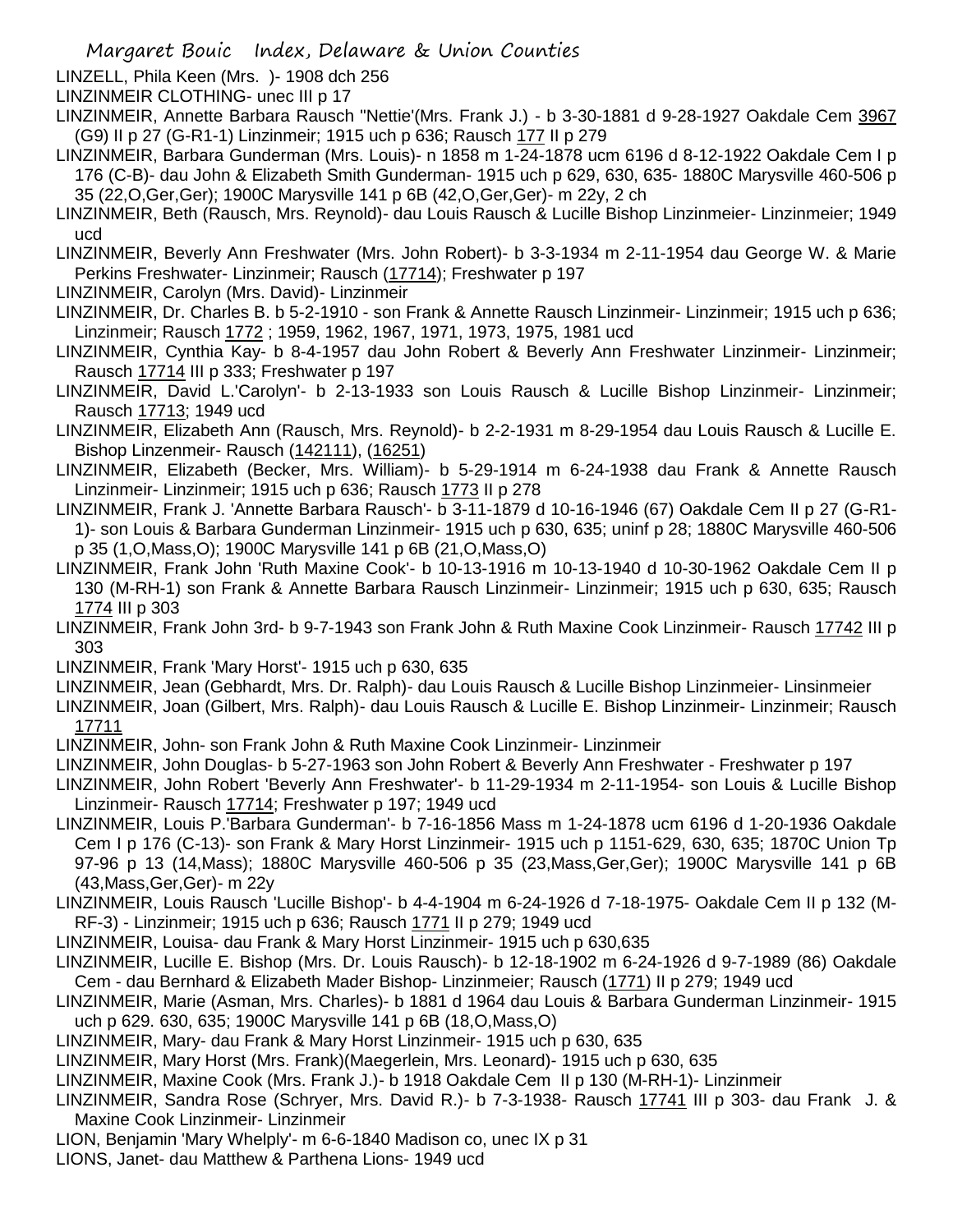- Margaret Bouic Index, Delaware & Union Counties LIONS, Janice- dau Matthew & Parthena Lions- 1949 ucd LIONS, Jenetta- dau Matthew & Parthen Lions- 1949 ucd LIONS, Loretta Platt (Mrs. Sylvester)- m 9-27-1845 dcm LIONS, Matthew 'Parthena'- 1949 ucd LIONS, Parthena (Mrs. Matthew)- 1949 ucd LIONS, P. D. (67-1936) uninf p 23, Paris Tp LIONS, Sylvester 'Loretta Platt'- m 9-27-1845 dcm LIP, Elizabeth An (Alkire, Mrs. Robert)- m 6-20-1809 onwq I LIPE, Cynthia dau Mrs. Ray Campbell- Lipe- engaged to Anthony Moceri- Lipe LIPE, Martha Jane Lowry (Mrs. Michael V.)- m 10-11-1980 dau Ralph C. Lowry,Sr.)- Lipe LIPE, Michael V. 'Martha Jane Lowry'- m 10-11-1980 son L. Verdon lipe & Mrs. D. Ray Campbell- Lipe LIPE, L. Verdon- Lipe LIPFORD, C. H.- uca p 23, 104 LIPFORD, Cora Lee- dau Cornelius & Josephine E. Pettit Lipford- 1880C Millcreek Tp 21 (9) LIPFORD, Cornelius 'Josephine E. Pettit'- m 11-2-1869 ucm 4632; mt 1-3-1869; 1870C Millcreek Tp 17 (25,Va); 1880C Mil Tp 21 (32) LIPFORD, Edward H.- son Cornelius & Josephine E. Pettie Lipford- 1880C Millcreek tp 21 (7) LIPFORD, Ernest W.- son Cornelius & Josephine E. Pettie Lipford- 1880C Millcreek Tp 21 (6) LIPFORD, Joseph S.- son Cornelius & Josephine E. Pettie Lipford- 1880C Millcreek Tp 21 (6/12,O) LIPFORD, Josephine E. Pettit (Mrs. Cornelius)- 1870C Millcreek Tp 17 (23,Va); 1880C Mil Tp 21 (28); mt 11-3- 1869 LIPFORD, Thomas- 1870C Millcreek Tp 17 (28,Va) LIPFORD, Thomas- son Cornelius & Josephine E. Pettie Lipford- 1880C Millcreek Tp 21 (4) LIPFORD, Vaden L.- ch Cornelius & Josephine E. Pettie Lipford- 1880C Millcreek Tp 21 (2) LIPINCOTT, David- 1880C Berkshire Tp p 419A LIPP, Rev. Charles F. 'Clara'- Lipp LIPP, Clara (Mrs. Rev. Charles F.)- Lipp LIPP, Dorothy (Steele, Mrs. Russell)- dau Rev. Charles F. & Clara Lipp- Lipp LIPP, Joseph 'Sally Weiser'- Weiser p 819 LIPP, Margaret (Franke, Mrs. Harvey)- dau Rev. Charles F. & Clara Lipp- Lipp LIPP, Morris- Pabst 6 p 93 LIPP, Ruth (Shearin, Mrs. Rubert)- dau Rev. Charles F. & Clara Lipp- Lipp LIPP, Sally Weiser (Mrs. Joseph)- dau Isaac & Catherine Houseworth Weiser- Weiser p 819 LIPP, Zura May (Caplan, Mrs. Robert Edward)- dau Morris Lipp- Pabst 6 p 93 LIPPENCOTT, Charles "Chuck"- son Ronald E. & Martha Wilson Lippencott- Lippencott LIPPENCOTT, Don- son Ronald E. & Martha Wilson Lippencott- Lippencott LIPPENCOTT, Ellen- Pabst 8 p 59 LIPPENCOTT, Jan- dau Marion Lippencott- Lippencott LIPPENCOTT, Marion- Lippencott LIPPENCOTT, Mark 'Sue'- 1979, 1971, 1973, 1991 ucd LIPPENCOTT, Martha Wilson (Mrs. Ronald E.)- m 7-3-1940- Lippencott LIPPENCOTT, Ronald E. 'Martha Wilson'- m 7-3-1940- Lippencott LIPPENCOTT, Rev. R.P.- Freshwater p 231 LIPPENCOTT, Sharon (Watkins, Mrs. )- dau Ronald E. & Martha Wilson Lippencott- Lippencott LIPPENCOTT, Sue (Mrs. Mark)- 1991 ucd LIPPENCUTT, infant- b 3-30-1885 Ber. Tp dau M. D. & Effa Dunham Lippencutt- dcb LIPPENCUTT, Linie M.- b 2-26-1882 Berk. Tp dau D. M. & Mary E. Dunham Lippencutt- dcb LIPPERT, Audrey R. (Mrs. Lester J.)- 1964 dcd LIPPERT, Lester J. 'Audrey R.'- 1964 dcd LIPPER, Arlene Statler (Mrs. Mark M.)- Lipper LIPPER, Denise (Williamson, Mrs. Gary)- dau Mark M. & Arlene Statler Lipper- Lipper LIPPER, Joseph- son William & Justina DiNunzio Lipper- Lipper LIPPER, Margaret- dau William & Justina DiNunzio Lipper- Lipper LIPPER, Mark M. 'Arlene Statler'- b 2-25-1922 d 3-11-1996 (74) bur Pa.- son William & Justina DiNunzio Lipper- Lipper
- LIPPER, Norman- 1964 dcd, cs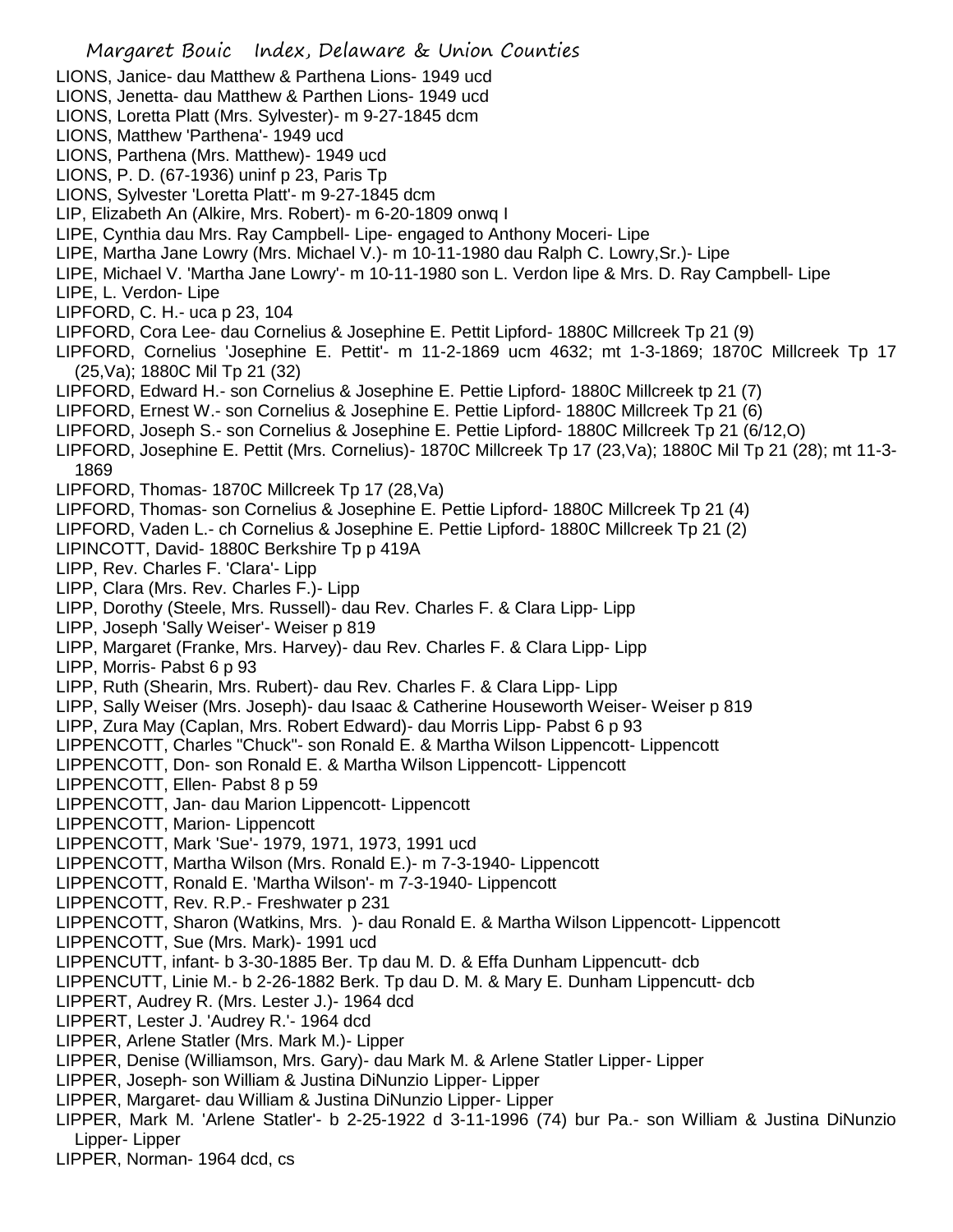Margaret Bouic Index, Delaware & Union Counties LIPPET, Abbie A.- b 12-4-1878 Trenton Tp dau Bigelow & Ida M. Spes Lippet- dcb LIPPET, Rachel (Scott, Mrs. James)- m 7-8-1832 Madison Co, unec V p 48 LIPPETT, Jane- 1850C osford Tp 2777 p 155 (72, Pa) LIPPETT, Loyd B.- 1883 uch IV p 490 LIPPETT, Preston V.- 1850C Oxford Tp 155 (9,O) LIPPEY, Caroline- 1870C Genoa Tp 363 (12) LIPPEY, Charly- 1870C Genoa Tp 363 (14) LIPPEY, Clemont- 1870C Genoa Tp 363 (6) LIPPEY, Mayson- 1870C Genoa Tp 363 (8) LIPPEY, Uriah- 1870C Genoa Tp 363 (40\*) LIPPEY, Viola- 1870C Genoa Tp 363 (16) LIPPINCOTT, Ada Beem- b 1886 d 1949 Claibourne Cem p 49 LIPPINCOTT, Blanche Ethel (Orohood, Mrs. Lloyd)- b 3-10-1885 d 1917 dau Daniel Mullison & Mary Ellen Dunham Lippincott- delge VIII p 48 LIPPINCOTT, Charles Zenas- b 5-26-1876 d 5-20-1941 son Daniel Mullison & Mary Ellen Dunham Lippincottdelge VIII p 47 LIPPINCOTT, Cora Ruth (Noble, Mrs. Rex)- b 11-20-1898 d 1905 dau Daniel Mullison & Mary Ellen Dunham Lippincott- delge VIII p 47 LIPPINCOTT, Daniel Mullison 'Mary Ellen Dunham'- b 1851 m 4-20-1875 d 1921 son John Burges & Sarah Smullison Lippincott- ped Susan L. Bidwell Williams #315, 10; unec XI p 53; delge VIII p 47 LIPPINCOTT, Edith Imogene (Cramer, Mrs. Coe)- b 2-27-1892 dau Daniel Mullison & Mary Ellen Dunham Lippincott- delge VIII p 48 LIPPINCOTT, John Burges 'Sarah S. Mullison'- ped Susan L. Bidwell Lippincott #315 20, unec XI p 53 LIPPINCOTT, Louisa May (Bidwell, Mrs. Rawley James)- b 2-26-1882 d 4-16-1945 dau Daniel Mullison & Mary Ellen Dunhamn Lippincott- ped Susan L. Bidwell Williams #315 5, unec XI p 14, 53 LIPPINCOTT, Mary Ellen Dunhan (Mrs. Daniel Mullison)- b 8-17-1858 m 4-20-1875 dau Zenas & Mary Dunhan- delge VIII p 47 LIPPINCOTT, Nellie A. (Shellenbarger, Mrs. Fred)-b 11-21-1889/8 dau Daniel Mullison & Mary Ellen Dunbar Lippincott- delge VIII p 48; dcb LIPPINCOTT, Sarah L. Mullison (Mrs. John Burgess)- ped Susan L. Bidwell Lippincott- #315 21, unec XI p 53 LIPPINCOTT, William- unec XII p 70 LIPPOLD, Martha Ferguson (Mrs. Richard A.)- dau Henry & Margaret McKittrick Ferguson- McKitrick p 377 LIPPOLD, Richard A. 'Martha Ferguson'- McKitrick 377 LIPPOTT, Richard J. 'Sarah M.'- 1973, 1975, 1977, 1979 ucd LIPPOTT, Sarah M. (Mrs. Richard J.)- 19973, 1975, 1977, 1979 ucd LIPPS, Bryan Allen- son Dale & Crystal Lipps- Lipps- engaged to Nadina Michelle Wells LIPPS, Crystal (Mrs. Dale A.)- Lipps; 1980 dcd LIPPS, Dale A. 'Crystal'- Lipps; 1980 dcd LIPSCOMB, Bessie (Burke, Mrs. )- sister Stafford Lipscomb- Lipscomb LIPSCOMB, Charles 'Deborah'- Lipscomb LIPSCOMB, Charles- b 1973 son Charles & Deborah Lipscomb- 1980 dcd LIPSCOMB, D. & D.- unec XII p 53 LIPSCOMB, Deborah (Mrs. Charles)- Lipscomb; 1980 dcd LIPSCOMB, Dorothy (Mrs. Stafford M.)- Lipscomb LIPSCOMB, Frances (Kenlon, Mrs. )- sister Stafford M. Lipscomb- Lipscomb LIPSCOMB, John- 1883 uch V p 658; uca p 101 lIPSCOMB, Jonathan- b 1976 son Charles & Deborah Lipscomb- 1980 dcd LIPSCOMB, Mary (Brungart, Mrs. Randal Eugene)- b 3-31-1913 m 10-12-1935- Weiser p 593 LIPSCOMB, Reginald- brother Stafford Lipscomb- Lipscomb LIPSCOMB, Stafford M. 'Dorothy'- d 10-27-1984 (82) bur WVa- Lipscomb LIPSEY, Loren Christopher- (2-1984) son Mary & Schery Lipsey- Lipsey LIPSEY, Marisa Kim- b 6-18-1984 dau Mark & Schery Lipsey- Lipsey LIPSEY, Mark ' Schery'- Lipsey LIPTAC, Loretta- Liptac LIPTON, David- Pabst 2 p 81 LIPTON, Elizabeth Peel (Mrs. Sylvester)- m 1-30-1838 Madison Co, unec IX p 6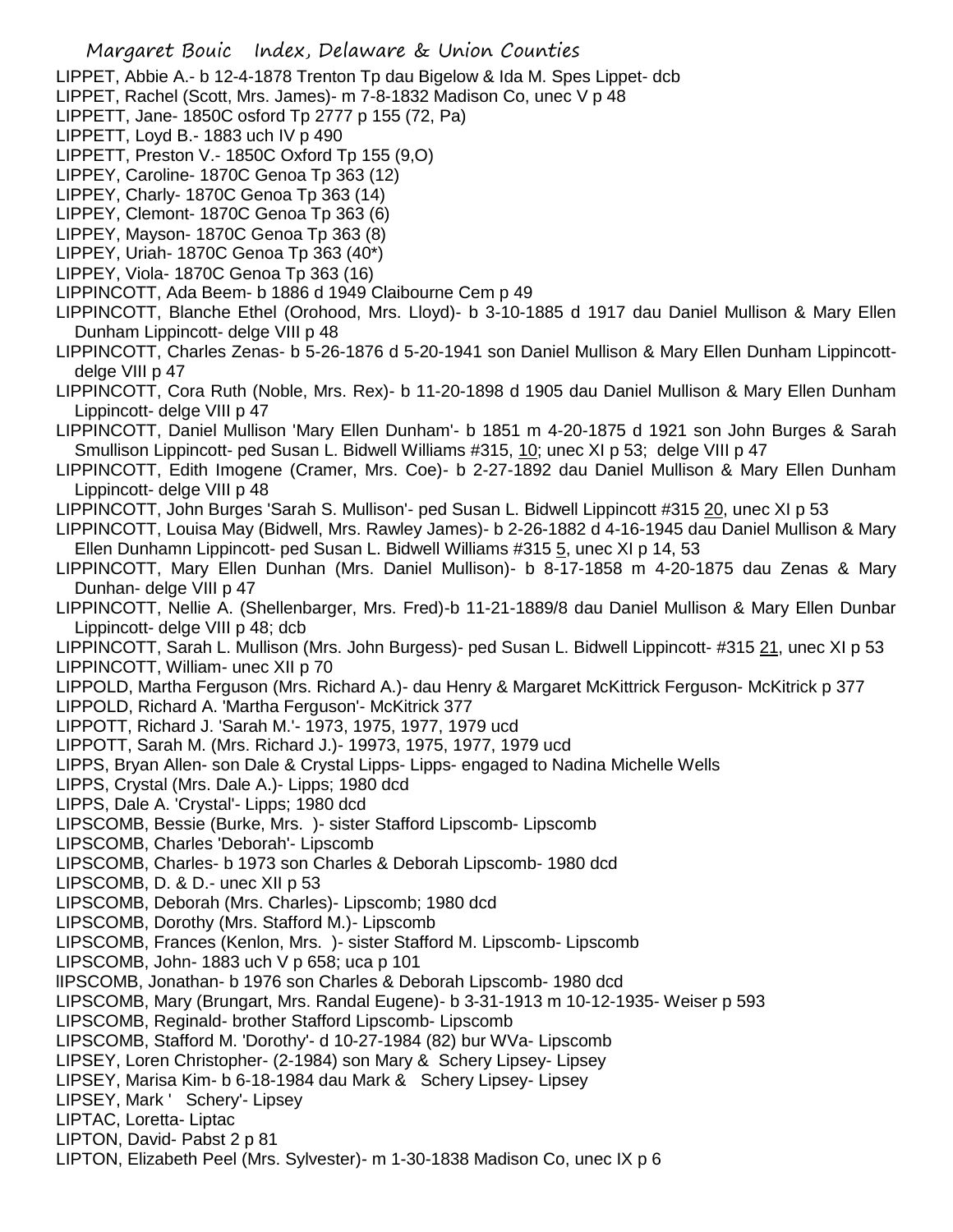Margaret Bouic Index, Delaware & Union Counties LIPTON, Margaret- Pabst 2 p 80 LIS, Linda (Hanlin, Mrs. Edwin)- Freshwater p 154 LISBY, Charley 'Jennie'- 1880C Washington Tp 161-167 p 18 (28,O,Va,Va) LISBY, Jennie (Mrs. Charley)- 1880C Washington Tp 161-167 p 18 (23,O,Va,Va) LISBY, Minnie- dau Charley & Jennie Lisby- 1880C Washington Tp 161-167 p 8 (4,O,O,O) LISBY, Peter- b 5-1879 son Charley & Jennie Lisby- 1880C Washington Tp 161-167 p 8 (1/12,O,O,O) LISCOW, Cindy Haycock (Mrs. David)- dau Everett Haycock- Liscow LISCOW, David 'Cindy Haycock'- son Stanley Liscow- Liscow LISCOW, Stanley- Liscow LISCOW, Zachary- b 4-1-1983 son David & Cindy Haycock Liscow- Liscow LISENSKY, Carol Ann- dau Dr. Robert P. Lisensky- Lisensky LISENSKY, George- son Dr. Robert P. Lisensky- Lisensky LISENSKY, Joan Diane (Volpert, Mrs. Timothy R.)- m 6-24-1978 dau Dr. Robert P. Lisensky- Lisensky LISENSKY, Mrs. Robert- Pabst 8 p 41 LISER, Joseph- 1835 men p 25 #236 p 42 Delaware Tp LISI, David Alan- b 12-4-1940 son Harry & Eleanor Cook Lisi- Weiser p 3-2 LISI, Eleanor Cook (Mrs. Harry)- b 9-11-1917 m 12-24-1938 dau George & Sallie Verdilla Snodgrass Cook-Weiser p 302 LISI, Harry 'Eleanor Cook'- b 5-19-1918 m 12-24-1938- Weiser p 302 LISI, Patti Ann- b 12-24-1954- dau Harry & Eleanor Cook Lisi- Weiser p 302 LISI, Randall Lee- b 8-12-1952 son Harry & Eleanor Cook Lisi- Weiser p 302 LISITER, Margaret- 1870C Concord Tp 256 (68\*) LISK, Annabelle (Seely, Mrs. Jesse)- d 5-28-1989 (77) Jerome Cem- dau Jay & Ethel Finckel Lisk- Lisk LISK, Brian- b 1968 son Harry R. & Rita Lisk- 1969 dcd LISK, Ethel Finckel (Mrs. Jay)- Lisk LISK, Harry R. 'Rita'- 1969 dcd LISK, Jay 'Ethel Finckel'- Lisk LISK, Jay W. 'Mary O.'- 1964 dcd LISK, Jessie (Lowe, Mrs. )- dau Jay & Ethel Finckel Lisk- Lisk LISK, Margaret- b 9-4-1872 d 12-25-1959 (86) Jerome Tp ; uninf p 32 LISK, Marie (Holdren, Mrs. )- dau Jay & Ethel Finckel Lisk- Lisk LISK, Mary O. (Mrs. Jay W.)- 1964, 1969 dcd LISK, Maud Estella- b 7-31-1875 Lib Tp Del Co dau John & Mary Trasner Lisk- dcb LISK, Merrilee- b 1958 dau Harry R. & Rita Lisk- 1969 dcd LISK, Olive- d 7-26-1970 (76) Lisk LISK, Ray- 1964 dcd, Concord Tp LISK, Rita (Mrs. Harry R.)- 1969 dcd LISK, Scott- son Jay & Ethel Finckel Lisk- Lisk LISK, Todd- b 1960- son Harry R. & Rita Lisk- 1969 dcd LISK, Wendy- b 1963- ch Harry R. & Rita Lisk- 1969 dcd LISK, Wm. L.- 1971, 1980 dcd, Liberty Tp LISKE, Henry- 1820C Big Rock Tp LISKE, Mary O.- 1969 dcd LISLE, Barbara L. (Dean, Mrs. )- sister William M. Lisle- Lisle LISLE, Bishop M. 'Mabel M.'- 1964, 1969 dcd deLISLE, Cecily (Heron, Mrs. Sir William)- McKitrick p 224 LISLE, Eli M.- unclaimed letter, unec V p 32, XIV p 8, 1850 LISLE, Elizabeth (Stimmel, Mrs. Abraham)- b 1815 d 2-1873- 1883 uch V p 352; Stimmel 1 LISLE, Harriett A. (Worley, Mrs. )- sister William M. Lisle- Lisle LISLE, James O,- brother William M. Lisle- Lisle LISLE, Lora (Davis, Mrs. )- sister William M. Lisle- Lisle LISLE, Mabel M. (Mrs. Bishop M.)- 1964 dcd LISLE, Margaret Hays (Mrs. Sherman)- unec XII p 39 LISLE, Shermana 'Margaret Hays'-- unec XII p 39 LISLE, William- 1964 dcd LISLE, William M.- d 12-12-1988 (57) bur Galloway Cem- Lisle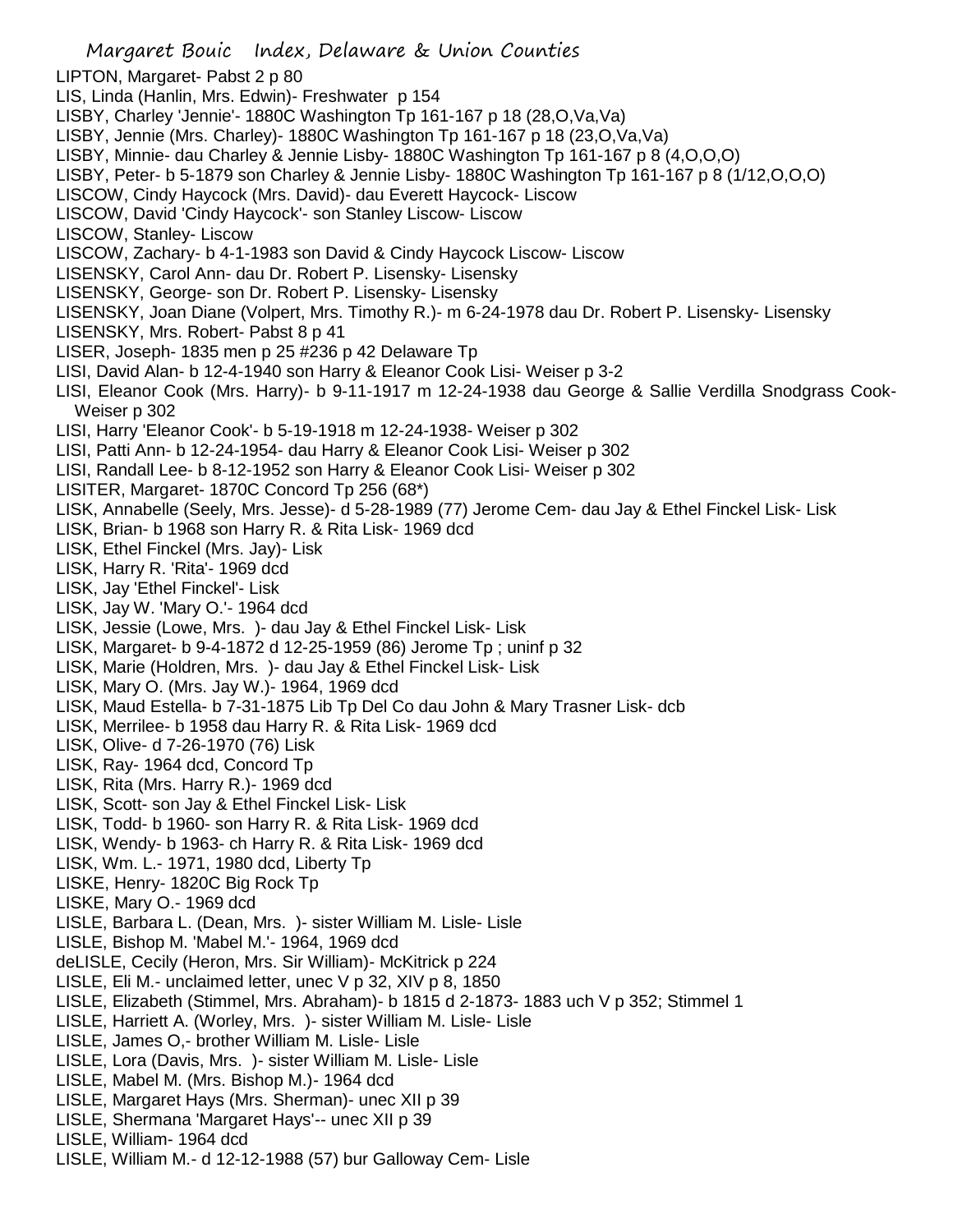- LISLES, Edgar 'Mary Daisy Spencer'- d 1957- Lisles
- LISLES, Leota (Thomas, Mrs. )- dau Edgar & Mary Daisey Spencer Lisles- Lsles
- LISLES, Mary Daisy Spencer (Mrs. Edgar)- b 2-8-1878 d 2-3-1966 bur Forest,Ol- dau William & Amanda Wilson Spencer
- LISSETOR, Margaret- d 7-14-1879 (78-6-24) Jerome Cem, DJ p 101; Pabst Pion I p 91
- LISSKA, Florence W.- 1969, 1971, 1980 dcd, Concord Tp
- LISSKA, Lawrence A.- 1969, 1971 dcd
- LISSKA, Richard W.- 1969, 1971 dcd
- LIST, Charles- List
- LIST, Karen Elizabeth- dau Charles List- List- engaged to Scott Earnest Pinson
- LIST, Rowena B. (Weiser, Mrs. Oliver)- b 3-27-1867 m 5-8-1884 d 1-1950- Weiser p 808
- LISTEN, see also Liston
- LISTEN, Anna Maria Severns (Mrs. Elisha) b 1836 m 1-9-1856 d 1884 dau Sarah Severns- ped Ardith Luticia Cox Felts #62 13, unec V p 46; 1985 uch p 49; 1883 uch V p 689; 1870C Taylor Tp 243-233 (33,O)
- LISTEN, Elisha 'Anna Maria Severns'- b 1831 m 1-9-1836 d 1864 son Jacob & Lethia Listen- 1883 uch V p 689; ped Ardith Luticia Cox Felts #62 12, unec V p 46; 1985 uch p 49
- LISTEN, Jacob 'Lethia'- ped Ardith Luticia Cox Felts #62 24, unec X p 46; 1883 uch V p 689
- LISTEN, James 'Martha Davis'- b 3-24-1857 m 9-25-1881 son Elisha & Maria Sevrens Listen- 1883 uch V p 689; 1870C Taylor Tp 243-233 (14,O)
- LISTEN, James 'Minnie J. Boyd'- ucm 7019 no dates
- LISTEN, Lethia (Mrs. Jacob)- ped Ardith Luticia Cox Felts #62 25, unec V p 46; Maugans Anc p 689
- LISTEN, Martha Davis (Mrs. James)- b 1-19-1862 m 9-25-1881- 1883 uch V p 690
- LISTEN, Martha jane- b 3-3-1862 dau Elisha & Maria Severns Listen- 1883 uch V p 690; 1870C Taylor Tp 243- 233 (8,O)
- LISTEN, Minnie J. Boyd (Mrs. James)- ucm 7019 not dates
- LISTER, ---(Cahill, Mrs. John E.)- 1915 uch p 1037
- LISTER, Alfred F.- son John & Susan Lister- 1883 uch IV p 507; 1860C Taylor Tp 931-946 p 124 (11/12,O)
- LISTER, Allen 'Marrain/Myriam Criswell'- m 10-10-1839 ucm 580, unec III p 38; 1850C Claibourne Tp 181 p 29 (29,O); 1870C Claib. Tp 205-203 p 26 (50,O); 1880C Claib. Tp 171-183 p 17 (50,O,Pa,Pa)- uca p 87; E. York Cem p 7
- LISTER, A. M.- uca p 79, Taylor Tp
- LISTER, Andrew C. 'Margaret A. Mulligan'- m 9-15-1880 ucm 6791
- LISTER, Calvin- son Allen & Myriam Criswell Lister- 1870C Claibourne Tp 205-2023 p 26 (18,O); 1880C Claib. Tp 171-183 p 17 (25,O,O,O): 1900C Claib. Tp 305-322 p 13A (48,O,O,O)
- LISTER, Carl L.- b 3-1895 son Sherman & Iva F. Lister- 1900C Richwood 140-148 p 6A (5,O,O,O)
- LISTER, Caroline (Larcom, Mrs. Cyrus)- 1880 dch p 803
- LISTER, E.- uca p 75, Leesburg Tp
- LISTER, Edgar- Lister
- LISTER, Edmond- Nash p 160
- LISTER, Elijah Crisnell 'Harriet M.'- b 1840 m 10-2-1865 ucm 3800; d 1898 Co F., 31st Reg. Claibourne Cem p 33- son Allen & Miriam Criswell Lister- 1883 uch IV p 469, 470, 536; 1850C Claibourne Tp 181 p 29 (10,O); 1870C York Tp 231-225 p 30 (28,O); uca p 25, 98, 104; unec I p 14
- LISTER, Elisha 'Maria'- 1860C Taylor Tp 928-943 p 124 (30,Ky)
- LISTER, Francis O. 'Julia A. Healy'- m 7-23-1882 ucm 7199 son Allen & Myriam Criswell Lister- 1870C Claibourne Tp 204-203 p 16 (12,O); 1880C Claib. Tp 171-183 p 17 (22,O,O,O)
- LISTER, G.- unec IX p 12, Church of Christ
- LISTER, Harriet M. (Mrs. Elijah C.)- b 1843 d 1936 Claibourne Cem p 33; 1870C York Tp 231-225 p 30 (27,O); 1880C Claib. Tp 67-72 p 23C (38,O,Wales,O)
- LISTER, Ilo G.- b 6-1847 dau Sherman & Iva F. Lister- 1900C Richwood 140-148 p 6A (2,O,O,O)
- LISTER, Isaac J.'Mary P. Hoover''Sarah E. Dobie'- m 9-14-1872 ucm 5132- m 10-28-1880 ucm 6825 son Allen & Myriam Criswell Lister- 1850C Claibourne Tp 181 p 29 (1,O); 1870C York Tp 231-225 p 30 (21,O); 1880C Claibourne Tp 152-162 p 15 (30,O,O,O) uca p 25, 99; unec I p 14
- LISTER, Iva F. (Mrs. Sherman)- b 9-1875; 1900C Richwood 140-148 p 6A (24,O,Va,O)- m 7y, 2 ch
- LISTER, James- son Elisha & Maria LIster- 1860C Taylor Tp 928-943 p 124 (3,O)
- LISTER, James A.- son Isaac Lister- 1880C Claibourne Tp 152-162 p 15 (5,O,O,O)
- LISTER, John- d 7-18-1847 (76) E. York Cem p 7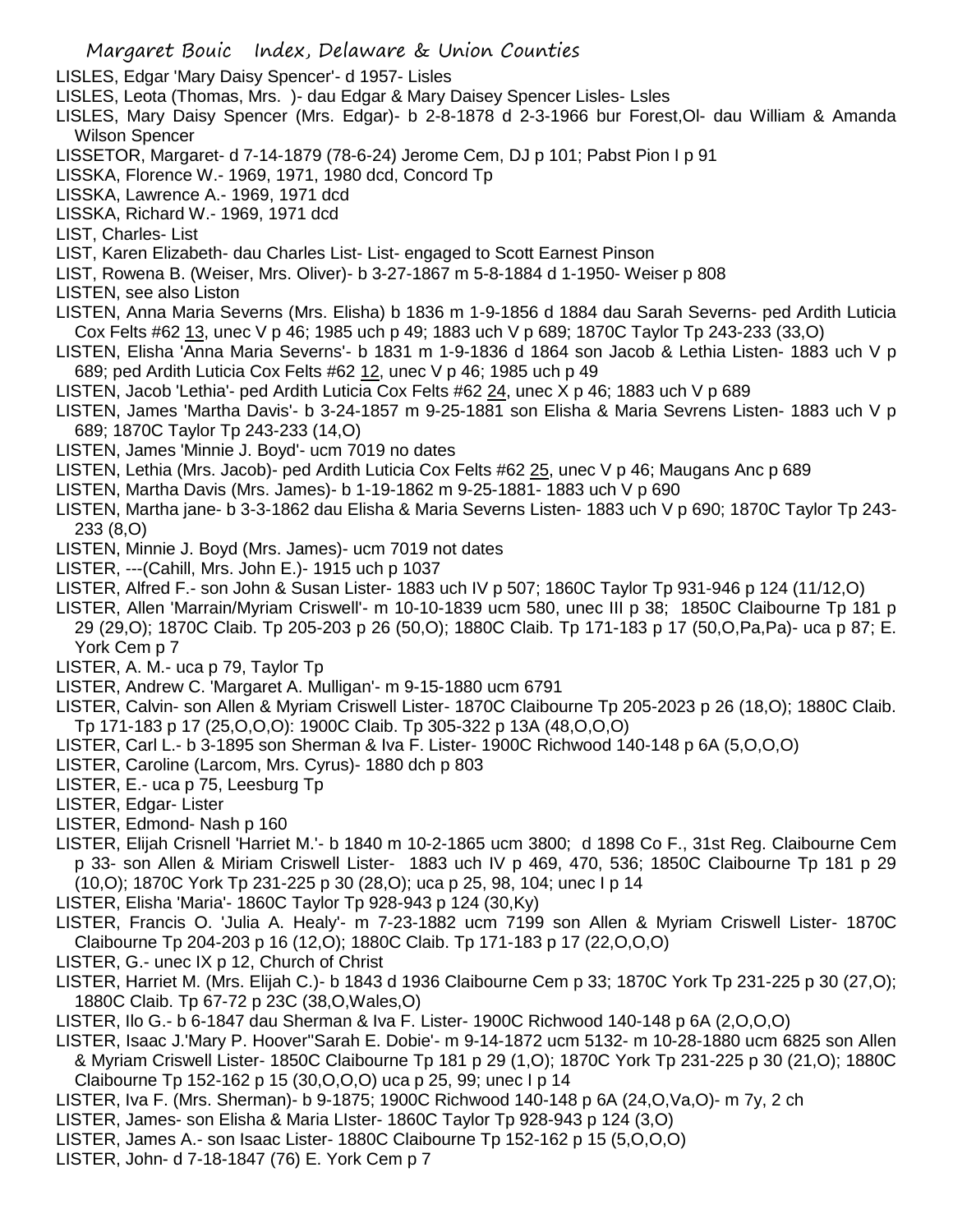- LISTER, John Alfred- York Pres. Ch- unec I p 14
- LISTER, John A.- son Allen& Myriam Criswell Lister- 1850C Claibourne Tp 181 p 29 (7,O)
- LISTER, John 'Susan'- 1860C Taylor Tp 931-946 p 124 (29,O); 1883 uch IV p 518
- LISTER, Joseph- son John & Susan Lister- 1860C Taylor Tp 931-946 p 124 (7,O)
- LISTER, Julia A. Healy (Mrs. Francis O.)- m 7-23-1882 ucm 7199
- LISTER, L.- minister Gospel- unec XV p 39
- LISTER, Leonard O.- d 3-27-1868 (3-3-3) E. York Cem p 7, son A. & M.
- LISTER, Margaret A. Mulligan (Mrs. Andrew C.)- b 7-29-1855 m 9-15-1880 ucm 6791 d 3-14-1900 Claibourne Cem p 30
- LISTER, Margret- dau Elijah C. & Harriet Lister- 1870C York Tp 231-225 p 30 (8,O)
- LISTER, Maria (Mrs. Elisha)- 1860C Taylor Tp 928-943 p 124 (24,O)
- LISTER, Mariam- dau Elijah C. & Harriet Lister- 1870C York Tp 231-225 p 30 (3,O)
- LISTER, Marrain/Myriam Criswell (Mrs. Allen)- m 10-10-1839 ucm 580, unec III p 38; 1883 uch V p 533; 1850C Claibourne Tp 181 p 29 (30,Pa); 1870C Claib.Tp 205-203 p 26 (55,Pa); 1880C Claibourne Tp 171-183 p 17 (47,O,Pa,Pa); E. York Cem p 7; unec I p 14
- LISTER, Martha A.- dau Elijah C. & Harriet Lister- 1870C York Tp 231-225 p 30 (1,O); 1880C Claibourne Tp 67-72 p 213C (11,O,Wales,O)
- LISTER, Mary- 1880C Claibourne Tp 67-72 p 213C (13,O,Wales,O)
- LISTER, Mary A.- dau John & Susan Lister- 1860C Taylor Tp 931-946 p 124 (3,O)
- LISTER, Mary P.Hoover (Mrs. Isaac J.)- Lister
- LISTER, Mary T.- d 10-12-1879 (26-6-21) York Cem p 34
- LISTER, Morris- son John & Susan Lister- 1860C Taylor Tp 931-946 p 124 (8,O)
- LISTER, Nancy (Butler, Mrs.George W.)- 1915 uch p 647
- LISTER, Nancy- dau Isaac Lister- 1880C Claibourne Tp 152-162 p 15 (7,O,O,O)
- LISTER, Pamela- dau Edgar Lister- Lister
- LISTER, Sarah E. Dobie (Mrs. Isaac J.)- m 10-28-1880 ucm 6825
- LISTER, Sherman 'Iva F.'- b 4-1873 son Elijah C./Isaac & Harriet Lister- 1880C Claibourne Tp 67-72 (3,O,Wales,O); 1900C Richwood 140-148 p 6A (27,O,O,O) m 7y
- LISTER, Susan (Mrs. John)- 1860C Taylor Tp 931-946 p 124 (28,O)
- LISTER, Thomas- son Elisha & Maria Lister- 1860C Taylor Tp 928-943 p 124 (1,O)
- LISTERMAN, Abby Marie- b 10-20-1994 dau Paul & Dr. Elizabeth Woolford Listerman- Listerman
- LISTERMAN, Dr. Elizabeth Woolford (Mrs. Paul)- dau Mel & Mary Woolford- Listerman
- LISTERMAN, Paul 'Dr. Elizabeth Woolford'- Listerman
- LISTON, ---family of Ardith Felts #62, unec V p 1, VI p 1, VII p 7
- LISTON, Almira B. (Mrs. Vaughn)- b 1893 d 1933 York Cem p 46
- LISTON, Alyminia B.- d 10-15-1944 York Cem p 104
- LISTON, Ann M. (Mrs. )- 1880C Taylor Tp 69-70 p 7 (42,O,O,O) wid
- LISTON, Charles- cousin of Ardith Cox Felts- 1985 uch p 49
- LISTON, Clarence- 9-2-1863 SR York Cem p 71 son James L. & Luticia liston- 1985 uch p 49; dg 8-15-1952
- LISTON, Clio (Mrs. W. G.)- DJ Cem p 16
- LISTON, Dorothy E. (Mrs. L. Jor)- 1971 dcd
- LISTON, Dorothy- cousin of Ardith Cox Felts- 1985 uch p 49
- LISTON, Dot (Cox, Mrs. William Courtney)- b 4-9-1892 d 1972 (79) dau James & Martha Luticia Liston- ped Ardith Luticia Cox Felts #62 3; unec V p 46; 1985 uch p 49; dg 8-15-1952
- LISTON, Estle (Hemminger, Mrs. )- dau Roy Liston- dg 8-15-1952
- LISTON, ---(Garling, Mrs. A. L.)- dau Roy Liston- dg 8-15-1952
- LISTON, ---(Harris, Mrs. Joe)- dau Roy Liston- dg 8-15-1952
- LISTON, Floris- cousin of Ardith Cox Felts- 1985 uch p 49
- LISTON, Frances Mitchell (Mrs. William)- b 1897 d 9-24-1980 (83)- Mitchell Cem- DJ p 16, 23- dau William G. & Clio Carson Mitchell- Liston
- LISTON, James- son Ann M. Liston- 1880C Taylor Tp 69-70 p 7 (23,O,O,O)
- LISTON, James L 'Martha Luticia Davis'- b 1857 m 9-25-1881 ucm 7017 d 9-5-1940 York Cem p 71; 1985 uch p 49; ped Ardith Luticia Cox Felts #62 6, unec V p 46
- LISTON, Joan- cousin of Ardith Cox Felts- 1985 uch p 49
- LISTON, L. Joe 'Dorothy E.'- 1971 dcd
- LISTON, Marcus- b 1970 son L. Joe & Dorothy E. Liston- 1971 dcd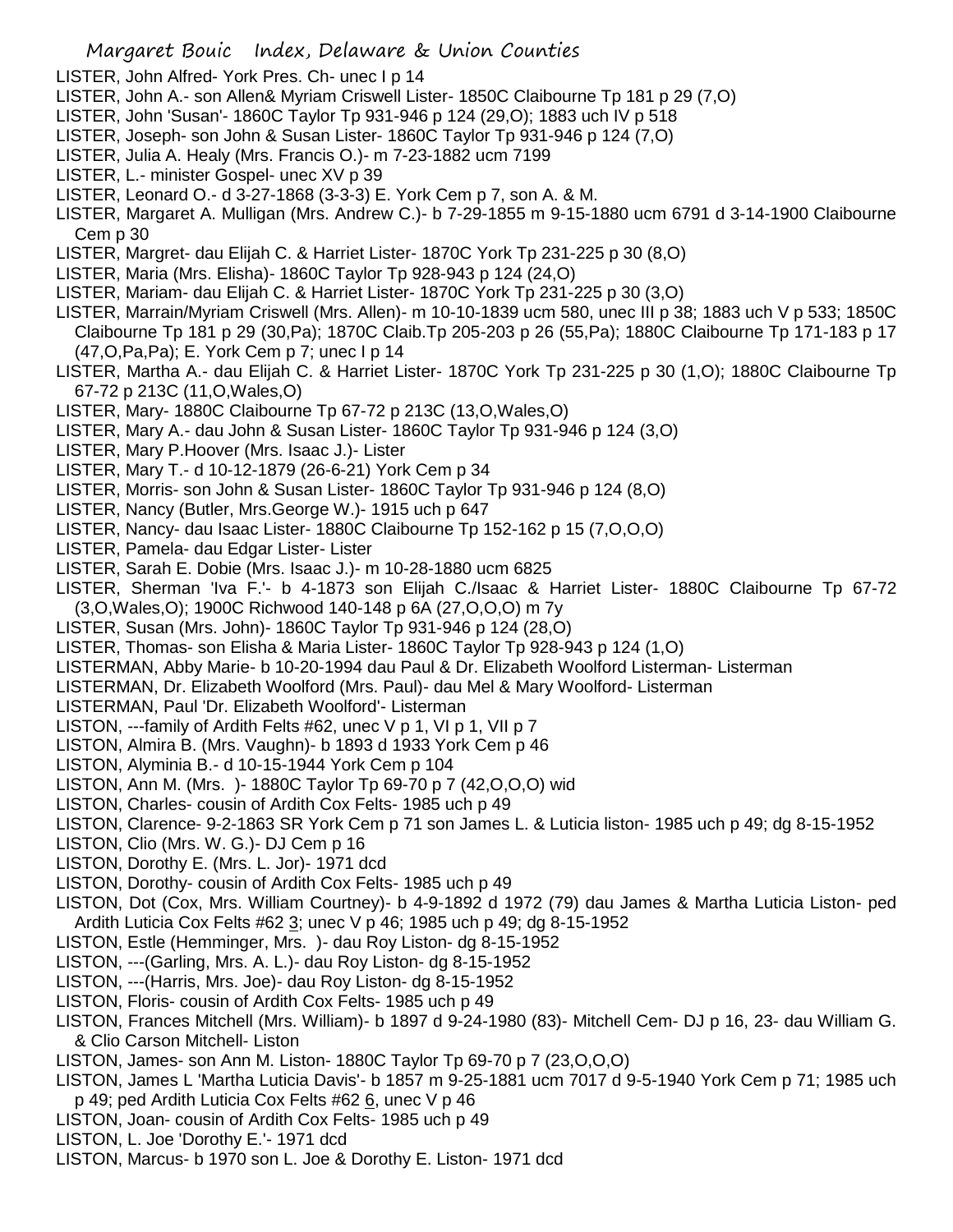LISTON, Martha- cousin of Ardith Cox Felts 1985 uch p 49

LISTON, Martha J.- dau Ann M. Liston- 1880C Taylor Tp 69-70 p 7 (18,O,O,O)

LISTON, Martha Luticia Davis (Mrs. James)- b 1862 m 9-25-1881 ucm 7017 d 1906 York Cem p 71; dau Thomas & Narsissa Smith Davis- ped Ardith Luticia Cox Felts #62 7, unec V p 46; 1985 uch p 49

LISTON, Mattie (Green, Mrs. Charles H.)- m 8-5-1882 ucm 7204

LISTON, Maurice- Nash p 129

LISTON, Mildred- cousin of Ardith Cox Felts- 1985 uch p 49

- LISTON, Richard- son Roy Liston- dg 8-15-1952
- LISTON, Robert- b 1913 d 10-13-1922 son Vaughn & Almira B. Liston- York Cem p 46l 1985 uch p 49
- LISTON, Roy- d Friday (70) dg 8-15-1952
- LISTON, Roy- son James L. & Luticia Liston- 1985 uch p 49
- LISTON, R. W.- Liston
- LISTON, Scott- b 1968 son L. Joe & Dorothy E. Liston- 1971 dcd
- LISTON, Vaughn 'Almira B.'- b 1883 d 11-29-1864 York Cem p 46- son James L. & Martha Luticia Liston- 1985 uch p 49; dg 8-15-1952
- LISTON, Vernon- cousin of Ardith Cox Felts- 1985 uch p 49
- LISTON, W. G. 'Clio'- DJ Cem p 16
- LISTON, William 'Frances Mitchell'- d 1956- Liston
- LITCHFORD, Mary Matilda Depp (Mrs. Pleasant)- m 8-10-1858 dcm
- LITCHFORD, Pleasant 'Mary Matilda Depp'- m 8-10-1858 dcm
- LITEL, Nancy J. (Cooper, Mrs. Reuben)- m 11-4-1847 dcm
- LITELL, Arthur- b 4-10-1896 (85) bur Kenton- obit, mlib
- LITELL, Charles- son Arthur Litell- obit Arthur, mlib
- LITELL, --b 3-3-1868 Del Town dau John & Louisa Litell- dcb
- LITELL, Raymond- son Arthur Litell- obit Arthur, mlib
- LITELL, Robert- son Arthur Litell- obit Arthur, mlib
- LITHERLAND, Bernard "Bud"- son Gerald J. & Ruby Wiser Litherland- obit Gerald, mlib
- LITHERLAND, Edna M. (Briggs, Mrs. )- sister Gerald J. Litherland- obit Gerald , mlib
- LITHERLAND, Gerald J. 'Ruby Wiser'- b 11-9-1908 m 8-10-1964 d 9-17-1881 bur Wabash Cem, obit mlib
- LITHERLAND, Gerald J. "Jay"- son Gerald J. & Ruby Wiser Litherland- obit Gerals J., mlib
- LITHERLAND, Martha- dau Gerald J. & Ruby Wiser Litherland- obit Gerald J.,mlib
- LITHERLAND, Ruby Wiser (Mrs. Gerald J.)- m 8-10-1964- obit Gerald J.,mlib
- LITHGO, Ann Marie (Mazor, Mrs. Dana Matthew)- m 4-19-1980 dau William Joseph & Virginia B. Lithgo-Lithgo; 1971 ucd
- LITHGO, Benjamin- son Steve & Hufford Lithgo- Lithgo
- LITHGO, Gary Allan 'Peggy Ann Grutter'- m 9-28-1974 son William Joseph & Virginia B. Lithgo- Lithgo
- LITHGO, Peggy Ann Grutter (Mrs. Gary Allan)- m 9-28-1974 dau Dr. & Mrs. F. Herbert Grutter- Lithgo
- LITHGO, Rachel Elizabeth- b 5-28-1981 dau Steve & Hufford Lithgo- Lithgo
- LITHGO, Samuel James- d 1-18-1985 (53) NC- brother William Joseph Lithgo- Lithgo
- LITHGO, Steve- son William Joseph & Virginia B. Lithgo- Lithgo
- LITHGO, Virginia B. (Mrs. William Joseph)- Lithgo
- LITHGO, William Joseph 'Virginia'- Lithgo; 1971 ucd
- LITHGO, William S.- son William J. & Virginia Lithgo- 1971 ucd
- LITIC, Margaret- Pabst 7 p 39
- LITMAN, Bonnie Kay- dau Dale E. Litman- Litman- engaged to Randy Rausch
- LITMAN, Dale E.- Litman
- LITMAN, Thelma Jean (Hanlin, Mrs. Ronald Gary)- Freshwater p 154
- LITSENBERGER, Edith (Critsvield, Mrs. )- sister Lucile Nolting- Litsenberger
- LITSENBERGER, Edna E. (Mrs. Ernest)- 1964 dcd
- LITSENBERGER, Ernest 'Edna E.'- 1964 dcd
- LITSENBERGER, Gladys (Shadwick, Mrs. )- sister Lucile Nolting- Litsenberger
- LITSENBERGER, Leland- brother Lucile E. Nolting- Litsenberger
- LITSENBERGER, Lucile E. (Nolting, Mrs. )- d 12-31-1977 (79) Ashley Cem- sister Leland Litsenberger-Litsenberger
- LITSINBERGER, Alton L. 'Virginia'- son Emmett L. & Marguerite Litsinberger-Litsinberger; 1964, 1969, 1971, 1980 dcd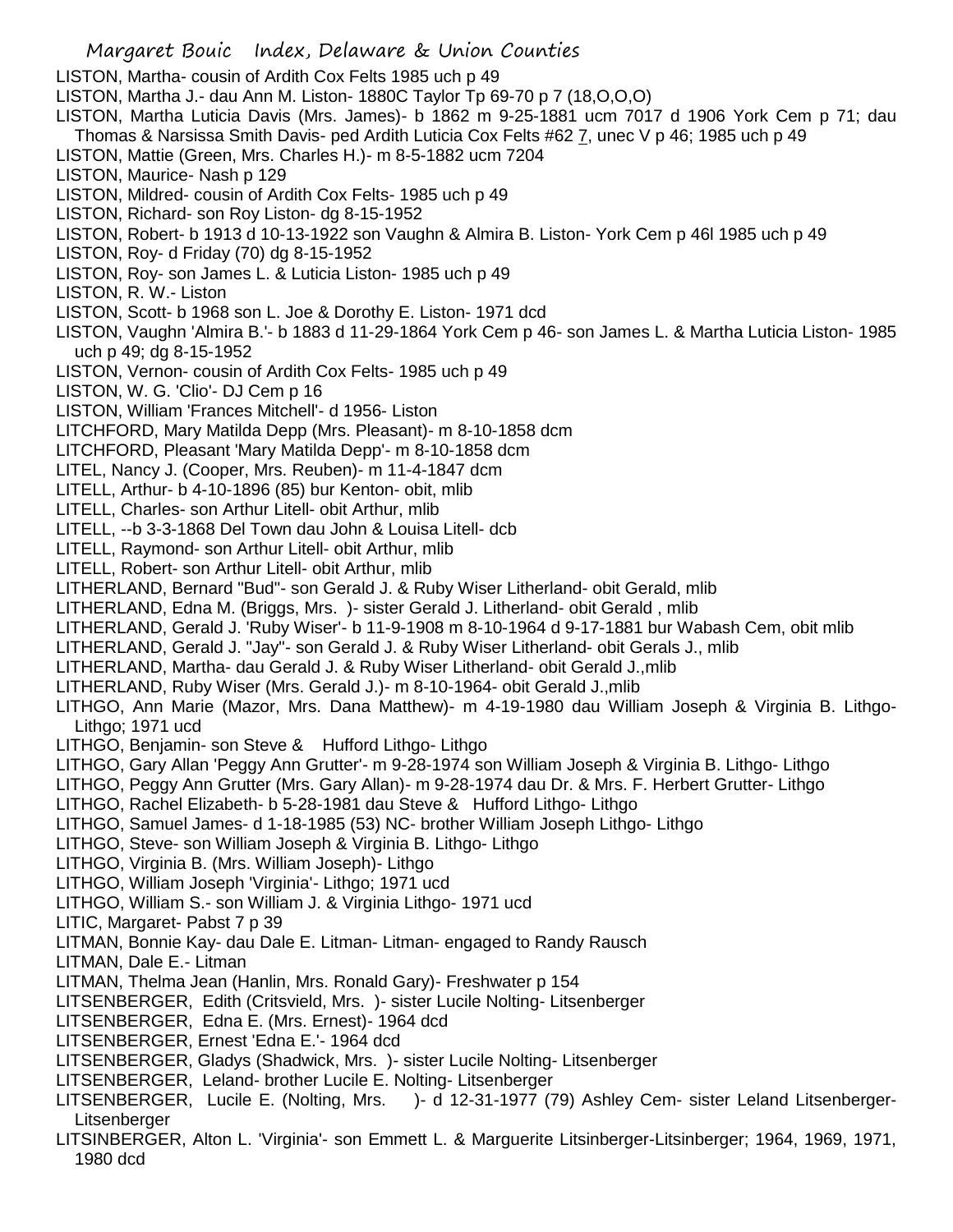LITSINBERGER, Emmett L. 'Marguerite'- b 11-4-1899 d 10-13-1988 (88) Oak Grove Cem- Litsenberger LITSINBERGER, Harold- DJ Cem p 51

- LITSINBERGER, Lou Ann (Kowaleski, Mrs. Gary J.)- b 1953 m 3-22-1986 dau A. L. & Virginia Litsinberger-Litsinberger; 1964, 1969, 1971 dcd
- LITSINBERGER, Marguerite (Mrs. Emmett L.)- d 3-11-1976 (74) Oak Grove Cem- Litsinberger
- LITSINBERGER, Oneida (Boerger, Mrs. Russell)- m 6-24-1951 dau Emmett L. & Marguerite Litsinberger-**Litsinberger**
- LITSINBERGER, Tracy Lee- b 1955 dau Alton L. & Virginia Litsenberger- Litsenberger; 1964, 1969, 1971, 1980 dcd- engaged to David Alan Rinker
- LITSINBERGER, Virginia M. (Mrs. Alton L.)- Litsinberger; 1964, 1969, 1971, 1980 dcd
- LITSENBOERGER, Anita (Boerger, Mrs. Russell)- b 9-28-1929 m 6-24-1951- Rausch (14725) III p 288 see Onieda Litsenberger; St. Paul p 6; Litzenberger
- LITTEL, John W.- d 8-6-1810 (1-4-13) son P. & M. Somersville Cem, York Cem p 21
- LITTEl, M. (Mrs. P.)- York Cem p 21, 22
- LITTEL, P. 'M'- York Cem p 21, 22
- LITTEL, Simon T.- d 8-6-1838 911m) son P. & M. Somersville Cem, York Cem p 22
- LITTELL, Allie- Grad Delaware HS 1883, delge VII p 6
- LITTELL, Anna- Grad Delaware HS 1884, delge VII p 6; 1870C Del Town 330 (2)
- LITTELL, Bernard- son Howard & Katie Buyer Littell- Littell
- LITTELL, Cornelia A.- b 1814 d 1888 Oak Grove Cem, Powell p 435; 1870C Delaware Town 298 (54\*)
- LITTELL, Crystal Dawn- b 1977 dau David Porter & Jodi Ann Watkins Littell- 1985 uch p 92
- LITTELL, David- 1870C Delaware Town 298 (18)
- LITTELL, David Porter 'Jodi Ann Watkins'- m- b 1952 son Lester H. & Martha Temple Littell- Littell; 1985 uch p 92, 137; 1959, 1962, 1967, 1971 ucd; obit Lanny, mlib
- LITTELL, Enos W.- b 1811 d 1881 Oak Grove Cem, Powell 435; 1880 dch p 244; Pabst 8 p 13, 18; Poe p 24; 1859 wsc p 2; wsc Grah p 31; 1870C Del Town 301 (59\*); 1880C Delaware Town p 505C
- LITTELL, Mrs. E. W.- 1860 wsc p 10; Pabst 8 p 18, 22
- LITTELL, Francis M.'Sarah C/F Crider'- m 7-3-1870 ucm 4744; Cowgill p 44
- LITTELL, George E.- 1870C Delaware Town 330 (6)
- LITTELL, Hazel (Allen, Mrs. )- dau Howard & Katie Buyer Littell- Littell
- LITTELL, Howard 'Katie Buyer'- Littell; 1985 uch p 92
- LITTELL, Jane B. Smith (Mrs. William C.)- m 2-23-1838 Madison Co, unec IX p 6
- LITTELL, Jo Anne Katherine- b 1943 dau Lester H. & Martha Temple Littell- Littell; obit Lanny,mlib; 1985 uch p 137; 1949, 1959(15), 1962 ucd
- LITTELL, John- 1869 wsc 10; Pabst 8 p 18, 22
- LITTELL, John Andrew- d age 6 mos dg 1-1-1889, Cry Ab p 214
- LITTELL, John F.- 1870C Delaware Town 330 (29\*)
- LITTELL, Joyce Bayles (Mrs. Larry Leroy)- 1985 uch p 92
- LITTELL, Julia- Oak Grove Cem, Powell p 435
- LITTELL, Katie Buyer (Mrs. Howard)- Littell; 1985 uch p 92
- LITTELL, Leslie Diane (Mahr, Mrs. Karl)- m 1977- dau Lester H. & Martha Temple Littell- Littell; 1985 uch p 92, 137; 1949, 1959(13), 1961 ucd
- LITTELL, Lanny Leon 'Marjorie Lou Powellson'- b 11-15-1941 d 3-10-1981 Price Cem, djlm p 68-son Lester H. & Martha Leonora Temple Littell- Littell; 1949, 1959 ucd; 1985 uch p 92, 137; obit mlib
- LITTELL, Larry Leroy 'Joce Bayles'-m 1963 d 3-1980 son Lester H. & Martha Leonora Temple Littell- Littell; 1985 uch p 92, 137; 1949, 1959, 1967 ucd
- LITTELL, Lilly- 1870C Delaware Town 33- (2m)
- LITTELL, Lisa Kay- b 1963 dau Lanny Leon & Marjorie Lou Powellson Littell- 1985 uch p 92; obit Lanny, mlib
- LITTELL, Lorie Ann- b 1965 dau Lanny Leon & Marjorie Lou Powellson Littell- 1985 uch p 92; obit Llanny, mlib
- LITTELL, Louisa- 1870C Delaware Town 330 (29)
- LITTELL, Luella B. (Smart, Mrs. John S/L)(DeLong, Mrs. Chauncey)- dau Francis M. & Sarah C/F Crider Littell-Cowgill p 44
- LITTELL, Margaret A.- 1870C Delaware Town 330 (3)
- LITTELL, Marjorie Lou Powellson (Mrs. Lanny Leon)- b 1942 djlm p 68; 1985 uch p 92
- LITTELL, Martha- Oak Grove Cem, Powell p 435
- LITTELL, Martha Leonora Temple (Mrs. Lester H.)- b 1916 m 1938- djlm p 68; 1985 uch p 92, 137; Littell;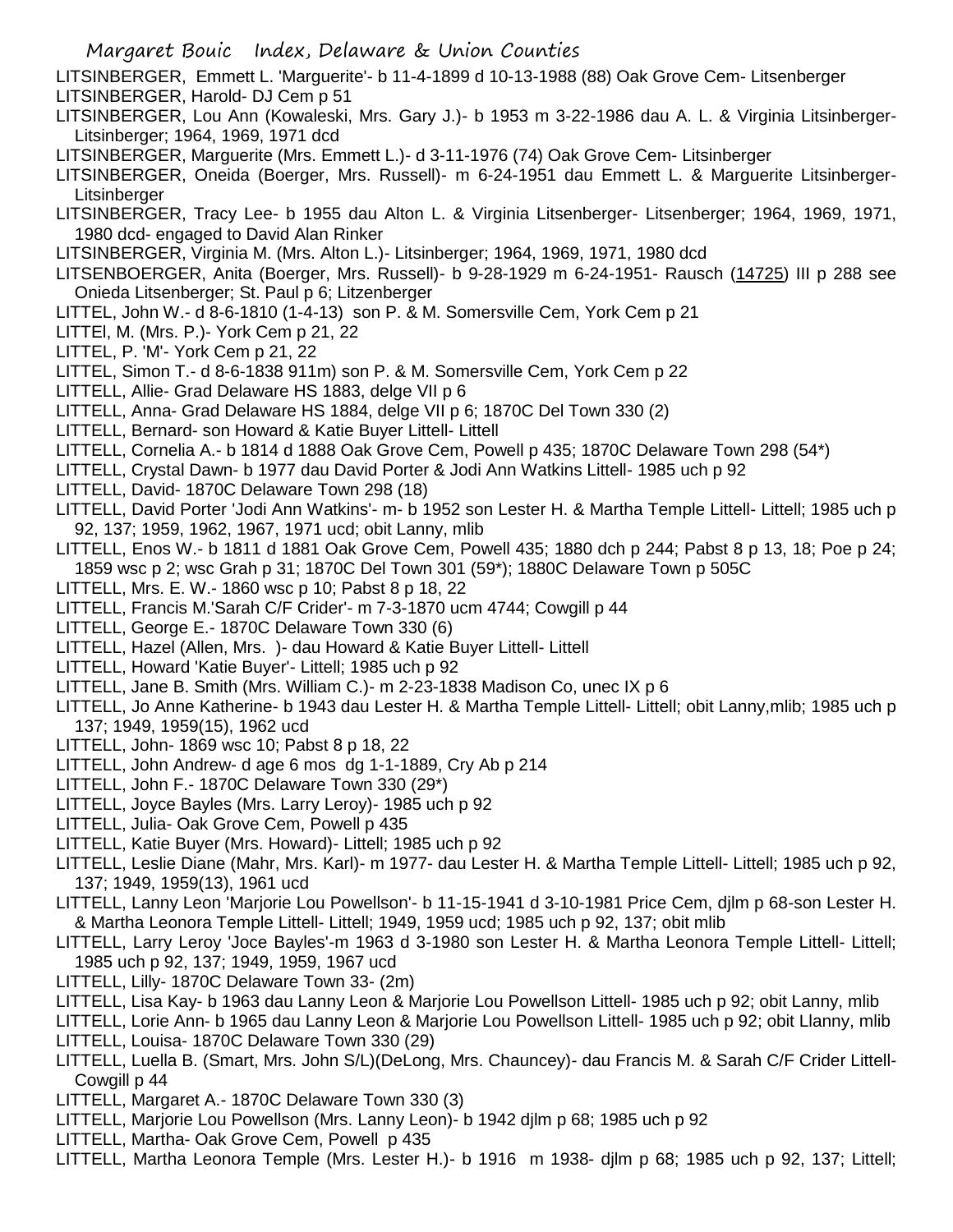- 1949, 1959, 1962, 1971, 1973, 1975, 1977, 1979, 1981, 1991 ucd
- LITTELL, Mary- 1869 wsc p 13; Pabst 8 p 25; 1870C Delaware Town 301 (10)
- LITTELL, Mary E. (Evans, Mrs. Aaron)- m 12-19-1856 dcm
- LITTELL, Misty Amber- b 1979 dau David porter & Jodi Ann Watkins Littell- 1985 uch p 92
- LITTELL, Priscilla Welch (Mrs. William G.)- m 2-5-1857 dcm; Pabst Pion I p 82
- LITTELL, Rebecca J. (Kauffroth, Mrs. John F.)- m 7-3-1870 ucm 4743
- LITTELL, Ruth (Sager, Mrs. )- dau Howard & Katie Buyer Littell- Littell
- LITTELL, Sarah A.- 1870C Delaware Town 301 (54)
- LITTELL, Sarah F.- 1870C Delaware Town 298 (33)
- LITTELL, Sarah C/F Crider (Mrs. Francis M.)- m 7-3-1870 ucm 4744; Cowgill p 44
- LITTELL, S. M.- Pabst 1 p 33; Poe p we; dcw Bk 4 p 405(42) wit
- LITTELL, Stephen M.- b 4-15-1808 d 1866 (58) Oak Grove Cem, Powell p 435; 1880 dch p 364; dg 4-20-1866, Cry Ab p 54
- LITTELL, Terry David- b 1955 son Larry & Joyce Bayles Littell- 1985 uch p 92
- LITTELL, Todd Robert- b 1969 son Larry & Joyce Bayles Littell- 1985 uch p 92
- LITTELL, Vicky Lynn- b 1961 dau Lanny Leon & Marjorie Lou Powellson Littell- 1985 uch p 92; obit Lanny, mlib
- LITTELL, Rev. William C. 'Priscilla Welch'- m 2-5-1857 dcm 1908 dch 271; 1883 uch V p 72, 396; Pabst Pion I p 82; 1880C Delaware Town p 516C; death dg 4-19-1904 Cry Ab p 241
- LITTELL, William Tracy- b 1874 d 1881 Oak Grove Cem, Powell p 435
- LITTEN, Doris (Mrs. Gene)- Litten
- LITTEN, Elizabeth (Wise, Mrs. William A.)- 1880 dch p 781
- LITTEN, Gene 'Doris'- Litten
- LITTEN, Jacqueline (Freshwater ,Mrs. Loren Reuben)- b 8-14-1926 m 6-19-1948- Freshwater p 134
- LITTEN, Teresa Ealine- dau Gene & Doris Litten- Litten- engaged to David Leslie Fittro
- LITTER, Sarah (Reames, Mrs. John)- m 9-30-1830 Madison Co, unec V p 40
- LITTERAL, Amy- b 1970 dau Richard Litteral- 1983 ucd
- LITTERAL, Anna Nicole- b 7-11-1984 dau Charles,Jr. & Joy Lynn Miller Litteral- St. Paul p 127
- LITTERAL, Charles Andrew- b 5-10-1987 son Charles, Jr. & Joy Lynn Miller Litteral- St. Paul p 127
- LITTERAL, Charles,Jr 'Joy Lynn Miller'- b9-2-1962 m 7-2-1983 St. Paul p 127
- LITTERAL, Emily (Wright, Mrs. David Reeves)- Freshwater p 176, 178
- LITTERAL, Jeremiah- b 1979 son Michael L. & Margaret L. Litteral- 1980 dcd
- LITTERAL, Joy Lynn Miller (Mrs. Charles,Jr.)- b 5-15-1961 m 7-2-1983 dau Andrew & Alice Diane Overturf Miller- St. Paul p 127
- LITTERAL, Lisa M.- 1983 ucd
- LITTERAL, Margaret L. (Mrs. Michael L)- 1980 dcd
- LITTERAL, Michael L. 'Margaret L.'- 1980 dcd
- LITTERAL, Richard- 1983 ucd
- LITTERAL, Tabitha- b 1977 dau Michael L. & Margaret L. Litteral- 1980 dcd
- LITTICK, Anne (Mrs. )- Littick
- LITTICK, Anne- (11-1970) dau William O. & Norma Jean Littick- Littick
- LITTICK, ---(Armstrong, Mrs. Frank)- dau Reuben Littick- dg 12-25-1900, Cry Ab p 50
- LITTICK, Arthur- uncle of William O. Littick- Littick
- LITTICK, Charles E.- b 4-28-1874 Troy Tp son John & Hannah Warner Littick- dcb
- LITTICK, Charles H.- b 5-25-1887 Del Town son Charles O. & Julia G. Howard Littel- dcb
- LITTICK, George- son Reuben & Phebe Littick- 1850C Orange Tp 1807 p 115 (2,O)
- LITTICK, H.Clay- uncle of William O. Littick- Littick
- LITTICK, Henry Clay II- son William O. & Norma Jean Littick- Littick
- LITTICK, Henry W.- 1908 dch 399
- LITTICK, Jean Marie- dau William O. & Norma Jean Littick- Littick
- LITTICK, John- son Reuben & Phebe Littick- 1850C Orange Tp 1807 p 115 (4,O)
- LITTICK, Margret- Oak Grove Cem, Powell p 436
- LITTICK, Margaret (Mrs. )- dg 3-2-1882 Cry Ab p 65 death
- LITTICK, Margaret, Miss- b 5-13-1839 d 2-27-1882 (42-9-14) dg 3-16-1882 Cry Ab p 65
- LITTICK, Margarett- dau Reuben & Phebe Littick- 1850C Orange Tp 1807 p 115 (9,O)
- LITTICK, Martha- dau Reuben & Phebe Littick- 1850C Orange Tp 1807 p 115 (18,O)
- LITTICK, Mary (Breyfogle, Mrs. Henry)- b 1836 m 9-15-1859 dcm- dau Reuben & Phebe Littick- 1850C Orange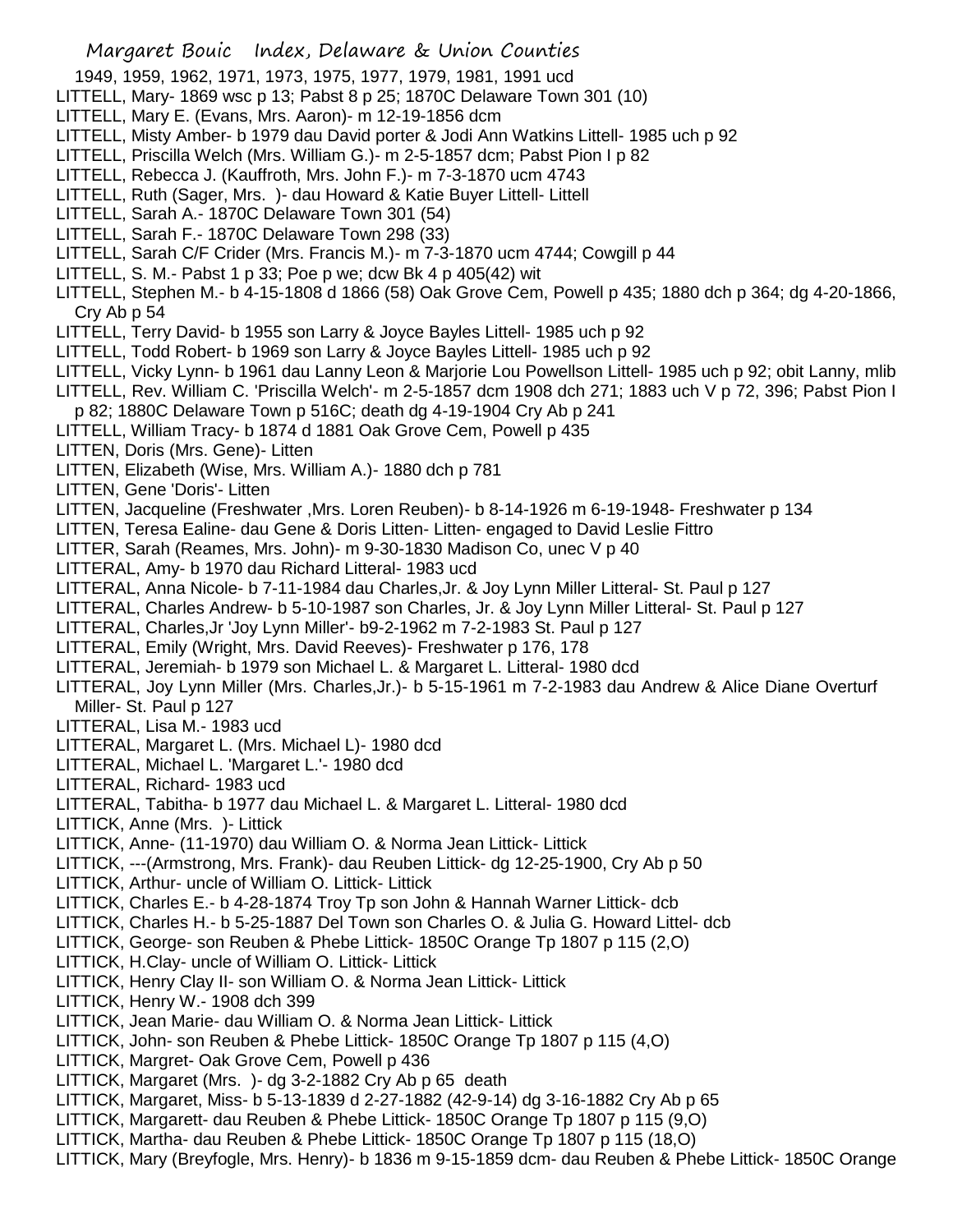- Tp 1807 p 115 (14,O); Ruward chart; dg 12-25-1900 Cry Ab p 50
- LITTICK, Norma Jean (Mrs. William O.)- Littick
- LITTICK, Phebe (Mrs. Reuben)- 1850C Orange Tp 1807 p 115 (38,Md); Ruward chart
- LITTICK, Phoebe- d 3-28-1893 (81-9-0) dcdeaths
- LITTICK, Reuben 'Phebe'- d 12-25-1900 (93) dg 12-25-1900, Cry Ab p 50; 1850C Orange Tp 1807 p 115 (38,Md); 1880C Delaware Tp p 328C; Ruward chart;
- LITTICK, Sarah- dau Reuben & Phebe Littick- 1850C Orange Tp 1807 p 115 (6,O)
- LITTICK, Thomah (5-1970) son William O. & Norma Jean Littick- Littick
- LITTICK, William H.- son Reuben & Phebe Littick- 1850C Orange Tp 1807 p 115 (8,O)
- LITTICK, William O. 'Norma Jean'- d 7-19-1970 (43) bur Zanesville- son Anne Littick- Littick
- LITTICK, William III 93-1970) son William O. & Norma Jean Littick- Littick
- LITTIE, Margaret- b Coschocton d 2-27-1882 (42y) dcdeaths
- LITTLE, PLATT, and- delge IV p 11
- LITTLE, LATTIMER & delge IV p 55
- LITTLE, Mr.- Powers p 277 Dr.- McKitrick p 221
- LITTLE, --family of Lisa J. Porter-Burt #620, delge X p 38
- LITTLE, ---members St. Peter's Episcopal Church- delge III p 38
- LITTLE, A. 'C. A.'- Powell p 180
- LITTLE, Adriana- b 1970 dau Joe A. & Judy A. Little- 1980 dcd
- LITTLE, Agnes G. (Mrs. Arthur E.)- b 1888 d 1972 Price Cem, djlm p 20
- LITTLE, Alma Lydia- b 5-8-1892 dau James H. & Emma Eselma Moore Littick- Nash p 90
- LITTLE, Alma May Starkey (Mrs. Samuel)- Little
- LITTLE, Almyra- dau John & Fanny Little- 1850C Liberty Tp Un C 1005-1022 p 150 (12,O)
- LITTLE, Amanda Baldwin (Mrs. Nelson)- Price Cem, djlm p 30 dau Francis & Debora Baldwin- 1850C Jackson Tp 48 p 7 (9,O)
- LITTLE, Amanda Baldwin (Mrs. William S.)- m 7-6-1859 ucm 2900, unec IV p 9; dg 3-28-1889 Cry Ab p 232; cousin Caroline R. Sharp
- LITTLE, Amanda C.- d 9-10-1821 (11) dau Nathaniel Little- dcga p 16; Frank Chron
- LITTLE, Amanda England (Mrs. John Henry)- b 1832 d 1909 ped Joy Wells Dyer #63 29, unec V p 52
- LITTLE, Amba- son John & Christina Little- 1870C Taylor Tp 142-134 p 17 (2,O)
- LITTLE, Ambros- dcw Bk 4 p 308 (33) surety
- LITTLE, Angeline D.- dau Nelson & Amanda Baldwin Little- Affidavits p 39
- LITTLE, Ann Hanson (Mrs. Henry)- m 10-7-1850 Madison Co, unec XI p 46
- LITTLE, Anna (Abery, Mrs. Fred H.)- dau Dr John A. & Caroline M. Williams Littick- 1908 dch 872; delge VII p 6; 1870C Delaware Town 294 (5)
- LITTLE, Anna (Ball, Mrs. )- dau George W. & Annette Pettibone Little- delge VII p 4
- LITTLE, Annette P. Petibone (Mrs. G. Woods)- m 9-26-1854 dcm; delge VII p 4; dg 3-8-1883 Cry Ab p 80; 1870C Delaware Town 302 (35)
- LITTLE, Archibald- Nash p 71
- LITTLE, Arthur W. 'Katharine Hills'- Little
- LITTLE, Arthur W.- b 1-1887 grandson Sarah M. Little- 1900C Jerome Tp 247-256 p 11A (13,Pa,Va,Va)
- LITTLE, Avery- 1980 dcd
- LITTLE, Basell- Nash p 116
- LITTLE, Benjamin 'Nancy Adair'- m 12--27-1842 Madison Co, unec IX p 65
- LITTLE, Benjamin- son William & Sarah Littick- 1850C Delaware Tp 1368 p 97 (3,O)
- LITTLE, Bennie L. (Mrs. James A.)- 1980 dcd
- LITTLE, Bessie Leona (Anderson, Mrs. Ira)- b 1890 m 1909 dau George & Elizabeth Dickason Littick-Anderson
- LITTLE, Bessie- dau William & Rose Olds Little- 1908 dch 872
- LITTLE, Brenda (Mertz, Mrs. Ned)- dau Lloyd E. & Gwendolyn Lucas Little- Little
- LITTLE, Carol- dau Robert C. & Julia Little- 1959(3), 1962 ucd
- LITTLE, Caroline (Jerew, Mrs. William)- dau Corey Donald Little- obit Corey D., mlib
- LITTLE, Caroline Williams (Mrs. Dr. John A.)- m 9-24-1850 dcm Oak Grove Cem, Powell p 436- dau Moses & Charlotte Elizabeth Avery Williams- 1908 dch 163, 169, 172, 852, 871; ffd p 9; Fowler p 58; 1870C Del Town 294 (39); 1880C Delaware Town p 491A; dg 10-8-1869 Cry Ab p 76; Wight II p 58
- LITTLE, Carrie (Converse, Mrs. Charles)- dau Dr. John A. & Caroline M. Williams Little- 1908 dch 872; 1870C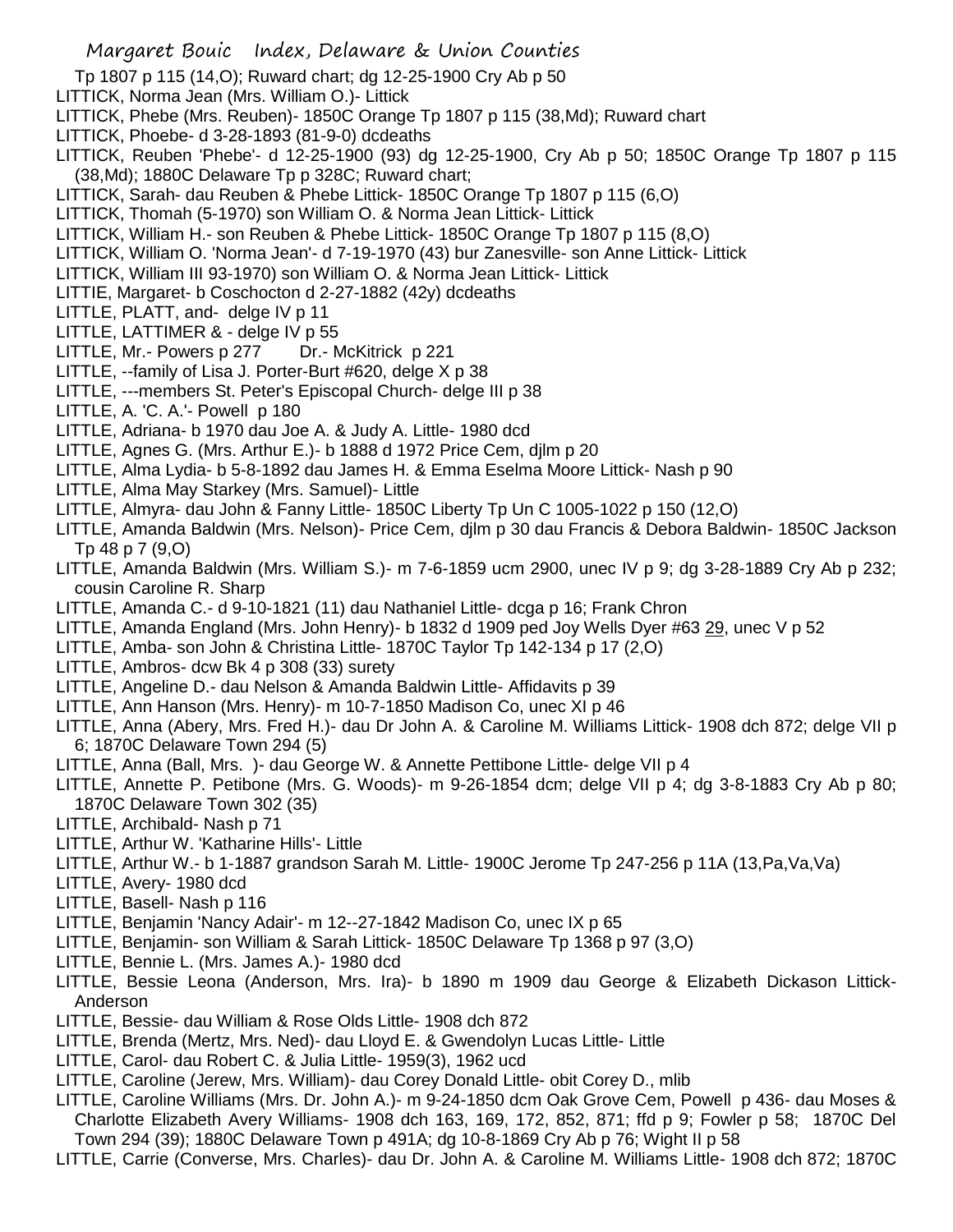Delaware Town 294 (19)

- LITTLE, Catherine Elizabeth (Turney, Mrs. Merrill A.)- dau William S. Little- Turney 4; dg 3-28-1905, Cry Ab p 18; 1870C Delaware Town 291 (4)
- LITTLE, Catherine (Marble, Mrs. Nathan)- dau John Little- 1908 dch 664
- LITTLE, Catherine W. Wood (Mrs. William,Sr.)- m 5-8-1823 d 3-19-1872 (79) dcdeaths; dg 3-22-1872 Cry Ab p 95- dau George & Elizabeth Wood- 1908 dch 163, 179, 868; 1850C Trenton Tp 944 p 75 (51,Ky) Powers Pat p 192; dcga p 18, Del Pat & Fr Chron
- LITTLE, Cath W.- 1870C Delaware Town 291 (76\*)
- LITTLE, Catherine- dau William Little- Monnett p 13
- LITTLE, Cathy D. (Mrs. James E.)- 1971 dcd
- LITTLE, Channing Hayes- son George W. & Annette Pettibone Little- delge VII p 4
- LITTLE, Charles- Little
- LITTLE, Charles C.- d 12-30-1960 Marengo Cem- Little
- LITTLE, ----(Hart, Mrs. D. D.)- dau Charles C. Little- Little
- LITTLE, Charles Eugene 'Judy Kay Silverthorn'- m 10-1-1961 son Robert Littick- Little; 1980 dcd
- LITTLE, Charles Lewis- b 1894 d 1894 son James H. & Emma Eselma Moore Little- Nash p 90
- LITTLE, Charles Otis 'Julia Griswold Howard'- d 1-21-1898 (58-11-o) dcdeaths; son William,Sr. & Catharine W.
- Wood- Little; 1908 dch 399, 868; ffd p 9; CCC Del. Tp 1875; 1850C Trenton Tp 944 p 75 (11,O); 1870C Delaware Town 291 (30)
- LITTLE, Charles- son Robert C. & Julia Little- 1959(17), 1962 ucd
- LITTLE, Charles Stanley- son Charles Otis & Julia Griswold Howard Little- 1908 dch 870
- LITTLE, Charles W. 'Pauline Jacobs'- b 5-26-1910 m 2-3-1930 d 6-25-1988 (78) bur Elida- son George & Myrtle Shobe Little- Little
- LITTLE, Chester- b 10-1877 son Sarah M. Little- 1900C Jerome Tp 247-256 p 11A (22,WVa,Va,Va)
- LITTLE, Christian- son Mary Little- 1850C Delaware Town 1232 p 91 (5,?)
- LITTLE, Christina (Mrs. John)- 1870C Taylor Tp 142-134 p 17 (43,Va)
- LITTLE, Clair- brother Herbert E. Little- Little
- LITTLE, Clara- Oak Grove Cem p 436; 1880C Brown Tp p 382A
- LITTLE, Clar(r)a dau John & Christina Little- 1870C Taylor Tp 142-134 p 17 (11,O)
- LITTLE, Clarita Mae Huddleston (Mrs. Edward)(Maders, Mrs. D. R.)(Pardo, Mrs. R. V.)- dau Clarence Largent & Willie Robertine Holleymon Huddleston- dcq Clarita Huddleston Pardo 1; Pabst 7 p 92, 93
- LITTLE, Cliff- b 1963 son Charles E. & Judy Little- 1980 dcd
- LITTLE, Clifford- b 10-11-1884 Del Tp son L. J. & Emma Beaver Little- dcb
- LITTLE, Clifford- brother Herbert E. Little- Little
- LITTLE, C. O.- here 1839, Delaware Tp, Powell p 103
- LITTLE, Corey B.- son George & Elizabeth Dickason Little- Anderson
- LITTLE, Corey Donald 'Grace Hiki''Hazel Bender'- d 10-28-1981 (68) Grand Paririe Cem, obit mlib
- LITTLE, Crystal Elizabeth (Foreman, Mrs. Walter Carrie)- b 10-8-1902 m 1920 d 10-13-1983 (81) dau James & Rebecca Braden Little- 1985 uch p 53; Little
- LITTLE, David A. 'Tina Morse'- son Edwin Little- Little
- LITTLE, David D.- 1883 uch IV p 519' uca p 104
- LITTLE, David- son David & Rebecca Little- 1850C Delaware Tp p 97 (24,O); also 1464 p 101
- LITTLE, David- brother Herbert E. Little- Little
- LITTLE, David 'Jane'- b 2-1844- 1900C Richwood 267-281 p 10B (56,O,O,Pa) m 30y
- LITTLE, David 'Mary J.'- 1870C Claibourne Tp 281-277 p 36 (26,o)
- LITTLE, David 'Rebecca' 1850C Delaware Tp 1364 p 97 (62,Pa) also 1464 p 101
- LITTLE, Dennis 'Mary Jo'- Little
- LITTLE, infant d 10-20 1877 ch D. L. & Inez Little- dcdeths
- LITTLE, Dolly Carter (Mrs. Harry Roy)- b 6-8-1871 m 5-23-1894 d 12-5-1927 dau Francis M. & Minerva Haris Carter- dcc Margaret Little Potter 3
- LITTLE, Donald- son Lloyd E. & Gwendolyn Lucas Little- Little; 1991 ucd
- LITTLE, Donald W.- 1964, 1969, 1971, 1980 dcd
- LITTLE, Donna- dau Robert C. & Julia Little- 1959 ucd (12)
- LITTLE, Donovan Russell- b 11-30-1990 d 12-23-1990 (23d) son David A. & Tine Morse Little- Little
- LITTLE, Dorothy (Moore, Mrs. Joseph)- m 8-6-1861 dcm
- LITTLE, Edith Elizabeth (Couch, Mrs. Sylvester Clarence)- b 1894 d 1961 dau Jacob Edmon & Margaret Ann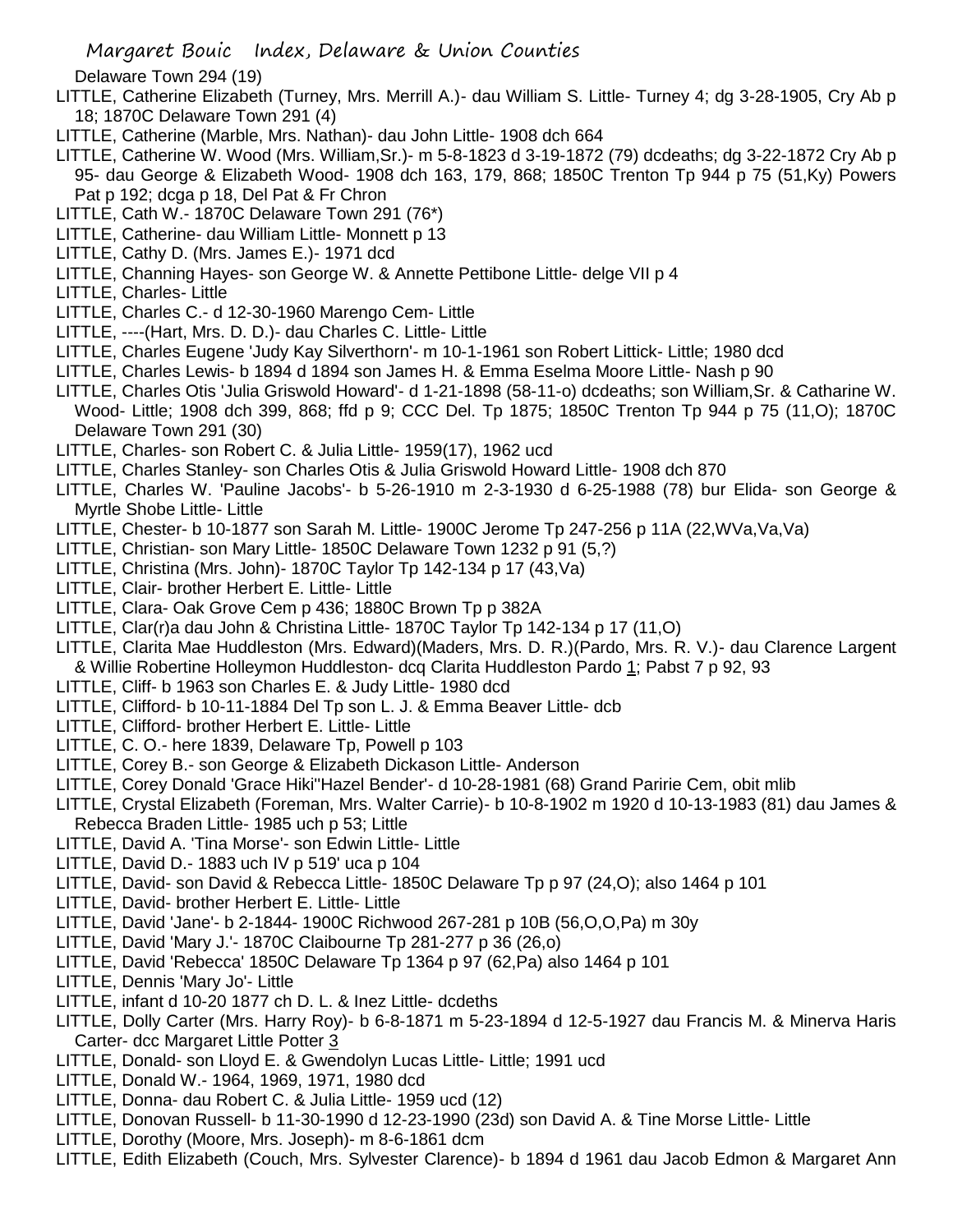Jolley Little- ped Joy Wells dyer #63  $Z$ , unec V p 52

- LITTLE, Lt. Edward- Pabst 6 p 92
- LITTLE, Edwin- Little
- LITTLE, Earl John 'Louise Womack''Pauline Jacobs'- b 7-27-1909 m(2) 6-10-1989 d 12-10-1991 bur W.Vason Samuel & Alma May Starkey Little- Little
- LITTLE, Elizabeth, Mrs. Pabst 3 p 3
- LITTLE, Elizabeth Dickason (Mrs. George)- Anderson
- LITTLE, Elizabeth Dodson McKeague (Mrs. George Fleming)- b 1-7-1904- Weiser p 632
- LITTLE, Elizabeth (Draper, Mrs. Ira)- m 5-14/19-1850 ucm 1535; unec XIV p 17
- LITTLE, Elizabeth (Moore, Mrs. Joseph S.)- m 8-6-1846 dcm
- LITTLE, Elizabeth W. (Campbell, Mrs. George W.)- m 8-27-1846 dcm
- LITTLE, Elizabeth- b 4-6-1891 dau William & Ida May Moore Little- Nash p 90; Monnett p 13
- LITTLE, Ella- Pabst 3 p 6, 17
- LITTLE, Ella- Powers p 250
- LITTLE, Ella (Arthur, Mrs. Edward)- b 3-20-1852 m 3-15-1877 d 4-8-1881 (29y19d) dg 4-21-1881 Cry Ab p 55
- LITTLE, Ellen Thomson (Mrs. William S.)- 6-2-1857 dcm
- LITTLE, Elmer E.- b d 1909 son Arthur & Agnes Little- Price Cem, djlm p 20
- LITTLE, Elsie (Phipps, Mrs. )- dau Harry & Ida Bruns Little- Little
- LITTLE, Emma- Powell p 9
- LITTLE, Emma Eselma Moore (Mrs. James H.)- b 12-17-1857 m 1891 dau Thomas Jefferson & Lydia C. Beeson Moore- Nash p 89, 90
- LITTLE, Emogene Jones (Mrs. )- query Canine- delge VI p 12
- LITTLE, Enos W. 'Sarah A.'- d age 86, dg 7-28-1881, Cry Ab p 58; 1850C Delaware Town 1202 p 89 (40,NJ); dcw Bk 4 p 433(46) surety
- LITTLE, Esther L. Peckham (Mrs. John)- b 8-15-1799 m 2-22-1813 dau Thomas Hazard & Patience Maine Peckham- Asp 397
- LITTLE, Eunice Weeks (Mrs. Theophilus)- b 9-11-1801 m 4-29-1825 d 1881 dau Joseph & Mary Griffiths Weeks- dcc Margaret Little Potter 9
- LITTLE, Fanny (Mrs. John)- 1850C Liberty Tp Un Co 1005-1022 p 150 (39,Va)
- LITTLE, Fanny- dau John & Fanny Little- 1850C Liberty Tp Un Co 1005-1022 p 150 (6,O)
- LITTLE, Florence Estelle- dau George W. & Annette Pettibone Little- delge VII p 4; 1870C Delaware Twon 302 (4)
- LITTLE, Florence (Mrs. Herbert E.)- Little; 1964 dcd
- LITTLE, Francis M.- son John & Christina Little- 1870C Taylor Tp 143-134 p 17 (21,O)
- LITTLE, Frankie- b 1966 ch Kenneth & Phyllis Little- 1980 dcd
- LITTLE, George- Family Assoc.- delge VI p 28
- LITTLE, George- 1880C Delaware Town p 535C; 1908 dch 151
- LITTLE, George 'Elizabeth Dickason'- Anderson
- LITTLE, George Fay 'Stella Florence Zielinki'- b 10-14-1925 son George Fleming Little- Weiser p 632
- LITTLE, George Fay,Jr. b 4-15-1954 son George Fay & Stella Florence Zielinki Little- Weiser p 632
- LITTLE, George Fleming 'Elizabeth Dodson McKeague''Vincenza Delores Aiello'- b 12-9-1903 son Robert F. & Ketruah Angelina Seiler Little- Weiser p 632
- LITTLE, George G. 'Sandra S.'- 1969 dcd
- LITTLE, George H.- son John W. & Hannah Little- 1850C Brown Tp 2841 p 158 (8,O)
- LITTLE, George Mills- son George W. & Annette Pettibone Little- delge VII p 4
- LITTLE, George 'Myrtle Shobe'- Little
- LITTLE, George W.- 'Annette Pettibone'- b 1828 d 2-10-1900 (71) son William & Catharine Wood Little-Powers Pat p 192; delge VII p 4, 24, dg 1-3-1900; 1908 dch 120, 399; 1850C Trenton Tp 943 p 75 (21,O); 1870C Del Tonq 3-2 (42\*)
- LITTLE, George W.- d 2-22-1900 dg, Cry Ab p 9 uncle of William Little
- LITTLE, G. M.- b 5-1-1872 Del. Town son George M. & A. J. Pettibone Little- dcb
- LITTLE, Grace B.- b 11-1881 dau David & Jane M. Little- 1900C Richwood 267-281 p 10B (18,O,O,O)
- LITTLE, Grace Hoke (Mrs. Corey Donald)- d 1976 obit Corey D., mlib
- LITTLE, Greene- d 5-1825 (20) brother Harvey D. Little- Worthington- dcga p 28 Del Pat & Fr Chron
- LITTLE, Gwendolyn Lucas (Mrs. Lloyd E.)- Little; 1967, 1971, 1973, 1975, 1977, 1979, 1981, 1983 ucd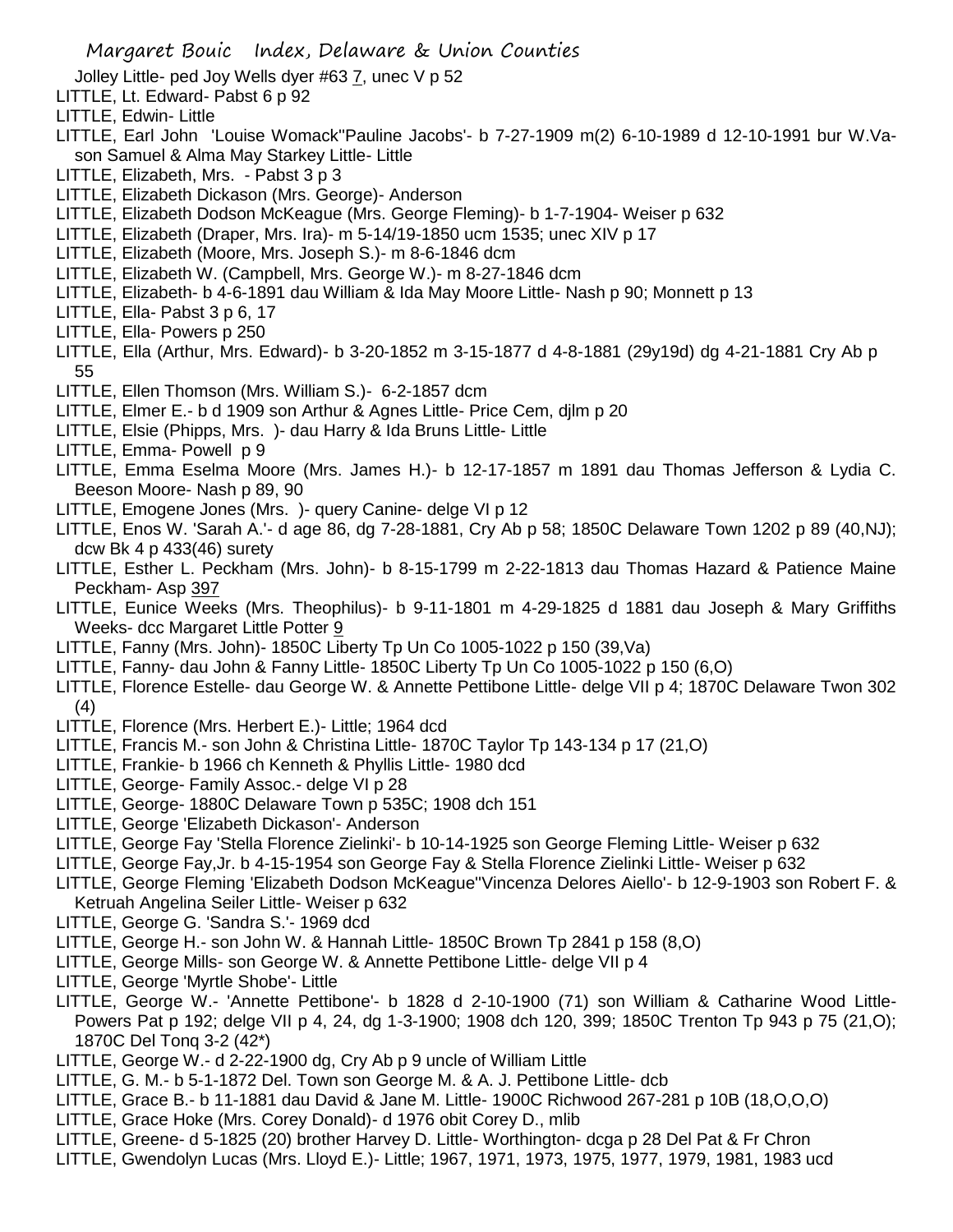- LITTLE, Hannah (Mrs. John W.)- 1850C Brown Tp 2841 p 158 (29,Pa)
- LITTLE, Hannah (Markel, Mrs. Gabriel)- m 4-18-1836 Madison Co, unec VII p 24
- LITTLE, Harold- son George & Myrtle Shobe Little- Little
- LITTLE, Harold T.- b 5-12-1893 son William & Ida May Moore Little- Nash p 90
- LITTLE, Harriet (Mrs. )(Lamb, Mrs. Reuben)- m 11-1824, dcga p 26, Del Pat & Fr Chron
- LITTLE, Harriett Thompson (Mrs. Nathaniel W.)- m 4-12-1809, onwq I
- LITTLE, Harry 'Ida Bruns'- Little
- LITTLE, Harry Roy 'Dolly Carter'- b 7-23-1868 m 5-23-1894 d 7-1952 son Henry Jackson & Martha Stevens Little- dcc Margaret Little Potter 2
- LITTLE, Harvey- 1870C Thompson Tp 504 (22)
- LITTLE, Harvey D.'Mary Howard'- m 10-1827 Columbus, dcga p 28, 35, 39, 63; Del Pat & Fr Chron
- LITTLE, Harvey D.- d 5-1834 (3m) son Harvey D. Little- dcga p 63, O. St. Gaz
- LITTLE, Hazel Bender (Mrs. Corey Donald)- m 12-5-1879, obit Corey Donald, mlib
- LITTLE, Helen (Mrs. Robert)- 1969, 1971 dcd
- LITTLE, Helen Ruth (Mrs. Leo)- d 1-21-1977 (79) bur Westerville- Little
- LITTLE, Helen (Taylor, Mrs. )- dau Harry & Ida Bruns Little- Little
- LITTLE, Henry 'Anna Hanson'- m 10-7-1850 Madison Co, unec XI p 46
- LITTLE, Henry Jackson 'Martha Stevens'- b 1828 m 12-26-1855 d 1907 son Theophilus & Eunice Weeks Littledcc Margaret Little Potter 4
- LITTLE, Henry William- b 2-3-1890 Delaware Town son Charles O. & Julia Howard Little- dcb
- LITTLE, Herbert E.'Florence'- d 5-24-1965 (78) Prospect Cem- Little; 1964 dcd
- LITTLE, Herman- b 12-20-1895 son William & Ida May Moore Little- Nash p 90
- LITTLE, Hiram- son David & Rebecca Little- 1850C Delaware Tp 1364 p 97 (15,O), also 1464 p 101
- LITTLE, Homer- b 7-1884 son David & Jane M. Little- 1900C Richwood 267-281 p 10B (15,O,O,O)
- LITTLE, Homer L.- b 10-1870 son Sarah M. Little- 1900C Jerome Tp 247-2256 p 11A (29,WVa,Va,Va)
- LITTLE, Howard- 1870C Thompson Tp 504 (24)
- LITTLE, Howard- pallbearer for Charles Sherman- dg 9-17-1901 Cry Ab p 100
- LITTLE, Hugh T.- 1870C Thompson Tp 291 (11)
- LITTLE, Ida Bruns (Mrs. Harry)- Little
- LITTLE, Ida (Ditto, Mrs. Clair)- dau George & Myrtle Shobe Little- Little
- LITTLE, Ida- 1870C Thompson Tp 504 (20)
- LITTLE, Ida May Moore (Mrs. William)- b 6-25-1854 m 2-27-1889 d 1-29-1929 dau Thomas Jefferson & Lydia C. Beeson Moore- Nash p 89, 90
- LITTLE, Inez L.- 1880C Delaware Town p 484C
- LITTLE, Irene (McClintock, Mrs. Sam)- dau Minor Little- Little
- LITTLE, J. A.- delge X p 35; Mexican War
- LITTLE, Rev. Jacob- hmp p 43, 71
- LITTLE, Jacob Edmon 'Margaret Ann Jolley'- b 1853 d 1922 son John Henry & Amanda England Little- ped Joy Wells Dyer #63 14, uenc V p 52
- LITTLE, James- 1820C Sunbury Tp; Pabst 5 p 3
- LITTLE, James- 1870C Thompson Tp 504 (25)
- LITTLE, James A. 'Bennie L.'- 1980 dcd
- LITTLE, James Clarence- b 5-7-1896 son James H. & Emma Eselma Moore Little- Nash p 90
- LITTLE, James E. 'Cathy D.'- 1971 dcd
- LITTLE, James H. 'Emma Eselma Moore'- Nash p 90
- LITTLE, James 'Rebecca Braden'- Little
- LITTLE, James V. 'Mary'- 1980 dcd
- LITTLE, Jamie- b 1976 ch Joe A. & Judy A. Little- 1980 dcd
- LITTLE, Jane (Mrs. David)- b 11-1847; 1900C Richwood 267-281 p 10B (52,O,O,O)- m 30y, 5 ch
- LITTLE, Jane Kyle- dau James Kyle- Pabst Pion I p 134, 135, 137
- LITTLE, Janet M.- Little
- LITTLE, J. C.- dcw Bk 4 p 25 (3) exec
- LITTLE, Jean Elizbeth (Hric, Mrs. David Joseph)- b 12-10-1930 dau George Fleming Little- Weiser p 632
- LITTLE, Joe A. 'Judy A.'- 1980 dcd
- LITTLE, John- 1883 uch IV p 485
- LITTLE, Mrs. John- Children's Home Board- delge III p 14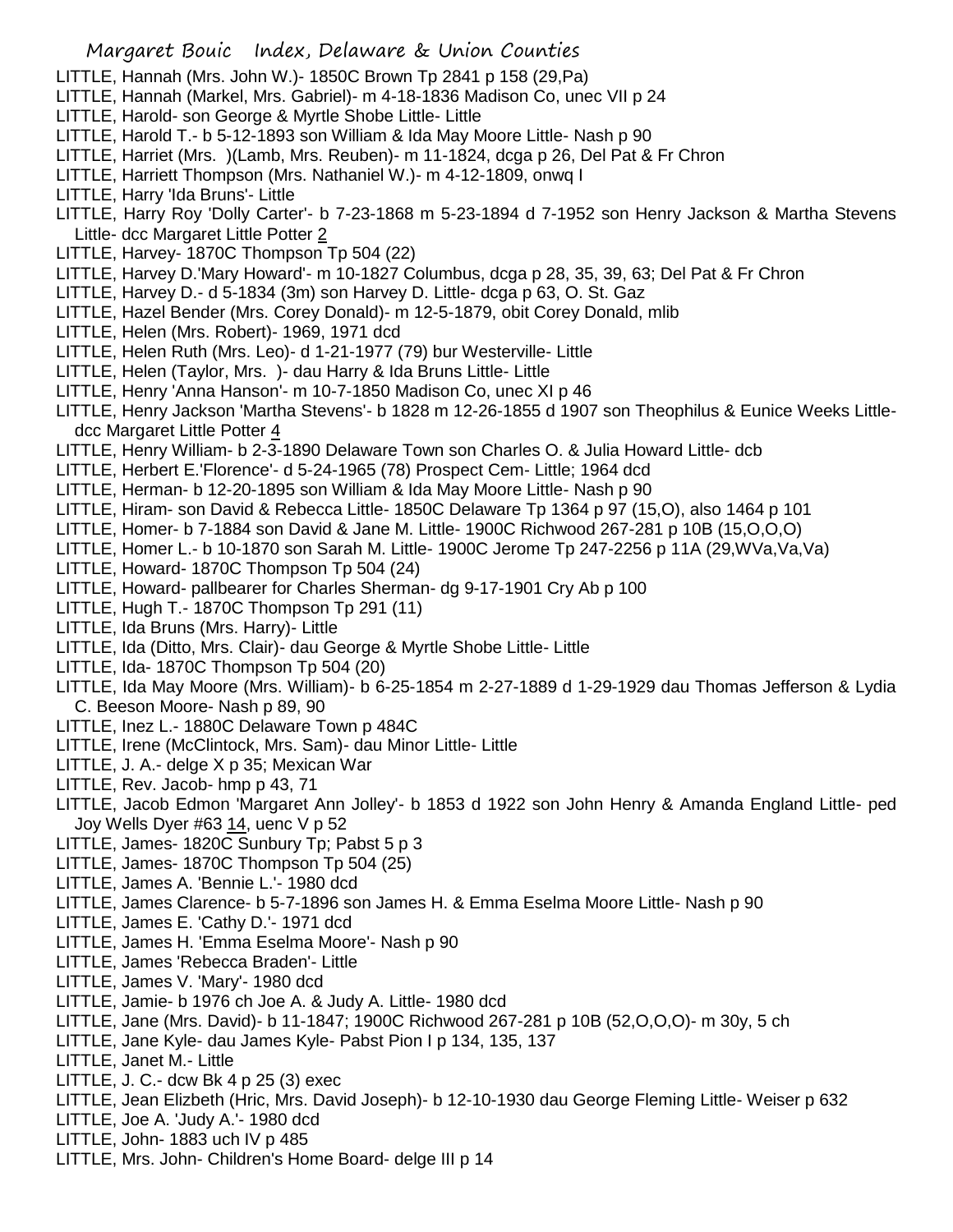LITTLE, John- 1908 dch 664; Oak Grove Cem, Powell p 436

- LITTLE, Dr. John A. 'Caroline M. Williams'- m 9-24-1850 dcm d 1-13-1877 dg 1-8-1877 Cry Ab p 17; Oak Grove Cem, Powell p 436- 1908 dch p 180, 343, 3344, 351, 852, 871; 1880 dch p 237; ffd p 9; Cherington p 2,3,8; Fowler p 16, 52, picture 56, 128; Powers p 245, 249; dg 10-8-1869 Cry ab p 76; 1870X Delaware Town 294 (45\*); Wight II p 58
- LITTLE, John A. 'Patricia Ann Brown'- Little
- LITTLE, John A.- b 7-6-1888 d 12-29-1888 (0-5-23) dcb, dcdeaths; Delaware Town son Wm. & Rose Olds Little, dcb
- LITTLE, John C.- b 11-15-1879 Del Town son Geo. W. & Ellie Pettibone Little- dcb
- LITTLE, John 'Christina'- 1870C Taylor Tp 142-134 p 17 (46,O)
- LITTLE, John- son David & Rebecca Little- 1850C Delaware Tp 1364 p 97 (26,O) also 1464 p 101
- LITTLE, John 'Fanny'- 1850C Liberty tp Un Co 1005-1022 p 150 (42,O)
- LITTLE, John F.- son Enos W. & Sarah A. Little- 1850C Delaware Town 1201 p 89 (9,O)
- LITTLE, John howard- b 9-14-1883 Del Town son Charles O. & Julia G. Howard Little- dcb
- LITTLE, John Howard- son Otis & Julia G. Howard Little- 1908 dch 870
- LITTLE, John- son John & Fanny Little- 1850C Liberty Tp Un Co 1005-1922 p 159 (14,O)
- LITTLE, John Henry 'Amanda England'- b 1828 d 1902 ped Joy Wells Dyer #63 28, unec V p 52
- LITTLE, John 'Isbel'- b 1680 d 1751 dcc Margaret Little Potter 128
- LITTLE, John,Jr. 'Moica Longstreet'- b 1712 m 1763 d 1785 son John & Isabel Little- dcc Margaret Little Potter 64
- LITTLE, John M. ' '' '- b 3-27-1837 Orange Co NY bur W. Liberty dg 4-21-1905, Cry Ab p 21
- LITTLE, John 'Susan Gibson'- m 11-19-1858 ucm 2806; unec XII p 30
- LITTLE, John W. 'Esther L. Peckham- m 2-22-1813; Asp (397)
- LITTLE, John W. 'Hannah'- 1850C Brown Tp 2841 p 158 (33, Pa)
- LITTLE, Judy A. (Mrs. Joe A.)- 1980 dcd
- LITTLE, Judy (Mrs. Charles E)- 1980 dcd
- LITTLE, Judy Kay Silverthorn (Mrs. Charles Eugene)- m 10-1-1961 dau John E. Silverthorn- Little
- LITTLE, Julia Griswold Howard (Mrs. Charles Otis)- dau Henry & Catherine Thomson Howard- 1908 dch 869;
- ffd p 9; dg 3-1-1907 Cryder Ab p 22; dg 11-5-1907 Cry Ab p 80
- LITTLE, Julia (Mrs. Robert C.)- 1959, 1962 ucd
- LITTLE, Katharine Hills (Mrs. Arthur W.)- b 8-14-1977 (91) bur Toledo- Little
- LITTLE, Kenneth 'Phyllis'- 1980 dcd
- LITTLE, Kethurah Angelina Seiler (Mrs. Robert F.)- b 7-11-1858 m 1898 d 1918 dau Geroge & Elizabeth Hart Seiler- Weiser p 632
- LITTLE, Kyle- b 8-1890 son David & Jane M. Little- 1900C Richwood 267-281 p 10B (10,O,O,O)
- LITTLE, LaDoyt- son Charles W. & Pauline Jacobs Little- Little
- LITTLE, Leo 'Helen Ruth'- Little
- LITTLE, Leora- b 1-15-1890 dau William & Ida May Moore Little- Nash p 90
- LITTLE, LaRee- son Charles W. & Pauline Jacobs Little- Little
- LITTLE, Larry- son Lloyd E. & Gwendolyn Lucas Little- Little
- LITTLE, Lety May- Powell p 9
- LITTLE, Lewis- son John & Christina Little- 1870C Taylor p 142-134 p 7 (12,O)
- LITTLE, Lewis W.- son William,Sr. & Catherine W. Wood Little- 1908 dch 399; Powers Pat p 192; delge VII p 43, VIII p 25; 1850C Trenton Tp 944 p 75 (20,O)
- LITTLE, Lila- b 9-1866 dau Sarah M. Little- 1900C Jerome Tp 247-256 p 11A (33,WVa,Va,Va)
- LITTLE, Linda (Harvey, Mrs. Roger)- dau Charles W. & Pauline Jacobs Little- Little
- LITTLE, Lizzie- Oak Grove Cem, Powell p 436;dg 11-5-1907 Cry Ab p 80
- LITTLE, Lizzie Wood- d 9-24-1869 (19) dau Dr. John A. & Caroline M. Little- dg 10-8-1869 Cry Ab p 76
- LITTLE, Lloyd E. 'Gwendolyn Lucas'- b 10-13-1907 d 9-15-1984 (76) Greenlawn Cem, Columbus- son Harry &
- Ida Bruns Little- Little; 1967, 1971, 1973, 1975, 1977, 1979, 1981, 1983 ucd
- LITTLE, Loiza- dau John W. & Hannah Little- 1850C Brown Tp 2841 p 158 (1,O)
- LITTLE, Louisa (Beightler, Mrs. Andrew)- 1915 uch p 1054
- LITTLE, Louise Womack (Mrs. Earl John)- d 10-2-1987- Little
- LITTLE, Lucy O.- d 8-2-1877 (22y) Scioto Tp, dcdeaths; Powers p 250
- LITTLE, Lt. L. W.- Oak Grove Cem, Powell p 436
- LITTLE, Lydia Jackson (Mrs. Thomas)- m 1793 d 2-1847- dcc Margaret Little Potter 17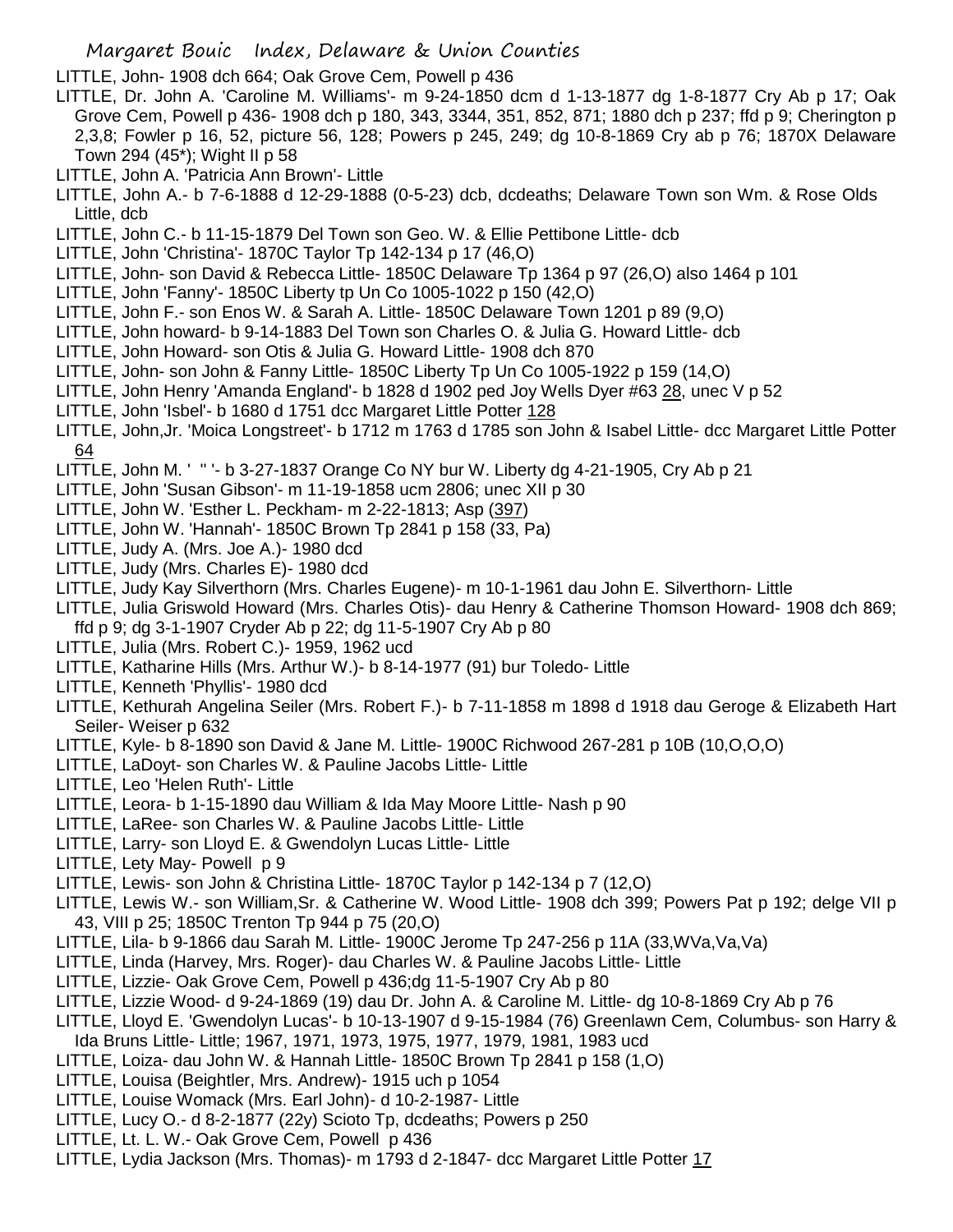- LITTLE, Lydia- dau John W. & Hannah Little- 1850C Brown Tp 2841 p 158 (4,O)
- LITTLE, Lynda Joyce (Harvey, Mrs. Roger Wayne)- m 6-10-1962 dau Charles Little- Little
- LITTLE, Maggie- unec III p 58, WCTU
- LITTLE, Margaret Ann Jolley (Mrs. Jacob Edmon)- b 1861 d 1941 dau John David & Eliza Ann Elliott Jolleyped Joy Wells Dyer #63 15, unec V p 52
- LITTLE, Margaret- dau John & Fanny Little- 1850C Liberty Tp Un C0 1005-1022 p 150 (15,O)
- LITTLE, Margaret (Morton, Mrs. Charles)- m 10-15-1850 ucm 1583; unec VIII p 3, XIV p 18
- LITTLE, Margaret (Potter, Mrs. Joseph Collins)- b 11-11-1911 m 6-14-1933 dau Harry Roy & Dolly Carter Little- dcc Margaret Little Potter 1; Joseph Potter 1
- LITTLE, Margaret (Wiggins, Mrs. Arthur)- dau Leo & Helen Ruth Little- Little
- LITTLE, Martha Ballou- d 1-4-1979 (83) Marlborough Cem- sister Bernice Ballou-
- Little
- LITTLE, Martha K. (Hestwood, Mrs. Albert Bascon)- m 5-18-1924- Maugans Anc p 163
- LITTLE, Martha L.- 1981 ucd
- LITTLE, Martha Stevens (Mrs. Henry Jackson)- b 1833 m 12-26-1855 d 1910 dau Asa & Susan Foster Stevens- dcc Margaret Little Potter 5
- LITTLE, Martin- son John & Fanny Little- 1850C Liberty Tp Un Co 1005-1022 p 150 (10,O)
- LITTLE, Mary- 1850C Delaware Town 1232 p 91 (40,O)
- LITTLE, Mary- 1870C Thompson Tp 504 (61\*)
- LITTLE, Mary E.- 1870C Orange Tp 422 (19)
- LITTLE, Mary E.- 1870C Delaware Town 291 (30)
- LITTLE, Mary E.- d 7-7-1872 (21-5-16) dau A. & C A.- Africa Cem
- LITTLE, Mary Ellen Thomson (Mrs. William S.)- m 6-2-1857 dcm d 12-1917 Oak Grove cem- sister Abram Thomson; Little' dg 1-24-1908 Cry Ab p 101
- LITTLE, Mary Gast (Mrs. )- dau Christina Gast,Jr.- Powell p 308
- LITTLE, Mary Howard (Mrs. Harvey D.)- m 10-1827 dau Horton Howard- dcga p 39, Del Pat & Fr Chron
- LITTLE, Mary (Mrs. James E.)- 1980 dcd
- LITTLE, Mary J. (Mrs. David)- 1870C Claibourne Tp 281-277 p 36 (22,O)
- LITTLE, Mary (Jewell, Mrs. Hubbard)- dcq Arthur Jewell 17
- LITTLE, Mary Jo (Mrs. Dennis)- Little
- LITTLE, Mary- b 1962 dau Kenneth & Phyllis Little- 1980 dcd
- LITTLE, Mary Nickles (Mrs. )- b 5-8-1900 d 1972 Price Cem, djlm p 63- dau Micajah & Fanny Dister Nickler-Little
- LITTLE, Mary (Pettibone, Mrs. W. Linton)- dau Dr. John A. & Caroline M. Williams Little- 1908 dch 872; 1870C Delaware Town 294 (3)
- LITTLE, Mary Polhemus (Mrs.Theophilus)- b 2-27-1748 m 1-26-1769 dau Daniel & Margaret Cowenhoven Polhemus- dcc Margaret Little- Potter 33
- LITTLE, Mary Thomson (Mrs. )- sister Abram Thomson- dg 1-24-1908, Cry Ab p 101
- LITTLE, Melissa dau Dennis & Mary Jo Little- Little- engaged to James Williams
- LITTLE, Minor- d 2-17-1971 (66) Marengo Cem- son Charles C. Little- Little
- LITTLE, Miriam (Haper, Mrs. Robert)- dau Leo & Helen Ruth Little- Little
- LITTLE, Moica Longstreet (Mrs. John,Jr)- m 1763; dcc Margaret Little Potter 65
- LITTLE, M. W.- delge V p 22
- LITTLE, Myrtle Shobe (Mrs. George)- Little
- LITTLE, Rev. N.- dpc p 32
- LITTLE, Nancy Adair (Mrs. Benjamin)- m 12-27-1842 Madison Co unec IX p 65
- LITTLE, Nancy Pauline- b 8-29-1956- dau George Fay & Stella Florence Zielinki Little- Weiser p 632
- LITTLE, Nanny Bell- 1870C Delaware Town 302 (14)
- LITTLE, Nathaniel- delge X p 10, 1808
- LITTLE, Nathaniel- d Worthington, dcga p 7, Del Pat & Fr Ch 9-11-1822, adm notice dcga p 18, Del Pat 4-16- 1823
- LITTLE, Nathaniel W.- 1835 men p 24 #173 p 39, Delaware Tp; 1880 dch p 318, 321, 410, 430; 1908 dch 107, 417, 418, 419, 452; dcga p 1, 14, 16 Del Pat & Fr Chron; delge III p 9, 11, 26, V p 66, VIII p 53, IX p 53; 1850C Delaware Town 1056 p 83 (39,O)
- LITTLE, Nathaniel W. 'Harriett Thompson'- m 4-12-1809 onwq I
- LITTLE, Nelson 'Amanda Baldwin'- Affidavits p 39; djlm p 30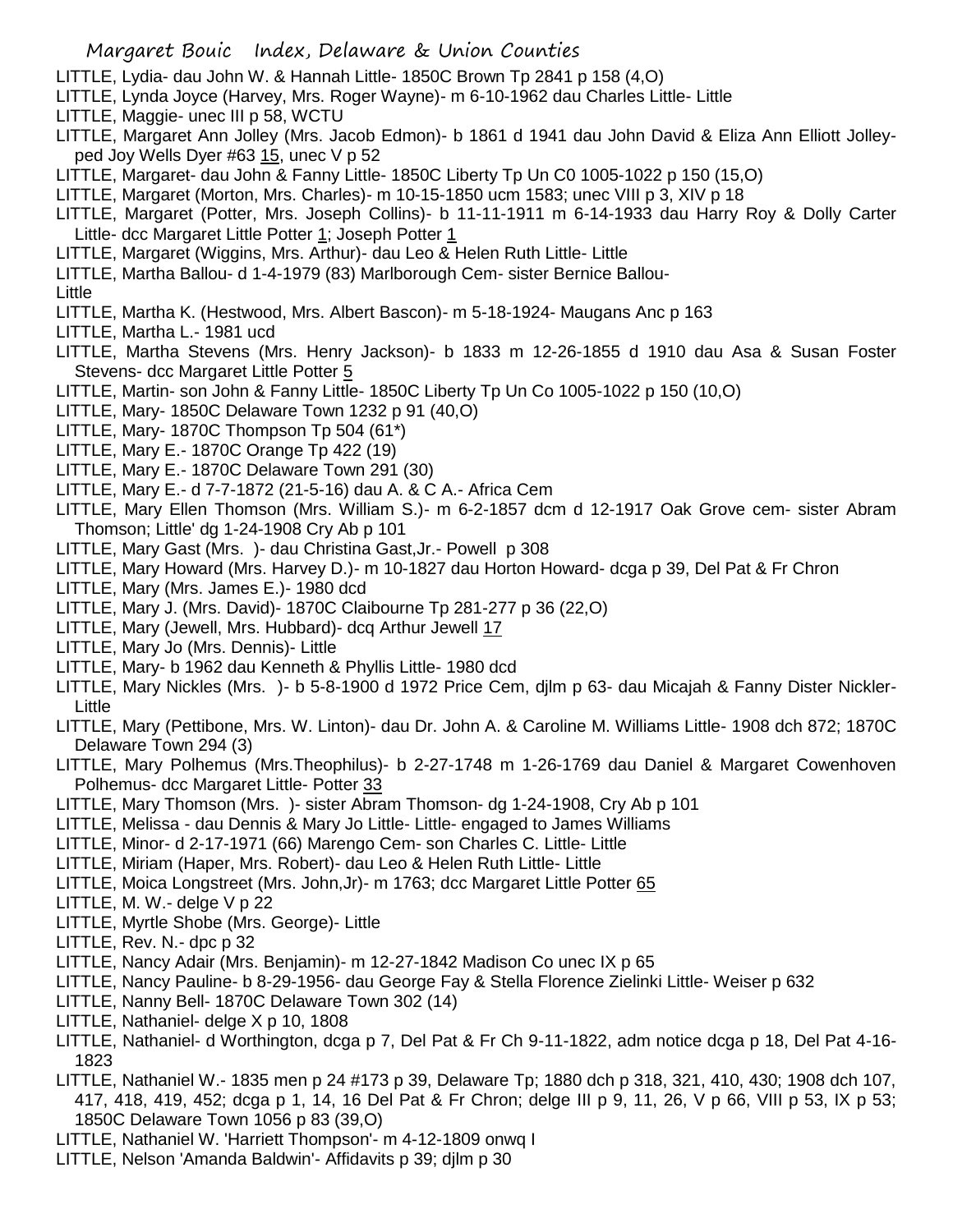- LITTLE, Neva (Day, Mrs. )- sister Herbert E. Little- Little
- LITTLE, Oliver- d 8-19-1855 (31-5-17) Radnor Cem, Powell p 225
- LITTLE, Otis- delge III p 9 (1805)
- LITTLE, Patricia Ann Brown (Mrs. John A.)- b 2-18-1938 d 3-18-1963 Oakdale Cem II p 131 (M-RH-5) dau Lawrence & Mary E. Neibler Brown- Little
- LITTLE, Pauline Jacobs (Mrs. Charles W.)(Mrs. Earl John)- m 2-3-1930 m (2)6-10-1989- Little
- LITTLE, Peter- 1883 uch V p 680; unec XI p 11, XII p 20, 67; 1840C Leesburg Tp 158 (30-40)
- LITTLE, Phyllis (Mrs. Kenneth)- 1980 dcd
- LITTLE, Porter- son John & Christina Little- 1870C Taylor Tp 142-134 p 17 (19,O)
- LITTLE, Rebecca Braden (Mrs. James)- Little
- LITTLE, Rebecca (Mrs. David)- 1850C Delaware Tp 1364 p 97 (58,Pa) also 1464 p 101
- LITTLE, Rebecca- dau David & Rebecca Little- 1850C Delaware Tp 1364 p 97 (11,O), also 1465 p 101
- LITTLE, Rebecca- dau William & Sarah Little- 1850C Delaware Tp 1365 p 97 (1/12,O), also 1465 p 101
- LITTLE, Rhoda- 1870C Jackson Tp 156-148 p 21 (21,O)
- LITTLE, Richard M. J.- son John & Fanny Little- 1850C Liberty tp Un Co 1005-1012 p 150 (8,O)
- LITTLE, Richard M.- d 5-1834 son Harvey D. Little- dcga p 63, Ohio State Gaz
- LITTLE, Robert- unec VII p 3, Akron
- LITTLE, Robert C. 'Julia'- Little; 1959, 1962 dcd
- LITTLE, Robert F. 'Kethurah Angelina Seiler'- m 1898, Weiser p 632
- LITTLE, Robert 'Helen'- 1969, 1971 dcd
- LITTLE, Rose Olds (Mrs. William)- dau Dr. Joseph H. Olds- 1908 dch 872
- LITTLE, Ruth Ellen- b 1913 d 1917 Price Cem, djlm p 20 dau Arthur & Agnes Little
- LITTLE, Samuel- uca p 104
- LITTLE, Samuel 'Alma May Starkey'- Little
- LITTLE, Sandra S. (Mrs. George G.)- 1969 dcd
- LITTLE, Sarah A. (Mrs. Enos W.)- 1850C Delaware Town 1201 p 89 (34,Conn)
- LITTLE, Sarah M.- b 9-1842- 1900C Jerome Tp 247-256 p 11A (57,Pa,Pa,Pa) wid, 6 ch, 5 living
- LITTLE, Sarah (Starr, Mrs. Dr. Asbury)- McKitrick p 365
- LITTLE, Sarah (Mrs. William)- 1850c Delaware Tp 1365 p 97 (23,O) also 1465 p 101
- LITTLE, S. M.- dpc p 32; brother Enos E. Little- dg 7-28-1881, Cry Ab p 58
- LITTLE, Stanley- pallbearer for Chester Smith- dg 6-29-1906 Cry Ab p 106
- LITTLE, Stella Florence Zielinki (Mrs. George Fay)- b 4-18-1930- Weiser p 632
- LITTLE, Stephen M.- dcw Bk 4 p 137 (16) wit
- LITTLE, Stephen W.- 1908 dch 201
- LITTLE, Susan- 1870C Paris Tp 127-128 p 18 (48,O); 1880C Marysville 10-12 (58,O,Va,Md)
- LITTLE, Susan Gibson (Mrs. John)- m 11-19-1858 ucm 2806 dau Levin & Rachel Insley Gibson- 1883 uch V p 67; unec VII p 30
- LITTLE, Thelma (Jones, Mrs. Earl)- dau Minor Little- Little
- LITTLE, Theophilus 'Mary Polhemus'- b 2-15-1744 m 1-26-1769 d 2-10-1825 son John,Jr. & Moica Longstreet Little- dcc Margaret Little Potter 32
- LITTLE, Theophilus 'Eunice Weeks'- b 5-21-1797 m 4-29-1825 d 7-2-1876 son Thomas & Lydia Jackson Littledcc Margaret Little- Potter 8
- LITTLE, Thomas- Nash p 71
- LITTLE, Thomas 'Lydia Jackson'- b 9-24-1774 m 1793 d 3-31-1863 son Theophilus &
- Mary Polhemus Little- dcc Margaret Little Potter 16
- LITTLE, Tim- b 1967 son James V. & Mary M. Little- 1980 dcd
- LITTLE, Tina Morse (Mrs. David A.)- dau Gerald Morse- Little
- LITTLE TURTLE, Indian Chief- unec III p 33
- LITTLE, V. B.- d 11-27-1903 dg 12-8-1903 Cry Ab p 210, brother-in-law of Mrs. H. C. Strohm
- LITTLE, Vern- brother Herbert E. Little- Little
- LITTLE, Vincenza Delores Aiello (Mrs. George Fleming)- b 1-11-1917- Weiser p 632
- LITTLE, Virginia (Clark, Mrs. James)- dau Leo & Helen Ruth Little- Little
- LITTLE, Wayne- son Minor Little- Little
- LITTLE, Wendy- b 1966 dau Charles E. & Judy Little- 1980 dcd
- LITTLE, Wilbur G.- b 9-1873 son Sarah M. Little- 1900C Jerome Tp 247-256 p 11A (26,WVa,Va,Va)
- LITTLE, William- Monnett p 13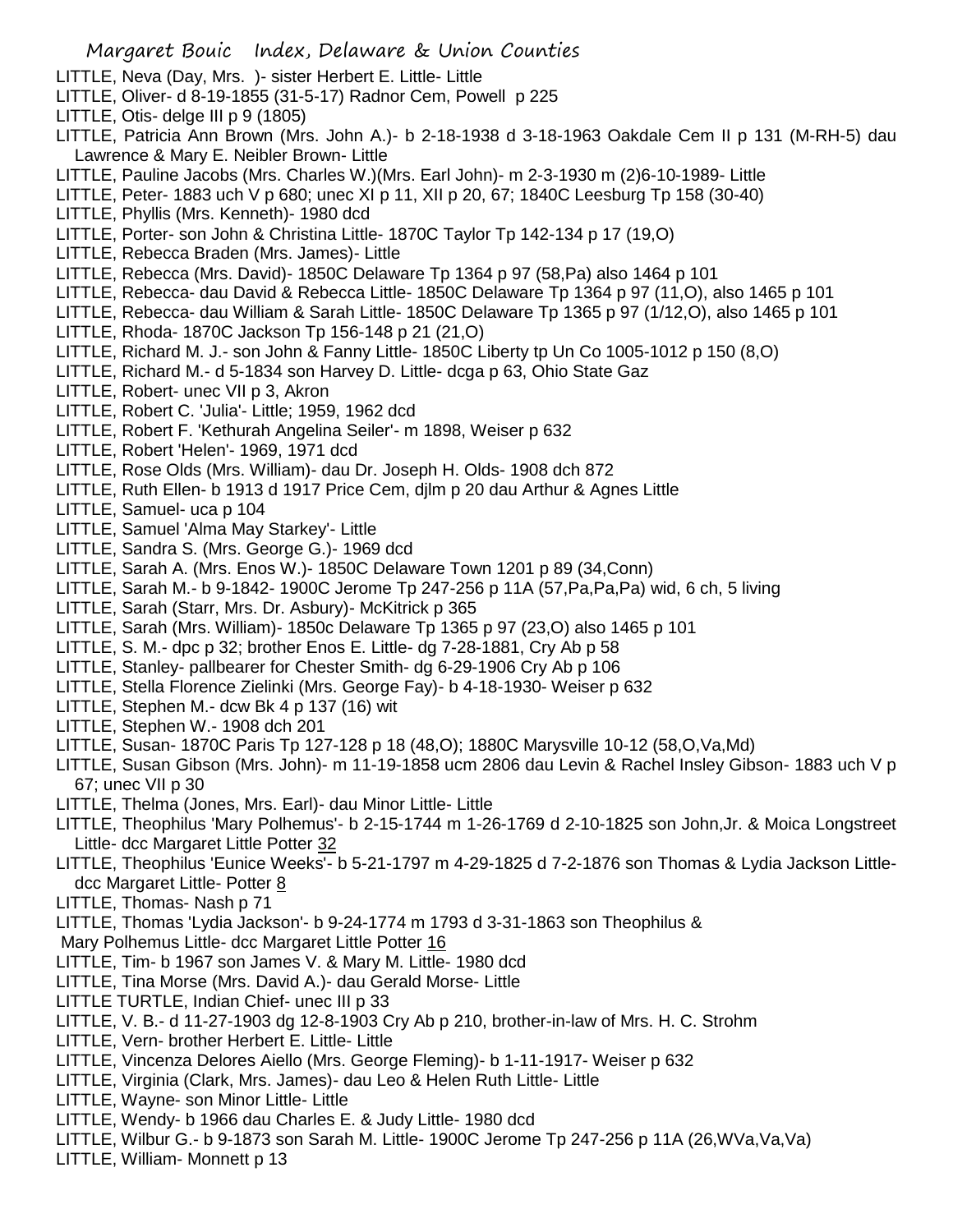- LITTLE, William- hjt p 201
- LITTLE, William- d 11-30-1848 (70)- paper 12-1-1848 Wight II p 38
- LITTLE, William- delge X p 10, 34; War of 1812
- LITTLE, William- 1870C Delaware Town 310 (60\*)
- LITTLE, William- 1835 men p 24 #181 p 39 Delaware Tp, delge III p 9
- LITTLE, William- delge VII p 7, 1826 Peru Tp
- LITTLE, William,Sr.- 1870C Delaware Town 291 (42\*)
- LITTLE, William- 1850C Delaware Town 1027 p 81 (22,O); delge III p 41
- LITTLE, William 'Amanda Baldwin'- m 7-6-1859 ucm 2900, unec IV p 9
- LITTLE, William,Sr. 'Catherine W. Wood'- m 5-8-1823- 1880 dch p 194, 259, 268, 318, 328, 329, 335, 357, 383, 390, 391, 393, 410, 411, 417, 418, 419; 1908 dch 26, 76, 78, 106, 107, 108, 113, 151, 153, 154, 155, 227, 242, 351, 380, 452, 618, 868; Cherington p 7; Sand p 2; Fowler p 31; hadc p 23; CCC (1849 Del Tp) Powers Pat p 188, 189, 191, 192, 210-211, 212, 213, 214, 215, 244; dcga p 18 El Pat & Fr Chron; delge V p 44, 66, 67, VI p 24, 38, 57, VIII p 53
- LITTLE, William- nephew of George W. Little- delge VII p 4; dg 2-23-1900 Cry Ab p 9
- LITTLE, William Henry- son Charles C. & Julia Griswold Howard Little- 1908 dch 870
- LITTLE, William 'Ida May Moore'- Nash p 90
- LITTLE, William 'Rose Olds'- son Dr. John A. & Caroline M. Willliams Little- 1908 dch 871, 872; ffd p 8; 1870C Delaware Town p 294 (19)
- LITTLE, William S.'Amanda Thomson'- b 1827 m 6-2-1957 dcm d 1-24-1895 (68) dg 8-9-1895, son William Little- delge V p 44; Pabst Pion I p 34; 1880C Delaware Town p 491A
- LITTLE, William S. 'Mary Ellen Thomson'- m 6-2-1857 dcm d 1895
- LITTLE, William 'Sarah'- 1850C Delaware Tp 1365 p 97 (28,O) also 1465 p 101
- LITTLE, William Tracy- b 4-1-1874 Del Town son Jasper & L. M. Reed Little- dcb
- LITTLE, William- son William & Catharine Woods Little- Powers Pat p 192
- LITTLE, William- b 2-21-1887 Del Town dcb- son William & Rose Olds Little- 1908 dch 872
- LITTLE, G. Woods 'Annette P. Petibone'- m 9-26-1854 dcm
- LITTLEFIELD,---family of Marguerite Fleury Kernaghan- delge X p 40
- LITTLEFIELD, ---unec XIII p 42
- LITTLEFIELD, Annis Austin (Mrs. Edmund)- delge X p 40
- LITTLEFIELD, Catherine- heir of Louisa C. Shaw- dcw Bk 2 p 437
- LITTLEFIELD, Cornelia S. (Mrs. )- heir of Louisa C. Shaw- dcw Bk 2 p 437
- LITTLEFIELD, Edmund 'Annis Austin'- delge X p 40
- LITTLEFIELD, Roley- 1880C Delaware Town p 519A
- LITTLEGREEN, Ann (Mrs. Bruce)- Littlegreen
- LITTLEGREEN, Bruce 'Ann'- Littlegreen; 1980 dcd
- LITTLEGREEN, Curt- son Bruce & Ann Littlegreen- Littlegreen
- LITTLEJOHN, DeWitt C. 'Mary Frances Mark'- (25-1901) dcb late (Norma)
- LITTLEJOHN, Mary Frances Mark (Mrs. DeWitt C.)- (26-1901) dcb late (Norma)
- LITTLEJOHN, Norma (Harger, Mrs. )- b 7-14-1901 dau DeWitt C. & Mary Frances Mark Littlejohn- dcb late
- LITTLEPAGE, Erika- b 1973 dau Samuel & Nancy Allen Littlepage- 1985 uch p 6
- LITTLEPAGE, Kim- b 1971 ch Samuel & Nancy Allen Littlepage- 1985 uch p 6
- LITTLEPAGE, Nancy Jo Allen (Mrs. Samuel Clarence IV)- m 4-6-1968- dau perry David & Mary Lehman Allen-Allen; 1985 uch p 6
- LITTLEPAGE, Samuel Clarence, IV 'Nancy Jo Allen'- m 4-6-1968- son Samuel C. Littlepage III- Allen; 1985 uch p 6
- LITTLER, Al- d 9-26-1938 (80)0 Summerford Cem- obit mlib
- LITTLER, Alma (Allemang, Mrs. George H.)- m 7-26-1942 dau Herman Littler- Littler
- LITTLER, Alpheus ' ''Lydia N.- 1910 allen Tp 173-175 p 7A (52,O,O,O) m 10y
- LITTLER, Bertha b 8-7-1900 d 2-1978 (77) dau John W. & Nancy Moorman Littler- Littler
- LITTLER, Blanch- dau Alpheus Littler- 1910 Allen Tp 173-175 p 7A (12,O,O,O)
- LITTLER, Charles- son Al Littler- obit Al, mlib
- LITTLER, Elisha 'Eliza Coon'- m 1-22-1837 Madison Co, unec VIII p 68
- LITTLER, Eliza Coon (Mrs. Elisha)- m 1-22-1837 Madison Co, unec VIII p 68
- LITTLER, Ethel M. (Mrs. Herman A.)- b 1895 d 1956 Raymond Cem, lptw p 34
- LITTLER, Florence Savilla Frazier (Mrs. Herman)- b 3-28-1894 d 12-12-1912 dau J. M. Frazier- obit mlib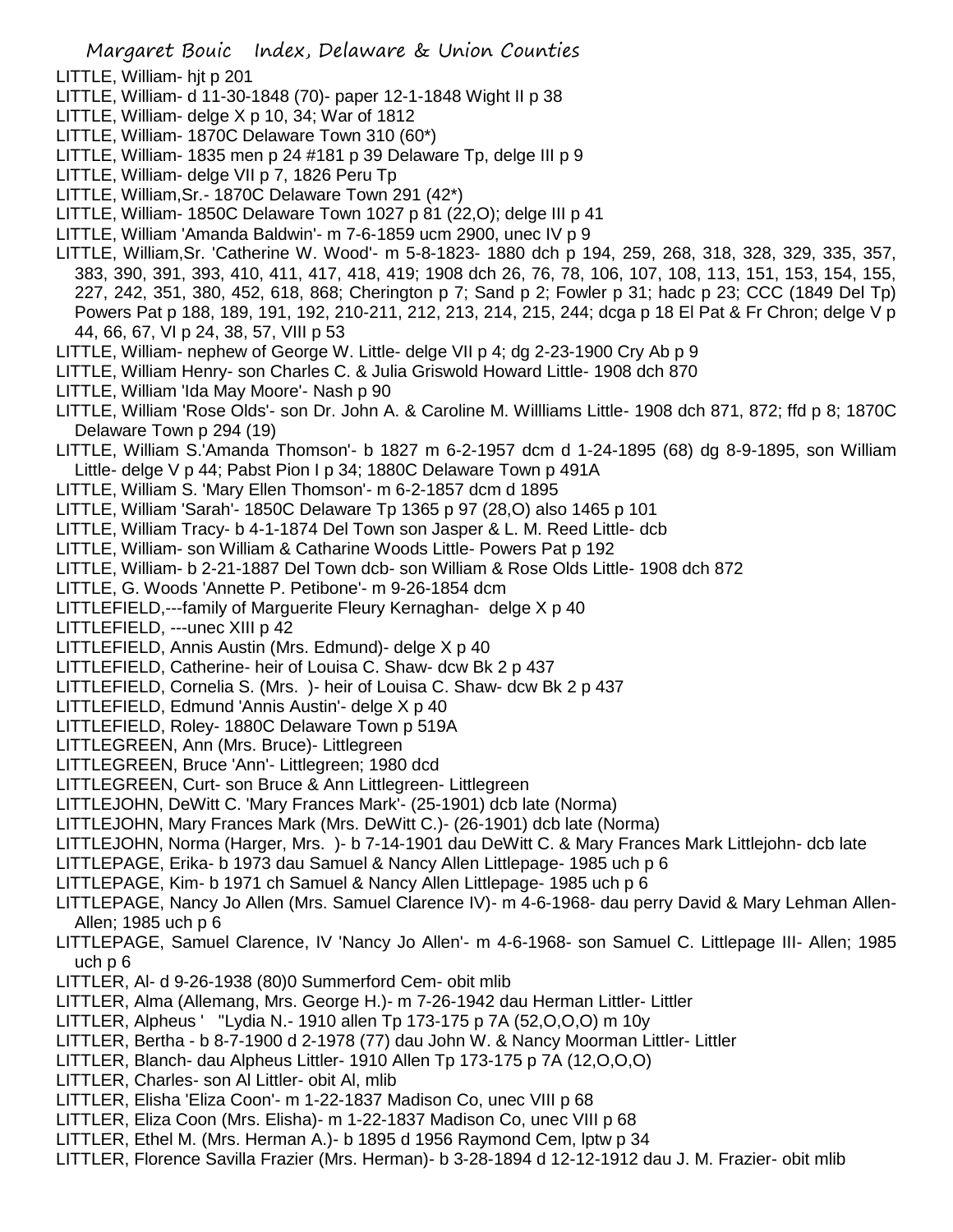- LITTLER, Francis 'Iris Coder'- b 9-2-1902/3 d 5-9-1928 (25) SR Oakdale Cem 4029 (G8)II p 27 (G-R1-2) -son Alpheus & Lydia N. Littler- obit mlib; 1910C Allen Tp 173-175 p 7A (7,O,O,O)
- LITTLER, Herman A. 'Ethel M.; b 1891 d 1974 Raymond Cem, lptw p 34; 1910 Allen Tp 118-120 p 5A ((18,O,US,US)

LITTLER, Herman 'Florence Savilla Frazier'- son Al Littler- obit Al,mlib

- LITTLER, Iris Coder (Mrs. Francis)- b 1904 d 7-9-1928 SR Oakdale Cem 3740 (E212) I p 37 (E-R35-5)- dau Earl Coder- obit Francis, mlib
- LITTLER, J. B.- pallbearer for James Healy- dg 5-22-1903 Cry Ab p 185
- LITTLER, John A.- son John W. & Nancy Moorman Littler- Littler
- LITTLER, John W. 'Nancy Moorman'- Littler
- LITTLER, Lydia N. (Mrs. Alpheus)- b 1868 d 11-3-1935 SR Oakdale Cem II p 27 (G-R1-2); 1910 Allen Tp 173- 175 p 7A (42,O,O,O) m 10y, 2 ch
- LITTLER, Mary Ann dau Herman A. Littler- Littler- engaged to Mervin James Thompson
- LITTLER, Myrtle (Crothers, Mrs. )- dau Al Littler- obit Al, mlib
- LITTLER, ---(Watts, Mrs. Eldon)- dau Al Littler- obit Al, mlib
- LITTLER, Nancy Moorman (Mrs. John W.)- Littler
- LITTLER, Nellie (Smith, Mrs. F. W.)- dau John W. & Nancy Moorman Littler- Littler
- LITTLER, Savilla Blanche- dau Herman & Florence Savilla Frazier Littler- oibt Florence Savilla, mlib; grad Watkins HS 1937, unec VIII p 29
- LITTLER, William- delge IX p 53, merchant
- LITTLER, Betsey Ann (Jern, Mrs. Charles)- m 6-16-1839 Madison Co unec IX p 17
- LITTLETON, Albert A.- son John & Almyra S. Littleton- 1850C Paris Tp, Marysville 472-480 p 73 (5,O)
- LITTLETON, Almyra S. (Mrs. John)- 1850C Paris Tp,Marysville 472-480 p 73 (37,Mass)
- LITTLETON, Bobby Elwood- b 5-15-1946 d 7-27-1990 (44) son Vernon & Ethel Littleton- Littleton
- LITTLETON, Danny- son Ethel Littleton- Littleton
- LITTLETON, Darlene (Gibbs, Mrs. )- dau Ethel Littleton- Littleton
- LITTLETON, Erlene (Gibson, Mrs. )- dau Ethel Littleton- Littleton
- LITTLETON, Ethel (Combs, Mrs. Vernon)- Littleton
- LITTLETON, Joanne (Baker, Mrs. Ralph Pierce- Genther p 157
- LITTLETON, John 'Almyra S.'- 1850C Paris Tp Marysville 472-480 p 73 (53,NH)
- LITTLETON, John- son Ethel Littleton- Littleton
- LITTLETON, John T.- son John & Almyra S. Littleton- 1850C Paris Tp,Marysville 472-480 p 73 (10,O)
- LITTLETON, Judson- son John & Almyra S. Littleton- 1850C Paris Tp, Marysville 472-480 p 73 (12,O)
- LITTLETON, Kathy- dau Bobby Elwood Littleton- Littleton
- LITTLETON, Lavana (Sumner, Mrs. )- dau Ethel Littleton- Littleton
- LITTLETON, Lorenza D. 'Sidney Norman'- m 1-14-1838 Madison Co, unec XI p 6
- LITTLETON, Luther- son Ethel Littleton- Littleton
- LITTLETON, Margo (Yates, Mrs. Hatty)- White (132)
- LITTLETON, Mary A.- dau John & Almyra S. Littleton- 1850C Paris Tp, Marysville 472-480 p 73 (6,O)
- LITTLETON, Sidney (Hughes, Mrs. Thomas)- m 8-5-1849 Madison Co, unec XI p 9
- LITTLETON, Sidney Norman (Mrs. Lorenza D.)- m 1-14-1838 Madison Co, unec XI p 6
- LITTLETON, Uneta (Lewis, Mrs. John K.)- b 2-15-1812 d 8-22-1844 Pickaway Co.- 1985 uch p 9
- LITTLETON, Vernon- Littleton
- LITTON, Annie (Mrs. David)- Litton
- LITTON, Charlotte (Mrs. Wayne D.)- 1969 dcd
- LITTON, David 'Annie'-Litton
- LITTON, Debra- b 1958 dau Wayne D. & Charlotte Litton- 1969 dcd
- LITTON, Effie G. (Beckett, Mrs. Henry)- b 8-8-1895 d 4-24-1987 (91) Claibourne Cem- dau David & Annie Litton- Litton
- LITTON, Egbert Jr.'Gail'- son Egbert L. & Roma Ellis Litton- Litton; 1964 dcd
- LITTON, Egbert L. 'Roma Ellis'- b 9-18-1917 d 11-25-1995 (78) son moses & Trula Davenport Litton- Litton; 1964, 1969, 1971, 1980 dcd
- LITTON, Gail (Mrs. Egbert,Jr)- Litton
- LITTON, Helen (Markel, Mrs. )- dau Moses & Trula Davenport Litton- Litton
- LITTON, Janice (Mrs. Perry)- Litton; 1980 dcd
- LITTON, J. D.- 1980 dcd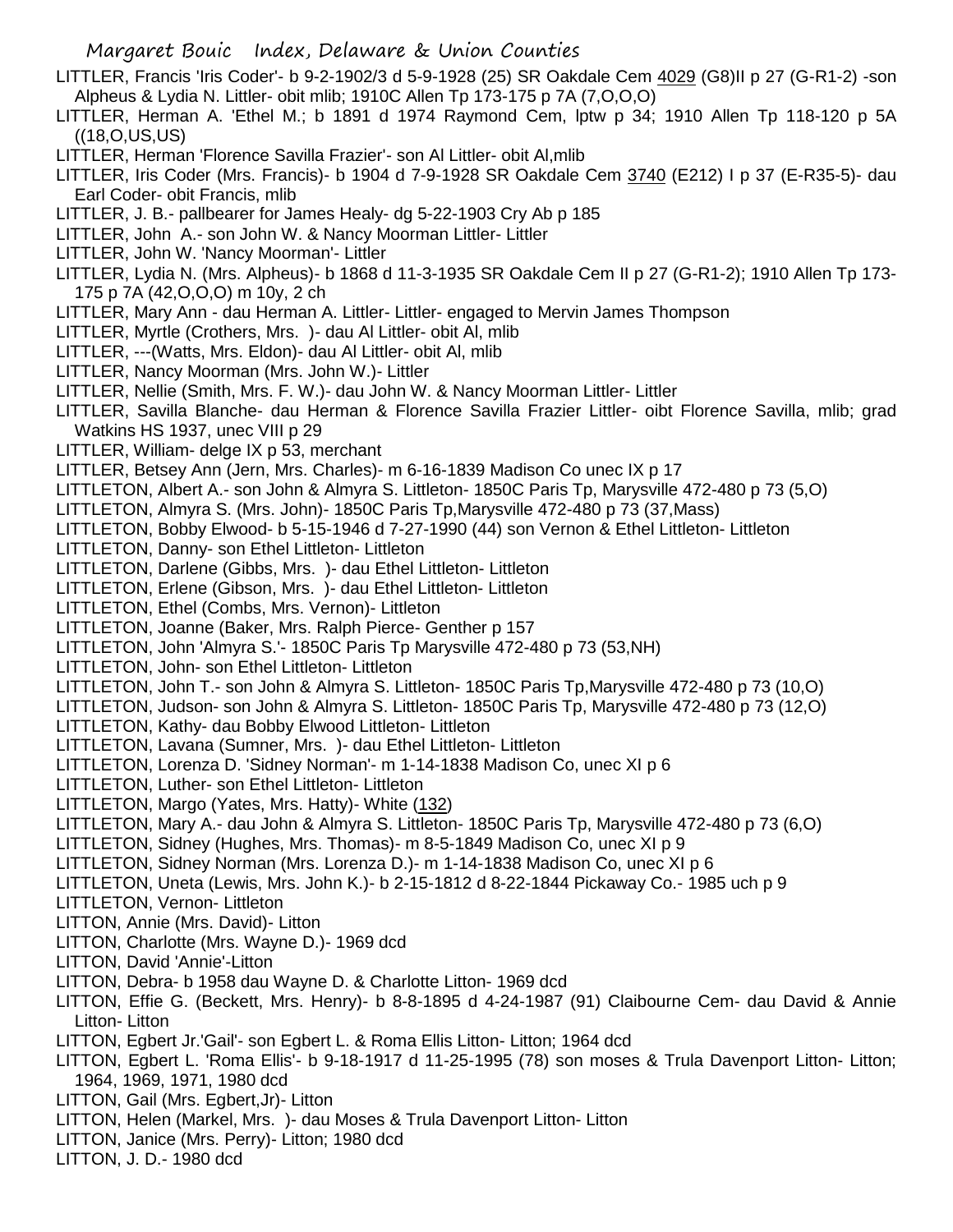- LITTON, Jerry- son Egbert L. & Roma Ellis Litton- Litton; 1964, 1969, 1971 dcd
- LITTON, Kathy (Moore, Mrs. Stephen)- dau Egbert L. & Roma Ellis Litton- Litton; 1964(15) dcd
- LITTON, Kimberley- b 1960 dau Wayne D. & Charlotte Litton- 1969 dcd
- LITTON, Lisa (Bosen, Mrs. James)- b 19962/3 dau Egbert L. & Roma Ellis Litton- Litton; 1964, 1969, 1971, 1980 dcd
- LITTON, Mark- b 1958 son Egbert L. & Roma Ellis Litton- Litton; 1964, 1969, 1971 dcd
- LITTON, Michael- b 1970 son Perry L. & Janice Litton- 1980 dcd
- LITTON, Moses 'Trula Davenport'- Litton
- LITTON, Perry 'Janice'- son Egbert L. & Roma Ellis Litton- Litton; 1964(17), 1969, 1980 dcd
- LITTON, Perry- son Moses & Trula Davenport Litton- Litton
- LITTON, Roma Ellis (Mrs. Egbert L.)- Litton; 1964, 1969, 1971, 1980 dcd
- LITTON, Tammy- b 1963 ch Wayne D. & Charlotte Litton 1969 dcd
- LITTON, Trula Davenport (Mrs. Moses)- d 3-8-1984 (90) Fairview Mem. Pk.- Litton; 1961, 1964, 1969, 1971, 1980 dcd
- LITTON, Wayne E. 'Charlotte'- 1969 dcd
- LITTRELL, Allie E. (Mrs. William)- b 3-1883 1900C Jerome Tp 137-146 p 6A (17,O,Pa,O) m 1y
- LITTRELL, Kenneth- b 2-1900 son William & Allie E. Littrell- 1900C Jerome Tp 137-146 p 6A (3/12,O,WVa,O)
- LITTRELL, William 'Allie E.'- b 9-1873 1900C Jerome Tp 137-146 p 6A (\_,WVa,WVa,WVA) m 1y
- LITWIN, Florence Humphrey (Mrs. Joseph)- b 9-1-1904 m 10-9-1928 d 5-27-1977 Vancouver- dau Mary Elizabeth Fox- dcc Marie van Gundy Bouic  $\overline{I}$ ; dcc Mary Bouic  $\overline{15}$ ; unec XIV p 68
- LITWIN, Harold 'Katherine'- b Poland dcc Marie Van Gundy Bouic 12; dcc Mary Bouic 28; unec XIV p 68
- LITWIN, Joseph 'Florence Humphrey'- b 9-9-1896 m 10-9-1928 d 3-9-1974 son harold & Katherine Litwin- dcc Mary Bouic 14; Marie Van Gundy Bouic 6; unec XIV p 68
- LITWIN, Katherine (Mrs. Harold)- dcc Marie Van Gundy Bouic 13; Mary Bouic 29; unec XIV p 68
- LITWIN, Mary Kathryn (VanGundy, Mrs. Charles Henry,Jr.)- b 11-30-1929 Vancouver m 9-7-1948 d 11-10-
- 1967 dau Joseph & Florence Hmphrey Litwin- dcc Mary Bouic 7; dcc Marie Van Gundy Bouic 3; unec XIV p 68
- LITWORTH, H.- unec VI p 16 (J.R.)
- LITZELMAN, Angeline- 1870C Orange Tp 426 (1)
- LITZELMAN, Fred- 1870C Orange Tp 426 (51\*)
- LITZELMAN, Henry- 1870C Orange Tp 426 (9)
- LITZELMAN, Mary- 1870C Orange Tp 426 (38)
- LITZENBERG, Alice Maud Hindle (Mrs. William E.) (23-1884, dcb late (Kathryn Garnet)
- LITZENBERG, David 'Ruth'- 1870C Leesburg Tp 67-68 p 9 (50,Pa)
- LITZENBERG, Kathryn Garnet- b 9-2-1884 dau William E. & Alice Maud Hindle Litzenberg- dcb late
- LITZENBERG, John 'Sarah'- 1870C Leesburg Tp 69-70 p 9 (23,O)
- LITZENBERG, Ruth (Mrs. David)- 1870C Leesburg Tp 67-68 p 9 (45,O)
- LITZENBERG, Sarah (Mrs. John)- 1870C Leesburg Tp 69=70 p 9 (24,O)
- LITZENBERG, William E. 'Alice Maud Hindle'- (22-1884) dcb late (Kathryn Garnet)
- LITZENBURGE, Rev. George- unec XI p 31
- LITZINGER, Cindy A. (Mrs.Paul M.)- 1980 dcd
- LITZINGER, Danny- son Paul L. & Rita R. Litzinger- 1961(14), 1964, 1969 dcd
- LITZINGER, David- b 1969 son James F. & Elaine M. Litzinger- 1980 dcd
- LITZINGER, Elaine M. (Mrs.James F.)- 1980 dcd
- LITZINGER, Emily- b 1977 dau Paul M. & Cindy A. Litzinger- 1980 dcd
- LITZINGER, James F. 'Elaine M.'- 1980 dcd
- LITZINGER, Patty- 1961 dcd
- LITZINGER, Paul L. 'Rita R.'- 1961, 1964, 1969, 1971 dcd
- LITZINGER, Paul- b 1955 son Paul L. & Rita R. Litzinger- 1961, 1964, 1969, 1971 dcd
- LITZINGER, Paul M. 'Cindy A.'- 1980 dcd
- LITZINGER, Peter- b 1979 son Paul M. & Cindy A. Litzinger- 1980 dcd
- LITZINGER, Rita R. (Mrs. Paul L.)- 1961, 1964, 1969, 1971 dcd
- LIVE, William Otis- b 10-15-1890 Harlem Tp son James & Ellen Edwards Live, dcb
- LIVELY, Carlena- b 1971 dau Larry & Janet Lively- 1971 dcd
- LIVELY, Charles- b 1968 son Larry & Janet Lively- 1971 dcd
- LIVELY, David- b 1964 son Larry & Janet Lively- 1971 dcd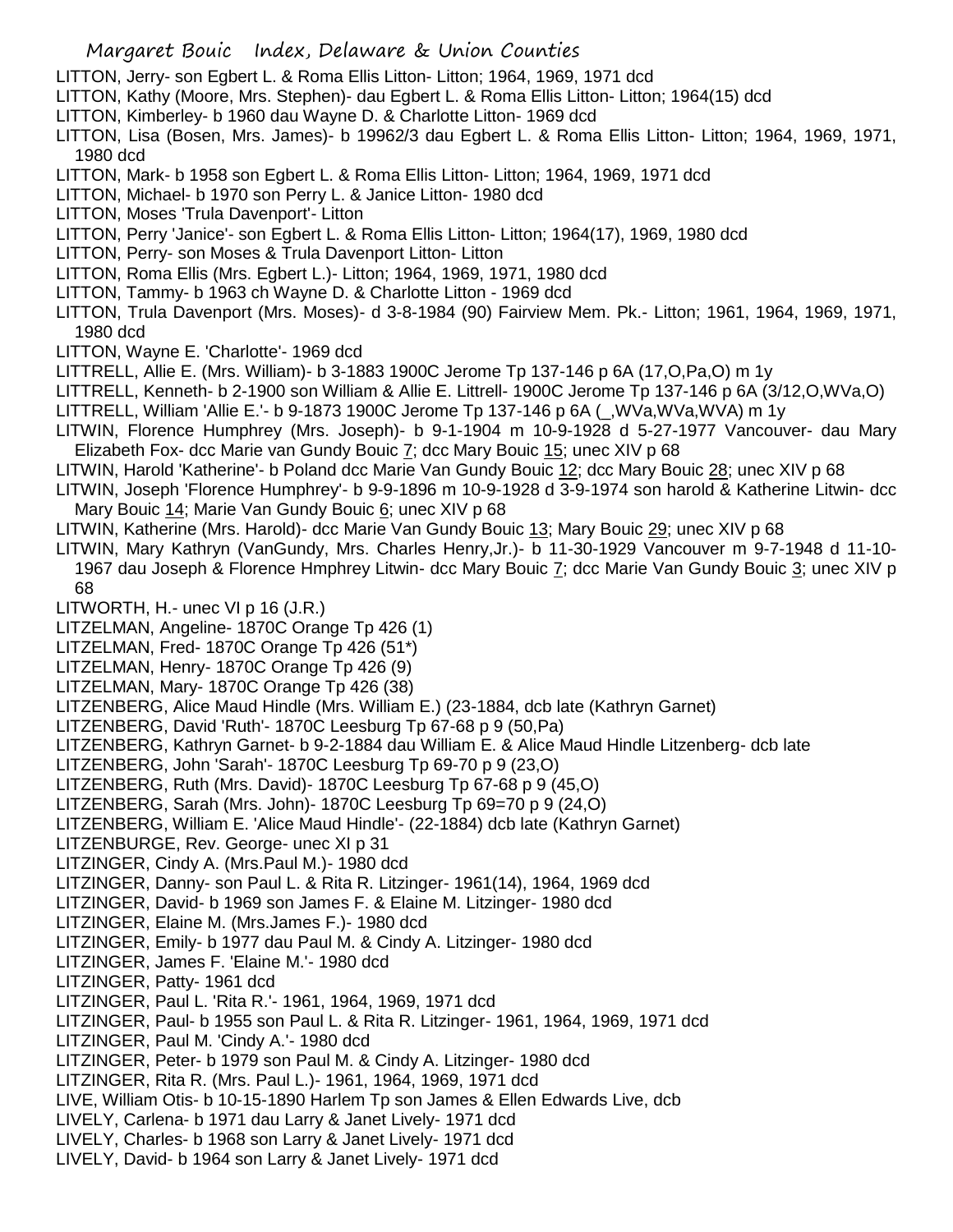- Margaret Bouic Index, Delaware & Union Counties LIVELY, Janet (Mrs. Larry)- 1971 dcd LIVELY, Larry 'Janet'- 1971 dcd LIVELY, Robert- b 1965 son Larry & Janet Lively- 1971 dcd LIVENSPIRE, Nancy Blakeley (Mrs. )- dau John & Jane Talbot Blakeley- dumch p 245 LIVERMORE, Abigail (Benjamin, Mrs. Caleb)- m 8-16-1726 d 1786 (87) Genther p 227 LIVERMORE, Abigail Hager (Mrs. Jason)- b 3-11-1724/5 m 3-30-1749- Genther p 164 LIVERMORE, Clarence L. 'Julia'- d 12-16-1986 bur Marion County- brother Norman Livermore- Livermore; 1961 dcd LIVERMORE, Edmund 'Rebecca Benjamin'- m 1-29-1734- Genther p 227 LIVERMORE, Ella (Sitler, Mrs. Harvey Howis)- Weiser p 605 LIVERMORE, Frank- son Clarence L. & Julia Livermore- Livermore; 1961 dcd (14) LIVERMORE, Grace (Slayton, Mrs. )- dau Clarence L. & Julia Livermore- Livermore; 1961 dcd (8) LIVERMORE, Jason 'Abigail Hager'- m 3-30-1749- Genther p 164 LIVERMORE, Julia (Mrs. Clarence L.)- Livermore; 1961 dcd LIVERMORE, Lucy (Wooster, Mrs. )- sister Clarence L. Livermore- Livermore LIVERMORE, Nancy (Stevens, Mrs. )- dau Clarence L. & Julia Livermore- Livermore; 1961 dcd (5) LIVERMORE, Norman- brother Clarence L. Livermore- Livermore LIVERMORE, Rebecca Benjamin (Mrs. Edmund)- b 6-11-1708 m 1-29-1734 dau Abel & Abigail Benjamin-Genther p 227 LIVERMORE, Tabitha (Benjamin, Mrs.Samuel)- m 1782- Genther p 226 LIVESAY/LIVERSON, Doris E. (Mrs. Ralph A.)- 1962, 1967, 1971, 1973, 1975 ucd LIVESAY/LIVERSON, Jeffrey- b 1964 son Ralph A. & Doris E. Liverson- 1967, 1971, 1973, 1975 dcd LIVESAY/LIVERSON, Jerry- b 1961 son Ralph A. & Doris E. Livesay- 1962, 1967, 1971, 1973, 1975 ucd LIVESAY/LIVERSON, Ralph A. 'Doris E.'- 1959, 1962, 1967, 1971, 1973, 1975, 1991 ucd LIVESAY/LIVERSON, Ralph- b 1957 son Ralph A. & Doris E. Livesay- 1967, 1971, 1975 ucd LIVESAY/LIVERSON, Ruth- b 1963 dau Ralph A. & Doris E. Livesay- 1967, 1971, 1973, 1975 ucd LIVESAY- Willie- b 1957 son Ralph & Doris E. Livesay- 1962, 1973 ucd LIVEY, Cecilia- 1870C Thompson Tp 500 (35) LIVEY, Converse- 1870C Thompson Tp 500 (1) LIVEY, Eb- (female) 1850C Claibourne Tp 87 p 16 (78,Va) LIVEY, Elisabeth- dau Levi & Mary Liv(e)y- 1850C Claibourne Tp 87 p 16 (10,O) LIVEY, Jacob- son Levi & Mary Liv(e)y- 1850C Claibourne Tp 87 p 16 (14,O) LIVEY, John C.- son Levi & Mary Liv(e)y- 1850C Claibourne Tp 87 p 16 (16,O); 1870C Thompson Tp 500 (36\*) LIVEY, Jonathan- son Levi & Mary Liv(e)y- 1850C Claibourne Tp 87 p 15 (6,O) LIVEY, Julia- dau Levi & Mary Liv(e)y- 1850C Claibourne Tp 87 p 16 (8,O) LIVEY, Laura- d 1-12-1903 Radnor- dau T. Lodwig- dcdeaths LIVEY, Levi 'Mary'- 1850C Claibourne Tp 87 p 16 (40,Va) LIVEY, Mary J.- dau Levi & Mary Liv(e)y- 1850C Claibourne Tp 87 p 16 (9,O) LIVEY, Mary (Mrs. Levi)- 1850C Claibourne Tp 87 p 16 (38,NJ) LIVY, Lafayette- son Levi & Mary Liv(e)y- 1850C Claibourne Tp 87 92,O) LIVINGOOD, Fred G.- query- Winters, Sigler- unec XIII p 28 LIVINGS, Bessie- 1969 dcd, Trenton Tp LIVINGS, Mary S.- d 12-17-1870 (3d) Del. dcdeaths LIVINGSTON, ---1840C Claibourne Tp 59 (30-40) LIVINGSTON, ---family of Russell Currier Sage #307, unec XI p 3; James T. Livingston- #218, unec XI p 13 LIVINGSTON, Agnes J. Williams (Mrs. Oliver)- b 7-8-1907 m 5-24-1927 d 3-4-1991 (83) Maple Grove Cemdau Fred & Imo Holycross Williams- Livingston LIVINGSTON, Agnes W.- Gardner Bible- unec XIV p 63 LIVINGSTON, Albert F. 'Jenny V'- b 1902 d 1989 Claibourne Cem p 105 brother John F. Livingston-Livingston; 1973, 1975, 1977, 1979, 1981, 1983 ucd LIVINGSTON, H. Albert- b 1862 d 1934 Claibourne Cem p 67- son P. Livingston- 1880C Claibourne Tp 422-45 p 5 (18,O,O,O) LIVINGSTON, Alfred- 1880C Brown Tp p 386C
- LIVINGSTON, Alfred R. 'Cynthia E. Gavitt'- son Hugh & Nancy Davidson Livingston- dcq Genevieve Wallace Cole 6; 1880 dch p 559; 1908 dch 399; 1850C Oxford Tp 2804 p 156 (8,O)
- LIVINGSTON, Alice T.- dau William & Barbara Thurston Livingston- Thurston p 3; 1850C Oxford Tp 203 p 156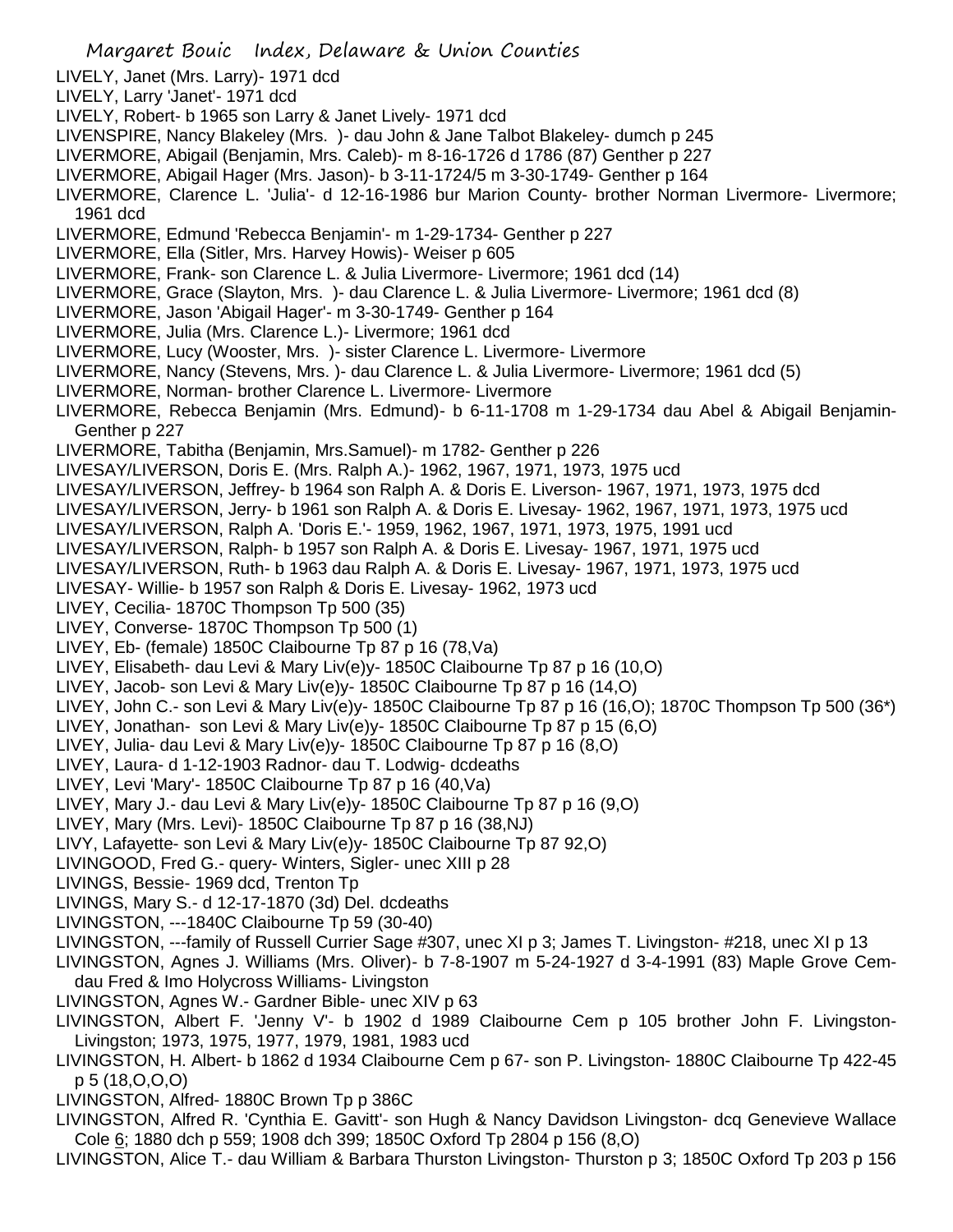(6,O)

- LIVINGSTON, Allie, Miss- d 8-14-1877 (21-11-24) dau James & Maria Livingston- dg 9-13-1877 Cry Ab p 24; 1870C Oxford Tp 438 (14)
- LIVINGSTON, Andren- b 1976 ch Tim & Toni Livingston- 1977 ucd
- LIVINGSTON, Andrew Maurice- b 10-24-1976 son Timothy William & Toni Gregg Livingston- 1985 uch p 142
- LIVINGSTON, Ann M.- b 12-1889 dau Catherine Livingston- 1900C Richwood 58-62 p 3A (10,O,Eng,Eng)
- LIVINGSTON, Anna P. Moore (Mrs. John P.)- b 12-27-1900 m 2-18-1919 d 1967 Claib. Cem p 56- dau Samuel & Elmina Dirst Moore- Livingston; Maugans Anc p 180
- LIVINGSTON, Anny Mae- b 4-23-1984 dau Timothy William & Tonie Gregg Livingston- 1985 uch p 142
- LIVINGSTON, Arlen R.- b 6-3-1928 d 4-13-1965 Claibourne Cem p 105 son Albert & Jenny V. Livingston-Livingston; US Air Force, Korea
- LIVINGSTON, Mrs. A. R.- sister Miss Sarah Gavitt- dg 1-29-1901, Cry Ab p 59
- LIVINGSTON, Aron L.- son Lycurgus & Maggie Livingston- 1880C Richwood 136-144 (2,O,O,O)
- LIVINGSTON, Arthur L.- son William & Barbara Thurston Livingston- 1850C Oxford Tp 2803 p 156 (4,O)
- LIVINGSTON, Barbara Thurston (Mrs. William)- m 5-17-1843 dcm dau Daniel G. & Frances Thayer Thurston-
- 1880 dch p 554; 1908 dch 444; Thurston 3; 1850C Oxford Tp 2803 p 156 (25,O0 LIVINGSTON, Basil- b Scotland d 3-22-1977 (74) Oak Grove Cem- Livingston
- LIVINGSTON, Ben 'Patricia'- Livingston
- LIVINGSTON, Bessie Bell- b 1884 d 1970 Claibourne Cem p 37
- LIVINGSTON, Bessie Mantle (Mrs. Roy)- b 1880 d 1959 dau Isaac & Anna Blackburn Taylor Mantle- ped Mary Ellen Hankinson Crimmel #68 7, unec VI p 21
- LIVINGSTON, Bettye D. Jones (Mrs. Robert)- Livingston
- LIVINGSTON, Beverly (Ridge, Mrs. Richard W.)- m 7-29-1925- dau John P. & Anna P. Moore Livingston-**Livingston**
- LIVINGSTON, Blanche S.- b 3-1895 dau Ella L. Livingston- 1900C York Tp p 5A (5,O,O,O)
- LIVINGSTON, Bryan Michael- b 1-6-1983 son Curtis A. & Kathryn E. Strohm Livingston- Livingston
- LIVINGSTON, Byron L.- d 1-21-1881 (23y11d)- oldest son James & Maria Livingston- dg 1-27-1881 Cry Ab
- p 50; 1870C Oxford Tp 438 (12); dcdeaths
- LIVINGSTON, C.- unec XV p 8
- LIVINGSTON, Carol (Mrs. William R.)- 1959 ucd
- LIVINGSTON, Caroline Cabot- dau Dr. John Morgan & Patricia N. Livingston- Livingston- engaged to Edward James Costello
- LIVINGSTON, Catherine (Mrs. )- b 10-1855; 1900C Richwood 56-62 p 3A (44,Eng,Eng,Eng) wid, 3 ch, to US 1871
- LIVINGSTON, Catherine Collins (Mrs. Cornelius H.)- lic 12-22-1873 ucm 5409
- LIVINGSTON, Catherine Fisher/Fischer (Mrs. ) dau Peter & Catherine Reiselt Fishcer- 1915 uch p 693, 797
- LIVINGSTON, Cathrine (Mrs. C. E.)- 1880C Claibourne Tp 154-164 p 15 (35,O,O,O)
- LIVINGSTON, Catherine- dau Margaret Livingston- dcw Bk 3 p 205
- LIVINGSTON, Cecelia- dau James & Moriah Livingston- 1850C Oxford Tp 2803 p 156 (1,O)
- LIVINGSTON, C. E. 'Cathrine'- 1880C Claibourne Tp 154-164 p 15 (35,O,O,O)
- LIVINGSTON, Celia- d 1867 (18) Old Kilb. Cem p 3; Powell p 66-dau J. T. & M. Livingston
- LIVINGSTON, Charles- b 3-24-1874 d 3-10-1875 (11m15d) son William & Eliza A.- Claibourne Cem p 24
- LIVINGSTON, Charles R.- b 1883 d 1945 Claibourne Cem p 23
- LIVINGSTON, Chris- b 1955 ch Clark C. & Dorothy L. Livingston- 1971 dcd
- Livingston, Clark C. 'Donna/Dorothy L.'- 1964, 1969, 1971 dcd
- LIVINGSTON, Clayton- son P. Livingston- 1880C Claibourne Tp 42-45 p 5 (11,O,O,O)
- LIVINGSTON, Connie Ann (Buskirk, Mrs. Ted)- b 5-22-1953 m 3-25-1973- dau William Richard & Mabel Livingston- Livingston; 1985 uch p 142; 1967, 1971 ucd
- LIVINGSTON, Cornelius- d 6-15-1896 (50-7-27) Claibourne Cem p 40
- LIVINGSTON, Cornelius H. 'Catherine Collins'- m lic 12-22-1873 d 6-18-1906 son Samuel & Jane Graham Livingston- unec XI p 65; uca p 92, 104; obit mlib; 1850C Claibourne Tp 146 p 24 (5,O); 1860C Claib. Tp 779 (14,O); 1870C Claib. 283-279 p 36 (24,O)
- LIVINGSTON, Curtis A. 'Kathryn E. Strohm'- b 1955 son Clark & Dorothy Livingston- Livingston; 1964, 1980 dcd
- LIVINGSTON, Cynthia A. (Ross, Mrs. John C.)- m 12-18-1879 ucm 6617 dau John G. & Mary Livingston-1870C Claibourne Tp 194-192 p 25 (12,O)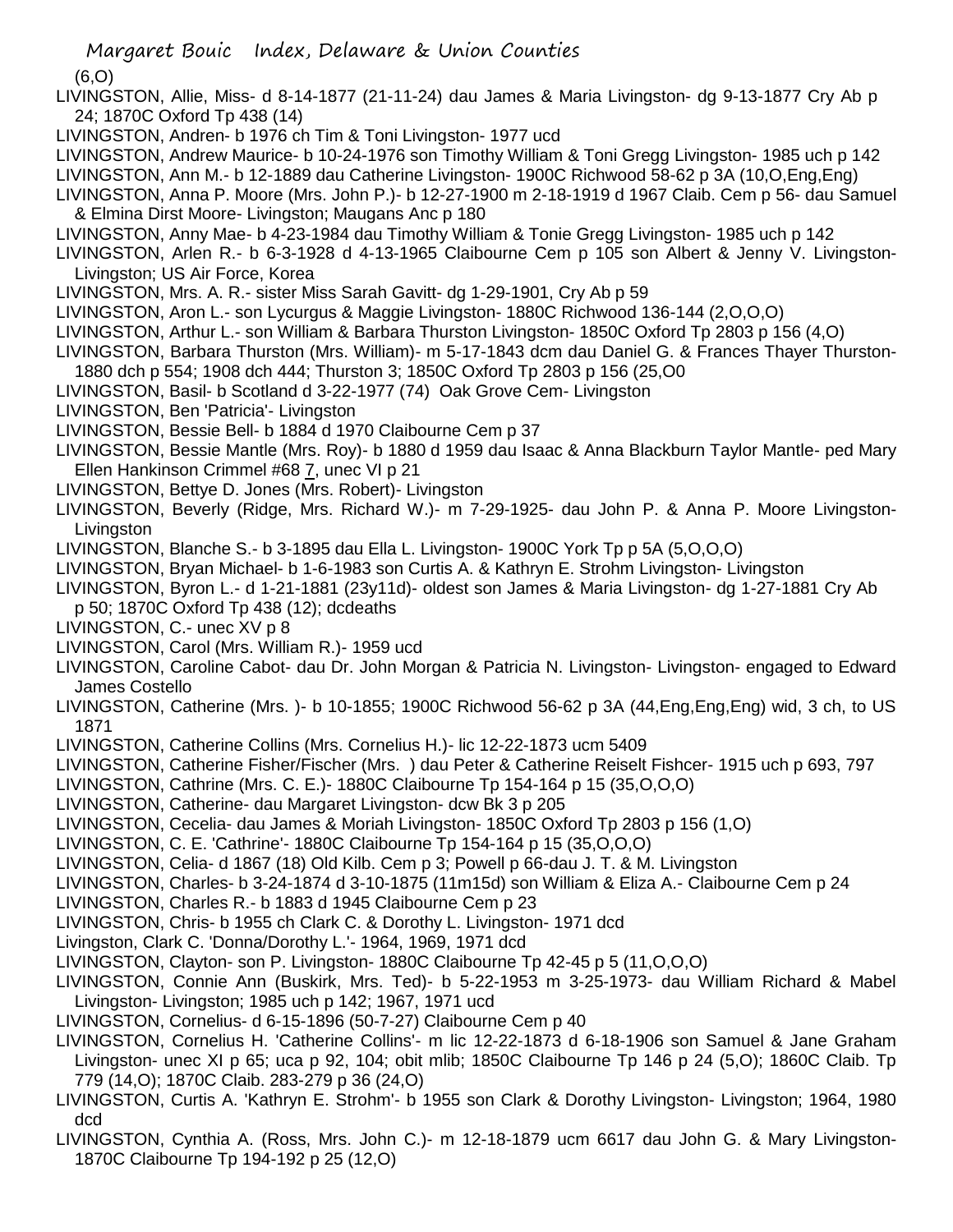- LIVINGSTON, Cynthia E. Gavitt (Mrs. Alfred R.)- dau Ezekiel & Elizabeth Miller Gabitt- dcq Genevieve Wallace Cole 7
- LIVINGSTON, Damon- d 5-29-1987 (21) son Robert & Bettye D. Livingston- Livingston
- LIVINGSTON, Daniel W.- son William & Barbara Thurston Livingston- 1850C Oxford Tp 2803 p 156 (2,O); Thurston p 3
- LIVINGSTON, David- 1964 dcd
- LIVINGSTONE, David- 1908 dch 636
- LIVINGSTON, David- son Dr. M. W. & Pauline Crawford Livingston- Livingston
- LIVINGSTON, David 'Margaret Cole'- Livingston
- LIVINGSTON, Dean- son Josiah & Marinda Showalter Livingston- obit Marinda, mlib
- LIVINGSTON, Dean M.- b 1903 d 1963 Milford Cem, Un Al p 58
- LIVINGSTON, Denise- dau William R. & Carol Livingston- 1959 ucd (2)
- LIVINGSTON, Dorothy L/Donna (Mrs. Clark)- 1961, 1969, 1971 dcd
- LIVINGSTON, Edith M.- b 1-1855 dau Catherine Livingston- 1900C Richwood 58-62 p 3A (15,O,Eng,Eng)
- LIVINGSTON, Edna Mae Neil (Mrs. James A.)- b 8-27-1896 m 2-27-1924 d 12-12-1937 dau Norris Whitfield & Christina Archele Neil- Freshwater p 101
- LIVINGSTON, Edward- 1880C Delaware Town p 516C
- LIVINGSTON, Edward- 1870C oxford Tp 446 (18)
- LIVINGSTON, Edward- b 9-5-1884 Del. Town son E. W. & Mary Young Livingston- dcb
- LIVINGSTON, Edward 'Martha Nelson'- m 3-17-1807 onwq I
- LIVINGSTON, Edwin R.- b 10-1899 son Owen & Mame Livingston- 1900c Richwood 184-194 p 7B (7/12,O,O,O)
- LIVINGSTON, Elbert F.- 1971 ucd
- LIVINGSTON, Eliza A. (Miller, Mrs. Amos)- m 3-18-1872 ucm 5088; unec XIV p 23
- LIVINGSTON, Eliza Ann Latson (Mrs. William)- b 4-24-1834 m 4-12/15-1855 ucm 2273; d 3-21-1887 dau Joseph & Sally Latson- 1860C Claibourne Tp 726-709 p 96 (24,O); 1870C Claib. Tp 195 p 25 (30,NY); 1880C Claib. Tp 114-120 - 215C (46,O,Ny,NY); delge XI p 26, 40
- LIVINGSTON, Eliza A. (Mrs. William)- b 4-24-1834 d 3-21-1887 (52-10-21) Claibourne Cem p 24
- LIVINGSTON, Eliza- dau Samuel & Jane Graham Livingston- 1860C Claibourne Tp 772 (11,O); 1870C Claib. tp 283-279 p 36 (19,O)
- LIVINGSTON, Elizabeth (Mrs. George)- 1870C Jackson Tp 165-156 p 23 (22,O)
- LIVINGSTON, Elizabeth J.- dau Samuel P. L. & Margart Bigley Livingston- 1870C Jackson Tp 54-53 p 8 (1,O)
- LIVINGSTON, Elizabeth- dau Margaret Livingston- dcw Bk 3 p 205
- LIVINGSTON, Elizabeth (Mrs. Steven Daniel)- Cowgill p 70
- LIVINGSTON, Eloise Mantle (Hankinson, Mrs. Dorence Orlando)- b 1905 d 1976 da Roy & Bessie Mantle Livingston - unec VI p 21; ped Mary Ellen Hankinson Crimmel #68
- LIVINGSTON, Ethalinda Miller (Mrs. Joseph)- b 1847 d 1926- Claibourne Cem p 23; see Levinston
- LIVINGSTON, Etta L. (Mrs. )- b 7-1871; 1900C York Tp p 5A (28,O,O,O) m 10y, 3 ch
- LIVINGSTON, ---'Etta L.'- b 9-1867 1900C York Tp p 5A 932,O,O,O) m 10y
- LIVINGSTON, Eugene- 1870C oxford Tp 438 (3)
- LIVINGSTON, Eugene- d 11-1-1895 (29-0-0) son James Livingston- dcdeaths
- LIVINGSTON, Florence E. (Wallace, Mrs. Benjamin R.)- b 10-8-1877 dcb- dau Albert R. & Cynthia E. Gavitt Livingston- dcq Genevieve Wallace Cole 3
- LIVINGSTON, Forrest M.- b 8-1892 dau Etta L. Livingston- 1900C York Tp p 5A (7,O,O,O)
- LIVINGSTON, Frances-dau William & Barbara Thurston Livingston- Thurston p 3
- LIVINGSTON, Frank L.- 1870C Oxford Tp 438 (8)
- LIVINGSTON, Genevieve (Howdle, Mrs. )- dau David & Margaret Cole Livingston- Livingston
- LIVINGSTON, George- uca p 104; 1860C Claibourne Tp 779 (17,O)
- LIVINGSTON, George- b 10-2-1880 dcb d 3-23-1892 (11-5-21) Brown Tp son A. R. & Cynthia Gavitt Livingston- dcdeaths
- LIVINGSTON, George Daniel- b 12-11-1933 son James A. & Edna Mae Neil Livingston- Freshwater p 101
- LIVINGSTON, George 'Elizabeth'- 1870C Jackson Tp 165-156 p 23 (25,O)
- LIVINGSTON, George W.- son Samuel & Jane Graham Livingston- 1883 uch IV p 491, 518; 1850C Claibourne Tp 146 p 23 (6,O)
- LIVINGSTON, George- son William & Barbara Thurston Livingston- Thurston p 3
- LIVINGSTON, Gertrude Emma Seemueller (Mrs. James Thomas)- b 1922 dau Wilhelm Gottlieb & Anna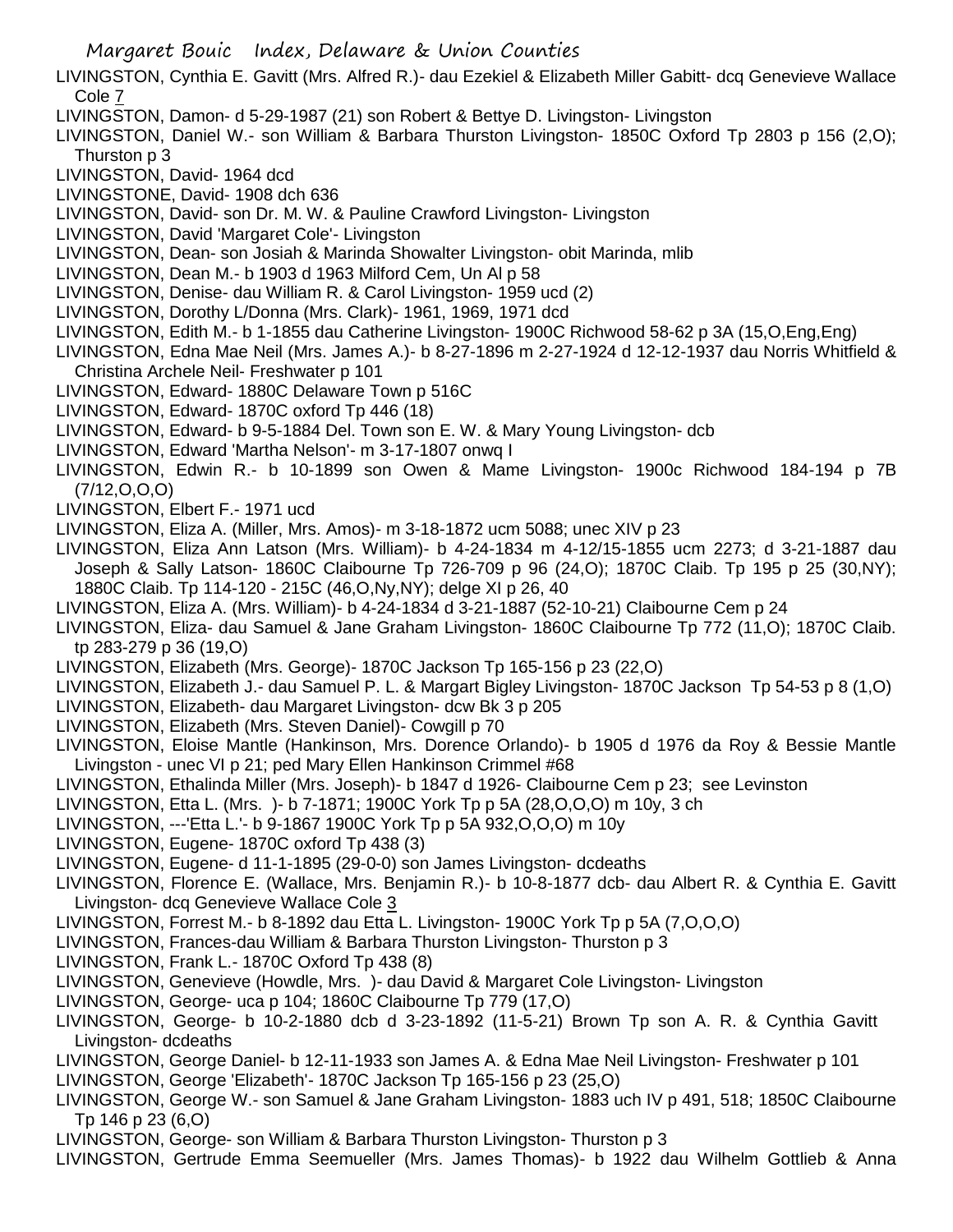Haecker Seemueller- ped James Thomas Livingston-,Jr. 32, unec X p 59

LIVINGSTON, Guy Victor,Jr. 'Maralaine Lucille Hancock'- b 5-20-1935- Cowgill p 70 LIVINGSTON, H.- uca p 104

LIVINGSTON, Harrison- son Samuel & Jane Graham Livingston- dumch p 475

LIVINGSTON, Harvey- son William & Barbara Thurston Livingston- Thurston p 3

LIVINGSTON, Hattie Davis (Mrs. Albert P.)- Livingston

LIVINGSTON, Heather- b 4-21-1977 dau Steven Daniel & Elizabeth Livingston- Cowgill p 70

LIVINGSTON, Helen (Reimer, Mrs. )- dau David & Margaret Cole Livingston- Livingston

LIVINGSTON, Henry A.- son Philip & Luanna Harris Livingston- 1870C Claibourne Tp 14 (8,O)

LIVINGSTON, Henry 'Hetta'- b 6-1862 1900C Richwood 9-10 p 1A (37,O,O,O) m 7y

LIVINGSTON, Henry- son John & Mary Livingston- 1880C Richwood 144-152 (9,O,Md,O)

LIVINGSTON, Henry W. /Harrison- son Samuel & Jane Graham Livingston- 1860C Claibourne Tp 146 p 23 (9,O); 1860C Claib. Tp 772 (19,O)

LIVINGSTON, Hetta (Mrs. Henry)- b 1870 d 1944 Claibourne Cem p 67; 1900C Richwood 9-10 p 1A (29,O,O,Eng) m 7y, 3 ch

LIVINGSTON, H. H. d 12-30-1863 Claibourne Cem; 1883 uch IV p 460, 541

LIVINGSTON, Hugh- 1880C Brown Tp p 386C

LIVINGSTON, Hugh 'Margaret Jones'- dca Genevieve Wallace Cole 24

LIVINGSTON, Hugh 'Nancy Davidson'- m 1-26-1841 dcm d Tues dg 4-22-1904 Cry Ab p 241- son Hugh & Margaret Jones Livingston- dcq Genevieve Wallace Cole 12; 1850C Oxford Tp 2804 p 156 (37, Pa); 1870C Oxford Tp 446 (57\*)

LIVINGSTON, Jacob- Hutchisson p 30

LIVINGSTON, James A. 'Edna Mae Neil'- m 2-27-1924- Freshwater p 101

LIVINGSTON, James E.- 1980 dcd

LIVINGSTON, James F.- 1880C Oxford Tp p 396C

LIVINGSTON, James- b Pa d 11-12-1893 (78-9-26) son Hugh Livingston- dcdeaths

LIVINGSTON, James- son John G. & Mary Livingston- 1870C Claibourne Tp 194-192 p 25 (16,O)

LIVINGSTON, James- dau Margaret Livingston- dcw Bk 3 p 205

LIVINGSTON, James Thomas,Jr.- b 1945 #218 ped 1, unec IX p 2, X p 59, XI p 21

LIVINGSTON, James Thomas 'Gertrude Emma Seemueller'- b 1919 d 1977 son John Clifton & Nellie Dora Harter Livingston- ped James Thomas Livingston, Jr. 2, unec VIII p 25, 27, X p 59, XI p 13

LIVINGSTON, James T.- son Hugh & Nancy Davidson Livingston- 1850C Oxford Tp 2804 p 156 (7,O); 1870C Osvord Tp 446 (26)

LIVINGSTON, James T/L. 'Mariah Jones'- m 3-9-1848 dcm; 1880 dch p 519; 1908 dch 470; dg 9-13-1877 Cry Ab p 24; dg 1-27-1881 Cry Ab p 50; 1850C Oxford Tp 2803 p 156 (36,O); 1870C Oxford Tp 438 (55\*)

LIVINGSTON, James William- b 6-15-1925 son James A. & Edna Mae Neil Livingston- Freshwater p 101

LIVINGSTON, James W.- b 4-1863 son Samuel P. L. & Margaret Bigley Livingston- 1870C Jackson Tp 54-53 p 8 (7,O); 1900C York Tp 29 p 2A (37,O,O,O)

LIVINGSTON, Jane Graham (Mrs. Samuel)- b 5-1811 m 11-11-1830 d 8-13-1876/7 (66y3m) Claibourne Cem p 24; dau John & Jane Patterson Graham- ped Mary Ellen Hankinson Crimmel 68 25, unec VI p 21, XI p 51; 1883 uch V p 567; dumch p 475; 1850C Claibourne Tp 146 p 23 (39,O); 1860C Claib. Tp 772 (50,Pa); 1870C Claib. Tp 283-279 p 36 (58,O)

LIVINGSTON, Jane (Price, Mrs. Glen)- dau John P. & Anna Moore Livingston- Livingston

LIVINGSTON, Jasper E.- b 1879 d 1899 Claibourne Cem p 37 son Mary M. Wheeler

LIVINGSTON, Jeanne Morgan (Williams, Mrs. William Francis)- m 6-30-1990 dau Dr. John Morgan & Patricia N. Livingston- Livingston

LIVINGSTON, Jennie (Bell, Mrs. Alexander T.)- m 9-13-1879 ucm 6527

LIVINGSTON, Jennie V.(Mrs. Albert)- b 9-2-1907 d 11-24-1970 Claibourne Cem p 105 dau Paige & Lenore Cramblit Livingston- Livingston

LIVINGSTON, J. G.- Co B. 174th Ohio Inf New Millcreek Cem, Lib. Tp, lptw p 16

LIVINGSTON, Jill Renee (Shively, Mrs. Michael Dee)- m 9-14-1986 dau Ben & Patricia Livingston- Livingston

LIVINGSTON, Joe 'Linda'- 1880C Claibourne Tp 161-173 p 16 (31,O,Pa,O)

LIVINGSTON, Dr. John- Livingston

LIVINGSTON, John- 1915 uch p 330

LIVINGSTON, John- 1971, 1973 ucd, N. Clinton St., Richwood

LIVINGSTON, John B. 'Mary'- 1860C Jackson Tp 1144-1156 p 151 (30,O); 1870C Jackson Tp 194-192 p 25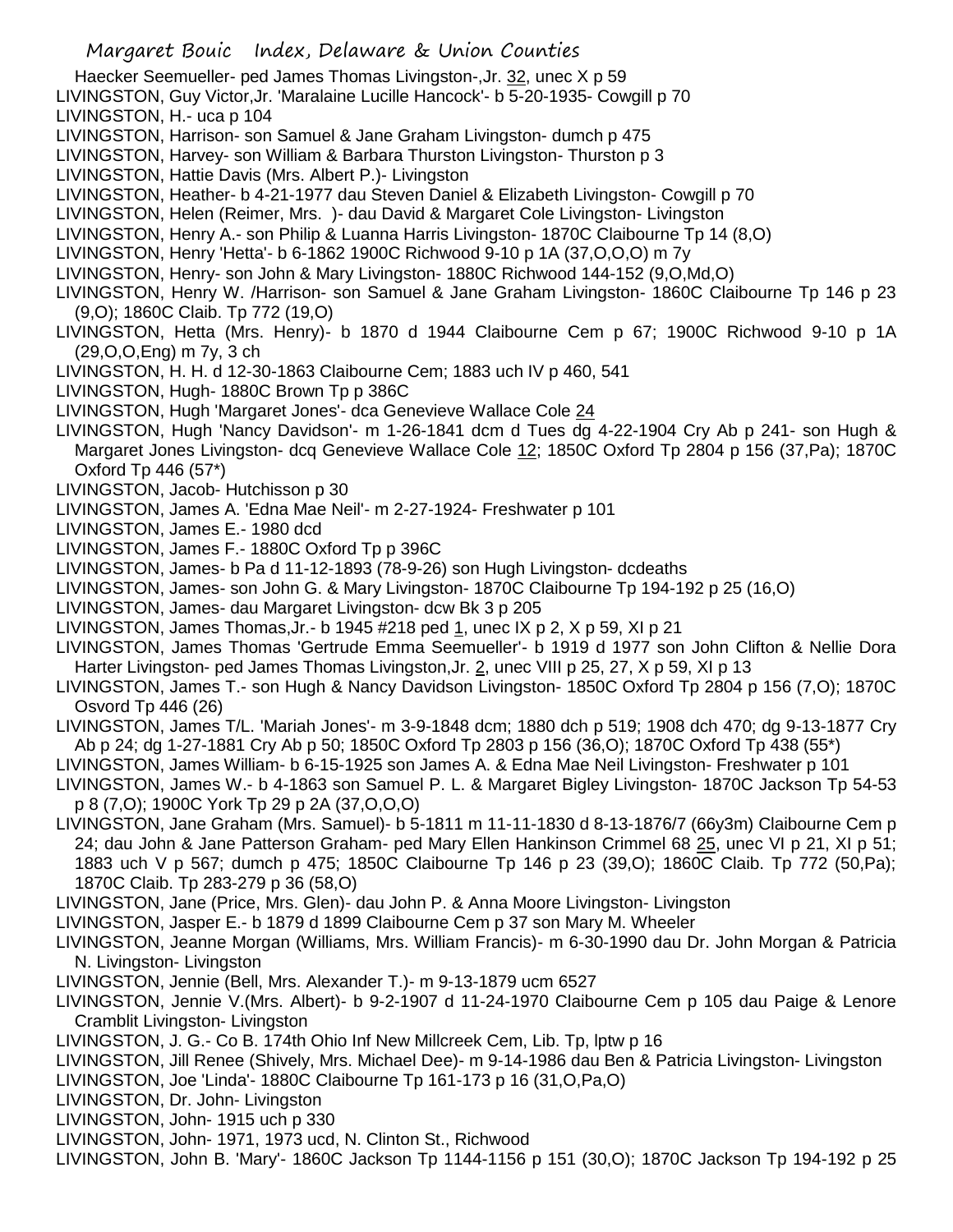(39,O)

- LIVINGSTON, John C.- b 4-1896 son Henry & Hetta Livingston- 1900C Richwood 9-10 (4,O,O,O)
- LIVINGSTON, John Clifton 'Nellie Dora Harter'- b 5-29-1890 d 1965 son Thomas & Maggie Johnson Livingston- ped James Thomas Livingston, Jr  $4$ ; unec VIII p 27, X p 59
- LIVINGSTON, John David 'Mary Margaret McWade'- b 1-11-1923 d 7-24-1994 (71) Claibourne Cem- son John P. & Anna P. Moore Livingston- Livingston; Maugans Anc p 180; 1971, 1973, 1975, 1977, 1979, 1981, 1983, 1991 ucd
- LIVINGSTON, John G. 'Mary Boyd'- d 5-21-1882 (64) York Cem p 3; unec VIII p 19; 174 Reb OVI
- LIVINGSTON, Infant son of J. G. & N.- E. York Cem p 3
- LIVINGSTON, John- b 4-1870 son John G. & Mary Livingston- 1870C Claibourne Tp 194-192 p 25 (3/12,O); 1880C Richwood 144-152 (9,O,Md,O)
- LIVINGSTON, John J.- 1883 uch IV p 518; uca p 104
- LIVINGSTON, Dr. John Morgan 'Patricia N.'- son Basil Livingston- Livingston
- LIVINGSTON, John P. 'Anna P. Moore'- b 4-13-1897/6 m 2-18-1919 d 12-24-1974 Claibourne Cem p 56- son Albert P. & Hattie Davis Livingston- Livingston; Maugans Anc p 180
- LIVINGSTON, John Robert 'Marcia Kay Baker'- b 8-16-1952 m 9-6-1975 son John David & Mary Margaret McWade Livingston- Livingston; Maugans Anc p 180; 1971, 1973, 1975, 1977, 1979, 1981, 1983, 1991 ucd
- LIVINGSTON, John 'Mary'- son Samuel & Jane Graham Livingston- 1850C Claibourne Tp 146 p 23 (19,O); 1880C Richwood 144-152 (48,O,Md,O); uca p 104
- LIVINGSTON, Joseph 'Ethelinda'- b 1849 d 1920 Claibourne Cem p 23
- LIVINGSTON, Joseph Owen- b 1882 d 1946 Claibourne Cem p 37
- LIVINGSTON, Joseph- 'Melinda'- m 12-1869- son Samuel & Jane Graham Livingston- 1850C Claibourne Tp 146 p 23 (1,O); 1860C Claib. Tp 772 (11,O); 1870C Jackson Tp 169-160 p 23 (20,O)
- LIVINGSTON, Josiah L.'Marinda;- b 1859 d 1943 Milford Em, Un Al p 58, obit mlib
- LIVINGSTON, Mr. & Mrs. J. T.- delge VIII p 7
- LIVINGSTON, J. T.- pallbearer for William Henderson Maxwell- dg 10-6-1903 Cry Ab p 201
- LIVINGSTON, Karen Sue (Stout, Mrs. Steven)(Arnold, Mrs. William)- b 8-31-1962 m 1978 (2) 6-28-1985 dau Lester Eugene & Maralaine Lucille Hancock Livingston- Cowgill p 70
- LIVINGSTON, Katharine (Mrs. Samuel)- b 10-1860- 1900C Richwood 26-28 p 2A (39,O,Ger,Ger) m 15y 4 ch
- LIVINGSTON, Kathryn E. Strohm (Mrs. Curtis A.)- dau George Strohm- Livingston; 1980 dcd
- LIVINGSTON, Kirges- b 10-18-1848, 1900C Richwood 74-80 p 3B (54,O,Pa,O)
- LIVINGSTON, L.- Claibourne Cem p 37, Co V. 187th Ohio Inf; 1883 uch IV p 522
- LIVINGSTON, Leewn- son Thomas Jefferson & Martha Street Livingston- 1870C Claibourne Tp 269-263 p 34  $(1,0)$
- LIVINGSTON, Lenore Cramblit (Mrs. Paige)- Livingston
- LIVINGSTON, Lester Rugene 'Maralaine Lucille Hancock'- b 9-25-1938- Cowgill p 70
- LIVINGSTON, Li(y)curgus 'Maggie- son Samuel & Jane Graham Livingston- 1850C Claibourne Tp 146 p 23 (3,O); 1870C Claib. Tp 283-279 p 36 (22,O); 1880C Richwood 136-144 (32,O,Pa,Pa)
- LIVINGSTON, Lilly V.- dau William & ELiza Ann Latson Livingston- 1870C Claibourne Tp 195-193 p 25 (10,O); 1880C Claib. Tp 114-120 p 215C (20,O,O,O)
- LIVINGSTON, Linda (Mrs. Joe)- 1880C Claibourne Tp 161-173 p 16 (32,O,O,O)
- LIVINGSTON, Lola L.- b 12-1889 dau Etta L. Livingston- 1900C York Tp p 5A (10,O,O,O)
- LIVINGSTON, Lottie- b 10-1886 dau Samuel & Katharine Livingston- 1900C Richwood 26-28 p 2A (13,O,O,O)
- LIVINGSTON, L. R.- uca p 21, 104
- LIVINGSTON, Luana Harris (Mrs. Philip)- m 9-12-1858 ucm 2763 d 10-12-1879 (38-4-24) Claibourne Cem p 29; 1860C Claibourne Tp 682 (19,O); 1870C Claib. Tp 14 (29,O); unec IV p 27, XII p 30
- LIVINGSTON, Lucile (Davis, Mrs. D. Kenneth)- b 1903 d 1951 Claibourne Cem p 59
- LIVINGSTON, Lucille (Laughorn, Mrs. Rell H.)- m 3-16-1931- dau Albert P. & Hattie Davis Livingston-Livingston; unec VI p 8
- LIVINGSTON, Lycurgus E. d 8-1-1885 (13-9-50 Claibourne Cem p 23- son Joe & Linda Livingston- 1880C Claibourne Tp 161-173 p 16 (9,O,O,O)
- LIVINGSTON, Lydia- 1870C Oxford Tp 446 (10)
- LIVINGSTON, Mabel Ernestine Warner (Mrs. William Richard)(Reece, Mrs. Warren Earl)- b 4-30-1929 m(1) 1948 (2) 11-10-1973- 1985 uch p 114, 142; 1962, 1967, 1971 ucd
- LIVINGSTON, Maggie E. Johnson (Mrs. Thomas E.)- b 1869 d 3-28-1950 York Cem p 78; ped James Thomas Livingston,Jr. 9; unec VIII p 27, X p 59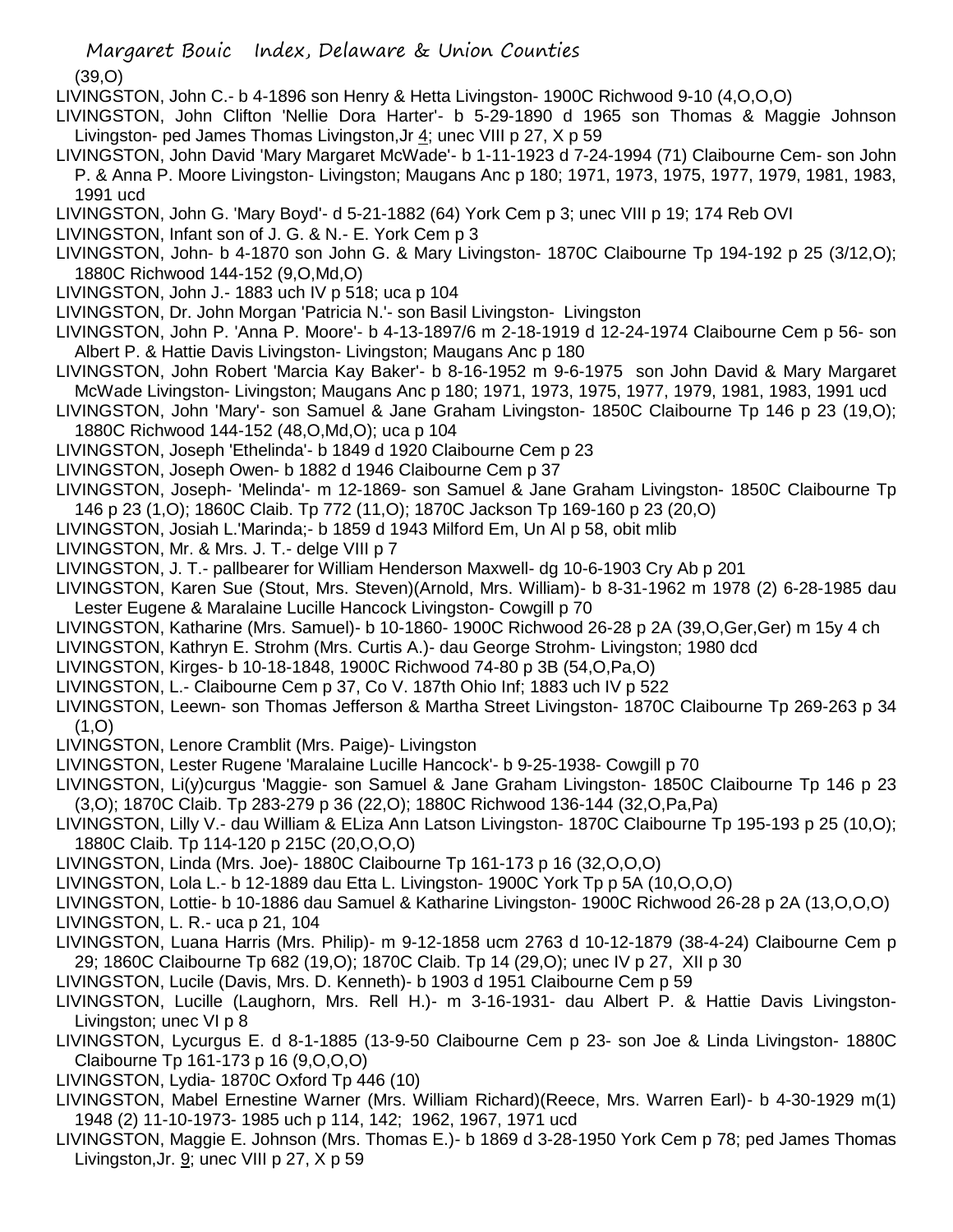LIVINGSTON, Maggie (Mrs. Lycurgus)- 1880C Richwood 136-144 (23,O,Pa,Pa)

LIVINGSTON, Ma(y)me (Mrs. Owen)- b 2-1876 d 1955 Claibourne Cem p 54; 1900C Richwood 184-194 p 7B (24,O,O,O) m 2y, 1 ch

- LIVINGSTON, Maralaine Lucille Hancock (Mrs. Spencer Guy Victor,Jr.)(Mrs. Lester Eugene)(Bonebracke, Mrs. William Tibias)- b 4-10-1935 m(1) 4-1952 (3) 11-28-1973 dau Rawland Daniel & Helen Kathryn Frey Hancock- Cowgill p 70
- LIVINGSTON, Marcia Kay Baker (Mrs. John Robert)- m 9-6-1975 Maugans Anc p 180; 1975, 1979, 1983, 1991 ucd
- LIVINGSTON, Margaret (Babcock, Mrs. Jesse)- Asp (1466b)
- LIVINGSTON, Margaret Bigley (Mrs. Samuel)- b 2-1-1838 m 2-10-1859 ucm 2837 d 10-11-1909 Claibourne Cem p 78; 1870C Jackson Tp 544-53 p 8 (33,O); 1900C York Tp 29 p 2A (62,O,O,O) m 41y, 4 ch, 3 living; unec IV p 10
- LIVINGSTON, Margaret Cole (Mrs. David)- Livingston
- LIVINGSTON, Margaret (Fletcher, Mrs. James)- m 10-13-1864 ucm 3629
- LIVINGSTON, Margaret (Johnson, Mrs. Levi)- d 1862- dumch p 106
- LIVINGSTON, Margaret Jones (Mrs. Hugh)- d 1854 (73) (Old Kilb Cem p 6; h adc p 42; CCC; dcq Genevieve Wallace Cole 25; 1850C Oxford Tp 2804 p 156 (70,Pa)
- LIVINGSTON, Margaret- dau Margaret Livingston- dcw Bk 3 p 205
- LIVINGSTON, Margaret (Mrs. Patterson)- 1860C Claibourne Tp 654 (22,O)
- LIVINGSTON, Margaret- dau Samuel & Jane Graham Livingston- 1850C Claibourne Tp 146 p 24 (8,O); 1860C Claib. Tp 772 (18,O)
- LIVINGSTON, Mariah Jones (Mrs. James T.)- m 3-9-1848 dcm d 9-19-1895 (67-0-0) dau N. Jones; dcdeaths; dg 9-13-1877 Cry Ab p 24; dg 1-27-1881 Cry Ab p 50; 1850C Oxford Tp 2803 p 156 (23,O); 1870C Oxford Tp 438 (42)
- LIVINGSTON, Marie (Patrick, Mrs. )- b 1889 d 1922 Claibourne Cem p 40
- LIVINGSTON, Marinda S. "Minnie" Showalter (Mrs. Josiah)- b 1866 d 10-1943 Milford Cem, Un Al p 59; obit mlib
- LIVINGSTON, Marsha (Mrs. John)- 1977, 1981 ucd
- LIVINGSTON, Martha Nelson (Mrs. Edward)- m 3-17-1807 onwq I
- LIVINGSTON, Martha (Smith, Mrs. John Jay)- m 1866, delge IX p 45
- LIVINGSTON, Martha Street (Mrs. Thomas Jefferson)- b 1840 m 9-29-1868 ucm 4438 d 1934 dau John & Ann Robinson Street- ped Mary Ellen Hankinson Crimmel #68 13, unec VI p 21; 1870C Claibourne Tp 267-263 p 34 (30,O); mt 10-7-1868
- LIVINGSTON, Martha- dau William & Barbara Thurston Livingston- Thurston p 3
- LIVINGSTON, Mary Boyd (Mrs. John G.)- b 1843 d 1909 E. York Cem p 3; unec VIII p 19
- LIVINGSTON, Mary Jane- dau Samuel & Jane graham Livingston- 1850C Claibourne Tp 146 p 23 (12,O)
- LIVINGSTON, Mary (Carver, Mrs. James W.)- b 1814 d 6-1879; 1883 uch V p 685
- LIVINGSTON, Mary J. (Moore, Mrs. John)\_- m 9-12-1858 ucm 2764; unec XII p 30
- LIVINGSTON, Mary (Mrs. John)- 1860C Jackson Tp 1144-1156 p 151 (26,O); 1870C Claib. Tp 194-192 p 25 (31,O); 1880C Richwood 144-152 (45,O,Md,O)
- LIVINGSTON, Mary Katherine- b 6-23-1926 dau James A. & Edna Mae Neil Livingston- Freshwater p 101
- LIVINGSTON, Mary Margaret McWade (Mrs. John David)- b 5-14-1923 m 4-29-1945-or 5-3- dau William Jacob & Otta May Love McWade- Maugans Anc p 179, 180; 1971, 1973, 1975, 1977, 1979, 1981, 1983, 1991 ucd; Livingston
- LIVINGSTON, Mary M. (Wheeler, Mrs. )- b 1862 d 1949 Claibourne Cem p 37
- LIVINGSTON, Mary Sue (Mulloy, Mrs. Michael)- b 7-19-1947 m 9-7-1969 dau John D. & Mary Margart McWade Livingston- Maugans Anc p 180; 1971 ucd
- LIVINGSTON, Mayme- attended fun. of Mrs. M. A. Drake- dg 2-18-1902, Cry Ab p 125
- LIVINGSTON, Megan Elizabeth (Musgrave, Mrs. David Joseph)- m 6-25-1988 dau Dr. John Morgan & Patricia Livingston- Livingston
- LIVINGSTON, Melinda (Mrs. Joseph)- m 12-1869- 1870C jackson Tp 169-160 p 23 (19,O)
- LIVINGSTON, Mike- son Clark & Donna Livingston- 1964 (14), 1969 dcd
- LIVINGSTON, Mikela #610, researching Stull, Lair, delge X p 38
- LIVINGSTON, Minnie- dau Lycurgus & Maggie Livingston- 1880C Richwood 136-144 (5,O,O,O)
- LIVINGSTON, Dr. Max W. 'Pauline Crawford'- b 5-1-1906 d 4-28-1993 (86) Sunbury Mem. Pk- son David & Margaret Cole Livingston- Livingston; Sunbury p 104; 1964, 1969, 1971, 1980 dcd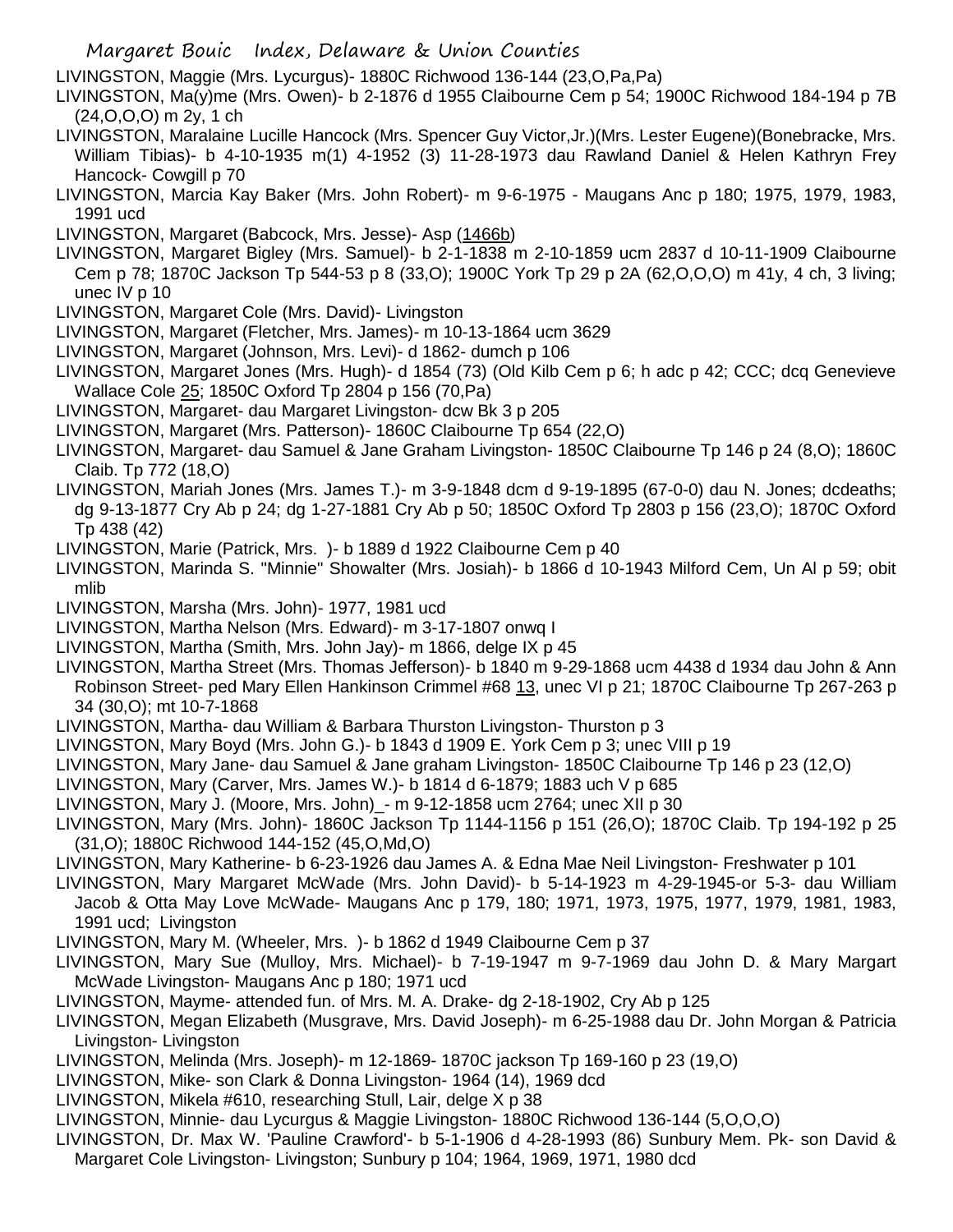LIVINGSTON, Nancy Davidson (Mrs. Hugh)- m 1-26-1841 dcm d 2-18-1902 Cry Abp p 125; dcq Genevieve Wallace Cole 13; 1850C Oxford Tp 2804 p 150 (35,Pa); 1870C Oxford Tp 446 (55)

LIVINGSTON, Nellie Dora Harter (Mrs. John Clifton)- b 1893 d 1973 dau James Douglas & Sara Allice Miller Harter- ped James Thomas Livingston, Jr. 5; unec X p 59

LIVINGSTON, Netta Alvertie- b 5/6-22-1871 dau Samuel & Margaret Bigley Livingston- Claibourne Cem p 78; 1900C York Tp 29 p 2A (28,O,O,O)

LIVINGSTON, O.- 1915 uch p 262

LIVINGSTON, Oliver L.'Agnes Williams'- m 5-24-1927 d 1-9-1988 (95) Maple Grove Cem- Livingston

LIVINGSTON, Ora (Fields, Mrs. )- dau Albert P. & Hattie Davis Livingston- Livingston

LIVINGSTON, Owen 'Mayme'- b 7-1869 d 1938 Claibourne Cem p 54; 1915 uch p 501; unec VIII p 11; 1900C Richwood 184-194 p 7B (30,O,O,O)

- LIVINGSTON, P.- father of Clayton,Samuel, Albert Livingston- 1880C Claibourne Tp 42-45 p 5 (44,O,Pa,O)
- LIVINGSTON, Paige 'Lenore Cramblit'- Livingston
- LIVINGSTON, Pamela Jane (Elliott, Mrs. Christopher Robert)- m 7-10-1982 dau Dr. John Morgan & Patricia N. Livingston- Livingston
- LIVINGSTON, Pat 'Tina'- son Dr. M. W. & Pauline Crawford Livingston- Livingston
- LIVINGSTON, Patricia N. (Mrs. Dr. John Morgan)- Livingston
- LIVINGSTON, Patricia (Mrs. Ben)(Fieke, Mrs. )- Livingston
- LIVINGSTON, Patricia (Nuckles, Mrs. Thomas)- dau Oliver L. & Agnes Williams Livingston- Livingston
- LIVINGSTON, Patrick- b 1959 son Max W. & Pauline Livingston- 1964, 1969, 1971, 1980 dcd
- LIVINGSTON, Patterson 'Margaret'- son Samuel & Jane Graham Livingston- 1850C Claibourne Tp 146 p 23 (16,O); 1860C Claib. Tp 654 (25,O)
- LIVINGSTON, Pauline Crawford (Mrs. Dr. Max W.)- Livingston; Sunbury p 53, 109; 1964, 1969, 1971, 1980 dcd
- LIVINGSTON, Peggy (Bland, Mrs. Bill)- dau Dr. M. W. & Pauline Crawford Livingston- Livingston
- LIVINGSTON, Philip- Nash p 411; Powers p 1

LIVINGSTON, Philip'Luanna Harris'- b 7-1836 m 9-12-1858 ucm 2763; d 11-20-1908 (72-3-28) 121st OVI, Claibourne Cem p 29- son Samuel & Jane Graham Livingston-1883 uch IV p 507; 1850C Claibourne Tp 146 p 23 (14,O); 1860C Claib. Tp 682 (24,O); 1870C Claibourne Tp 14 (35,O); 1900C Richwood 10-11 p 1A (63,O,O,O) wid; uca p 93, 104; unec IV p 27, XII p 30

LIVINGSTON, Philip- b 6-1898 son Samuel & Katharine Livingston- 1900C Richwood 26-28 p 2A (1,O,O,O)

LIVINGSTON, Ray- nephew of Cynthia Metcalf- dg 8-14-1906 Cry Ab p 114

- LIVINGSTON, Rebecca "Becky"- b 1952 dau Clark & Donna Livingston- 1964, 1971 dcd
- LIVINGSTON, Rebecca- dau Hugh & Nancy Davidson
- Livingston- 1850C Oxford Tp 2804 p 156 (6/12,O);
- 1870C Oxford Tp 446 (20)LIVINGSTON, Rebecca
- (Richards, Mrs. )- dau Hugh Livingston- dg 4-22-

1904 Cry Ab p 241

- LIVINGSTON, Rebecca J. (Taylor, Mrs. John G.)- m 5-20-1848 dcm
- LIVINGSTON, Rebecca- dau Margaret Livingston- dcw Bk 3 p 205
- LIVINGSTON, Ress- b 11-1888 dau Samuel & Katharine Livingston- 1900C Richwood 26-28 p 2A (11,O,O,O)
- LIVINGSTON, Robert- Nash p 411
- LIVINGSTON, Robert 'Bettye D. Jones'- Livingston
- LIVINGSTON, Robert- son Josiah & Marinda Showalter Livingston- obit Marinda, mlib
- LIVINGSTON, Robert P.- b 1920 d 1939 son John P. & Anna P. Livingston- Claibourne Cem p 56
- LIVINGSTON, Roy 'Bessie Mantle'- b 1874 d 1950 son Thomas Jefferson & Martha Street Livingston- ped Mary Ellen Hankinson Crimmel #68 6, unec IV p 21
- LIVINGSTON, Ruth- b 8-1894 dau Samuel & Katharine Livingston- 1900C Richwood 26-28 p 2A (5,O,O,O)
- LIVINGSTON, Saddie E.- 1870C Oxford Tp 438 (18)
- LIVINGSTON, Sally Jo (Chandler, Mrs. Fred)- m 1973, div, 1985 uch p 142; dau William Richard & Mabel Ernestine Warner Livingston; 1967, 1971, 1973, 1977 ucd
- LIVINGSTON, Samuel- 1880C Claibourne Tp 42, 45 p 5 (21,O,O,O); unec XIV p 65
- LIVINGSTON, Samuel 'Catherine Fischer'- 1915 uch p 693
- LIVINGSTON, Samuel D.- son Hugh & Nancy Davison Livingston- 1850C Oxford Tp 2804 p 156 (4,O); 1870C Oxford Tp 446 (24)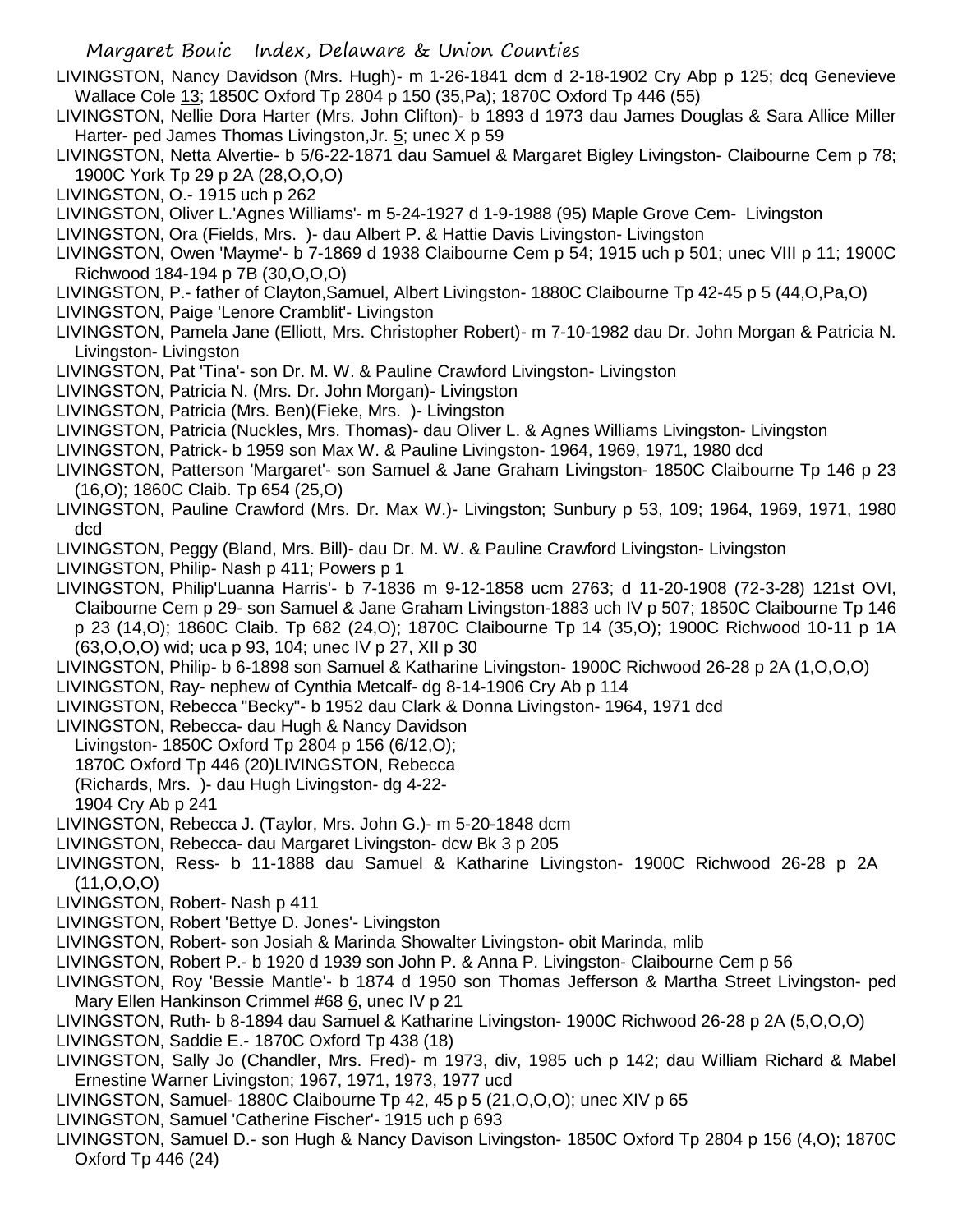LIVINGSTON, Samuel J.- son Phillip & Luanna Harris Livingston- 1860C Claibourne Tp 682 (1,O); 1870C Claib. Tp 14 (11,O)

LIVINGSTON, Samuel 'Jane Graham'- b 1803 m 11-11-1830 d 9-29-1885/7 (81-9-8) Claibourne C3m p 24 ped Mary Ellen Hankinson Crimmel #68 24, 1915 uch p 491; dumch p 475; 1883 uch V p 567; unec VI p 21, XI p 51, XII p 68; uca p 87; 1850C Claibourne Tp 146 p 23 (47,Pa); 1860C Claib. Tp 772 (56,Pa); 1870C Claib. Tp 283-279 p 36 (67,Pa)

LIVINGSTON, Samuel 'Katharine'- b 8-1859 1900C Richwood 26-28 p 2A (40,O,O,O) m 15y

- LIVINGSTON, Samuel L.- b 1-1899 d 1919 Claibourne Cem p 67- son Henry & Hetta Livingston- 1900C Richwood 9-10 (1,O,O,O)
- LIVINGSTON, Samuel P.'Margaret Bigley'- b 12-15-1834 m 2-10-1859 ucm 2837; d 3-26-1914 Claibourne Cem p 78; 1883 uch IV p 519, uca p 104; 1870C Jackson Tp 544-53 p 8 (35,O); 1900C York Tp 29 p 3A (64,O,O,O) m 41y; unec IV p 10, 66
- LIVINGSTON, Samuel (Child) d 5-18-1952- Claibourne Cem p 85
- LIVINGSTON, Sarah- dau William & Eliza Latson Livingston- 1860C Claibourne Tp 726-709 p 96 (2,O)
- LIVINGSTON, Sary J.- dau John & Mary Livingston- 1860C Jackson Tp 1144-1156 p 151 (5,O); 1870C Claibourne Tp 194-192 p 25 (14,O)
- LIVINGSTON, Sharma (Baker, Mrs. Dr. Kenneth)- dau Dr. M.W. & Pauline Crawford Livingston- Livingston; 1964 dcd
- LIVINGSTON, Sheila- dau William R. & Carol Livingston- 1959 ucd (3 1/2)
- LIVINGSTON, Sherman- son John G. & Mary Livingston- 1870C Claibourne Tp 194- 192 p 25 (2,O)
- LIVINGSTON, Shirley (Fagan, Mrs.Jim)- dau Dr. M. W. & Pauline Crawford Livingston- Livingston
- LIVINGSTON, Shirley (Hoffman, Mrs. )- dau Albert & Jenny V. Livingston- Livingston
- LIVINGSTON, Steven Daniel 'Elizabeth'- son Guy Victor,Jr. & Maralaine Lucille Hancock Livingston- Cowgill p 70
- LIVINGSTON, Sue- dau John David & Mary McWade Livingston- Livingston
- LIVINGSTON, T.- dau John & Mary Livingston- 1870C Jackson Tp 1144-1156 p 151 (3,O)
- LIVINGSTON, Thomas E. 'Maggie E. Johnson'- b 1861 d 3-14-1921 York Cem p 78- son John J. & Mary Livingston- unec VIII p 27; 1870C Claibourne Tp 194-192 p 25 (9,O); 1880C Richwood 144-152 (19,O,Md,O)
- LIVINGSTON, Thomas Jefferson 'Martha Street'- b 1839 m 9-29-1868 ucm 4438 d 1908 son Samuel & Jane Graham Livingston- ped Mary Ellen Hankinson Crimmel #678 12,
- 1883 uch IV p 460; uca p 104; unec VI p 21; 1850C Claibourne Tp 146 p 23 (10,O); 1860C Claib. Tp 791 (20,O); 1870C Claib. Tp 267-263 p 34 (30,O); mt 10-7-1868
- LIVINGSTON, Thomas 'Maggie Johnson'- ped James Thomas Livingston,Jr. 8; unec X p 59
- LIVINGSTON, Timothy William 'Toni Gregg'- b 11-17-1954 m 6-10-1975 son William Richard & Mabel Ernestine Warner Livingston- 1985 uch p 142; 1991 ucd
- LIVINGSTON, Tina (Mrs. Pat)- Livingston
- LIVINGSTON, Toni Gregg (Mrs. Timothy)- 1975, 1977, 1991 ucd
- LIVINGSTON, V.- 1860C Claibourne Tp 79 (14,O)
- LIVINGSTON, Wanda Kay (Brillen, Mrs. Edward)(Price, Mrs. James)- dau Steven Daniel & Elizabeth Livingston- Cowgill p 70
- LIVINGSTON, Wilbert E.- b 3-1887 son Catherine Livingston- 1900C Richwood 58-62 p 3A (10,O,Eng,Eng)
- LIVINGSTON, William- dcw Bk 4 p 18(3) witness
- LIVINGSTON, William- 1883 uch IV p 519; uca p 104
- LIVINGSTON, William- b 1863 d 1934 Claibourne Cem p 69
- LIVINGSTON, William- 1870C Oxford Tp 446 (14)
- LIVINGSTON, William 'Barbara Thurston'- m 5-17-1843 dcm -1880 dch p 444; Thurston p 3; 1850C Oxford Tp 2803 p 156 (30,Pa)
- LIVINGSTON, William 'Eliza Ann Latson'- m 4-12-1855 ucm 2273 d 10-10-1890 (57-5-17) Claibourne Cem p 24; 1860C Claibourne Tp 726-709 p 96 (26,O); 1870C Claib. Tp 195 (36,O); 1880C Claib. Tp 114-120 p 215C (37,O,Pa,O); unec XI p 26, 40; uca p 92
- LIVINGSTON, William G.- son William & Barbara Thurston Livingston- Thurston p 3; dcw Bk 3 p 205; 1850C Oxford Tp 2803 p 156 (6/12,O)
- LIVINGSTON, William R. 'Carol'- son John P. & Anna P. Moore Livingston- Livingston; 1959 ucd
- LIVINGSTON, William Richard 'Mabel Ernestine Warner'- m 1948, div 1956- 1985 uch p 142
- LIVINGSTON, William- son Samuel & Jane Graham Livingston- 1880C Claibourne Tp 146 p 23 (18,O)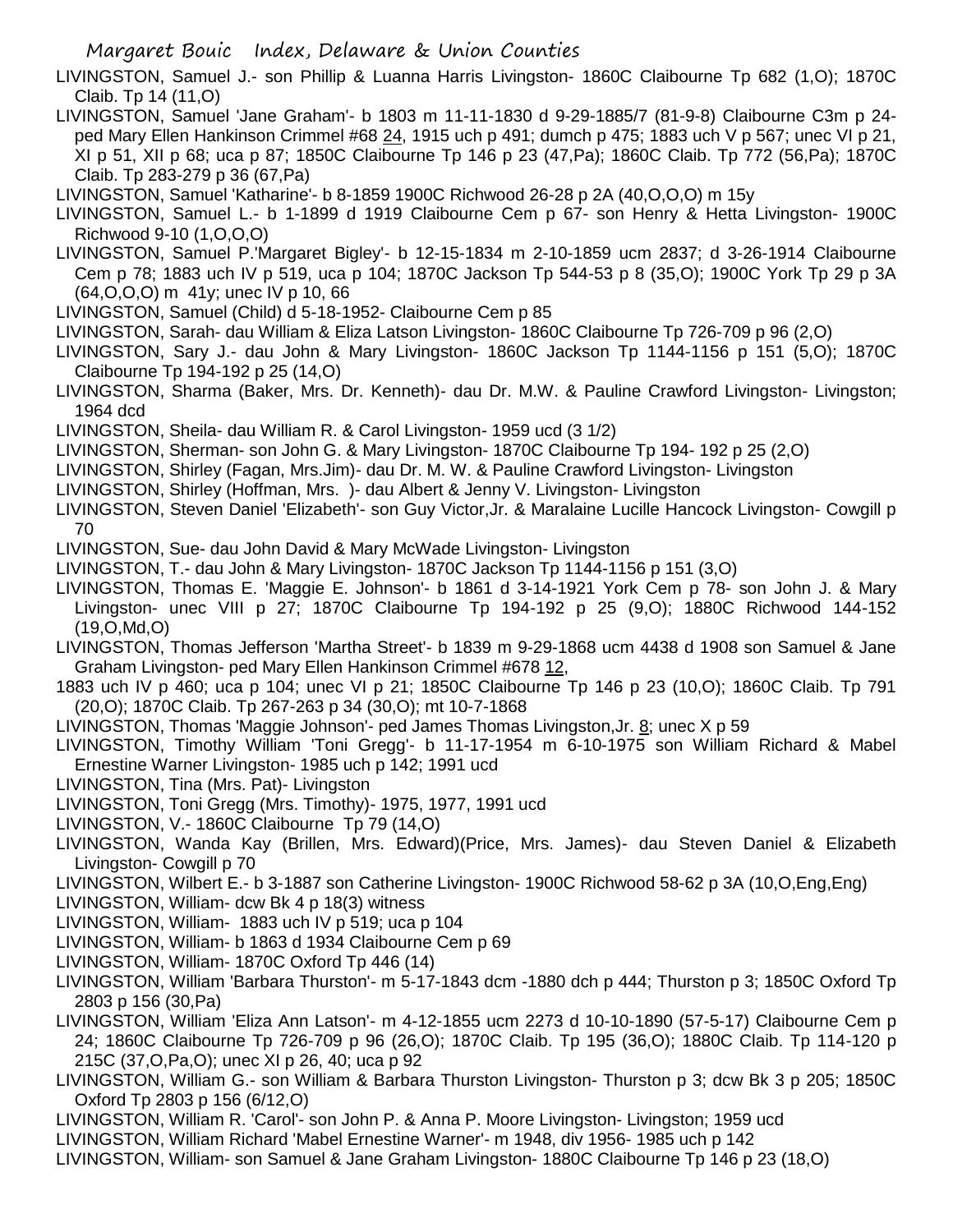- Margaret Bouic Index, Delaware & Union Counties
- LIVINGSTON, William- son William & Eliza Ann Latson Livingston- 1870C Claibourne Tp 195-193 p 25 (6,O); 1880c Claib. Tp 114-120 p 215C (16,O,O,O)
- LIVINGSTON, William W.- b 3-1863 bro-in-law of Robert McMillin- 1900C Claibourne Tp 209-224 p 9B (36,O,O,O)
- LIVUS, John- 1835 men p 12 #108 p 15 Bennington Tp
- LIZAMA. Guadalupe (Kahle, Mrs. Paul Frederick)- m 11-25-1953- Weiser p 696
- LLEWELYN, Alice Frances Dear (Mrs. James Mason)- b 12-20-1917 m 4-5-1942- Weiser p 293
- LLEWELYN, Rev. Arthur 'Keturah May Snyder'- m 1-3-1947 d 8-26-1947- Weiser p 630
- LLEWELYN, Becky Ann- b 8-1-1946 dau James Mason & Alice Frances Dear Llewellyn- Weiser p 293
- LLEWELYN, Daisy (Augenstein, Mrs. )- dau n. W. & Nancy Clark Llewellyn- Llewellyn
- LLEWELYN, Donald Albert- b 3-22-1959 son James Mason & Alice Frances Dear Llewellyn- Weiser p 293
- LLEWELYN, Grace (Setterfield, Mrs. )- dau N. W. & Nancy Clark Llewellyn- Llewellyn
- LLEWELYN, Hannah Pritchard (Mrs. John)- dg 1-16-1903 Cry Ab p 167
- LLEWELYN, James Henderson 'Mary Emeline Mason'- b 9-17-1890 m 10-18-1916- Weiser p 292
- LLEWELYN, James Mason 'Alice Frances Dear'- b 5-3-1918 m 4-5-1942 son James Henderson & Mary Emeline Mason Llewellyn- Weiser p 293
- LLEWELYN, James Mason- b 7-23-1951 son James Mason & Alice Frances Dear Llewellyn- Weiser p 293
- LLEWELYN, John 'Hannah Pritchard'- death dg 1-16-1903 Cry Ab p 167
- LLEWELYN, J. W.- son N. W. & Nancy Clark Llewellyn- Llewellyn
- LLEWELYN, Keturah May Snyder (Mrs. Rev. Arthur)(Bucher, Mrs. John D.)- b 3-30-1881 m(1) 3-23-1912 (2) 1-3-1947 dau John N. & Catharine E. Seiler Snycer- Weiser p 630
- LLEWELYN, Linn L.- son Nathan W. & Vellah L. Llewellyn- Llewellyn
- LLEWELYN, Margaret Verch (Clifford, Mrs. Walter)- McKitrick p 137
- LLEWELYN, Mary Alice- b 3-16-1944 dau James Mason & Alice Frances Dear Llewellyn- Weiser p 293
- LLEWELYN, Mary Emeline Mason (Mrs. James Henderson)- b 12-18-1894 m 10-18-1916 dau Richard Taswell Mason & Emeline Fossinger Mason- Cowgill p 292
- LLEWELYN, Nancy Clark (Mrs. N. W.)- Llewellyn
- LLEWELYN, Nathan W.'Vellah L.'- b 1-13-1881 d 9-12-1964 bur Marion- son N. W. & Nancy Clark Llewellyn-Llewellyn
- LLEWELYN, N. W. 'Nancy Clark'- Llewellyn
- LLEWELYN, Robert C.- son Nathan W. & Vella Llewellyn- Llewellyn
- LLEWELYN, Samuel- 1880 dch p 541
- LLEWELYN, Vellah L. (Mrs. Nathan W.)- Llewellyn
- LLINGEL, Ben 'Bessie Orsborn'- Schultz p 6
- LLINGEL, Bessie Orsborn (Mrs. Ben)- Schultz p 6
- LLOAN, Lemuel- delge IX p 34, Trenton Tp
- LLOYD, -researched by Ann Raduego
- LLOYD, Capt.- Pabst 7 p 94
- LLOYD, Rev. 1883 uch V p 234
- LLOYD, Abraham- MJ p 2
- LLOYD, Abraham- dcw Bk 4 p 14(2) wit, p 88(11)wit, p 174(20) wit, p 109(43)appr
- LLOYD, Abraham 'Ann Williams'- m 7-20-1845 dcm; 1850C Radnor Tp 105 p 178 (39,Wales)
- LLOYD, Abraham/Abram 'Elizabeth Argo'- b 4-18-1811 Wales m (1) 1845 (2) 4-19-1860 dcm d 7-6-1889 (78-2- 18) Radnor Cem, Powell p 227; dg 7-9-1889 Cry Ab p 236; dg 7-30-1889 Cry Ab p 238; dcdeaths 1880C Radnor Tp p 468A
- LLOYD, Absalom- 1870C Radnor Tp 472 (57\*)
- LLOYD, Ada (Jones, Mrs. )- sister Guy A. Lloyd- Lloyd
- LLOYD, Alice Carolina F gge (Mrs. )- b 1-22-1876 d 1-16-1960 bur West Jefferson- Lloyd
- LLOYD, Ann K. (Mrs. David)- b 12-24-1856 Wales d 11-24-1902 (46-11-9) Radnor Cem, Powell p 224- dau G. B. & N. Kinsey- dcdeaths
- LLOYD, Ann Williams (Mrs. Abraham)- m 7-20-1845 dcm; 1850C Radnor Tp 105 p 178 (37,Wales)
- LLOYD, Ann (Yale, Mrs. )(Eaton, Mrs. Theophilus)- Powers Pat p 130
- LLOYD, Anna Jane (Hanno, Mrs. Ralph A.)- Lloyd
- LLOYD, Anna Mae Houdashelt (Mrs. Earnest)- d 5-5-1975 (86) bur Ashley- Lloyd
- LLOYD, Anna Miller (Mrs. William)- dau James & Elizabeth Romine Miller- 1915 uch p 660
- LLOYD, Annette E. Jones (Mrs. Rev. John Richard)- hmp p 298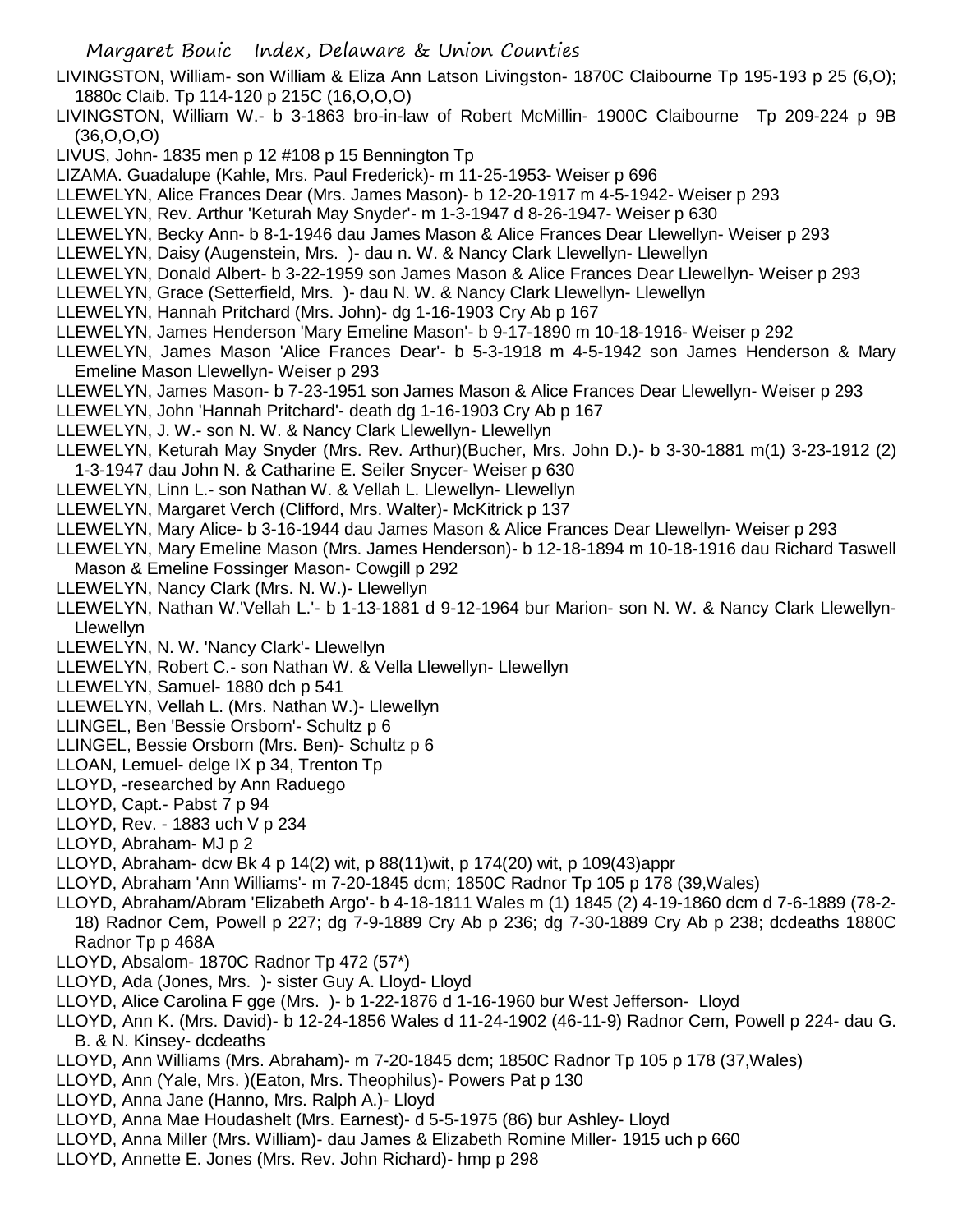- LLOYD, Barbara Anne- b 7-13-1954 dau Robert Leroy & Betty Ruth Shindeldecker Lloyd- Weiser p 636
- LLOYD, Barbara J. (Mrs. Gary W.)- 1971 ucd
- LLOYD, Barry Robert- b 9-28-1947 son Robert Leroy & Betty Ruth Shindeldecker Lloyd- Weiser p 636
- LLOYD, Benjamin- son John & Jane Lloyd- 1850C Radnor Tp 68 p 177 (6,O); 1880C Radnor Tp 468A; 1908 dch 399
- LLOYD, Betty Ruth Shindeldecker (Mrs.Robert Leroy)- b 12-4-1925 m 9-3-1946- Weiser p 636
- LLOYD, Betty (Smith, Mrs. Earl B.)- Lloyd; Smith
- LLOYD, Bill- son Douglas E. & Phyllis M. Watts Lloyd- Lloyd
- LLOYD, Bing- hadc p 109 (1900 Marlborough Tp)
- LLOYD, Carl- brother Dr. Ralph Waldo Lloyd- Lloyd
- LLOYD, Charles- Penn. charter- Genther p 17
- LLOYD, Clifford 'Roberta Kinnard'- Maugans Anc p 43
- LLOYD, David 'Ann K.'- b 9-15-1845 d 6-1-1925 Radnor Cem, Powell p 224
- LLOYD, David 'Jane'- 1880 dch p 301, 504, 510; hadc p 117 (1900 Radnor Tp); delge III p 71, VII p 48
- LLOYD, David- son John & Jane Lloyd- 1850C Radnor Tp 68 p 177 (4,O)
- LLOYD, David- son Lewis T. & Lela Lloyd- Lloyd
- LLOYD, David L.- son Douglas E. & Phyllis Watts Lloyd- Lloyd
- LLOYD, Davis- Lewis p 1
- LLOYD, Diane Lockhart (Mrs. Robert E.)- m 8-17-01985 dau Wayne & Jean Lockhart- Lloyd
- LLOYD, Donna (Thompson, Mrs. )- dau Wayne & Garnelle King Lloyd- Lloyd
- LLOYD, Doris- lived with Jessie I. Spawn- 1961 dcd (18)
- LLOYD, Doris Jo Ann- dau Stanley Lloyd- Lloyd
- LLOYD, Dorothy (Boyer, Mrs. )- dau Lydia Meeker Lloyd- Lloyd
- LLOYD, Douglas E. 'Phyllis M. Watts'- Lloyd
- LLOYD, Douglas E.- son Douglas E. & Phyllis M. Watts Lloyd- Lloyd
- LLOYD, Dustin- son Jeffrey S. & Tamela Wolfe Lloyd- Lloyd
- LLOYD, E. D. 'Flora E. Evans'- dumch p 232
- LLOYD, Edith Mariah (Carter, Mrs. Vernon Harry)- b 1-5-1894 m 6-2-1917 d 2-8-1965 bur Mt. Gilead- dau Joseph Ulrey & Emma Malinda Easterday Lloyd- ped Barbara Ann Carter Carmella 5, delge V p 27
- LLOYD, Edward- Nash p 393
- LLOYD, Eleanor- b 4-22-1914 d 6-18-1932 dau John William & Hazel Irene Shultz Lloyd- Weiser p 636
- LLOYD, Eliza- 1870C Radnor Tp 472 (46)
- LLOYD, Eliza- d 10-7-1902 (72-0-0) Radnor Tp, dcdeaths
- LLOYD, Eliza Argo (Mrs. Abraham)- m 4-19-1860 dcm; Powell p 227
- LLOYD, Elizabeth (Cadwallader, Mrs. Gen. John)- m 9-25-1768 d 2-15-1776- Pabst Pion I p 37
- LLOYD, Elizabeth Keen (Mrs. Glenn E.)- b 6-14-1921 dau William Wieser & Bertha Throssell Lloyd- Weiser p 773
- LLOYD, Elizabeth (Maine, Mrs. John Burdick)- b 8-18-1794 d 8-8-1873- Asp (385)
- LLOYD, Ellis J.- b 1-1878 cousin James Maddox- 1900C Claibourne Tp 201-215 p 9A (22,O,Wales,O)
- LLOYD, Emma Malinda Easterday (Mrs. Joseph Ulrey)- b 1-7-1867 m 12-25-1890 d 11-12-1933 Bloomfield Cem- dau Joseph Emmet & Pheba Matilda Easterday- ped Barbara Ann Carter Carmella 11, delge V p 27
- LLOYD, Ercin- 1880C Radnor Tp p 472A
- LLOYD, Ernest 'Anna Mae Houdashelt'- d 1-24-1960- Lloyd
- LLOYD, ---(Elliott, Mrs. Homer)- dau Ernest & Anna Mae Houdashelt Lloyd- Lloyd
- LLOYD, Esther L. (Burch, Mrs. )- dau Guy & Marie Theresa Lloyd- Lloyd; dg 11-9-1950
- LLOYD, Eva L. (White, Mrs. )- sister Dr. Ralph Waldo Lloyd- Lloyd
- LLOYD, Evan W.'Susan Catharine Schneck'- from Wales, Nat 8-19-1875 to US 5-1869, delge IX p 58; (31- 1887) dcb late (Raymond William)
- LLOYD, Flora E. Evans (Mrs. E. D.)- dau Lewis H. & Caroline Ullery Evans- dumch p 232
- LLOYD, Florence Louise Williams (Mrs. Wallace)- b 11-18-1924 dau Marion Pnilip & Doris Ann Lane Williams-Freshwater p 91
- LLOYD, Florence Matthews (Mrs. Stanley)- m 12-24-1965- Lloyd; 1969, 1971, 1980 dcd
- LLOYD, Frank N.- b 5-17-1896 Marion Co son F. W. & Sarah Augustine Lloyd- dcb
- LLOYD, Garnelle L. King (Mrs. Wayne)- m 2-16-1941- Lloyd; 1964, 1969, 1981, 1980 dcd
- LLOYD, Gary W. 'Barbara J.'- 1971 ucd
- LLOYD, George E.,Sr.- dumch p 175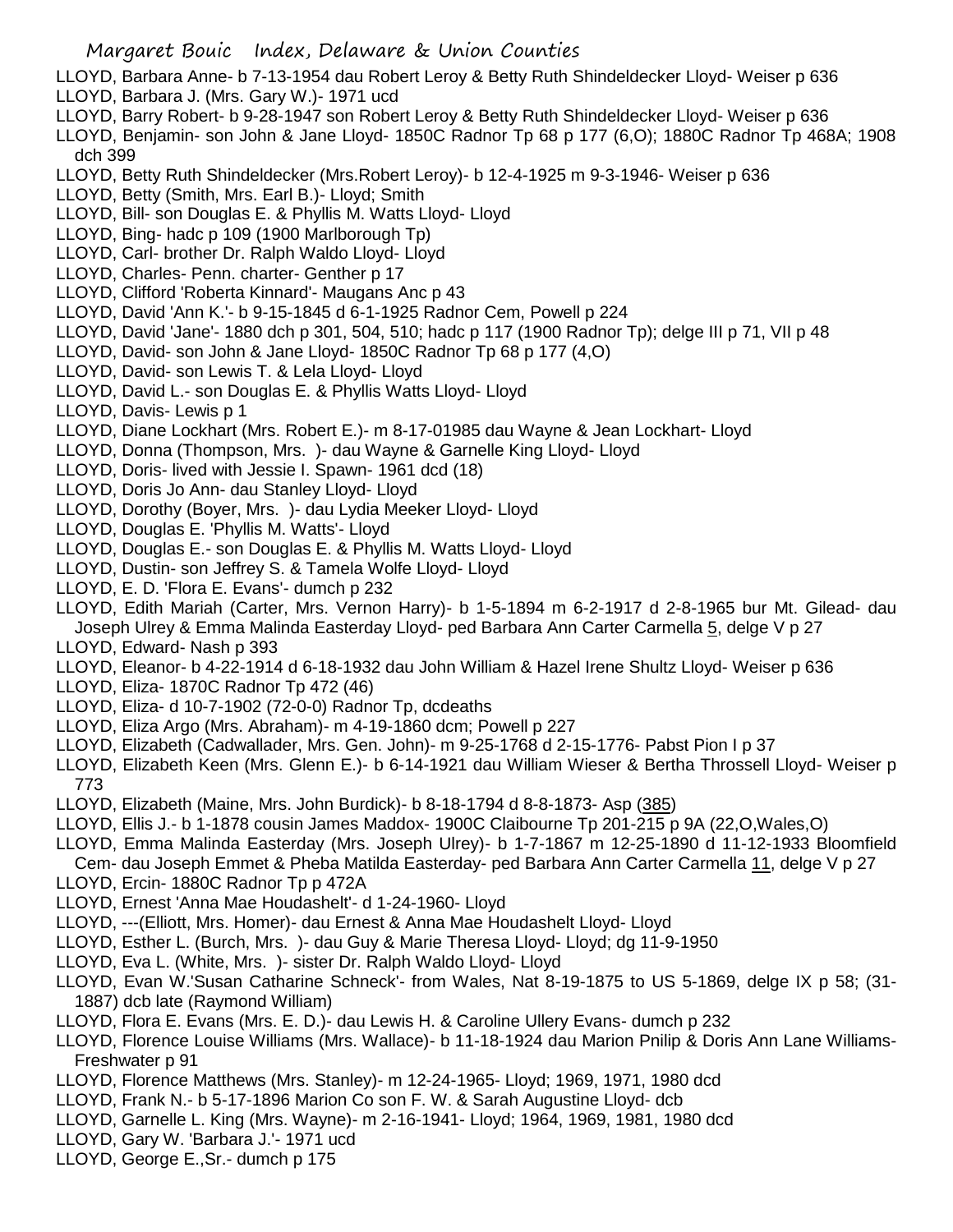- LLOYD, George- son Guy & Marie Theresa McGuire Lloyd- Lloyd
- LLOYD, George Wesley'Mildred'- d 1-15-1975 (61) Radnor Cem- Lloyd
- LLOYD, George W. 'Mary E. Lawson'- m 11-24-1879 ucm 6601
- LLOYD, Glen A. 'Marion'- brother Dr. Ralph Waldo Lloyd- Lloyd
- LLOYD, Glenn E. 'Elizabeth Keen'- Weiser p 773
- LLOYD, Grey- b 1968 son Gary W. & Barbara J. Lloyd- 1971 ucd
- LLOYD, Guy A d 5-11-1966 (76) son George Wesley & Mildred Lloyd- Lloyd
- LLOYD, Guy 'Marie Theresa McGuirs'- dg 11-9-1950
- LLOYD, Hannah (Mrs. )- dau Israel & Hendricks Dutton- unec XII p 10; Genther p 34
- LLOYD, Rev. Hal B. 'Mary Ellen'- son Dr. Ralph Waldo & Margaret Bell Lloyd- Lloyd
- LLOYD, Hazel Irene Shultz (Mrs. John William)- b 7-6-1887 m 2-16-1910 dau Luther Leroy & Amanda Almina Courtright Shultz- Weiser p 636
- LLOYD, Hulday Barbour (Mrs. Samuel)- m 12-26-1811, onwq I
- LLOYD, Jake- son Jeffrey S. & Tamela Wolfe Lloyd- Lloyd
- LLOYD, James- Nash p 147
- LLOYD, James- son George Wesley & Mildred Lloyd- Lloyd
- LLOYD, James J. 'Mariah'- b 2-2-1824 Wales m 2-14-1858 d 3-15-1915, ped Barbara Ann Carter Carmella 20, delge V p 27
- LLOYD, James L. 'Mavis G. Sherman'- son Wayne Lloyd- Lloyd; 1969, 1971, 1980 dcd
- LLOYD, James 'Margaret Jones'- b 1798, delge VI p 12
- LLOYD, James Richard 'Mary Margaret Crone'- b 9-20-1918 m 12-20-1940 son John William & Hazel Irene Shultz Lloyd- Weiser p 636
- LLOYD, Jane- d 11-10-1880 (66) Radnor Tp dcdeaths
- LLOYD, Jane (Mrs. David)- 1880 dch p 510
- LLOYD, Jane Emily- dau Rev. John Richard & Annette E. Jones Lloyd- hmp p 298
- LLOYD, Jane (Mrs. John)- 1850C Radnor Tp 68 p 177 (38,Wales)
- LLOYD, Jane (Justus, Mrs. John)- m 6-1831 Radnor, dcga p 54, Ohio St Gaz.
- LLOYD, Jeffrey S. 'Tamela Wolfe'- b 4-17-1967 d 1992 (25)Thompson Chapel Cem- son Robert E.Sr. & Melody Lloyd- Lloyd; 1969, 1971 dcd
- LLOYD, Jessica- dau Jeffrey S. & Tamela Wolfe Lloyd- Lloyd
- LLOYD, Mrs. J. F.- delge X p 37, cookbook
- LLOYD, Jim son Wayne & Garnelle King Lloyd- Lloyd
- LLOYD, Rev. J. N.- dg 5-28-1907, Cryder Ab p 46
- LLOYD, Joel- son Richard Lloyd- Lloyd; 1908 dch 399; 1850C Radnor Tp 33 p 176; Co D. 20th Ref. d Memphis Tenn, dg 12-5-1862 Cry Ab p 26
- LLOYD, John- Co K. 124th Ohio Inf- Claibourne Cem p 80
- LLOYD, John- rcc p 4,5; 1880C Radnor Tp p 478A
- LLOYD, John- b Wales d 3-15-1887 (78-1-0) Radnor Tp dcdeaths
- LLOYD, John A.- delge V p 55
- LLOYD, John David- son Ernest & Anna Houdashelt Lloyd- Lloyd
- LLOYD, John 'Jane'- Nat 10-8-1866, delge IX p 58; 1850C Radnor Tp 68 p 177 (42,Wales)
- LLOYD, Rev. John R.- 1908 dch 282, 286; dg 2-14-1908, 3-31-1908, Cry Ab p 10, 123
- LLOYD, Rev. John R. d Sunday dg 1-6-1952
- LLOYD, John Richard- dpc p 44; hmp p 33, 39, 150, 158, 297, picture 298
- LLOYD, John William 'Hazel Irene Shultz'- b 8-12-1885 m 2-16-1910- Weiser p 636
- LLOYD, Joseph Ulrey 'Emma Melinda Easterday'- b 6-9-1859 m 12-25-1890 d 2-28-1941 son James J. & Mariah Ulrey Dutton- ped Barbara An Carter Carmella 10, delge V p 27
- LLOYD, Jonell Kay- b 9-7-1942 dau James Richard & Mary Margaret Crone Lloyd- Weiser p 636
- LLOYD, J. P.- hmp p 82, 110, 274; Pabst 3 p 7
- LLOYD, Judith L. (Gibson, Mrs. Jerry Evan)- dau Wayne Lloyd- Lloyd
- LLOYD, Judith- b 1952 dau Robert A. & Wanetta E. Dutton- 1969, 1971 dcd
- LLOYD, Judith- dau Wayne G. & Garnelle L. Dutton- 1964 dcd
- LLOYD, Judy (Gibson, Mrs. )- dau Wayne & Garnelle King Lloyd- Lloyd
- LLOYD, Kenneth- son Lewis T. & Lela Lloyd- Lloyd
- LLOYD, Kevin Richard- b 11-7-1952 son James Richard & Mary Margaret Crone Lloyd- Weiser p 636
- LLOYD, Rev. L.- dg 3-1-1907, 5-13-1908, 11-8-1907, 1-29-1907 Cry Ab p 10, 22, 23, 133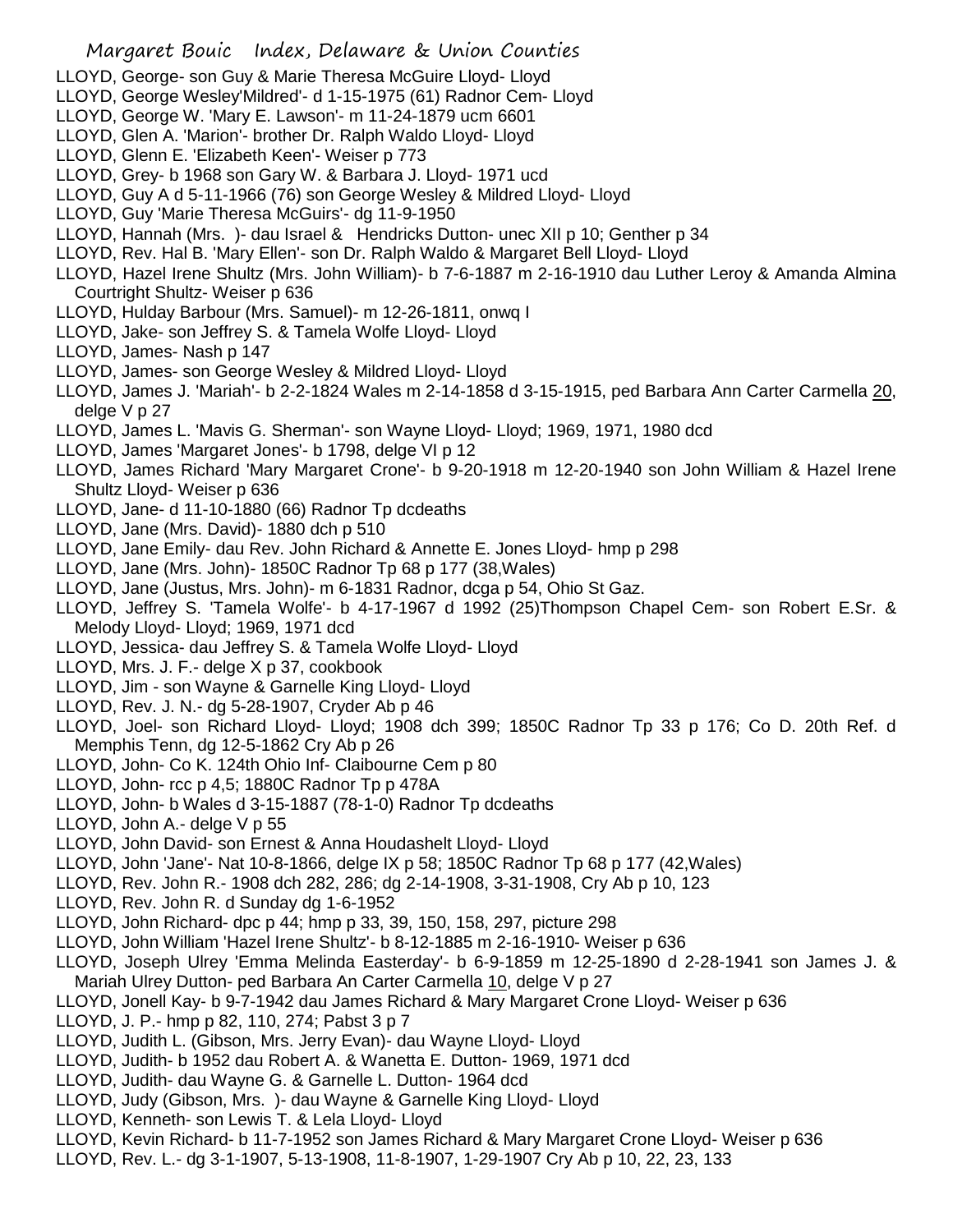- LLOYD, Larry- son Ernest & Anna Houdashelt Lloyd- Lloyd
- LLOYD, Lee Ann- b 3-27-1955 dau Glenn E. & Elizabeth Keen Lloyd- Weiser p 773
- LLOYD, Lee (Matthews, Mrs. )- dau Wayne & Garnelle King Lloyd- Lloyd
- LLOYD, Lela P. Gartrell (Mrs. Lewis T.)- b 5-5-1896 m 11-15-1916 d 3-8-1989 (92) Bloomfield Cem- Lloyd; 1980 dcd
- LLOYD, Lewis T. 'Lela'- b 1-7-1897 m 11-115-1916 d 9-3-1988 (91) Bloomfield Cem- Lloyd; 1971, 1980 dcd
- LLOYD, Lottie (Evans, Mrs. Harold)- adopted dau Robert A. & Sarah A. Danforth Linn- 1915 uch p 624, 625; 1985 uch p 91
- LLOYD, Louise (Mrs. )- d age 49, dg 8-6-1889 Cry Ab p 238
- LLOYD, Louise (Henry, Mrs. )- dau Wayne & Garnelle King Lloyd- Lloyd
- LLOYD, Louise (Palm, Mrs. Rev. James E.)- dau Dr. Ralph Waldo & Margaret Bell Lloyd- Lloyd
- LLOYD, Lydia Eliza Meeker (Mrs. )- d 1-14-1968 (85) Radnor Cem, opc 480; dau Andy J. & Rebecca Ridenour Meeker- Lloyd; 1961, 1964 dcd
- LLOYD, Maggie- b 7-7-1886 Radnor Tp dau Benjamin & Margaret Price Lloyd- dcb
- LLOYD, Malcolm- pallbearer for Wm. Wheeler- dg 9-22-1908, Cry Ab p 158
- LLOYD, Margaret- hadc p 109 (1900 Marlborough Tp)
- LLOYD, Margaret- 1850C Radnor Tp 216 p 182 (64,Wales)
- LLOYD, Margaret A.- dau Abraham & Ann Lloyd- 1850C Radnor Tp 105 p 178 (3,O)
- LLOYD, Margaret A. (Osborn, Mrs. James P.)- m 8-18-1859 dcm
- LLOYD, Margaret Bell (Mrs. Dr. Ralph Waldo)- Lloyd
- LLOYD, Margaret (Dingman, Mrs. William M.)- m 2-18-1841 dcm
- LLOYD, Margaret Jones (Mrs. James)- delge VI p 12
- LLOYD, Margaret Price (Mrs. )- sister William Price, dg 7-3-1908,Cry Ab p 141
- LLOYD, Margaret- 1850C Radnor Tp 33 p 176 (12,O) perhaps dau Richard Lloyd- Lloyd
- LLOYD, Margaret (Williams, Mrs. Wm)(Mrs. )- d 12-1-1863 (85) Radnor Cem, Powell 228
- LLOYD, Margie A. Rogers (Mrs. Michael J.)- m 4-8-1989 dau William R. & Rita J. Rogers- Lloyd
- LLOYD, Mariah Ulrey (Mrs. James J.)- b 3-5-1831 m 2-14-1858 d 4-18-1892, ped Barbara Ann Carter Carmella 21, delge V p 27
- LLOYD, Marie (Pitner, Mrs. Robert Johnson)- Freshwater p 99
- LLOYD, Marie Theresa McGuire (Mrs. Guy)- d Thurs (57) dg 11-9-1950 Radnor Cem- dau Charles McGuire
- LLOYD, Mary Ann- dau John & Jane Lloyd- 1850C Radnor Tp 68 p 177 (11,Wales)
- LLOYD, Mary E. Lawson (Mrs.George W.)- m 11-24-1879 ucm 6601
- LLOYD, Mary Jane- b 5-20-1872 Radnor dau Benjamin & Margart Pierce Lloyd- dcb
- LLOYD, Mary Margaret Crone (Mrs. James Richard)- b 10-4-1917 m 12-20-1940- Weiser p 636
- LLOYD, Mavis Sherman (Mrs. James L.)- m 1-11-1964 dau Rose Sherman- Lloyd; 1969, 1971, 1980 dcd
- LLOYD, Mehitable (Morehouse, Mrs. Hiram A.)- d 3-22-1909 (60-1-17) Radnor Cem, Powell p 373
- LLOYD, Melody (Mrs. Robert E.,Sr.)(Yates, Mrs. )- Lloyd; 1969, 1971, 1980 dcd
- LLOYD, Michael J. 'Margie A. Rogers'- b 1969 m 4-8-1989 son James L. & Mavis Sherman Lloyd- Lloyd; 1971, 1980 dcd
- LLOYD, Mildred (Mrs. George Wesley)- Lloyd
- LLOYD, Peggy A. ( Douglass, Mrs. )- dau Douglas E. & Phyllis M. Watts Lloyd- Lloyd
- LLOYD, Phyllis Jean (Bukinovsky, Mrs. Andrew S.,Jr.)- dau George Wesley & Mildred Lloyd- Lloyd
- LLOYD, Phyllis M. Watts (Mrs. Douglas E.)- b 12-16-1923 d 11-2-1989 (65) bur Westerville- dau William M. & Mary F. Shieves Watts- Lloyd
- LLOYD, Dr. Ralph Waldo 'Margaret Bell'- Lloyd
- LLOYD, Raymond- brother Guy A. Lloyd- Lloyd
- LLOYD, Raymond William- b 9-24-1887 son Evan & Susan Cathrine Schneck- dcb late
- LLOYD, Richard- 1880C Radnor Tp p 474A
- LLOYD, Richard A.- 1969 dcd, Porter Tp
- LLOYD, Richard- d 2-20-1856 (64) Radnor Cem, Powell p 232; 1850C Radnor Tp 33 p 176 (58,Wales); hadc p 48
- LLOYD, Robert A. 'Wanetta E.'- 1969, 1971 dcd
- LLOYD, Robert E. 'Diane Lockhart'- m 8-17-1985 son Robert E.Sr & Melody Lloyd- Lloyd
- LLOYD, Robert E.,Sr. 'Melody L.'- Lloyd; 1969, 1971, 1980 dcd
- LLOYD, Robert- son George Wesley & Mildred Lloyd- Lloyd
- LLOYD, Robert Leroy 'Betty Ruth Shindeldecker'- b 2-18-1922 m 9-3-1946 son John William & Hazel Irene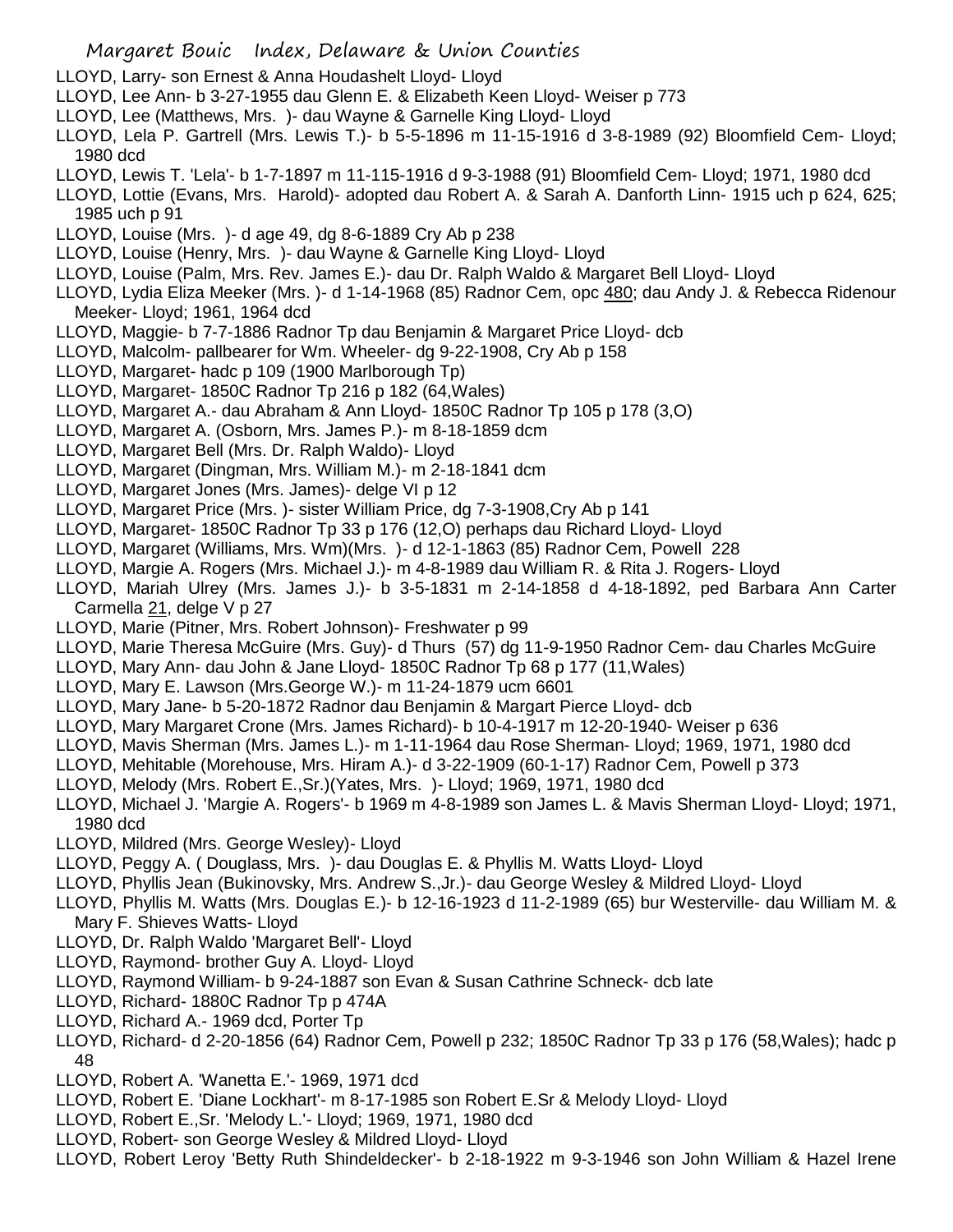- Shultz Lloyd- Weiser p 636
- LLOYD, Robert- b 1962/3 son Robert E. & Melody L. Lloyd- 1969, 1971, 1980 dcd
- LLOYD, Roberta Kinnard (Mrs. Clifford)- b 3-26-1919 dau W. R.& Minnie Garvin Kinnard- Maugans Anc p 43
- LLOYD, Ruth Ann (Hall, Mrs. )-dau Guy & Marie Theresa Lloyd- Lloyd; dg 11-9-1950
- LLOYD, Ruth (Kramer, Mrs. Frank A.)- dau Dr. Ralph Waldo & Margaret Bell Lloyd- Lloyd
- LLOYD, Ruth (Walcott, Mrs. )- dau Ernest & Anna Mae Houdashelt Lloyd- Lloyd
- LLOYD, Samuel C.- b 3-25-1950 son Glenn E. & Elizabeth Keen Lloyd- Weiser p 773
- LLOYD, Samuel 'Huldy Barbour'- m 12-26-1811 onwq I
- LLOYD, Sarah (Price, Mrs. David)- 1883 uch V p 404
- LLOYD, Shannon- b 1964 dau James & Mavis Sherman Lloyd- 1969, 1971, 1980 dcd
- LLOYD, Stanley D. 'Florence Matthews'- m 12-24-1965- son Lydia Meeker Lloyd-Lloyd
- 1961, 1964, 1969, 1971, 1980 dcd
- LLOYD, Stella M. (Rausch, Mrs. Lloyd)- Rausch (1(10)11) III p 312
- LLOYD, Sue- dau Stanley D. Lloyd- 1961(14), 1964 dcd; lived with Jessie I. Spawn
- LLOYD, Susan Cathrine Schneck (Mrs. Evan)- (34-1887) dcb late (Raymond William)
- LLOYD, Susie (Miller, Mrs. Oscar)- m 9-13-1879 ucm 6541
- LLOYD, Tamela Wolfe (Mrs. Jeffrey S.)- Lloyd
- LLOYD, Teresa- b 1968 dau James & Mavis Sherman Lloyd- 1969, 1971, 1980 dcd
- LLOYD, Terry L.- son Douglas E. & Phyllis M. Watts Lloyd- Lloyd
- LLOYD, Rev. Thomas L.- unvmec p 5, 39
- LLOYD, J. Vernon 'Betty'- son Dr. Ralph Waldo & Margaret Bell Lloyd- Lloyd
- LLOYD, Wallace 'Florence Louise Williams'- Freshwater p 91; 1973 ucd
- LLOYD, Wanetta E. (Mrs. Robert A.)- 1969, 1971 dcd
- LLOYD, Watkins L.- b 10-10-1821 Wales d 5-21-1893 (72-6-10) Radnor Cem, Powell p 214- son John Lloyddelge VI p 12, IX p 21; dcdeaths
- LLOYD, Wayne G.'Garnelle King'- m 2-16-1941- son Lewis T. & Lela Lloyd- Lloyd; 1964, 1969, 1971, 1980 dcd
- LLOYD, William- 1656- Freshwater p 15
- LLOYD, William 'Anne Miller'- 1915 uch p 660
- LLOYD, William- son George Wesley & Mildred Lloyd- Lloyd
- LLOYD, Zachary Andrew- b 9-20-1991 son Robert E. & Diane Lockhart Lloyd- Lloyd
- LLUSTON, Ruth- delge I p 8, Sparta Church
- LNECK, Oral Franklin- b 8-1-1868 Troy Tp son Thomas & Adelia Lneck- dcb
- LO, Susan Myers- query Cring, Richards, delge X p 57
- LOADER, Charles Francis- d at birth- son Merrick A. & Edith May Ross Loader- Loader
- LOADER, Edith May Ross (Mrs. Merrick)- m 12-9-1898 d 9-24-1969 Oak Grove Cem- dau Charles & Margaret Ross- Loader; (20-1901) dcb late (Robert William)
- LOADER, Ernest- brother Merrick A. Loader- Loader
- LOADER, Frances (Sutton, Mrs. )- sister Merrick A. Loader- Loader
- LOADER, Francis M.- 1880C Delaware Town p 505C
- LOADER, Helen Marie (Mrs. Paul W.)- d 11-2-1978 (76) Oak Grove Cem- Loader
- LOADER, Lulu Mae (McClain, Mrs. Dale)- dau Paul W. & Helen Marie Loader- Loader
- LOADER, Marjorie (Lackey, Mrs. Ward)- dau Merrick A. & Edith May Ross Loader- Loader; dg 3-22-1953
- LOADER, Mary J. (Nutter, Mrs. Harry)- dau Robert W. & Olive C. Bass Loader- Loader
- LOADER, Merle E. d 6-12-1981 (53) Oak Grove Cem- son Paul W. & Helen Marie Loader
- LOADER, Merrick Amos 'Edith Mary Ross'- m 12-9-1898 d 4-8-1974 (95) Loader; (22-1901) dcb late (Robert William); dg 3-22-1953
- LOADER, Olive C. Bass (Mrs. Robert W.)- d 5-2-1993 (90) Oak Grove Cem- dau Carroll & Roby Haverly Bass-Loader; dg 3-22-1953
- LOADER, Paul W."Spot"'Helen Marie'- b 7-26-1899 dcb d 8-24-1979 (80) Oak Grove Cem- son Merrick A. & Edith May Ross Loader- Loader; dg 3-22-1953
- LOADER, Robert William 'Olive C. Bass'- b 8-30-1901 dcb late d Sunday 1953 (51)- son Merrick Amos & Edith May Ross Loader- Loader; dg 3-22-1953
- LOADER, ---(Powers, Mrs. Warren)- dau Robert W. & Olive C. Bass Loader- dg 3-23-1953
- LOADER, Mrs. S. B.- cookbook- delge X p 37
- LOAFMAN, Isabel- 1870C Jerome Tp 209-200 p 27 (45,Md)
- LOAH, Caroline (Raduge, Mrs. Carl)- ped Ann Raduge Pearsall 17, delge III p 6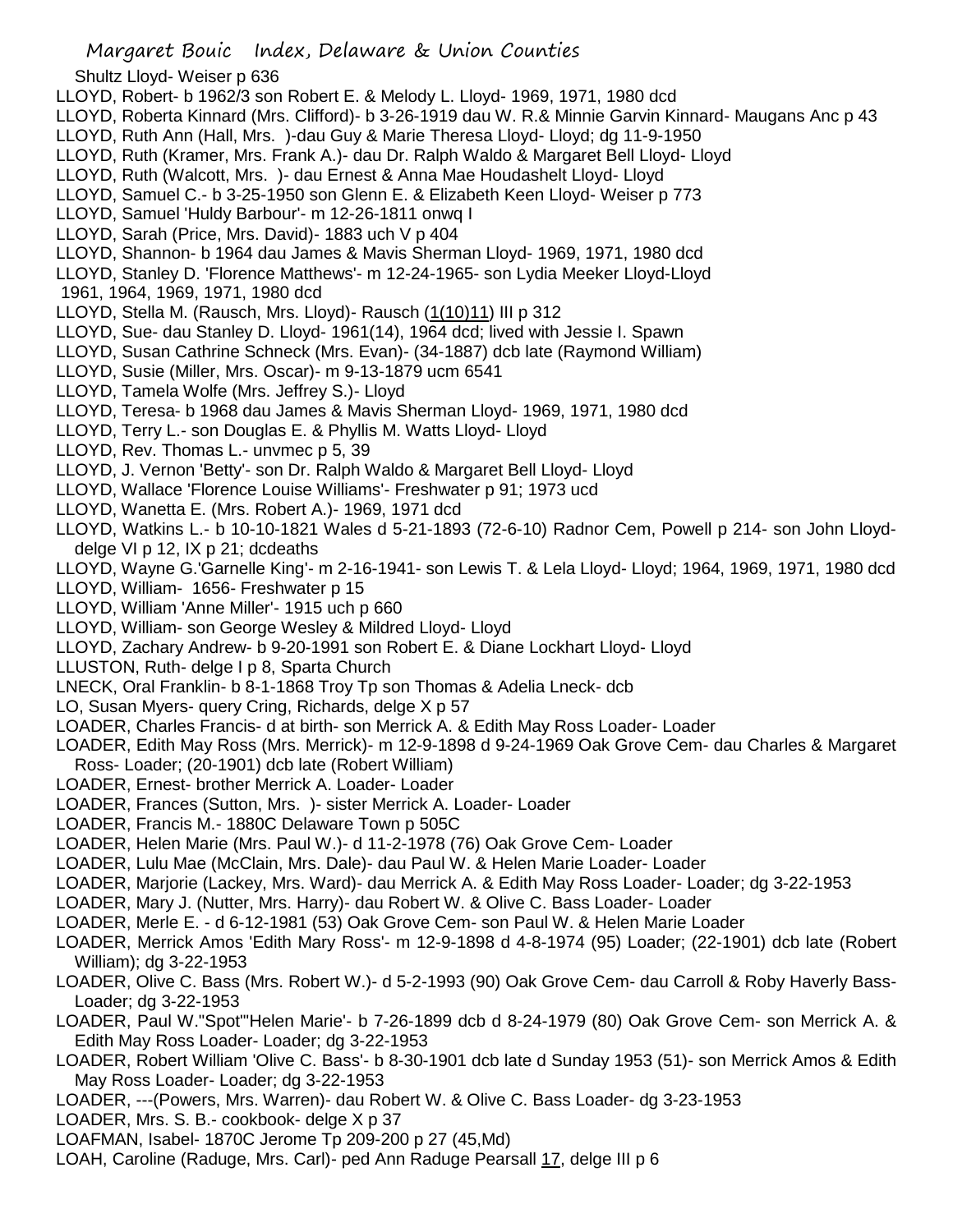- LOAN, Eliza- 1870C Orange Tp 431 (18)
- LOAR, --researched by Melvin L. Miller #415
- LOAR, Brothers- uca p 43, Unionville
- LOAR, Almira Miller (Mrs. James)- b 9-20-1840 m 4-19-1861 d 12-11-1931 ped Dianne Marie Miller Mayes 25, delge IV p 50; 1870C Bekshire Tp 228 (29)
- LOAR, Amer- b 2-1857, 1900C Darby Tp 113-119 p 5B (48,O,O,O), wid
- LOAR, Amos A.- b 3-1899 son Frank & Luretta Loar- 1900C Jerome Tp 153-162 p 7A (1,O,O,O)
- LOAR, Ben 'Gladys Irene Kickman'- Loar
- LOAR, Carl F. 'Frrances'- son William E. Loader- Loader; Sunbury p 5, 50; 1961, 1964 dcd
- LOAR, Catherine Winters (Mrs. Henry)- b 1818 Md d 6-5-1894 WVa, ped Lenora Jane Williams Hubbard 31, delge IV p 49, V p 26
- LOAR, Cora (Wolfe, Mrs. Howard)- sister Edsard G. Loar- Loar
- LOAR, Dean 'Myrna Hall'- b 3-23-1914- Main (13161(11)2471)
- LOAR, W. Dean,Jr.- b 7-25-1935 son Dean & Myrna Hall Loar- Main 13161(11)24711
- LOAR, Delores J.- b 11-20-1937 dau Dean & Myrna Hall Loar- Main 13161(11)24712
- LOAR, Dorothea (Mrs. Harry J.)- Loar; 1961, 1964 dcd
- LOAR, Dorothea Capell (Mrs. )- sister Guy L Capell- Capell
- LOAR, Eber Clarence 'Nellie Miller'- b 2-23-1895 m 8-17-1918 d 4-26-1953 son Henry Harmon & Mary Ellen Caine Loar- ped Dianne Marie Miller Mayes 6, delge IV p 50
- LOAR, Edward G. 'Marjorie'- d 1-16-1970 (68) Forest Grove Cem- Loar
- LOAR, Elijah C.- 1870C Berkshire Tp 220 (6)
- LOAR, Emma A.- b 10-1892 dau Frank & Luretta Loar- 1900C Jerome Tp 153-162 p 7A (7,O,O,o)
- LOAR, Frances A. (Mrs. Raymond F.)- Loar; 1969, 1971, 1980 dcd
- LOAR, Frances (Mrs. Carl F.)- 1961, 1964 dcd
- LOAR, Frank 'Luretta'- b 9-1866, 1900C Jerome Tp 153-162 p 7A (33,O,O,O) m 11y
- LOAR, Fred- b 10-9-1902 Berkshire Tp son E. & Minnie Gockenback Loar- dcb
- LOAR, Georgianna (Mrs. )- d 7-3-1974 (77)- Loar
- LOAR, Gladys Irene Hickman (Mrs. Ben)- b 8-5-1911 d 1-5-1974 Forest Grove Cem- dau Jacob & Alice McIntire Hickman- Loar
- LOAR, Goldie Marie (Miller, Mrs. Ehmann Joseph)- b 6-29-1921 m 1-10-1942 Ky dau Eber Clarence & Nellie Miller Loar - ped Dianne Marie Miller Mayes 3, elge IV p 50
- LOAR, Harry J. 'Dorothea'- d 5-31-1966 969) bur Sunbury- Loar; Sunbury p 125; 1961, 1964 dcd
- LOAR, Henry 'Catherine Winters'- b 1812 d 1852 ped Lenora Jane Williams Hubbard 30, delge IV p 49, V p 26
- LOAR, Henry Harmon 'Mary Ellen Caine'- b 1-22-1862 m 2-28-1892 d 12-28-1936 son James & Almira Miller Loar- ped Dianne Marie Miller Mayes 12, delge IV p 50; 1908 dch 424, 426; 1870C Berkshire Tp 220 (8) LOAR, J. A.- 1908 dch 437
- LOAR, James 'Almira Miller'- b 12-25-1838 m 4-19-1861 d 6-30-1915, ped Dianne Marie Miller Mayes 24, delge IV p 50, p 4i; 1880C Berkshire Tp p 412C; 1870C Berkshire Tp 220 (30\*)
- LOAR, James 'Ellen E. Hickman'- m 12-23-1880 ucm 6868
- LOAR, James Franklin- son Ben & Gladys Irene Hickman Loar- Loar
- LOAR, Jim- Sunbury p 30
- LOAR, John A.- Sunbury p 143; 1870C Berkshire Tp 220 (2)
- LOAR, John (58-1882) d 7-21-1891; uninf p 1, 3, 5, 6
- LOAR, Lawrence J.- b 5-1895 son Frank & Luretta Loar- 1900C Jarome Tp 153-162 p 7A (5,O,O,O)
- LOAR, Luretta (Mrs. Frank)- b 1-1872- 1900C Jerome Tp 153-162 p 7B (28,O,O,O) m 11y, 4 ch, 3 living
- LOAR, Mabel (Hay, Mrs. )- sister William E. Loar- Loar
- LOAR, Marjorie (DeLeon, Mrs. Charles F.)(Mrs. Edward G.)- d 9-8-1986 (69) Forest Grove Cem- Loar
- LOAR, Mary Ellen Caine (Mrs. Henry Harmon)- b 9-30-1866 m 2-28-1892 d 12-1-1926 ped Dianne Marie Miller Mayes 13, delge IV p 50
- LOAR, Mary E. Marshall (Mrs. William)- lic 7-1-1871 ucm 4939
- LOAR, Mary (White, Mrs. )- dau Ben & Gladys Irene Hickman Loar- Loar
- LOAR, Myrna Hall (Mrs. Dean)- b 12-6-1914 dau Leslie & Helen Eleanor Powers Hall Main 13161(11)2471
- LOAR, Nelllie Miller (Mrs. Eber Clarence)- b 12-31-1895 m 8-17-1918 d 10-21-1929 dau Andrew Bruce & Ida Frances Courter Miller- ped Dianne Marie Miller Mayes 7, delge IV p 50
- LOAR, Raymond F. 'Frances A.'- d 5-8-1984 (81)- bur Grove City- Loar; 1969, 1971, 1980 dcd
- LOAR, Robert B.- b 10-4-1942 son Dean & Myrna Hall Loar- Main 13161(11)24713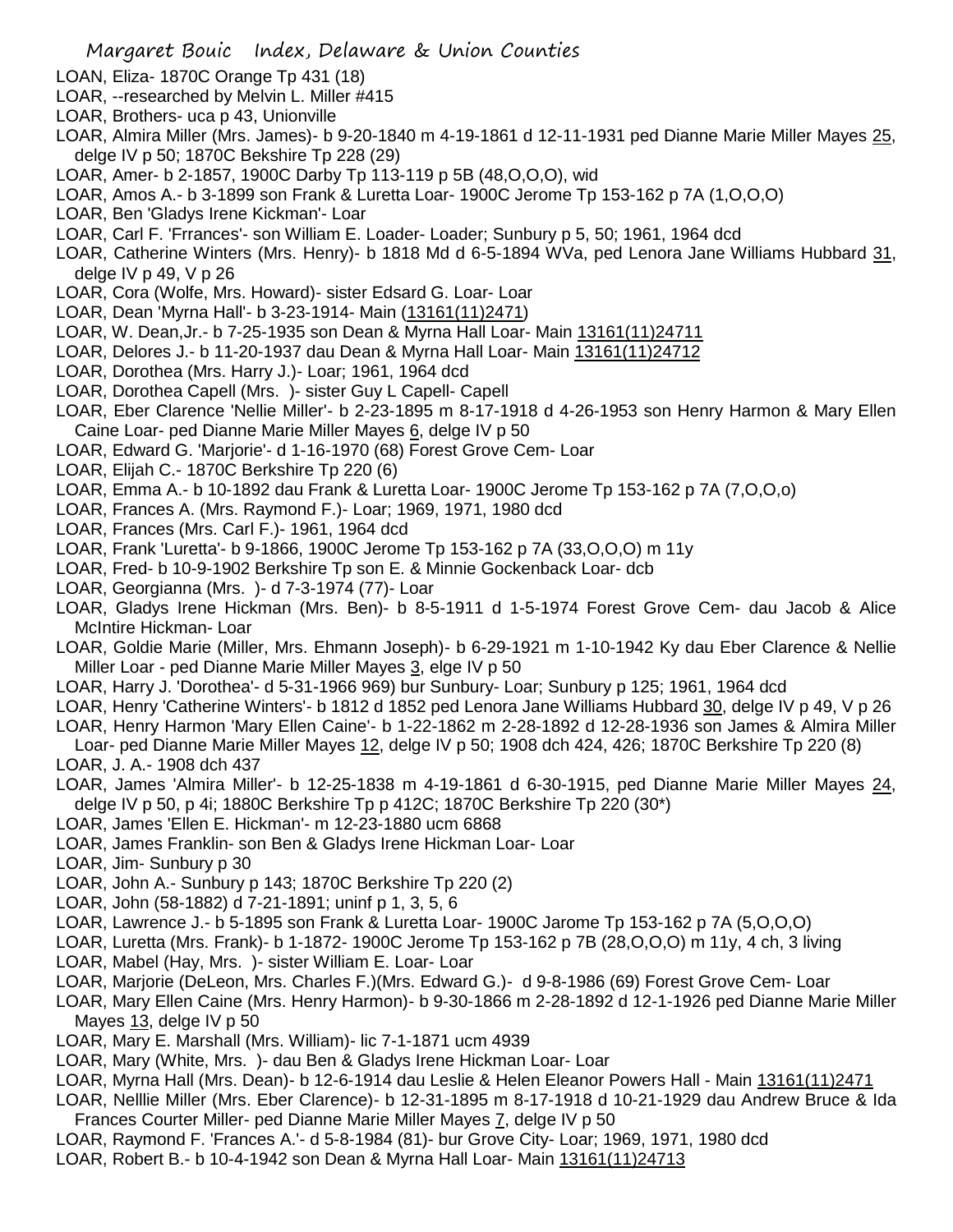- LOAR, Robert Michael- son Ben & Gladys Irene Hickman Loar- Loar
- LOAR, Roger W.- son Dean & Myrna Hall Loar- Main 13161(11)24714
- LOAR, Roy H.- son Dean & Myrna Hall Loar- Main 13161(11)24716
- LOAR, Sarah Louise (Miller, Mrs. Uriah Aden)- b 5-17-1840 m 6-29-1860 d 7-26-1930 dau Henry & Catherine Winter Loar- ped Lenora Jane Williams Hubbard 15; delge IV p 49, V p 26
- LOAR, Thomas O.- b 3-14-1947- son Dean & Myrna Hall Loar- Main 13161(11)24715
- LOAR, W. E.- 1908 dch 437; Pabst 7 p 30
- LOAR, William E.- d 3-23-1962 (90) bur Sunbury- Loar; 1961 dcd
- LOAR, William 'Mary E. Marshall'- lic 7-1-1871 ucm 4939
- LOAR, William H.- b 7-1843 father-in-law of Winfield & Nellie Dunfee- 1900C Darby Tp 92-98 p 4B (56,O,O,O)
- LOAR, William L.- 1964 dcd
- LOASE, Rev. E. E.- Grace Church- dg 11-3-1905 Cry Ab p 60
- LOATS, L. H.- 1883 uch IV p 485
- LOBACK, Hannah Elizabeth (Brentlinger, Mrs. George)- b 1829 d 10-4-1916, ped Robert Michael Cody 31, unec XIV p 46
- LOBACK, John- Ekelberry Ledger- delge X p 53
- LOBACK, John,Jr.- Ekelberry Ledger- delge X p 53
- Lobargh, Rudolph V.- 1870C trenton Tp 516 (17)
- LOBDELL, Ansel- son Susan M. Lobdell- Lobdell
- LOBDELL, Carolyn (Hardin, Mrs. )- dau Lawrence & Helen Lobdell- Lobdell
- LOBACH, Daniel- 1850C Delaware Tp 1399 p 98 915,Pa); Pabst 2 p 79
- LOBACH, Magdalena (Weiser, Mrs. Christian)- b 3-20-1760 d 4-15-1820- Weiser p 844
- LOBDELL, Ardith Irene Stayner (Aleshire, Mrs. Eugene)(Mrs. Kenneth)- b 6-8-1946 m 7-19-1962 div, (2) 7-29- 1967- dau Arthur & Mary Phyllis Decker Stayner- McKitrick p 261; Lobdell
- LOBDELL, Betty (Wallace, Mrs. Jeffrey)- dau Mr. & Mrs. Homer Samuels- Lobdell
- LOBDELL, Carol (Bennett, Mrs. Richard)- dau Henry Forest & Rachel M. Place Lobdell- Lobdell
- LOBDELL, Carolyn Sharon (Chappell, Mrs. Gene,Jr.)- b 1967 m 8-24-1986 dau Donald a. & Karen R. Lobdell-Lobdell; 1971, 1980 dcd
- LOBDELL, Rev. Charles Ol- son Mrs. Homer E. Samuels- Lobdell
- LOBDELL, Dale E. 'Sharon'- son Henry Forest & Rachel M. Place Lobdell- Lobdell
- LOBDELL, Dan 'Melissa'- Lobdell
- LOBDELL, Daniel- b 1970 son Donald A.& Karen R. Lobdell- 1971, 1980 dcd
- LOBDELL, Donald 'Karen Rothelda Grace'- son Lawrence & Helen Lobdell- Lobdell; 19971, 1980 dcd
- LOBDELL, Doug- b 1972 son Donald A. & Karen R. Lobdell- 1980 dcd
- LOBDELL, Fern (Berry, Mrs. )- dau Susan W. Lobdell- Lobdell
- LOBDELL, Helen (Mrs. Lawrence)- d 1-14-1980 (74) dau Ashley A. Alspach- Lobdell; 1964, 1969, 1971 dcd; delge X p 6
- LOBDELL, Henry Forest "Bob"'Rachel M. Place'- b 5-9-1900 d 4-18-1984 (83) Fairview Mem. Cem- son Joseph Henry & Susan M. Root Lobdell- Lobdell
- LOBDELL, Joseph Henry'Susan M. Root'- (44-1900) dcb late Henry Forrest
- LOBDELL, Karen Rothelda Grace (Mrs. Donald)- m 6-30-1963 dau O. M. Grace- Lobdell; 1971, 1980 dcd
- LOBDELL, Kenneth R. 'Ardith Irene Stayner'- m 7-29-1967 son Henry Forest & Rachel M. Place Lobdell-Lobdell; McKitrick p 269
- LOBDELL, Lawrence 'Helen'- d 10-30-1970 (77) Oak Grove Cem- Lobdell; 1964, 1969 dcd
- LOBDELL, Martha- dau Lawrence & Helen Lobdell- Lobdell; 1971, 1980 dcd
- LOBDELL, Melissa (Mrs. Dan)- Lobdell
- LOBDELL, Minnie G. (Breece, Mrs. Virgil Raymond)- d 12-16-1983 (87) Ashley Union Cem- dau Susan Lobdell- Lobdell
- LOBDELL, Oscar- b 1908 d 1942 New Millcreek Cem p 39
- LOBDELL, Rachel M. Place (Mrs. Henry Forest "Bob")- b 5-6-1914 d 10-2-1995 (81) Fairview Cem- dau Joseph H. & Blanche A. Barnette Place- Lobdell
- LOBDELL, Rhonda- b 12-8-1968 dau Kenneth & Ardith Irene Stayner Lobdell- McKitrick p 269
- LOBDELL, Ryan Ashley- b 7-12-1995 son Dan & Melissa Lobdell- Lobdell
- LOBDELL, Sandra b 1974 dau Donald & Karen Lobdell- Lobdell; 1980 dcd- engaged to Brent Stark
- LOBDELL, Sharon- b 1967 dau Donald A. & Karen Lobdell- 1971 dcd
- LOBDELL, Susan M. Root (Mrs. Joseph Henry)- d 7-12-1960 (93) bur Washington Co- Lobdell; dcb late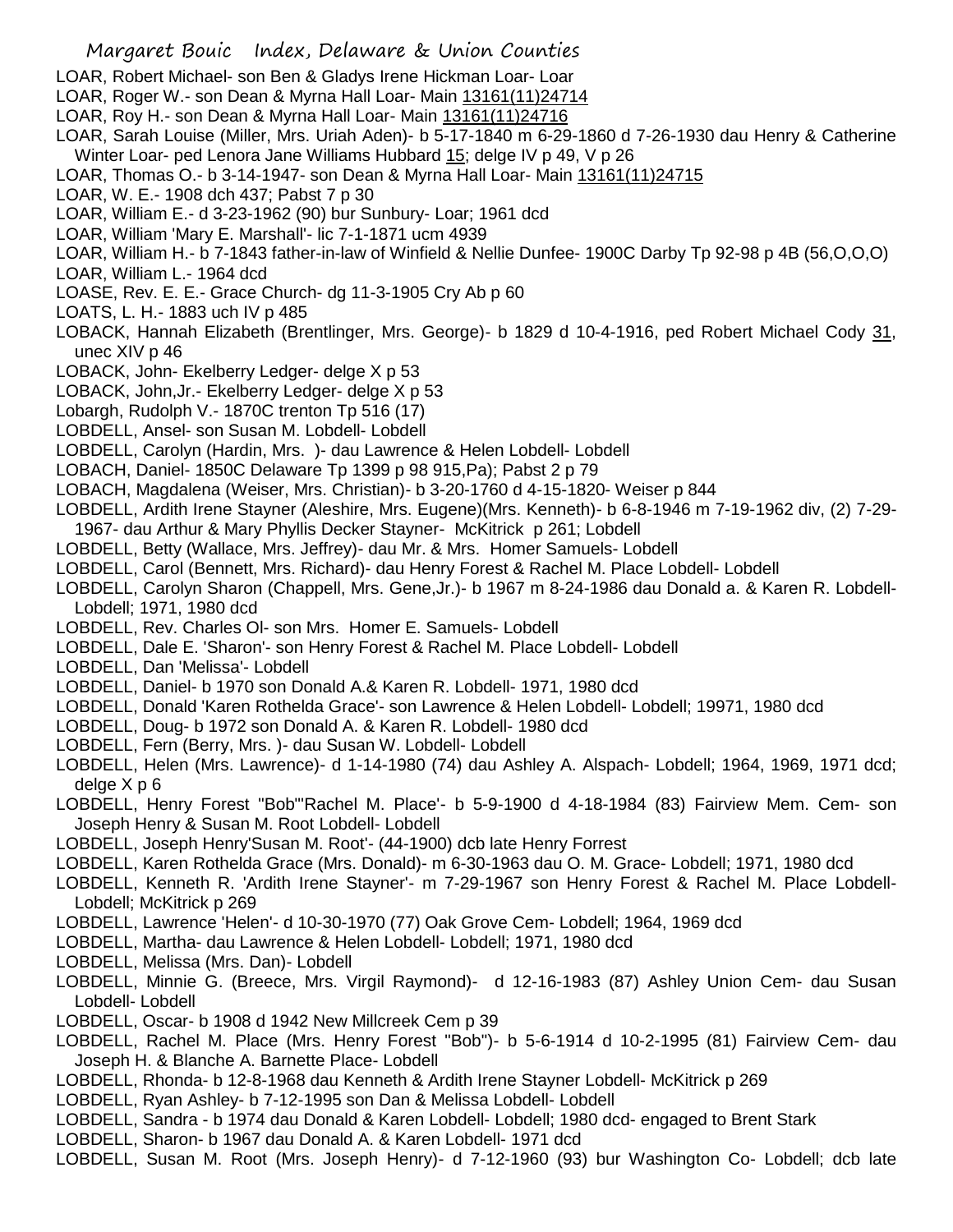(Henry)

- LOBDELL, Susan (Maine, Mrs. Sylvester)- b 9-19-1815 m 5-27-1838, Asp (359)
- LOBER, Edna (Walterhues, Mrs. )- sister Irvin M. Lober- Lober
- LOBER, Iola (Mrs. Irvin M.)- Lober
- LOBER, Irvin M. 'Iola' d 4-13-1968 9670 bur Stantontown- Lober
- LOBER, Leona (Curren, Mrs. )- sister Irvin M. Lober- Lober
- LOBER, Luella (Parrott, Mrs. )- sister Irvin M. Lober- Lober
- LOBERAN, John- Powers Pat p 99
- LOBES, Andrew Latham- b 11-18-1980 twin son Dennis F. & Peggy Springer Lobes- Lobes
- LOBES, Dennis F. 'Peggy Springer'- Lobes
- LOBES, Douglas William- b 11-18-1980 twin son Dennis F. & Peggy Springer Lobes- Lobes
- LOBES, Jeffrey- b 3-5-1986 son Dennis F. & Peggy Springer Lobes- Lobes
- LOBES, Peggy Springer (Mrs. Dennis F.)- dau L. W. Springer-Lobes

LOBEY,--- $(J.P.$  unec VI p 15

- LOBOS, Ana Maria Peebles (Mrs. Francisco Antonio)- b 12-29-1927- Genther p 78, 79
- LOBOS, Francisca Elena (Diocares, Mrs. Eduardo Manns)- b 5-242-1924 dau Francisco & Rosa Virginia Newbery Lobos- Genther p 78
- LOBOS, Francisco Alejandro- b 6-12-1969 son Francisco & Anna Maria Peebles Lobos- Genther p 78
- LOBOS, Francisco Antonio 'Ana Maria Peebles'- b 10-5-1929 son Francisco "Pancho" & Rosa Virginia Newbery DeLobos- Genther p 78, 79
- LOBOS, Francisco Antonia Miranda 'Rosa Virginia Newbery'- Genther p 78
- LOBOS, Francisco Tomas- b 1-27-1926 d 2-2-1929 son Francisco & Rosa Virginia Newbery Lobos- Genther p 78
- LOBOS, Hilda Bruselario (Mrs. Jorge Guillermo)- Genther p 78
- LOBOS, Jorge Guillemo 'Hilda Bruselario'- b 7-30-1937 d 1960- Genther p 78
- LOBOS, Juan Eduardo- b 6-10-1934 son Francisco & Rosa Virginia Lobos- Genther p 78
- LOBOS, Laura- b 5-15-1959 dau Francisco & Maria Peebles DeLobos- genther p 79
- LOBOS, Maria Angelica- dau Jorge Guillermo & Hilda Bruselario deLobos- Genther p 79
- LOBOS, Maria Victoria- dau Jorge Guillermo & Hilda Bruselario deLobos- Genther p 79
- LOBOS, Melania Maria Delapaz (Campbana, Mrs. Alfredo Silva)- b 12-29-1932 m 5-6-1935 dau Francisco & Rosa Virginia Newbery DeLobos- Genterh p 78
- LOBOS, Patricia- b 3-10-1962 dau Francisco & Ana Maria Peebles DeLobos- Gemther p 79
- LOBOS, Rosa Virginia "Rosie" Newberry (Borquez, Mrs. Eduardo Marin)- b 7-31-1931 m 9-12-1921 d 2-3- 1965- Genther p 78
- LOBOS, Rosa Virginia "Dolly"Newbery (Mrs. Francisxo Antonio Lobos Miranda)- Genther p 78
- LOBOS, Xemano- b 8-19-1963 ch Francisco & Maria Peebles DeLobos- Genther p 79
- LOCH, A.- mt 2-24-1869
- LOCH/LOCKE, Abel 'Susannah Webster'- m 2-25-1864 ucm 3551; son Louisa Locke- 1883 uch IV p 460; 1850C Union Tp 1327-1345 p 199 (6,O) 1880C Union Tp 73 p 13 (36,O,O,Del)
- LOCH, Albert- b c 1857 son David Allen & Sarah Ann Maugans Loch- Maugans Anc p 25
- LOCK, 1883 uch IV p 524, 526, 536
- LOCH, Almeda Bennett (Mrs. Harlow)- m 11-13p1844 dcm
- LOCH, Ann (Thomas, Mrs. William)- m 10-26-1853 ucm 2020
- LOCK(E), Benjamin 'Elizabeth Lynn/Lyon'- m 3-14-1829; unec II p 26; 1883 uch IV p 473, 534, 536, V p 197; 1915 uch p 264; 1830C Union Tp 207 p 287 (20-30)
- LOCH, Charles- b c 1866 son David Allen & Sarah Ann Maugans Loch- Maugans Anc p 25
- LOCHE, David 'Elizabeth'- d 5-8-1855 (76y2m) Newhouse Cem p 7, Powell 248, 259; Maugans Anc p 25; 1835 men p 55 #75 p 102, Scioto Tp; 1840C Thomson Tp p 110 (60-70); 1850C Scioto Tp 2414 p 146 (72,Pa)
- LOCH, LOCK, David Allen 'Sarah Ann Maugans'- m 5-1-1853 dcm- son David & Elizabeth Loch- Maugans Anc p 25; 1850C Scioto Tp 146 (25,Va)
- LOCH, Eliza (Carter, Mrs. John W.)- m 2-11-1858 ucm 2684; mt 2-17-1858; 1860C Union Tp 571-575 p 80 (23,O)
- LOCH, Elizabeth (Mrs. David)- Maugans Anc p 25; 1850C Scioto Tp p 146 (60.Va)
- LOCH, Elizabeth Lynn/Lyon (Mrs. Benjamin)- m 3-14-1829 ucm 173; unec II p 26
- LOCH, Flora Clara- b 9-25-1870 dau David Allen & Sarah Ann Maugans Loch- Maugans Anc p 25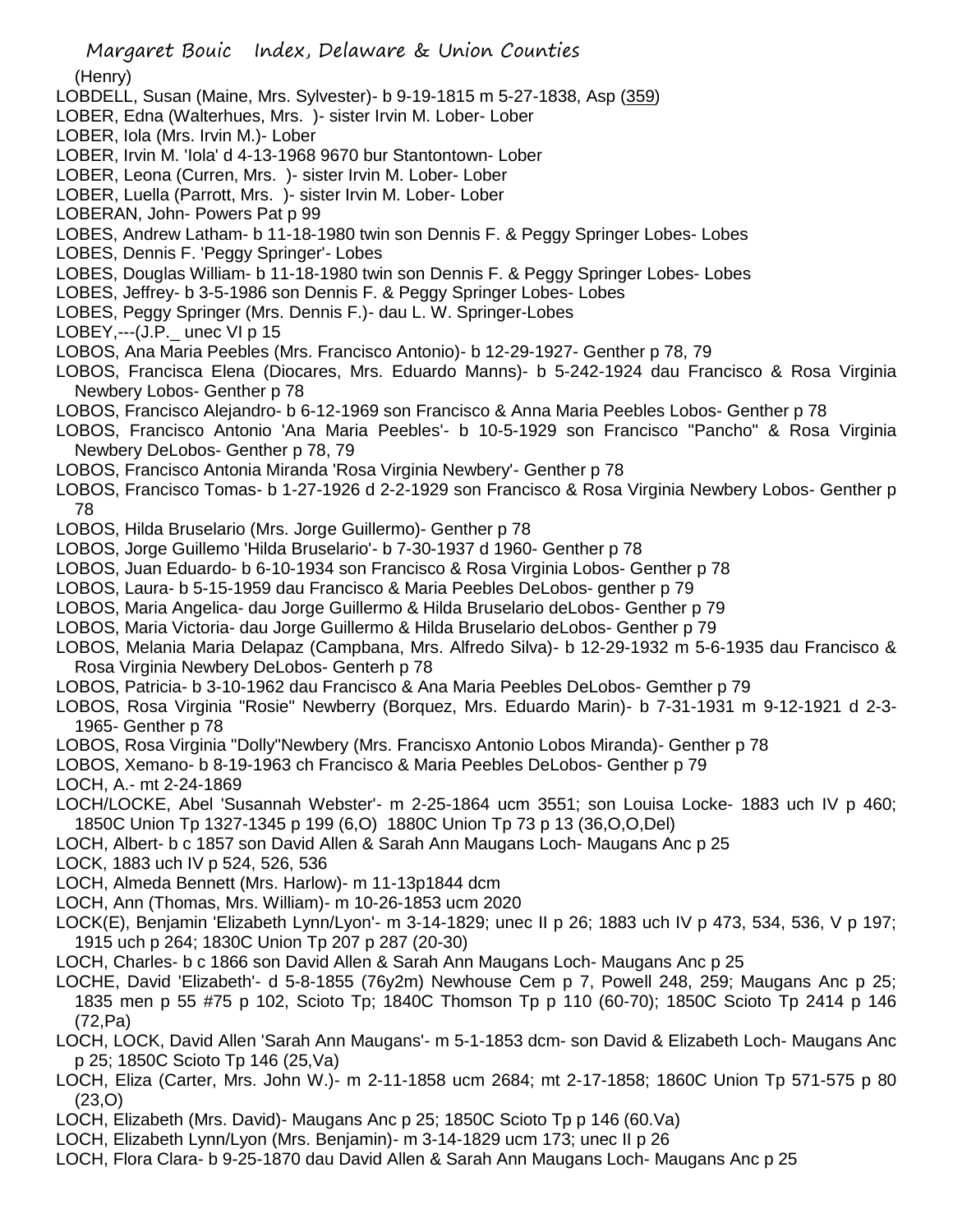- LOCH, Harlow 'Almeda Bennett'- m 11-13-1844 dcm
- LOCH, Harriett- 1850C Genoa Tp 3387 p 40 (22,O)
- LOCH, Harvey Edgar- b 5-6-1872 son David Allen & Sarah Ann Maugans Loch- Maugans Anc p 25
- LOCH, Horace Edward- b 5-6-1872 son David Allen & Sarah Ann Maugans Loch- Maugans Anc p 25
- LOCH, Jacob- b 8-18-1875 son David Allen & Sarah Ann Maugans Loch- Maugans Anc p 27
- LOCH, John- 1820C Big Rock Tp
- LOCH, John J. 'Percilla Rose'- b 1-21-1821 m 1-21-1844 dcm Giesler letter
- LOCH, John S. 'Louisa Harrington'- m 1-28-1826 ucm 104; 1883 uch III p 287, V p 176, 184, 208; unec II p 15, III p 39, 49,
- LOCH, Jonathan- 1883 uch V p 184
- LOCH, Keziah- 1850C Genoa Tp 287 p 40 (15,O) ch Leach Lock
- LOCK, Leach- 1850C Genoa Tp 387 p 40 (50,Pa)
- LOCH, Lievonia- b c 1863 dau David Allen & Sarah Ann Maugans Loch- Maugans Anc p 27
- LOCH/LOCKE, Louisa Harrington (Mrs. John S.)- m 1-28-1826 ucm 104 dau Benjamin Harrington- 1883 uch III p 287, V p 208; mt 2-17-1869; unec II p 15, III p 39; 1850C Union Tp 1327-1345 p 199 (44,RI); 1860C Union Tp 571-575 p 80 (55,RI)
- LOCH, Lock, Lucy (Adams, Mrs. Joseph)- m 12-5-1854 ucm 2205; unec VIII p 19
- LOCH, Martha Straw (Mrs. Lumon)- m 9-2-1851 ucm 1702; unec XIV p 52; 1870C Millcreek Tp 152 (60,Pa) white
- LOCH, Olive- b c 1855 dau David Allen & Sarah Ann Maugans Loch- Maugans Anc p 27
- LOCH, Sarah Percilla Rose (Mrs. John)- b 3-23-1821 m 1-21-1844 dcm Giesler letter
- LOCH, Sanamtha Diana (Heath, Mrs. Hiram)- m 1-30-1848 dcm
- LOCH, Sarah Ann Maugans (Mrs. David Allen)- b 9-28-1834 m 5-1-1853 dau Joseph &
- Sarah Horine Maugans- Maugans Anc p 25; Pabst Pion II p 174
- LOCH, Sarah (Dilsaver, Mrs. George)- m 3-20-1842 dcm
- LOCH, Sarah Marilla (Reynolds, Mrs. John W)- b 10-28-1859 m 7-27-1879 d 7-23-1910 dau David Allen & Sarah Ann Maugans Loch- 1880 dch p 25
- LOCH, Stella- b c 1868 dau David Allen & Sarah Ann Maugans Loch- Maugans Anc p 25
- LOCH, Stofel- Ekelberry Ledger- delge X p 53
- LOCH, William Joseph- son David Allen & Sarah Ann Maugans Loch- Maugans Anc p 25
- LOCH, Willis David- b c 1854 son David Allen & Sarah Ann Maugans Loch- Maugans
- Anc p p 25
- LOCH, Zuba (Chapin, Mrs. William R.)- m 2-3-1839 dcm
- LOCHE, David- 1850C Thompson Tp, delge IV p 31
- LOCHE, Louisa- unec IV p 70 (1853)
- LOCHE, William- unec IV p 70, 1853
- LOCHER, Barbara Prof. OWU- 1961, 1964, 1969, 1971, 1980 dcd
- LOCHER, Eddie- Grad Delaware HS 1879- delge VI p 72
- LOCHER, George- 1880C Delaware Town p 552A
- LOCHER, Herbert P. 'Inge'- 1973 ucd
- LOCHER, Inge (Mrs. Herbert P.)- 1973 ucd
- LOCHERY, Mrs. E. B.- d Sat (72y11m) dg 3-23-1900 Cry Ab p 13
- LOCHNE, Frank- b 9-1875 son Margarette Lochne- 1900C Marysville 357-373 p 15B (24,O,Ger,Ger)
- LOCHNE, Fred- b 10-1882 son Margarette Lochne- 1900C Marysville 357-373 p 15B (18,O,Ger,Ger)
- LOCHNE, Joseph- b 9-1884 son Margarette Lochne- 1900C Marysville 357-373 p 15B (16,O,Ger,Ger)
- LOCHNE?, Margarette- 1900C Marysville 357-373 p 15B (54,Ger,Ger,Ger) wid, 7 ch, 5 living; to US 1854
- LOCHNE, Martin- b 11-1887 son Margarette Lochne- 1900C Marysville 357-373 p 15B (13,O,Ger,Ger)
- LOCHNY, David 'Elizabeth Williams'- m 6-1-1814 Madison Co, unec IV p 22
- LOCHNY, Eliabeth Williams (Mrs. David)- m 6-1-1814 Madison Co, unec IV p 22
- LOCHRIDGE, Ellen M. (Maine, Mrs. Daniel D.)- m 6-1-1876, Asp (1158)
- LOCK, Ann E. (Thomas, Mrs. William R.)- unec VIII p 10
- LOCK, Benjamin- son-in-law of Washington & Nancy McClingan- 1880C Milford 76 (41,O,O,O)
- LOCK, Blanch- dau Benjamin Lock- 1880C Milford 76 (4)
- LOCK, Edward- son Abel & Susannah Webster Lock- 1880C Union Tp 73 p 13 (11,O,O,O)
- LOCK, Eliza (Carter, Mrs. John W.)- u nec XII p 29
- LOCK, Eunice (Mrs. Philip)- delge VI p 33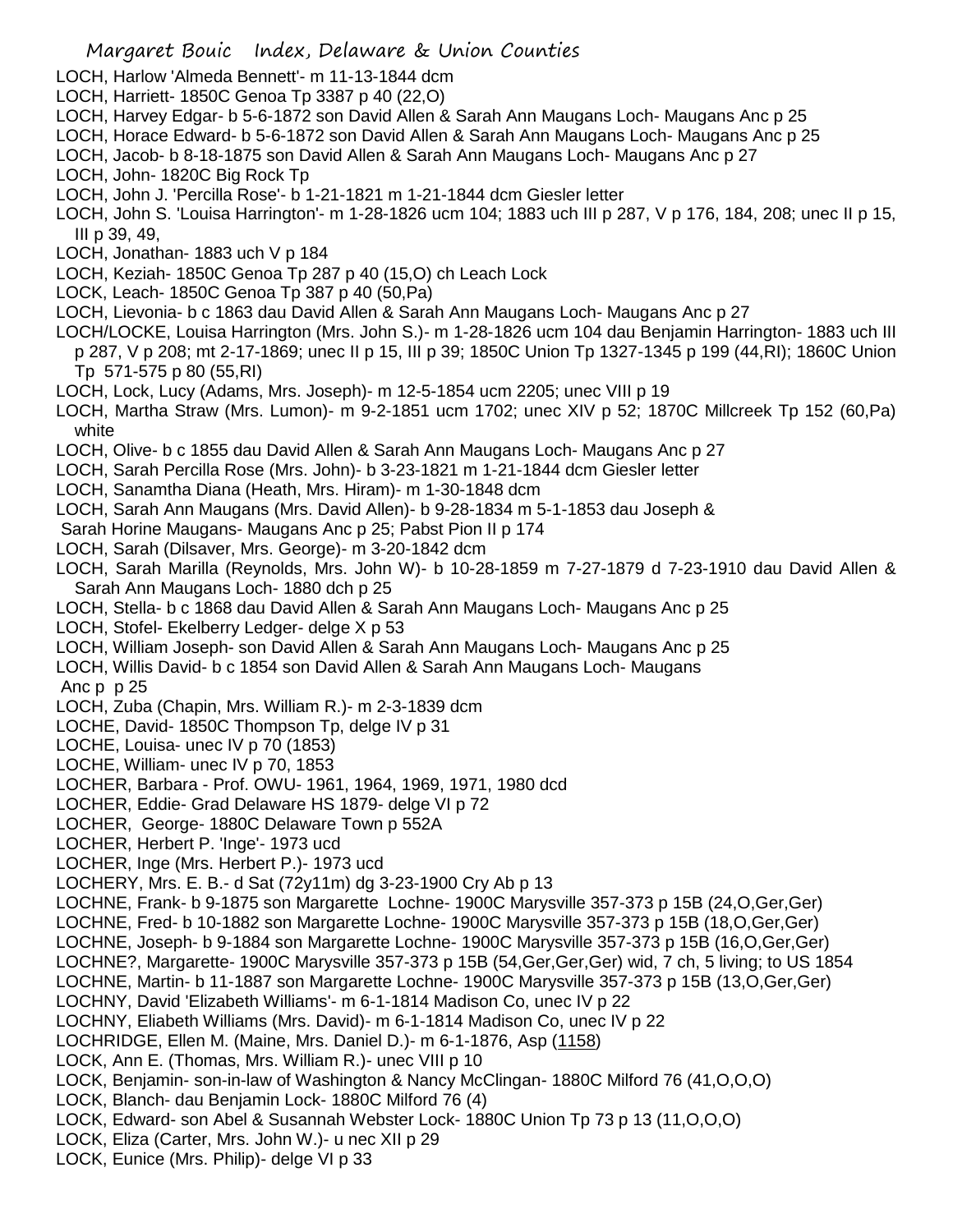- LOCK, Frank- son Benjamin Lock- 1880C Milford 76 (13)
- LOCK, Harry- son Benjamin Lock- 1880C Milford 76 (6)
- LOCK, Jane- (56-1895) d 8-24-1918 (73-1912) uninf p 8, 9, 15
- LOCK, Jesse 'Leah'- son of Eunice Lock- War of 1812, delge VI p 33, VII p 7
- LOCK, Jesse- 1835 men p 46 #34 p 83 Orange Tp
- LOCK, Jessie- dau Benjamin Lock- 1880C Milford 76 (9)
- LOCK, John- 1880C Orange Tp p 356C
- LOCK, John S. 'Louisa'- estate, uccp p 41, JB 4 p 282
- LOCK, Kasiah- d 1-1-1851 (14-8-11) dau Leah- Patterson Cem, Powell p 182
- LOCK, Leah (Mrs. Jesse)- Powell p 182; delge VI p 33
- LOCK, Louisa (Mrs. John S.)- uccp p 41, JB 4 p 282
- LOCH, Lumon 'Martha Straw'- (59-1895) m 9-2-1851 ucm 1702 d 5-12-1909; unec XIV p 52; uninf p 8,9; 1860C Millcreek Tp 125 (34,O); 1860C Mil Tp 152 (47,O) mulatto; 1880C Mil Tp 85-89 p 9 (75,O,O<NY) uca p 44, 49
- LOCK, Mary (Mrs. Ed)- b 1863 Clark Co d 12-23-1915 Oakdale Cem I p 47 (EpR45-4)
- LOCK, Mary (Stanton, Mrs. Amon)- m1 1-20-1845 Madison Co, unec X p 18
- LOCK, May P.- dau Abel & Susannah Webster Lock- 1880C Union Tp 73 p 13 (10,Ill,O,O)
- LOCK, Philip 'Eunice'- delge VI p 33
- LOCK, Susannah Webster (Mrs. Abel)- m 2-25-1864 ucm 3551; 1880C Union Tp 73 p 13 (36,O,O,O)
- LOCK,---Henderson (Mrs. Edward)- b 5-14-1863 m 1885 d 12-22-19154
- LOCK, Willie- son Benjamin Lock- 1880C Milford 76 (11)
- LOCKARD, PeggyH.- query Morse, Greene- unec XIV p 27
- LOCKE---family of Marian Hill #350, unec XI p 61
- LOCKE, Able W.- 1850C Union Tp 1327-1345 p 199 (6,O)
- LOCKE, Amanda McClenegan (Mrs. Benjamin)- m 7-4-1865 ucm 3745
- LOCKE, Anson- 1908 dch 81
- LOCKE, Bary- ch Vernon & Beulah Locke- 1959 ucd (3)
- LOCKE, Benjamin- b 1838 -1850C Union Tp 1327-1345 p 199 (13,O)- son John & Louisa Harrington Locke-1883 uch V p 208, 209
- LOCKE, Benjamin 'Amanda McClenegan'- m 7-4-1865 ucm 3745; Un Al p 14, 32nd Ohio inf- 1880C Milford 76 p 35 (41,O,O,O); uca p 44, 104;
- LOCKE, Benjamin 'Elizabeth Lyon'- m 3-14-1829, unec XI p 40
- LOCKE, Beulah (Mrs. Vernon)- 1959 ucd
- LOCKE, Charity McUnber (Mrs. Jonathan)- m 1-9-1831 ucm 258; unec II p 34
- LOCKE, Eleanor Sally Orr (Mrs. Ian George)- b 5-28-1950 dau Robert Hargreaves & Roma McKittrick Orr-McKitrick p 479
- LOCKE, Eliza- dau Louisa Locke- 1850C Union Tp 1327-1345 p 199 (16,O)
- LOCKE, Eliza (Moram, Mrs. Edward)- dau Jontahan Locke- 1883 uch V p 212
- LOCKE, Elizabeth- dau Louisa Locke- 1850C Union Tp 1327-1345 p 199 (17,O)
- LOCKE, Elizabeth Lyon (Mrs. Benjamin)- m 3-14-1829, unec XI p 40
- LOCKE, Frank C.- b 1866 d 1952- Milford Cem, Un Al p 14- son Benjamin & Amanda McClenegan Locke-1870C Milford 51 p 5 (4,O)
- LOCKE, Harriet (Argenbright, Mrs. Isaac)- Maugans Anc p 155
- LOCKE, Harry- d 6-23-1908, 1st Inf- Milford Cem, Un Al p 14
- LOCKE, Ian George 'Eleanor Sally Orr'- McKitrick p 479
- LOCKE, Jesse- 1820C Genoa Tp; 1880 dch p 202
- LOCKE, John S.- mt 5-29-1850, 6-8-1850 d 5-15-1850 (45-5-26) HathawayCem, Un Al p 81; unec VI p 223, XV p 22; 1830C Union Tp 207 p 287 (20-30)
- LOCKE, Jonathan 'Charity McUmber'-m 1-9-1831 ucm 258 d 7-8-1830 (52) or 7-1832- Hathaway Cem, Un Al p 81; 1883 uch V p 212, unec II p 34, XV p 22; 1830C Union Tp 131 p 284 (50-60)
- LOCKE, Josiah- mt 8-15-1860 (68) Marion Co
- LOCKE, Kate- 1870C Delaware Town 292 (18)
- LOCKE, Louisa Locke- d 9-3-1867 (60-11-4) Hathaway Cem, Un Al p 81, unec VI p 23; mt 5-29-1850, 6-8- 1850 1850C Union Tp 1327-1345 p 199 (10,O)
- LOCKE, Louisa (Sinclair, Mrs. George)- m 12-14-1859 ucm 2962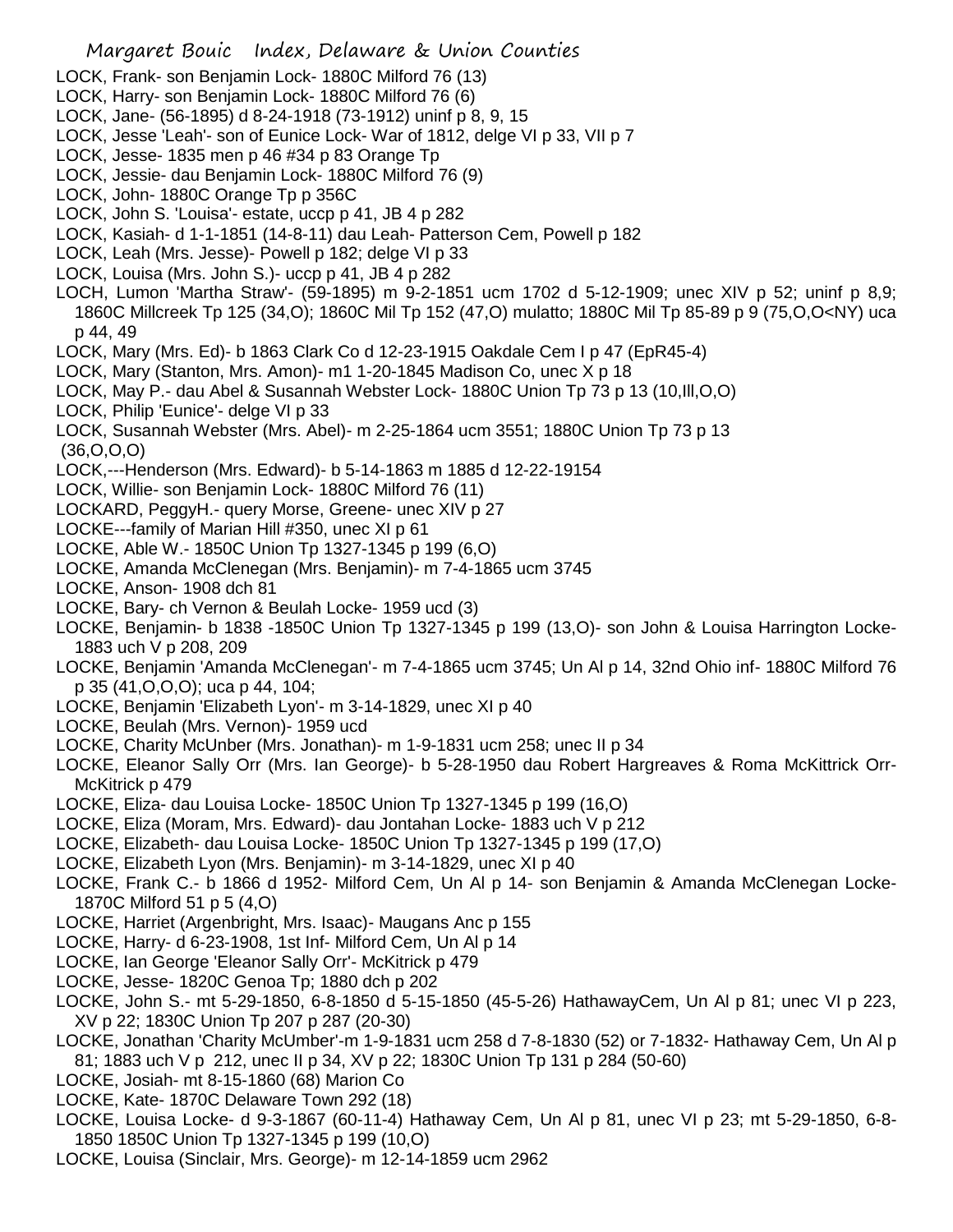LOCKE, Louisa Winchester (Mrs. )- dau Richard Winchester- uccp p 46, JB 2 p 14, 15

- LOCKE, Mary- 1850C Union Tp 1237-1255 p 184 (78,RI)
- LOCKE, Mary Clarke (Mrs. William)- m 12-27-1655 dau William & Margery Clarke- dcc Maxson Greene 839
- LOCKE, Mary Kendall, Mrs. Samuel)- m 3-30-1692 dau William & Mary Clarke Locke- dcc Maxson Greene 419
- LOCKE, Martha Straw (Mrs. Luman)- 1880C Mil Tp 85-89 p 9 (75, Pa,Pa,Pa)
- LOCKE, Mary D. (Hakes, Mrs. William H.)- Asp (380-7)
- LOCKE, Nora (McKitterick, Mrs. Albert)- m 6-28-1923- McKitrick p 432
- LOCKE, Susanna (Towne, Mrs. Silas)- m 1744; Asp p 123
- LOCKE, Thomas W.- unvmec p 41
- LOCKE, Vernon 'Beulah'- 1959 ucd
- LOCKE, William- 1880C Delaware Town p 512C
- LOCKE, William- son Benjamin & Amanda McClengan Locke- 1870C Milford 51 p 5 (1,O)
- LOCKE, William 'Mary Clarke'- b 12-13-1628 m 12-27-1655 d 6-16-1720- dcc Maxson Greene 838
- LOCKER, Ann Mary- d 3-25-1876 916-3-3) dau John & Falney Carr Fisher Locker- dcdeaths
- LOCKER, Elizabeth- dau Jeffery & Rita Irene Lame Locker- 1985 uch p 131
- LOCKER, George 'Jemima Hawkins'- b 1800 d 1865 ped Carolyn Krause Conner #79 22, unec VI p 52
- LOCKER, Jeffery 'Rita Irene Lame'- 1985 uch p 131
- LOCKER, Jemima Hawkins (Mrs. George)- b 1798 d 1884 ped Carolyn Krause Conner #75 23, unec VI p 52
- LOCKER, Karilyn- dau Jeffery & Rita Irene Lame Locker- 1985 uch p 131
- LOCKER, Katherine- dau Jeffery & Rita Irene Lame Locker- 1985 uch p 131
- LOCKER, infant b 4-14-1874 Delaware Town son Phillip & Mary Pierce Locker- dcb
- LOCKER, Rita Irene Lame (Mrs. Jeffery)- dau La Marr Lame- 1985 uch p 131

LOCKER, Sarah A. (Kirk, Mrs. Edwin R.)- dau George & Jemima Hawkins locker- ped Carolyn Krause Conner 11, unec VI p 52

- LOCKER/S, Magdalene (Phillippi, Mrs. Peter)- b 1838 ped MaryJane Cook Saylor 15, delge V p 50
- LOCKETT, H. W. 'Mary Elizabeth Freshwater'- Freshwater p 157
- LOCKETT, James- 1870C Delaware Town 300 (17)
- LOCKETT, Mary Elizabeth Freshwater (Mrs. H. W.)- dau William & Sarah Campbell Freshwater Freshwater p 157
- LOCKETT, Valdia C. (Hawn, Mrs. Arthur Jonathan)- m 9-1922- Freshwater p 91
- LOCKEY, Eley A. (Barker, Mrs. AllenD.)- m 1859, unec IV p 53
- LOCKHARD,Elaine Louise- b 8-10-1957 dau Dr. Gordon Newell & Jean Elizabeth Fernwalt Loakhard- Weiser p 617 (Lockhart)
- LOCKHARD, Dr. Gordon Newell 'Jean Elizabeth Fernwalt'- m 6-30-1956- Weiser p 617

LOCKHARD, Jean Elizabeth Fernwalt (Mrs. Dr. Gordon Newell)- b 4-6-1935 m 6-30-1956 dau John Dyer & Mary Catherine Frank Fernwalt- Weiser p 617

- LOCKHART, Allen- b 1965 son Roy A. & Judy Lockhart- 1980 dcd
- LOCKHART, Amy- b 1967 dau Roy A. & Judy Lockhart- 1980 dcd
- LOCKHART, Ann (Mrs. Dan)- Lockhart
- LOCKHART, Anna- 1980 dcd
- LOCKHART, Annamae Boyd (Mrs. James L.)- m 7-24-1987 dau Lloyd J. & M. Glorean Higgins- Lockhart
- LOCKHART, Ansel 'Lois J.'- d 1979 son John C. & Bessie A. Lockhart- Lockhart
- LOCKHART, Barbara (Lawson, Mrs. )- dau Leo O. & Mildred A. Lockhart- Lockhart
- LOCKHART, Bessie A.(Mrs. John C.)- d 1-22-1973 (87) bur Radnor- Lockhart
- LOCKHART, Betty Lou (Maugans, Mrs. Edward Paul)- Maugans Anc p 33
- LOCKHART, Brenda- b 1975 dau Anna Lockhart- 1980 dcd
- LOCKHART, Brenda- b 1961 dau James L. & Shirley L. Lockhart- 1964, 1969, 1971 dcd
- LOCKHART, Brenda (Mrs. Larry)- Lockhart
- LOCKHART, Chauncy W.- d 9-28-1893 (19y28d) son J. W. & M. J.- Claibourne Cem p 46
- LOCKHART, Clara G (Mrs. Curtis)- d (86) Green Lawn Cem- Lockhart;1969, 1971 dcd
- LOCKHART, Curtis J. 'Clara G.'- Lockhart
- LOCKHART, Dalla 'Eva L.'- 1971 dcd
- LOCKHART, Dan 'Ann'- d 11-4-1966 (61) son John C. & Bessie A. Lockhart- Lockhart
- LOCKHART, Daniel- b 1968 son Anna Lockhart- 1980 dcd
- LOCKHART, David Wayne- b 1958 son Wayne D. & Joanne Howison Lockhart- Lockhart; 1964, 1969, 1971 dcd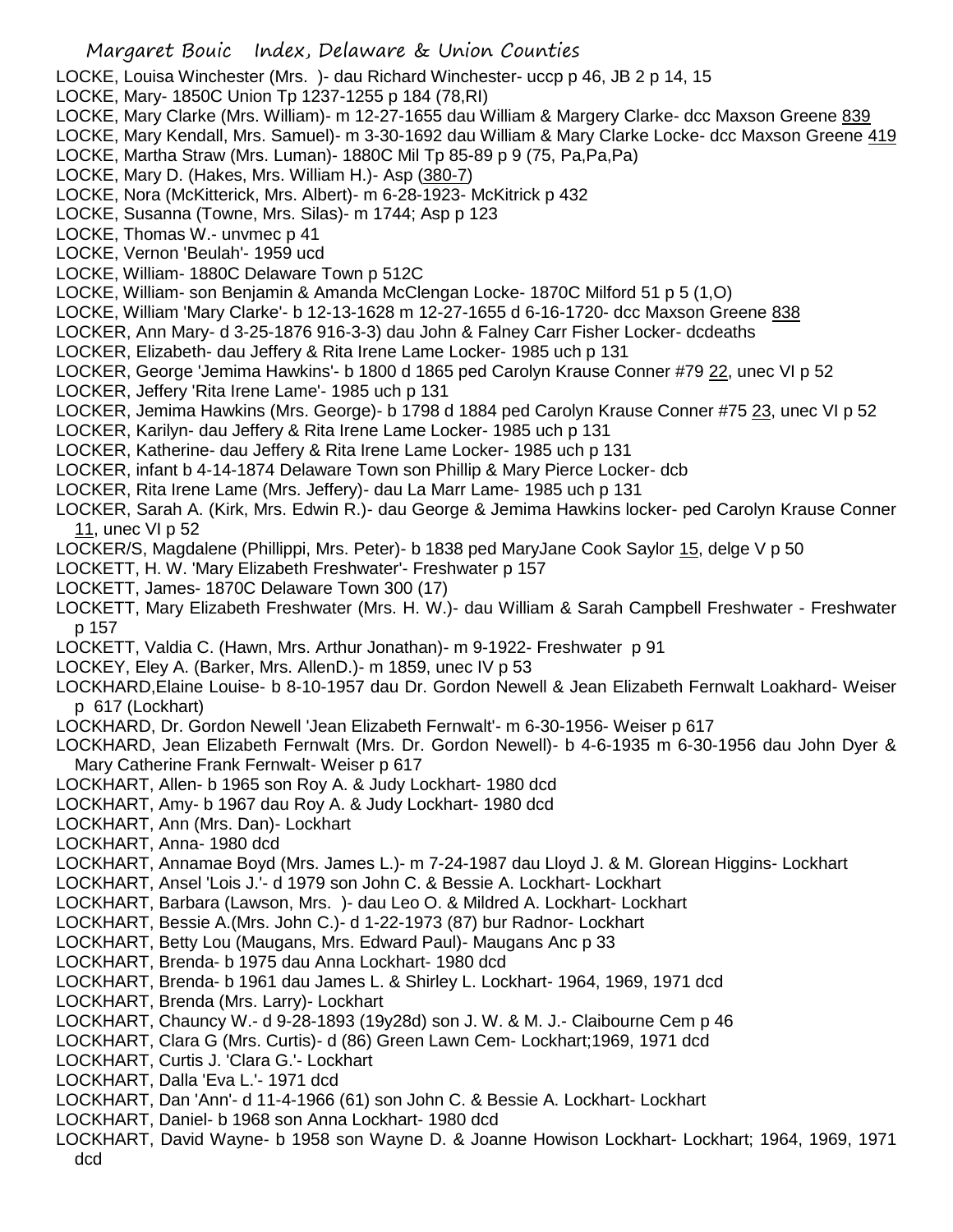- Margaret Bouic Index, Delaware & Union Counties
- LOCKHART, Diane- b 1962 dau Wayne D. & Joan Lockhart- 1980 dcd
- LOCKHART, Dianne- b 1962 dau James L. & Shirley L. Lockhart- 19964, 1969, 1971 dcd
- LOCKHART, Douglas Wayne- b d 10-7-1960 son Wayne & Howison Lockhart- Lockhart
- LOCKHART, Elizabeth J. (Mrs. George)- djlm p 85, Hopewell Cem
- LOCKHART, Elizabeth Newhouse (Mrs. George)- m 5-2-1858 ucm 2739; 1860C Leesburg Tp 561 (30,O); 1870C Lees. 275-283 p 35 (40,O); unec XII p 30
- LOCKHART, Eva L. (Mrs. Dallas)- 1971 dcd
- LOCKHART, Infant- no dates, Price Cem, djlm p 46
- LOCKHART, Geneva (Cameron, Mrs. David)- dau David & Whymms Lockhart- dcq, dcc Harriet Brundige Stein 7
- LOCKHART, George 'Elizabeth Newhouse'- m 5-2-1858 ucm 2739; djlm p 85; 1883 uch IV p 504, 508; uca p 73, 75, 104; unec XII p 30; 1860C Leesburg Tp 56 (35,Eng); 1870C Lees. Tp 275-283 p 35 (44,Eng); 1880C Lees. 313 p 190C (55,Eng,Eng,Eng)
- LOCKHART, George- son George & Elizabeth Newhouse Lockhart- 1870C Leesburg Tp 275-283 (7,O)
- LOCKHART, Hannah (Langstaff, Mrs. Asa)- b 6-21-1835 m 11-7-1858 or 12-25-1858 ucm 1797 d 1-31-1899- 1915 uch p 812, 832; 1883 uch V p 641; Maugans Anc p 214
- LOCKHART, Heather- b 1975 ch Larry C.& Jenny Lockhart- 1971, 1973, 1991 ucd
- LOCKHART, Huey- 1971 dcd
- LOCKHART, Jacqueline M. (Smith, Mrs. )- dau Ansel & Lois J. Lockhart- Lockhart
- LOCKHART, James- b 1966 son Anna Lockhart- 1980 dcd
- LOCKHART, James- son George & Elizabeth Newhouse Lockhart- 1860C Leesburg Tp 561 (13,O)
- LOCKHART, James L 'Annamae Boyd'- m 7-24-1987 son Kermit & Neva A. Lockhart- Lockhart
- LOCKHART, James L. 'Shirley;- 1961, 1964, 1969, 1971 dcd
- LOCKHART, James W. 'Martha j. Scott'- m 11-2-1873 ucm 5370
- LOCKHART, Jenny (Mrs. Larry C.)- 1981, 1983, 1991 ucd
- LOCKHART, Joanne (Mrs. Wayne D.)- 1964, 1969, 1971, 1980 dcd
- LOCKHART, John- 1971 dcd, Oxford Tp
- LOCKHART, John- son Dan & Ann Lockhart- Lockhart
- LOCKHART, John- son George & Elizabeth Newhouse Lockhart- 1860C Leesburg Tp 561 (14,O)
- LOCKHART, John C.- son Kermit L. & Neva A. Lockhart- Lockhart; 1961(15), 1964 dcd
- LOCKHART, Judy A. (Mrs. Roy A.)- 1980 dcd
- LOCKHART, J. W. Co K. 1st OHA, Hopewell Cem, djlm p 82
- LOCKHART, Kermit L. 'Neva A.'- d 5-4-1976 (68) Green Mound Cem- son John C. & Bessie A. Lockhart-Lockhart; 1961, 1964, 1969, 1971 dcd
- LOCKHART, Larry 'Brenda'- Lockhart
- LOCKHART, Larry C. 'Jenny'- 1971, 1973, 1991 ucd
- LOCKHART, Leo O.'Mildred A.'- d 5-1-1979 968) Radnor Cem- son John C. & Bessie A. Lockhart- Lockhart; 1964, 1969, 1971, 1980 dcd
- LOCKHART, Lois (Bonnette, Mrs. Ron)- dau Kermit & Neva A. Lockhart- Lockhart; LOCKHART, Lois J. (Mrs. Ansel)- d 8-5-1987 Marion Cem- Lockhart; Pabst 8 p 31, 39, 43
- LOCKHART, Margaret- b 1964 dau Anna Lockhart- 1980 dcd
- LOCKHART, Margaret (Mrs.Virgil A.)- b 5-28-1915 d 11-17-1987 (72) Radnor Cem- Lockhart; 1964, 1969, 1971 dcd
- LOCKHART, Martha (Dailey, Mrs. Frank)- Lockhart
- LOCKHART, Mary (Rapp, Mrs. E.)- m 5-4-1843 Madison Co, unec IX p 66
- LOCKHART, Michael E. "Mike"- b 1971 son Larry C. & Jenny Livingston Lockhart- 1981, 1983, 1991 ucd
- LOCKHART, Mildred A. (Mrs. Leo O.)- Lockhart; 1964, 1969, 1971, 1980 dcd
- LOCKHART, Nancy J. (Wood, Mrs. John A.)- m 5-19-1858 ucm 2730 unec XII p 30
- LOCKHART, Neva A. (Mrs. Kermit L.)- d 2-9-1987 (73) Green Mound Cem- Lockhart; 1961, 1964 dcd
- LOCKHART, Norma (Inlow, Mrs.William)- dau Kermit & Neva A. Lockhart- Lockhart
- LOCKHART, Orville- son George & Elizabeth Newhouse Lockhart- 1880C Leesburg Tp 313 p 190C (16,O,Eng,O)
- LOCKHART, Richard- Pabst 8 p 42
- LOCKHART, Richard- son George & Elizabeth Newhouse Lockhart- 1860C Leesburg Tp 561 (9,O)
- LOCKHART, Richard M.- 1961, 1964 dcd
- LOCKHART, Richard- son Kermit & Neva A. Lockhart- Lockhart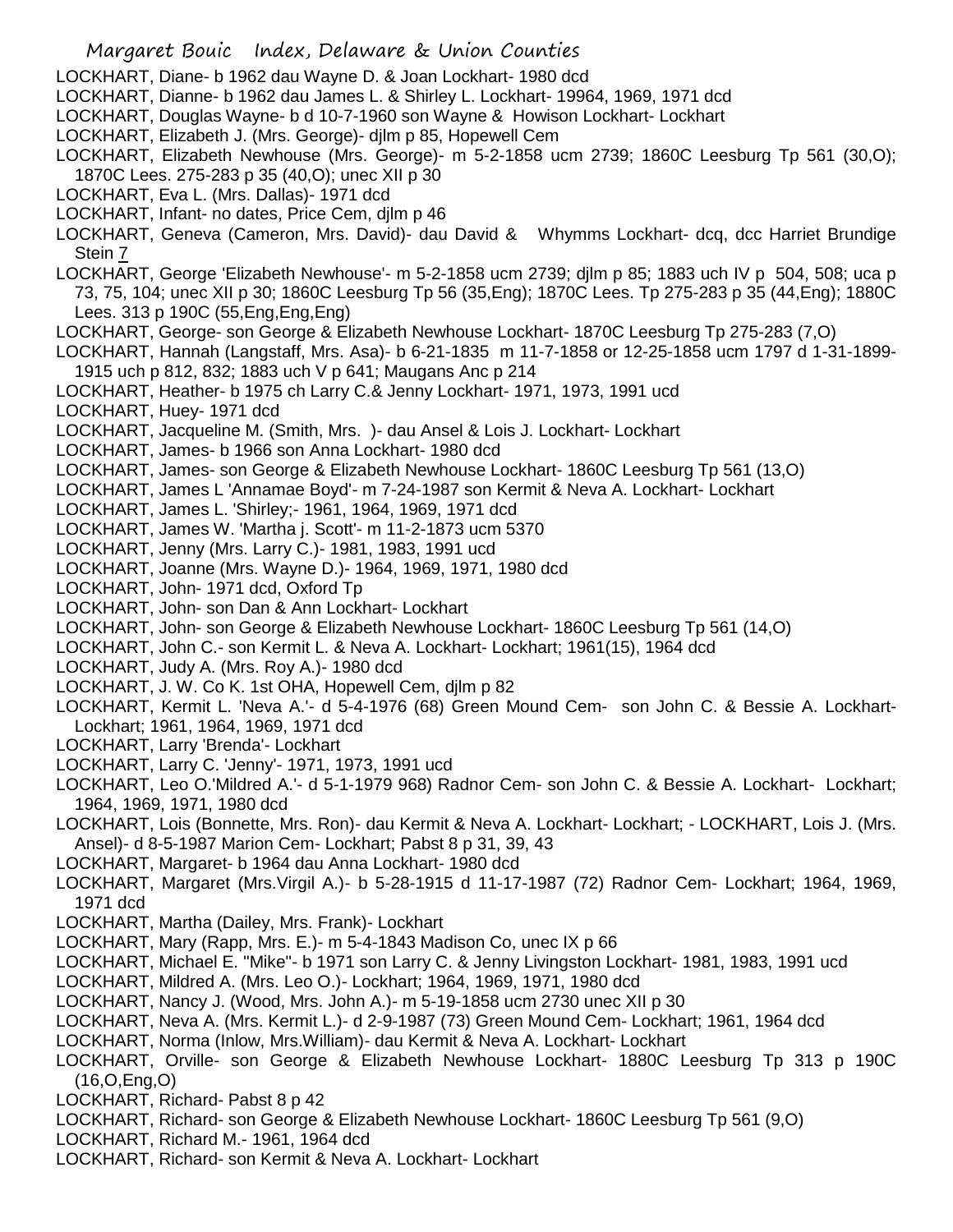- LOCKHART, Ronnie G 'Thelma'- 1980 dcd
- LOCKHART, Roy A. 'Judy A.'- 1980 dcd
- LOCKHART, Ruth (Rodgers, Mrs. )- dau Virgil & Margaret Lockhart- Lockhart
- LOCKHART, Samuel- son George & Elizabeth Newhouse Lockhart- 1860C Leesburg Tp 561 (6,O)
- LOCKHART, Sarah J.- dau George & Elizabeth Newhouse Lockhart- 1870C Leesburg Tp 275-283 (9,O); 1880C Lees. Tp 313 p 190C (18,O,Eng,O); unec XIV p 13
- LOCKHART, Shirley (Mrs. James)- 1961, 1964, 1969, 1971, 1980 dcd
- LOCKHART, Steven- b 1958 son James & Shirley Lockhart- 1961, 1964, 1969, 1971 dcd
- LOCKHART, Susanne (Lind, Mrs. )- dau Dan & Ann Lockhart- Lockhart
- LOCKHART, Thelma (Mrs. Ronnie G.)- 1980 dcd
- LOCKHART, Timmy- b 1959- son James & Shirley Lockhart- 1961, 1964, 1969, 1971 dcd
- LOCKHART, Virgil A. 'Margaret'- d 11-3-1976 (63) Ashley Union Cem- son John C. & Bessie A. Lockhart-Lockhart; 1964, 1969, 1971 dcd
- LOCKHART, Wayne D.'Joanne'- son Virgil & Margaret Lockhart- Lockhart; 1964, 1969, 1971, 1980 dcd
- LOCKHART, William- delge VIII p 11, 1826
- LOCKHART, William- 1915 uch p 496; 1883 uch V p 492, 493; 1915 uch p 496, 471
- LOCKHURT, George- uca p 43, Unionville
- LOCKMILLER, Alma (Mrs. Dr. David)- m 50y- d 10-15-1995 (88) Lockmiller
- LOCKMILLER, Carlotta (Tillman, Mrs. B.J.)- dau Dr. David & Alma Lockmiller- Lockmiller
- LOCKMILLER, Dr. David 'Alma'- m 50y- Lockmiller
- LOCKMILLER, Russel- son Dr. David & Alma Lockmiller- Lockmiller
- LOCKWIG, Mariah (Fox, Mrs. Jacob F.)- m 3-2-1867, delge X p 75
- LOCKS, Anna M.- d 2-12-1911 (75y4m) Oakdale Cem 2360 (264E)
- LOCKSTEAD, Betty (Redd, Mrs. Richard)- dau I. P. & Lillian O'Haver Lockstead- Lockstead
- LOCKSTEAD, I. P. (John)'Lillian O'Haver'- d 12-26-1981 (83) bur Marion- Lockstead
- LOCKSTEAD, Lillian O'Haver (Mrs. I. P.)- Lockstead
- LOCKWOOD, ---family of Betty Huffman, unec XII p 2, Esther Marsh, unec V p 2, Barbara Clark #84, unec V p 13, VI p 25
- LOCKWOOD, Mrs. (96-1936) uninf p 22
- LOCKWOOD, Baby- d 3-14-1916 York Cem p 62, ch of Pearl
- LOCKWOOD, --child of Mr. Lockwood bur Sat, Oak Grove Cem, dg 6-26-1888, Cry Ab p 196
- LOCKWOOD, ---b 1-5-1893 Delaware Town son John & Herreta Sneck Lockwood, dcb
- LOCKWOOD, A.- 1883 uch IV p 470, V p 403 Miss A.-uca p 73
- LOCKWOOD, Abby (Mrs. Stephen)- 1850C Genoa Tp 407 p 42 (52,Ct)
- LOCKWOOD, Abner- son Warren S. & Martha J. Elliott Lockwood- 1915 uch p 970
- LOCKWOOD, Adison- son Walter & Dorothea Barnes Lockwood- dumch p 447; unec VIII p 22, 31, 32; 1850C Liberty Tp Un Co 867-884 p 130 (20,L.Can)
- LOCKWOOD, Alberta (Goff, Mrs. )- dau John & Sarah Francis Lockwood- Lockwood
- LOCKWOOD, Alfred- son Frederick & Emily Avery Lockwood- 1850C Liberty Tp Un Co 868-885 p 130 (11/12,O)
- LOCKWOOD, L. Alice (Mrs. Lawrence)- b 8-18-1890 m 2-26-1916 d 7-9-1960- Lockwood
- LOCKWOOD, Alice (Mahaffy, Mrs. John W.)- m 4-4-1882 ucm 7151dau David B. & Mary Jane Harsha Lockwood- dumch p 447; 1883 uch V p 411; 1915 uch p 982; 1860C Liberty Tp Un Co 1076-1086 p 146 (6,O); 1870C Lib. Tp 214 p 26 (15,O); 1880C Lib. Tp 187-197 p 29 (25,O,Can,NY); obit David Barnes, mlib; obit Mary Jane, mlib
- LOCKWOOD, Alice- b 3-19-1894 Del. Town dau Nelson & Annie Draper Lockwood- dcb
- LOCKWOOD, Alice- dau Thomas Frost & Lora Burham Lockwood- dumch p 447; 1915 uch p 983; 1900C Liberty Tp Un Co 213-207 p 9A (9,O,O,O)
- LOCKWOOD, Rev. Alma (Marmon, Mrs. John Lawrence)- b 5-21-1917 m 7-10-1943 d 4-25-1984 (66) Zanesfield Cem- dau John & Sarah Francis Lockwood- Lockwood
- LOCKWOOD, Alma E.- b 4-1870 dau French G. & Emily Dawson Lockwood- 1870C Liberty Tp Un Co 17 p 3 (1/12,O); 1880C Lib Tp 197-207 p 30 (10,O,O,Pa)
- LOCKWOOD, Almond A.- 1850C Liberty Tp Un Co 876-893 p 131 (-,NY)
- LOCKWOOD, Alonzo 'Hannah Walker'- b 10-1839 son David & Hannah Hand Lockwood- Co F. 31st OVI, Raymond Cem, lptw p 32; 1883 uch V p 387; 1860C Lib. Tp 1153-1163 p 156 (21,O): 1900C Liberty Tp Un Co 344-353 p 15A (60,O,NY,NY) wid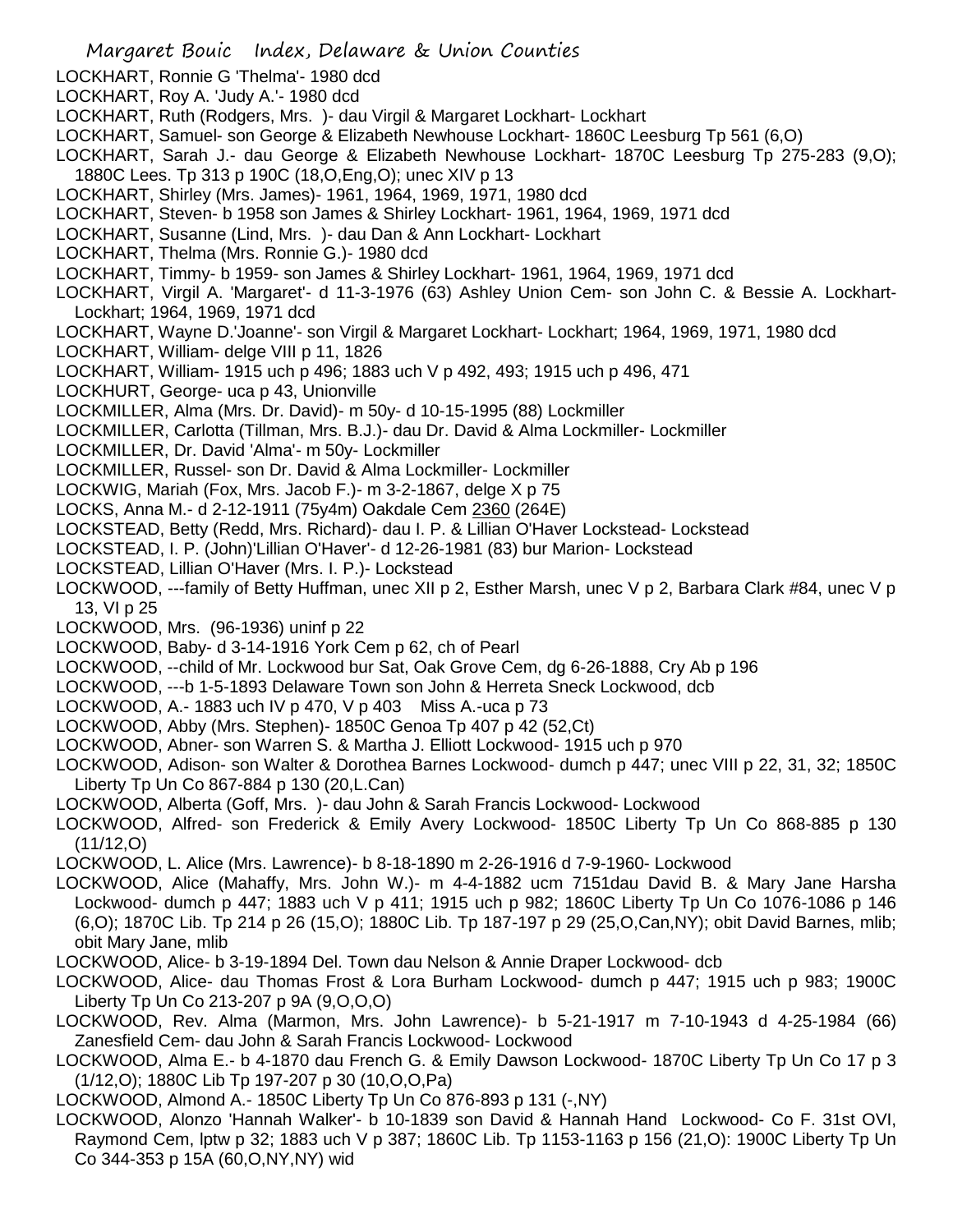- LOCKWOOD, Amanda- d 11-28-1891 (61-10-14) Baughn Cem, lptw p 7; 1850C Liberty tp Un C0 1021-1038 p 152 (21,O); 1860C Lib Tp 1072-1082 p 146 (30,O); 1870C Lib. Tp 211 (40,O); 1880C Lib Tp 217-226 p 23 (50,O,Ct,Vt)
- LOCKWOOD, Amanda- d 12-12-1902 (62y10m) Oakdale Cem 1592 (12D)
- LOCKWOOD, Amanda C. Ford (Mrs. Edward A.)- m 9-3-1876 ucm 5923, lptw p 84; 1870C Taylor Tp 111-112 p 11 (23,O,O,O)
- LOCKWOOD, Amanda- dau Israel & Angeline Culver Lockwood- dumch p 119; 1915 uch p 447; 1883 uch V p 387
- LOCKWOOD, Amanda Judy (Mrs. Oliver)- m 4-13-1850 ucm 1525; 1850C Liberty Tp Un C0 1000-1017 p 149 (20,O); 1860C Lib. Tp 1074-1084 p 146 (26,O); 1870C Lib Tp 248 (38,O); 1880C Taylor Tp 280-288 p 27 (47,O,Ky,KY)
- LOCKWOOD, Amanda M. F. Wood (Mrs. Israel O.)- b 2-1-1841/0 Fayette Co m 12-12-1873 ucm 5393 d 12- 12-1902 Oakdale Cem I p 80 (D-R2-30); 1880C Liberty Tp Un Co 209-214 p 22 (38,O,Ky,?); 1900C Marysville 4th ward 308-318 p 13A (60,O,Ky,Pa) wid, 1 ch
- LOCKWOOD, Amanda- dau Thomas E. & Julia Safford Lockwood- 1860C Taylor Tp 910 (1,O); 1870C Taylor Tp 78-75 p 8 (11,O)
- LOCKWOOD, Amelia (Donforth, Mrs. Elisha)- m 11-2-1850 ucm 1593 dau Walter & Dorothea Barnes Lockwood- dumch p 447; 1850C Liberty Tp Un Co 867-884 p 130 (22,L.Can); unec VIII p 3, 22, XIV p 18
- LOCKWOOD, Amelia- dau William S. & Elisa Lockwood- 1850C Union Tp 1265-1283 p 190 (13,O)
- LOCKWOOD, Angelena- unec VIII p 23, member Ch. of Christ
- LOCKWOOD, Angeline- 1850C Liberty Tp Un Co 870-887 p 130 (12,O)
- LOCKWOOD, Angeline Culver (Mrs. Israel)- m 8-22-1822 d 2-7-1888 (82-2-18) Baughan Cem, lptw p 7- dau Oron D. & Clarissa Millington Colver- dumch p 119; 1883 uch III p 283, V p 173, 384, 387, 394, 408; 1830C Liberty Tp Un Co 455 p 297 (20-30); 1840C Lib Tp 356 (30-40); 1850C Lib. Tp 1021-1038 p 152 (44,Vt); 1860C Lib. p 1072-1082 p 146 (58,Vt); 1880C Lib. p 217-226 p 23 (73,Vt,Vt,Vt); unec II p 13; uccp p 38 (4- 14-1849) JB 4 p 172
- LOCKWOOD, Angeline (DIllon, Mrs. Lemuel)- m 5-11-1854 ucm 2133- dau David & Hannah Hand Lockwood-1883 uch V p 387; unec VIII p 19
- LOCKWOOD, Angeline- dau Oliver & Amanda E. Judy Lockwood- 1860C Liberty tp Un C0 1074-1084 p 146 (9,O); 1870C Lib. Tp 248 p 30 (19,O)
- LOCKWOOD, Angeline (Knight, Mrs. Walter S.)- m 6-11-1871 ucm 4933
- LOCKWOOD, Anna Dollen (Mrs. Nelson)- 1985 uch p 93
- LOCKWOOD, Annette (Mrs. Douglas)- Lockwood
- LOCKWOOD, Aneita Mae Jackson (Mrs. Wesley)- b 9-5-1899 m 12-1917 d 5-17-1995 (95) Raymond Cem, lptw p 26- dau Fay & Bessie Black Jackson- Lockwood; 1967, 1971, 1973, 1975, 1977, 1979, 1981, 1983 ucd
- LOCKWOOD, April (5-1975) dau James & Kasper Lockwood- Lockwood
- LOCKWOOD, Arbelle (Vanest, Mrs. William Henry- dau Nelson & Anna Dollen Lockwood- 1985 uch p 93
- LOCKWOOD, Arthur (9-1882) Broadway SS, unec III p 4
- LOCKWOOD, Arthur Wayne- b 7-24-1880 d 1922 Raymond Cem, lptw p 42- son John Wesley & Sarah P. Walker Lockwood- dumch p 120; 1883 uch V p 408; 1900C Liberty tp Un C0 185-189 p 8B (19,O,O,O)
- LOCKWOOD, Berna Tracy (Mrs. Guy C.)- dau Thomas Tracy- obit Guy C., mlib
- LOCKWOOD, Bertha (Frye, Mrs. Olus)- b 9-30-1895 m 1950 d 10-12-1980 (85) Byhalia Cem- dau William A. & Retta Osborne Lockwood; 1900C Liberty Tp Un Co 284-291 p 12B (4,O,O,O)
- LOCKWOOD, Beryl William 'Ila Clark' b 6-21-1918 m 5-4-1940 d 1-16-1983 (65) Raymond Cem, lptw p 24 son Robert Thomas & Zella I. Price Lockwood- Lockwood; 1967, 1971, 1973, 1975, 1977, 1979, 1981, 1983 ucd; obit Zella, mlib
- LOCKWOOD, Betsey (Colver, Mrs. Standish) (McCloud, Mrs. David)- m 1830; 1883 uch V p 168, 173; unec XV p 69, 70
- LOCKWOOD, Beulah M. (Mrs. )- d 6-21-1987 (73) Oller Cem- Lockwood
- LOCKWOOD, Blaine E. 'Carol A.''Terry L.'- son Herman B. & Mary Sarver Lockwood- Lockwood; 1973, 1975, 1977; 1983, 1991 ucd
- LOCKWOOD, Dr. Bruce 'Frances Mann'- son Russel M. & Ethlyn Clark Lockwood- Lockwood
- LOCKWOOD, Burnham- son Thomas & Laura M. Burnham Lockwood- 1915 uch p 9830
- LOCKWOOD, Carl C. 'Ruth'- d 4-1-1967 bur Cincinnati- brother of Mrs. Guy Thomas- Lockwood
- LOCKWOOD, Carl P. b 1-21-1872 son John Wesely & Sarah P. Walker Lockwood- dumch p 120; 1883 uch V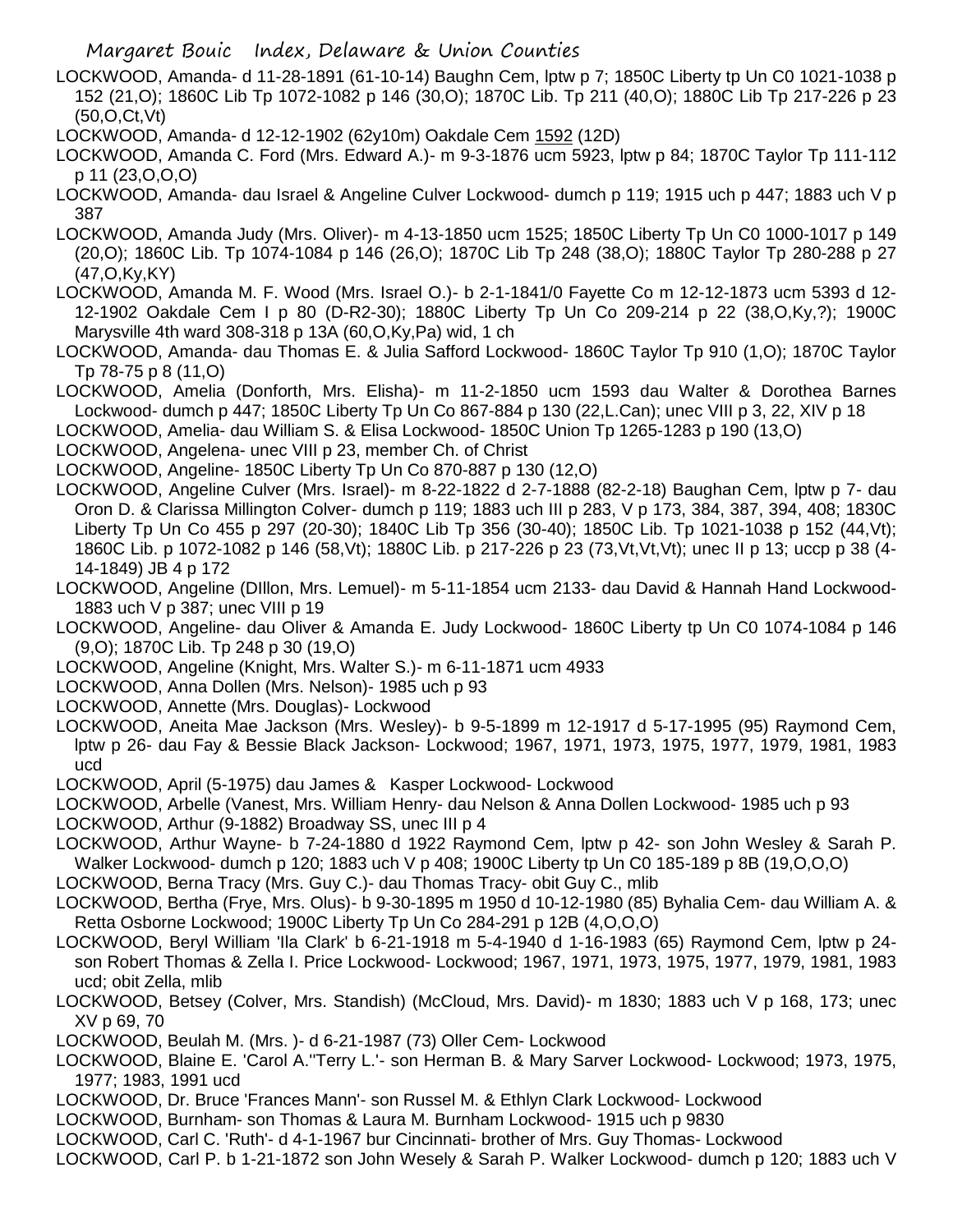p 408; unec V p 51; 1880C Liberty Tp Un Co 137-141 p 15 (7,O,O,O); 1900C Lib. Tp 184-188 p 8B (28,O,O,O) m 3y

- LOCKWOOD, Carol E. (Mrs. Blaine E.)- 1973, 1975 ucd
- LOCKWOOD, Carol- son Pearl & Marie Wyeth Lockwood- Lockwood
- LOCKWOOD, Carol Van Karsen (Mrs. Wayne Harley)- m 6-11-1960- Lockwood
- LOCKWOOD, Carrie M.- b 1882 d 1885 Broadway Cem, lptw p 74
- LOCKWOOD, Charles- d 4-7-1888 (2-0-0) Brown Tp, dcdeaths
- LOCKWOOD, Charles H. 'Dela Jenkins'- b 1858 d 1935 Raymond Cem, lptw p 26- son David B. & Mary J. Harsha Lockwood- dumch p 447; 1915 uch p 982; 1883 uch V p 397; obit David Barnes,mlib; obit Della, mlib; 1860C Liberty Tp Un Co 1076-1086 p 146 (2,ILL); 1870C Lib. Tp 214 (11,ILL); 1880C Liberty Tp Un Co 187-197 p 30 (21,ILL, Can,NY); 1900C Lib Tp 60-61 p 3B (41,Ill,Can,NY); obit Mary Jane, mlib
- LOCKWOOD, Charles- son John & Sarah Francis Lockwood- Lockwood
- LOCKWOOD, Chrles- d 8-2-1888 (4-7-4) Delaware son T. N. & Anna Draper Lockwood, dcdeaths
- LOCKWOOD, Charlotte Joyce- dau Beryl W. Lockwood- Lockwood
- LOCKWOOD, Clara (Willitt, Mrs. O. E.) dau Warren S. & Martha J. Elliott Lockwood- 1915 uch p 970; 1880C Liberty tp Un C0 274-284 p 28 (5,O,O,O)
- LOCKWOOD, Clarence- son Warren S. & Martha J. Elliott Lockwood- 1915 uch p 970
- LOCKWOOD, Clarisa Lavina (Dillon, Mrs. Newman)- b 1849 m 10-2-1869 ucm 4609 d 1934- dau David B. & Mary J. Harsha Lockwood-dumch p 447; Dillon; ped Esther Marsh #55, unec V p 18; 1850C Liberty Tp Un Co 997-1014 p 149 (5/12,O); 1860C Lib Tp 1076-1086 p 146 (10,O)
- LOCKWOOD, Corydon 'Eleanor'- 1850C Liberty Tp Un Co 1022-1039 p 152 (26,NY)
- LOCKWOOD, Cynthia (Crandall, Mrs. Benjamin Ira)- m 8-12-1894- Asp (1095)
- LOCKWOOD, Cynthia (Renner, Mrs. Walter)- m 10-1-1977 St. Paul p 139
- LOCKWOOD, D. A.- 1883 uch IV p 513, V p 403
- LOCKWOOD, David A. 'Hannah Walker'- m 12-1-1871 ucm 5029- son David & Hannah Hand Lockwood-1850C Liberty Tp Un Co 80-887 (10,O); 1880C Lib. Tp 184-189 p 20 (40,O,NY,NY); unec IV p 53 (1856)
- LOCKWOOD, David Barnes 'Mary J. Harsha'- b 3-21-1826 Quebec m 3-28-1849 d 3-29-1912 (86y9d) Raymond Cem p 7, 25- son Walter & Dorothea Barnes Lockwood- dumch p 446; 1915 uch p 982; unec VIII p 19; 1985 uch p 95; obit, mlib; ped Esther Marsh #55, unec V p 18; 1850C Liberty Tp Un Co 997-1014 p 149 (24,L.Can); 1860C Lib. Tp 1076-1086 p 146 (34,LCan); 1870C Lib. Tp 214 p 25 (43,Can); 1880C Lib. Tp 187-197 p 29 (54,Can,Vt,Mass)
- LOCKWOOD, David- son Cal C. & Ruth Lockwood- Lockwood
- LOCKWOOD, David 'Hannah Hand'- b 1793/2 m 4-21-or 11-7-1825 Madison Co d 5-18-1882 (89-6-11) Raymond Cem, lptw p 32; 1883 uch V p 173, 387, 433; 1915 uch p 443; ped Barbara Balo Clark #84 26; unec IV p 55, V p 16, VI p 55, XV p 70; 1850C Liberty Tp 870-887 (57,Ct); 1860C Lib Tp 1153-1163 p 156 (56,Ct); 1880C Lib.Tp 224-233 p 24 (87, Conn,Eng,Eng)
- LOCKWOOD, David- son John & Sarah Francis Lockwood- Lockwood
- LOCKWOOD, D. B.- 1883 uch IV p 512
- LOCKWOOD, Deila/Della Jenkins (Mrs. Charles H.)- b 2-1864 d 1945 (81) Baughan Cem, lptw p 26, obit, mlibdau Jessie Jenkins; 1900C Liberty Tp Un Co 60-61 (36,O,O,O) m 17y, 3 ch; obit, mlib
- LOCKWOOD, Della- dau Warren S. & Martha J. Elliott Lockwood- 1915 uch p 970
- LOCKWOOD, Dellie M.- dau David A. & Hannah Walker Lockwood- 1880C Liberty Tp Un Co 184-189 p 20  $(4,0,0,0)$
- LOCKWOOD, Diana (Yoder, Mrs. )- dau Edgerton Ladru & Marcella Wiley Lockwood- Lockwood
- LOCKWOOD, Donald 'Donna'- Lockwood
- LOCKWOOD, Donald- b 1971 son Blaine E. & Carol A. Lockwood- 1973, 1975 ucd
- LOCKWOOD, Donelle Aleen- dau Donald & Donna Lockwood- Lockwood- engaged to Lee Alan Judy
- LOCKWOOD, Donna (Mrs. Donald)- Lockwood
- LOCKWOOD, Dorothea Barnes (Mrs. Walter)- b 1799 d 1880 (81) dau Willard Barnes- dumch p 446; ped Esther Dillon Marsh #55 21; unec V p 18; obit David Barnes, mlib; 1850C Liberty Tp Un Co 867-884 p 130 (51,Mass)
- LOCKWOOD, Douglas 'Annette'- son Don Lockwood- Lockwood
- LOCKWOOD, Duane- son Guy C. & Berna Tracy Lockwood- obit Guy C., mlib
- LOCKWOOD, Dyer- b 9-1893son Charles & Dela Jenkins Lockwood dumch p 447; 1900C Liberty Tp Un Co 60-61 p 3B (6,O,ILL,O); obit Della, mlib
- LOCKWOOD, E.- 1883 uch IV p 458, 512, V p 394; 1915 uch p 445 uca p 57, 104;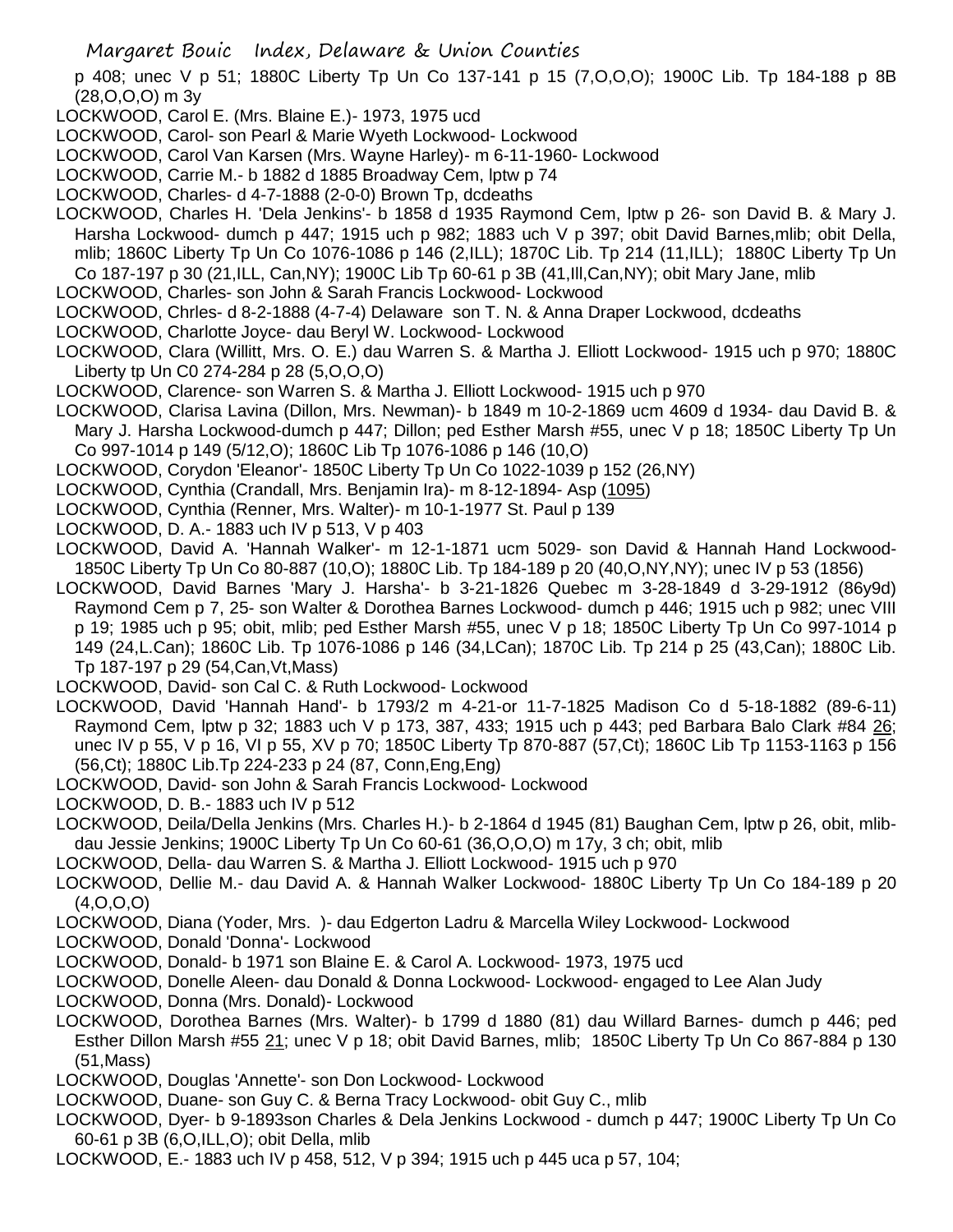- LOCKWOOD, E. A.- uninf p 25 (1941)
- LOCKWOOD, Ebert R.- b 1889 d 1895 Broadway Cem, lptw p 74
- LOCKWOOD, Ed- son Israel & Marie McCloud Lockwood- dumch p 447
- LOCKWOOD, Eddie R.- son French G. & Emily Dawson Lockwood- unec III p 4; 1880C Liberty Tp Un Co 197- 207 p 30 (5,O,O,Pa)
- LOCKWOOD, Edgerton Ladru 'Marcella Wiley'- b 7-25-1921 m 2-25-1945 d 5-1-1992 (70) Middleburg Cemson Pearl E. & Ruth Collins Lockwood- Lockwood
- LOCKWOOD, Edmund 'Hannah Scott'- m 1656 d 1692; 1985 uch p 92; Powers Pat p 23, 253
- LOCKWOOD, Edward A. 'Amanda C. Ford'- m 9-3-1876 ucm 5923 lptw p 84; 1880C Talor Tp 111-112 p 11 (22,O,O,O); 1900C Taylor Tp 119-204 p 9A (43,O,O,Vt) m 23y
- LOCKWOOD, ---infant son of E. A.& A. C. d 10-6-1880 Ford Cem, lptw p 84
- LOCKWOOD, Edward- son Edgerton Ladru & Marcella Wiley Lockwood- Lockwood
- LOCKWOOD, Edward- son Thomas E. & Julia Safford Lockwood- 1915 uch p 970; 1860C Taylor Tp 910 (3,O); 1870C Tay. Tp 78-75 p 10 (13,O)
- LOCKWOOD, Edwin Ray- b 6-19-1929 d 7-2-1929 Raymond Cem, lptw p 26- son Wesley & Aneita Lockwood LOCKWOOD, Effie (5-1882) unec III p 4
- LOCKWOOD, Eleanor (Mrs. Corydon)- 1850C Liberty Tp Un Co 1-22-1039 p 152 (22,NY)
- LOCKWOOD, Elisa (Mrs. William S.)- 1850C Union Tp 1265-1283 p 189 (47,Irel\_)
- LOCKWOOD, Elisa- dau William S. & ELisa Lockwood- 1850C Union Tp 1265-1283 p 189 (17,New Brunswick)
- LOCKWOOD, Eliza (Swearingen, Mrs. Joseph)- m 11-29-1840 ucm 678; unec V p 37
- LOCKWOOD, Elizabeth Eveline- b 9-8-1857/6 dau John Wesley & Mary Ann Gray Lockwood- dumch p 120; 1883 uch V p 408; unec V p 51; 1870C Liberty Tp Un Co 117 p 15 (12,); 1880C Lib. Tp 137-141 p 15 (21,O,O,O)
- LOCKWOOD, Ella A.(Ford, Mrs. Hiram J.)- m 9-20-1876 ucm 5934 dau Thomas E. & Julia Safford Lockwood-1915 uch p 970; unec I p 17
- LOCKWOOD, Ellen- dau Walter & Dorothea Barnes Lockwood- dumch p 447; 1850C Liberty Tp Un Co 867- 884 p 130 (16,LCan)
- LOCKWOOD, Elmer- son Walter & Dorothea Barnes Lockwood- dumch p 447; 1850C Liberty Tp Un Co 867- 884 p 130 (14,LCan)
- LOCKWOOD, Elsie (Mrs. Everett)- 1949 ucd
- LOCKWOOD, Elvira Jane (Wallace, Mrs. John James)- m 5-28-1856 ucm 2433; unec IV p 53, VIII p 66
- LOCKWOOD, Emily- 1850C Liberty Tp Un Co 870-887 p 130 (18,O); unec VIII p 11
- LOCKWOOD, Emily Avery (Mrs. Frederick)- m 11-22-1849 ucm 1365; unec VII p 40, VIII p 32, IX p 12; 1850C Liberty Tp Un Co 868-885 p 132 (24,NY)
- LOCKWOOD, Emily B. (Williams, Mrs. Clinton Allen)- b 1831 m 12-15-1853 ucm 2049 d 1915 dau David & Hannah Hand Lockwood- 1883 uch V p 387; mt 12-21-1853; ped Barbara Balo Clark #84 13, unec VI p 55
- LOCKWOOD, Emily Dawson (Mrs. French Garwood)-m 5-12-1866 ucm 3967 ped William Otis Lockwoodunec VIII p 34; 1870C Liberty Tp Un Co 17 0 3 (32,Pa); 1880C Lib. Tp 197-207 p 30 (36,Pa,Va,Pa)
- LOCKWOOD, Emily K. Bailey/Baxley (Mrs. Erastus)- b 1840 m 10-5-1861 ucm 3231 d 1-20-1937 Oakdale Cem I p 94 (D-R8-6); 1870C Liberty Tp Un Co 35 p 5 (30,O); 1880C Lib Tp 213-222 p 22 (39,O,Md,Md); 1900C Lib. Tp 336-345 p 15A (59,O,Md,Md,) wid, no ch
- LOCKWOOD, Erastus 'Emily K. Baxley'- b 1833 m 10-5-1861 ucm 3231 d 2-7-1891 (57) Oakdale Cem I p 94 (D-R8-6)- Co D. 136 OVI- son Israel & Angeline Culver Lockwood - dumch p 119; 1883 uch V p 387, 402, 403; unec III p 49 (GS), CP (252); uccp p 38. JB 4 p 172; 1850C Liberty Tp Un Co 1021-1038 p 152 (15,O); 1860C Lib Tp 1072-1082 p 146 (32,O); 1870C Lib. Tp 35 p 5 (35,O); 1880C Lib. Tp 213-222 p 22 (46,O,-,-)
- LOCKWOOD, Erin Suzanne- b 10-13-1994 dau Douglas & Annette Lockwood- Lockwood
- LOCKWOOD, Erma (Hutchman, Mrs. )- dau Pearl & Marie Wyeth Lockwood- Lockwood
- LOCKWOOD, Erma (Kincaid, Mrs. Newman)- dau Wesley & Aneita Mae Jackson Lockwood- Lockwood
- LOCKWOOD, Ethel Hatcher (Mrs. Robert Thomas)- Lockwood
- LOCKWOOD, Ethlyn Clark (Mrs. Russel M.)- Lockwood
- LOCKWOOD, Etta (Patrick, Mrs. Lemuel)- dau Warren S. & Marsha J. Elliott Lockwood- 1915 uch p 970
- LOCKWOOD, Ettie B. (Brown, Mrs. )- Oakdale Cem I p 94 (D-R8-6) no dates- dau Erastus & Emily K. Baxley Lockwood- 1880C Liberty Tp Un Co 213-222 p 22 (14,O,O,O)
- LOCKWOOD, Eva- b 1869 d 12-15-1926 (57) Oakdale Cem 3871 (D13) I p 69 (D-R1-8)
- LOCKWOOD, Eva May- b 12-23-1896 Harlem Tp dau Harry J. & Daisy Clouse Lockwood- dcb
- LOCKWOOD, Eva Stevens (Mrs. Rev. Osborne C.)- Lockwood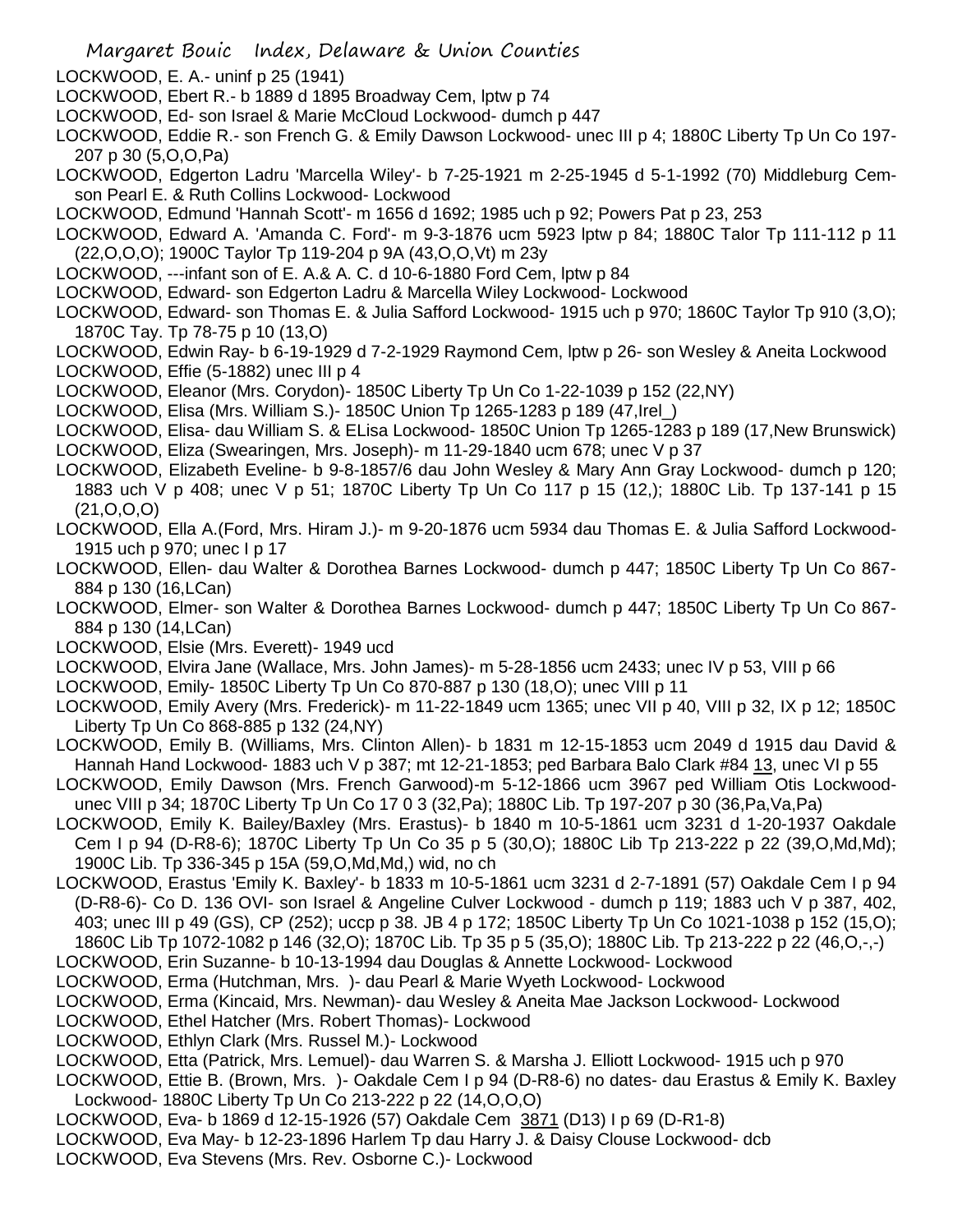- LOCKWOOD, Evaline (Martin, Mrs. Ashley)- m 9-28-1870 ucm 4784 dau Thomas E. & Julia Safford Lockwood- 1915 uch p 969; 1860C Taylor Tp 910 (5,O); 1870C Tay. Tp 78-75 p 10 (17,O)
- LOCKWOOD, Everett 'Elsie'- York Cem p 93; Lockwood; 1949 ucd; 33, unec IV p 2
- LOCKWOOD, F.- 1883 uch IV p 535; unec IX p 12 Un Ch of Christ
- LOCKWOOD, Fay- son Olliver & Amanda Judy Lockwood- 1870C Liberty Tp Un Co 248 p 30 (8,O); 1880C Taylor Tp 280-283 (19,O,O,O)
- LOCKWOOD, F. G. 1915 uch p 445; 1883 uch IV p 458, 512, V p 394
- LOCKWOOD, Fleeta L. (Cotton, Mrs. Shearly)- b 3-7-1902 m 9-25-1920 d 11-30-1986 (84) Maple Grove Cemdau Shirley S. & Macy Phelps Lockwood- Lockwood
- LOCKWOOD, Forrest 'Mary Ruth'- son Orville & Gertrude Lockwood- Lockwood; 1967, 1971, 1973, 1975 ucd
- LOCKWOOD, Dr. Frances Mann (Mrs.Dr. Bruce)- Lockwood
- LOCKWOOD, Francis M.- d 1-31-1819 (2-5-4) Baughan Cem, lptw p 7
- LOCKWOOD, Frederick- unec X p 70, Union Tp
- LOCKWOOD, Frederick 'Emily Avery'- m 11-22-1848 ucm 1365; 1915 uch p 394; 1850C Liberty Tp Un Co 868-865 p 130 (25,L.Can); unec VII p 40, VII p 3, 32
- LOCKWOOD, Frederick- d y- son Israel Lockwood,Sr.- 1883 uch V p 173
- LOCKWOOD, Frederick son Walter & Dorothea Barnes Lockwood- dumch p 447
- LOCKWOOD, French Garwood 'Emily Dawson'- m 5-12-1866 ucm 3967- son Israel Lockwood; dumch p 119; 1883 uch V p 387; ped William Otis Garwood 2, unec III (GS, CP 252), VIII p 34; uccp p 38, JB 4 p 172; 1850C Liberty Tp Un Co 1021-1038 p 152 (5,O); 1860C Lib Tp 1072-1082 p 146 (14,O); 1870C Lib Tp 17 p 3 (25,O); 1880C Lib Tp 197-207 p 30 (35,O,Conn,Vt)
- LOCKWOOD, George- b 1-22-1884 (47-9-19) Baughan Cem lptw p 7; son Israel & Angeline Culver Lockwood-1850C Liberty Tp Un Co 1021 p 1038 (13,O); unec III p 49
- LOCKWOOD, George- son Israel & Dorothea Barnes Lockwood- dumch p 119
- LOCKWOOD, George T. 'Henrietta Temple'- m 8-22-1857 ucm 2586 son Israel & Angeline Culver Lockwood-1883 uch V p 387, 402; 1915 uch p 446; 1880C Liberty Tp Un C0 217-226 p 23 (44,O,Con,Vt); mt 8-26- 1857; unec V p 9, VII p 15; uccp p 38 JB 4 p 172
- LOCKWOOD, Gertrude Crabtree (Mrs. James)- dau Carrie & Sadie Hanawalt Crabtree- Freshwater p 206 LOCKWOOD, Gertrude (Mrs. Orville)- Lockwood
- LOCKWOOD, Guy 'Berna Tracy'- b 11-1884 d 1-11-1942 (58) son Charles & Dela Jenkins Lockwood- dumch p 447; Marysville p 16; 1900C Liberty Tp 60-61 p 3B (15,O,ILL,O); obit Lella, mlib
- LOCKWOOD, Hannah Scott (Mrs. Edmund)- b 1656 d 1706 dau Thomas & Elizabeth Strutt Scott- Powers Pat p 253
- LOCKWOOD, Hannah T. Hand (Mrs. David)- b 9-1808/7 m 4-21-1825 Madison Co d 8-25-1893 (85-7-8) Raymond Cem, lptw p 32; unec V p 16, VI p 55, VIII p 23; ped Barbara Balo Clark #84; 1883 uch V p 387, 433; 1850C Liberty Tp Un Co 870-887 p 130 (42,NY); 1860C Liberty Tp Un Co 1153-1163 p 156 (53,NY); 1880C Lib Tp 224-233 p 24 (72,NY,NY,NY)
- LOCKWOOD, Hannah Walker (Mrs. David Alonzo)- m 12-1-1871 ucm 5029; 1883 uch V p 397; 1880C Liberty Tp Un Co 184-189 p 20 (34,O,O,-)
- LOCKWOOD, Harrison- son Israel & Angelina Culver Lockwood- dumch p 119
- LOCKWOOD, Henry Harrison 'Martha E. McNeal'- m 9-26-1871 ucm 4984 son Thomas E. & Julia Safford Lockwood- 1915 uch p 969; 1860C Taylor Tp 910 (7,O); 1870C Tay 78-75 p 8 (18,O)
- LOCKWOOD, Harry- d 2-12-1873 (1y8m) son D Barnes & Mary Jane Harsha Lockwood- Baughan Cem, lptw p 7; obit David Barnes, mlib; obit mlib
- LOCKWOOD, Harry E.- son Warren S. & Martha J. Elliott Lockwood- 1915 uch p 970; 1880C Liberty Tp un Co 274-284 p 28 (8,O,O,O)
- LOCKWOOD, Harvey- son Olliver & Lydia Lockwood- 1850C Darby Tp 1558-1578 p 232 (23,O); unec VI p 18 LOCKWOOD, Hazel (Mrs. Arthur W.)- b 1887 d 1972 Raymond Cem, lptw p 42
- LOCKWOOD, Heather Marie- b 6-9-1975 dau James & --Kasper Lockwood- Lockwood
- LOCKWOOD, Henrietta- dau Erastus & Emily K. Lockwood- 1850C Liberty Tp Un Co 35 p 5 (5,O)
- LOCKWOOD, Henrietta Temple (Mrs. George)- m 8-22-1857 ucm 2586; mt 8-26-1857, unec v p 9, XII p 15
- LOCKWOOD, Henrietta- dau Wm. S. & ELisa Lockwood- 1850C Union Tp 1265-1283 p 189 (27,N Brunswick)
- LOCKWOOD, Rev. Herbert- son Robert Thomas & Zella Ivy Price Lockwood- Lockwood; obit Zella, mlib
- LOCKWOOD, ---(Price, Mrs. George)- dau Robert Thomas Lockwood- Lockwood
- LOCKWOOD, ---Kasper (Mrs. James)- dau William Kasper- Lockwood
- LOCKWOOD, ---Maynard (Mrs. Oliver)- 1883 uch V p 173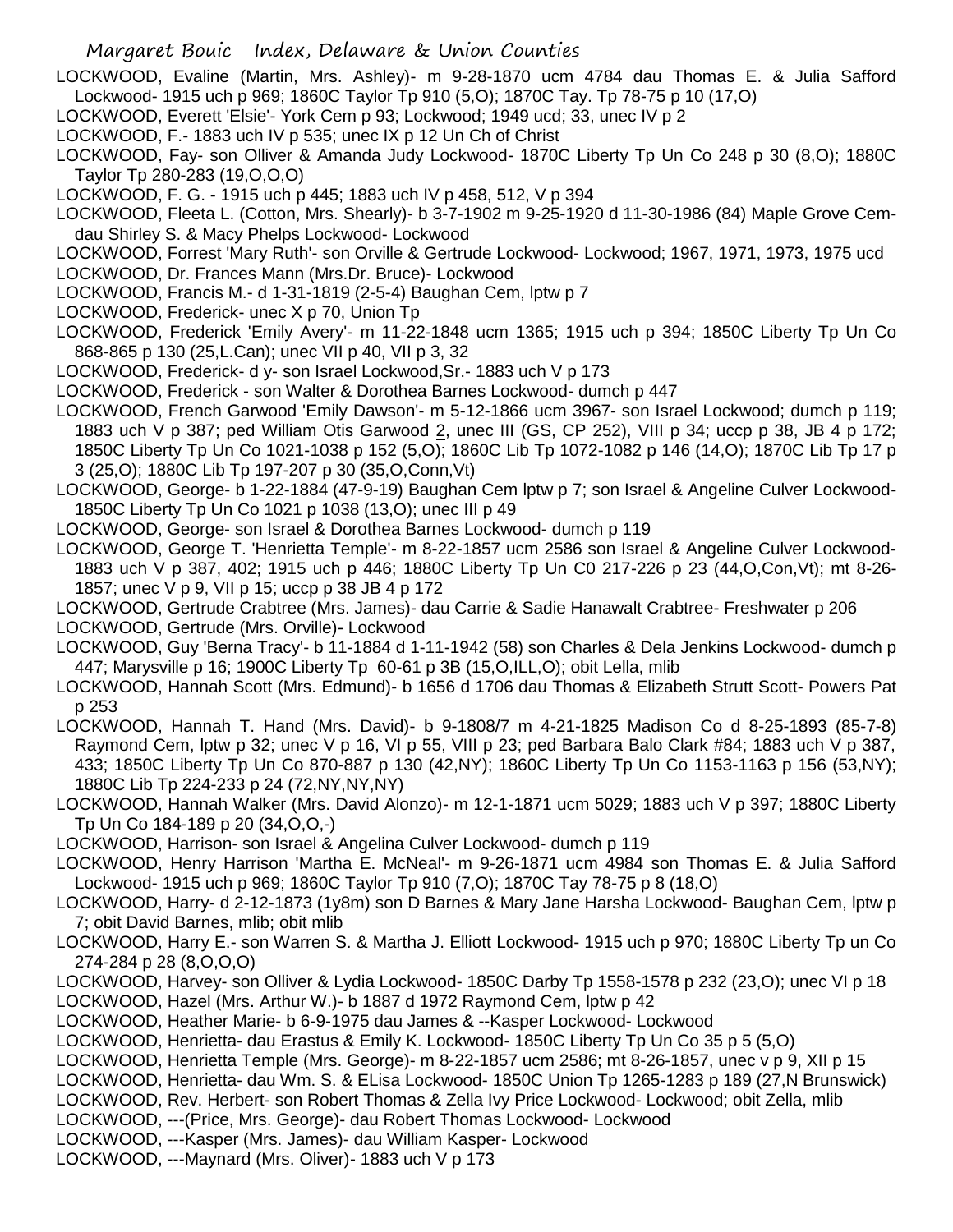- Margaret Bouic Index, Delaware & Union Counties
- LOCKWOOD, Herman B. 'Helen I. Sherwood'- m 7-24-1983- 1985 uch p p 150; Lockwood
- LOCKWOOD, Helen I. Wright(Sherwood, Mrs. Carl)(Mrs. Herman B.)-m(2) 7-24-1983 dau Lewis Leora & Edna Opal Gregory Wright- 1985 uch p 150
- LOCKWOOD, H. H. (30-1882) unec III p 2, Broadway SS
- LOCKWOOD, Hiram- 1908 dch 399
- LOCKWOOD, Hiram- son Julia Lockwood- 1850C Berkshire Tp 137 p 14 (2,O)
- LOCKWOOD, Horace- son Olliver & Lydia Lockwood- 1850C Darby Tp 1558-1578 p 232 (18,O); unec VI p 18 LOCKWOOD, Ida- d 8-5-1896 (28-0-0); Brown Tp, dcdeaths
- LOCKWOOD, Ila Clark (Mrs. Beryl William)(Poling, Mrs. Richard)- b 1921 m 5-4-1940 Raymond Cem, lptw p 224; 1985 uch p 92; 1967, 1971, 1973, 1977, 1979, 1981, 1983 ucd; uca p 57
- LOCKWOOD, Ila (Poling, Mrs. Donald R.)- m 9-24-1983- Lockwood
- LOCKWOOD, Isaac O.- son Israel & Angeline culver Lockwood- 1883 uch IV p 512; 1850C Liberty Tp Un Co 1021-1028 (3,O)
- LOCKWOOD, Isaac 'Sally McCloud'- m 1-9-1820 Madison Co, unec IV p 51, see Israel
- LOCKWOOD, Israel- Ohio First Families (Esther Marsh)- unec VII p 16
- LOCKWOOD, Israel,Sr.- 1883 uch V p 171, 173; 1915 uch p 443; unec III p 49 ES, CP, 252; unec XV p 69
- LOCKWOOD, Israel 'Amanda Woods'- m 12-12-1873 ucm 5393; son Israel & Angelina culver Lockwooddumch p 119; 1883 uch V p 387; 1860C Liberty Tp Un Tp 1072-1082 p 146 (12,O); 1870 Lib Tp 214 (22,O); uca p 18, 83; uccp p 38 JB 4 p 172
- LOCKWOOD, Israel,Jr. 'Sallie Marie McCloud''Angeline Culver'- b 1794 , 8-22-1822 ucm 33 d 1848 Baughan Cem, lptw p 7- son Israel Lockwood,Sr.; 1883 uch III p 283, V p 173, 384, 387, 393, 395, 403, 408; 1985 uch p 92; dumch p 119; unec II p 13, III p 49, V p 41, XV p 64, 70; 1820C Darby Tp 264 (18-26); 1830C Liberty Tp 455 p 297 (30-40); 1840C Lib Tp 356 (40-50); 1915 uch p 393, 445
- LOCKWOOD, Israel J.'Angeline Culver'- d 1850 (56); son Nathaniel & Mary Patch Lockwood- ped William Otis Lockwood 4, unec VIII p 34; will uccp p 38 (4-14-1849) JB 4 p 172
- LOCKWOOD, Israel O. 'Amanda'- b 12-23-1848 Clinton Co d 1-26-1897 Co B. 187 OVI, Oakdale Cem I p 80 (D-R2-30)
- LOCKWOOD, Isreal 'Sarah Sampson'- b 11-17-1765 m 1786 son Nathaniel & Mary Patch Lockwood- 1985 uch p 92
- LOCKWOOD, Ivey (Mrs. Carl P.)- b 2-1878, 1900C Liberty Tp Un Co 184-188 p 8B (22,O,O,O) m 3 y, 2 ch
- LOCKWOOD, J.- 1883 uch IV p 522
- LOCKWOOD, J. 'M. P.- unec V p 3
- LOCKWOOD, Jabes P.- son William S. & Elisa Lockwood- 1850C Union Tp 1265-1283 p 190 (21,NBrunswick)
- LOCKWOOD, Jacob A. 'Jeanette- 1973, 1975 ucd
- LOCKWOOD, Jacob 'Loretta'- 1962 ucd
- LOCKWOOD, Jacob- son Jacob & Loretta Lockwood- 1962 ucd (2)
- LOCKWOOD, Jacob- son Mary Sarver Lockwood- Lockwood
- LOCKWOOD, James Austen 'Lucille Parmenter'- son Warren Safford & Martha Jane Elliott Lockwood- 1985 uch p 92
- LOCKWOOD, James- son Carl C. Lockwood- Lockwood
- LOCKWOOD, James- son Everett & Elsie Lockwood- 1949, 1981 ucd
- LOCKWOOD, James 'Gertrude Crabtree'- Freshwater p 206
- LOCKWOOD, James ' Kasper'- son O. C. Lockwood- Lockwood
- LOCKWOOD, James Macon- d 8-13-1834 (1y9m) Reed Cem, Un Al p 8
- LOCKWOOD, James R.- son Olliver & Lydia Lockwood- 1850C Darby Tp 1558-1578 p 232 (16,O); unec VI p 18
- LOCKWOOD, James- son William S. & Elisa Lockwood- 1850C Union Tp 1265-1283 p 190 (3,O)
- LOCKWOOD, Jane (Beck, Mrs. Thomas P.)- m 3-21-1942- dau James Austen & Lucille Parmenter Lockwood-1985 uch p 92; Lockwood
- LOCKWOOD, Jane J.- d 8-30-1849 (4m20d) dau J. & M. P. Lockwood- Pike Tp Cem, unec V p 3
- LOCKWOOD, Jane (Wallace, Mrs. James)- dau David & Hannah Hand Lockwood- 1883 uch V p 387; 1850C Liberty Tp Un Co 870-887 p 130 (14,O)
- LOCKWOOD, Jason (2-1975) son James & Kaspeer Lockwood- Lockwood
- LOCKWOOD, J. C.- 1883 uch V p 403
- LOCKWOOD, Jean- dau Everett & Elsie Lockwood- 1949 ucd
- LOCKWOOD, Jeanette (Mrs. Jacob A.)- 1975 ucd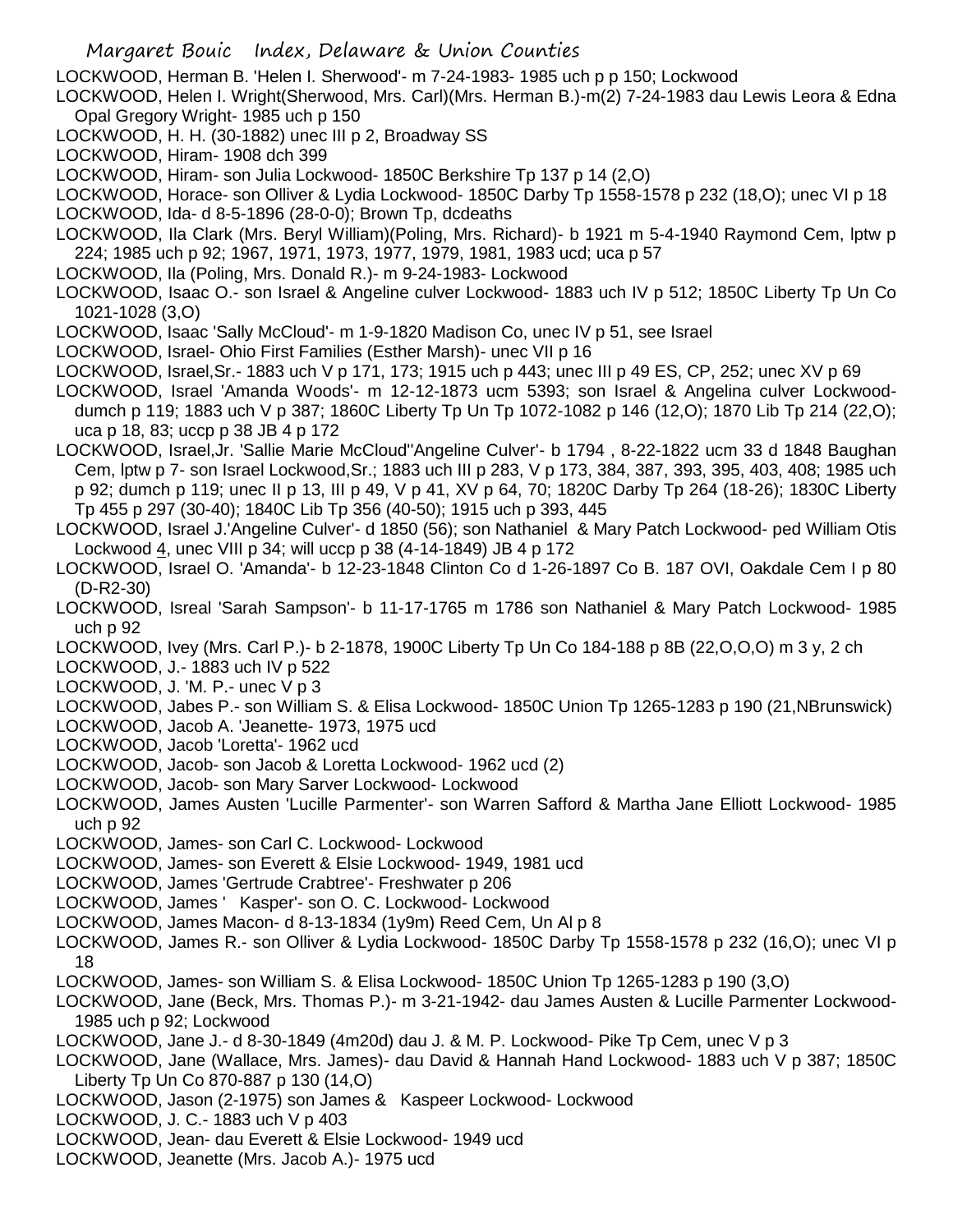LOCKWOOD, Jennie- Grad Broadway HS 1908, unec III p 19

- LOCKWOOD, Jennifer Lynn- dau Dale Lockwood- Lockwood- engaged to Joseph Lee Schrock
- LOCKWOOD, J. H.- 1883 uch V p 403
- LOCKWOOD, John D.- 1967 ucd
- LOCKWOOD, John Job- son Warren Safford & Martha Jane Elliott Lockwood- 1985 uch p 92; 1915 uch p 970; 1880C Liberty Tp Un Co 274-284 p 28 (3,O,O,O)
- LOCKWOOD, John 'Mary P. Rosberry'- m 12-12-1844 Madison Co, unec X p 8
- LOCKWOOD, John- son Mary Sarver Lockwood- Lockwood
- LOCKWOOD, John 'Sarah Francis'- Lockwood
- LOCKWOOD, John Wesley 'Mary Ann Gray''Sarah P. Walker'-b 11-20-1826 m 12-18-1850 ucm 1608 m(2) 1- 10-1867 ucm 4124 d 2-13-1901 Raymond Cem, lptw p 31, 40- son Israel & Angeline Culver Lockwooddumch p 119; 1883 uch V p 401, 408; unec VIII p 3, 43, XIV p 47, XV p 8; 1870C Liberty Tp Un Co 117 p 14 (42,O); 1880C Lib Tp 137-141 p 14 (53,O,Ct,Vt); obit mlib
- LOCKWOOD, Joseph- son John & Sarah Francis Lockwood- Lockwood
- LOCKWOOD, Joseph 'Margery Webb'- b 1666 d 1750 ped William Otis Lockwood- 16; unec VIII p 34
- LOCKWOOD, Joyce (Brown, Mrs. Richard L.)- dau Beryl & Ila Clark Lockwood- Lockwood
- LOCKWOOD, Judy (Lindsley, Mrs. John)- dau Carl C. & Ruth Lockwood- Lockwood
- LOCKWOOD, Judy (Tillman, Mrs. )- dau Warren & Virginia Shirk Lockwood- Lockwood; obit Warren, mlib
- LOCKWOOD, Julia (Mrs. ) 1850C Berkshire Tp 137 p 14 (26,NY)
- LOCKWOOD, Julia A. Safford (Mrs. Thomas Edward)(Smith, Mrs. Job)- m 10-22-1845 ucm 1077 m(2) 10-27- 1875 d age 90, lptw p 30, unec III p 24, VI p 32; 1883 uch V p 387, 680; 1985 uch p 92; 1850C Taylor Tp 1086-1103 p 161 (21,Vt); 1860C Tay. Tp 910 (32,Vt); 1870C Tay. Tp 78-75 p 10 (41,Vt)
- LOCKWOOD, Julia A. (Smith, Mrs. Job)- m 10-27-1875 ucm 5775; mt 3 p 17
- LOCKWOOD, Karen (Berry, Mrs. )- dau Warren & Virginia Shirk Lockwood- Lockwood; obit Warren, mlib
- LOCKWOOD, Karen- dau Drs. Bruce & Frances Mann Lockwood- Lockwood
- LOCKWOOD, Kathleen- dau Drs. Bruce & Frances Mann Lockwood- Lockwood
- LOCKWOOD, Kenneth- son Everett & Elsie Lockwood- 1949 ucd
- LOCKWOOD, Laura J. (Keller, Mrs. )- b 9-17-1949 d 3-1-1995 (45) Middleburg Cem- dau Edgerton Ladru & Marcella Wiley Lockwood- Lockwood
- LOCKWOOD, Lavina (Dillon, Mrs. Newman Gustavus)- dau David Barnes & Mary Jane Harsha Lockwood-1985 uch p 95; obit Mary Jane, mlib
- LOCKWOOD, Leman- unec VI p 26, unclaimed letter
- LOCKWOOD, Leona D.- dau Warren S. & Martha J. Elliott Lockwood- 1880C Liberty Tp Un Co 274-284 p 28  $(7, 0, 0, 0)$
- LOCKWOOD, Rev. Lewellyn- son Walter Abner & Mary Blanche Beaty Lockwood- Lockwood
- LOCKWOOD, Linda L.- 1991 ucd
- LOCKWOOD, Linn 'Ruth Walker'- Weiser p 205
- LOCKWOOD, Lois (Andrews, Mrs. Henry)- m 2-26/25-1864 ucm 3552; dau David 7 Hannah Hand Lockwood-1883 uch V p 387, 433; 1850C Liberty Tp Un Co 870-887 p 130 (3,O); 1860C Lib Tp 1153-1163 p 156 (13,O)
- LOCKWOOD, Lora Burham (Mrs. Thomas Frost)-b 1860 m 12-13-1888 d 1-26-1915/4 Raymond Cem, lptw p 36; dumch p 447; 1915 uch p 983; 1900C Liberty Tp Un Co 213-207 p 9B (30,O,O,O) m 12y, 2 ch
- LOCKWOOD, Lorena (Mrs. Thomas)- d 3-3-1861 (58-11-28) Baughan Cem, lptw p 8
- LOCKWOOD, Loretta (Mrs. Jacob)- 1962 ucd
- LOCKWOOD, Louisa- 1850C Union Cp 1265-1283 p 190 (5,O)
- LOCKWOOD, Lucille Parmenter (Mrs. James Austen)- 1985 uch p 92
- LOCKWOOD, Lucy E. McAdow (Mrs. )- b 1871 d 5-30-1915 (44y1m) Oakdale Cem 2750 (D-11) I p 69 (D-R1- G)
- LOCKWOOD, Luther- b 18445 d 1863 Raymond Cem, lptw p 32 son David & Hannah Lockwood- 1883 uch IV p 492, V p 387; 1850C Liberty Tp Un Co 870-887 p 130 (5,O)
- LOCKWOOD, Lydia (Mrs. Oliver)- 1840C Darby Tp 1104 p 49 (40-50); 1850C Darby Tp 1558-1578 p 232 (56,Mass); unec VI p 18
- LOCKWOOD, Lyman H. 'Thursey A.'- m in year- 1850C Liberty Tp Un Co 875-892 p 131 (28,O)
- LOCKWOOD, Macy Phelps (Mrs.Shirley S.)- Lockwood
- LOCKWOOD, Malvina/Melinda- Baughan Cem, lptw p 7, no dates; dau Israel & Angeline Culver Lockwooddumch p 119; 1915 uch p 447; unec III p 49 GS, CP 2252; 1840C Lib. Tp 356 (-5); 1850C Liberty Tp Un Co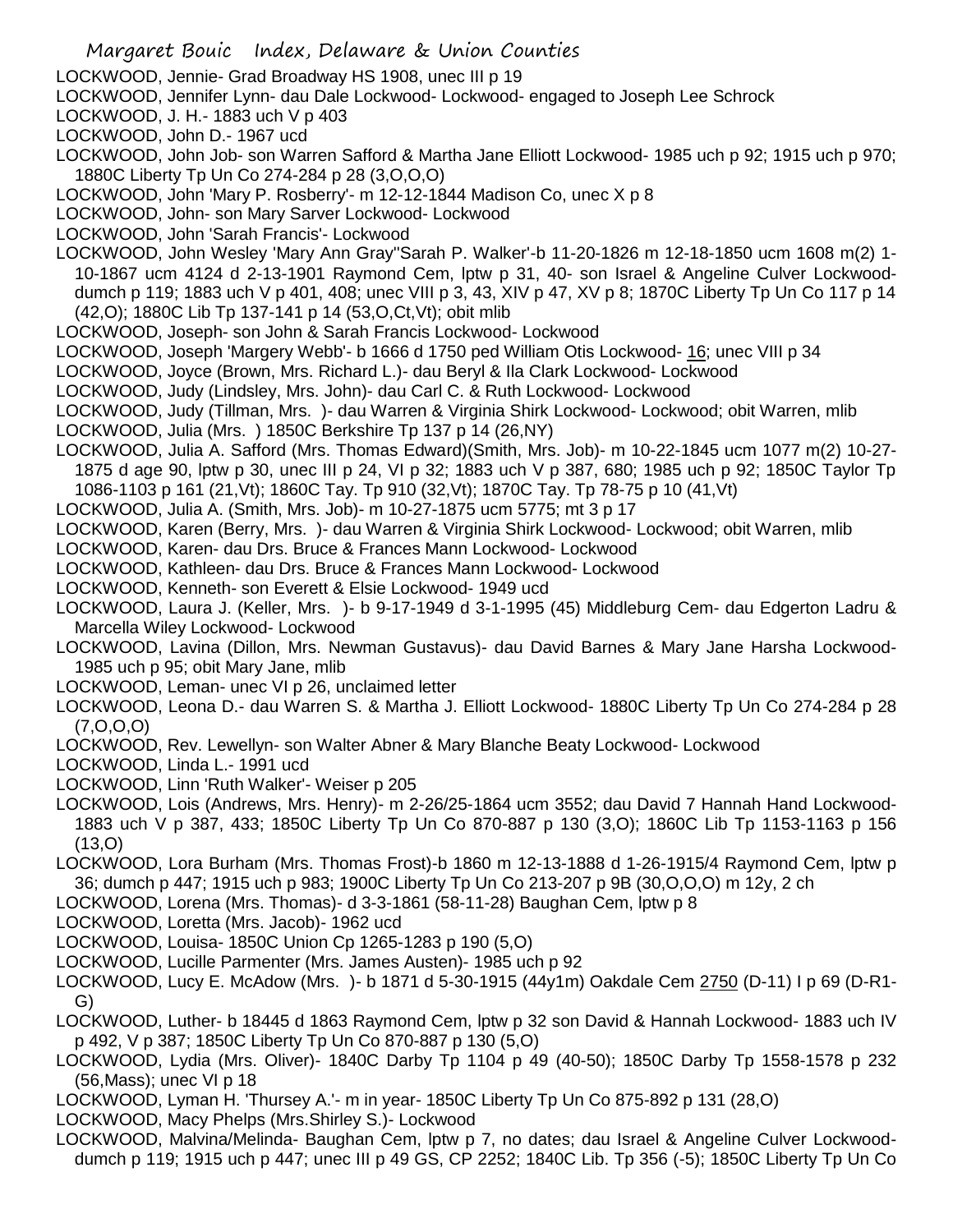Margaret Bouic Index, Delaware & Union Counties

1021-1038 p 152 (12,O); 1860C Lib. Tp 1072-1082 p 146 (22,O); 1870C Lib Tp 211 (32,O); 1880C Lib. Tp 217-226 p 25 (42,O,Conn,Vt); uccp p 38, JB 4 p 172

- LOCKWOOD, Marcella Wiley (Mrs. Edgerton Ladru)- b 3-19-1921 m 2-25-1945 d 6-2-1983 (62) dau Earl & Lena Bishop Wiley- Lockwood
- LOCKWOOD, Margery Webb (Mrs. Joseph)- b 1663 d 1736/7 ped William Otis Lockwood 17, unec VIII p 34
- LOCKWOOD, Marie McCloud "Sally" (Mrs. Israel) dumch p 119; 1883 uch V p 173, 387; 1985 uch p 92
- LOCKWOOD, Marie Wyeth (Mrs. Pearl)- Grad Broadway HS 1908, unec III p 19
- LOCKWOOD, Marilyn (Bravard, Mrs. )- dau Beulah M. Lockwood- Lockwood
- LOCKWOOD, Marjorie- dau Everett & Elsie Lockwood- 1949 ucd
- LOCKWOOD, Martha E.- b 1853 d 1890 Broadway Cem, lptw p 74
- LOCKWOOD, Martha E. McNeal (Mrs. Harrison H.)- m 9-26-1871 ucm 4984
- LOCKWOOD, Martha J. Elliott (Mrs. Warren S.)- b 1847 m 9-29-1870 ucm 4782 d 1918 Raymond Cem, lptw p 41- 1915 uch p 969; 1880C Liberty tp Un C0 274-284 p 28 (32,O,Ky,O)
- LOCKWOOD, Mattie (28-1882) Broadway S. S.- unec III p 2
- LOCKWOOD, Mary Ann Gray (Mrs. John Wesley)- m 12-28-1850 ucm 1608 d 1-5-1866 (41-7-18) Raymond Cem, lptw p 31 dau David Gray- dumch p 120; unec VIII p 3, 43, XIV p 47; obit J. Wesley, mlib
- LOCKWOOD, Mary Ann (Hutchisson, Mrs. Stephen B.)- m 2-9-1846 ucm 1107, unec VI p 32-dau David & Hannah Hand Lockwood- 1883 uch V p 387
- LOCKWOOD, Mary A.- dau William S. & Elisa Lockwood- 1850C Union Tp 1265-1283 p 190 (23,NBrunswick)
- LOCKWOOD, Mary Blanche Beaty (Mrs. Walter Abner)- m 1904 d 1960 Lockwood
- LOCKWOOD, Mary E. (Hathaway, Mrs. John)- m 1-26-1842 m Madison Co, unec IX p 55
- LOCKWOOD, Mary E.- dau Oliver & Amanda E. Judy Lockwood- 1860C Liberty Tp Un Co 1074-1084 p 146 (7,O); 1870C Lib Tp 248 p 30 (17,O)
- LOCKWOOD, Mary J.- b 1-1891; 1900C Taylor Tp 199-204 p 9B (9,O,O,O)
- LOCKWOOD, Mary- dau Jacob & Loretta Lockwood- 1962 ucd (8)
- LOCKWOOD, Mary Jane Harsha (Mrs. David B.)- b 1828/9 m 3-28-1849 ucm 1403 d 5-14-1914 (56-5-14) Baughan Cem, lptw p 7,8- dau Thomas & Lorena Beers Harsha- dumch p 4447; 1915 uch p 982; 1985 uch p 95; ped Esther Marsh #55 11; unec V p 18, XIII p 19; 1850C Liberty Tp Un Co 997-1014 p 149 (22,NY); 1860C Lib. Tp 1076-1086 p 146 (33,NY); 1870C Lib Tp 214 p 25 (41,NY); 1880C Lib. Tp 187-197 p 29 (52,NY,NY,Conn); 1900C Lib Tp 116-117 p 5B (72, NY,NY,CT) wid, no ch; obit David Barnes Lockwood, mlib; obit, mlib
- LOCKWOOD, Mary (Kesterson, Mrs. )- dau Mary Sarver Lockwood- Lockwood
- LOCKWOOD, Mary Patch (Mrs. Nathaniel)- 1985 uch p 92; ped William Otis Lockwood 9; unec VIII p 34
- LOCKWOOD, Mary P. Rosberry (Mrs. John)- m 12-12-1844 Madison Co, unec X p 8
- LOCKWOOD, Mary Ruth (Mrs. Forrest M.)- Lockwood; 1967, 1971, 1973, 1975 ucd
- LOCKWOOD, Mary Sarver (Mrs. )(Welch, Mrs. James G.)- m 8-12-1958- Lockwood
- LOCKWOOD, M.B. (Mrs. J.)- unec V p 3
- LOCKWOOD, Melissa- d 12-26-1853 (12) Raymond Cem, lptw p 32- dau David & Hannah Hand Lockwood-1883 uch V p 387; 1850C Liberty Tp Un Co 870-887 p 130 (8,O)
- LOCKWOOD, Melissa- dau Julia Lockwood- 1850C Berkshire Tp 137 p 14 (4,O)
- LOCKWOOD, Mildred (Jackson, Mrs. )- dau John & Sarah Francis Lockwood- Lockwood
- LOCKWOOD, Minerva- dau Israel & Angeline Culver Weiser p 1883 uch V p 387
- LOCKWOOD, Nathan- son William S. & Elisa Lockwood- 1850C Union Tp 1265-1283 p 190 (12,O)
- LOCKWOOD, Nathaniel 'Mary Patch'- b 1717 son Joseph & Margery Webb Lockwood- ped William Otis Lockwood- 8, unec VIII p 34; 1985 uch p 92
- LOCKWOOD, Nelson 'Anna Dollen'- 1985 uch p 93
- LOCKWOOD, Norma (Myers, Mrs. Paul)- dau Wesley & Aneita Mae Jackson Lockwood- Lockwood
- LOCKWOOD, Ola D. Jackson (Mrs. Rev. Osborne C.)- b 1900 d 1930 Raymond Cem p 27; Lockwood
- LOCKWOOD, Ola (Southerly, Mrs. )- dau Mary Sarver Lockwood- Lockwood
- LOCKWOOD, Opal- b 10-1899 dau Carl P. & Ivey Lockwood- 1900C Liberty Tp 184-188 p 8B (?/12,O,O,O)
- LOCKWOOD, Opal- dau Walter Abner & Mary Blanche Beaty Lockwood- Lockwood
- LOCKWOOD, Oliver 'Amanda Judy'- m 4-13-1850 ucm 1525 son Israel Lockwood- 1883 uch V p 387; unec XIV p 17; 1850C Liberty Tp Un Co 1007-1017 p 149 (27,O); 1860C Lib Tp 1074-1084 p 146 (36,O); 1870C Lib. Tp 248 (44,O); 1880C Taylor Tp 280-283 p 27 (55,O,Can,Vt)
- LOCKWOOD, Oliver 'Lydia'- 1840C Darby Tp (50-60), 1850C Darby Tp 1558-1578 p 232 (61,NY), unec V p 62, VI p 18, XV p 70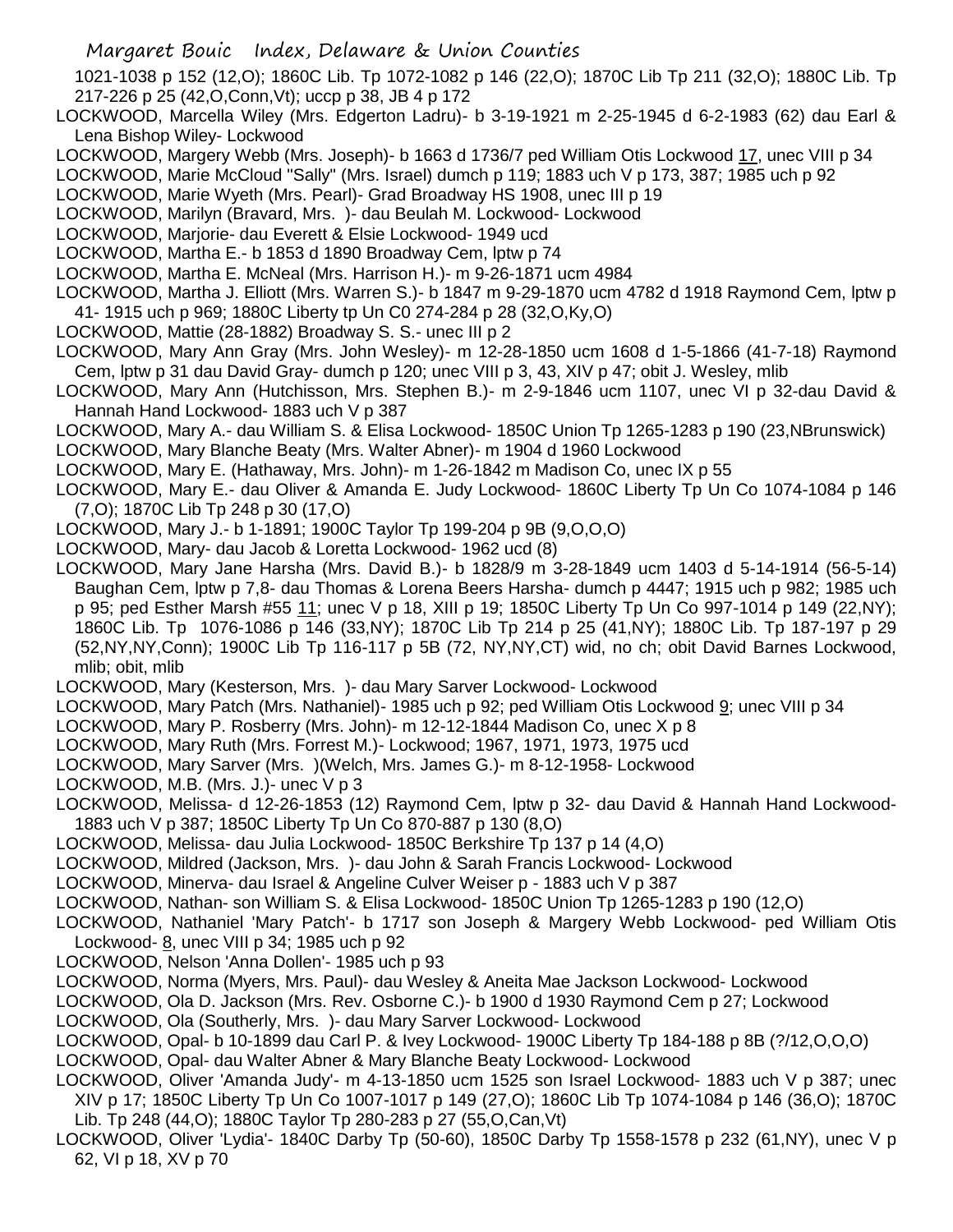- Margaret Bouic Index, Delaware & Union Counties
- LOCKWOOD, Oliver ' Maynard'- son Israel & Angeline culver Lockwood- dumch p 119; 1883 uch IV p 512, V p 173
- LOCKWOOD, Orvil- son David A. & Hannah Walker Lockwood- 1880C Liberty Tp Un Co 184-189 p 20  $(1, 0, 0, 0)$
- LOCKWOOD, Orville 'Gertrude'- Lockwood
- LOCKWOOD, Rev. Osborne C.- b 1-29-1897 d 7-10-1960 Raymond Cem, lptw p 27- son W. A. & Retta Osborne Lockwood- Lockwood; 1900C Liberty Tp Un Co 284-291 (3,O,O,O)
- LOCKWOOD, Osborne,Jr.- son Rev. Osborne C. Lockwood- Lockwood
- LOCKWOOD, Otis- son Warren S. & Martha J. Elliott Lockwood- 1915 uch p 970
- LOCKWOOD, Otto- son Warren & Martha Eleyet Lockwood- Lockwood; 1915 uch p 970
- LOCKWOOD, Paul- b 8-1898 son Carl P. & Ivey Lockwood- 1900C Liberty Tp Un Cp 184-188 p 8B (1,O,O,O)
- LOCKWOOD, Pearl 'Marie Wyeth'-v 1-1891 Grad Broadway HS 1906, unec III p 19- son Charles & Dela Jenkins Lockwood - dumch p 447; 1900C Liberty Tp Un Co 60-61 p 3B (9,O,ILL,O), obit Della,mlib
- LOCKWOOD, Pearl E. 'Ruth Collins'- son Edward & Amanda T. Lockwood- Lockwood; 1900C Taylor Tp 199- 204 p 9B (12,O,O,O); York Cem p 62
- LOCKWOOD, Pelina E.- d 7-13-1855 (1y) dau J. & M. P. Lockwood- Weaver Rd Cem, unec V p 3
- LOCKWOOD, Philip V. #124, ped unec VIII p 34
- LOCKWOOD, Phyllis- dau Everett & Elsie Lockwood- 1949 ucd
- LOCKWOOD, Polly (Lyon, Mrs. Benjamin)- dau Israel Lockwood,Sr.- 1883 uch V p 173
- LOCKWOOD, Rachel (Butts, Mrs. William)- m 1779, delge VIII p 69
- LOCKWOOD, Rebecca- dau Israel Lockwood,Sr.- 1883 uch V p 173
- LOCKWOOD, Rebecca (McMulkin, Mrs. Albert E.)- b 2-26-1936 m 10-1954 dau Linn ^& Ruth Walker Lockwood- Weiser p 205
- LOCKWOOD, Retta Osborne (Mrs. Willis A.)- b 1858 d 1947 Raymond Cem, lptw p 40; 1900C Liberty Ttp Un Co 284-291 p 12B 941,O,O,O); m 8 y, 3 ch; Lockwood
- LOCKWOOD, Robert- d 1875 inf, mt 3 p 30
- LOCKWOOD, Robert D.- son Walter Abner & Mary Blanche Beaty Lockwood- Lockwood
- LOCKWOOD, Robert- son James & Gertrude Crabtree Lockwood- Freshwater p 266
- LOCKWOOD, Robert Thomas 'Zella I. Price''Ethel Hatcher'- b 12-27-1886 m(1) 2-16-1909 d age 73 bur East Liberty Cem- son Warren & Martha Elliott Lockwood-Lockwood; 1915 uch p 970
- LOCKWOOD, Ruby (Carter, Mrs. )- dau Walter Abner & Mary Blanche Beaty Lockwood- Lockwood
- LOCKWOOD, Russel M. 'Ethlyn Clark'- b 11-20-1914 d 6-8-1993 (78) bur lexington-; son Orville & Gertrude Lockwood- Lockwood
- LOCKWOOD, Ruth (Mrs. Carl C.)- Lockwood
- LOCKWOOD, Ruth Collins (Mrs. Pearl E.)- Lockwood
- LOCKWOOD, Ruth-Joy (Moffitt, Mrs. Denton)- m 2-25-1945 dau Pearl E. & Ruth Collins Lockwood- Lockwood
- LOCKWOOD, Ruth Walter (Mrs. Linn)(Corey, Mrs. Richard)- b 11-12-1910 dau Randall Oakley & Mabel E. Condit Walker- Weiser p 205
- LOCKWOOD, Ruth- dau Walter T. Lockwood- Lockwood
- LOCKWOOD, Sally- dau Israel Lockwood,Sr.- d age 25; 1985 uch p 92; 1883 uch V p 173
- LOCKWOOD, Sally McCloud (Mrs. Isaac)- m 1-9-1820 Madison Co, unec IV p 51 see Marie; unec XV p 70
- LOCKWOOD, Samuel A.- d 9-13-1863 (14-11-10) son Thomas E. & Julia A. -Raymond Cem, lptw p 30
- LOCKWOOD, Sandra- dau Everett & Elsie Lockwood- 1949 ucd
- LOCKWOOD, Sarah Ann (Raymond, Mrs. Robert)- m 3-4-1846 ucm 1110, dau David & Hannah Hand Lockwood- 1883 uch V p 387, 391; unec VI p 32
- LOCKWOOD, Sarah A.- dau Thomas E. & Julia A. Safford Lockwood- 1850C Taylor Tp 1086-1103 p 161 (1,O); 1860C Tay. Tp 910 (12,O)
- LOCKWOOD, Sarah Francis (Mrs. John)- Lockwood
- LOCKWOOD, Sarah P. Walker (Mrs. John Wesley)- b 10-22-1843 d 3-26-1926 Raymond Cem, lptw p 40- dau John & ELizabeth Pierce Walker- 1870C Liberty Tp Un Cp 117 p 14 (42,O); 1880C Lib. Tp 137-141 p 14 (34,O,O,Md); 1900C Lib. Tp 185-189 p 8B (56,O,O,M), m 33y, 3 ch
- LOCKWOOD, Sarah Sampson (Mrs. Isreal)- 1985 uch p 92
- LOCKWOOD, Sarah- drowned,(16) dau Isreal & Sara Sampson Lockwood- 1985 uch p 82
- LOCKWOOD, Sarah (Willard, Mrs. James)- m 8-10-1829 ucm 211; unec II p 27
- LOCKWOOD, Shelly/Shelby (Jackson,Mrs. )- dau Warren & Virginia Shirk Lockwood- Lockwood; 1985 uch p 92; obit Warren, mlib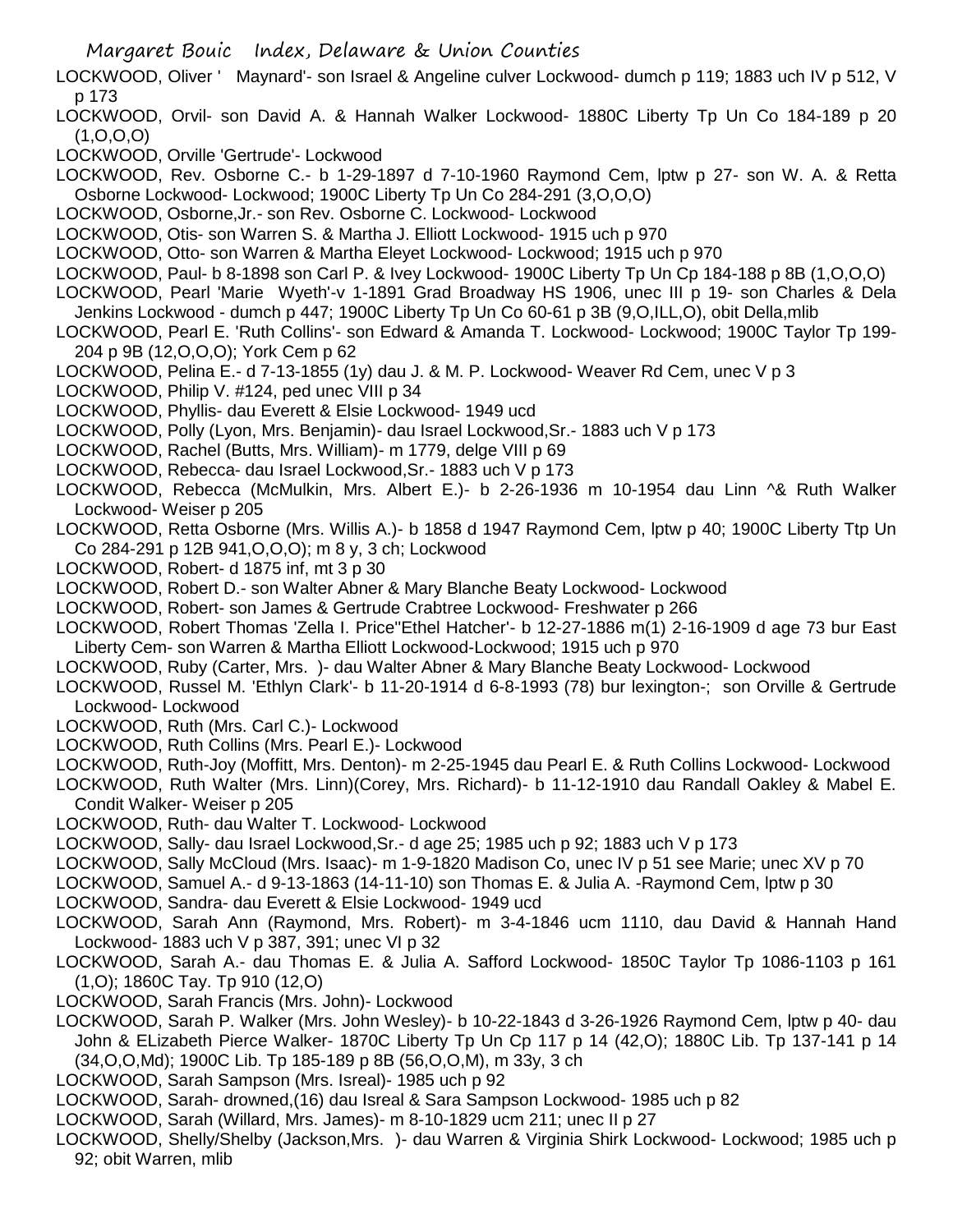Margaret Bouic Index, Delaware & Union Counties

LOCKWOOD, Shirley- b 10-1877 son Edward A. & Amanda C. Ford Lockwood- 1880C Taylor Tp Un Co 111- 112 p 11 (2,O,O,O); 1900C Tay. Tp 199-204 p 9B (22,O,O,O)

LOCKWOOD, Shirley S.'Macy Phelps'- Lockwood

LOCKWOOD, Silas C.- son David & Hannah Hand Lockwood- 1883 uch V p 387; 1850C Liberty Tp Un Co 870-887 p 130 (20,O)

LOCKWOOD, Stephen 'Abby'- d 1-24-1856 (72) Burnside Cem, Powell p 104; 1840C Genoa Tp , delge IV p 67; 1850C Genoa Tp 407 p 42 (66,Ct)

LOCKWOOD, Terry L. (Mrs.Blaine E.)- 1991 ucd

LOCKWOOD, Thaddeus- son William S. & Elisa Lockwood- 1850C Union Tp 1265-1283 p 190 (15,New Brunswick)

LOCKWOOD, Thomas Edward 'Julia A. Safford'- b 1821 m 10-22-1845 ucm 1077 lptw p 30 son Israel Lockwood- 1883 uch V p 387, 394, 679, 680. 684; 1985 uch p 92; 1850C Taylor Tp 1086-1103 p 161 (21,Vt); 1860C Tay. Tp 910 (39,O); unec III p 34, VI p 32, XI p 56

LOCKWOOD, Thomas Frost 'Lora Burham'- b 5-15-1863 d 1937 Raymond Cem, lptw p 36 son Dvid B. & Mary Jane Harsha Lockwood- dumch p 447; 1915 uch p 145, 219, 266, 982, 983; 1880C Liberty Tp Un Co 187- 197 p 30 (17, O,Can,NY); 1900C Lib. Tp 213-207 p 9B (37,O,Can,NY); obit David Barnes, mlib

LOCKWOOD, Thomas 'Lorena'- d 12-7-1857 (62-11-20)- Baughan Cem, lptw p 8

LOCKWOOD, Thomas L.- son Guy C. & Berna Tracy Lockwood-- obit Guy C.,mlib

LOCKWOOD, Thursey A. (Mrs.Lyman H.)- 1850C Liberty Tp 875-892 p 131 (26,Va)

LOCKWOOD, Toni- ch Jacob & Loretta Lockwood- 1962 ucd (4)

LOCKWOOD, Virginia Shirk (Mrs. Warren)- b 1917 m 11-9-1938 Oakdale Cem II p 127 (M-RA-3); 1985 uch p 92; obit Warren, mlib

LOCKWOOD, Viryl- son Robert T. & Zella Ivy Price Lockwood, obit Zella, mlib

LOCKWOOD, W. A. 'Retta Osborne'- Lockwood

LOCKWOOD, Walter Abner 'Mary Blanche Beaty'- b 4-26-1879 m 1904 d 3-22-1966 bur Zanesfield- son Warren & Martha Eleyet Lockwood- Lockwood; 1880C Liberty tp Un Co 274-284 p 28 (1,O,O,O)

- LOCKWOOD, Walter- son David & Hannah Hand Lockwood- 1883 uch V p 387; 1850c Liberty Tp Un Co 870- 887 p 130 (6,O)
- LOCKWOOD, Walter 'Dorothea Barnes'- d 1885 (85)- dumch p 446; 1883 uch V p 394; 1850c Liberty Tp Un Co 867-884 p 130 (50,Vt)
- LOCKWOOD, Walter- son Israel Lockwood,Sr.- 1883 uch V p 173' unec XV p 70
- LOCKWOOD, Walter T.-b 8-1884 Grad Broadway HS 1902, unec III p 18; 1900C Taylor Tp 199-204 p 9B (15,O,O,O)

LOCKWOOD, Walter 'Dorothea'- b 1801 d 1885 ped Esther Dillon Marsh #55 20; unec V p 18

LOCKWOOD, Wanda K. (Beightler, Mrs. Ralph E.,Sr.)- b 5-31-1924 m 8-12-1946 d 1-28-1986 (61) Oakdale Cem - dau Rev. Oxboren C. & Ola Jackson Lockwood- Lockwood

LOCKWOOD, Wanda (Winkle, Mrs. )- dau Pearl E. & Ruth Collins Lockwood- Lockwood

LOCKWOOD, Warren Safford 'Martha Jane Elliott'- b 1850 m 9-29-1870 ucm 4782 d 1921 Raymond Cem, lptw p 41 son Thomas E. & Julia Safford Lockwood- 1915 uch p 969; 1850C Taylor Tp 1086-1103 p 161 (6/12,O); 1860C Tay. Tp 910 (10,O); 1870C Ray Tp 87-75 p 10 (20,O); 1880C Liberty Tp 274-284 p 28 (30,O,O,NY)

LOCKWOOD, Veryl Warren 'Virginia Shirk'- b 6-21-1918 m 11-9-1938 d 2-9-1982 (63) Oakdale Cem son Robert Thomas & Zella Price Lockwood- 1985 uch p 92; obit, mlib

LOCKWOOD, Wayne Harley 'Carol Van Karsen'- m 6-11-1960 son Harley Lockwood- Lockwood

LOCKWOOD, Wesley 'Aneita Mae Jackson'- b 6-23-1893 m 12-1917 d 2/3-22-1959- Co F 127th Inf WWI, Raymond Cem, lptw p 26- Lockwood

LOCKWOOD, Wesley Avril- son Wesley & Retta Osborne Lockwood- dumch p 120; 1900C Liberty tp Un Co 284-291 (6,O,O,O)

LOCKWOOD, Wesley 'Mary Ann Gray''Sarah Walker'- son Israel Lockwood- 1883 uch V p 387

LOCKWOOD, John Wesley 'Sarah'- b 11-1826, 1900C Liberty Tp Un Co 185-189 p 8B (73,O,O,O) m 33y

LOCKWOOD, William H.- b 5-15-1896 Brown Tp son John & Ida Sneck Lockwood- dcb

LOCKWOOD, William Otis- son French Garwood & Emily Dawson Lockwood- ped 1, unec VIII p 34; 1870C Liberty Tp Un Cp 17 p 3 (20); 1880C Lib Tp 297-207 p 30 (11,O,O,Pa)

LOCKWOOD, William- son Robert Thomas & Zella Price Lockwood- Lockwood

LOCKWOOD, William S. 'Elisa'- 1850c Union Tp 1265-1283 p 189 (50,NBrunswick)

LOCKWOOD, William- d 1-22-1888 (0-0-20) son T. N. & Anna Draper Lockwood, dcdeaths